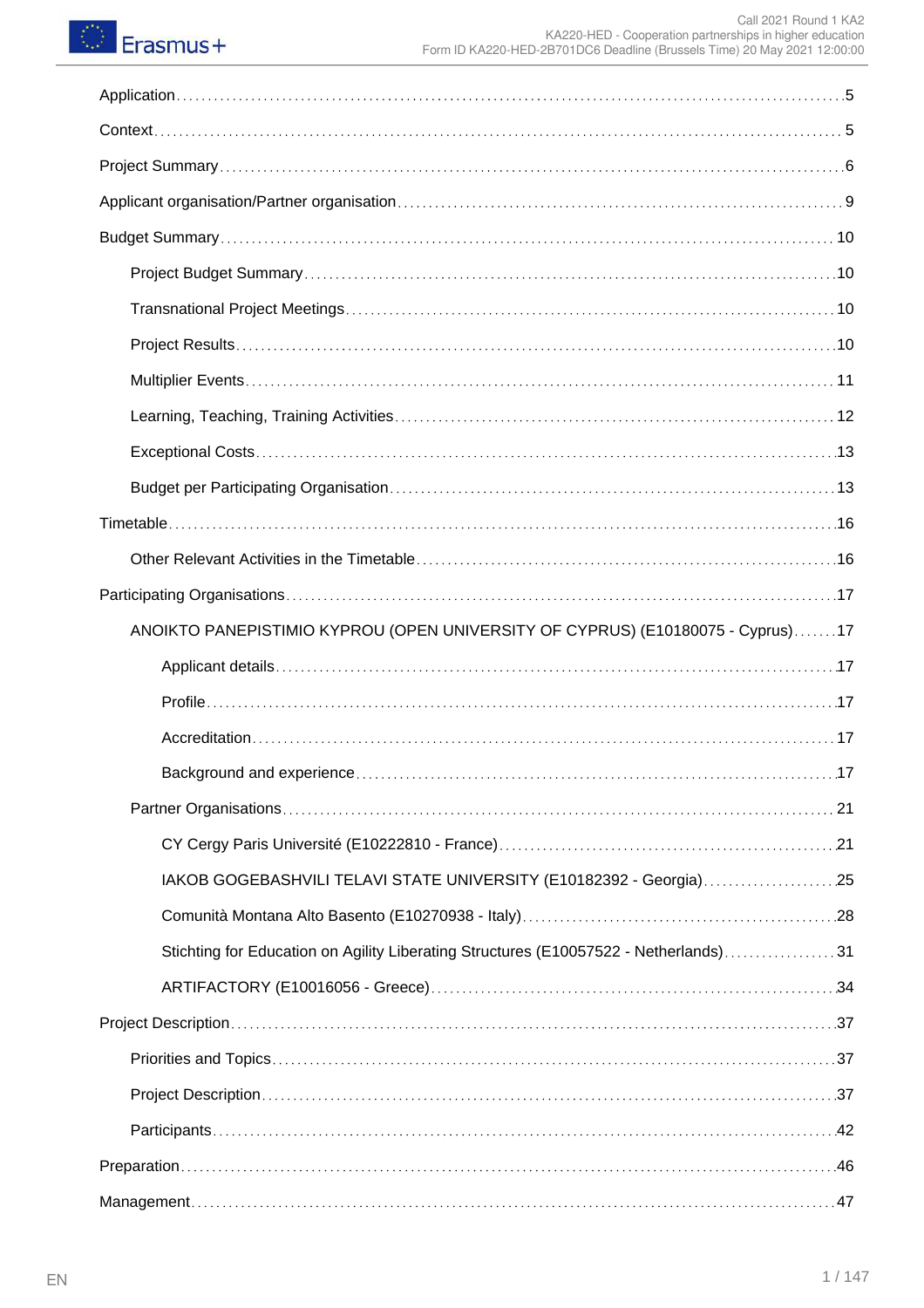| Project Results Budget.<br>105 |
|--------------------------------|
|                                |
|                                |
|                                |
|                                |
|                                |
|                                |
|                                |
|                                |
|                                |
|                                |
|                                |
|                                |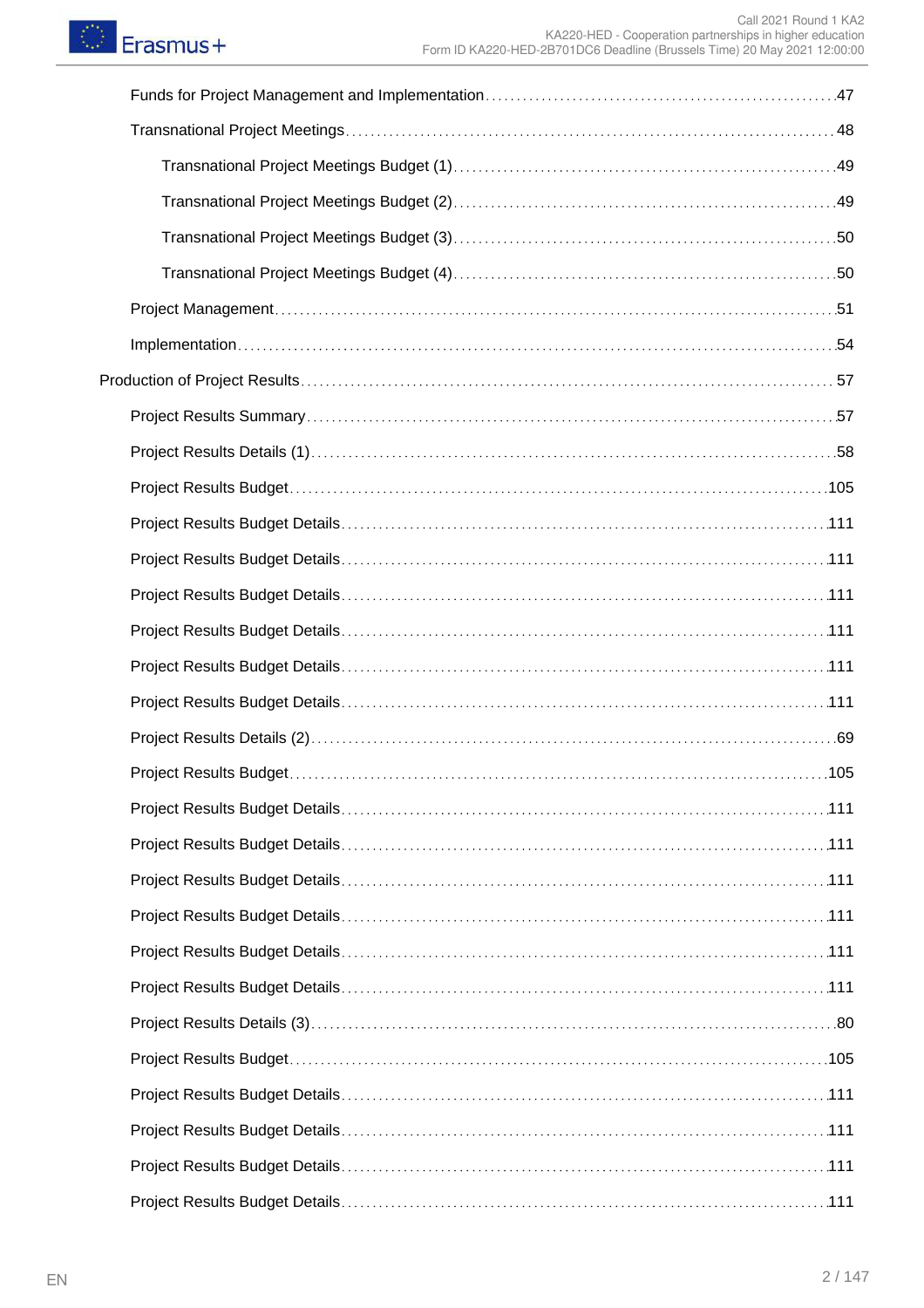| Activity Details (INTENSIVE TRAINING PROGRAMME (ITP) FOR DIGITAL AND ENTREPRENEURIAL |  |
|--------------------------------------------------------------------------------------|--|
|                                                                                      |  |
|                                                                                      |  |
|                                                                                      |  |
|                                                                                      |  |
|                                                                                      |  |
|                                                                                      |  |
|                                                                                      |  |
|                                                                                      |  |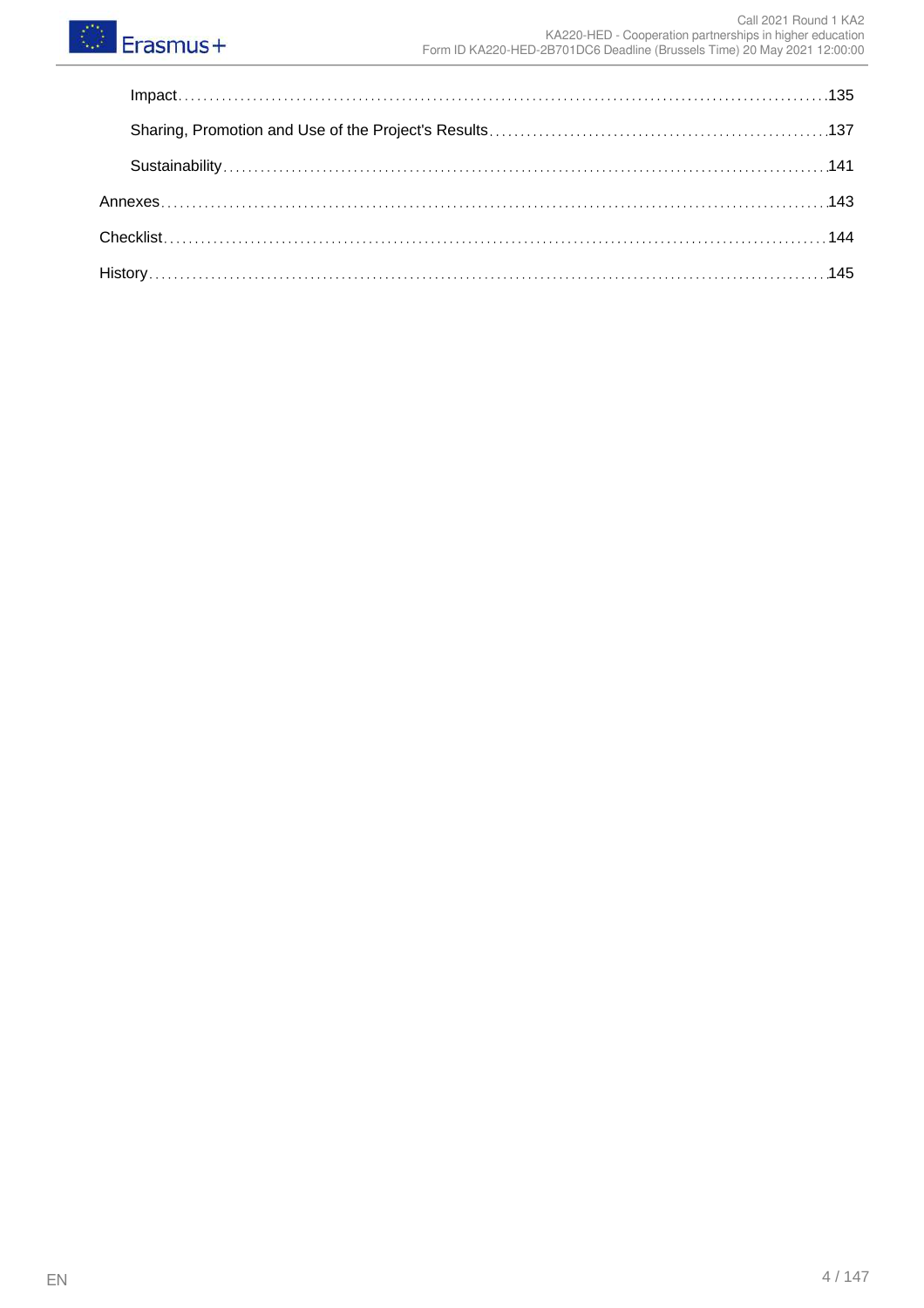毛泽  $F<sub>transmus+</sub>$ 

<span id="page-4-1"></span><span id="page-4-0"></span>

| <b>Application</b>                        |                                       |                                  |                                                                                                                                                                                                                                                                       |                                      |  |
|-------------------------------------------|---------------------------------------|----------------------------------|-----------------------------------------------------------------------------------------------------------------------------------------------------------------------------------------------------------------------------------------------------------------------|--------------------------------------|--|
| Programme                                 |                                       |                                  | Erasmus+                                                                                                                                                                                                                                                              |                                      |  |
| <b>Action Type</b>                        |                                       |                                  | KA220-HED - Cooperation partnerships in higher education                                                                                                                                                                                                              |                                      |  |
| Call                                      |                                       |                                  | 2021                                                                                                                                                                                                                                                                  |                                      |  |
| Round                                     |                                       |                                  | Round 1                                                                                                                                                                                                                                                               |                                      |  |
| <b>Context</b>                            |                                       |                                  |                                                                                                                                                                                                                                                                       |                                      |  |
| Field                                     |                                       |                                  | <b>Higher Education</b>                                                                                                                                                                                                                                               |                                      |  |
| <b>Project Title</b>                      |                                       |                                  | Tackling the challenges of the European Education Area by<br>building resilient, inclusive and forward-looking training to<br>upskill HED students face the transformations in digital<br>culture with new e-skills, intercultural and entrepreneurial<br>competences |                                      |  |
| Project Acronym                           |                                       |                                  | Pact4Skills                                                                                                                                                                                                                                                           |                                      |  |
| <b>Project Start Date</b><br>(dd/mm/yyyy) | Project total<br>Duration<br>(Months) | Project End Date<br>(dd/mm/yyyy) | National Agency of the Applicant<br>Organisation                                                                                                                                                                                                                      | Language used to<br>fill in the form |  |
| 01-11-2021                                | 24                                    | 01-11-2023                       | CY01 - Foundation for the<br>Management of European Lifelong<br>Learning Programmes                                                                                                                                                                                   | English                              |  |

For further details about the available Erasmus+ National Agencies, please consult the following page: <https://ec.europa.eu/programmes/erasmus-plus/contact>

### **Protection of Personal Data**

Please read our privacy statement to understand how we process and protect [your personal data](https://webgate.ec.europa.eu/erasmus-esc/index/privacy-statement)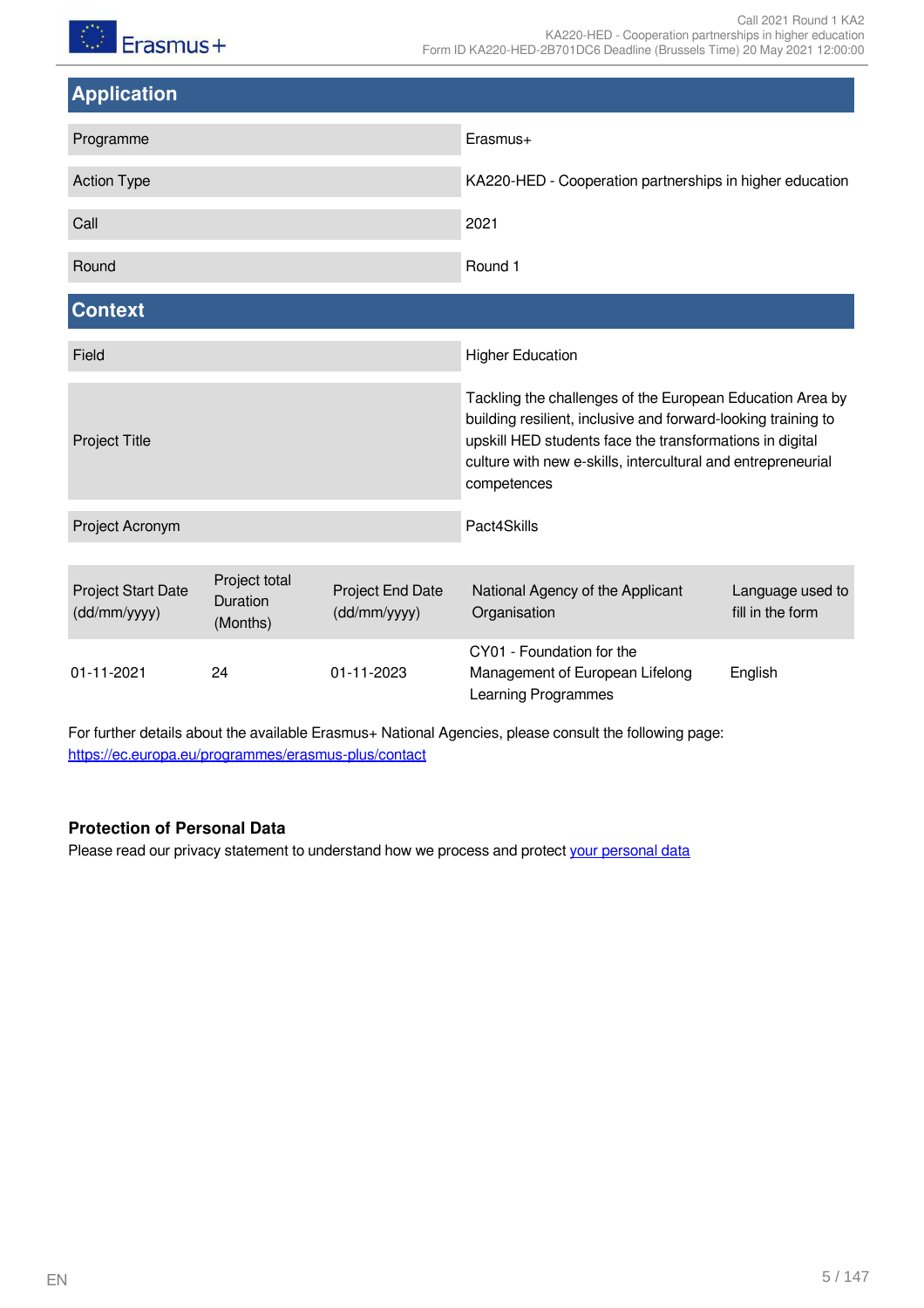

# <span id="page-5-0"></span>**Project Summary**

Please provide short answers to the following questions, summarising the information you have provided in the rest of the application form.

Please use full sentences and clear language. In case your project is accepted, the provided summary will be made public by the European Commission and the National Agencies.

#### **Background:** Why did you apply for this project? What are the needs you plan to address?

Digital technologies are omnipresent, whether in science, business, politics or even in the most private spheres. It was though the COVID-19 pandemic that accelerated the pace, making clear that the future will require the workforce to adapt and learn new skills in a fast-moving technological landscape, the cultural sector included. To remain competitive, the cultural domains need to apply the technology-intense-experience to innovate along with an entrepreneurial mindset besides recruiting and retaining talents. Research undertaken however by the Partnership in 2020 has revealed: 1. CULTURAL CAPITAL DEFICIT: 90% of the EU citizens declare culture as important for everyday life (EUROSTAT:2018). The high demand for new contents online is an identified opportunity. However, cognitive-emotional accessibility to cultural content is alarmingly low, especially among the digitally innate youth. Thus, the digital transformation entails a fundamental questioning of central foundations of the cultural sphere and the digital (re- )production of culture. It is imperative to combat this gap with a new cultural pattern, that raise the awareness of the audience for semiotic codes and fosters critical thinking. 2. 4th INDUSTRIAL REVOLUTION: e.g., the fusion of advances in artificial intelligence (AI), robotics, the Internet of Things (IoT), 3D printing, genetic engineering, quantum/cloud computing, and other technologies. Still, the cultural supply stagnates in front of fossil professions with outdated skills languages/technologies, which result in the loss of this market (COUNCIL OF EUROPE, 2016: Culture 4D: Digitization, Data, Disruptions, Diversity; 2017: Empowering Democracy through Culture – Digital Tools for Culturally Competent Citizens). In this vein, Pact4Skills helps establish a new paradigm for upskilled pathways in the production of digital culture by addressing the changing nature of ICT, with multiple users interacting with multiple technologies 3. SUPPLY-DEMAND DIVERGENGE: Despite the fact that access to culture is a universal right, empowering personal/collective identities and critical thinking, in the PP 2007-2013 out of 47 billion EU Structural Funds, only 6 billion (1.7%) were allocated to culture; the reason is that its outputs are considered only of intellectual nature and are not appreciated as wealth generators. Along the lines, cultural and educational values were not recorded with dedicated indicators in the PP 2014-2020 (European Court of Auditors:2020). It is evident that the traditional generation of culture does not put cultural values in the heart of cultural planning and that public institutions have not yet developed feasible value propositions to adapting to the rising demands of experience seekers. To address this challenge, Pact4Skills shall employ a skills-shared reference code towards the generation of digital culture and open up new learning opportunities through the practical application of digital competences and entrepreneurial creativity. 4. VIOLENCE CONTAMINATION IN THE DIGITAL SPHERE: Audiences are exposed to fraud, hate speech and fake news in an internet world that is projecting violence as a means for settling disputes (Stanford University 2018; Council of Europe Internet Recommendations 2016). Hollywood, Bollywood, disputable social contents in game alternate realities, discrimination and horror, invade the screens and the minds, without possibility for critical reflection and resistance. As the digital shell alone does not promote neither cultural values, nor the quality the cultural experience, or shared European identity, Pact4Skills proposes a CONTEXTUAL (R)EVOLUTION that can link cultural skills supply and demand with new fields of applications following the European Audiovisual and Media Services Directive/2018, which is providing rules to shape technological developments, disrupt violence contaminated content and preserve cultural diversity.

#### **Objectives:** What do you want to achieve by implementing the project?

Cultural heritage is consumed for very different and sometimes conflicting reasons. Still cultural institutions have not yet exploited the potential of digital culture to communicate their treasures, with many sites, museums and collections offering but silent objects to the audience. Pact4Skills empowers HED students in the generation of digital culture that can become a bridge between digital industries and cultural institutions by introducing validated skills and open new fields of applications. • GLOBAL OBJECTIVE to reconcile educational curricula/non-formal training and market demands for a competitive cultural sector. Sites such as EUROPEANA, the European Film Gateway or EU Screen now allow to access picture and sound recordings and videos, but technology alone does not solve all problems. Το boost innovation an integrative approach is adopted to address the unexploited potential of digital culture, replace obsolete skills and achieve a diversity of higher skills and competences as required by the EU Digital Education Action Plan 2021-2027 and promote entrepreneurship education as a transversal key competence in the cultural domains. Thus, 4 sub-objectives are set: •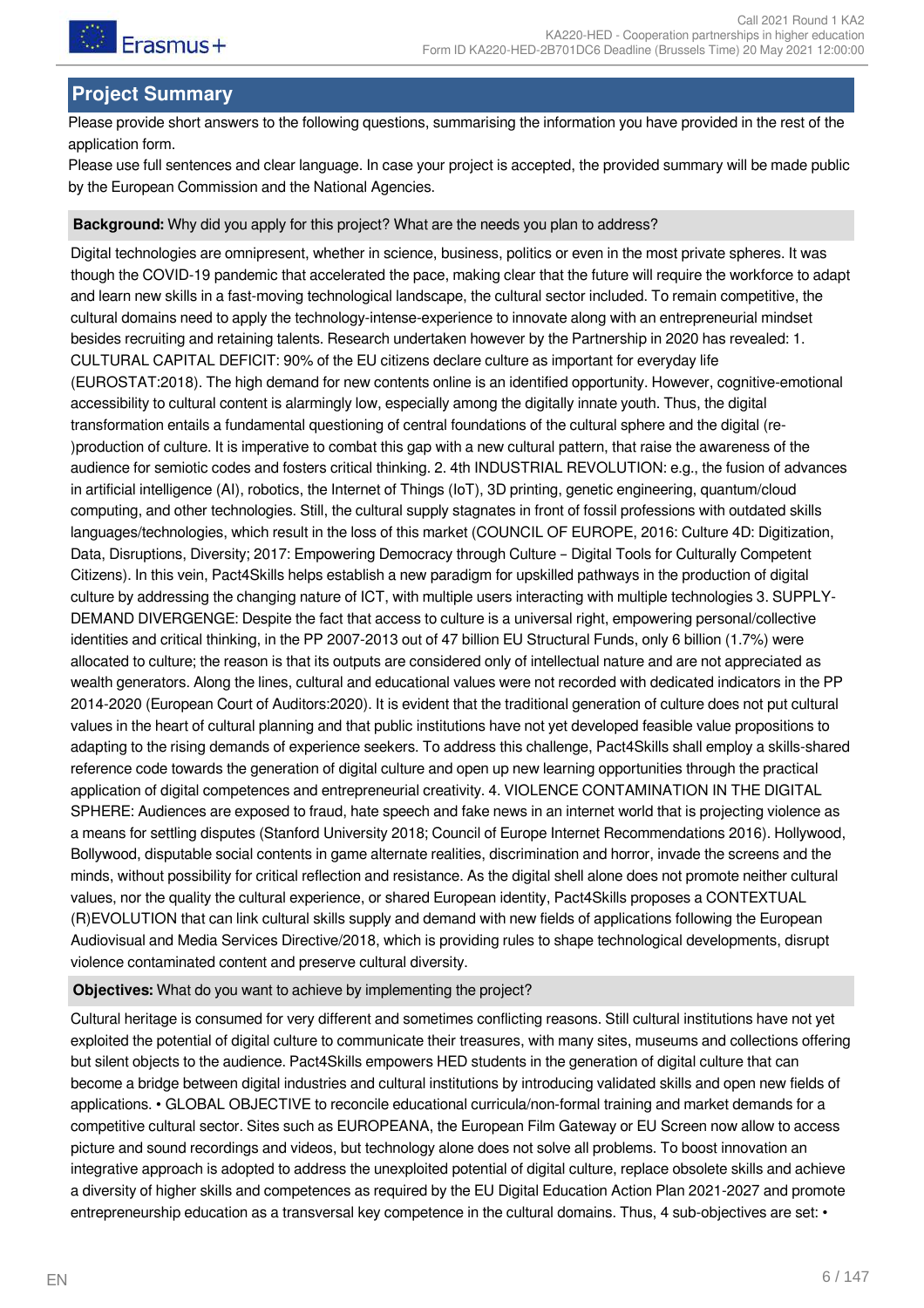SO1: Research the needs of cultural agencies to develop domain specific innovation liaising results with the workforce. Pact4Skills identifies experienced based products and services and helps thus connect new skills and new jobs better matching job seekers' and labor markets' needs in the cultural sector: the digital narrative, offers more than any other medium an interactive experience and incorporates the most advanced technologies available while it becomes a stimulus for future creations. The Partnership is committed to promote the quality of the digital narrative, to improve standards in the design and production of digital artworks and encourage the inclusion of cultural education in the leisure time of the different audiences, thus gaining a new market to accommodate better paid jobs. • SO2: Stimulate entrepreneurial mind-sets by involving HED students into a cognitive-inquiry learning utilizing pervasive media/digital literacies hand-in-hand with rich contents and critical thinking. The heritage sector stagnates in front of the fossilization of professions with outdated skills and the use of outdated technologies that cause loss of audiences. Pact4Skills tackles this challenge with multiple pedagogies and comprehensive training schemes and tools, which provide evidence of interdisciplinary achievements, improve standards for cultural production and exploit technologies that facilitate the inclusion of higher skilled workers in the heritage sector. • SO3: Improve the transparency/recognition of qualifications/competences in the cultural domains. Pact4Skills shall investigates the production mechanisms in digital culture to formulate remedies for the quality of contents and define new paradigms of research and representation, to employ and replicate a market- shared reference code to meaning making. Pact4Skills improves sector alignment and employability at scale - such as portfolios of demonstrable evidence of applied and social skills, micro-credentials, and methods of accreditation which encourage constructive, creative, and passionate self-expression within any community of practice. • SO4: Reconcile the world of education and training and the world of work by embracing novel training practices and competences in the generation of cultural services and replicate the innovation across the EU and the cooperating countries. Pact4Skills investigates entrepreneurial and skill needs in the heritage sphere to assist actors become responsive to demand and labor market needs and identify a new generation of culture-driven products. Training of work forces and creating new products that bring the work to follow the development and meet market demands is the main educational task.

#### **Implementation:** What activities are you going to implement?

Pact4Skills is remodeling the skills supply- demand pattern at museums and collections operating in the new service economy towards the promotion of creativity, entrepreneurial thinking and a new digital, intercultural and entrepreneurial skills set as per the 17 Sustainable Development Goals and the European Green Deal. To achieve the goals aforementioned Pact4Skills is structured in a multilayered fashion. PART I: PROJECT MANAGEMENT which includes 5 Activities: A1: Management/Administration A2: Coordination including 6 transnational project meetings and project management workshops A3: Monitoring and Implementation of the Physical and Financial Object of the Project A4: Reporting as per Guides of the Erasmus+ Program 2021-2027 A5: Quality Control including a Quality Assurance Plan and a Risk Management Plan. PART II: PROJECT COMMUNICATION is a paper-free and low carbon implementation which includes 3 Activities 2.1: Development of Media Tools (The Pact4Skills Website & Training Platform and the Social Media Toolkit) 2.2. The Target Group Strategy (The Pact4Skills Communication, Dissemination and Exploitation Plan; 7 Press Events; 4 Multiplier Events; International Conference; Launch Event of the DIGITAL STARTUP Ecosystem) 2.3 The Pact4Skills Extroversion Toolkit (The Visual Tools; Factsheets; Project Ad Spot) PART III: PHYSICAL OBJECT OF THE PROJECT, comprising 5 planned results: A.THE BLUPRINT FOR TRANSVERSAL AND RESILIENT SKILLS IN DIGITAL CULTURE, which includes 6 Focus Groups, the Joint Survey in Skills Needs in the Museum Sector in the Project Area and the resulting Research Report with policy recommendations. B.THE Pact4Skills PEDAGOGY TO SUPPORT THE GENERATION OF DIGITAL CULTURE IN MUSEUMS AND COLLECTIONS which becomes the Digital Co-Working Space for 90 HED students at Partnership level and is structured in 4 web-based transnational tutorials (Cultural Resources; Digital Products and Services; Quality Experiences; Service Design). The Activity concludes with the Pact4Skills Portfolio and the OPEN ACCESS Digital Co-Working Space for Museum Mentors C.CO-CREATING TRANSVERSAL KEY COMPETENCES TO MOTIVATE HED STUDENTS VENTURE IN DIGITAL CULTURE offers the Massive Online Open Course (MOOC) with 4 Modules {M01(The Museum Competence Area); M02(Ideas and Opportunities); M03(Assets in Museums and Collections); M04(The Experience Design)} and formulates the Experience Designer Skills Set, which culminates in the professional profile of the "Museum Mentor", which will be recognized by an Open Digital Badge. The activity is competed by an Open Access Cultural Resource Kit, a diverse media-format eLib and the Pact4Skills Mediathek which will be compiled with validated audiovisual materials across 36 training activities and 34 project events with trainees, stakeholders, the media and the game players/users of the web app. D. LEADING HED STUDENTS TO REWIND THE MUSEUM SUPPLY EXPLOITING THE POWERS OF DIGITAL CULTURE. 3 Activities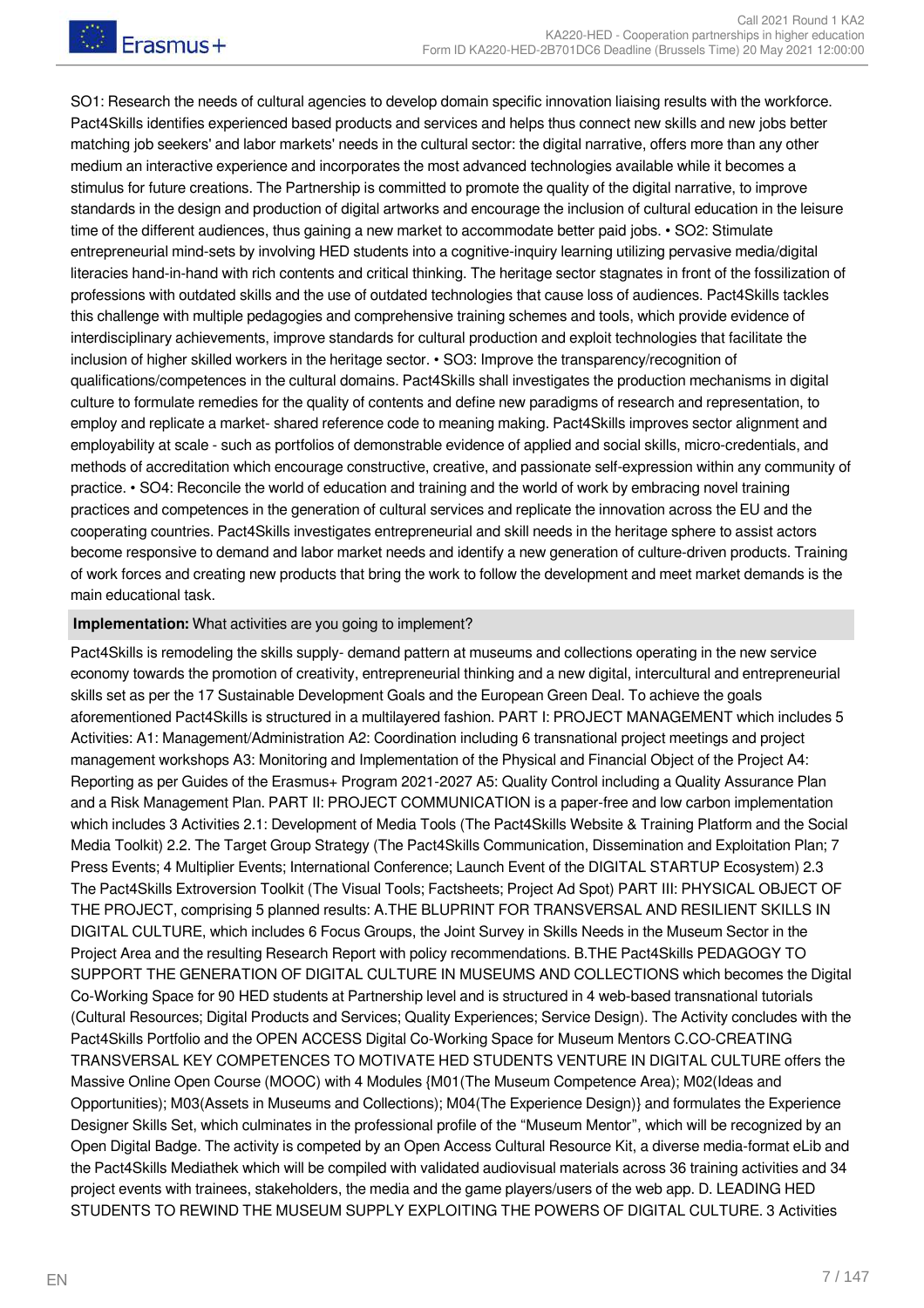are devoted to develop a cultural audience, design and deliver a digital experience and implement the Digital Game Prototype. Part D is concluded with the Digital Startup Ecosystem, the pool of (90 HED students, co-creators and stakeholders, which will inherit the Project Legacy and the Training Infrastructure. E. THE JOINT RECOGNITION OF SKILLS TO ATTRACT EMPLOYERS AND NETWORKS. 3 Activities are envisaged: 6 Novel Digital Cultural Services and the Joint Web App; the Open Digital Badge, devoted to the recognition of skills and the Policy Handbooks for the GLAM Sector. F. Pact3Skills co-designs with partners and 90 HED students the web app, that is the ultimate digital expression of the training, the values and the contents of the Project. The WEB APP teaches students how to qualify for content and the design process to successfully address an international, multigenerational audience via storytelling and trigger the interaction with artworks and heritage items.

#### **Results:** What project results and other outcomes do you expect your project to have?

Pact4Skills is remodeling the skills supply-demand pattern in the museum sector, which operates in the new service economy towards the promotion of creativity and entrepreneurial: the innovation of Pact4Skills lies in the design and delivery of a new SKILLS PORTFOLIO in the generation of digital culture that allow European museums to launch a culture-driven new service of cognitive and emotional nature, addressing multiple audiences and technologies to unlock the values of cultural heritage. In this way Pact4Skills helps establish a new paradigm for upskilled pathways in digital culture by addressing the changing nature of ICT, with multiple users interacting with multiple technologies. Training and certifying 90 HED students in the Project Area Pact4Skills solidify common standards in the generation of digital culture, a key to European culture and identity. To effectively address the skills-job mismatch in digital culture, Pact4Skills supports transversal key competences, integrating acquired skills and media formats into the cultural domains through the creation of a new value-driven narrative with commercialization potential and the direct involvement of the audience. 24 quality standards for cultural heritage communication reshape public procurements benefiting authorities, the selfemployed and cultural agencies throughout Europe. RESULT VIABILITY PLAN At the Project Closure Pact4Skills launches the legal association DIGITAL STARTUP ECOSYSTEM, which inherits the PROJECT LEGACY and ensures the long-term viability of achieved results with 90 HED students and 69 stakeholders' memberships. PACT4SKILLS RESULTS: Pact4Skills develops a highly replicable TRAINING INFRASTRUCURE, which includes: 8 SKILLS-BASED INNOVATIONS ― 6 Digital Cultural Services generated by 90 HED students in CY/FR10/GE11ΚΗ/ITF5/NL329/EL42 ― The Open Digital Badge ― The Digital Startup Ecosystem 36 TRAINING TOOLS & SKILLS BUIDING ACTIVITIES ― 4 Web-based Tutorials — 4 Transnational Study Visits — 1 Massive Online Open Course 4.0; — 4 Modules — The Open Access MEDIATHEK ― 10 C1 Activities in situ ― The Experience Designer Skills Set ― The eLib ― 4 Collaborative Working Spaces (MIRO, ZOOM, MURAL, G-SUITE) — The Audience Development Exercise — The Experience Design Exercise ― The 6 Service Prototypes (Practical Co-Working Training) 21 STRATEGIES, METHODOLOGIES, & RESEARCH REPORTS ― 18 Focus Groups Guidelines ― Skills Assessment Survey ― Research Report ― The Pact4Skills Portfolio for Museum Mentors 61 RECOMMENDATIONS & COMMON POSITIONS 30 Recommendations for the skills updates 30 Skills Needs detected The Pact4Skills Policy Handbook for the GLAM Sector 1 EVALUATION & QUALITY ASSURANCE TOOL ― Quality Assurance Plan PUBLICATIONS (8) 8 Peer Reviewed Academic Publications 14 LOW CARBON COMMUNICATION TOOLS ― Project Website ― Social Media Campaign ― Communication, Dissemination and Visibility Plan — Project Advertisement Spot — 6 Factsheets — 2 Press Conferences — The Pact4Skills Visual Identity Kit ― Project e-Brochure 12 PROJECT MANAGEMENT, ADMINITRATION, COORDINATION AND MONITORING TOOLS ― Steering Group Committee ― Quality Control Committee ― 6 PM Meetings ― PM Toolkit ― Evaluation Plan ― Interim Report ― Final Report 34 PROJECT DRIVEN EVENTS ― 6 Focus Groups ― 4 Web-based Tutorials ― 4 Transnational Training Events ― 6 Press Events ― 4 Multiplier Events (incl. the International Conference and the Launch Event for the DIGITAL STARTUP ECOSYSTEM) ― 10 C1 Training Activities Pact4Skills adopts a holistic definition of learning needs, i.e. including hard and soft skills as well as competences and interdisciplinary knowledge. The Pact4Skills pedagogies, tested across 24M in CY/FR10/GE11ΚΗ/ITF5/NL329/EL42 and comprehensive training schemes and tools provide evidence of interdisciplinary achievements, improve standards for cultural production and exploit technologies that facilitate the inclusion of HED graduates in the labor market.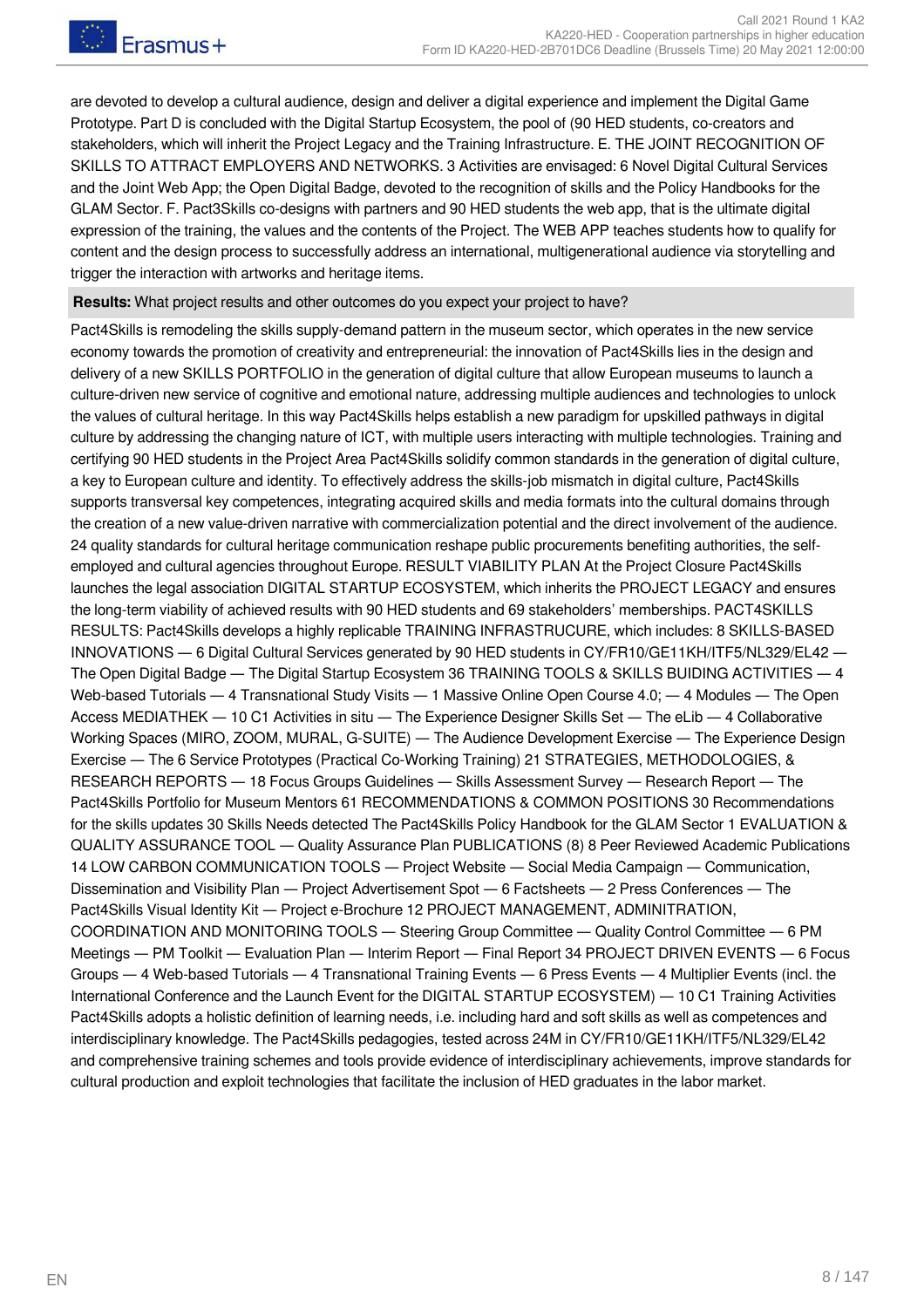# <span id="page-8-0"></span>**Applicant organisation/Partner organisation**

| <b>OID</b> | Legal name                                                              | Country     | Region                | City                       | Website                         |
|------------|-------------------------------------------------------------------------|-------------|-----------------------|----------------------------|---------------------------------|
|            | ANOIKTO PANEPISTIMIO<br>E10180075 KYPROU (OPEN UNIVERSITY<br>OF CYPRUS) | Cyprus      |                       | <b>LEFKOSIA</b>            | www.ouc.ac.cy                   |
|            | E10222810 CY Cergy Paris Université                                     | France      | Île de<br>France      | Cergy<br>Pontoise<br>Cedex |                                 |
| E10182392  | <b>IAKOB GOGEBASHVILI TELAVI</b><br><b>STATE UNIVERSITY</b>             | Georgia     | 31046694              | <b>TELAVI</b>              | www.tesau.edu.ge                |
|            | E10270938 Comunità Montana Alto Basento                                 | Italy       | <b>Basilicata</b>     | Potenza                    | https://www.altobasento.web.it/ |
| E10057522  | Stichting for Education on Agility<br><b>Liberating Structures</b>      | Netherlands | Noord-<br>Holland     | Amsterdam                  | http://brickme.org              |
|            | E10016056 ARTIFACTORY                                                   | Greece      | Ήπειρος (<br>Ipeiros) | Preveza                    | www.artifactory.eu              |
|            |                                                                         |             |                       |                            |                                 |
|            | Is the organisation a public body?                                      |             |                       |                            |                                 |
|            | Is the organisation a non-profit?                                       |             |                       |                            |                                 |

Type of Organisation **Higher education institution (tertiary level)** 

Main sector of activity

Associated persons should not be shown in PDF because of GDPR compliance.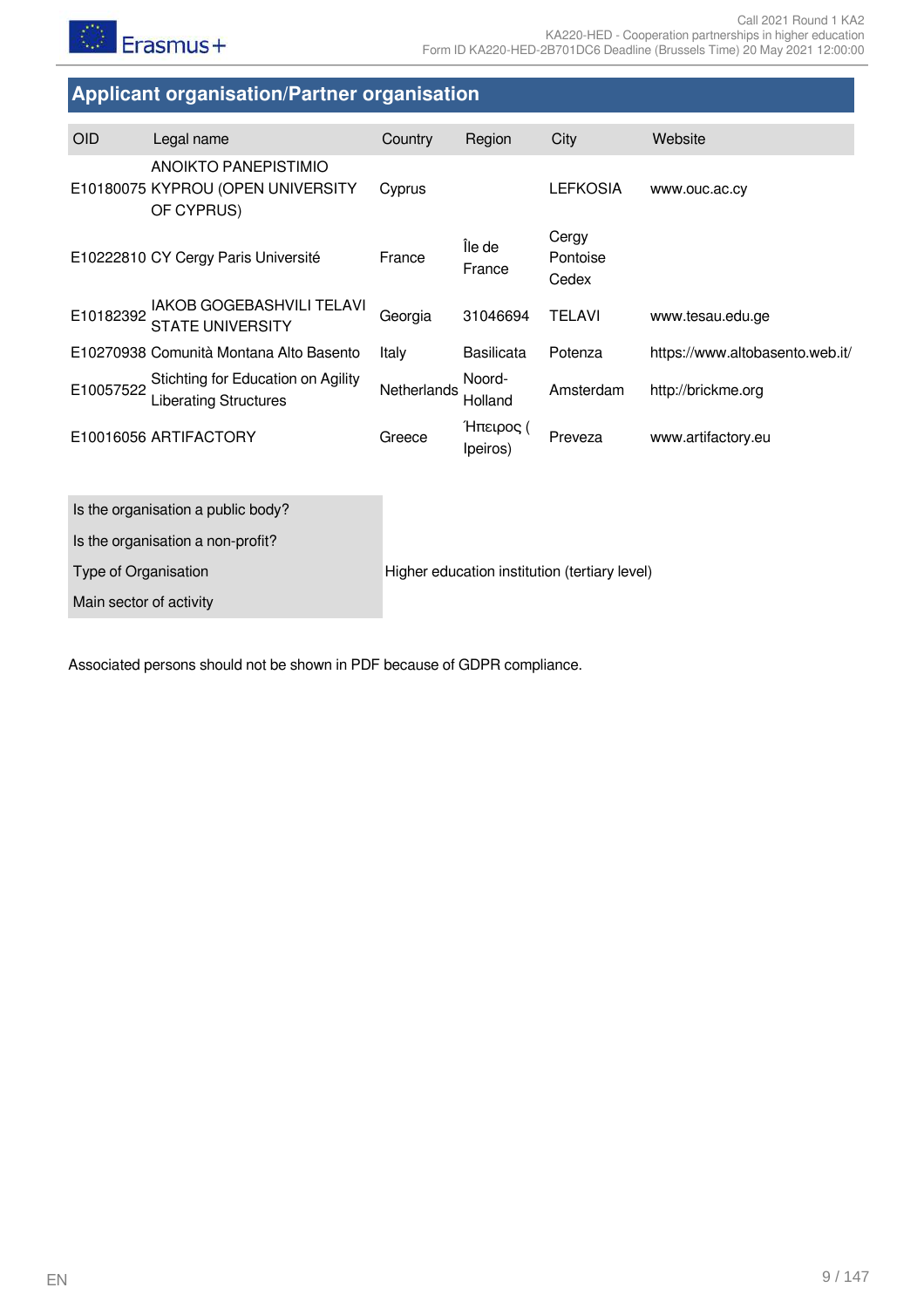<span id="page-9-0"></span>

| <b>Budget Summary</b> |  |
|-----------------------|--|
|                       |  |

<span id="page-9-1"></span>

|  |  | <b>Project Budget Summary</b> |  |
|--|--|-------------------------------|--|
|  |  |                               |  |

| Project Management and Implementation  | 42 000  |
|----------------------------------------|---------|
| <b>Transnational Project Meetings</b>  | 27 090  |
| <b>Project Results</b>                 | 270 260 |
| <b>Multiplier Events</b>               | 18 000  |
| <b>Virtual Multiplier Events</b>       | 2 4 0 0 |
| Learning, Teaching Training Activities | 29 504  |
| <b>Exceptional Costs</b>               | 9600    |
| Total grant                            | 396 454 |

# <span id="page-9-2"></span>**Transnational Project Meetings**

| Meeting ID | Meeting Title                                     | N° of Participants | Grant  |
|------------|---------------------------------------------------|--------------------|--------|
|            | Kick of Meeting and Management Workshop           | 9                  | 5730   |
| 2          | 3rd Transnational Meeting and Management Workshop | 10                 | 6860   |
| 3          | 5th Transnational Meeting and Management Workshop | 9                  | 5545   |
| 4          | Close Out Meeting                                 | 13                 | 8955   |
| Total      |                                                   | 41                 | 27 090 |
|            |                                                   |                    |        |

## <span id="page-9-3"></span>**Project Results**

| Result ID      | <b>Output Title</b>         | Category Of Staff             | N° of Working Days | Grant   |
|----------------|-----------------------------|-------------------------------|--------------------|---------|
| 1              | Project Results Details (1) | Teachers/Trainers/Researchers | 90                 | 6660    |
| 1              | Project Results Details (1) | Teachers/Trainers/Researchers | 60                 | 8 2 2 0 |
| 1              | Project Results Details (1) | Teachers/Trainers/Researchers | 40                 | 8560    |
| 1              | Project Results Details (1) | Teachers/Trainers/Researchers | 30                 | 7 2 3 0 |
| 1              | Project Results Details (1) | Teachers/Trainers/Researchers | 30                 | 4 1 1 0 |
| 1              | Project Results Details (1) | Teachers/Trainers/Researchers | 15                 | 3 2 1 0 |
| $\overline{c}$ | Project Results Details (2) | Teachers/Trainers/Researchers | 40                 | 5480    |
| 2              | Project Results Details (2) | Teachers/Trainers/Researchers | 30                 | 6420    |
| 2              | Project Results Details (2) | Teachers/Trainers/Researchers | 15                 | 3 2 1 0 |
| 2              | Project Results Details (2) | Teachers/Trainers/Researchers | 30                 | 7 2 3 0 |
| 2              | Project Results Details (2) | Teachers/Trainers/Researchers | 90                 | 12 3 30 |
| 2              | Project Results Details (2) | Teachers/Trainers/Researchers | 60                 | 4 4 4 0 |
| 3              | Project Results Details (3) | Teachers/Trainers/Researchers | 90                 | 12 3 30 |
| 3              | Project Results Details (3) | Teachers/Trainers/Researchers | 60                 | 12840   |
| 3              | Project Results Details (3) | Teachers/Trainers/Researchers | 60                 | 12840   |
| 3              | Project Results Details (3) | Teachers/Trainers/Researchers | 60                 | 14 4 60 |
| 3              | Project Results Details (3) | Teachers/Trainers/Researchers | 60                 | 8 2 2 0 |
| 3              | Project Results Details (3) | Teachers/Trainers/Researchers | 90                 | 6660    |
| 4              | Project Results Details (4) | Teachers/Trainers/Researchers | 90                 | 12 3 30 |
| 4              | Project Results Details (4) | Teachers/Trainers/Researchers | 40                 | 8560    |
| 4              | Project Results Details (4) | Teachers/Trainers/Researchers | 40                 | 8560    |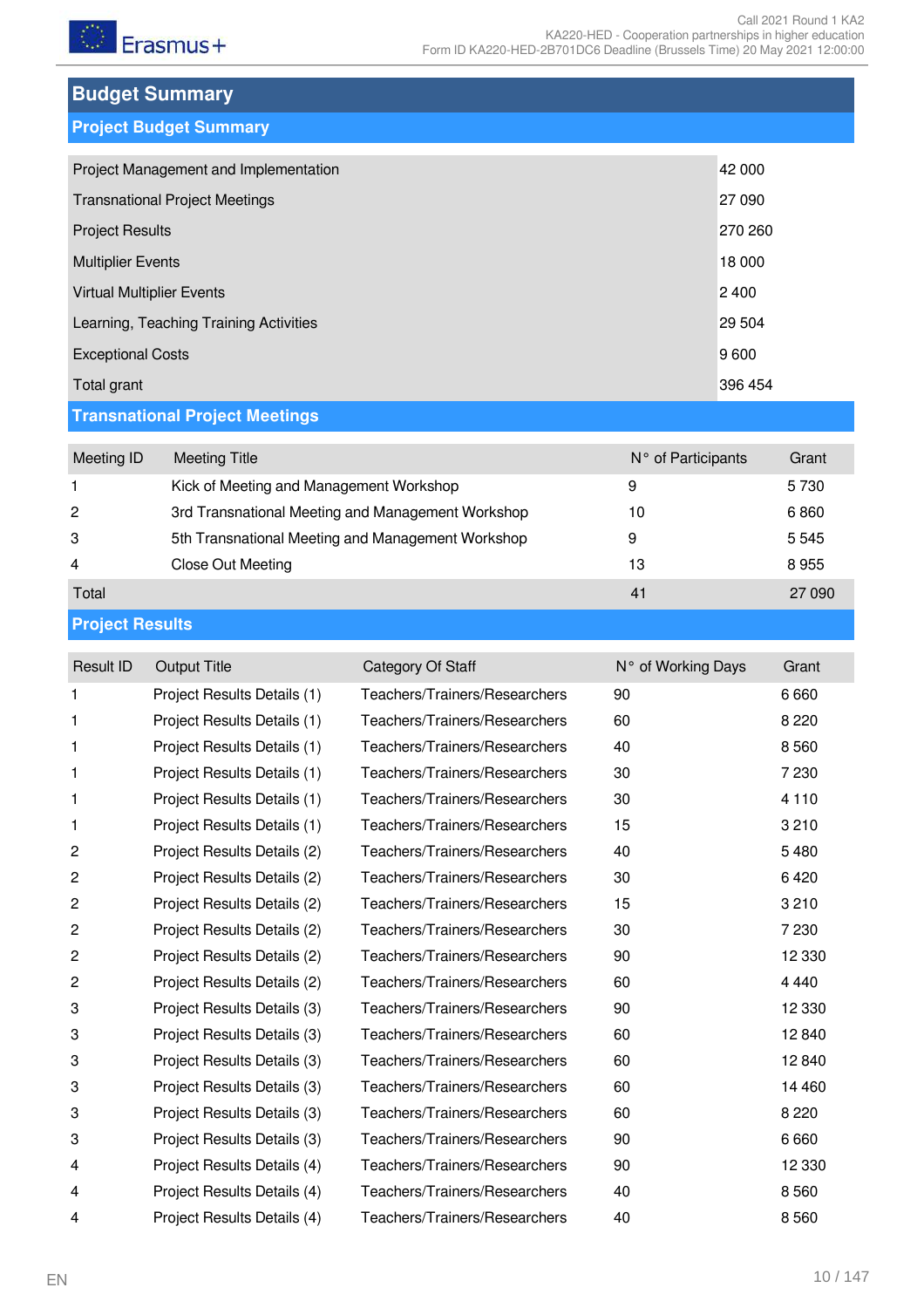<span id="page-10-0"></span>

| 4           | Project Results Details (4)                                          | Teachers/Trainers/Researchers |                       | 60                      |                         | 14 4 60 |
|-------------|----------------------------------------------------------------------|-------------------------------|-----------------------|-------------------------|-------------------------|---------|
| 4           | Project Results Details (4)                                          | Teachers/Trainers/Researchers |                       | 60                      |                         | 8 2 2 0 |
| 4           | Project Results Details (4)                                          | Teachers/Trainers/Researchers |                       | 60                      |                         | 4 4 4 0 |
| 5           | Project Results Details (5)                                          | Teachers/Trainers/Researchers |                       | 80                      |                         | 17 120  |
| 5           | Project Results Details (5)                                          | Teachers/Trainers/Researchers |                       | 90                      |                         | 12 3 30 |
| 5           | Project Results Details (5)                                          | Teachers/Trainers/Researchers |                       | 40                      |                         | 8560    |
| 5           | Project Results Details (5)                                          | Teachers/Trainers/Researchers |                       | 60                      |                         | 14 4 60 |
| 5           | Project Results Details (5)                                          | Teachers/Trainers/Researchers |                       | 90                      |                         | 12 3 30 |
| 5           | Project Results Details (5)                                          | Teachers/Trainers/Researchers |                       | 60                      |                         | 4 4 4 0 |
| Total       |                                                                      |                               |                       | 1720                    |                         | 270 260 |
|             | <b>Multiplier Events</b>                                             |                               |                       |                         |                         |         |
| Event<br>ID | <b>Event Title</b>                                                   | Country of<br>Venue           | Local<br>Participants | Foreign<br>Participants | Virtual<br>Participants | Grant   |
| 1           | MULTIPLIER EVENT 1 in Nicosia, Cyprus                                | Cyprus                        | 30                    | 3                       | 30                      | 4 0 5 0 |
| 2           | MULTIPLIERR EVENT 2 in Lagopesole,<br>Italy                          | Italy                         | 30                    | 5                       | 30                      | 4 4 5 0 |
| 3           | MULTIPLIER EVENT 3<br>"INTERNATIONAL CONFERENCE" in<br>Cergy, France | Georgia                       | 30                    | 5                       | 50                      | 4750    |
| 4           | MULTIPLIER EVENT 3<br>"INTERNATIONAL CONFERENCE" in<br>Cergy, France | France                        | 30                    | 5                       | 50                      | 4750    |
|             |                                                                      |                               |                       |                         |                         | 18      |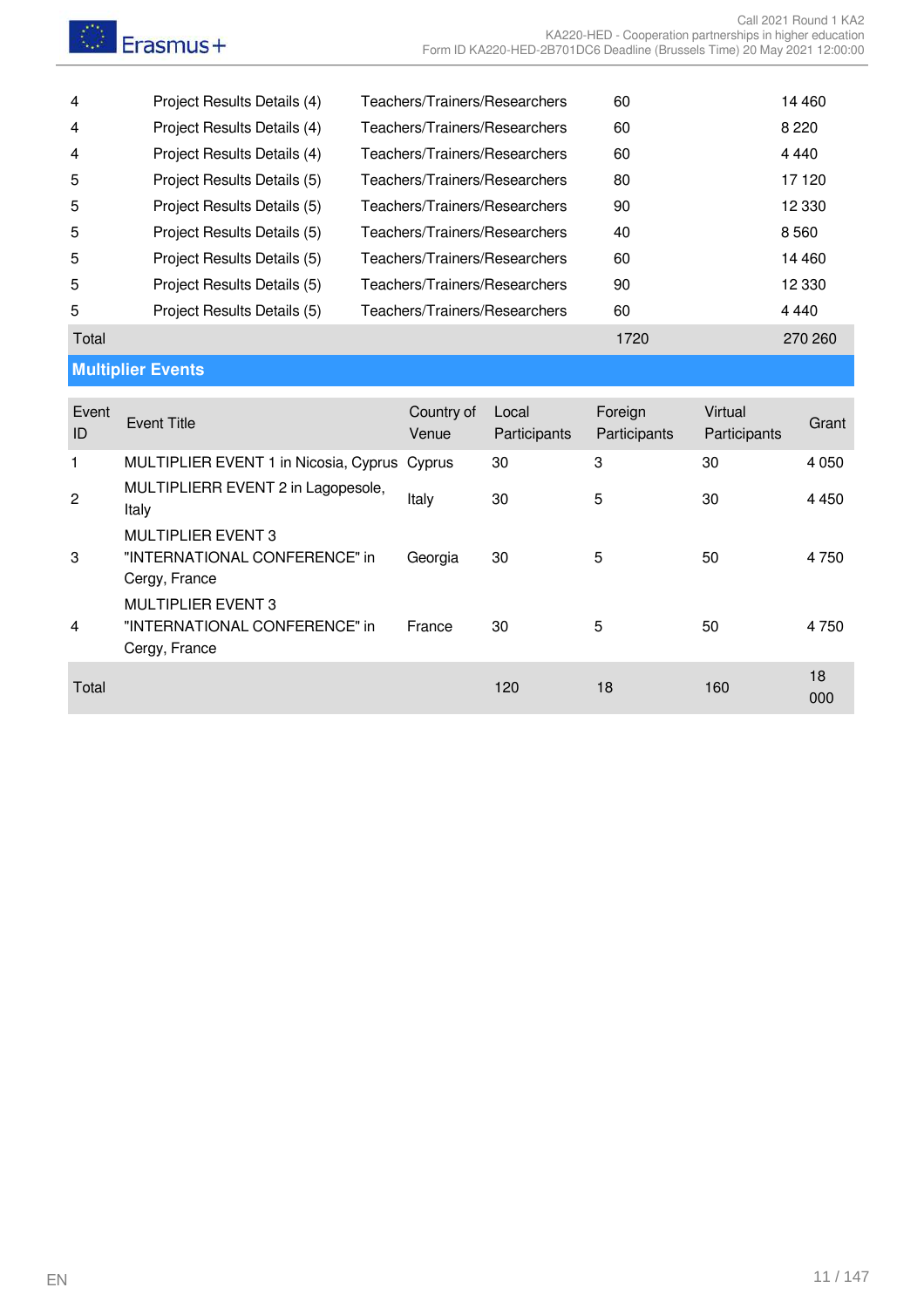

# **Learning, Teaching, Training Activities**

<span id="page-11-0"></span>

| LTT ID         | Title of activities                                                                                            | Travel<br>Support | Green<br>travel | Grant for Exceptional Costs for<br><b>Expensive Travel</b> | Individual Support<br>Grant | Inclusion<br>Support | Linguistic Support<br>Grant | Grant     |
|----------------|----------------------------------------------------------------------------------------------------------------|-------------------|-----------------|------------------------------------------------------------|-----------------------------|----------------------|-----------------------------|-----------|
| C <sub>1</sub> | INTENSIVE TRAINING PROGRAMME<br>(ITP) FOR DIGITAL AND<br>ENTREPRENEURIAL KEY<br>COMPETENCES IN CULTURAL DESIGN | 11 780            | 2 100           | $\Omega$                                                   | 15 6 24                     | 0                    |                             | 29 504    |
| Total          |                                                                                                                | 11 780            | 2 100           | $\mathbf{0}$                                               | 15 6 24                     | 0                    | 0                           | 29<br>504 |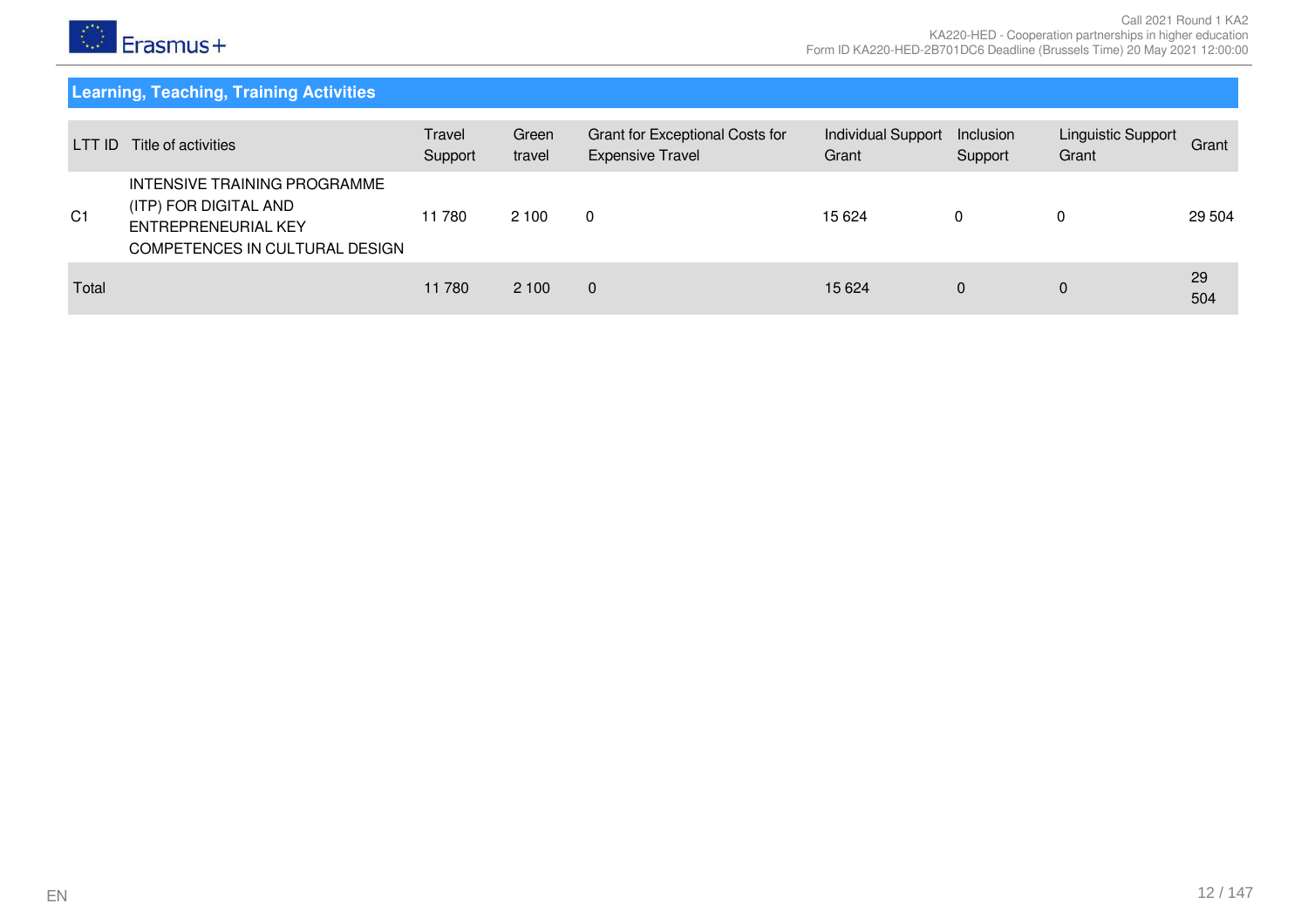

#### <span id="page-12-0"></span>**Exceptional Costs**

#### ID Description and Justification

**Requested Grant** (80%)

NEEDS ANALYSIS: The digital transformation has already begun before the advent of COVID-19 and entails a fundamental questioning of central foundations of the cultural sphere: from contents to forms of use and hierarchies of values. According to the European Audiovisual Media Services Directive/2018, it is necessary to develop immersive and pervasive solutions for AV, platforms, games, films and communication media and thus bring the quality of cultural content to unprecedented new levels. The focus is clearly put on cultural content aiming also and to protect the youth from violence contamination, which is deeply diffused in the digital world. In this respect generation of culture using new technologies is opening opportunities and perspectives, declaring war to uncontrolled platforms and games that give rise to a horror insensitive youth, hostage to bullying, war games, and contrived reality. As the cognitive and emotional accessibility to cultural heritage is alarmingly low, especially among the digitally innate youth, it is imperative to develop critical skills among audiences in cultural heritage and raise its awareness for semiotic codes. SYNERGIES: EU AVMSD/2018/ Article 16:"Production and Distribution of European Heritage Works" OBJECTIVE With the WEB APP for Museum-Visitor Interaction, PactSkills raises digital culture as an exciting opportunity for the development of knowledge connected to heritage places, sites, museums and collections, as it is the only process that can support values and meanings. IMPLEMENTATION METHODOLOGY: RESULT 04 and 05 define the WEB APP content and the design process: storytelling, Plot, Narratives in short information chunks allow the player receives to trigger the interaction with the collections and not to be measure on velocity of empty responses per clicking. A. TECHNICAL ASPECTS: The WEB APP defines two technical aspects named here features (what the App does define UX and UI interfaces). There is a registration part; each player is registered. The registration is required to create a community of players for the project's sustainability. New artefacts are added regularly, creating new game levels attracting more players and paving the way to Online Games based on cultural heritage. Terms of use, Cookies Policy, Privacy Policy and Gamer profile are compulsory to accept. The WEB APP interface is multilingual, enabling to play the game in the local language and English. The App Interface is coded to accept any language; the only requirement is to translate the Interface. That opens the door to escalate the game to a global level. B. WEB APP content FEATURES include 1. Self-managed Interface giving the possibility to any institution to add their collections as far they follow the criteria of Micro-Certification defined in R05. 2.Text, Images, Video, Hashtag uploading 3.Geo locations and interactions live in the territory. 4. Player interactions with the CULTURAL HERITAGE objects selected by the institutions posting comments, likes, adding to favorites and enabling sharing on social media channels. 5. Playful on Android devices and iOS. 6. Web browser interface in both ends content creator and player. 7.Emotional thematic maps based on data mining concept. 8. Filtering search options based on predefined classification. 9. Game data extraction to understand gamer sentiments. 10.Educational tool to define new user experiences. SOCIAL USE/CULTURAL INNOVATION: Being designed as an OPEN EDUCATIONAL RESOURCE the WEB APP allows European museums a) to launch competitive offers in the global market and b) enrich with endless artworks the contents inviting an unlimited number of players to develop empathy while playing, as winning is conditioned not by fast clicking or similar dexterities but by critical thinking and mature content published about the artworks. The WEB APP will launch its first global game competition at the Multiplier 04 in Cergy/FR at the Project's International Conference. 9 600,00

1

<span id="page-12-1"></span>

| Total                                             | 9 600.00 |
|---------------------------------------------------|----------|
| <b>Budget per Participating Organisation</b>      |          |
| Comunità Montana Alto Basento (E10270938 - Italy) |          |
| Project Management and Implementation             | 6000     |

Transnational Project Meetings 4 025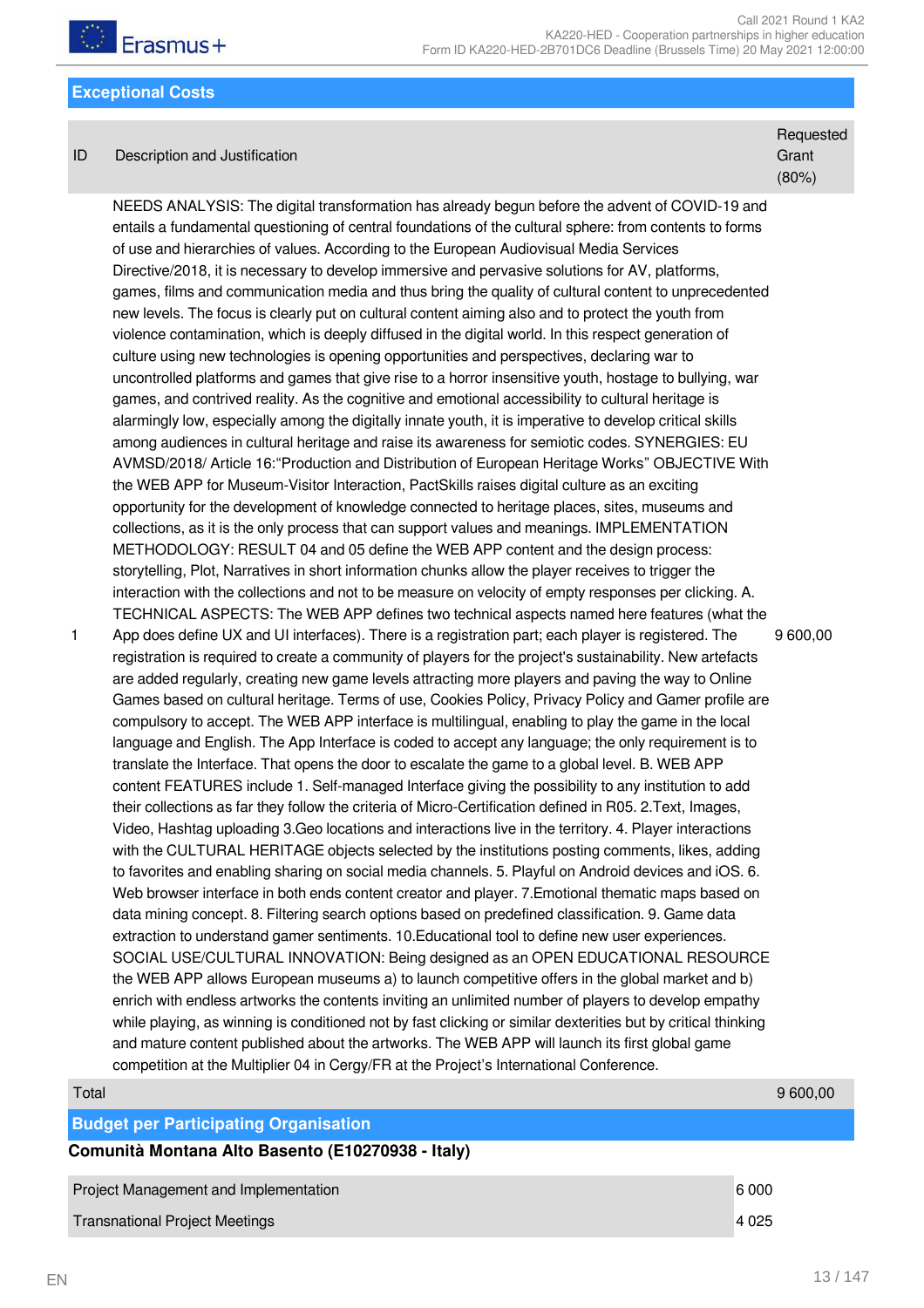

| <b>Project Results</b>                                                             | 36 380  |
|------------------------------------------------------------------------------------|---------|
| <b>Multiplier Events</b>                                                           | 4 4 5 0 |
| Learning, Teaching Training Activities                                             | 4 0 2 6 |
| Total grant                                                                        | 54 881  |
| CY Cergy Paris Université (E10222810 - France)                                     |         |
| Project Management and Implementation                                              | 6000    |
| <b>Transnational Project Meetings</b>                                              | 3820    |
| <b>Project Results</b>                                                             | 53 500  |
| <b>Multiplier Events</b>                                                           | 4750    |
| Learning, Teaching Training Activities                                             | 6 1 6 0 |
| Total grant                                                                        | 74 230  |
| IAKOB GOGEBASHVILI TELAVI STATE UNIVERSITY (E10182392 - Georgia)                   |         |
| Project Management and Implementation                                              | 6 0 0 0 |
| <b>Transnational Project Meetings</b>                                              | 6470    |
| <b>Project Results</b>                                                             | 26 640  |
| <b>Multiplier Events</b>                                                           | 4750    |
| Learning, Teaching Training Activities                                             | 9 3 6 0 |
| Total grant                                                                        | 53 2 20 |
| ANOIKTO PANEPISTIMIO KYPROU (OPEN UNIVERSITY OF CYPRUS) (E10180075 - Cyprus)       |         |
| Project Management and Implementation                                              | 12 000  |
| <b>Transnational Project Meetings</b>                                              | 4 9 5 0 |
| <b>Project Results</b>                                                             | 50 690  |
| <b>Multiplier Events</b>                                                           | 4 0 5 0 |
| Learning, Teaching Training Activities                                             | 7660    |
| Total grant                                                                        | 79 350  |
| Stichting for Education on Agility Liberating Structures (E10057522 - Netherlands) |         |
| Project Management and Implementation                                              | 6 0 0 0 |
| <b>Transnational Project Meetings</b>                                              | 2 4 8 5 |
| <b>Project Results</b>                                                             | 57840   |
| <b>Exceptional Costs</b>                                                           | 9600    |
| Total grant                                                                        | 75 925  |
| ARTIFACTORY (E10016056 - Greece)                                                   |         |
| Project Management and Implementation                                              | 6000    |
| <b>Transnational Project Meetings</b>                                              | 5 3 4 0 |
| <b>Project Results</b>                                                             | 45 210  |
| Learning, Teaching Training Activities                                             | 2 2 9 8 |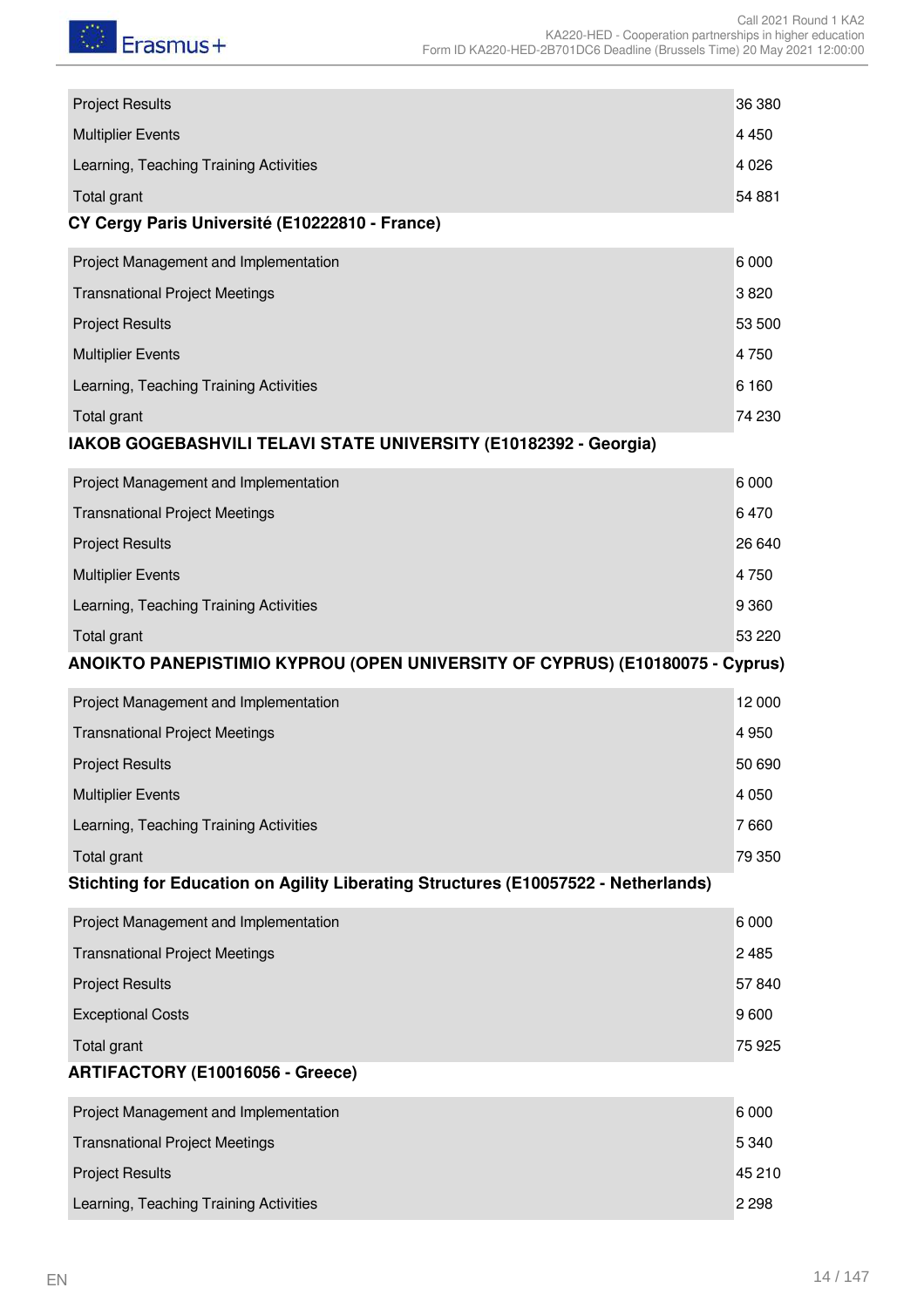

Total grant 58 848

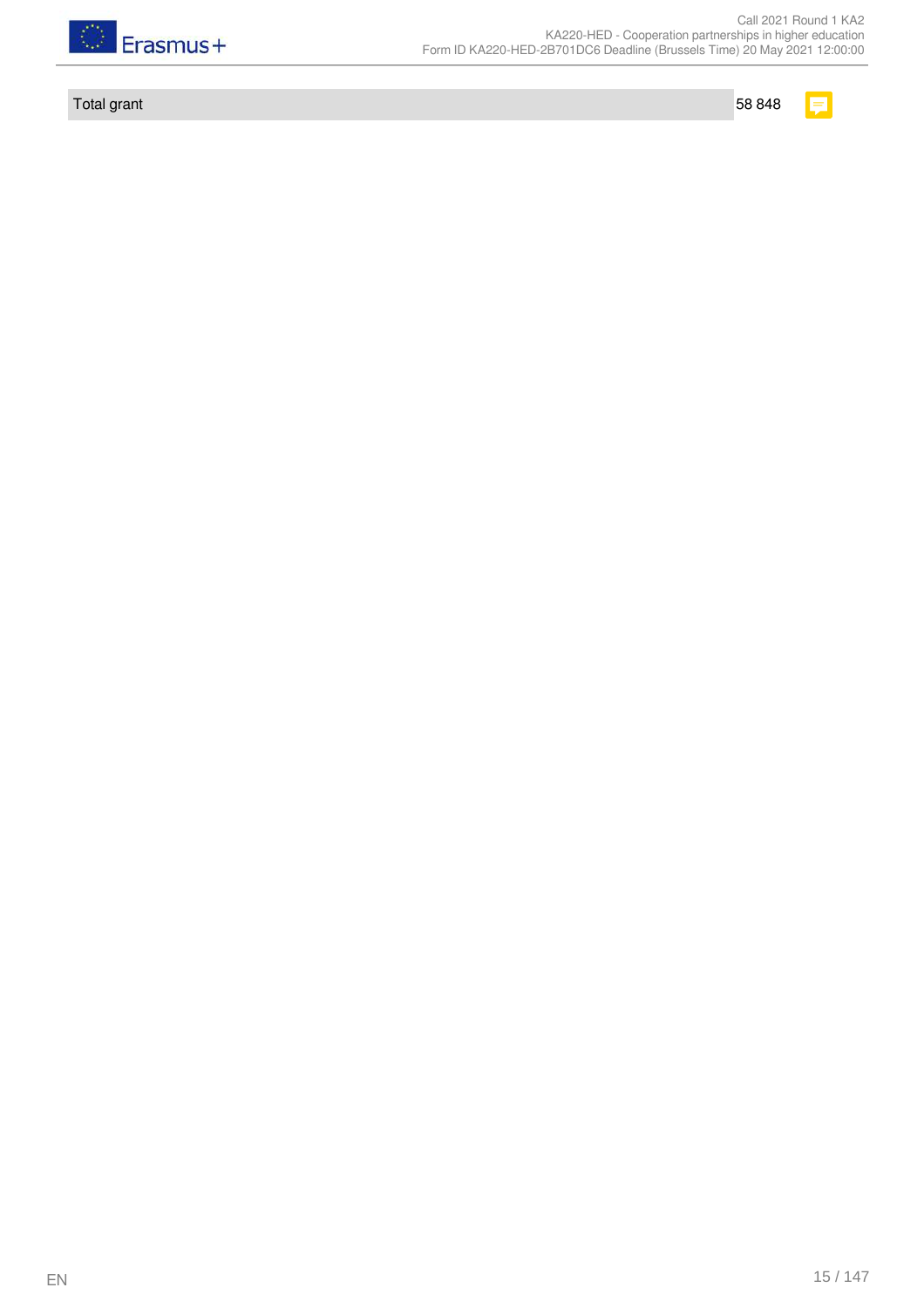# <span id="page-15-0"></span>**Timetable**

Note that transnational project meetings, production of project results, multiplier events and learning, teaching and raining activities will be listed in this table automatically once you have created them in the dedicated section of the form. You can create other relevant activities that do not receive specific support but are funded by the Project Management and Implementation grant and add them to the table.

|              | <b>ID</b> Activity Type                 | Starting<br>period | End of<br>Period | <b>Activity Title</b>                                                                                    |
|--------------|-----------------------------------------|--------------------|------------------|----------------------------------------------------------------------------------------------------------|
| $\mathbf{1}$ | Learning Teaching<br><b>Activities</b>  | 2022-09            | 2022-09          | INTENSIVE TRAINING PROGRAMME (ITP) FOR DIGITAL AND<br>ENTREPRENEURIAL KEY COMPETENCES IN CULTURAL DESIGN |
| $\mathbf{2}$ | <b>Project Results</b>                  | 2021-11            | 2022-09          | THE BLUPRINT FOR TRANSVERSAL AND RESILIENT SKILLS IN<br><b>DIGITAL CULTURE</b>                           |
| 3            | <b>Project Results</b>                  | 2022-02            | 2022-12          | THE Pact4Skills PEDAGOGY TO SUPPORT THE GENERATION OF<br>DIGITAL CULTURE IN MUSEUMS AND COLLECTIONS      |
| 4            | <b>Project Results</b>                  | 2022-04            | 2023-03          | CO-CREATING TRANSVERSAL KEY COMPETENCES TO<br>MOTIVATE HED STUDENTS VENTURE IN DIGITAL CULTURE           |
| 5            | <b>Project Results</b>                  | 2021-11            | 2023-10          | LEADING HED STUDENTS TO REWIND THE MUSEUM SUPPLY<br>EXPLOITING THE POWERS OF DIGITAL CULTURE             |
| 6            | <b>Project Results</b>                  | 2023-04            | 2023-10          | THE JOINT RECOGNITION OF SKILLS TO ATTRACT EMPLOYERS<br><b>AND NETWORKS</b>                              |
| 7            | <b>Multiplier Event</b>                 | 2023-04            | 2023-09          | MULTIPLIER EVENT 1 in Nicosia, Cyprus                                                                    |
| 8            | <b>Multiplier Event</b>                 | 2023-06            | 2023-06          | MULTIPLIERR EVENT 2 in Lagopesole, Italy                                                                 |
| 9            | <b>Multiplier Event</b>                 | 2023-04            | 2023-09          | MULTIPLIER EVENT 3 "INTERNATIONAL CONFERENCE" in Cergy,<br>France                                        |
|              | 10 Multiplier Event                     | 2023-10            | 2023-10          | MULTIPLIER EVENT 3 "INTERNATIONAL CONFERENCE" in Cergy,<br>France                                        |
| 11           | Transnational<br><b>Project Meeting</b> | 2021-12            | 2023-12          | Kick of Meeting and Management Workshop                                                                  |
| 12           | Transnational<br><b>Project Meeting</b> | 2022-09            | 2024-09          | 3rd Transnational Meeting and Management Workshop                                                        |
| 13           | Transnational<br><b>Project Meeting</b> | 2023-06            | 2025-06          | 5th Transnational Meeting and Management Workshop                                                        |
| 14           | Transnational<br><b>Project Meeting</b> | 2023-10            | 2025-10          | Close Out Meeting                                                                                        |

### <span id="page-15-1"></span>**Other Relevant Activities in the Timetable**

Do you want to add other relevant activities not yet included in the timetable and that do not receive a specific grant but can be funded from the Project Management and Implementation grant?

No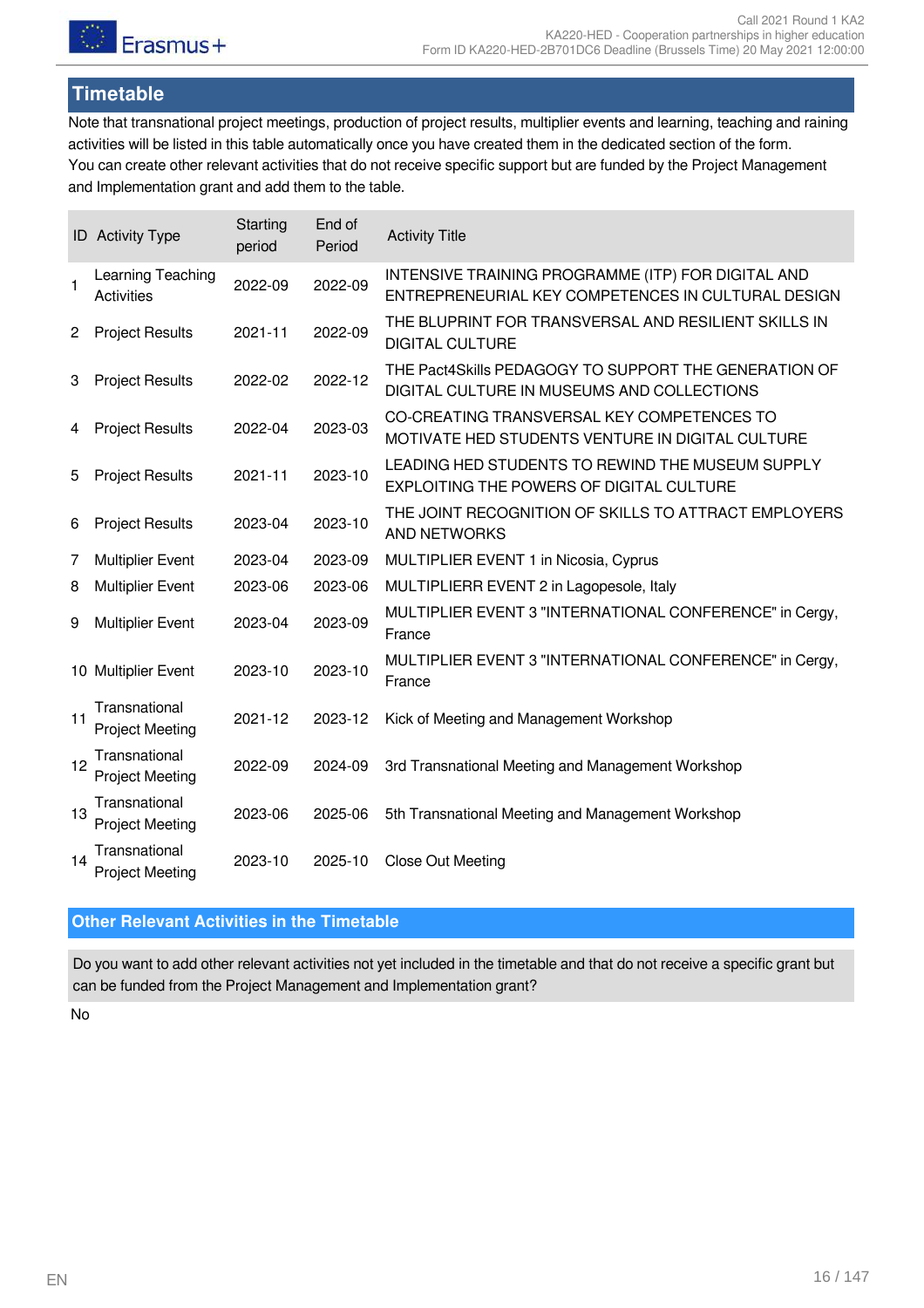

# <span id="page-16-0"></span>**Participating Organisations**

To complete this section, you will need your organisation's identification number (OID). Since 2019, the Organisation ID has replaced the Participant Identification Code (PIC) as unique identifier for actions managed by the Erasmus+ National Agencies.

**If your organisation has previously participated in Erasmus+ with a PIC number, an OID has been assigned to it automatically. In that case, you must not register your organisation again.** Follow this link to find the OID that has been assigned to your PIC: [Organisation Registration System](https://webgate.ec.europa.eu/erasmus-esc/home/organisations/search-for-an-organisation)

You can also visit the same page to register a new organisation that never had a PIC or an OID, or to update existing information about your organisation.

#### <span id="page-16-1"></span>**ANOIKTO PANEPISTIMIO KYPROU (OPEN UNIVERSITY OF CYPRUS) (E10180075 - Cyprus)**

<span id="page-16-2"></span>

| Applicant organisation OID<br>Legal name |        |                                               |                                                         | Country      |  |
|------------------------------------------|--------|-----------------------------------------------|---------------------------------------------------------|--------------|--|
| E10180075                                |        |                                               | ANOIKTO PANEPISTIMIO KYPROU (OPEN UNIVERSITY OF CYPRUS) | Cyprus       |  |
| <b>Applicant details</b>                 |        |                                               |                                                         |              |  |
| Legal name                               |        |                                               | ANOIKTO PANEPISTIMIO KYPROU (OPEN UNIVERSITY OF CYPRUS) |              |  |
| Country                                  | Cyprus |                                               |                                                         |              |  |
| Region                                   |        |                                               |                                                         |              |  |
| <b>LEFKOSIA</b><br>City                  |        |                                               |                                                         |              |  |
| Website<br>www.ouc.ac.cy                 |        |                                               |                                                         |              |  |
| <b>Profile</b>                           |        |                                               |                                                         |              |  |
| Type of Organisation                     |        | Higher education institution (tertiary level) |                                                         |              |  |
| <b>Accreditation</b>                     |        |                                               |                                                         |              |  |
| <b>Accreditation Type</b>                |        |                                               | <b>Accreditation Reference</b>                          |              |  |
| Erasmus Charter for Higher Education     |        |                                               |                                                         | CY LEFKOSI01 |  |
| Erasmus Charter for Higher Education     |        |                                               |                                                         | CY LEFKOSI01 |  |

#### <span id="page-16-5"></span><span id="page-16-4"></span><span id="page-16-3"></span>**Background and experience**

Please briefly present the organisation/group (e.g. its type, scope of work, areas of activity and if applicable, approximate number of paid/unpaid staff, learners and members of the group)

The Open University of Cyprus (OUC) is a public university established in 2002, and is the country's only university offering exclusively open and distance education. OUC is a leading institution in higher education and opens up new possibilities to prospective students wishing to study in an innovative and transformative environment. At Open University of Cyprus, there is no 'one size fits all' approach to higher education. OUC's flexible distance learning methodology supports people's need for continuous enhancement of their qualifications apropos of personal development and career advancement, allowing students to tailor their own educational path. With an enrollment of approximately 3.300 students in the 2020-2021 academic year, and an alumni community reaching nearly 7.000 graduates, the Open University of Cyprus offers accredited Bachelor, Master and Ph.D. programmes across three faculties –Humanities & Social Sciences, Pure & Applied Sciences, Economics & Management– in both Greek and English. OUC's programmes of study in both "classical" and "cutting-edge" scientific areas are open to all citizens, regardless of age, time availability, working conditions, residence or life circumstances, that need to access higher education without the restrictions of traditional learning methods, aiming to fulfil their personal or professional aspirations. In the framework of lifelong learning, OUC also offers stand-alone eLearning thematic units (short courses) and vocational programmes. OUC is proud to be a University that is entirely synchronized with the European Credit Transfer System ECTS, and that enhances the mobility of its students and the inter-relationship with other conventional universities. OUC leverages the powers of digital technologies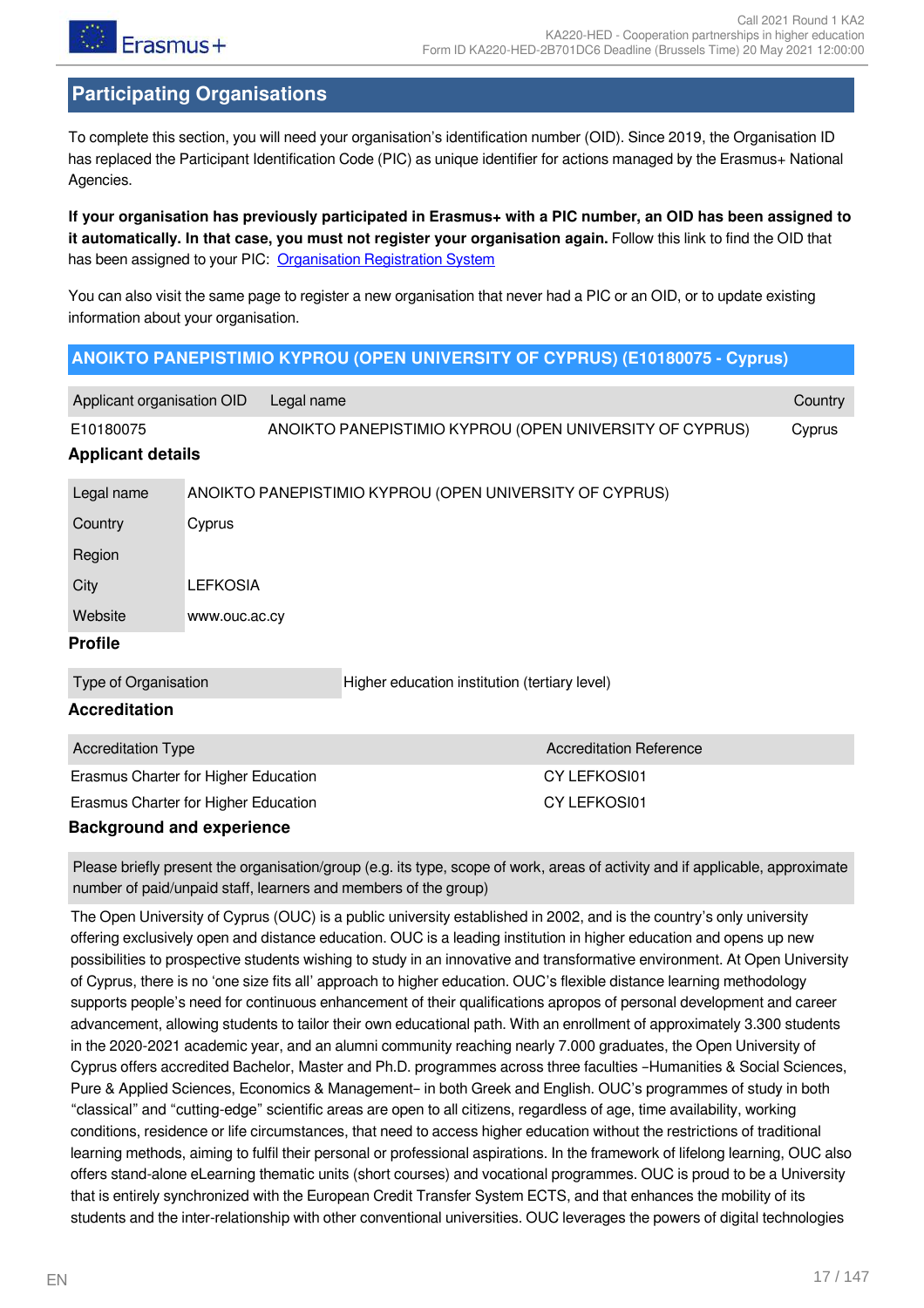in education and offers its students a continuously evolving online learning environment in a state-of-the-art eLearning Platform (called eClass), which supports virtual classes. The synchronous collaboration (virtual classrooms, live streaming lectures), and asynchronous (forums, instant messaging) communication tools are fully utilized by OUC's teaching staff, offering effective and interactive academic support and guidance. Learning experience is complemented by group tutorials/lectures, which are conducted virtually on eClass, and are recorded for offline viewing. OUC's aspiration to constantly improve students' learning experience has led to the Gold Award for 'Best Learning Experience' at the 2019 and 2020 Cyprus Education Leaders Awards. Research at Open University of Cyprus is wide-ranging, interdisciplinary and includes both individual projects of its academic staff, as well as collaborative efforts that involve local and international universities, research centers and institutes. Under its internationalization strategy, OUC develops strong and effective partnerships with research teams, which provide opportunities for international collaboration and active involvement in multidisciplinary projects covering emerging developments in various fields, both in regional and global basis. OUC research activities are funded by national (e.g. Cyprus Research & Innovation Foundation), European and international programmes (e.g. Erasmus+, Horizon2020, Life+, Interreg, COST, etc.). To maximize research impact, OUC currently has six Research Labs (Educational Technology Lab, Computational Cognition Lab, Terrestrial Ecosystems Management Lab, Cyber-security & Telecommunications Research Lab, Lab on Chemical Engineering. The OUC has also participated in EU-funded projects for Europeana, such the project "BYZART: Byzantine Art and Archeology on Europeana" aiming to make digital objects of cultural heritage accessible online through the Europeana collections. OUC is a public university and it secured funding by the Ministry of Education, Culture, Sports and Youth. Through its collaboration with the Cultural Services of the Ministry, support can be provided to promote cultural heritage.

What are the activities and experience of the organisation in the areas relevant for this project? What are the skills and/or expertise of key persons involved in this project?

Dr Georgios Papaioannou is an Associate Professor in Museology and Digital Humanities, and the Academic Coordinator of the MA in Cultural Policy and Development at the Open University of Cyprus. His research interests lie on digital technology for cultural heritage and GLAM institutions, and he pioneered the field of Museum Big Data. He has organised museums and exhibitions in Greece, Cyprus, Syria, Jordan, Oman, Qatar. He has received research, teaching and administrative awards. He is Senior Fellow and Assessor of the Higher Education Academy (UK), the Secretary General of the Hellenic Studies Society of Near East (HSNES), a member of the International Council of Museums (ICOM), and a member of the Pool of Experts of the European Museum Academy. Dr Vicky Karaiskou is Associate Professor in Art History at the Open University of Cyprus. Her research interests focus on the interactions between artworks and social milieu. Particular research fields are visuality and visual literacy; art and power; cultural and national memory and identities; public sculpture; commemoration; contemporary Greek art. Her current research project "Futures of the Past explores perceptions of reality and the role of visual anticipation and anticipatory assumptions. More on her work at https://www.ouc.ac.cy/index.php/el/profiles/vicky-karaiskou With a background in Humanities Dr Stella Sylaiou is an experienced researcher and lecturer in the field of museums, museum education and digital humanities. In the past twelve years, she has taught undergraduate and postgraduate courses on a wide range of subjects: Museum Education, Cultural Informatics, Museology, Cultural Communication, Cultural Policy and Management at Universities in Greece, and Cyprus. She investigates the impact of emerging technologies on cultural industries as well as on meaning-making and learning in museums and galleries. Dr Stelios Lekakis studied classical archaeology and heritage management at the University of Athens and the University College London. He is currently a researcher at Newcastle University (landscape heritage, perception and management) and teaches cultural management at the Open University of Cyprus and political economy at the Hellenic Open University. He works with NGOs (a founding member of MONUMENTA) and university departments as a consultant, focusing on participatory management and cultural informatics projects. He has published extensively in academic journals and edited volumes. Dr Maria Shehade is an Adjunct Lecturer at the Open University of Cyprus and a Research Associate at the Museum Lab of the CYENS Centre of Excellence. She holds a PhD and MA in Cultural Heritage Management from University College London, a BA in History, Archaeology and History of Art from the National and Kapodistrian University of Athens and a Certificate in Negotiation from the Institute of Leadership and Management, UK. She has taught courses in several Universities including University College London, the University of Nicosia and the Cyprus University of Technology. Dr Georgia Spanou graduated in 2016 from Open University of Cyprus, where she obtained her PhD with the thesis, Cultural Policy & Management in Republic of Cyprus: Arts Festivals from 1960–2004. She also holds a Masters from Goldsmiths College (University of London) in Theatre Education. She currently collaborates as an adjunct at the Open University of Cyprus in the postgraduate course Cultural Policy and Development. Additionally, she works in designing and implementing educational programmes in museums and galleries in Cyprus.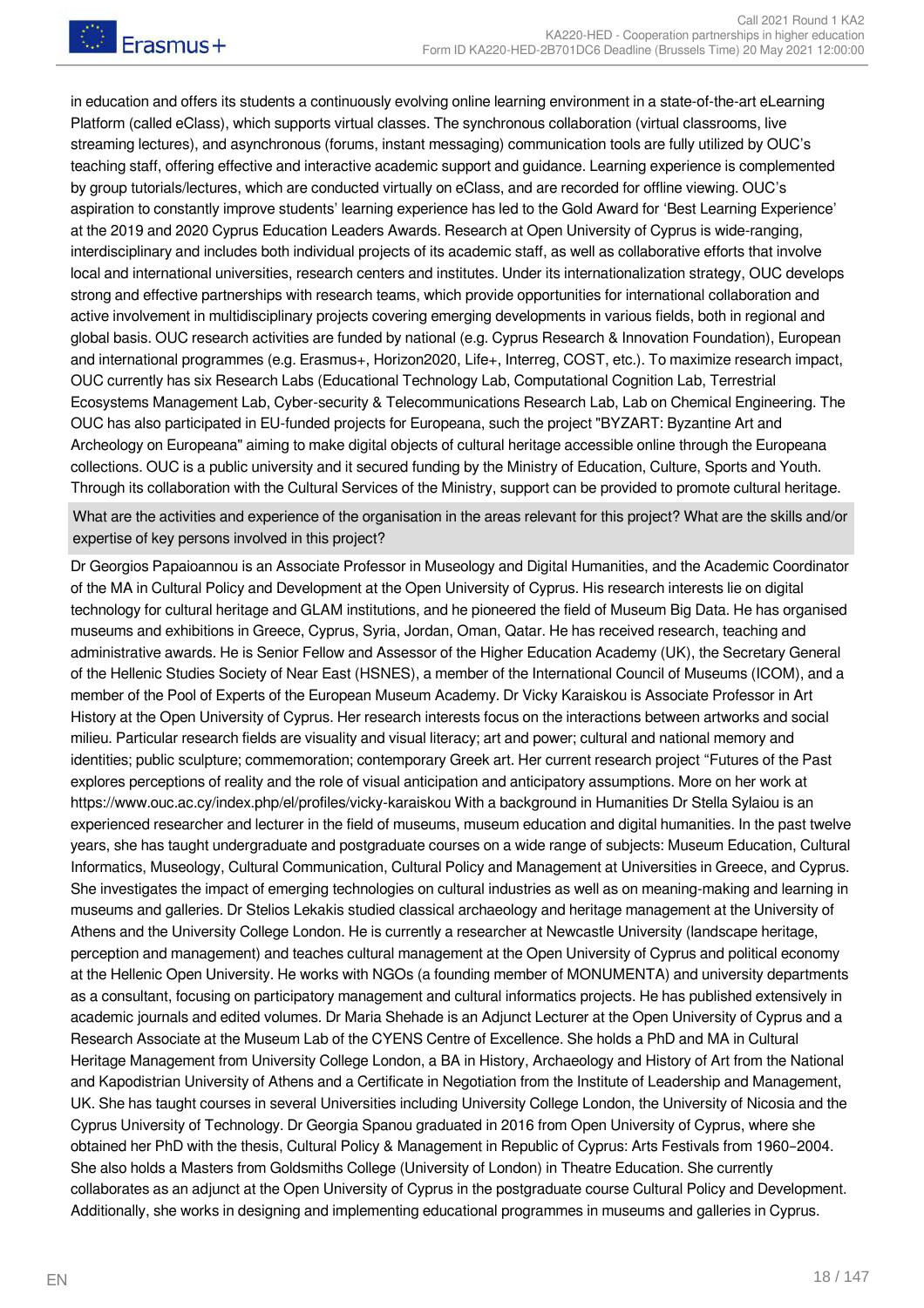

Mina Dragouni is a post-doctoral researcher at the Dep. of History & Archaeology, University of Patras, a research associate at the Dep. of Economic & Regional Development, Panteion University of Social & Political Sciences and an adjunct lecturer in Cultural Economics and Management at Open University Cyprus. She holds an MSc in Cultural Studies and Entrepreneurship.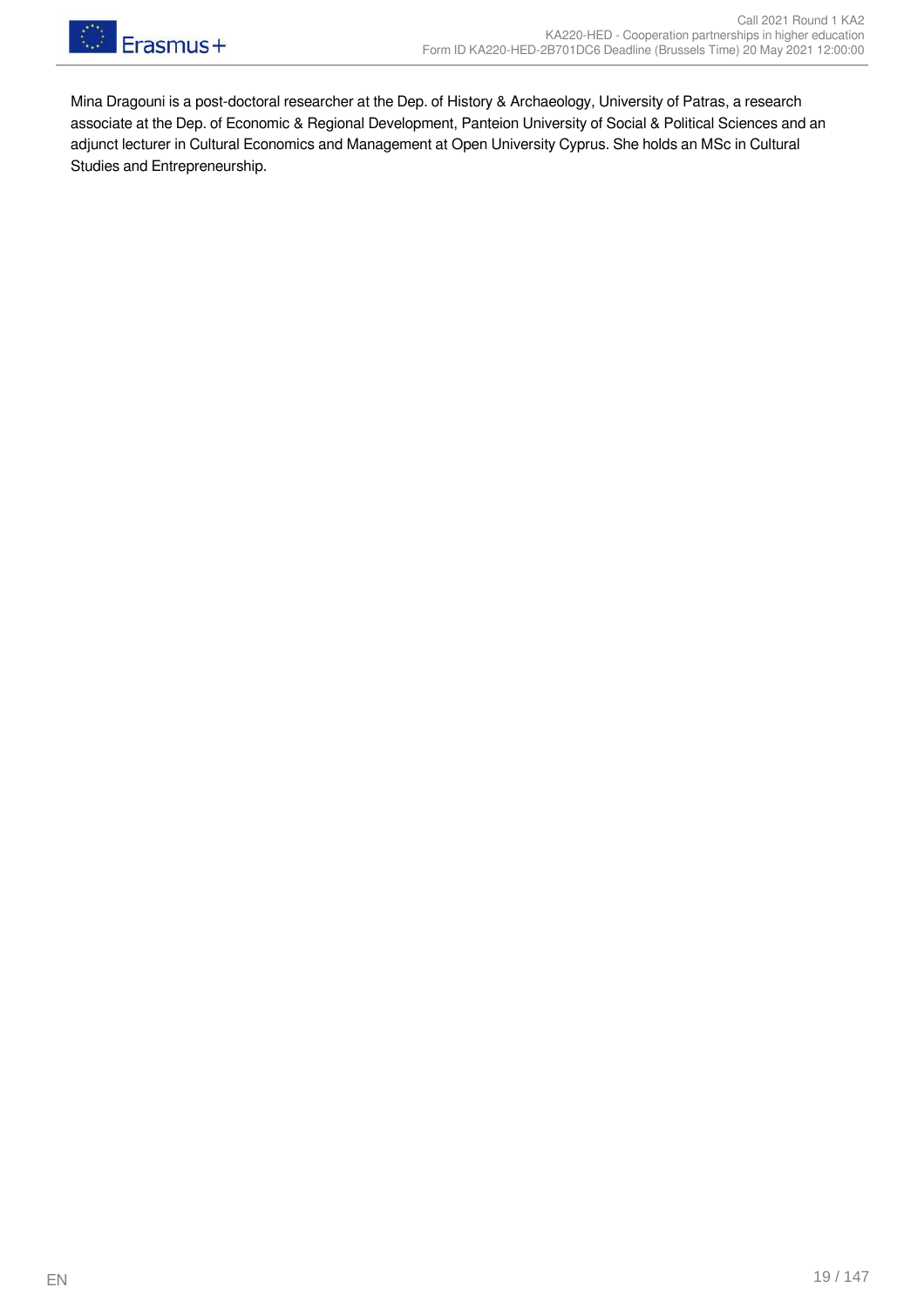

|                                                                                                | As Applicant                      |                               | As Partner or Consortium Member   |                               |
|------------------------------------------------------------------------------------------------|-----------------------------------|-------------------------------|-----------------------------------|-------------------------------|
| <b>Action Type</b>                                                                             | Number of project<br>applications | Number of granted<br>projects | Number of project<br>applications | Number of granted<br>projects |
| Higher education student and staff mobility (KA103 OLD)                                        |                                   |                               |                                   |                               |
| Strategic Partnerships for school education (KA201)                                            |                                   |                               |                                   |                               |
| Strategic Partnerships for vocational education and training (KA202)                           |                                   |                               |                                   |                               |
| Strategic Partnerships for higher education (KA203)                                            |                                   |                               |                                   |                               |
| Strategic Partnerships for adult education (KA204)                                             |                                   |                               |                                   |                               |
| Strategic Partnerships for youth (KA205)                                                       |                                   |                               |                                   |                               |
| Higher education student and staff mobility between Programme and<br>Partner countries (KA107) | n                                 |                               |                                   |                               |
| Higher education student and staff mobility within programme countries<br>(KA103)              | n                                 | n                             |                                   |                               |
| Strategic Partnerships for adult education (KA226)                                             |                                   |                               |                                   |                               |

 $\Box$  I understand and agree that the National Agency can use the information it has about my organisation's previous participation to assess my organisation's capacity to implement activities under this application.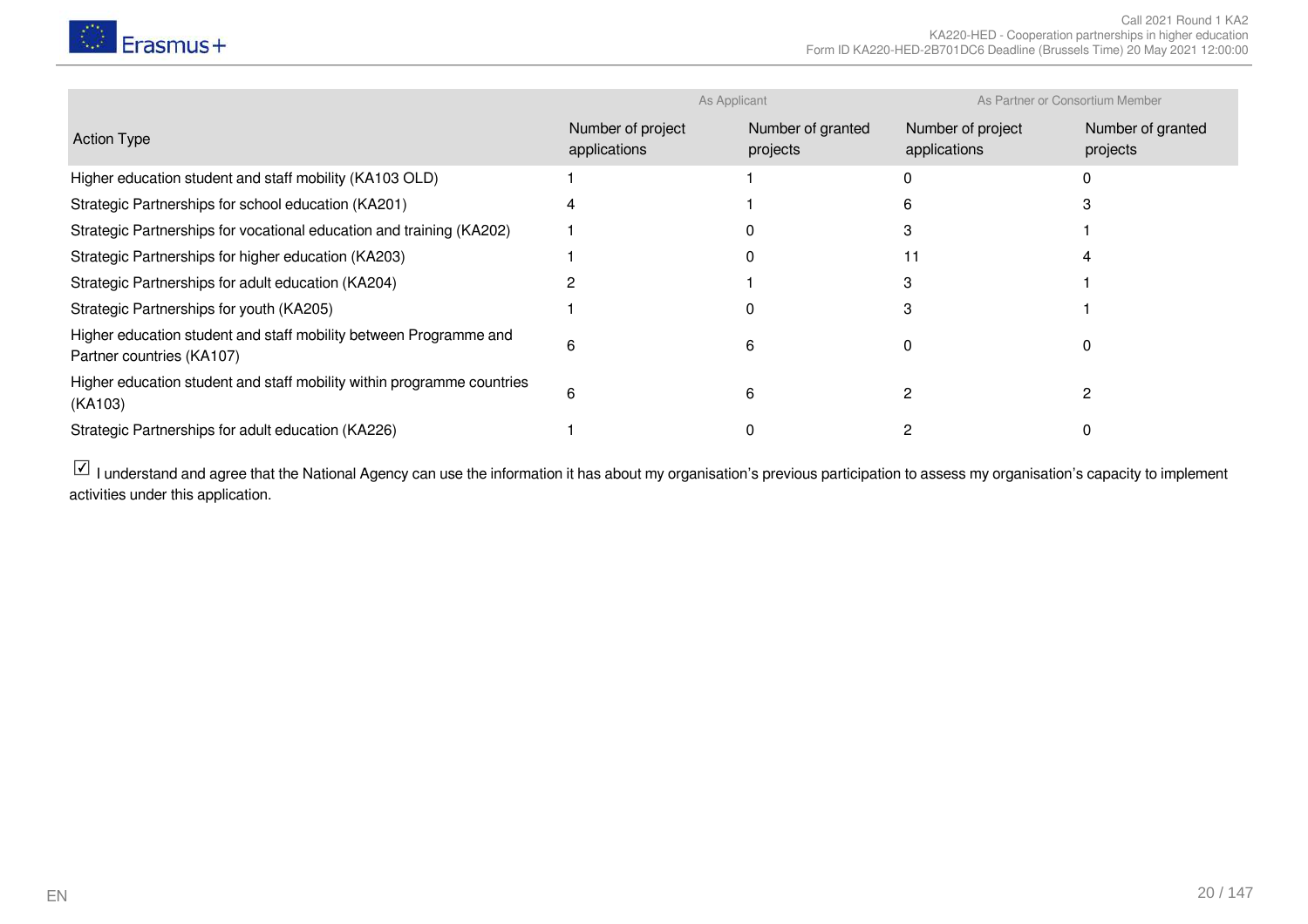

#### <span id="page-20-0"></span>**Partner Organisations**

| <b>Netherlands</b> |
|--------------------|
|                    |
|                    |

#### <span id="page-20-1"></span>**CY Cergy Paris Université (E10222810 - France)**

#### **Partner organisation details**

| Legal name | CY Cergy Paris Université |
|------------|---------------------------|
| Country    | France                    |
| Region     | Île de France             |
| City       | Cergy Pontoise Cedex      |
| Website    |                           |

#### **Profile**

| Type of Organisation | Higher education institution (tertiary level) |  |
|----------------------|-----------------------------------------------|--|

#### **Accreditation**

| <b>Accreditation Type</b>            | Accreditation Reference |
|--------------------------------------|-------------------------|
| Erasmus Charter for Higher Education | F CFRGY-P11             |
| Erasmus Charter for Higher Education | F CFRGY-P11             |

#### **Background and experience**

Please briefly present the organisation/group (e.g. its type, scope of work, areas of activity and if applicable, approximate number of paid/unpaid staff, learners and members of the group).

Based in Cergy, 45 minutes by train from Paris, CY Cergy Paris Université has been since 2019 the union of three entities: the University of Cergy-Pontoise, the EISTI engineering School of Engineering, and the University Paris Seine. CY University also includes the School for Sport Careers (ILEPS), and the School of Social Practices (EPSS). It is also affiliated with the ESSEC Business School.CY has developed an Alliance of European universities (under the EUTOPIA 2050 project), aiming to contribute towards transforming higher education in EU.CY Cergy Paris University has a long experience in regional, national and European projects. It is a partner and/or coordinator of a number of projects funded by the Horizon and Erasmus programmes The University of Cergy-Paris is part of MICEFA a consortium of 15 member universities in Île-de-France and over 60 partner universities and top-notch HE institutions in US/Canada that value international education and exchange). The University of Cergy-Paris is linked to the Ecole Nationale d'Arts de Paris-Seine (ENSAPC), the Ecole Nationale Supérieure d'Architecture de Versailles (ENSAV) and the Ecole Nationale Supérieure du Paysage de Versailles (ENSPV) and the Institut National du Patrimoine. This EUR (Ecole Universitaire de la Recherche) places creation and the project as engines of innovation and aims to develop an innovative methodology through the project (practice-led research) in an international and multidisciplinary perspective. CY has about 24.000 students and over 1700 members of staff. It is multidisciplinary and consists of 6 campuses, an engineering school, and an institute for teachers' training. CY is a public institution with a scientific, cultural and professional vocation, it is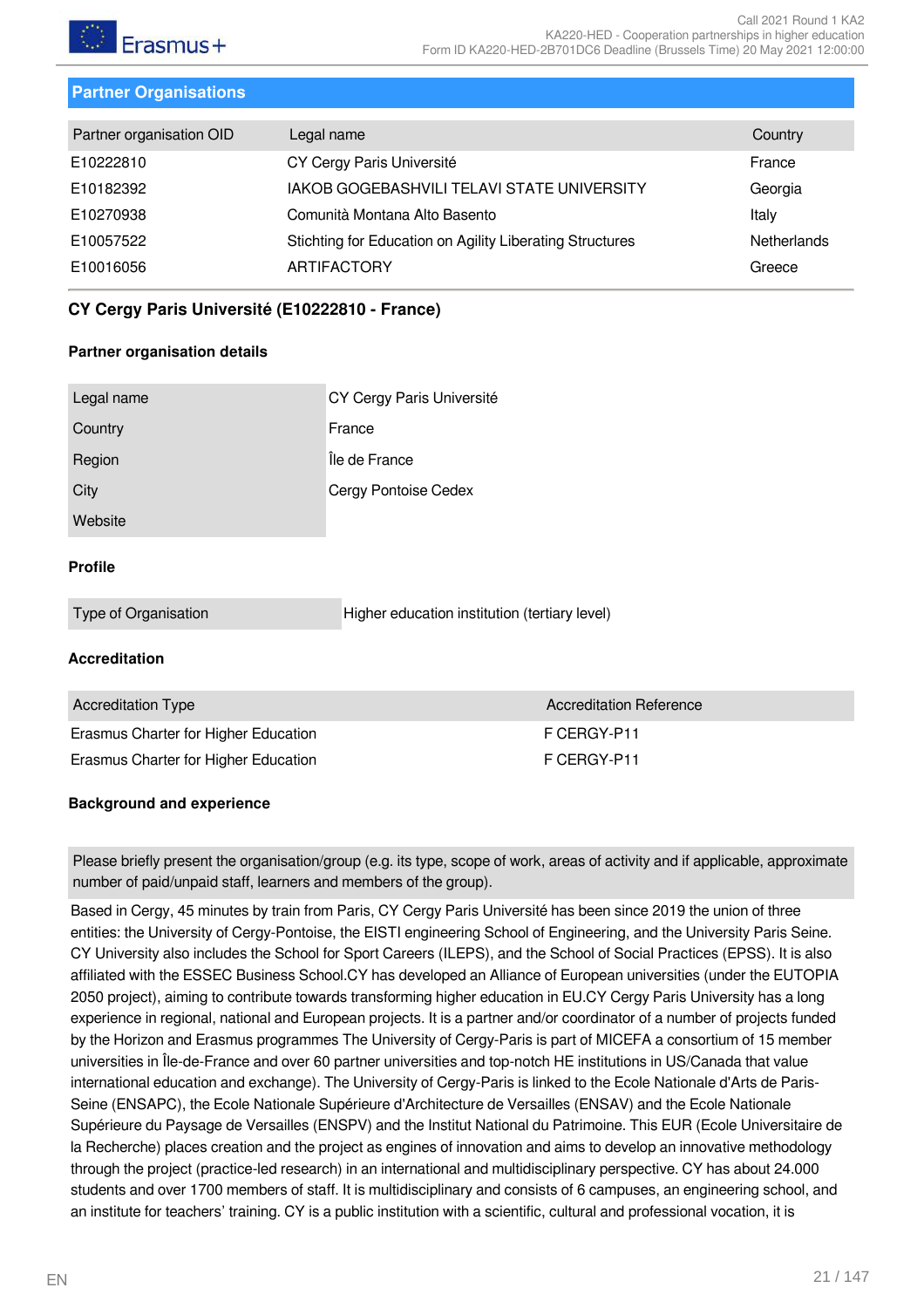studentoriented, it has strong links with the local territory and communities, it shares knowledge, inspires creativity and promotes innovation & entrepreneurship. CY has an international character supported by four graduate schools: - CY Tech: a school for science, engineering, economics and management - CY Arts and Humanities: CY's human and social sciences division, consisting of four schools (with the support of the Foundation of Heritage Sciences) - CY Education: National Higher Institute of Teaching and Education the Applied Schools of Social Service and School for Sport Careers - CY Law & Political Sciences: law and Science po Saint-Germain. CY University continuously review and update teaching methods, support interdisciplinary approaches, value research, technology and knowledge transfer between academia and socio-economic and cultural stakeholders, and develop long-term strategic partnerships with Europe, Asia and Africa. CY was awarded a place in the highly competitive and prestigious "Initiative d'Excellence", a French national program for top universities in France dedicated to enhancing inclusion, diversity, innovation, and critical thinking as well as to o develop high level research and international attractivity. The Initiative of Excellence should allow CY Université to reach the group of 200 best universities in the world by 2030. Given the skills gathered within the Pact4Skills, PP2 (CYU) will incorporate the valuation and transmission of heritage properties at different scales (local, national, transnational) and to plural audiences (from the most expert to the most profane). This includes understanding how heritage awareness and representations are constructed and shared at a time when cultural policies, new ways of financing heritage and the development of digital humanities are encouraging participatory and intercultural heritage experimentation. PP2(UCP) is thus the most suitable partner to launch and operate the Digital Ecosystem and the recognition of skills with the OPEN DIGITAL BADGE, which will be launched in M24 in Cergy.

What are the activities and experience of the organisation in the areas relevant for this project? What are the skills and/or expertise of key persons involved in this project?

Anne HERTZOG is an Assistant Professor in Geography at the Université Cergy-Pontoise, France, and the Coordinator of the Masters degree "Cultural Development and Heritage Valorisation" with Basile Michel. Her recent research is about the Great War. In her project on the geography of museums in Palestine, she seeks to explore how heritage intersects with cultural resistance and reconciliation, and the relations between geography, heritage and human rights. She is also interested in heritage circulations, and specifically in museums collections and their circulations in the word. Elizabeth AUCLAIR has a PHD in geography; she is a senior lecturer in planning in the geography department at Cergy Paris University. In charge of the Master's degree « Cultural development and heritage valorisation » for 20 years, she is since 2019 at the head of the geography research center MRTE. The general theme underlying her work concerns the articulation between artistic, cultural and heritage projets and alternative approaches for sustainable cities and territories. The main research questions concern situations of exclusion and inequalities, governance process and participation methods, evaluation of projets and policies and elaboration of new types of indicators in cultural and heritage policies. Basile MICHEL is Junior Professor at Cergy Paris University and member of the research centers ESO (UMR CNRS 6590) and MRTE (EA 4113). He completed his PhD in geography at the University of Angers in France in 2017. He was also Associate Professor at Ningbo University in 2018, China. His main research focuses on art, culture and creativity in cities, as well as heritage. In particular, he analyzes the multiple challenges of cultural and creative quarters, including network dynamics and social cohesion, and has published several articles on this matter. He teaches at the University of Cergy Paris, in particular in the Master's Degree in Cultural Development and Heritage Promotion. Elise GARCIA has a PhD in planning, part-time associate professor in the Department of Geography at CYUniversity and associate member of the Mobilities, Networks, Territories and Environment Laboratory (MRTE). In her professional career, she has worked in the sectors of international action of local authorities and the Social and Solidarity Economy. She is currently coordinating the implementation of a project for an "agri-cultural" alternative place anchored in the Axe-Majeur Horloge district in Cergy. In the Master's programme, she teaches courses on project design and European and international cultural policies. Her research is about heritage and social innovation in Benin, where she used to work on several cultural and heritage projects. Lucas Monsaingeon is an architect, partner and project director at the Atelier d'Architecture Philippe Prost where he has been leading rehabilitation and new construction projects for more than ten years, particularly on technical and industrial heritage (Unesco site). In 2016, he was awarded the Richard Morris Hunt Prize for a 6-month research fellowship in the United States on the preservation of American bridges. Since 2019, he has been working on a project-based PhD in architecture within the Humanities, Creation, Heritage university research school at the MRTE laboratory of the CY Cergy Paris University and the LéaV laboratory of ENSA Versailles on the Nord-Pas-de-Calais mining basin as an evolving and living heritage. Anne-Sophie DESTRUMELLE has worked 4 years as Head of the public service at the national museum of Château de Malmaison, then 7 years as associate Head of public service at National Archives. Today, she is responsible for restoration work of France's Historic Monuments. In October 2020 she started a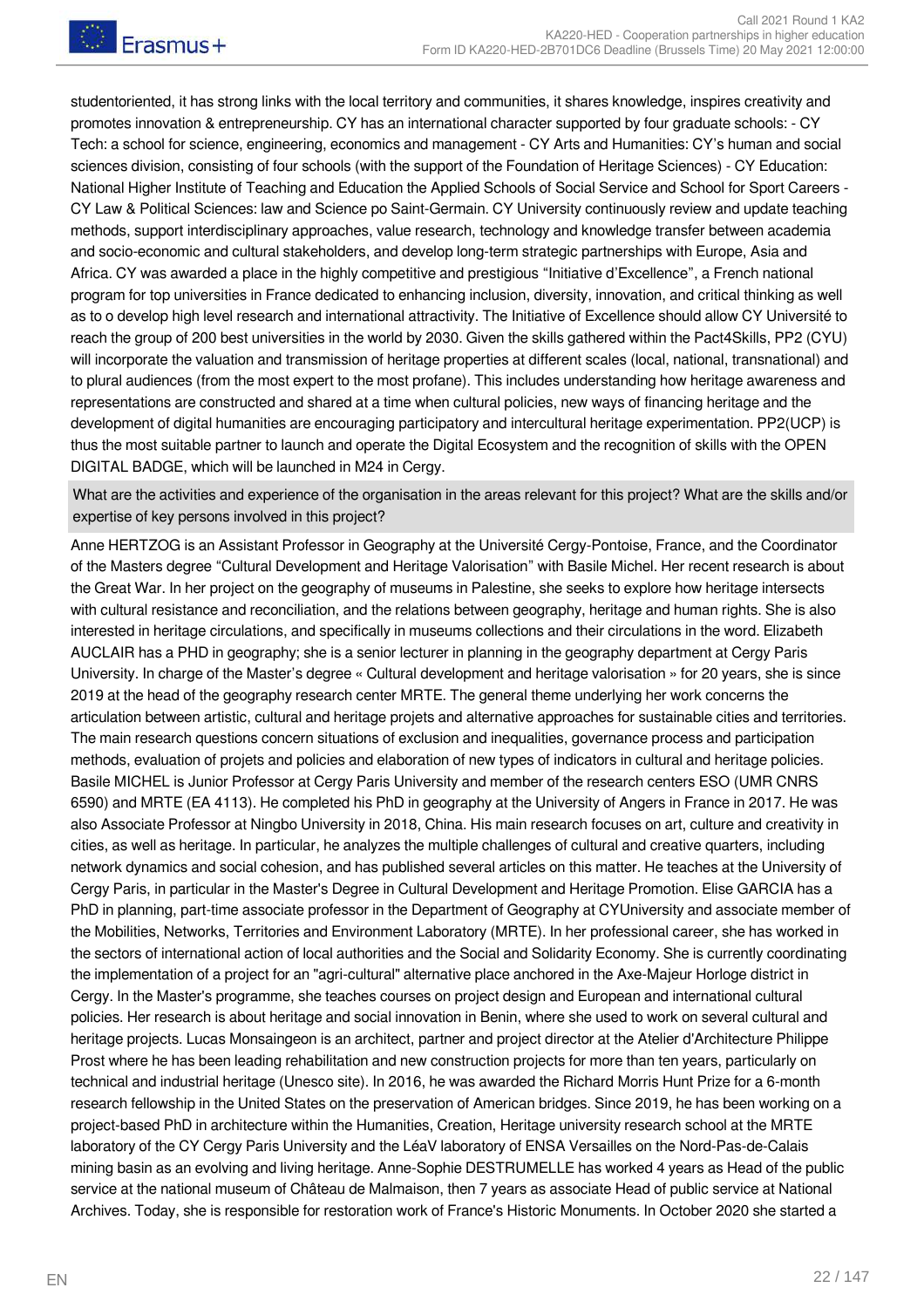

PhD in MRTE laboratory based on a practice-led research on a Museum project for the Saint-Denis basilica, and the links between the monument, the museum and the public.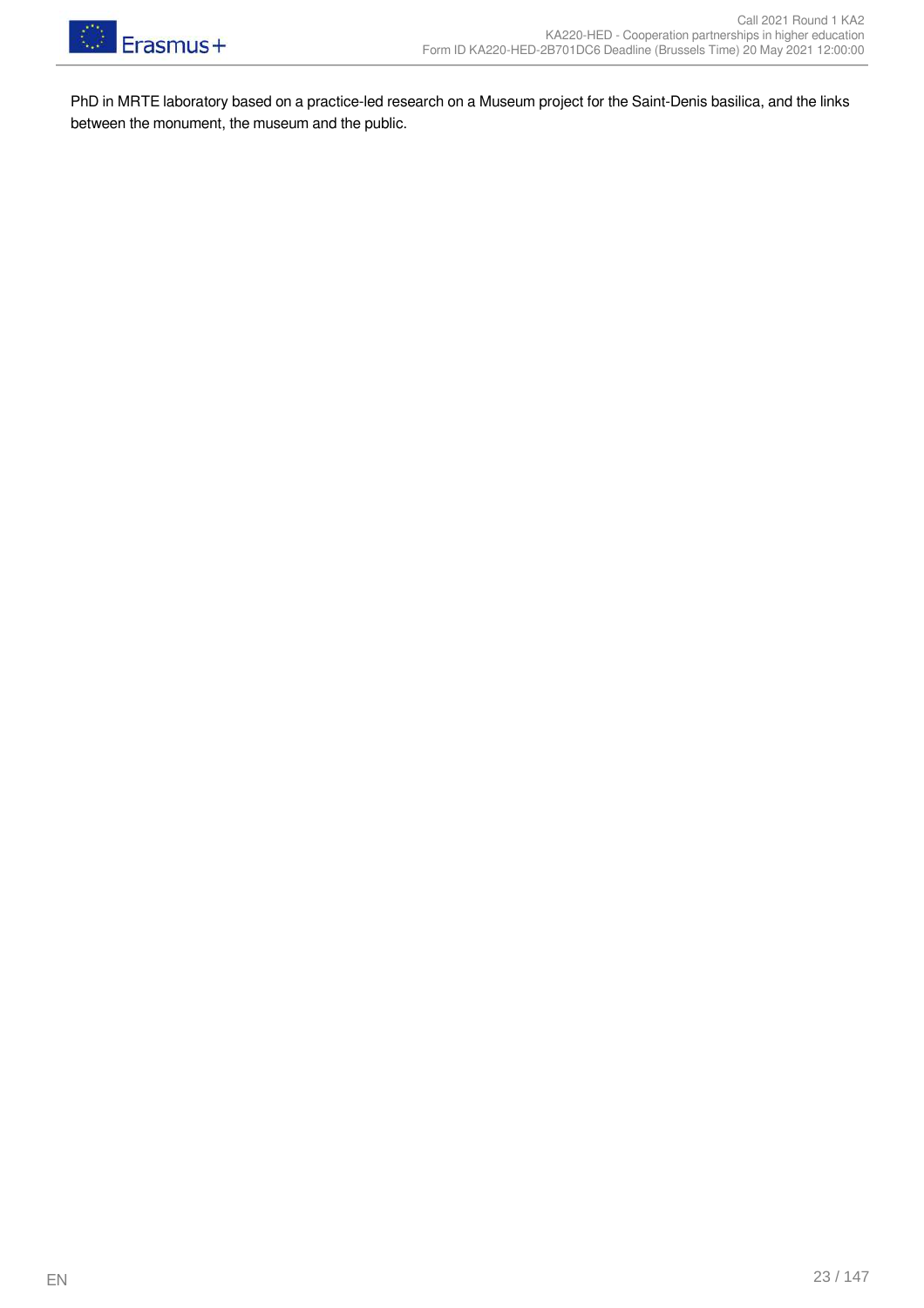

|                                                                                                | As Applicant                      |                               | As Partner or Consortium Member   |                               |
|------------------------------------------------------------------------------------------------|-----------------------------------|-------------------------------|-----------------------------------|-------------------------------|
| <b>Action Type</b>                                                                             | Number of project<br>applications | Number of granted<br>projects | Number of project<br>applications | Number of granted<br>projects |
| Strategic Partnerships for school education (KA201)                                            |                                   |                               |                                   |                               |
| Strategic Partnerships for higher education (KA203)                                            |                                   |                               |                                   |                               |
| Strategic Partnerships for adult education (KA204)                                             |                                   |                               |                                   |                               |
| Higher education student and staff mobility between Programme and<br>Partner countries (KA107) |                                   |                               |                                   |                               |
| Higher education student and staff mobility within programme countries<br>(KA103)              |                                   |                               |                                   |                               |
| Strategic Partnerships for youth (KA227)                                                       |                                   |                               |                                   |                               |

 $\boxdot$  I understand and agree that the National Agency can use the information it has about my organisation's previous participation to assess my organisation's capacity to implement activities under this application.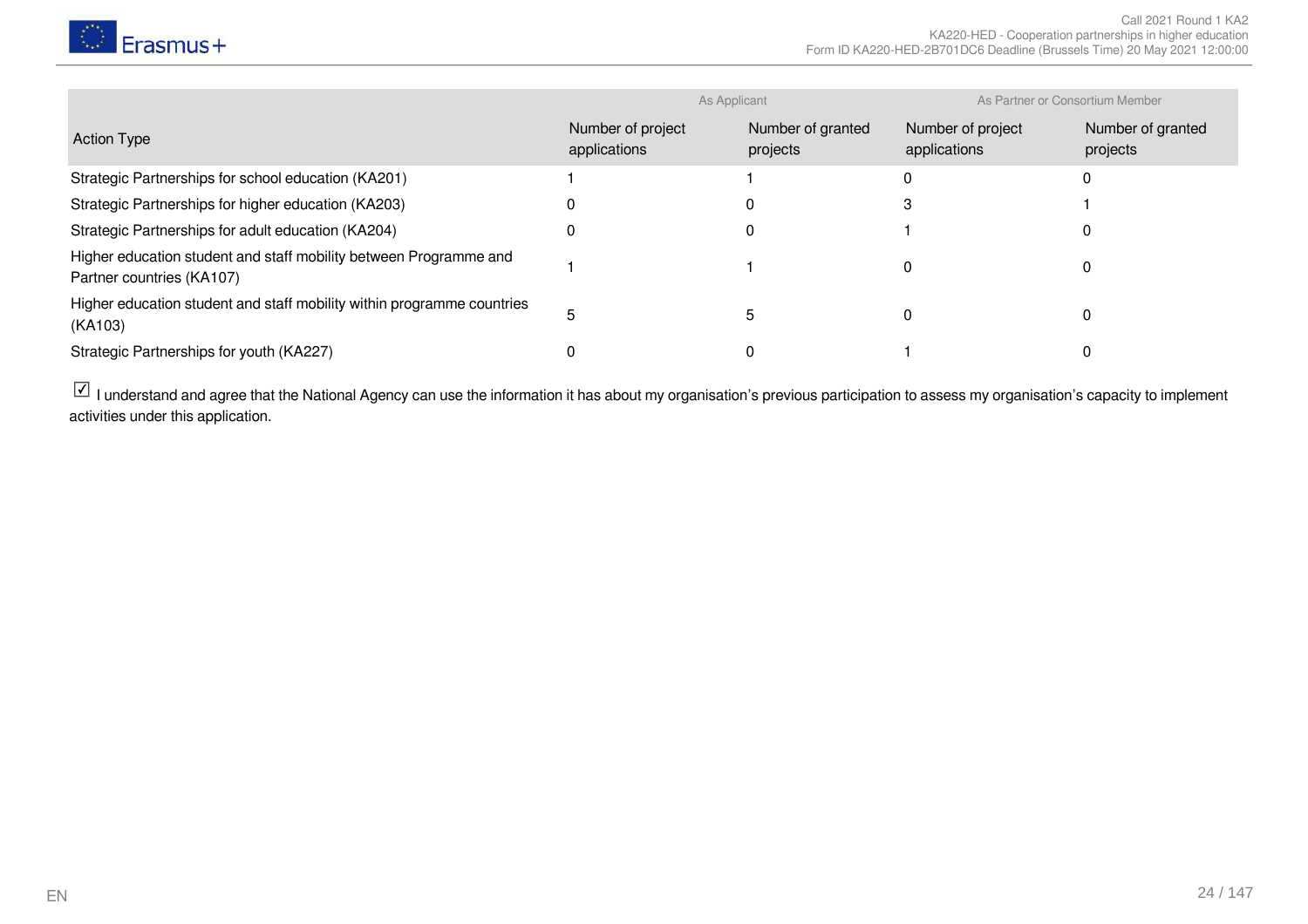#### <span id="page-24-0"></span>**IAKOB GOGEBASHVILI TELAVI STATE UNIVERSITY (E10182392 - Georgia)**

#### **Partner organisation details**

| Legal name     | IAKOB GOGEBASHVILI TELAVI STATE UNIVERSITY |  |  |
|----------------|--------------------------------------------|--|--|
| Country        | Georgia                                    |  |  |
| Region         | 31046694                                   |  |  |
| City           | <b>TELAVI</b>                              |  |  |
| Website        | www.tesau.edu.ge                           |  |  |
| <b>Profile</b> |                                            |  |  |

Type of Organisation Higher education institution (tertiary level)

#### **Background and experience**

Please briefly present the organisation/group (e.g. its type, scope of work, areas of activity and if applicable, approximate number of paid/unpaid staff, learners and members of the group).

PP3, Iakob Gogebashvili Telavi State University (TeSaU) is situated in the East part of Georgia, in small city Telavi. The University is the worthy successor of the century-old educational traditions of Ikalto Academy, which dates back from the XII Century. In 1999, the university was given the status of State University. There are renewed teaching programs at the University covering three-levels of education: BA, MA and PhD and VET. There are 5 faculties at TeSAU: Faculty of Agrarian Sciences, Faculty of Education, Faculty of Humanities, Faculty of Exact and Natural Sciences, Faculty of Social Sciences, Business and Law. Due to the current reality, university implemented the modernization of its mission and strategic plan. New strategic plan of regional development was elaborated and the university made the counterpart steps and Agrarian direction together with tourism and education was nominated as the priority fields. PP3 (TESAU) collaborates with the different organizations where students have the practical placement: Wineries, Schools, Banks, Marketing networks, NGOs, House of Justice, City Governor, City Hall, Court, National Tourism Centre, Informational Centre of Kakheti, tourist companies, hotels, museums, Agencies of Protected Areas of Georgia, TV companies, radio stations and local newspapers. PP3 (TESAU) is the only one higher education institution in Kakheti region that provides the labor market with the employees. University is involved in the international education area. International projects have greatly contributed to the internationalization of PP3 (TESAU) and have become an important instrument for its institutional development. The convergence of European educational space opened the way for Telavi State University to the universities of Europe's leading countries. TeSaU students have the opportunity to gain new knowledge in Asian, South American and South African universities as well. According to the statistical data announced by National Erasmus+ Office of Georgia our University holds the 4th place among the existing universities of Georgia according to the number of EU funded capacity building programs and on the 2nd place among the regional universities. For such a small regional university it is something to be proud of. Related to the Pact4Skills there are ongoing EU funded Capacity Building projects and two on going Black Sea Basin projects. • HERD- 598207-EPP-1-2018-1-GE-EPPKA2-CBHE-SP- Raising Research Capacity of Georgian HEIs through Developing R&D Units • ESTA- 609719-EPP-1-2019-1-DE-EPPKA2- CBHE-JP-Educating Science Teachers for ALL • CISI-609736-EPP-1-2019-1-GEEPPKA2-CBHE-JP- Curriculum Innovation for Social Inclusion • PRINTeL- 585760-EPP-1-2017-1-AM-EPPKA2-CBHE-JPChange in classroom:promoting innovative teaching & learning to enhance student learning experience in eastern partnership countries • LOVEDISTANCE-609949-EPP-1-2019-1-PT-EPPKA2-CBHE-JP-Learning Optimization and Academic Inclusion Via Equitative Distance Teaching and Learning • RURD-609741-EPP-1-2019-1-GE-EPPKA2-CBHE-SP- Role of Universities in the Regional Development • DITECH- : 618766-EPP-1-2020-1-EE-EPPKA2-CBHE-JPDeveloping and Implementing Technology-Enhanced Teaching and Learning at Georgian HEIs • BSB 831- HERIPRENEURSHIP-Establishing Long lasting partnership to upgrade heritage – based offers and create new investment opportunities in Tourism and the Cultural and Creative industries at UNESCO designated areas in Black Sea Basin.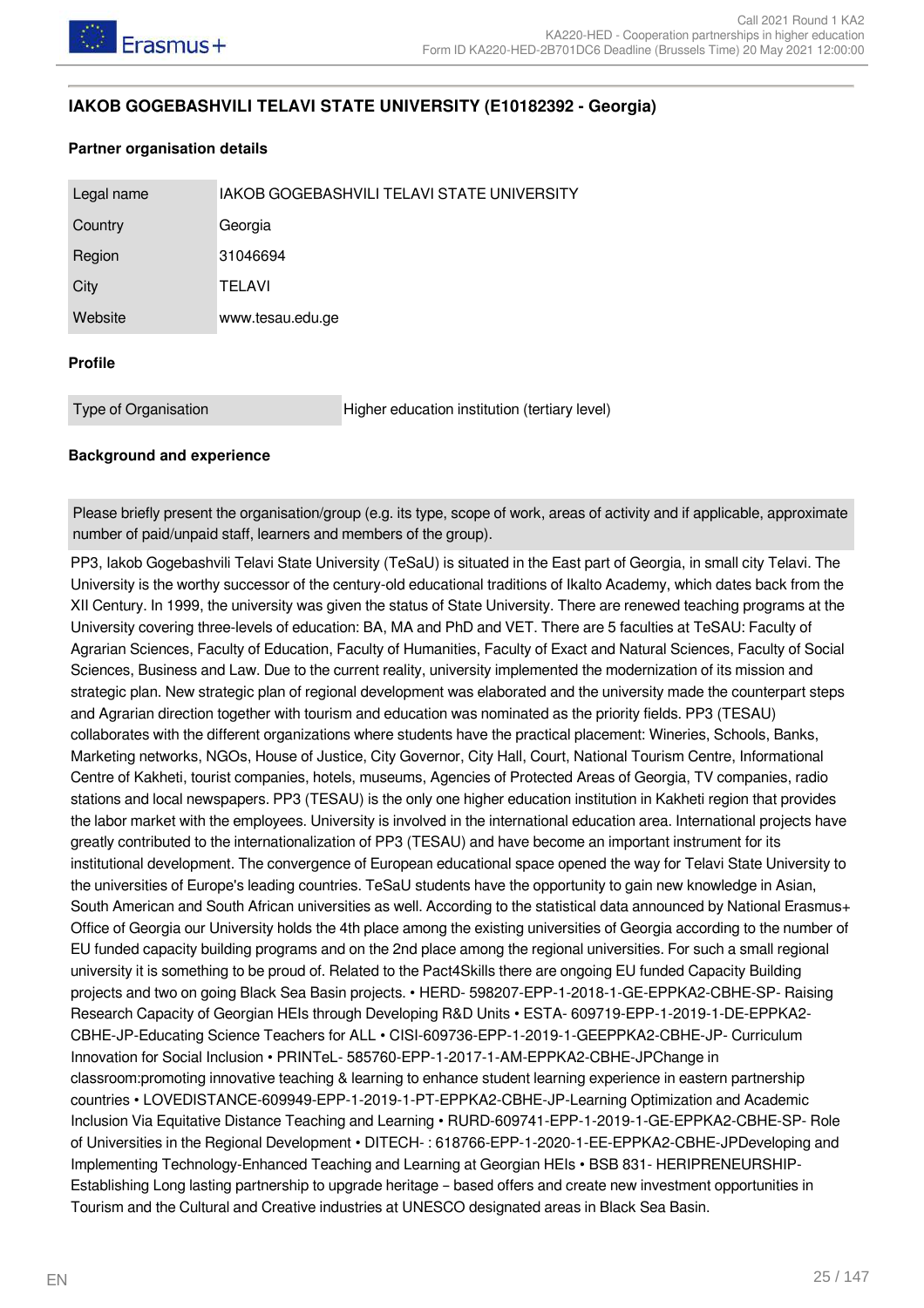What are the activities and experience of the organisation in the areas relevant for this project? What are the skills and/or expertise of key persons involved in this project? Please explain how the organisation brings an essential added value to the project.

TeSaU is the only one higher Educational Institution in Kakheti region that has long years of experience in teaching. It has very close relation with different stakeholders according to the existing study programs. University staff has the experience of designing and developing outstanding experiences at heritage places, sites and museums. The following staff will support planned activities in the frame of the project. 1.Tamar Aslanishvili , the Head of International Relation Office of TeSaU. As far as the university is involved in various EU funded as well as other projects, IR office is the only one department that manages and coordinates the projects. She has 15 years of experience in the International Relations Direction. She has experience in organizing and hosting international events foreseen in the frame of all EU funded or not EU funded programs. She is responsible for the quality of implemented activities as well as evaluating the project results. She is also responsible for preparation of the application for the projects as well as preparation of mid-term and final reports. Among other issues she took responsibility on all documents prepared for international projects. She is the person who makes negotiations to the university administration on the managerial issues connected to the projects. She is responsible for already finished project reports as well as ongoing projects which is being implementing in the university. She is the PhD in Education and also has the experience in academic direction. She has thus obtained experience in both curricular development and other project activities. 2. Nana Rinkiashvili- the Dean of the Faculty of Social Sciences, Business and Law since 2014, and Professor of the Faculty. She has 14 years of pedagogical experience in the field of Economics, tourism and business. She is the PhD in Economics. She is co-head of Bachelor (Economics, Tourism), master (Economics, Business Administration) and Doctoral (Applied Economics) level educational programs. She has many years of experience in curricular development and administrative tasks. 3. Tengiz Simashvili-Head of Caucasus Research Center, Professor of History Department. He has the experience, of Teaching for Real World Applications: Active and Problem based learning in Science, '21" Century Teaching Methods, "Sustainable Municipal Development in Theory and Practice, Management of Human Resources, Strategic Planning of Organizational Development, Methodology of Working with Community and Its Development, Partnership Planning and Facilitation. 4.Tamar Tamarashvili, Professor of Tourism. She is the Member of the Representative Board of TeSaU. She has the experience in: Development of new modules for international bachelor and master programmes in sustainable tourism management; Destination management; Management of Innovation and Modern Technologies; Communication and Tourism (DISUCOM); Professional development of academic staff for improvement of services for students with special needs; Active and problem based Learning in Science. 5. Prof Irma Shioshvili is the rector of the university, she supports the university internationalization. The sustainability of the results of international projects is under her responsibility. She is the main initiator of novelty and at the same time she is the decision maker from the administrative positions of the university. She is the Associated professor of Philosophy and is the head of the BA program in Public Administration. She is the author of various scientific articles and monograph. 6. Giorgi Dolidze- Is the assistant of the faculty of Social Science, Business and Law. He lectures in Hospitality & Tourism. He has experience in Sales and Marketing, he is the founder of Hospitality and Consulting group, also is the Business development consultant.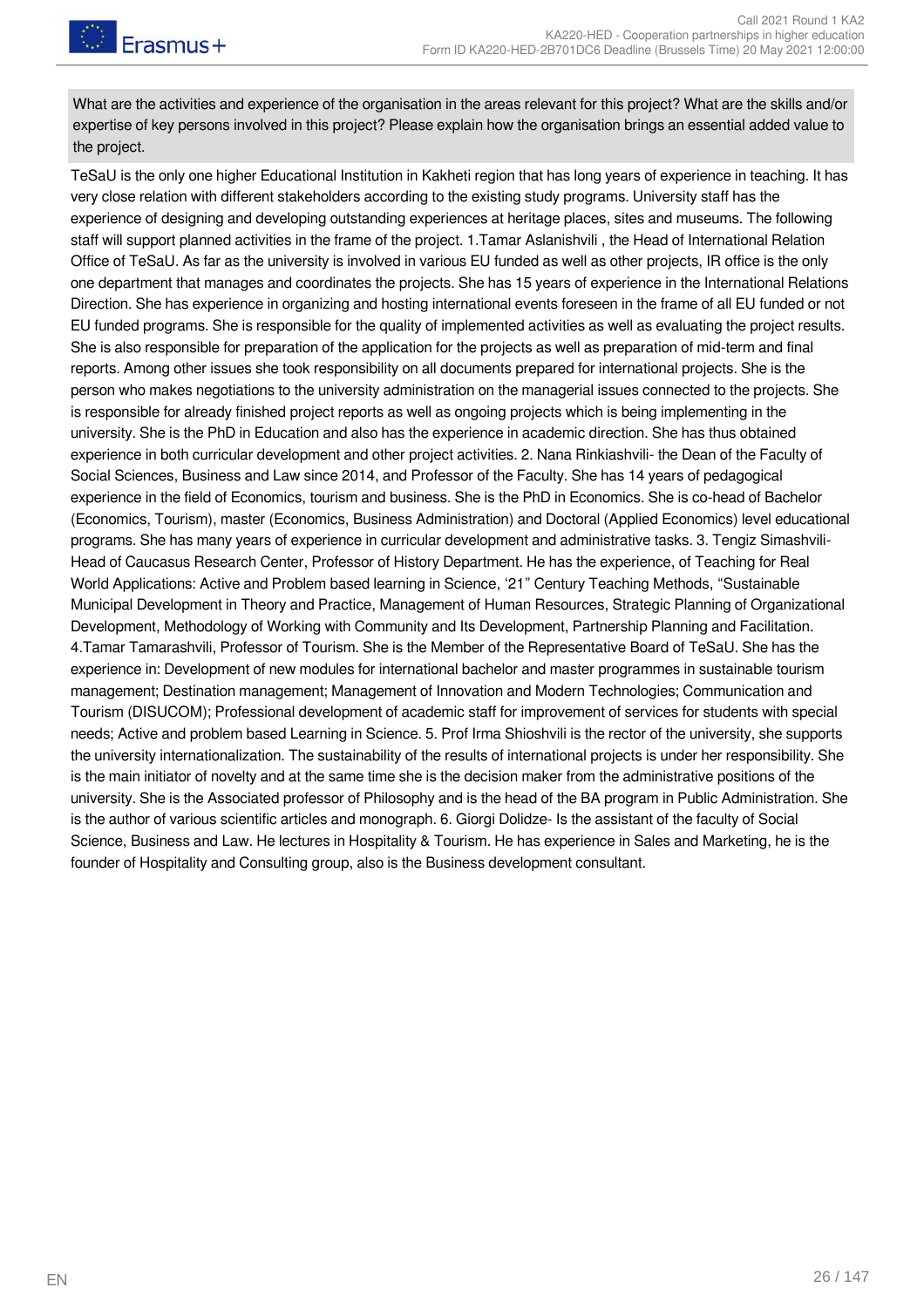

**As Applicant As Applicant As Applicant** As Partner or Consortium Member

Action Type Number of project applications Number of granted projects Number of project applications Number of granted projects

No past participation has been found for Organisation ID: E10182392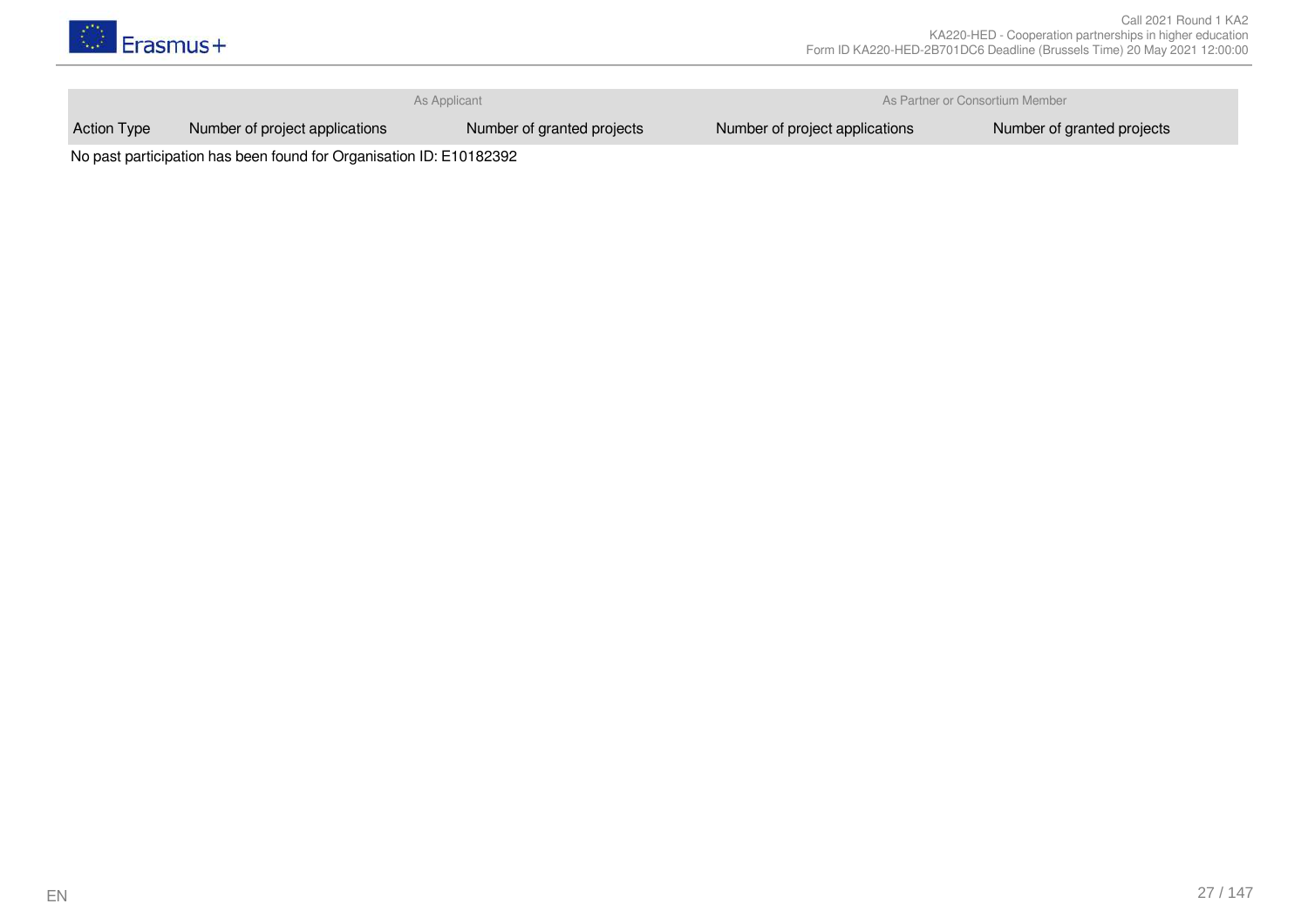#### <span id="page-27-0"></span>**Comunità Montana Alto Basento (E10270938 - Italy)**

#### **Partner organisation details**

| Legal name           | Comunità Montana Alto Basento   |                   |
|----------------------|---------------------------------|-------------------|
| Country              | Italy                           |                   |
| Region               | <b>Basilicata</b>               |                   |
| City                 | Potenza                         |                   |
| Website              | https://www.altobasento.web.it/ |                   |
| <b>Profile</b>       |                                 |                   |
| Type of Organisation |                                 | Local Public body |

#### **Background and experience**

Please briefly present the organisation/group (e.g. its type, scope of work, areas of activity and if applicable, approximate number of paid/unpaid staff, learners and members of the group).

Comunità Montana Alto Basento (CMAB), is a territorial association (Public Authority), established in 1971 representing 20 municipalities in the fragmented geography of the Region of Basilicata in Italy. Alto Basento Mountain Community (CMAB) is one of the Public Authorities established by Basilicata Region with regional law n. 9/1993. Its aim is to promote the development of mountain and rural areas on behalf of more associated municipalities. . Therefore, it has continued to perform its institutional and administrative functions and activities, taking care not only of the implementation of several local development measures, but even of the design and management of many European projects. One of the fundamental assets of the activities of the Alto Basento Mountain Community (CMAB) is, since 2011, the MUSEUM OF FEDERICO II ° located in the Federiciano Castle of Lagopesole (Avigliano, Potenza, Italy) which is divided into the NARRATIVE MUSEUM located inside the building and the MULTIVISION located in the main courtyard of the castle. Currently the entire castle is undergoing maintenance restructuring by the national government authorities (Ministry of Cultural Heritage); at the end of the works, the MUSEUM OF FEDERICO II ° will have a new and more interesting configuration. Currently the Alto Basento Mountain Community (CMAB) is heavily involved in the management of the SINGLE CUSTOMER CENTER OF THE BASENTO BASANO CAMASTRA PROGRAM AREA (acronym: CUC AP BBC) (www.cuc.areaprogrammabasento.it) which, through the telematic platform of e-procurement, carries out all the procurement procedures for the acquisition of works and supplies of goods and services for about 40 local public administrations and subjects holding public functions or bearers of collective interests. At the same time, in this specific sector, the pilot project Open Data Basento is underway, which is part of the process of high qualification of the services offered by the CUC AP BBC. The result of this initiative was the implementation of the web-platform (www.opendatabasento.com) which provides an extremely innovative and accessible representation of all the tenders managed by the CUC AP BBC, favoring the accessibility and usability of the contents. (thanks to highly impacting and easy to understand views) as well as the interoperability of information (through "Linked Open Data" technology, a standard recommended by the EC). This experience represents a very successful best practice, both among the institutional stakeholders and the business community. From the point of view of human resources, the Alto Basento Mountain Community (CMAB) has nr. 4 management level units responsible for the management of ordinary and current operating activities. It also makes use of the collaboration of an external expert in possession of adequate and structured skills and professional skills both in the direction of public administrations and in the implementation and management of innovative projects such as, for example, that represented by the CUC AP BBC.

What are the activities and experience of the organisation in the areas relevant for this project? What are the skills and/or expertise of key persons involved in this project?

As part of the GRIP-IT project (Governance of Regionally Integrated Projects using Innovative Tools) - Interreg III C East Zone Program - the Alto Basento Mountain Community was Lead Participant of the CULT (Culture Upholding Local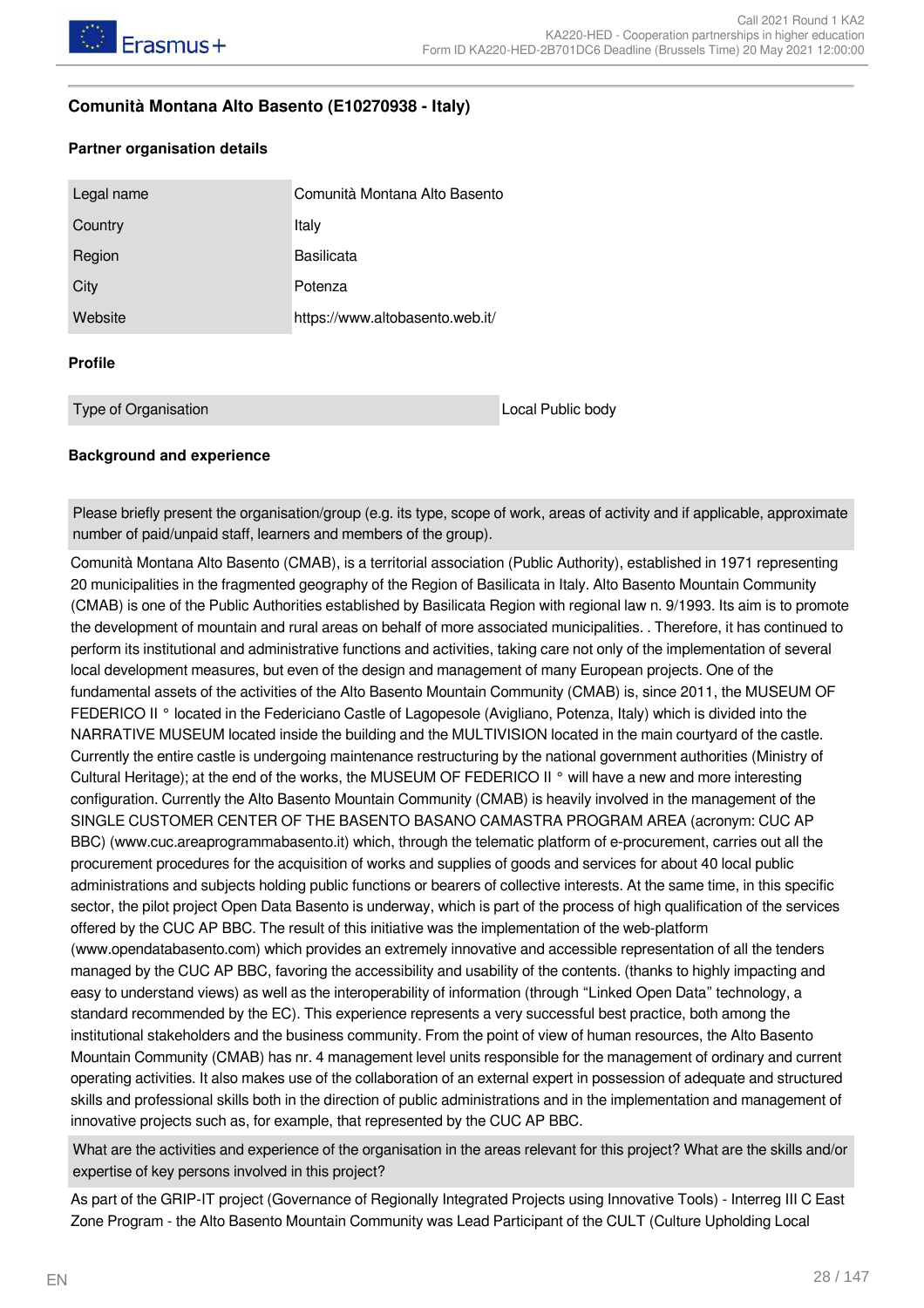Tourism) project, a study and communication aimed at enhancing the value of the museum and cultural heritage, in which culture becomes the engine of local development, supports local tourism, which is nourished by an integrated territorial management strategy. CULT aims at the conception, definition and planning of an integrated territorial management model (Cultural Tourist District). The characterizing element of the proposal is to measure oneself on the terrain of the new models of presentation and use of cultural heritage. This therefore means on the one hand systematizing the relevant environmental, museum, rural, historical-cultural resources present in the area, expanding, qualifying and specializing the areas of tourist interest according to innovative models, improving accommodation, organizing cultural events, on the other focus on new solutions for showcasing, communication and asset management (edutainment and infotainment), which represent the essential elements of an innovative quality offer. Partner of Project YOUTHShare - EEA and Norway Grants Fund for Youth Employment: this project aims at reducing youth unemployment in coastal and island regions of Mediterranean EEA by advancing young NEETs skills in trans-locally resilient agri-food production and the pertinent circular economies. By boosting the potential of those sectors through social entrepreneurship and sharing economy platforms, it will reduce economic disparities in the target area. The project will deliver a transnational Research Network and an Employment Centre, leading to informed institutional engagement for NEETs. Knowledge transfer will deliver toolkits for counselling and training, thus, enhancing employability. Finally, workbased training on social entrepreneurship and start-up empowerment by sharing platforms will boost entrepreneurship. The direct target groups are the, usually ignored, between 25-29, inactive low-skilled women and migrants, the latter selected from Reception Centers (RICs) of the area, while the end beneficiaries are regional scale non-traditional actors, supporting youth employability. Partner of the Integrated project "Mountains of emotions" for the improvement of the tourist development of the inner area of Basilicata region, co-financed by the ERDF Operational Programme of Basilicata region (programme of Rural Development of Basilicata Region 2007-2014, P.S.R Axe 4-Leader). The project's partnership was comprised of 20 public and 20 private partners. The project aimed at strengthening the tourist vaule-added chain, through public infrastructural investment and support to the local tourist enterprises. Based on the project a network of cultural heritage entrepreneurs has been realized. The network helped to reduce local unemployment and created new job opportunities, especially for young people in the target area. Other relevant programmes (indicative list): • Interreg Mediterranean / 2016-2019 / GRASPINNO • Med Programme / 2013-2015 / GRASP (Project code: 1C-MED12-33) • South East Europe Programme / 2011-2014 / SAGITTARIUS (Project code: SEE/B/0016/4.3/X) • LEADER PLUS programme / 2006-2007 /Via Francigena in Basilicata: a bridge towards Europe on ancient pilgrims traces.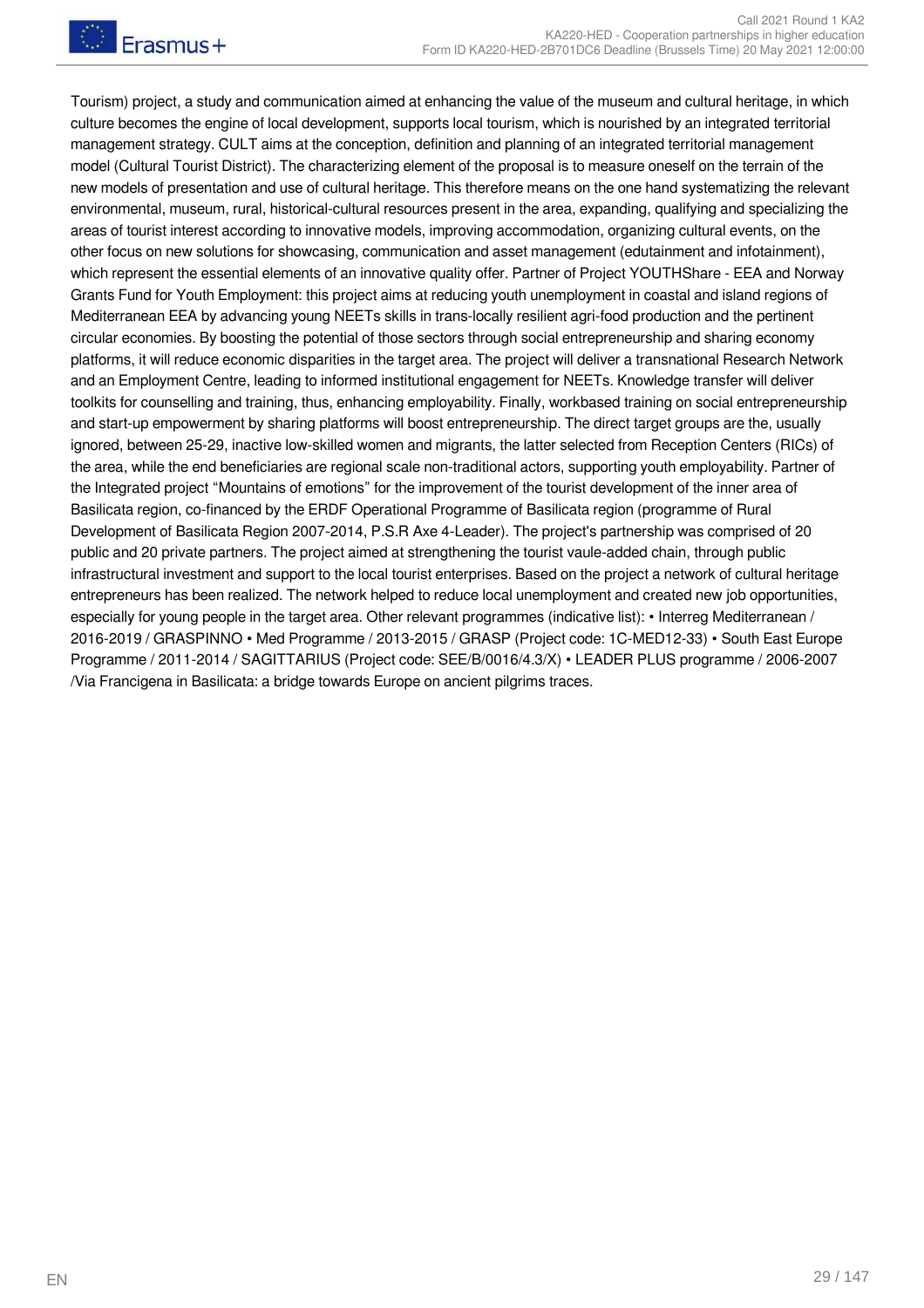

As Applicant As Applicant As Applicant As Partner or Consortium Member

Action Type Number of project applications Number of granted projects Number of project applications Number of granted projects

No past participation has been found for Organisation ID: E10270938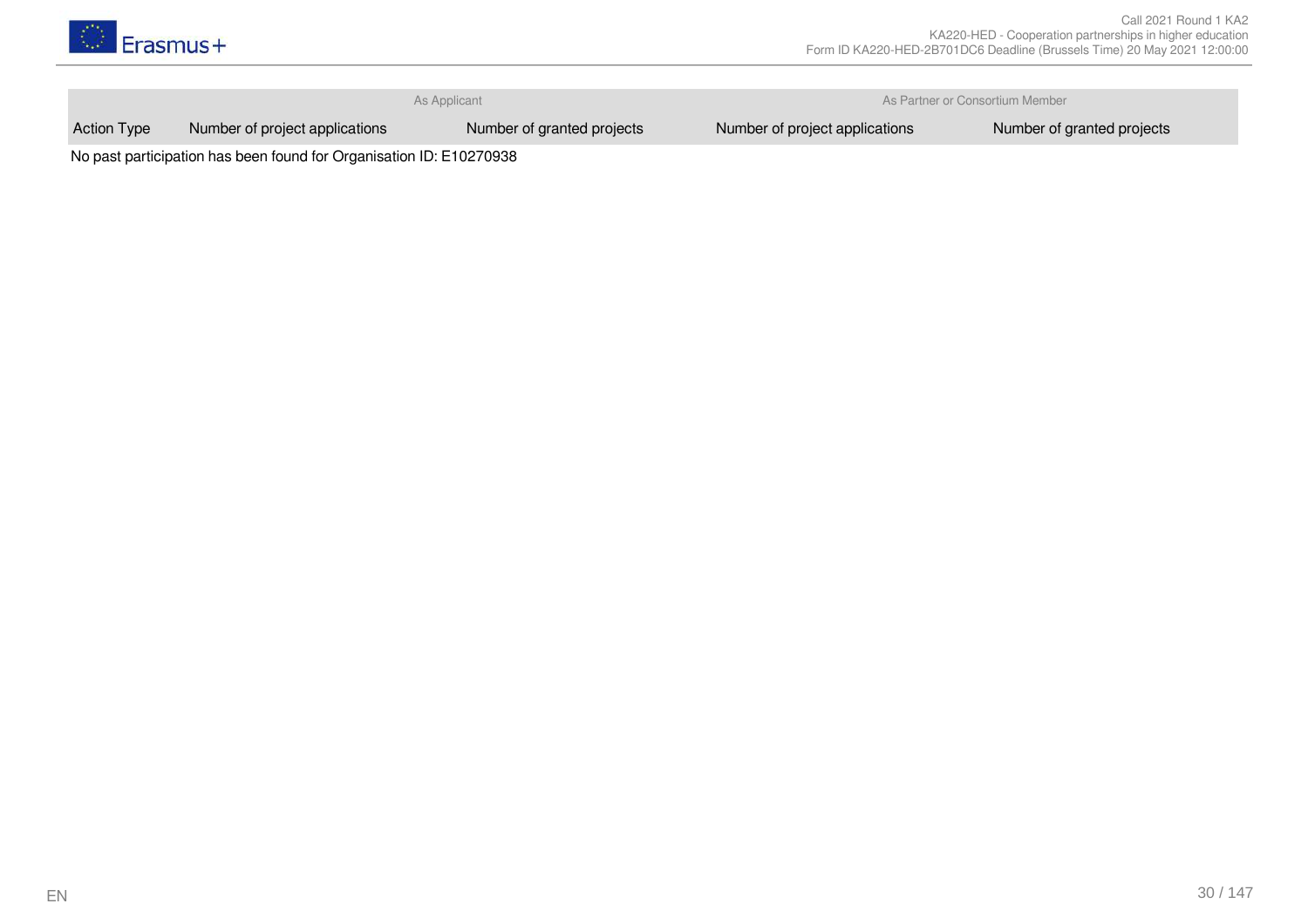#### <span id="page-30-0"></span>**Stichting for Education on Agility Liberating Structures (E10057522 - Netherlands)**

#### **Partner organisation details**

| Legal name                                 | Stichting for Education on Agility Liberating Structures |            |  |  |
|--------------------------------------------|----------------------------------------------------------|------------|--|--|
| Country                                    | <b>Netherlands</b>                                       |            |  |  |
| Region                                     | Noord-Holland                                            |            |  |  |
| City                                       | Amsterdam                                                |            |  |  |
| Website                                    | http://brickme.org                                       |            |  |  |
| <b>Profile</b>                             |                                                          |            |  |  |
| Type of Organisation                       |                                                          | Foundation |  |  |
| Main sector of activity<br>Other (specify) |                                                          |            |  |  |

#### **Background and experience**

Please briefly present the organisation/group (e.g. its type, scope of work, areas of activity and if applicable, approximate number of paid/unpaid staff, learners and members of the group).

PP5, The Stichting for Education on Agility Liberating Structures (SEALS) is working in the field of Educational Leadership for transformation on Agility on Liberating Structures. It offers a through workshops new approach better suited for dealing with the accelerating pressures for growth and innovation faced by so many educational organisations today. It supports change makers and social innovators and provides training in several methodologies such as BRICKme, LEGO Serious Play, Agile, Kanban, Liberating Structures, U-Methodology, Design Thinking, Storytelling, Game design, Gamification and Business Model YOU. The Foundation develops training program tailored for Higher Education /VET/Adult and Schools: https://www.smore.com/yur2v https://www.smore.com/pwhc8, https://www.smore.com/cftjp , https://www.smore.com/j3cym https://www.smore.com/furm0 https://www.smore.com/ph2ge https://www.smore.com/zwqxh https://www.smore.com/6dcdh; https://www.smore.com/xkm9k https://www.smore.com/yq7x1 PP5 (SEALS) staff has participated as an external expert in several EU funded projects before setting their own Foundation. Five people covering different disciplines are part of the team. The foundation is active in Projects connected to tourism, social inclusion, skills development soft and hard. Works with various Universities, Museums and Libraries implementing projects under Creative Europe, Cosme and KA3. In the website http://brickme.org, all the activities and training are available. The members of PP5 (SEALS) have written Erasmus+ and been involved in the implementation of the following projects Erasmus+ while working for other organisations. Daniel Weiss is a Mentor for business design and the development of Soft & ICT / Mobile learning skills (Erasmus+, higher education: http://ivetagr.org/tourbanmooc; https://touriboostproject.org/ios/io2/) dealing with the development and innovation of education in the tourism sector with particular attention to digital technologies and entrepreneurial skills. It is delivering training material and promotional events linked to the sharing economy and creative economy in the tourism sector. In the BRAVE – BRicking Adult's future Via Empowerment. It is aimed at strengthening the position of unemployed adults (aged between 30 and 60) who can't find a new job because of the increasingly specialized skills that are required by the market. Innovative training methodologies are used, such as Lego Serious Play, Canvas, Business Model YOU Daniel Weiss developed and trained 35 adults coming from 5 different countries http://www.iliketobebrave.eu/outputs/ Under the Creative Europe project, http://projecthearme.org/ Daniel Weiss has trained more than 60 curators in designing new business models for Museums and shadowed more than 40 workshops. PP5 (SEALS) will combine the Agile and BRICKme methodology, (http://brickme.org) to boost Innovation, Entrepreneurship and Social Responsibility. The training will motivate HED students within Pact4Skillsto develop their creativity, innovation and entrepreneur skills. It will help them to generate social skills and develop and implement them, especially focusing in the form of the social companies to reintegrate them in the labour market. PP5 (SEALS) developed the http://brickme.org methodology and run training and certification in cooperation with different universities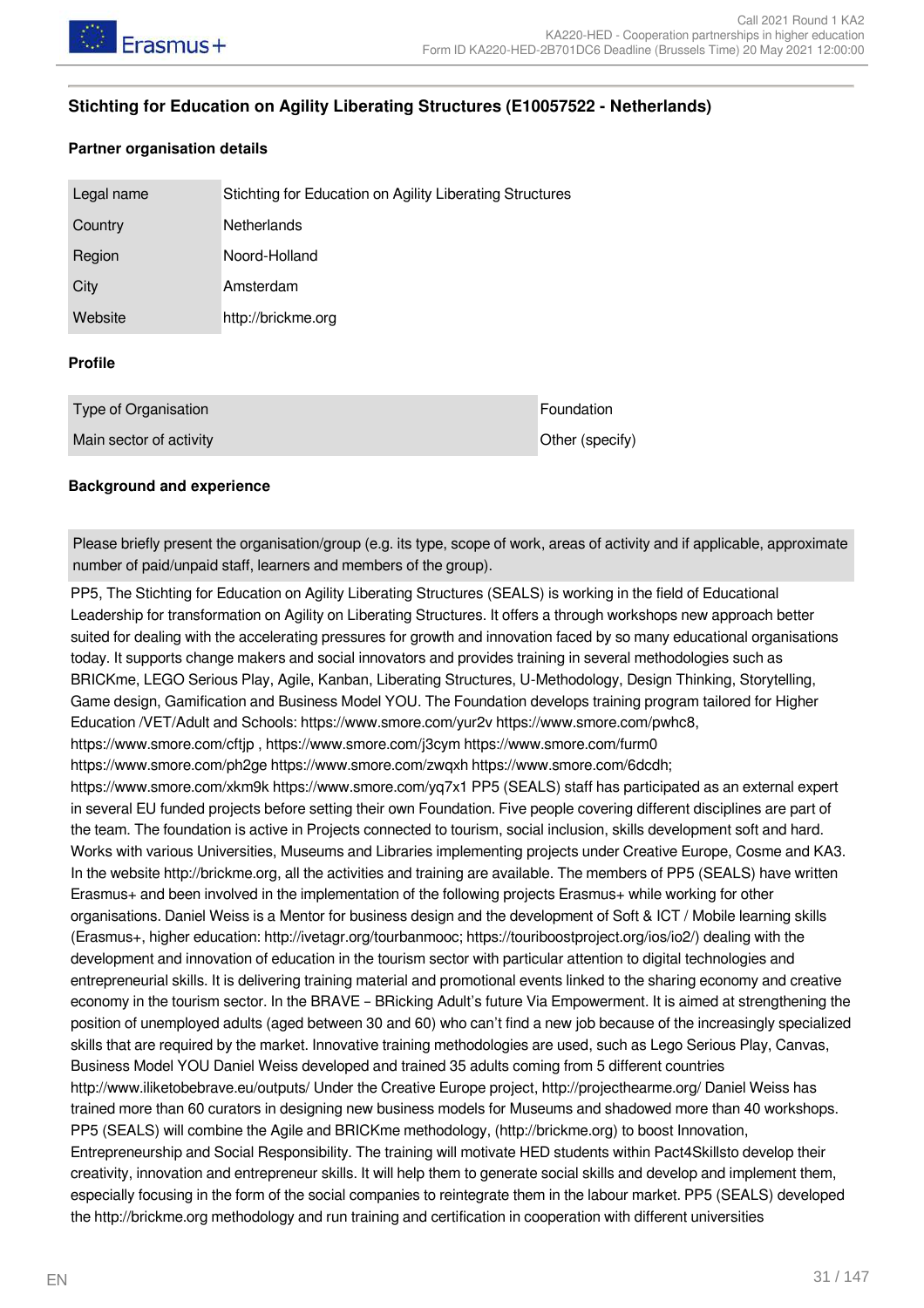andentrepreneurship associations. Has developed different city games as external consult in the framework of South East Europe, Black Sea COSME programs. The experience of this partner is in the Training Program development covering different innovative methodologies applied to tourism service development such as Lego Serious Play, Design Thinking, Liberating Structures, Business Agility, Business Model Canvas, Gamification, Responsive web, Big Data. It has an expertise in MOOC design.

What are the activities and experience of the organisation in the areas relevant for this project? What are the skills and/or expertise of key persons involved in this project?

Daniel Weiss Daniel Weiss has postgraduate on GIS and urban planning and a Certificate EQF level 06 on Heritage Interpretation by the Aegean University. Kaos Pilot Business School Denmark The art & craft of designing learning spaces Certified in Systemic organisational Constellations He is a Certified facilitator of LEGO® SERIOUS PLAY® method and materials Business Model You facilitator (master trained) SCRUM MASTER by the Scrum Alliance Kanban System Design by the Lean Kanban University Management 3.0 certified Developer of the BRICKme methodology Liberating Structures trainer and practioner Co-Creator of Business Models for Teams (book) LEGO WEDO Certified LEGO MINDSTOMRS certified TEDx talk Speaker Invited Speaker at different Universities in France, Turkey, Spain, Estonia. Polaroid photographer He has taught design thinking and innovation at Elisava University In-service training redesigning library services at Hacettepe University He has published in cooperation with the Aegean University Research unit http://www.scribd.com/doc/154047420/SEETCPSAGITTARIUSThe-Roving-Museum He has developed games for different cities to bring into light the local heritage and services. Some examples are. http://brickme.org Hosted Leonardo Mobility -Improving Municipalities services Turkey http://facebook.com/Denizlibcn

http://pinterest.com/seesagittarius SOUTHEAST ETCP Sagittarius training http://tinyurl.com/c5gbqbz;

http://www.facebook.com/PotenzaAbruzzo http://www.facebook.com/dmstproject

http://www.facebook.com/pages/Projectimplentation/ 268391186595679;

http://www.facebook.com/pages/Bolugram/390365214351537; http://www.facebook.com/QrCodesForTourismEducation; http://www.see-tcpprojectsagittarius.eu/index.php/en/ Applying Games in Education a Leo Toi Project La Biennale 2014 new game development coming soon http://www.facebook.com/pages/Mybiennale/152288054917839 Technical Coordinator in European Project such as Frame Programs 5 & 6, Grundtvig Lifelong Learning, Transfer of Results in Leonardo TOI projects in Hungary, Germany and Turkey. Youth, ENPI, DAPHNE, LEO TOI, LEO DOI, Europe for Citizens projects. Developer of the Cognitive Metro Line Methodology Jose Ramón Esperante Master on Business has been working supporting entrepreneurship and new business model for more than 25 years. Has a robust knowledge product-service design, implementation processes to create unique value for both customer and businesses. He has been involved in different European projects involving local actors (Leader) at European level has coordinated Framework Program FP5, Chimer. His activities are connected to education in the field of green, sustainable energy and offshore maritime business sector. He is involved in the Green economy including the circular economy and cradle-to-cradle. He supports and coach Youngers and Starts Ups in funding new green business. Promoting the entrepreneurial spirit and innovation in industries; Promoting entrepreneurship among young people and people of working age; Consultant in sustainable development (global, economic, environmental and technological issues) since 2003. Jose Ramón Esperante Is an economist with expertise in EU project management and coordination. He develops and manages the Association of Development Agents connected to business innovation and tourism. He has coordinated Grundtvig and partnership projects. His contribution to the project is the management and his business-oriented approach for developing new business models. Social skills and competences Working at the local level with different kind of agents: schools, associations, seniors, adult training. Used to manage with European funds.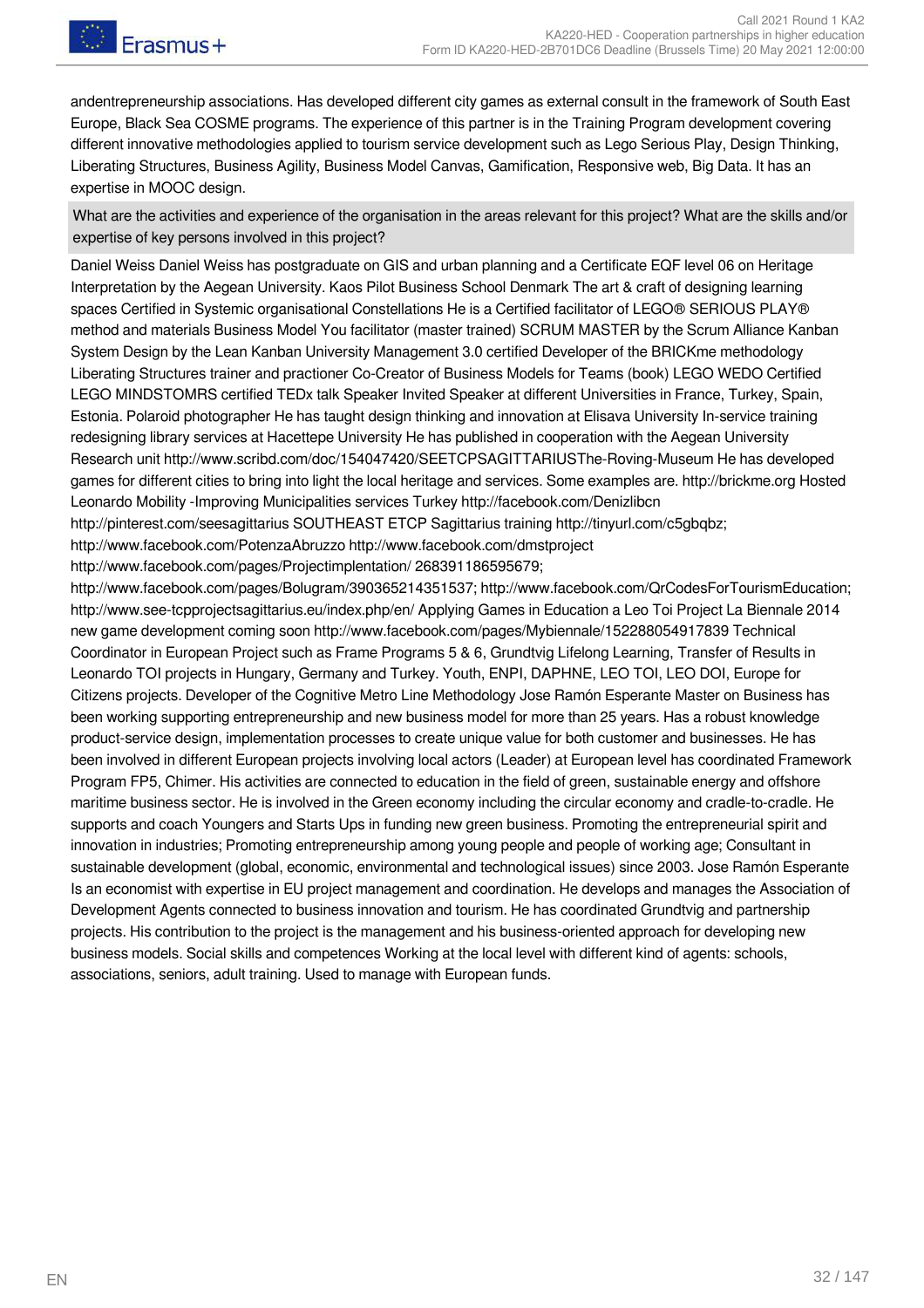

|                                                                         | As Applicant                      |                               | As Partner or Consortium Member   |                               |
|-------------------------------------------------------------------------|-----------------------------------|-------------------------------|-----------------------------------|-------------------------------|
| <b>Action Type</b>                                                      | Number of project<br>applications | Number of granted<br>projects | Number of project<br>applications | Number of granted<br>projects |
| Strategic Partnerships for school education (KA201)                     | 0                                 |                               |                                   |                               |
| Strategic Partnerships for vocational education and training<br>(KA202) | $\Omega$                          |                               |                                   |                               |
| Strategic Partnerships for higher education (KA203)                     | 0                                 |                               |                                   |                               |
| Strategic Partnerships for adult education (KA204)                      |                                   |                               | 14                                |                               |
| Strategic Partnerships for youth (KA205)                                |                                   |                               | 10                                |                               |
| Strategic Partnerships for youth (KA227)                                |                                   |                               |                                   |                               |

 $\boxed{\checkmark}$  I understand and agree that the National Agency can use the information it has about my organisation's previous participation to assess my organisation's capacity to implement activities under this application.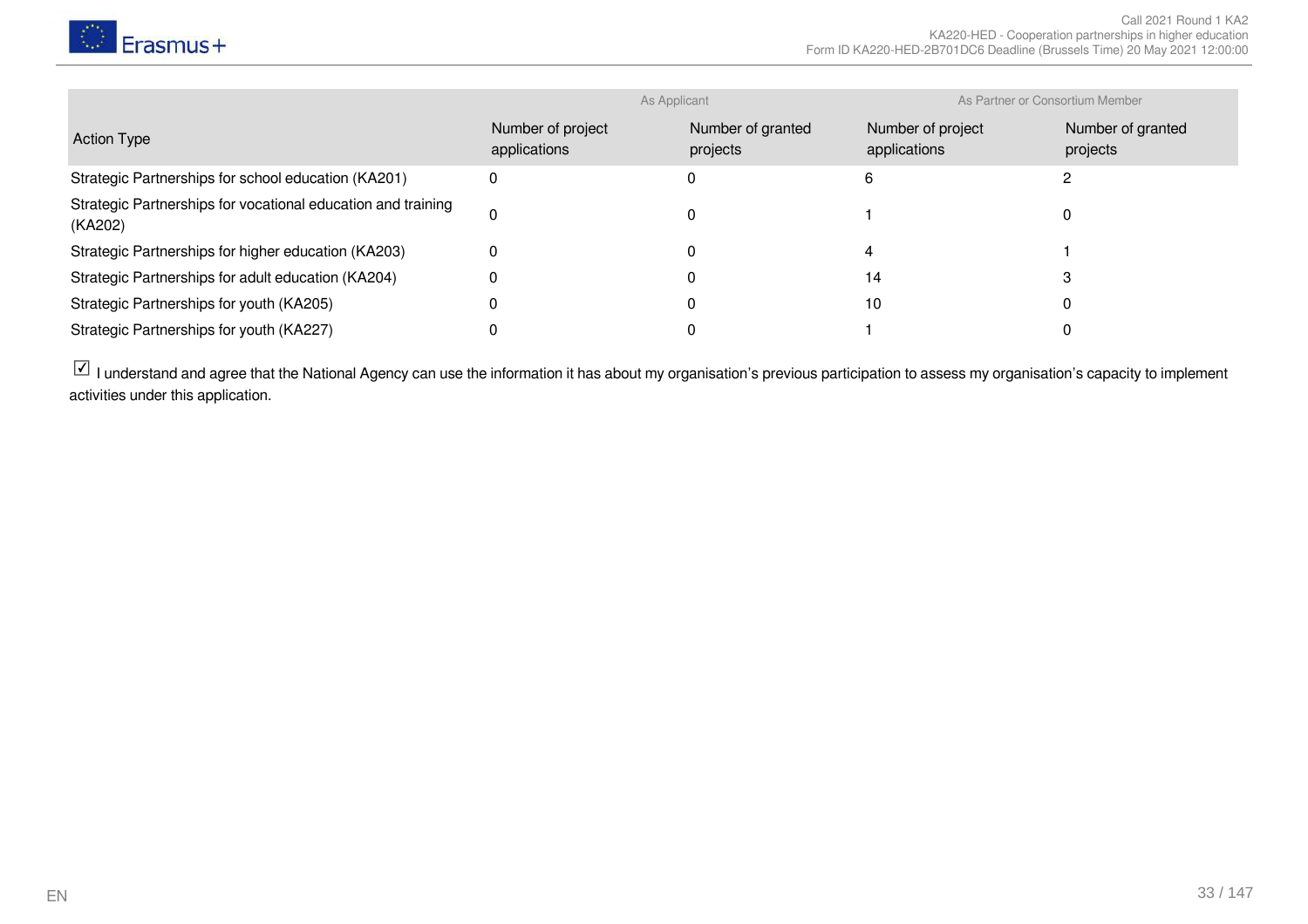#### <span id="page-33-0"></span>**ARTIFACTORY (E10016056 - Greece)**

#### **Partner organisation details**

| Legal name | <b>ARTIFACTORY</b> |
|------------|--------------------|
| Country    | Greece             |
| Region     | Ήπειρος (Ipeiros)  |
| City       | Preveza            |
| Website    | www.artifactory.eu |

#### **Profile**

| Type of Organisation    | Non-governmental organisation/association |
|-------------------------|-------------------------------------------|
| Main sector of activity | Other (specify)                           |

#### **Background and experience**

Please briefly present the organisation/group (e.g. its type, scope of work, areas of activity and if applicable, approximate number of paid/unpaid staff, learners and members of the group).

ARTIFACTORY aims to demonstrate the educational value of culture and the arts through first-hand experiences with audiences at heritage places. TOURISM EDUCATION: We work to improve the planning capacities of cultural and professionals to help them adapt to the constantly changing knowledge ecosystem. CULTURE & CCI: we research the audio-visual languages and train professionals to develop quality contents for cultural and tourism purposes. CITIZENSHIP EDUCATION & YOUTH: we involve the youth into informal learning in order to act responsibly and creatively for their community heritage. EXPERIENCE: ARTIFACTORY is a certified Apple publisher and audio-visual producer with international awards in cultural communication and multivision technologies among which the 2013 Blue Genius Award for multimedia, Europeana Award 2017, the ARTOUR Festival Award, 2019. ARTIFACTORY actively participates EUROPEANA PRO having implemented more than 100 cultural projects in the territory. FEATURED PROJECTS: The founding members of ARTIFACTORY are involved in more than 35 years in the design and implementation of audiovisual productions, EU and international funded projects in the domain of culture, digital heritage and the arts, tourism, VET training, mobility and academic research with more than 250 museum applications. By designing a series of EU funded projects, they have accumulated expertise in the cultural, tourism and AV sector and VET training. EU funded projects related to Pact4Skills include: -ENI CBC BLACK SEA JOP 2014-2020 1/1.1/351/HERIPRENEURSHIP - Establishing long lasting partnerships to upgrade heritage-based offers and create new investment opportunities in tourism and the cultural and creative industries at UNESCO designated areas in the Black Sea Basin; INTERREG IPA CBC GREECE-ALBANIA 2014-2020/ MIS 5041666 SMARTiMONY -Support stakeholders tackle strategic innovation in tourism in peripheral, remote and sparsely populated areas with resilient heritage offers and place based investments in the Cultural and Creative Industries -INTERREG BALKAN MEDITERANNEAN 2014-2020 BMP/1.2/2619/2017:INNOVIMENTOR -Generating SME product and process innovation with a new tourism mobility model, stakeholder alliances and skills alliances to facilitate the market uptake of local enterprises in remote and sparsely populated areas; - COSME PROGRAMME 2014-2020 COS/TOUR/699493/DIVERTIMENTO -Diversifying tourism offers in peripheral destinations with heritage-based products and services, stakeholder-skills alliances to internationalize locally operating micro-enterprises; CULTURAL NETWORKS: ARTIFACTORY participates with 5 voting members the EUROPEANA Collections and its research branch EUROPEANA Pro. ARTIFACTORY has been awarded for the "Joe Petrosino Museum" in Padula, Italy, which has been selected by EUROPEANA as one of the only 10 Museums in Europe for cultural communication. ARTIFACTORY is founding member of the INTERPRET EUROPE, The European Association for the Interpretation of heritage. ARTIFACTORY is connected to EDUTOPIA, the George Lucas Educational Foundation: inspired by the Project Based Learning approach (PBL). ARTIFACTORY is a member with the OPEN EDUCATION EUROPA, Europe's Community for innovative Education and has been awarded for the Project NTVIS -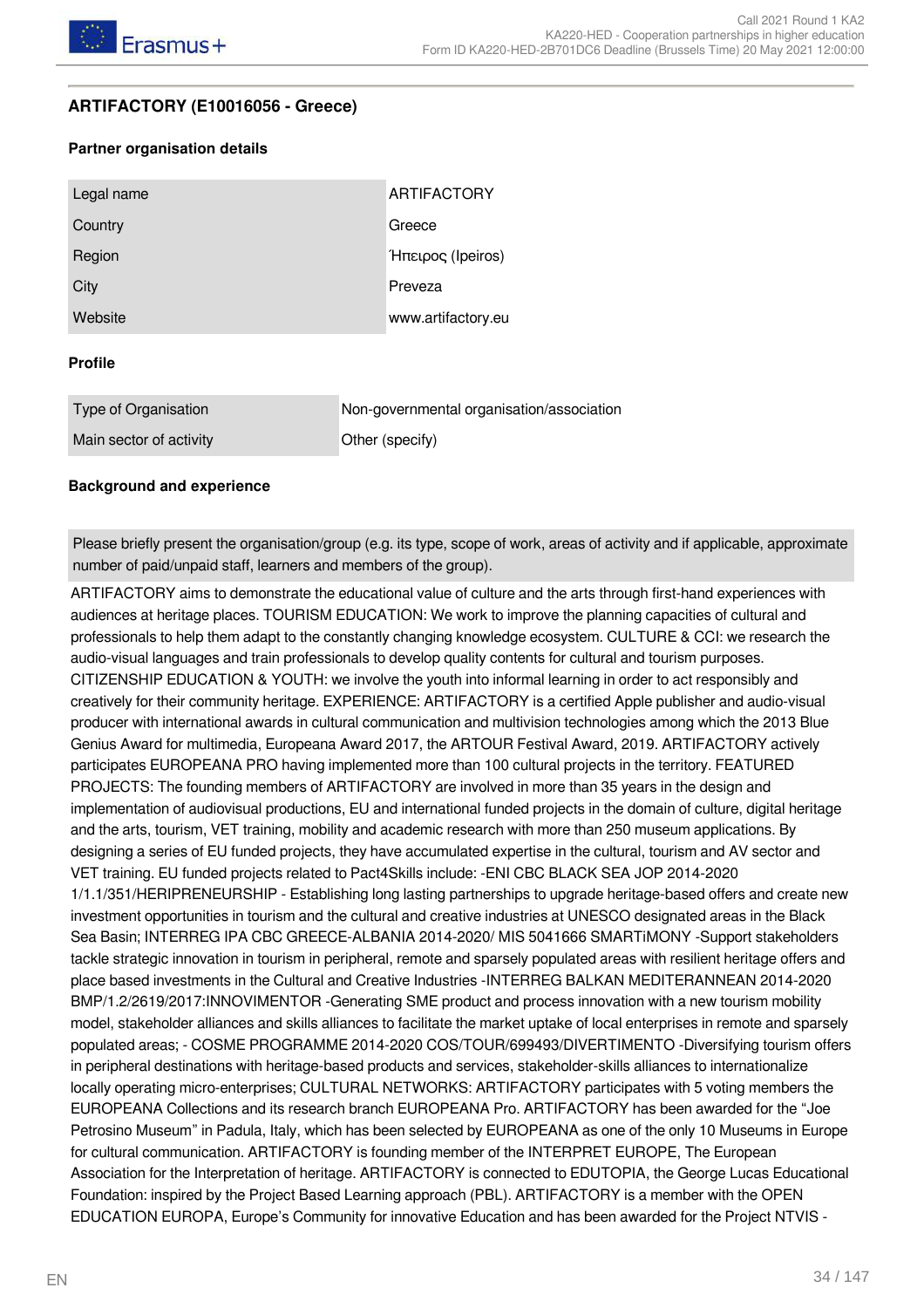Frasmus+

New Transgenerational Visual Literacy". ARTIFACTORY is a member of the EUROTHENTICA Association of Tourism Enterprises with seat in Rome, Italy, and has joined the Appstore as an autonomous iBook publisher since January 2018 and an active member of EUROPEANA and Secretary at the EUROASIA-TOURISM STUDIES ASSOCIATION with seats in France and Taiwan.

What are the activities and experience of the organisation in the areas relevant for this project? What are the skills and/or expertise of key persons involved in this project?

- Dr. Dorothea PAPATHANASIOU-ZUHRT holds degrees in Classics and Germanistics from the National Kapodistrian University of Athens. She has studied History and Ethnology at the Humboldt Universität zu Berlin, where she also obtained an MA degree in Linguistics. She obtained her MSc and her PhD degree in Management Sciences at the University of the Aegean. She is fluent in English, German, French, Italian, and Russian and has basic knowledge of Turkish. She has designed and implemented so far 102 EU funded projects in cultural tourism. She is an active researcher with over 150 publications, while teaching 2 postgraduate study programmes at the HELLENIC OPEN UNIVERSITY and the OPEN UNIVERSITY CYPRUS. She is member of ICOMOS; OPEN EDUCATION EUROPE; a voting member of EUROPEANA, and founding member of INTERPET EUROPE, the European Association for the Interpretation of Heritage. -Dr. Konstantinos PAPACHRISTOPOULOS holds degrees in Psychology and Business Administration, and an MSc in HR Management, an MA Counselling and Guidance, an MSc in Cultural Organizations Management and holds a Ph.D. in Social Organizational Psychology. He has gained expertise in collective leadership facilitating numerous workshops of employees and students for team building, conflict management, social skills and social innovation (i.e. Citylabs). So far he has implemented more than 30 EU funded projects. He is teaching the postgraduate study programme "Heritage Policy and Management" at the Hellenic Open University and is an Expert in ESCO, Council of Europe (Intercultural Cities Network) and Culture Programme of the European Commission. He is currently a post-doctoral researcher in social innovation at the Aristotle University in Thessaloniki. -Katiana HOULI holds a degree in International & European Studies from the Panteion University of Athens and an MSc degree in Environmental Policy & Management in UK, Hull University. She also attended a vocation programme on "Business Administration and New Technologies" at the University of Athens. She is fluent in English and has basic knowledge of French, Italian, Spanish and Turkish. She has excellent computer skills for Office and internet. Her technical work experience is closely related to the project and financial management with more than 100 EU funded projects with numerous applications in the last 14 years in both the market and academic sector. Her engagement at different projects with a variety of partners has offered her the chance to better understand problems, difficulties and particularities related to the project and financial management. - Photini PAPAHATZI holds a Master in Arts Management from City University of London (2001) and a degree on European Civilization from the Hellenic Open University (2016). She is a Certified Trainer for Adults of non-formal education in photography. She works with vulnerable groups with various organisations: in refugee camps giving photo therapy workshops (2016,2017), in Kinetika (www.kinetika.co.uk) on project development, video documentation and creation, press & marketing (2002-2004). She is working on the development and implementation of EU-funded projects since 2007. -Aldo DI RUSSO has earned his degree in Physics from the Sapienza University of Rome in 1976. In 1980 he has shifted his professional career towards cultural heritage storytelling and the audiovisual productions for museums, sites and collections. He has implemented over 250 projects in cultural tourism receiving recognition at world level. His pioneering innovations have brought him domain specific awards most notably the Blue Genius, the AMI Experience Award; the BIMA Award; the eCulture Award, and the EUROPEANA Collections Award. In 2017 he has published at the Appstore the heritage collection EUROTHENTICA funded by the COSME Programme. EUROTHENTICA was promoted as best practice for tourism by the European Commission and Enterprise Europe Network (EEN) at ITB Berlin in 2016.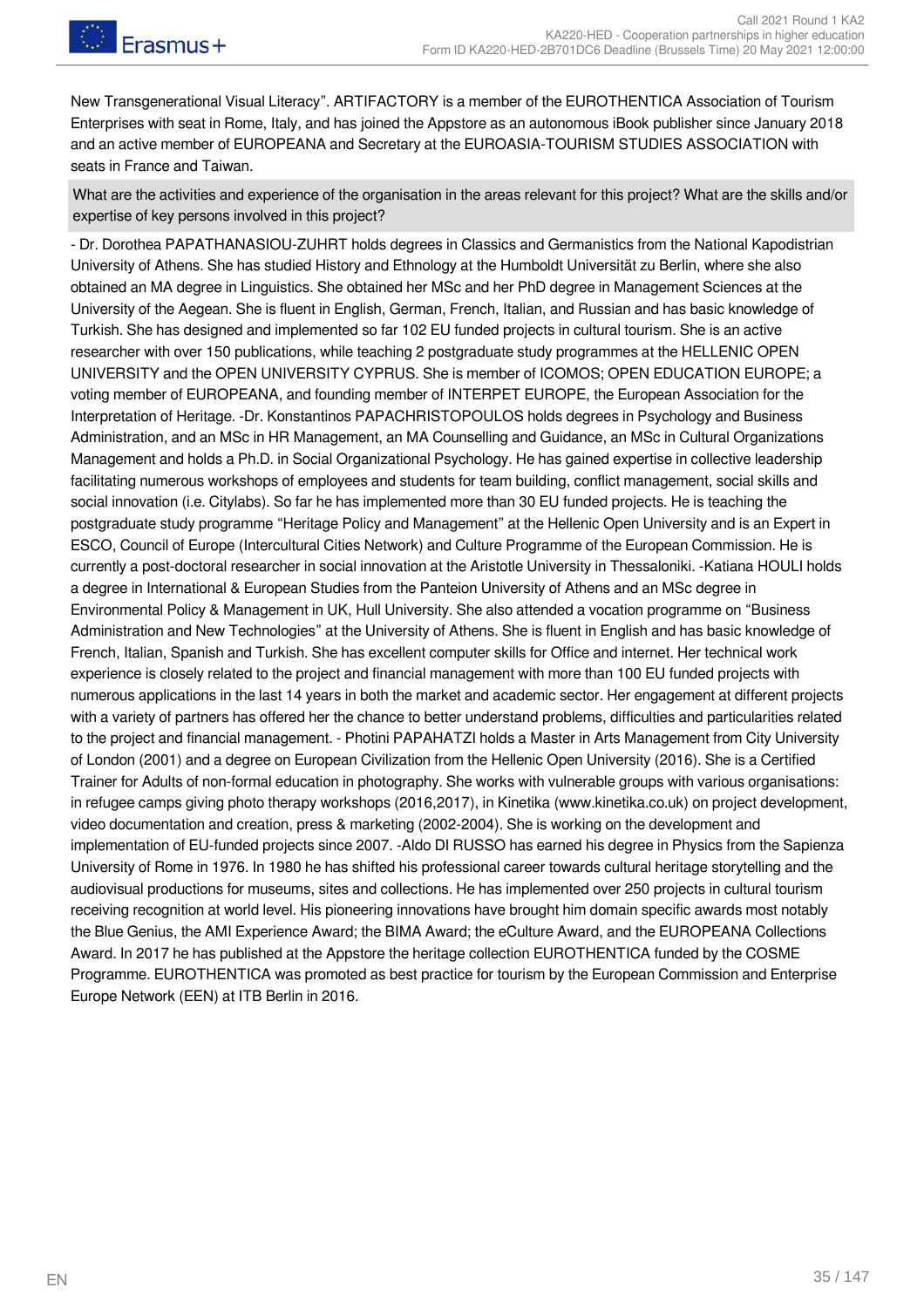

|                                                                         | As Applicant                      |                               | As Partner or Consortium Member   |                               |
|-------------------------------------------------------------------------|-----------------------------------|-------------------------------|-----------------------------------|-------------------------------|
| <b>Action Type</b>                                                      | Number of project<br>applications | Number of granted<br>projects | Number of project<br>applications | Number of granted<br>projects |
| Strategic Partnerships for vocational education and training<br>(KA202) | $\Omega$                          |                               |                                   |                               |
| Strategic Partnerships for higher education (KA203)                     | 0                                 |                               | 8                                 |                               |
| Strategic Partnerships for adult education (KA204)                      | 0                                 |                               |                                   |                               |
| Strategic Partnerships for youth (KA205)                                |                                   |                               | 11                                |                               |
| Strategic Partnerships for youth (KA227)                                |                                   |                               |                                   |                               |

 $\boxdot$  I understand and agree that the National Agency can use the information it has about my organisation's previous participation to assess my organisation's capacity to implement activities under this application.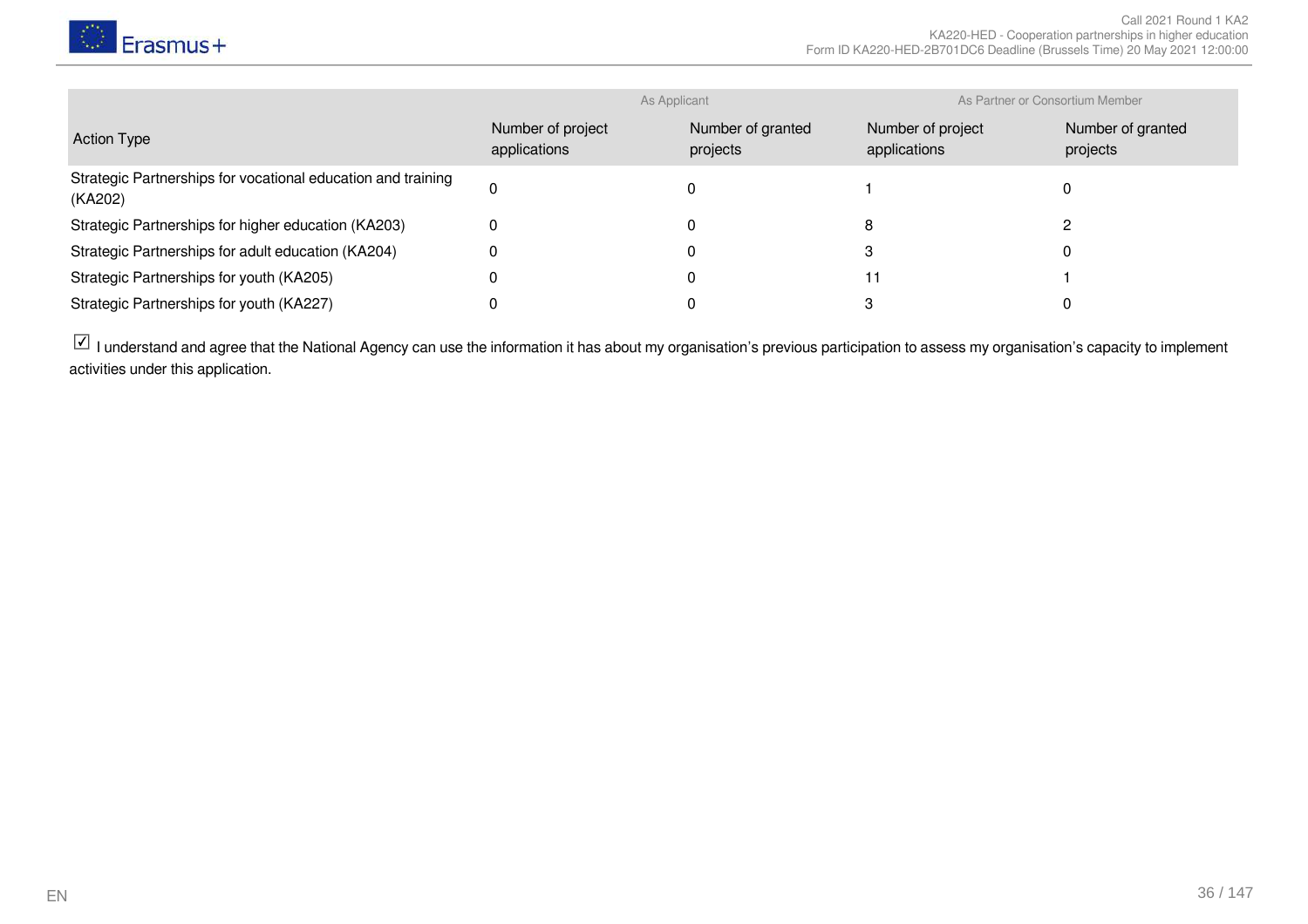## **Project Description**

## **Priorities and Topics**

Please select the most relevant horizontal or sectoral priority according to the objectives of your project.

HE: Supporting digital capabilities of the higher education sector

If relevant, please select additional priorities according to the objectives of your project.

```
HORIZONTAL: Addressing digital transformation through development of digital readiness, resilience and capacity
```
YOUTH: Strengthening the employability of young people

Please explain how your chosen priorities relate to the aims and objectives of your project.

"Not anymore, the big fish eats the small, but the fast eats the slow" (K. Schwab "4th Industrial Revolution", 2018). This metaphor underlines the fact that unprecedented changes have outdated the skills of the workforce in Europe impacting the path to social mobility and rewarding employment. The employment faces (a) a constant structural change in the mix of the economic sectors; and (b) socio-technological shifts which impact the occupational demand within sectors, creating direct wage competition among workers at global level. Quality-adjusted low cost of labor is the comparative advantage of the emerging economies (BRICS/Asia), and there is a rising threat to Europe when these workers offer their skills at a much lower cost. However, the disruption these changes are causing and the impact they have on the entrepreneurial dimension of the cultural sector, the survival of whose greatly depends on the innovation of services, seem to be ignored. Moreover, the labor market transformation, accelerated by the COVID-19 pandemic and the twin challenge of a green and digital transition, trigger the need to broaden and update competences, knowledge and skills at all career stages with demands for short learning options, while recognition and validation of skills are likely to increase (2020:Shaping Europe's digital Future; 2020:EU Approach to Micro-Credentials). To meet this challenge the EU is striving to become a global role model for the digital economy to develop DIGITAL STANDARDS and promote them internationally requiring the learning pathways at HED institutions to become more flexible and modular. The CEDEFOP Report "Understanding technological change and skills needs" (2021) underlines the necessity to prepare NEW GENERATIONS OF LEARNERS and support them in making career transitions with reliable skills intelligence. The world of work is at the crossroads of the 4th Industrial Revolution, being transformed by Industry 4.0, advanced robotics, artificial intelligence (AI), the internet of things (IoT) and other emerging technologies in a way that is more profound than previous waves of change. There is a need to apply the technology-intense-experience in HED and training along with an entrepreneurial mindset most particularly in the cultural domains. However, digital transformation not only affects technology, but also the organization itself, its people and work processes (UN 2020: The Next Frontier: Human Development and the Anthropocene). To address this gap the EUROPEAN RECOVERY PLAN demonstrates an EU–wide commitment to create conditions for a more competitive and people-centered economy, for accessible and inclusive culture for all, for creative economy and innovation. At the same time, the 4th Industrial Revolution has opened up limitless possibilities for cultural operators: from museums exhibiting treasures online, to web-streaming concerts and performances that bring a global audience together. At the same time, rising levels of education and the ever-widening choice for leisure and entertainment mean that the audience is far more demanding and every offer has to compete in the market; on the other hand tight restrictions on public funding necessitate that cultural employers need to respond to the new multidimensional world. As the demand side behaves differently, the supply side needs new skills to design and deliver quality experiences in digital culture. Fully aligned with European Education Area 2025 targets, Pact4Skills investigates digital and entrepreneurial skills needs in the cultural domains with focus on sites, museums and collections to assist HED students become responsive to demand and labor market needs enabling them to design an deliver a new generation of culturedriven products and services with a resilient skills set and entrepreneurial spirit. Training of work forces and creating innovation that bring the work to follow the development is the main educational task of the Pact4Skills Partnership.

Please select up to three topics addressed by your project

Cultural heritage

Digital content, technologies and practices

Micro-credentials

**Project Description**

Please explain the context and the concrete objectives of your project.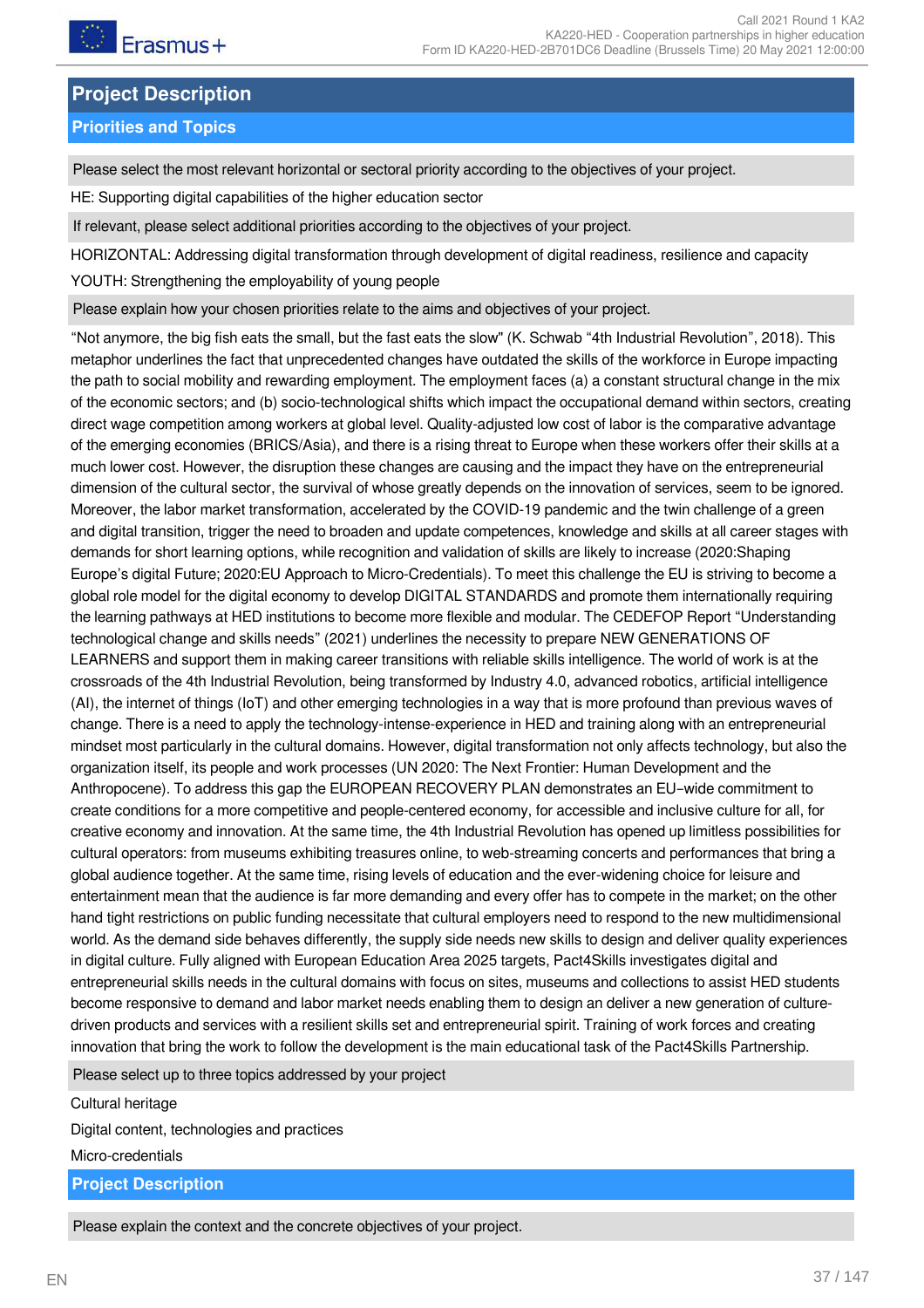The EC gives a significant importance to the cultural sector as a pillar of social cohesion, growth and jobs. Still, the highly subsidized cultural sector employers cannot trace the right skills-mix when looking for creative talents. As a result, new products are delayed, orders are lost and competitiveness is weakened. Pact4Skills investigates digital and entrepreneurial skills needs in the cultural domains with focus on sites, museums and collections to assist HED students grasp the innovation and the opportunities offered by digital tools, towards a resilient multi-skilling to face (self)employment, freelancing and new types of work arrangements. 6 PPs in CY/FR10/GE/ITF5/NL329/EL42 share the vision to reshape skills supply in digital culture. The Partnership has identified 3 major shortcomings: 1. SOCIO-TECHNOLOGICAL SHIFTS: On the cusp of the 4th Industrial Revolution the EU is confronted with unprecedented challenges: technological disruption, migration, climate change. Low-cost quality labor from emerging economies (Asia/BRICS countries) is posing a social threat to graduates in Europe, who need digital and entrepreneurial skills to develop the ability of spotting and pursuing opportunities. To mitigate this gap, Pact4Skills is proposing a new SKILLS PORTFOLIO in order to improve technology absorption in the generation of digital culture. A durable set of transversal skills is developed in cooperation with employers aiming at strengthening employability, creativity and new professional paths. 2. YOUTH JOB SCARCITY: Young people aged 15 to 29 are at a disadvantage compared with the overall EU population (EUROSTAT 2020 Indicators for Employment). To address this need Pact4Skills introduces an industryrelated OPEN DIGITAL BADGE for the recognition of acquired skills in the cultural domains. 3. TRAINING NEEDS IN THE CULTURAL DOMAINS: 90% of the EU citizens declare culture as important for everyday life (EUROSTAT:2018). The high demand for new contents in the digital environment and online and mobile culture is an identified opportunity. Still, the cultural domains stagnate in front of fossil professions with outdated skills/technologies resulting in the loss of this audience and sustainability altogether. To address this need Pact4Skills proposes a contextual (r)evolution in cultural design with new fields of applications testing novel processes and skills across 24 months bringing together academics, experts, teachers and trainers, learners, practitioners, businesses, policy and decision-makers. In accordance with the ERASMUS+ 2021-2027 and the EUROPEAN EDUCATION AREA 2025 objectives; Article 2 of the Treaty of the EU; Guidance on gender equality & non-discrimination; the EU Pact for Skills Charter and the EU Pillars for Social Rights, Pact4Skills sets the: • GLOBAL OBJECTIVE to reconcile educational curricula/non-formal training and market demands by upgrading sector skills as per the EU Digital Education Action Plan 2021-2027 and promote transversal key competences in the cultural domains. Accordingly, 5 sub-objectives are set: • SO1: Research the needs of cultural operators to develop and prototype a multidisciplinary curriculum towards domain specific and entrepreneurial innovation liaising results with employers; • SO2: Stimulate entrepreneurial mind-sets by involving HED students into a cognitiveinquiry learning; • SO3: Improve the digital skills of HED students to face and adapt to fast-moving technological changes utilizing pervasive media/digital literacies hand-in-hand with rich contents and critical thinking; • SO4: Improve the transparency/recognition of qualifications/competences in the cultural domains; • SO5: Reconcile the world of education and training and the world of work by embracing novel training practices and competences in the generation of cultural services and replicate the innovation across the EU and the cooperating countries.

#### How will the project meet the needs of your partnership and those of the target groups?

Pact4Skills is remodeling the skills supply-demand pattern in the new service economy towards the promotion of creativity and digital knowledge: the PORTFOLIO for MUSEUM MENTORS allows HED students to launch culturedriven new services of cognitive and emotional nature, addressing multiple markets and technologies simultaneously. The recognition of skills with micro-credentials (OPEN DIGITAL BADGE) links the new skills to new jobs. Pact4Skills facilitates access to upskilling pathways through the exploration of how new cultural consumption types are generated in the creative economy and how these changes affect the skills palette, the re-training schemes and impact the cultural design. Focused training in the Cultural and Creative Industries (CCI) and the Galleries, Libraries, Archives and Museum Sector (GLAM), where higher digital skills are the prerequisite for better paid jobs, is challenging the traditional distribution of culture. The Partnership addresses especially the gender gap encouraging female students to enhance their digital skills and be able to adapt to the needs of work in the digital age. TARGET GROUPS are involved by Pact4Skills across 5 Project RESULTS as follows: 1.THE TRANSNATIONAL PARTNERSHIP is by definition the direct beneficiary and as such it constitutes a particular target group with the mission to achieve foreseen results. It involves Partners with very different operational backgrounds and motives, spatial and administrative levels, who create project specific working cultures within the foreseen time table and benefit from the Project TRAINING INFRASTRUCTURE (21 tools/methodologies/research reports; 8 skills-based innovations; 36 training activities/teaching platforms/digital coworking spaces/OER; 61 policy recs/common positions). Project Partners communicate Project values to selected target publics, acting as Project ambassadors. 2. The PUBLIC SECTOR (3LevelAuthorities; 3LEVEL Institutions/VET Schools;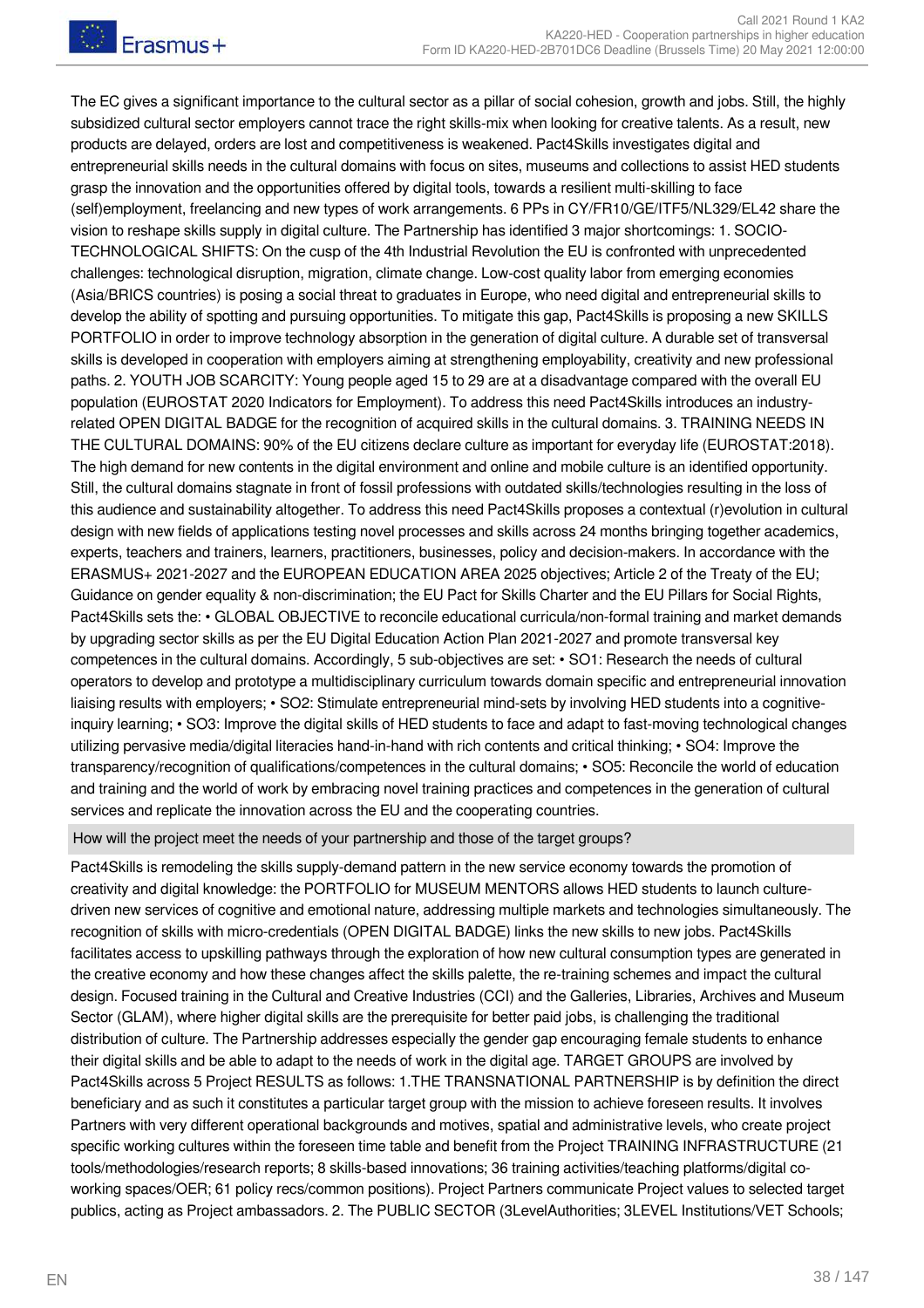Public/Private Educational Actors; Accreditor and Certifier Bodies; Educational Policy Makers; Research Institutions) is involved 36 training activities. Upon approval Partners timely contact: A) International Museums/Cultural Heritage Orgs (UNESCO, ICOMOS, COUNCIL OF EUROPE, EUROPEANA); B) National ministries (tourism/culture/economy); C) Regional and local public authorities and smaller communities; D) National, regional and local public organizations and institutes involved in cultural heritage and tourism; E) National, regional and local public organizations involved in cultural heritage (ephorates of antiquities, museum authorities ; F) Regional and local development agencies. Collective actors aforementioned with focus policy makers realize project achievements and accept the Project as a basis to enhance Local Policy Agenda and defend employability adopting into the Regional Operation Programs (ROP) in CY/FR10/GEKH/ITF5/NL329/EL42 61 policy recs delivered by Pact4Skills. 3. The PRIVATE SECTOR: (Chambers {Commerce/Industry}, SMEs, Development Agencies; Business Support Orgs; Public-Private-3SectorPartnerships; Designers/Artisans/Creative Workers; Private Museums/Collections/Galleries) are involved in 36 training activities and the DIGITAL START UP ECOSUSTEM (R5), while being attracted by the OPEN DIGITAL BADGE (recognition of skills). 4.HED Student Community: 90 students participate 36 training activities and co-design 6 novel digital cultural services and a joint web-based app in CY/FR10/ITF5/NL329/EL42; 5.MILLENIALS/CLIENTS: consume 5 novel digital tourism services in CY/FR10/ITF5/NL329/EL42 created by higher skilled HED students; 6.ACADEMIC COMMUNITY is involved in 36Skills Building/14Research Activities/1InternationalConference/8publications; 7. PRESS: 3PressConf/4 PressTripTours/1InternationalConference 8: Pact4Skills DIGITAL STARTUP ECΟSYSTEM: 90 HED students and 60 Stakeholders operate the Project Legacy with 65 milestones in CY/FR10/TF5/NL329/EL42.

Outline the benefits of cooperating with transnational partners to achieve the project objectives.

The Partnership is devoted a) to launch a new SKILLS PORTFOLIO for the experience design in sites, museums and collections; b) to enhance both digital and c) upskill the content literacy of HED students and c) to validate their knowledge in order to effectively link the certified HED students to the employer market. Pact4Skills brings together actors from the 3 spheres of state, market and civil society, in order to deliver a long-term, balanced co-operation among Project Partners and local heritage operators. The Partnership's transnational character promotes cross-sectoral synergies, fine tunes existing management policies, motivates entrepreneurial innovation and disseminates quality management practices across the participating regions. Pact4Skills is contributing the innovation of teaching and learning practice and generates educational synergies, which: a- incorporate concrete outcomes into existing public policies resulting to durable good practices in informal education for the cultural/CCI/GLAM sectors (R1-5); b- link 90 highly skilled HED students towards rewarding employment (R3/R4/C1); c- initiate and exercise dialogue among multilevel actors to empower HED students work in cultural domains (Multiplier Events); d- demonstrate the socio-economic potential of digital culture and the complex skills set required for competitive productions in the CCI/GLAM sectors (R5); e- generate 8 project-specific and praxis validated tools in cultural design to support national strategies in educational innovation; f- create 3 knowledge and business networks (Tutor-Learner-Employer Pool) and g- solidify synergies with employers. The Partnership forms of a TRIPLE HELIX which is highly interacting with each RESULT: A: HED ACTORS: The Applicant (OUC/CY), PP2 (CYU/FR) and PP3(TESAU/GE) build an effective basis to guarantee result viability and stimulate museum education in the CCI/GLAM sector and adopt the Pact4Skills Educational Program in their Curricula. The Applicant (OUC) sets up the MOOC (R03); PP3 (TESAU) will lead R01 in order to assist cultural organizations wishing develop new perspectives and new ideas; PP2(CYU) will lead the certification process in R05. To demonstrates achieved results PP2(CYU) organizes the International Conference (Multiplier no 4) to raise the awareness of employers in the CCI and GLAM sector and promote the Pact4Skilsl Skills Set at industry level. B: PUBLIC SECTOR ACTORS: PP4(CMAB) is by definition interested in local development, being a major employer in the Cultural and Creative Industries, awarded for the Narrative Museum in Lagopesole, Basilicata. PP3(CMAB) will activate cross-sectoral synergies, motivate entrepreneurial innovation and communicate achieved results to policy makers. PP4(CMAB) is responsible for Project Communication in an effort to raise the awareness of employers in the CCI and the GLAM/AV sector for the news skills developed. C: BUSINESS MENTORS (PP5: SEALS/NL) leads C1 and implements the Website and the MOOC. PP4(SEALS) mentors 60 HED students that they achieve entrepreneurial innovation and transfers a range of skills, knowledge and experience setting up the Pact4Skills standards for quality training in digital education. PP5(SEALS) shall mentor 60 HED students to co-design the Project innovation, the WEB-BASED APP for museums and collections, directly interacting with an unlimited number of visitors in real time. D: CULTURAL AND CREATIVE INDUSTRY PRODUCERS (PP6:ARTIFACTORY) has acquired expertise in the generation of digital culture with over 250 museums will guide and mentor 90 HED students towards the design and delivery of 5 DIGITAL CULTURAL SERVICES in the CCI/GLAM sector. PP6 (ARTIFACTORY( will lead R02. E: ASSOCIATE PARTNERS: The Network of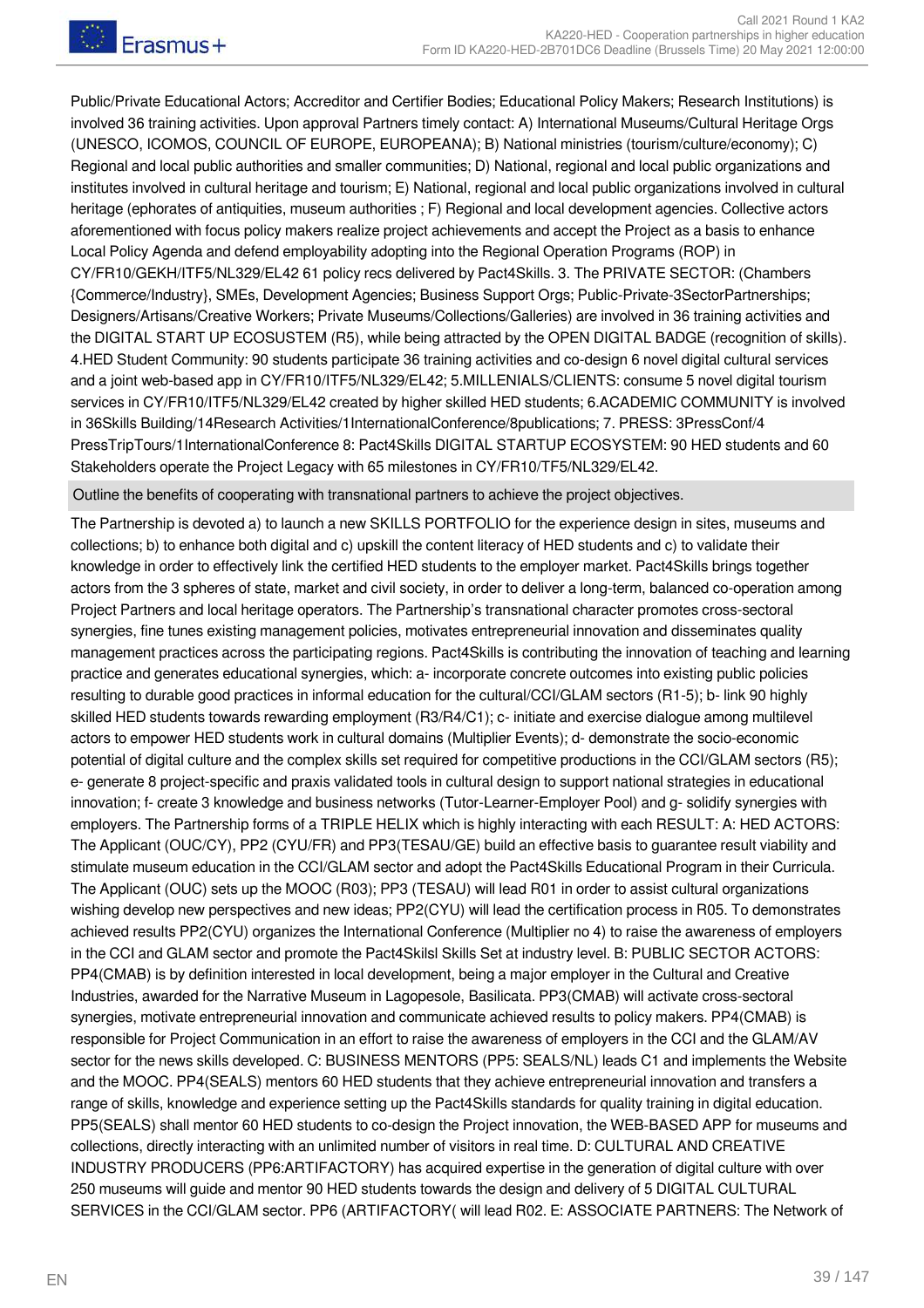the Associate Partners equally represent to public, private and third sector. They are interested in skills development and assist the Partnership towards the quality implementation of the Pact4Skills Project.

What outcomes, including project results when relevant, are expected during the project and on its completion?

Pact4Skills launches a contextual (r)evolution to assist HED students tackle strategic innovation in the cultural sector and promote new upskilling pathways in the Cultural and Creative Industries (CC1) and Galleries, Libraries, Archives and Museums (GLAM) where higher digital skills ensure a rewarding employment. 77 planned activities lead to innovation in digital education and the effective mentoring of HED students to facilitate their uptake by the cultural domain. 5 main results types are planned: A. HED STUDENT EMPOWERMENT THROUGH UPSKILLING PATHWAYS: enhancing learning, training and sharing of experiences and know‐how; demonstrate the socioeconomic value of digital culture and deliver the right skill mix to diversify cultural offers; employ HED students with new ICT and domain specific skills and reduce brain drain and territorial depopulation (R2/3/4/5/C1); B. SUPPORT CULTURAL PRODUCTIVITY AND COMPETITIVENESS: the Pact4Skills PORTFOLIO turns into reality the vision for higher quality services in the CCI/GLAM sector, where highly skilled workers implement and sell new customized services with the right skills mix; C.REFORM SUPPLY-DEMAND IN DIGITAL CULTURE WITH NOVEL SKILLS AND COMMON SERVICE STANDARDS: 90 HED students innovate the design and delivery of digital cultural experiences identifying new business opportunities and creating new/resilient offers to compete in the global market (R04/R05); D. FOSTER RECOGNITION OF SKILLS: 90 HED students catch up with technical developments in the CC1/GLAM; they adapt to the digital environment through the acquisition of the EQF correlated OPEN DIGITAL BADGE, which helps them to retrain and implement a smooth transition to a new occupation with domain specific and industry-related micro-credentials (R05); E. MAXIMISE SECTORIAL COOPERATION TO ENSURE PRODUCTIVITY, COMPETITIVENESS AND EXTROVERSION: the Digital Start Up Ecosystem is a multilevel actors' cooperation to sustain achieved results (R4/R5) and support employers to recruit/retain talents in the Project area and beyond (R04/R05) 77 planned activities result in: ― 8 SKILLS BASED INNOVATION IN DIGITAL CULTURE (6 Digital Cultural Services and a Joint Museum App impacting visitor choices across 18 museum offers in CY/FR10/GE/ITF5/NL329/EL42 result in 6 New Business Models; the Pact4Skills PORTFOLIO for the CCI/GLAM Sector; the OPEN DIGITAL BADGE; The DIGITAL STARTUP ECOSYSTEM); ― 6 APPLICATIONS WITH COMMERCIALIZATION POTENTIAL (6 Digital Cultural Services developed by 90 HED students in CY/FR10/GE/ITF5/NL329/EL42; the Web-Based App for real time communication with visitors in museums and collections ― 36 TRAINING TOOLS & SKILLS BUILDING ACTIVITIES (4Web-based Tutorials; 4Transnational Study Visits; 1MOOC 4.0; 4Modules; 1Open Access Mediathek; 10-C1 Activities; The Experience Designer Skills Set; 1eLib; 4 Digital Collaborative Working Spaces; Audience Development/Experience Design/Technology Exercise; 6 Service Prototypes) ― 21 STRATEGIES, METHODOLOGIES, & RESEARCH REPORTS (18 Focus Groups Guidelines; Skills Assessment Survey; Research Report; Portfolio for Museum Mentors) ― 61 STANDARDS, RECOMMENDATIONS & COMMON POSITIONS (30 Recs for the skills updates; 30 Skills Needs detected; Policy Handbook for the GLAM Sector) ― 10 PEER-REVIEWED PUBLICATIONS (Applicant:3; PP2:3 PP3:2; PP6:2) ― EVALUATION & QUALITY ASSURANCE TOOL (Quality Assurance Plan) ― 14 LOW CARBON COMMUNICATION TOOLS (Project Website; Social Media Campaign; Communication& Exploitation Plan; Project Spot; 6 Factsheets; 2 Press Conferences; Visual Identity Kit; Project Brochure) ― 12 PM TOOLS (Steering Group Committee; Quality Control Committee; 6 PM Meetings; PM Toolkit; Evaluation Plan; Interim/Final Reports) ― 36 PROJECT DRIVENT EVENTS (6 PM Meetings; 4 Web-based Tutorials; 4 Transnational Training Events; 4 Multiplier Events; 10-C1 Training Activities; International Conference; EUROPEANA Competition; 6 Press Events)

In what way is the project innovative and/or complementary to other projects already carried out by the participating organisations?

COMPLEMENTARITY: Pact4Skills has not been created in isolation. It constitutes the advancement of 4 EU funded Projects, which have exploited reflective knowledge and the technology intense experience for skills development in the Cultural and Creative Industries (CCI): -The ENPI CBC BSB JOP MIS ECT 831/HERiPRENEURSHIP (2020), which is exploiting the powers of CCI pioneering new investment opportunities in the Black Sea ; -The COS-TOUR-2015-3- 04/699493/DIVERTIMENTO (2019) that linked heritage supply and demand with experienced based tourism via multimedia collections; -The CREATIVE EUROPE Project "HEARME: Bringing youth and museums together" (2018). The Project's ultimate milestone, the DIGITAL STARTUP ECOSYSTEM is a community of practice in the CCI and GLAM sectors with a new cultural design, exporting globally the cultural significance as a win-win scenario for production and generation of culture with a renewed focus on skills. 1. Pact4Skills launches a comprehensive framework to unlock cultural values and inspire cultural entrepreneurship in the Project Area. To fully realize this vision the Partnership strictly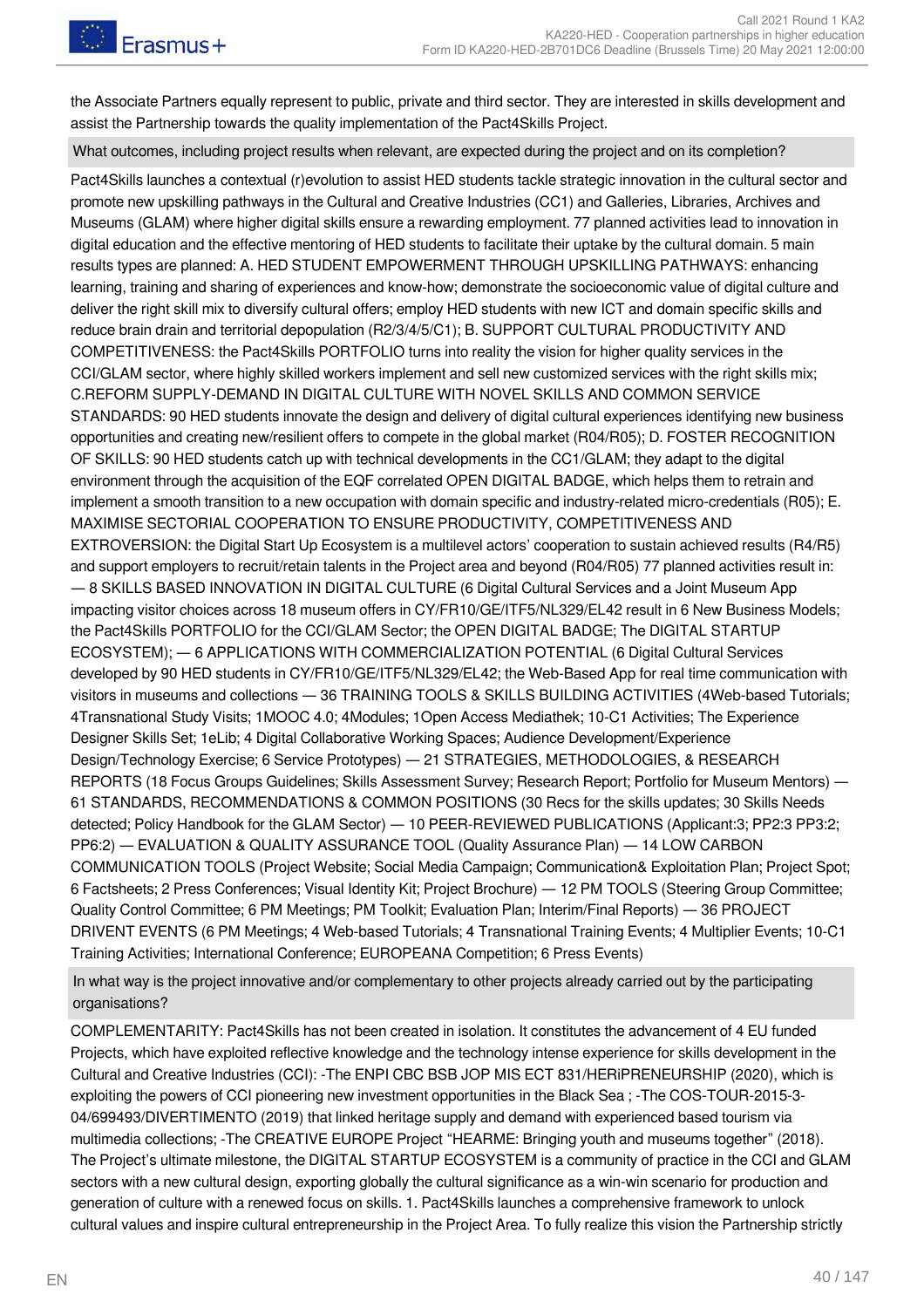follows the: COE/UNESCO/ICOMOS/UNEP/IUCN international treaties/conventions; The Declaration on a NEW NARRATIVE FOR EUROPE; the EUROPEANA 2020 Strategy; the EU Audiovisual and Media Services Directive 2018; 2. The guiding principles, for the Project design derive from: The COM(2020)625 on achieving the European Education Area by 2025; the Blueprint on Sectoral Cooperation 2020; the EC European Approach for Micro-Credentials (2020); The EU Digital Education Action Plan 2021-2027; the EU Entrepreneurship (2016) and Digital Competence Framework (2018). INNOVATION: Pact4Skills pioneers a new form of cooperation HED institutions and CCI/GLAM employers to deliver smart skills, professional qualifications, innovation services and products with commercialization potential. The investigation of digital skills needs in the Project Area helps both HED students to respond to labor market demands and identify a new generation of smart services for museums and collections. The innovation lies in the upskilling pathways in the CCI/GLAM sectors, challenging the traditional cultural production model and transforming teaching and learning practice into innovation capacities. To induce product-process sophistication Pact4Skills launches 6 digital and audiencedriven museum experiences where 90 HED students develop real practical cases as a first step and move, certified with micro-credentials, to establish a DIGITAL STARTUP ECOSYSTEM in CY/FR10/GE/ITF5/NL329/EL41. Pact4Skills will innovate the informal education process by introducing HED student into the enquiry learning philosophy of the Project Based Learning (PBL), Design Thinking (DT) Agile Education (AE) and the Liberating Structures (LS) Methodologies. Based in the previous defined needs they will go through this learning process to build a team; define product/services; detect value propositions; set up a stakeholder/customer map. Pact4Skills will assist HED students to: 1. Concretize complexity, which allow to perceive undetected viewpoints; 2. Build understanding of how the multiple components in a system are connected. 3. Build and understanding of how the system reacts to changes by playing out a number of scenarios; 4. Define the value propositions; 5. Gain insights about their system at multiple levels regarding how the system reacts to changes from inside/outside; 6. Use this insight to develop strategic behaviors; 7. To mentally prepare for making better and faster decisions. All Partners will provide their expertise and perspectives to develop 5 RESULTS with 65 highly replicable outputs. 90 HED students will bring to the training their ideas connected to redesign teaching/learning in the production of digital culture, enhancement of curricula, improvement of skills, on line training, new educational materials and novel employability prospects.

How did you choose the project partners and what will they bring to the project? Does it involve organisations that have never previously been involved in a EU-funded partnership project?

Pact4Skills involves Partners with very different levels, backgrounds and spatial-administrative levels: 2 EUMS Partners are leading in innovation (FR10/ NL329). PP2(CYU), is part of MICEFA a consortium of 15 member universities in Île-de-France bound with 480 educational agreements to over 60 partner universities worldwide. PP5 (SEALS) is 30-years operating business mentor and digital educator located in Amsterdam. 3 Partners are located in regions with innovation drawbacks (CY/ITF5/EL42), however, the Applicant (OUC) is a unique HED provider in Cyprus in e- and distance education; PP3(TESAU)'s expertise in CCI is unique in Georgia; PP4(CMAB) is pioneering digital culture in peripheral centers of production in Italy; PP6(ARTIFACTORY) is a certified Apple publisher in digital culture. All 6 Partners have a proven collaboration record and the necessary know-how to successfully conclude aims set by Pact4Skills and ensure that achieved results are rapidly disseminated across the EU and the cooperating countries. This particular composition allows to a) tracing problems, imbalances and inequalities in digital education; b) to effectively seek innovation in informal learning with 77 planned activities; c) to match more advanced with less advanced regions; d) draw on best practices, innovation and experiences already gained in digital culture. Research undertaken in 2020 demonstrated that despite digital culture is on the rise with audiences seeking engaged and authentic experiences, the use of outdated technologies and lack in entrepreneurial spirit in cultural institutions causes loss of audiences, young people in particular. HED institutions have not yet developed feasible value propositions adapting new skills to rising demands of audiences for experience delivery in digital culture and therefore do not match skills supply and market needs. Thus 5 major shortcomings revealed in the Project Area: 1. Divergence of skills supply in the museum sector; 2. Skills mismatches/gaps across HED institutions; 3/4 Entrepreneurial skills deficit/lack in the provision of high quality digital culture in museums and collections; 5. Cultural capital deficit of the audience, young people in particular. The Partnership responds to aforementioned challenges by introducing new fields of applications that match the skills needs with labor market needs: 90 HED students apply the technology-intense-experience involving visitors with cognitive-emotional-multisensory outcomes at 6 museums in the Project Area. Furthermore, the particular added value of the Transnational Partnership resides in the: A) SYNTHESIS of a multilevel and multi-sectoral Partnership dedicated to produce of synergies with employers and thus contribute to social innovation the Project Area and beyond. B) CAPITALIZATION of previous success stories, applications and projects of the Partners involved and their integration in a coherent way in the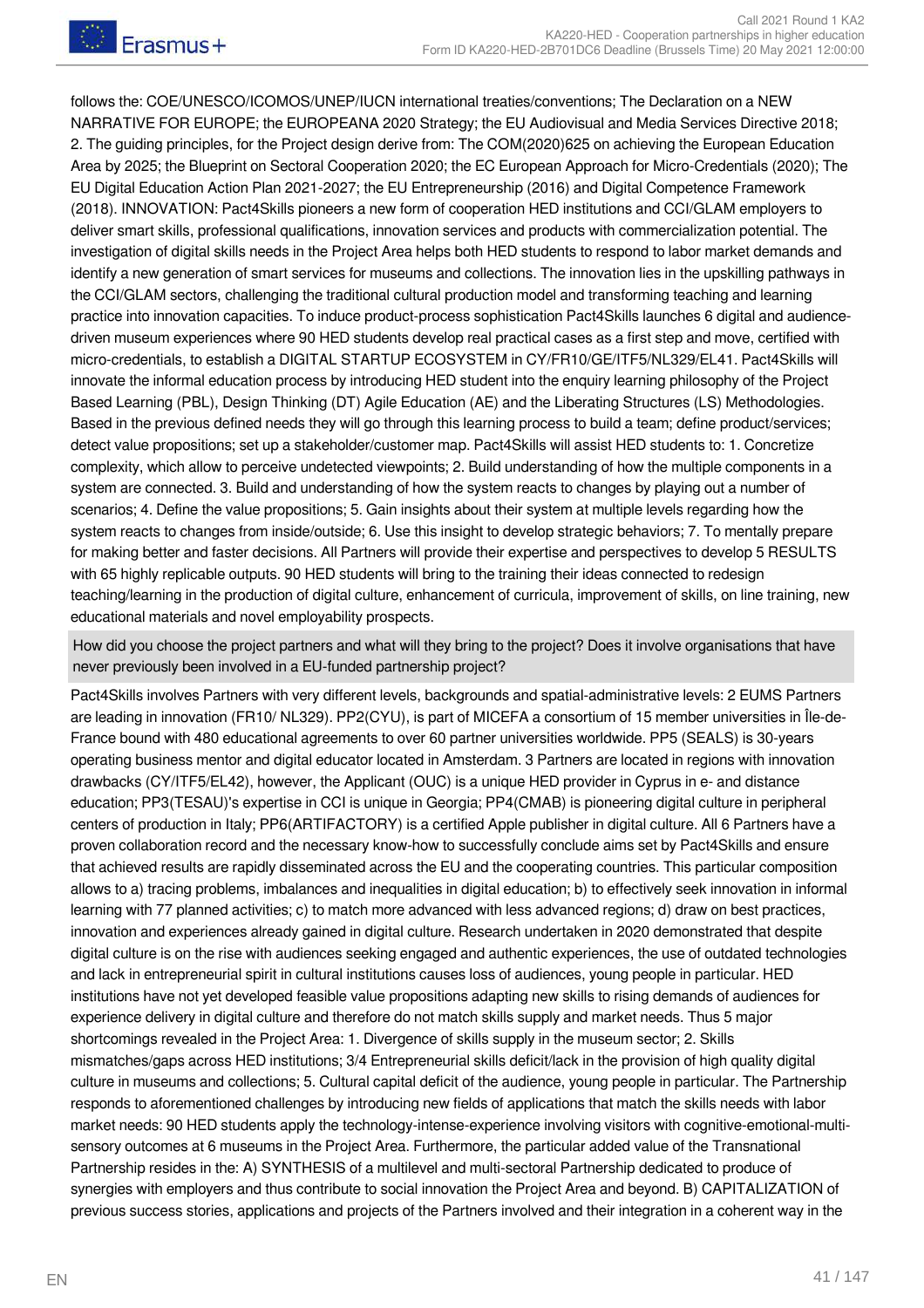design of 77 planned activities (R1-5/C1/COMM/PM); C) SPECIFIC THEMATIC FRAMEWORK, that promotes the EU DIGITAL EDUCATION ACTION PLAN 2021-2027 and designs 6 disruptive cultural service prototypes and a web-based app for museums in the Project Area; D) EDUCATIONAL INNOVATION, that promotes HED student empowerment through the Pact4Skills PORTFOLIO acquired in 36 training activities across R1-5 and C1. E) ACTIVE INVOLVEMENT of the Pact4Skills HED student community in 36 educational activities F) 50 PLANNED ACTIVITIES devoted to the 90 HED students, 30 employers, 60 stakeholders and policymakers and unlimited number of end-users; G) ENTREPRENEURIAL INNOVATION, which pioneers and exemplifies that entrepreneurship is a transversal skill that can be learned, and proves this with 6 digital/mobile tourism services developed by 90 higher skilled young people (HED student community). H) TRANSFERABILITY of highly replicable 65 milestones to reshape the cultural sector operation with digital skills and an entrepreneurial mindset.

If relevant, please identify and explain the involvement of associated partners, not formally participating in the project. Please explain how they will contribute to the implementation of specific project tasks/activities or support the sharing of project results and the sustainability of the project.

●Linked to the Applicant (OUC) are: the European University Association (EUA), the European Association of Distance Teaching Universities (EADTU), the International Council for Open and Distance Education (ICDE), the Black Sea & Eastern Mediterranean Academic Network (BSEMAN). It is also a member of the Cypriot network for Corporate Sustainability and Responsibility (CSR Cyprus). These networks can facilitate the dissemination of the project's results and its sustainability. Moreover, the OUC via MoU with the Advanced Media Institute, the Cyprus Employers & Industrialists Federation, all of which can contribute to the promotion of cultural activities. ●Linked to PP3(TESAU) are different organizations where students have the practical placement: Wineries, Schools, Banks, Marketing networks, NGOs, House of Justice, City Governor, City Hall, Court, National Tourism Centre, Informational Centre of Kakheti, tourist companies, hotels, museums, Agencies of Protected Areas of Georgia, TV companies, radio stations and local newspapers. ●Linked to PP2(CYU) are: 1.MICEFA a consortium of 15 member universities in Île-de-France; 2. over 60 partner universities and top-notch HE institutions in US/Canada that value international education and exchange; 3. the Ecole Nationale d'Arts de Paris-Seine (ENSAPC); 4. the Ecole Nationale Supérieure d'Architecture de Versailles (ENSAV); 5. the Ecole Nationale Supérieure du Paysage de Versailles (ENSPV); 6. the Institut National du Patrimoine; 7. EUR (Ecole Universitaire de la Recherche) places creation and the project as engines of innovation and aims to develop an innovative methodology through the project (pratice-led research) in an international and multidisciplinary perspective ●Linked to PP4 (CMAB/IT) are: 1. REGIONE BASILICATA (ITF5) with significant experience in EU cooperation through several successful projects in the field of culture, art, and tourism, such as SAGITTARIUS (South East Europe Programme) and CULT (INTERREG IIIC East Zone). 2: The Narrative Museum "The World of Frederick II Hohenstufen" which will serve a as protytype for the quality experience in digital culture 3: Province of Potenza: it has a direct connection with PP4 to reform educational policies; 4: APT Basilicata, the public authority for tourism in ITF5, supports PP4 in improving its training and employment strategies in the field of tourism; 5/6: PP4 is supported by CONFINDUSTRIA ITALIA and CONFINDUSTRIA BASILICATA. ●Linked to PP4 (SEALS)/NL are: The Navy Museum in Den Helder, NL, located at the former Royal Dockyard, also known as Willemsoord. PP5 (SEALS) has trained the following heritage institutions to change their offers and business models for a variety of audiences, especially tailored to the youth. The training was funded by the CREATIVE EUROPE Hearme Project" "Bring Youth and Museum together" (projecthearme.org). Museum of Contemporary Art of Republic of Srpska, Banja Luka; Radovljica Municipality Museums; Slovene Ethnographic Museum; Gallery of Fine Arts, Osijek; Town Museum Krško– Rajhenburg Castle;Technical Museum of Slovenia; National Museum of Slovenia; Republic of Slovenia Public Fund For Cultural Activities. ●Linked to PP5 (ARTIFACTORY)/GR are:1. the TOURISM LAB at the UNIVERSITY OF THE AEGEAN/GR. The Lab combines leading-edge academic theories/business practices with its own research activities to follow growth transformation It will actively participate R1-5; 2. EUROPEANA with 3 voting members. PP5 will connect EUROPEANA's educational offers to further support educators/content developers in the Pact4Skills towards similar digital services: in 2017 PP5 has been awarded by EUROPEANA for the Joe Petrosino Museum in Padula Italy as best practice for cultural communication; 3. The MINISTRY of CULTURE (GR) is sponsoring PP6 to provide for cultural attractions and contribute to cultural tourism development in Greece.

#### **Participants**

Please briefly describe how you will select and involve participants (e.g. learners, staff, etc.) in the different activities of your project.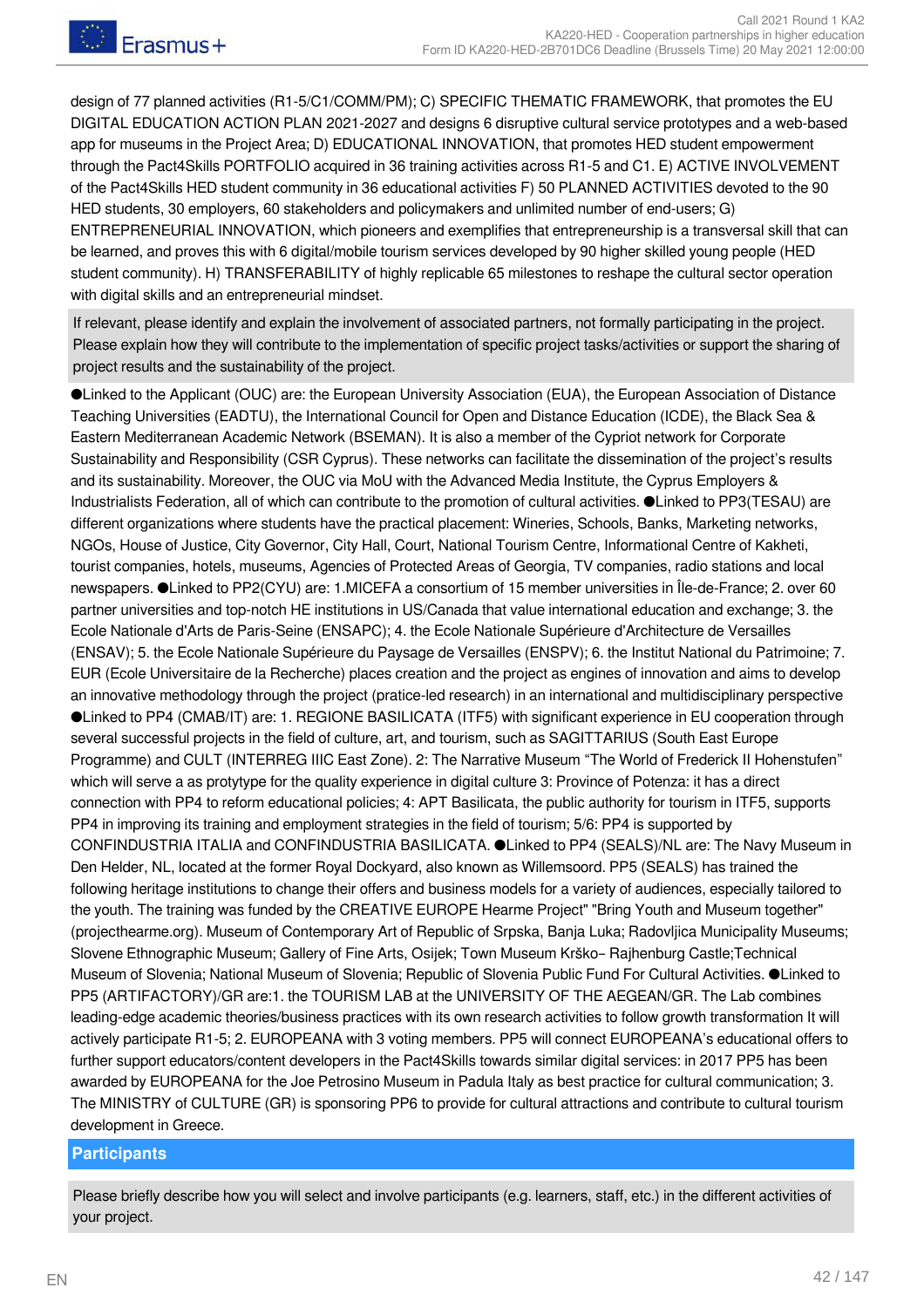The Survey on "EU Skills and Jobs" underlines that technological advances, such as machine learning, big data analytics, the internet of things and advanced robotics, together with restructuring in global value chains, are reshaping the world of work as we know it today (CEDEFOP, 2018). Considerably lower employment rates are observed for women than men. The gender employment gaps are widest for women in age groups associated with having caring responsibilities for children, dependent family members or grandchildren. Considering the above, Pact4Skills is of strong social character: the Partnership unanimously intends to address young men and women with difficulty to access knowledge innovation, capital and networking opportunities and support them to develop an entrepreneurial mindset and higher digital skills. Pact4Skills is open access and profit-free educational platform by philosophy. It intends to cultivate relationships with learners, and involve them into the design of better products and services, and demonstrate the competitive advantages for prospective employers in the form of Project outcomes. Selected participants benefit from their engagement in 5 RESULTS and C1; by following the Project's innovations learn how to design integrated cultural services using the powers of digital culture. 35 HED students in peripheral, remote and sparsely populated areas will be given precedence, so that they also have access to the learning and practicing community envisaged by Pact4Skills. It shall be noted that in regards to participants Pact4Skills follows EU Horizontal Polices on Gender Equality and non-Discrimination to: promote self-employment of young women; increase participation of chronic unemployed {women, part time jobbers, disabled persons}; reconcile work- family; eliminate sex-age stereotyping in job descriptions; oppose the discrimination of religion, beliefs, transgender people; break down pay inequalities and horizontal segregation, encouraging equal distribution of paid work between women-men- disabled persons. Education, fundamental EU policy for equal opportunities, is supported with 36 skills building activities. Through the implementation of the 6 digital cultural services in 6 countries, 90 HED students improve their professional statuses. R02: THE Pact4Skills DIGITAL PEDAGOGY TO SUPPORT THE DIGITAL TRANSFORMATION IN MUSEUMS AND COLLECTIONS 90 HED students participate 4 web-based Tutorials and participate 4 Transnational Study Visits and 6 Training Workshops in CY/FR10/ITF5/NL329/EL42. R03: CO-CREATING TRANSVERSAL KEY COMPETENCES TO MOTIVATE HED STUDENTS VENTURE IN DIGITAL CULTURE: 90 HED students attend the MOOC, use the4 Modules, the e-LIB and the Audio-Visual MEDIATHEK and their peers to enhance their skills. R04: LEADING HED STUDENTS TO REWIND THE MUSEUM SUPPLY EXPLOITING THE POWERS OF THE CULTURAL AND CREATIVE INDUSTRIES: 90 HED Students participate 3 employment-proxy exercises and feedback 6 digital cultural prototypes in CY/FR10/ITF5/NL329/EL42. R05: THE JOINT RECOGNITION OF SKILLS TO ATTRACT EMPLOYERS AND NETWORKS: 90 HED Students implement 6 digital cultural services and the web-based museum app to be presented at the EUROPEANA competition during the Project's International Conference. C1: 35 Transnational Participants attend 10 Training Activities in C1 and feedback the 6 digital cultural services in R05. A special contribution of Pact4Skills is the inclusion of young females in technology training. According to the EC Study Women in the digital age (2018) confirms this trend with only 24 out of every 1000 female tertiary graduates having an ICT related subject - of which only six go on to work in the digital sector. The study also found that if more women were to enter the digital jobs market, it could create an annual EUR 16 billion GDP boost for the European economy. Thus, in an effort to contributing to closing the gender gap in technology, Pact4Skills strictly employs equally both genders.

Participants with fewer opportunities: does your project involve participants facing situations that make their participation more difficult?

Yes

How many participants would fall into this category?

35

Which types of situations are these participants facing?

Economic obstacles

Social obstacles

Migrant background obstacle

How will you support these participants so that they will fully engage in all phases of the planned activities (including selection, preparation and follow-up)?

Young people face a series of difficulties in the globalized economy, which was severely hit by the recession in recent years and will worsen in the post-COVID-19 era.They face multiple insecurities simultaneously like economic obstacles, lack of accessibility to resources, stereotyping and social exclusion. This situation is not short-term problem but lasts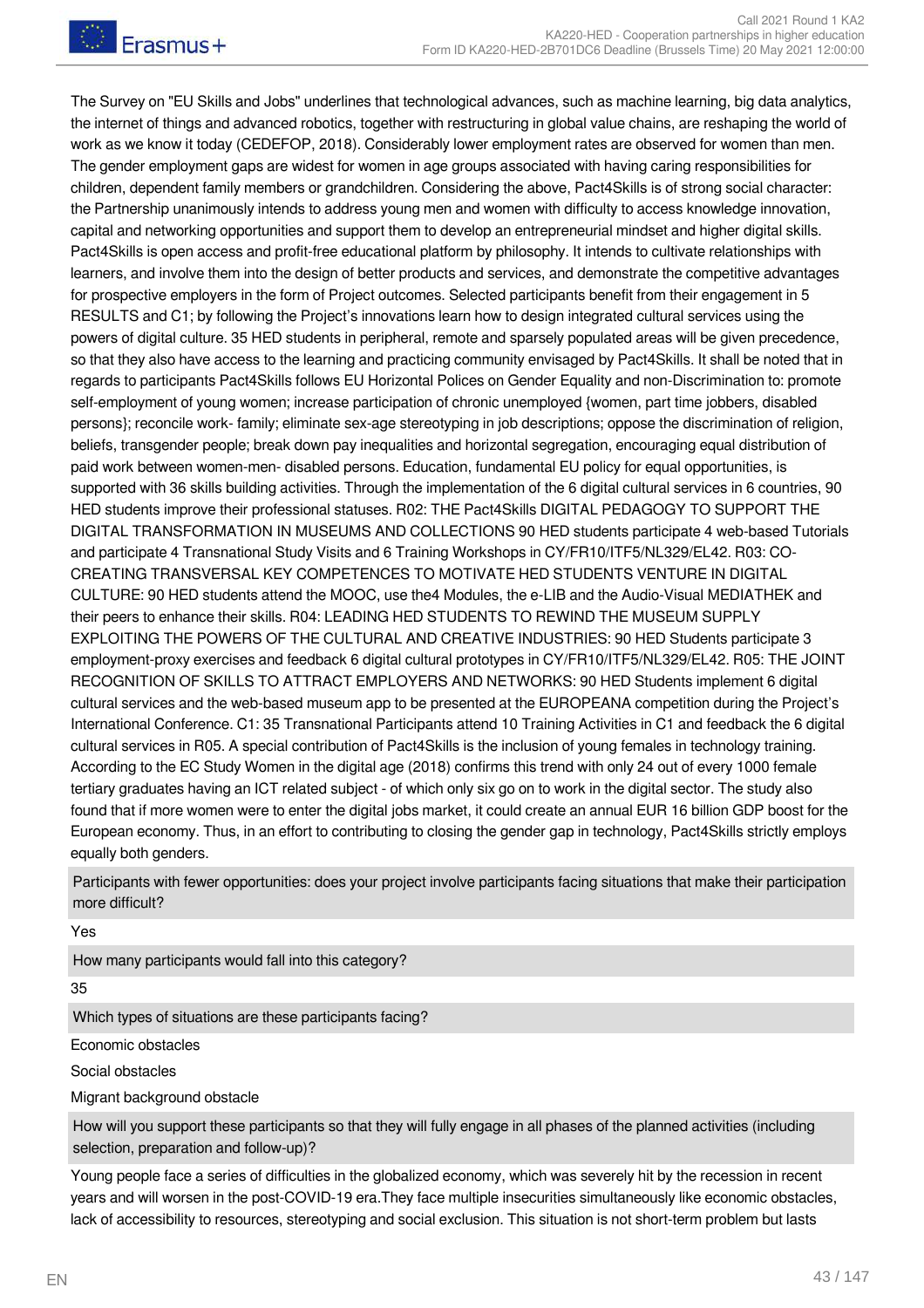longer, nourishing even more obstacles which accumulate and make the situation worse. For example, young people which are experiencing a long-term unemployment phase start to have economic problems which can lead to social isolation or health problems. Health issues (incl. individual with special needs and disabilities) and cultural differences render much easier to vulnerable groups for example immigrants or refugees or descendants from immigrant or refugee families; people belonging to a national or ethnic minority; people with linguistic adaptation and cultural inclusion difficulties. The obstacles and situations described lead to an erosion of rights and responsibilities meaning that people's basic social, economic, cultural, civil and political rights and responsibilities are undermined or under threat wholesale: it is more than clear that it is difficult to succeed at school if one is facing discrimination on a daily basis. To address aforementioned issues Pact4Skills follows the 20 principles of the EU Pillar of Social Rights and EU Horizontal Policies on equality/non-discrimination to: promote self-employment of women; increase participation of chronic unemployed women; reconcile work- family; eliminate sex-age stereotyping in job descriptions; break down pay inequalities & horizontal segregation, encourage equal distribution of paid work between women-men. This policy will be adopted during all project procurement processes and staff selection. Both education and knowledge of cultural heritage is closely connected to the fundamental components of inclusive social development, which recognizes the need and necessity of all citizens in actively participating in the development and planning process and in being empowered through the strengthening of the "sense of place". In this vein Pact4Skills intends to apply participatory approaches and bottom-up techniques in the design and implementation of the Project, actions that contribute towards democracy at local level and are dictated by EU policies. One characteristic example of implementing bottom-up techniques is access to education and the orientation to build a lifelong learning inclusive community, so as to trigger development through bottom-up development and participatory techniques. Of particular importance in this process is the Project's orientation in mobilizing all segments of local society in an effort to define a collective place identity that will be promoted as "experience" to museum visitors. This construction of the collective identity at local level works towards strengthening local and regional democracy and promoting the rights of specific marginal groups. As stated above, Pact4Skills follows the EU Horizontal Policy on Gender Equality (Article 23: Equality between women and men), the Charter of Fundamental Rights of the European Union (2000) and the EU Equality Strategy between men and women, 2015. Accordingly, women and men are equally represented in the Steering Group Committee, with a responsible officer for equal opportunity and diversity consideration. The ToR of the Steering Group Committee specify clearly equality and diversity responsibilities. Staff members are appointed to monitor Project implementation according to the policies aforementioned. They give formal feedback on related topics consideration in all Project meetings. In this respect the Steering Group Committee is the main medium of the Partnership to supervise that educational access to the selected target groups aforementioned is ensured.

#### Please describe briefly how and in which activities these persons will be involved.

In the Project Area PP2(CYU/FR) and PP5(SEALS/NL) is at the forefront of innovation with Amsterdam and Cergy-Paris being investment attractors. However, in the periphery the skills landscape looks very different: Cyprus, Georgia, North Aegean (EL41) and Basilicata (ITF5) are lagging behind. They constitute peripheral regions confronted unprecedented challenges: technological shifts, economic lock-down, climate change, while Chios in (EL413) is suppressed by uncontrolled migration. Pact4Skills is open access by definition educational platform and will stay profit-free upon completion attracting newcomers from the EU and the participating countries. Thus, it aims to cultivate relationships with learners, and involve them into the design of better products and services, and to communicate to employers the competitive advantages of achieved results. 35 HED students benefit from their engagement in RESULTS 2/3/4/5 and C1 to follow the Project's product-process innovations learning how to cope with technological shifts in cultural heritage. 35 HED students will be given precedence, so that they also have access to the learning and practicing community envisaged by Pact4Skills. The 20 principles of the European Pillar of Social Rights are the beacon guiding Europeans in the Programming Period 2027-2027 towards a strong social Europe that is fair, inclusive and full of opportunity. Pact4Skills particularly embraces Article 1. "Education, training and life-long learning" aiming to include 35 participants with fewer opportunities into the Pact4Skills Training Program that they to maintain and acquire skills which will then enable them to participate fully in society and successfully manage transitions in the labor market; and Article 4 "Active support to employment aiming to foster young peoples' rights to continued education, apprenticeship, and traineeship". Education, fundamental EU policy for equal opportunities, is supported with 36 skills building activities. Through the implementation of the 6 digital/mobile cultural services in 6 EU member states and 1 participating country, Georgia, young women-researchers-disabled persons improve their professional statuses. In practice the Partnership follows EU Horizontal Policies on EQUALITY/NON-DISCRIMINATION at all decision levels. In this very vein the Partnership unanimously intends to attract participants with economic obstacles, cultural differences, educational difficulties and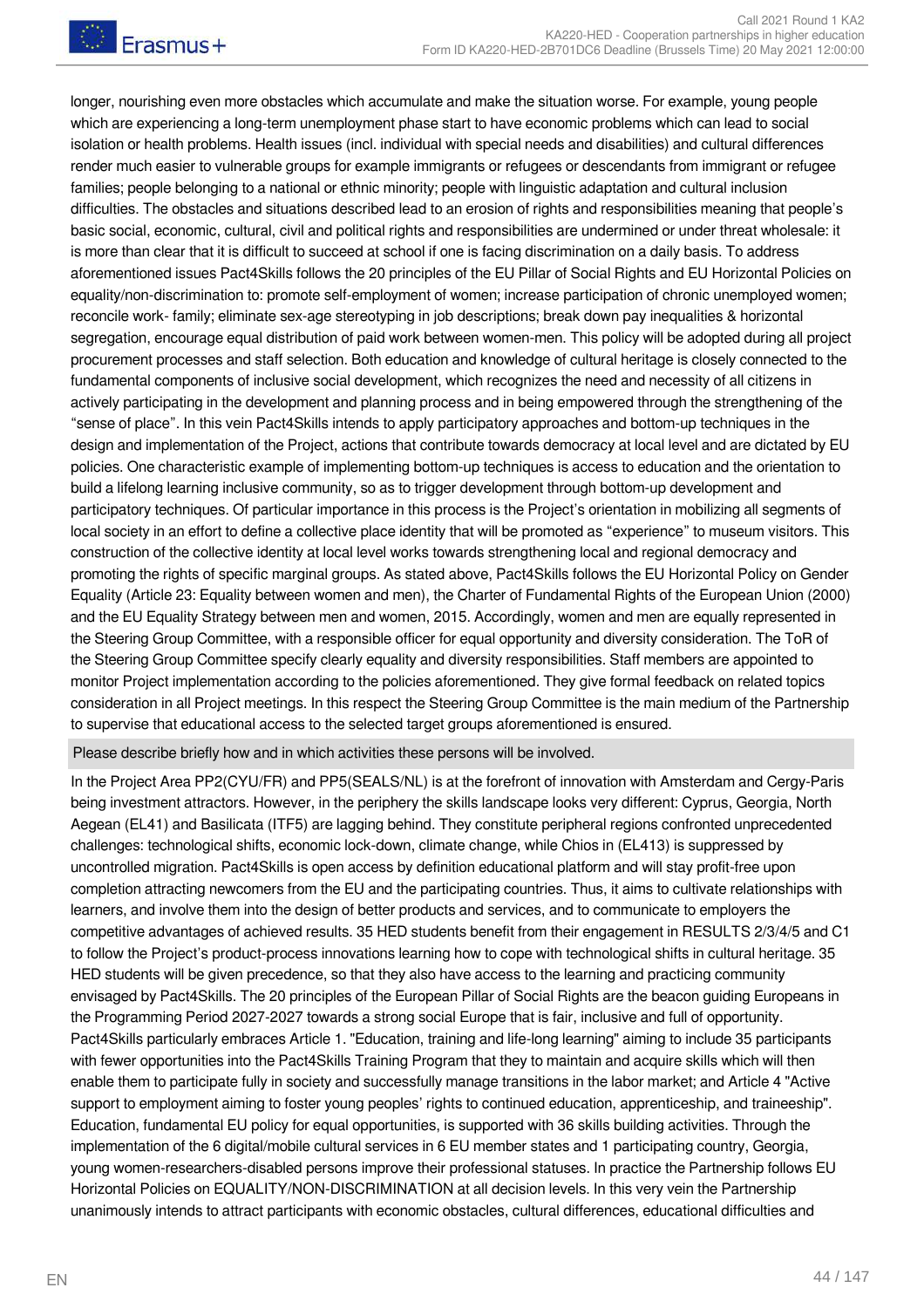engage them into the following activities: R02: THE Pact4Skills PEDAGOGY TO SUPPORT THE GENERATION OF DIGITAL CULTURE IN MUSEUMS AND COLLECTIONS: 35 HED students participate 4 web-based Tutorials and participate 4 Transnational Study Visits and 6 Training Workshops in CY/IT/FR/NL. R03: CO-CREATING TRANSVERSAL KEY COMPETENCES TO MOTIVATE HED STUDENTS VENTURE IN DIGITAL CULTURE: 35 HED students with fewer opportunities attend the MOOC, use the MEDIATHEK and feedback the Pact4Skills Portfolio. R04: LEADING HED STUDENTS TO REWIND THE MUSEUM SUPPLY EXPLOITING THE POWERS OF DIGITAL CULTURE: 35 HED students with fewer opportunities participate 3 employment-proxy exercises and feedback 6 digital cultural prototypes. R05: THE JOINT RECOGNITION OF SKILLS TO ATTRACT EMPLOYERS AND NETWORKS 35 HED students with fewer opportunities implement 6 digital cultural services to be presented at the EUROPEANA competition during the Project's International Conference. C1:Although the digital sector is rapidly growing, creating hundreds of thousands of new jobs every year, the share of women in this sector is decreasing. As women are underrepresented at all levels in the digital sector in Europe (EC Study SMART 2016/0025), Pact4Skills will focus on the digital skills development of female participants to enhance their self-esteem and entrepreneurial capacity. Thus during 10 C1- Training Activities 35 Transnational Participants attend and feedback the 6 Cultural Prototypes and 6 Digital Cultural Services in R05.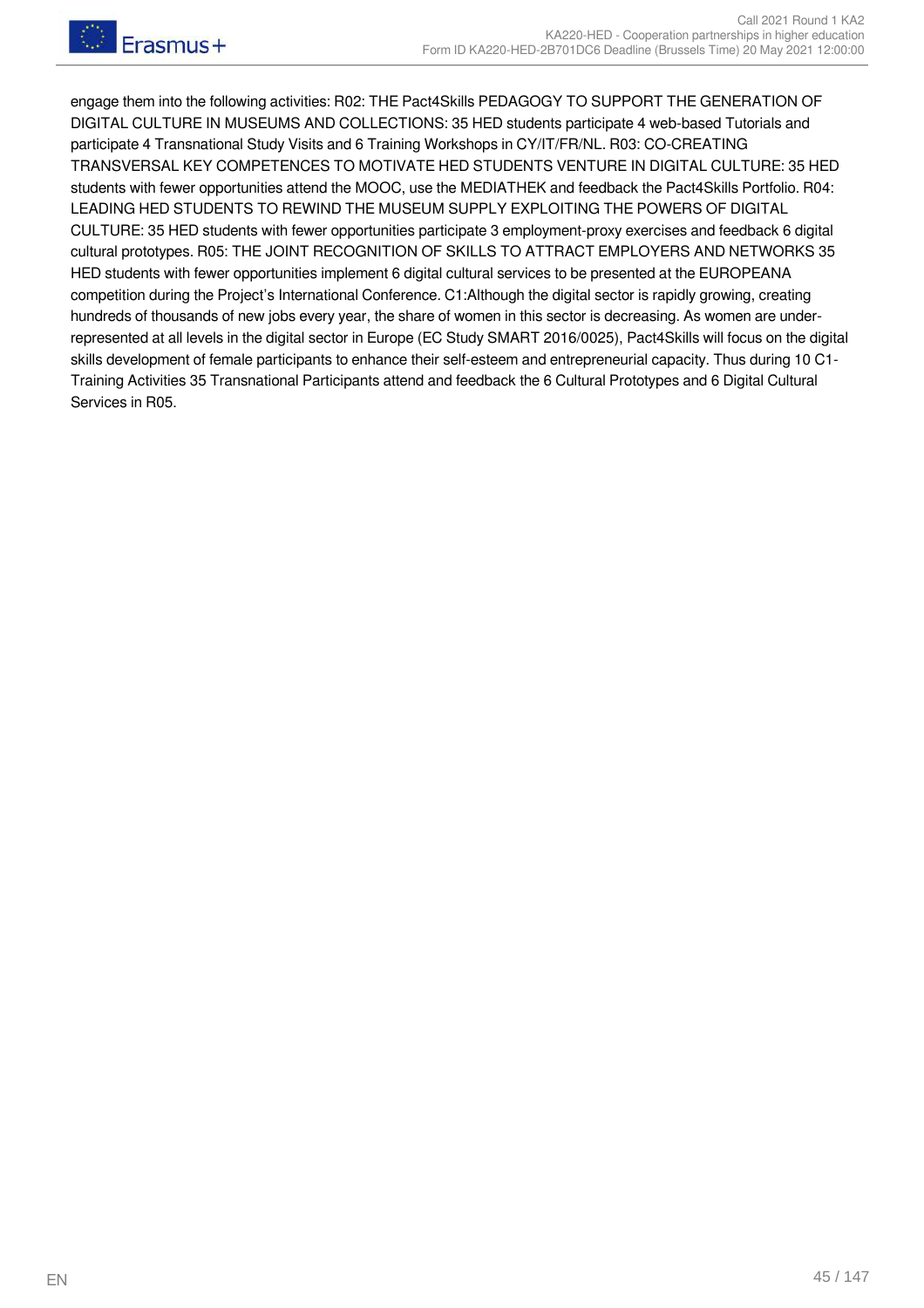## **Preparation**

Please describe what will be done in preparation by your organisation/group and by your partners/group before the actual project activities take place, e.g. administrative arrangements, communication about the activities, selection of the persons, coaches, involvement of stakeholders, etc.

Project preparation has already started with preliminary meetings of Partners towards the definition of the Project topic and development of a high-quality application to respond to the challenges of the European Education Area 2025. The Applicant (OUC), PP3(CMAB) owner of the awarded Narrative Museum "Frederic II" in Lagopesole/IT and PP5 (ARTIFACTORY), a a digital culture producer have created a first Draft in January 2021 aiming to exploit the powers of the Cultural and Creative Industries (CCI) to upskill HED students and considering benefits and drawbacks in the production of digital culture in sites, museums and collections. The Draft has been shared and elaborated by PP2(CYU) and PP3(TESAU) who with PP6(ARTIFACTORY) have added expertise in the CCI from the ongoing BSB/831/Heripreneurship Project. The Partnership which was finalized with a business mentor (PP4:SEALS) with expertise in entrepreneurship and digital education for over 30 years. PP6(ARTIFACTORY) and PP4 (SEALS) have collaborated with the COS/TOUR/699492 Project DIVERTIMENTO (2018) funded by the COSME Program for the Competitiveness of Small and Medium Enterprises 2014-2020. Within this framework they familiarized with the ENTRECOMP framework to promote business skills for an autonomous youth. Upon approval: - The Applicant (OUC) will sign the Grant Agreement with the National Agency (CY01) and prepare the Partnership Agreement (PA), to be signed by each partner including contents and Partner obligations/rights, reports, deadlines (start-end dates), payments. The PA will be concluded after the approval of the Project, so that budget modification is included. - The Applicant (OUC) offers a Management Workshop for the administrative and financial issues of Pact4Skills focusing on implementation, timetable, activities, outputs, results and stakeholder strategy. The concept of the MOOC shall be discussed at the Kick off Meeting in order to obtain consensus among partners. The Applicant (OUC) delivers the Training Methodology and drafts the 4 Modules for the MOOC in collaboration with PP2/3/4/5. - All Partners shall appoint staff/experts required to implement Pact4Skills and set up a project Team with skilled HR for finances/management/communication/physical object of the project. Stakeholders have been identified and included in 77 Project deliverables (PM/COMM/RESULTS:1- 5/C1/4MultiplierEvents). Each Partner will prepare a list of multilevel actors to promote and disseminate Pact4Skills. -6 PROJECT TEAMS: All Partners will select skilled individuals -financial managers, communication officers, assistants and experts for their Project prior to the Kick off Meeting in M2. -PROJECT MANAGEMENT TOOLKIT: The Applicant (OUC) will have prepared the PM tools prior to the Kick off Meeting (Project Manual; Time Plan; Template Archive; Risk Plan; Impact Assessment Tool) - PROJECT WEBSITE shall be launched by PP5(SEALS) in M2. - COMMUNICATION, DISSEMINATION AND VISIBILITY PLAN: (PP4:CMAB) will present the draft at the Kick off meeting (M2). It shall include all dissemination activities, and the partner-task distribution, as well as measurable indicators to identify the impact at short, medium and long term (what, who, why and how the project is going to be disseminated. The document will be constantly updated throughout the entire project so that improvements can be done at any time. - RESULT EXPLOITATION STRATEGY: (PP4:CMAB) will present the first draft at the Kick-off Meeting It contains the target groups to address, how they will be addressed before, during and after the project is developed and the level of involvement of each and the benefits they will get. The strategy also includes the Intellectual Property Rights Agreement (IPRA), an agreement to be signed by all the Partners and the Pool of Associate Partners specifying what and how the project outputs will be used after the project end and possible distribution of benefits.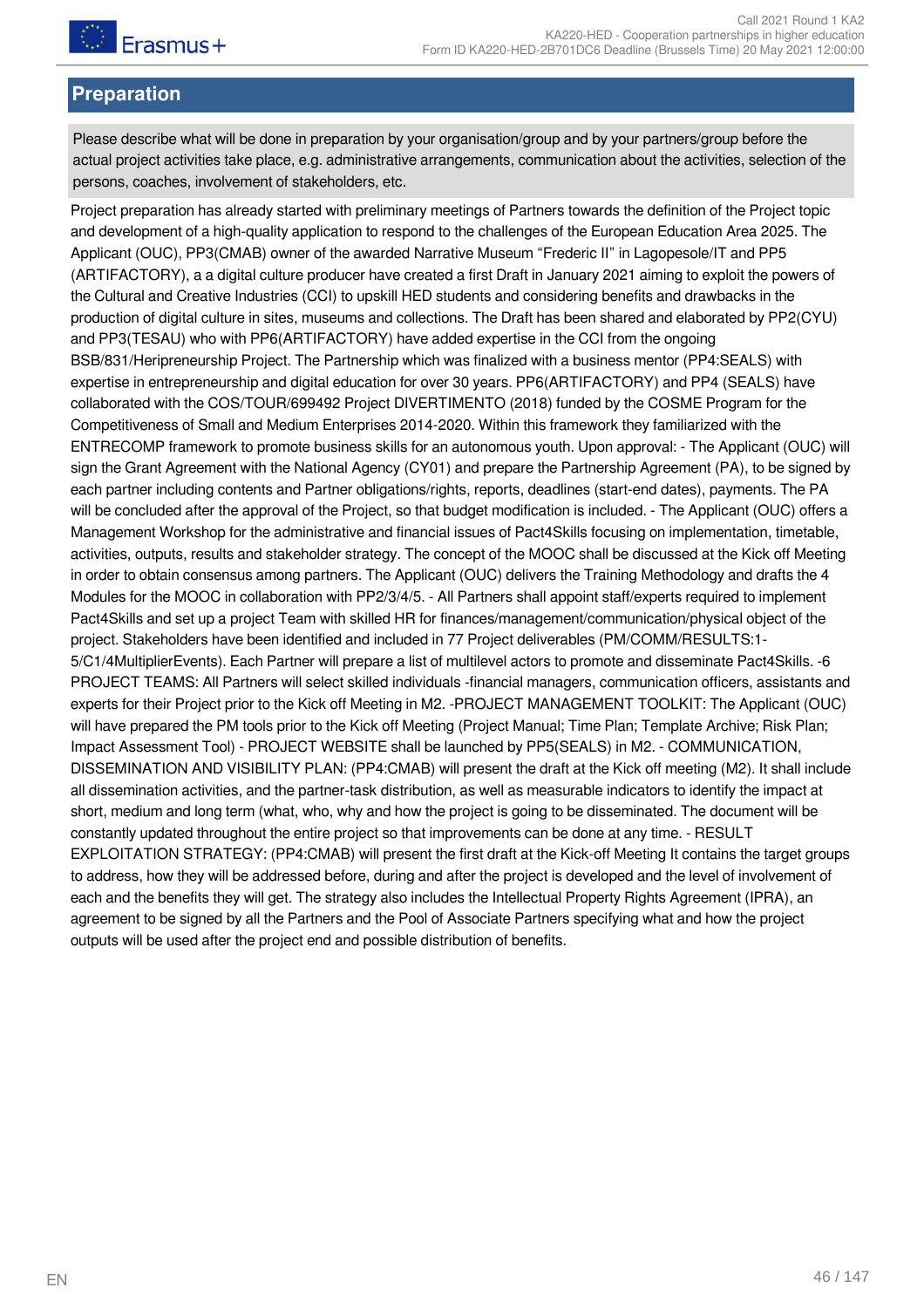## **Management**

### **Funds for Project Management and Implementation**

Funds for "Project Management and Implementation" are provided to all Cooperation Partnerships based on the number of participating organisations and the duration of the project. The purpose of these funds is to cover diverse expenses that any project may incur, such as planning, communication between partners, small-scale project materials, virtual cooperation, local project activities, promotion, sharing of project results and other similar activities not covered by other types of funding.

A partnership may receive a maximum of 2750 EUR of "Project Management and Implementation" grant per month.

| Organisation role | Grant per organisation and per month | Number of organisations | Grant  |
|-------------------|--------------------------------------|-------------------------|--------|
| Coordinator       | 500                                  |                         | 12 000 |
| <b>Partner</b>    | 250                                  | 5                       | 30 000 |
| <b>Total</b>      |                                      | 6                       | 42 000 |

Please provide detailed information about the project activities that you will carry out with the support of the grant requested under the item "Project Management and Implementation"

ACTIVITY 1: PROJECT MANAGEMENT, ADMINISTRATION Pact4Skills has been designed as per 1 in clearly measured quantified outputs and results (necessity-objective-method-duration-resources-results), cross-checked with the SMART Objective method. Thus, it contains 5 Activities for managing, coordinating/implementing and monitoring/controlling Pact4Skills. A1: PROJECT MANAGEMENT AND ADMINISTRATION A2: PROJECT COORDINATION AND IMPLEMENTATION A3: PROJECT MONITORING A4: PROJECT REPORTING A5: PROJECT QUALITY CONTROL ACTIVITY 1: PROJECT MANAGEMENT, ADMINISTRATION A1 is specifically designed to provide an efficient and effective Transnational Project Management, Administration, Coordination and Monitoring to ensure the success of the Partnership and the Project's implementation. A1 impacts the Transnational Partnership providing strong and trustworthy commitments to Project goals, ensuring the knowledge transfer through partners, staff and experts, using new management tools with a clear, active and multitasking management structure TASK 1: CONCLUSION OF GRANT AND PARTNERSHIP AGREEMENT: two official documents will be signed and thus bring to life the new Transnational Partnership. TASK 2 TRANSNATIONAL PROJECT MANAGEMENT STRUCTURE AND DECISION-MAKING PROCEDURE: Pact4Skills builds 3 Project Committees and 6 Partner Project Teams. All Committees will be elected at the Kick-of Meeting. • The Steering Group Committee (SGC) with 6 members, where the Applicant holds the majority vote in all procedures. • The Technical Committee (TC) consists of the Technical Coordinator, the Communication Coordinator and the Web Administrator. • The Quality Control Committee responsible for all project outputs will be elected by the Transnational Partnership. A Quality Control Committee sets up the standards and the procedures for the quality of outputs delivered and the guidelines for the quality of Project implementation procedures, according to the time schedule, the skills of human resources, the deliverables, the communication needs, the ERASMUS+ framework/rules and the estimated risks. TASK 3: THE PROJECT MANAGEMENT KIT: to be delivered by the Applicant (OUC) to the Transnational Partnership in order to identify and solve implementation problems and assess progress, which activities are underway and what progress has been, if the desired results that have been achieved, at what rate are means being used and cost incurred in relation to progress in implementation, what changes in the Project environment occur. TASK RESOURCES: To be developed it is required that each transnational partner participates the project with a workforce of 3 individuals minimum, comprising a project and/or financial manager, domain specific experts and administrative assistants. The Applicant includes in his Project Team skilled HR for Management, Finances and Communication. EXPECTED RESULTS: A new Transnational Partnership established and a Common Management Structure with common management standards is adopted. Upon Project completion the Project Record entailing the Project Legacy with 65 milestones. WORKING LANGUAGE will be English. Communication and all working documents will be in English. Each Project Management Team defines the responsible staff for communication, for whom it is imperative to have excellent command of the English language.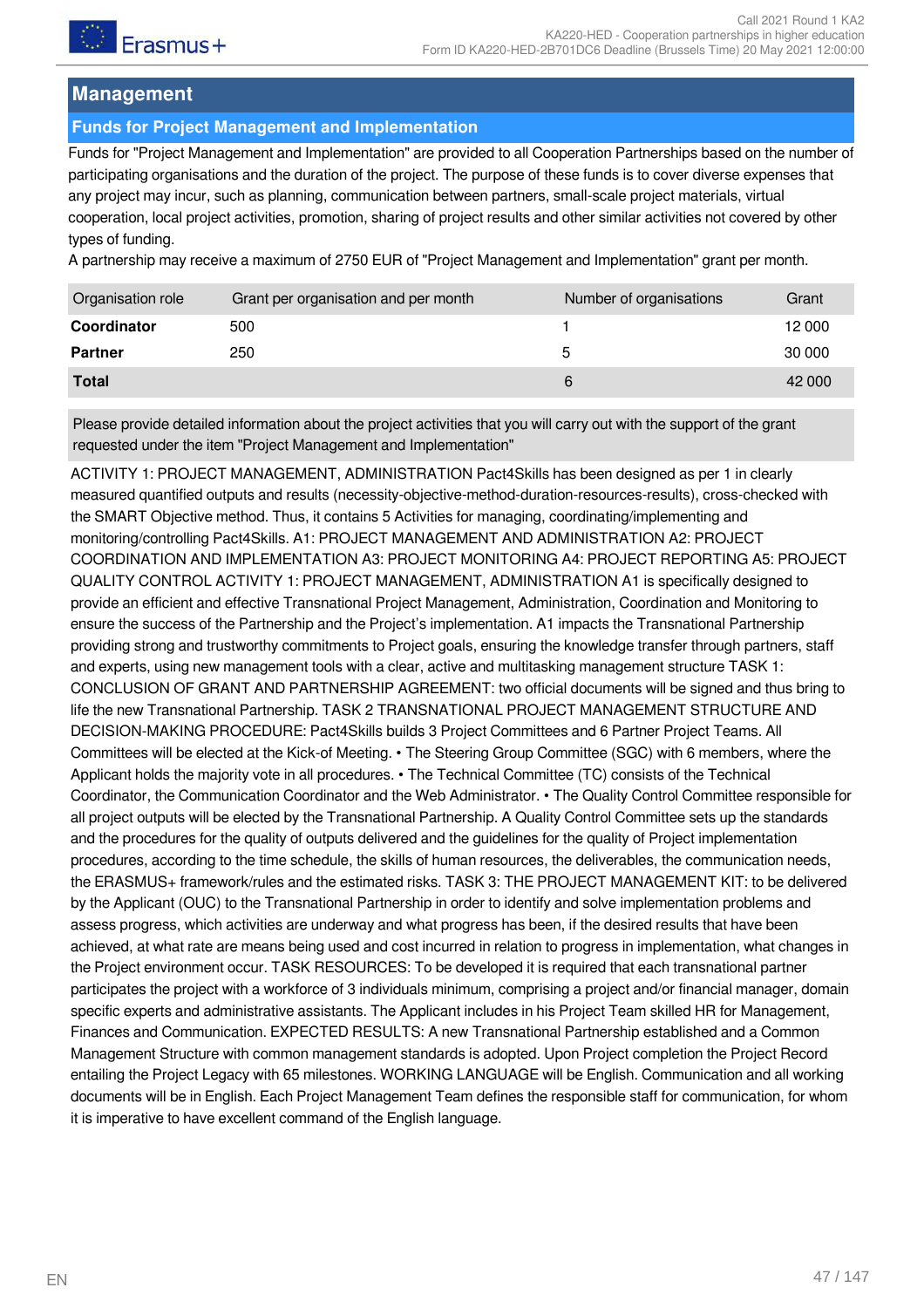

#### **Transnational Project Meetings**

Transnational project meetings: how often do you plan to meet, who will participate in those meetings, where will they take place and what will be the goal?

ACTIVITY 2: PROJECT COORDINATION AND IMPLEMENTATION: It is essential to co-ordinate the activities, to plan and control the project in order to ensure that objectives are met and represent the project to ERASMUS+ and ensure that implementation is according to European and national regulations/ legislations/ policies. The objectives set for coordinating Pact4Skills are: 6 Coordination Meetings and Project Management Workshops (4 physical meetings; 2 teleconferences). It is imperative to coordinate the planned activities in order to ensure that objectives of the ERASMUS+ Program 2021-2027 are achieved along with the specific objectives set by the Pact4Skills and that implementation is according to European and national regulations/legislations/policies. 6 PROJECT COORDINATION MEETINGS AND PROJECT MANAGEMENT WORKSHOPS are scheduled in: 1. 1st Project Meeting Nicosia/CY (M02) (Kick off Meeting); 2. 2nd Project Meeting [Teleconference] (M07); 3. 3rd Project Meeting in Amsterdam/NL (M11); 4. 4th Project Meeting [Teleconference], (M15); 5. 4th Project Meeting n Lagopesole/IT (M20); 6. 6th in Cergy/FR [Close out Meeting] (M24). TASK RESOURCES: The Applicant chairs the 6 Coordination Meetings in the sense of a joint and equal partnership, using available means to reach mutual agreements during all decisions making procedures. Specific tasks include: a) to define and ensure the principles formulated and adopted by Pact4Skills are applied across the Project life; b) to set up and operate a joint decision-making on operational tasks of the Partnership; c) to identify and follow priority actions; d) to approve action plans & reports; e) to control the sum of scheduled activities; f) to generate convergence in case of discrepancies or complaints; g) to ensure an ongoing review of the working model of Pact4Skills and the structure of the 5 RESULTS; h) to communicate Pact4Skills; i) to control if the outputs and results indicators to be assessed to the project's objectives; k) to check the effectiveness and efficiency of the implementation. The Applicant (OUC) secures the implementation of Pact4Skills giving to the Partnership guidance and clear procedures, adequate management structures, expertise and management tools according to ERASMUS+ and the European and national rules/regulations/legislations. All Partners cooperate closely to delivers a highly skilled Transnational Partnership with strong commitments to Project goals, transferring knowledge through staff and experts, using adequate management tools with a clear, active and multitasking management structure. EXPECTED RESULTS: Devoted to coordination and conflict resolution, ACTIVITY 2 impacts the Partnership by providing strong and trustworthy commitments to Project goals, transferring domain specific knowledge to PPs, staff and experts, using new management tools with a clear, active and multi-tasking management structure. It also possesses a special added value ERASMUS+ as it demonstrates that a well-coordinated and effectively coordinated Project and facilitates stakeholders to realize Project achievements and benefit in the long run. The 6 PM Meetings to assist the Partnership bring together planning, budgeting, accounting, financial reporting, internal control, auditing, procurement, disbursement & the physical performance of the project with the aim of managing resources properly & achieving the project's development objectives. The timely and relevant financial information will provide a basis for better decisions, thus speeding the physical progress of the project and the availability of funds & reducing delays and bottlenecks. The 6 Project Meetings will provide for essential information needed for management, implementation and supervision of the Project. All Project Management Meetings are supervised by the Applicant(OUC).

Please specify the funds requested to organise the planned transnational project meetings.

| Meeting<br>ID  | Leading Organisation                                                                  | Meeting Title                                        | Country of<br>Venue | Starting<br>Period | $N^{\circ}$ of<br>Participants | Grant   |
|----------------|---------------------------------------------------------------------------------------|------------------------------------------------------|---------------------|--------------------|--------------------------------|---------|
|                | ANOIKTO PANEPISTIMIO KYPROU (OPEN UNIVERSITY OF<br>CYPRUS) (E10180075 - Cyprus)       | Kick of Meeting and Management<br>Workshop           | Cyprus              | 2021-12            |                                | 5 7 3 0 |
| $\overline{2}$ | Stichting for Education on Agility Liberating Structures (E10057522 -<br>Netherlands) | 3rd Transnational Meeting and<br>Management Workshop | Netherlands         | 2022-09            | 10                             | 6860    |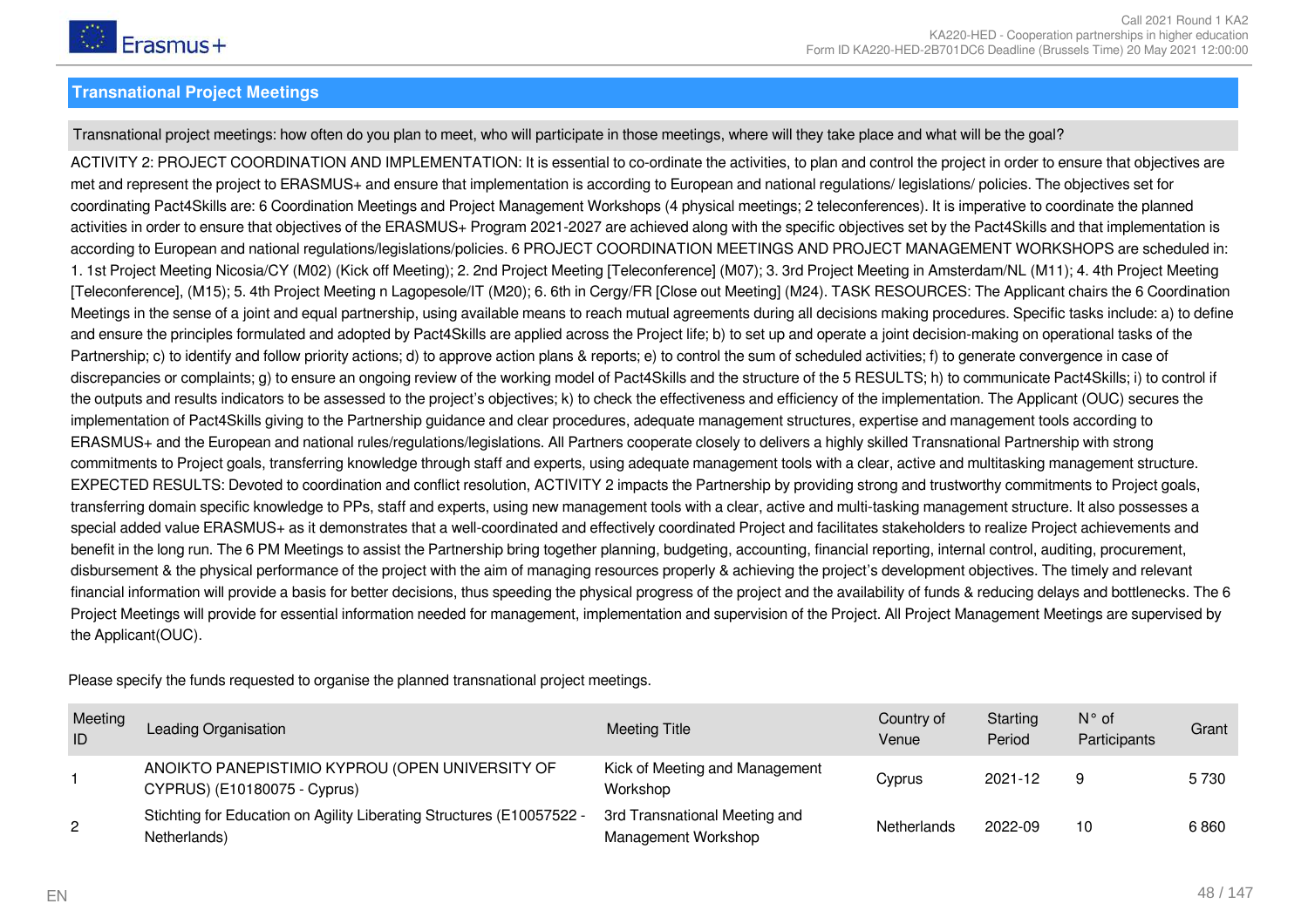

|       | Comunità Montana Alto Basento (E10270938 - Italy) | 5th Transnational Meeting and<br><b>Management Workshop</b> | Italy  | 2023-06 |    | 5 5 4 5   |
|-------|---------------------------------------------------|-------------------------------------------------------------|--------|---------|----|-----------|
| 4     | CY Cergy Paris Université (E10222810 - France)    | Close Out Meeting                                           | France | 2023-10 | 13 | 8955      |
| Total |                                                   |                                                             |        |         | 41 | 27<br>090 |

#### **Transnational Project Meetings Budget (1)**

To estimate the distances between places, please use the European Commission's distance calculator: [https://ec.europa.eu/programmes/erasmus-plus/resources/distance-calculator\\_en](https://ec.europa.eu/programmes/erasmus-plus/resources/distance-calculator_en)

| Sending Organisation                                                                  | Country of the Sending<br>Organisation | $N^{\circ}$ of<br>Participants | <b>Distance</b><br><b>Band</b> | Grant per<br>participant | Grant   |
|---------------------------------------------------------------------------------------|----------------------------------------|--------------------------------|--------------------------------|--------------------------|---------|
| CY Cergy Paris Université (E10222810 - France)                                        | France                                 | 2                              | >= 2000 km                     | 760                      | 1 520   |
| IAKOB GOGEBASHVILI TELAVI STATE UNIVERSITY (E10182392 -<br>Georgia)                   | Georgia                                | $\mathcal{P}$                  | 100 - 1999 km 575              |                          | 1 150   |
| Comunità Montana Alto Basento (E10270938 - Italy)                                     | Italy                                  | 2                              | 100 - 1999 km 575              |                          | 1 1 5 0 |
| Stichting for Education on Agility Liberating Structures (E10057522 -<br>Netherlands) | <b>Netherlands</b>                     |                                | >= 2000 km                     | 760                      | 760     |
| ARTIFACTORY (E10016056 - Greece)                                                      | Greece                                 |                                | 100 - 1999 km 575              |                          | 1 150   |

#### **Transnational Project Meetings Budget (2)**

To estimate the distances between places, please use the European Commission's distance calculator:

[https://ec.europa.eu/programmes/erasmus-plus/resources/distance-calculator\\_en](https://ec.europa.eu/programmes/erasmus-plus/resources/distance-calculator_en)

| <b>Sending Organisation</b>                                                     | Country of the Sending<br>Organisation | $N^{\circ}$ of<br>Participants | <b>Distance</b><br><b>Band</b> | Grant per<br>participant | Grant |
|---------------------------------------------------------------------------------|----------------------------------------|--------------------------------|--------------------------------|--------------------------|-------|
| ANOIKTO PANEPISTIMIO KYPROU (OPEN UNIVERSITY OF CYPRUS)<br>(E10180075 - Cyprus) | Cvprus                                 |                                | >= 2000 km                     | 760                      | ا 520 |
| CY Cergy Paris Université (E10222810 - France)                                  | France                                 | 2                              | 100 - 1999<br>km               | 575                      | l 150 |
| IAKOB GOGEBASHVILI TELAVI STATE UNIVERSITY (E10182392 - Georgia)                | Georgia                                |                                | $>= 2000$ km                   | 760                      | ا 520 |
| Comunità Montana Alto Basento (E10270938 - Italy)                               | Italy                                  |                                | 100 - 1999                     | 575                      | l 150 |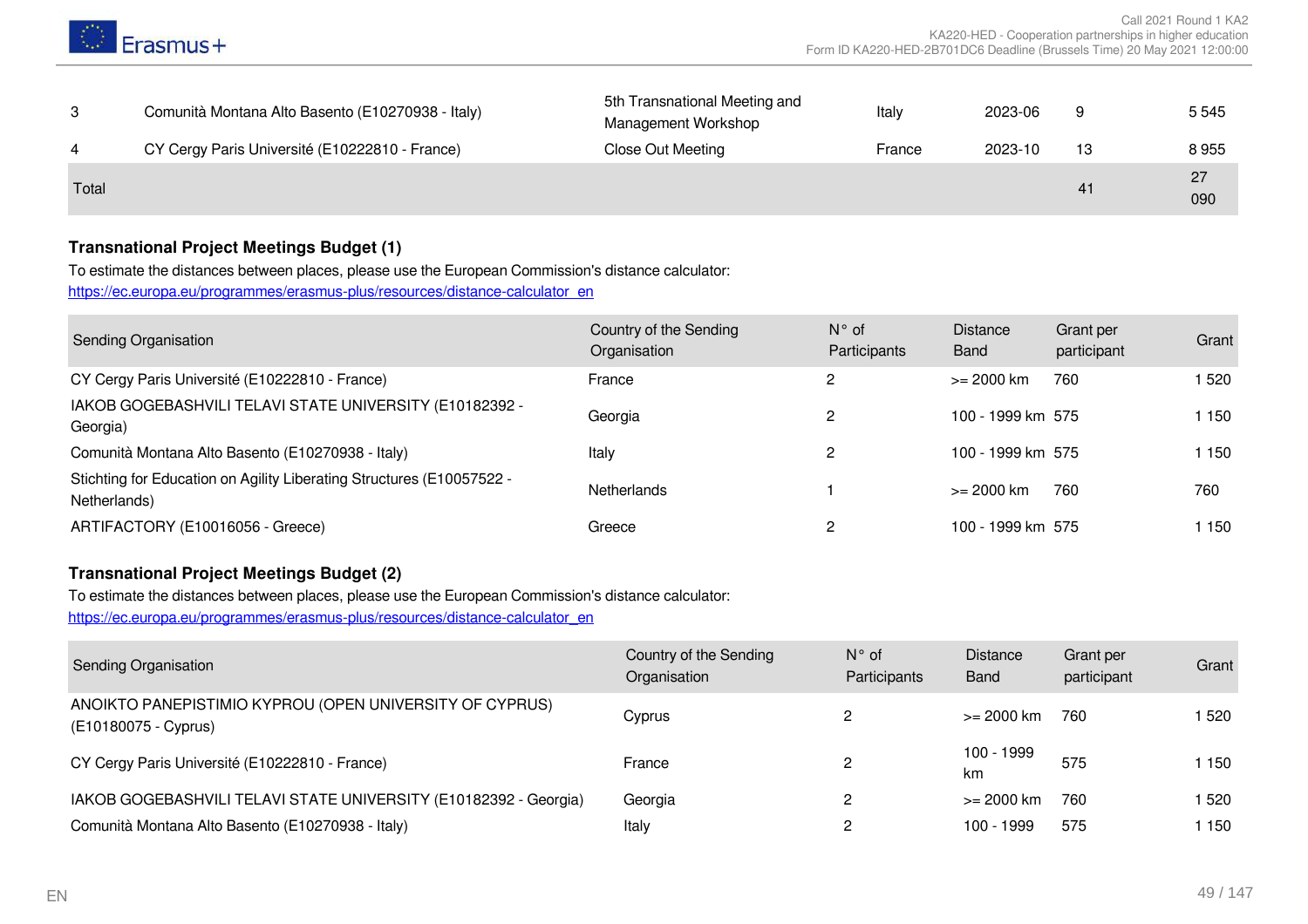

|                                  |        | km                       |     |
|----------------------------------|--------|--------------------------|-----|
| ARTIFACTORY (E10016056 - Greece) | Greece | $>= 2000 \text{ km}$ 760 | 520 |

#### **Transnational Project Meetings Budget (3)**

To estimate the distances between places, please use the European Commission's distance calculator:

[https://ec.europa.eu/programmes/erasmus-plus/resources/distance-calculator\\_en](https://ec.europa.eu/programmes/erasmus-plus/resources/distance-calculator_en)

| Sending Organisation                                                               | Country of the Sending<br>Organisation | $N^{\circ}$ of<br>Participants | <b>Distance</b><br>Band | Grant per<br>participant | Grant |
|------------------------------------------------------------------------------------|----------------------------------------|--------------------------------|-------------------------|--------------------------|-------|
| ANOIKTO PANEPISTIMIO KYPROU (OPEN UNIVERSITY OF CYPRUS)<br>(E10180075 - Cyprus)    | Cyprus                                 | 2                              | 100 - 1999<br>km        | 575                      | 1 150 |
| CY Cergy Paris Université (E10222810 - France)                                     | France                                 | $\mathcal{P}$                  | 100 - 1999<br>km        | 575                      | 1 150 |
| IAKOB GOGEBASHVILI TELAVI STATE UNIVERSITY (E10182392 - Georgia)                   | Georgia                                |                                | $>= 2000$ km            | 760                      | 520   |
| Stichting for Education on Agility Liberating Structures (E10057522 - Netherlands) | Netherlands                            |                                | 100 - 1999<br>km        | 575                      | 575   |
| ARTIFACTORY (E10016056 - Greece)                                                   | Greece                                 | 2                              | 100 - 1999<br>km        | 575                      | 1 150 |

#### **Transnational Project Meetings Budget (4)**

To estimate the distances between places, please use the European Commission's distance calculator: [https://ec.europa.eu/programmes/erasmus-plus/resources/distance-calculator\\_en](https://ec.europa.eu/programmes/erasmus-plus/resources/distance-calculator_en)

| Sending Organisation                                                               | Country of the Sending<br>Organisation | $N^{\circ}$ of<br>Participants | <b>Distance</b><br>Band | Grant per<br>participant | Grant   |
|------------------------------------------------------------------------------------|----------------------------------------|--------------------------------|-------------------------|--------------------------|---------|
| ANOIKTO PANEPISTIMIO KYPROU (OPEN UNIVERSITY OF CYPRUS)<br>(E10180075 - Cyprus)    | Cyprus                                 | 3                              | $>= 2000$ km            | 760                      | 2 2 8 0 |
| IAKOB GOGEBASHVILI TELAVI STATE UNIVERSITY (E10182392 - Georgia)                   | Georgia                                | 3                              | $>= 2000$ km            | 760                      | 2 2 8 0 |
| Comunità Montana Alto Basento (E10270938 - Italy)                                  | Italy                                  | 3                              | 100 - 1999<br>km        | 575                      | 725     |
| Stichting for Education on Agility Liberating Structures (E10057522 - Netherlands) | Netherlands                            | $\mathcal{P}$                  | 100 - 1999<br>km        | 575                      | 1 1 5 0 |
| ARTIFACTORY (E10016056 - Greece)                                                   | Greece                                 | 2                              | $>= 2000$ km            | 760                      | 520     |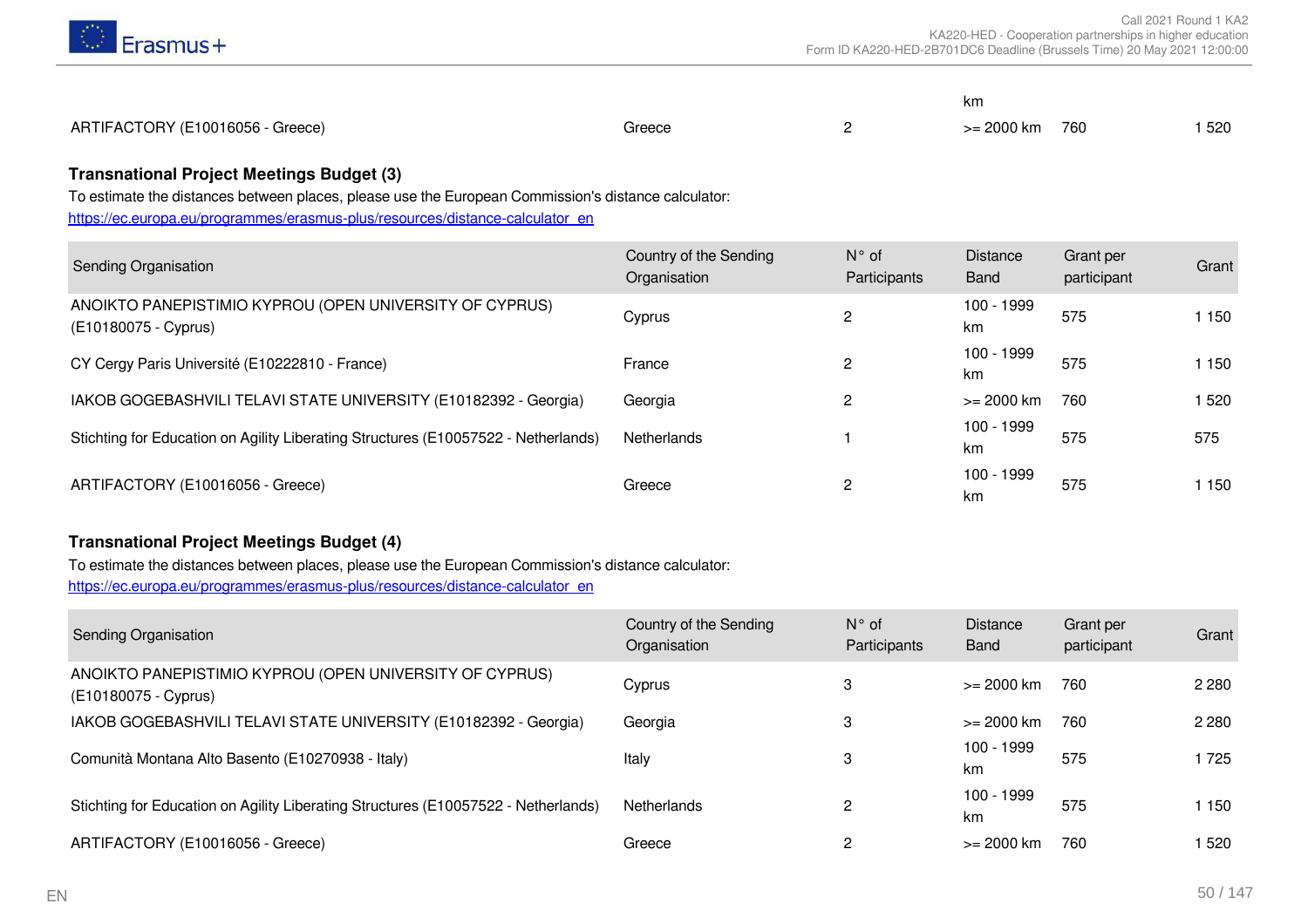## **Project Management**

## How will you ensure proper budget control and time management in your project?

ACTIVITY 3: PROJECT MONITORING Pact4Skills will be managed by the Applicant (OUC) and the Applicant Project Manager who has the duty to resolve any issues that may develop within the Project activities. In the event that such issues cannot be resolved, the Applicant has to invite the Steering Committee that will review the issues at hand and take decisions. With regards to the division of tasks between Partners it must be noted that Pact4Skills is jointly designed, thus the duties of all Partners have been clarified during the Project design; thus, a smooth collaboration can be foreseen during the implementation of the project and a minimization risks or/and confrontation is expected. It is imperative to monitor and safeguard the overall project quality, the quality of procedures and mechanisms foreseen, the quality of deliverables and the timely implementation of tasks within the time budget foreseen. The Transnational Partnership needs to bring the project to an orderly conclusion and retain its history for the benefit of subsequent projects TASK 1: MONITOR THE PHYSICAL AND FINANCIAL PROJECT OBJECT: A3 is monitoring both the physical and financial object of the project, incl. all tasks in correlation to: Time Management; Human Resource Management; Quality Management; Risk Management; Communication Management; Financial Management and Budget Absorption. Tasks include final acceptance of the project, archival of project materials, reporting project performance, celebration, and release the project resources for use on other projects. Every project will experience successes and difficulties and it is important that they are identified, analyzed, and communicated. TASK 2: CORRECTIVE ACTIONS: Corrective actions should be planned to prevent project problems from recurring in future phases or projects. TASK 3: PROJECT CLOSE OUT EVENT: During the Project Close-Out in Cergy, France in M24 (2023) the Transnational Partnership and everyone involved with the Project capture best practices and lessons learned, which should be stored in the Project's workspace for future reference. The Project Record will be maintained in -form at the Applicant's Headquarters for 5 years and will be made available to all Partners and the National Agency (CY01). TASK 4: THE APPLICANT'S ROLE: The Applicant (OUC) supervises the Transnational Project Teams on the basis of the budget management, payments, reporting and certification following project approval; secures the Audit Trail; informs partners for eligibility of expenses, to train staff and exchange experiences, to decide upon the procedures of reporting, to be informed about procedures of controlling; provides Project Partners with tools for the successful management of the project delivers the PM Toolkit in MONTH 2 after the signing of the Grant Agreement; signs all official documents during the Project life; transfers the funds to each Partner; presides all Project Meetings holding the majority vote; elects the 3 Project Committees and heads the Steering Committee and authors the Interim and Final Reports. TASK RESOURCES: To monitor the Project's physical and financial object is required the summative workforce of the highly skilled individuals participating in the Transnational Partnership as declared in the respective budget table. EXPECTED RESULTS: By monitoring all required parameters during the Project's lifetime, successful Project implementation within time budget with a 95% budget absorption is guaranteed. The Partnership improves through a continuous cycle of planning, doing, reflecting, and acting on what is learned, whereas the National Agency and all related managing bodies have complete access to the PROJECT RECORD. To ensure the long-term viability of Project results, the Partners' shared website will host the DIGITAL AND HARD-COPY PROJECT RECORD for 5 years.

Please describe the tasks and responsibilities of each partner organisation in the project.

ACTIVITY 4: PROJECT REPORTING The Applicant (OUC) secures the implementation according to ERASMUS+ programme and the European and national rules/regulations/legislations. TASK1: DAY-TO-DAY PROJECT FINANCIAL MANAGEMENT (APPLICANT:OUC) will bring together planning, budgeting, accounting, financial reporting, internal control, auditing, procurement, disbursement & the physical performance of the project with the aim of managing resources properly & achieving the project's development objectives. TASK2: PROJECT REPORTING to the National Agency (CY01M) by the Applicant (OUC)and all Partners as contributors: 6 Internal Reports documents the progress of the Project upon the conclusion of each project Meeting in MONTH: 2/6/11/15/20/24. These Reports will feedback the Interim Report (M13) and the Final Report, to be delivered to the NA 60 days after the Project completion day. A joint methodology is adopted to ensure that planned results and objectives are achieved in the most effective way. ― DOMAIN SPECIFIC EXPERTISE AND INSTITUTIONAL-TECHNICAL CAPACITY: The Partners are selected according to their expertise, institutional/technical capacity and acquired experience with EU funded Projects. The capitalization of previous experiences in the specific field will facilitate the absorption of funds and the appliance of procedures. ― MULTILEVEL and-LATERAL WORKING BASIS: adopted already in the preparation phase it can ensure the quality of Project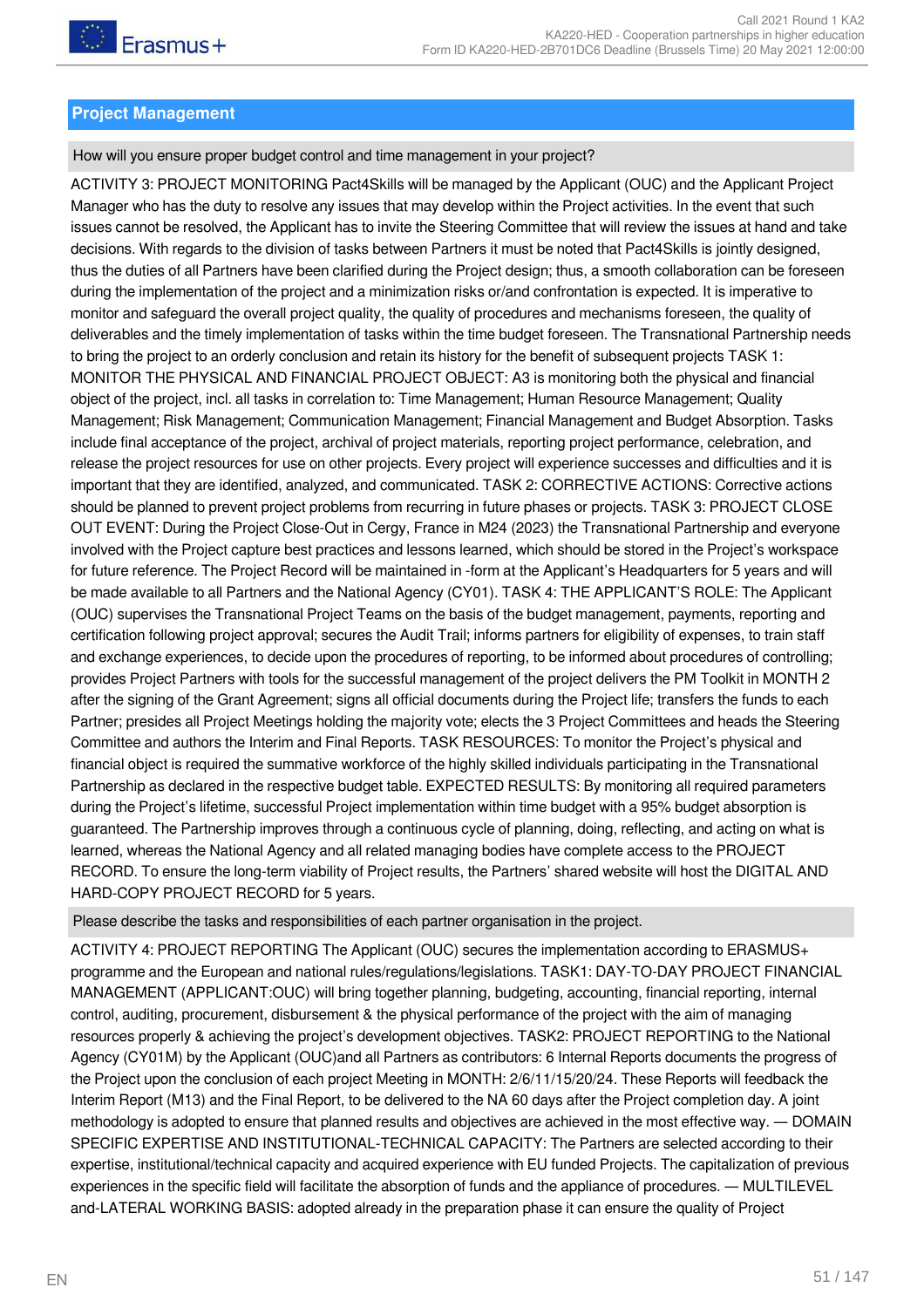Frasmus+

contributions. Pact4Skills was analysed across 77 activities to ensure that the budget allocations are most suitable and reflect real costs. This, in turn, has led to a clear understanding and analysis of all actions of the Project. ― TASK ALLOCATION: Pact4Skills consists of 5 RESULTS, management, quality control and communication. Tasks are allocated as follows: PP3(CMAB) R01; PP2(CYU): R5/Quality Control; Applicant(OUC): R3; PP3(CMAB): Communication; PP4(SEALS) R04 and C1; PP5(ARTIFACTORY)R02 ― FINANCIAL MANAGEMENT: is the responsibility of the Applicant(OUC). The Project Financial Manager guides the Partnership with the required needed for managing, implementing and supervising the Project and makes sure that all allocated funds have been used and for the planned purposes. S/he makes sure that Erasmus+ Programme and national rules act as deterrent to fraud and corruption and monitors the budget plan, updating, debating and coordinating incurred expenses and the unused funds. S/he secures the Audit Trail, informs partners for eligibility of expenses, trains staff and decides upon the procedures of reporting. S/he develops sound internal communications for the Partnership and ensures that Partners can identify and solve problems and assesses progress: which activities are underway; what progress has been made, are the planned results achieved, at what rate are funds absorbed, what changes occurred in the implementation. TASK 3: COMMUNICATION (PP3:CMAB): ― produces joint messages about the value of ERASMUS+; disseminates Project contents in their transnational dimension enabling benefit spread and showcases Project achievements to key actors and stakeholders in Europe and internationally ― allows for follow-up projects, academic input and the adoption of project results into national plans and policies; ― creates a user-friendly main Project communication medium with a life expectancy of five years;

How will the progress, quality and achievement of project activities be monitored? What qualitative and quantitative indicators will you use to measure the quality of the project's results?

ACTIVITY 5: PROJECT QUALITY CONTROL (PART 1) Upon determination of all quality requirements/procedures, the Partnership will conduct regular quality controls. 9 indicator groups evaluate the Project's relevance, efficiency and impact, to measure progress throughout project, to determine if project responds to main target groups' needs, to measure project's results among participants, to determine how project impacts contribute to developing the community of beneficiaries, to evaluate unexpected results, to monitor all processes, to establish quality control indicators & processes. PROJECT EVALUATION FRAMEWORK • A Quality Control Committee will be elected and it will be responsible for all project outputs • A Quality Assurance Plan and Evaluation Plan (QAP) will be drafted that will contain a series of measures designed to measure the level of quality of the developments at any time against the quality parameters established. • An Assessment Set for pilot project applications ensure the quality of 6 final products and skills acquired QUANTIFIED PROJECT INDICATORS to measure the Pact4Skills impact in the Project area are: QUALITY CONTROL COMMITTEE • Quant-indicators: No of Committee Members (3) • Qual-indicators: No of common quality standards (12) QUALITY ASSURANCE PLAN • Quant-indicators: No of Quality Assurance Plans (1) • Qual-indicators: No of Corrective Measures adopted for the enhancement of the project (24) CHECKLISTS (PM) • Quant-indicators: No of deliverables monitored (77) • Qual-indicators: No of deliverables completed (77) COMMUNICATION PLAN/PROJECT SPOT/SOCIAL MEDIA TOOLS • Quant-indicators: No of Plans (1); No of Spots (1); No of Tools (4) • Qual-indicators: No of stakeholders with raises awareness (50); No of entries in public and social media (18) No of regions proactively promoted (6); no of hits (180) SKILLS NEEDS SURVEY • Quant-indicators: No of Questionnaires collected (50) • Qualitative indicators: No of Policy Recs developed for entrepreneurial innovation in tourism (24) 5 FOCUS GROUPS • Quant-indicators:No of experts pooled (30) • Qual-indicators: skills needs detected (25) RESEARCH REPORT (WP1) • Quant-indicators: No of new skills traced in the Project Area (30) • Qual-indicators: No of individuals with increased capacities (60) WEB-BASED TUTORIALS • Quant-indicators: No of Participants (60) • Qual-indicators: No of Entrepreneurial Skills acquired (15) TRANSNATIONAL STUDY VISITS • Quant-indicators: No of Study Visit (4) • Qualindicators: No of Individuals with increased capacities in digital culture (60) MASSIVE ONLINE OPEN COURSE 4.0: Training Course; 1 Curriculum • Quant-indicators: No of registrations (60) • Qual-indicators: No of OER created (2) WEB-BASED TUTORIALS (4) • Quant-indicators: No of web tutorials (4) • Qual-indicators: No of participants created with increased capacities (60) 3 PRACTICAL EXERCISES • Quant-indicators: No of exercises (3) • Qual-indicators: No of trainees (60) THE Pact4Skills DIGITAL CULTURAL SERVICES • Quant-indicators: No of multimedia apps (6) • Qualindicators: No of employers approaches (25); THE DIGITAL START UP ECOSYSTEM • Quant-indicators: No of trainees (60) • Qual-indicators: No of ecosystems (1) C1 TRAINING ACTIVITIES • Quant-indicators: No of activities (10) • Qualindicators: No of common strategies for innovation in the GLAM sector (4); • No of transnational participants (30) MULTIPLIER EVENTS • Quant-indicators: No of Events (4) • Qual-indicators: No of stakeholders with raised awareness (50) PERMANENT NETWORKS ― POOL OF TUTORS • Quant-indicators: No of tutors acquired (18) • Qual-indicators: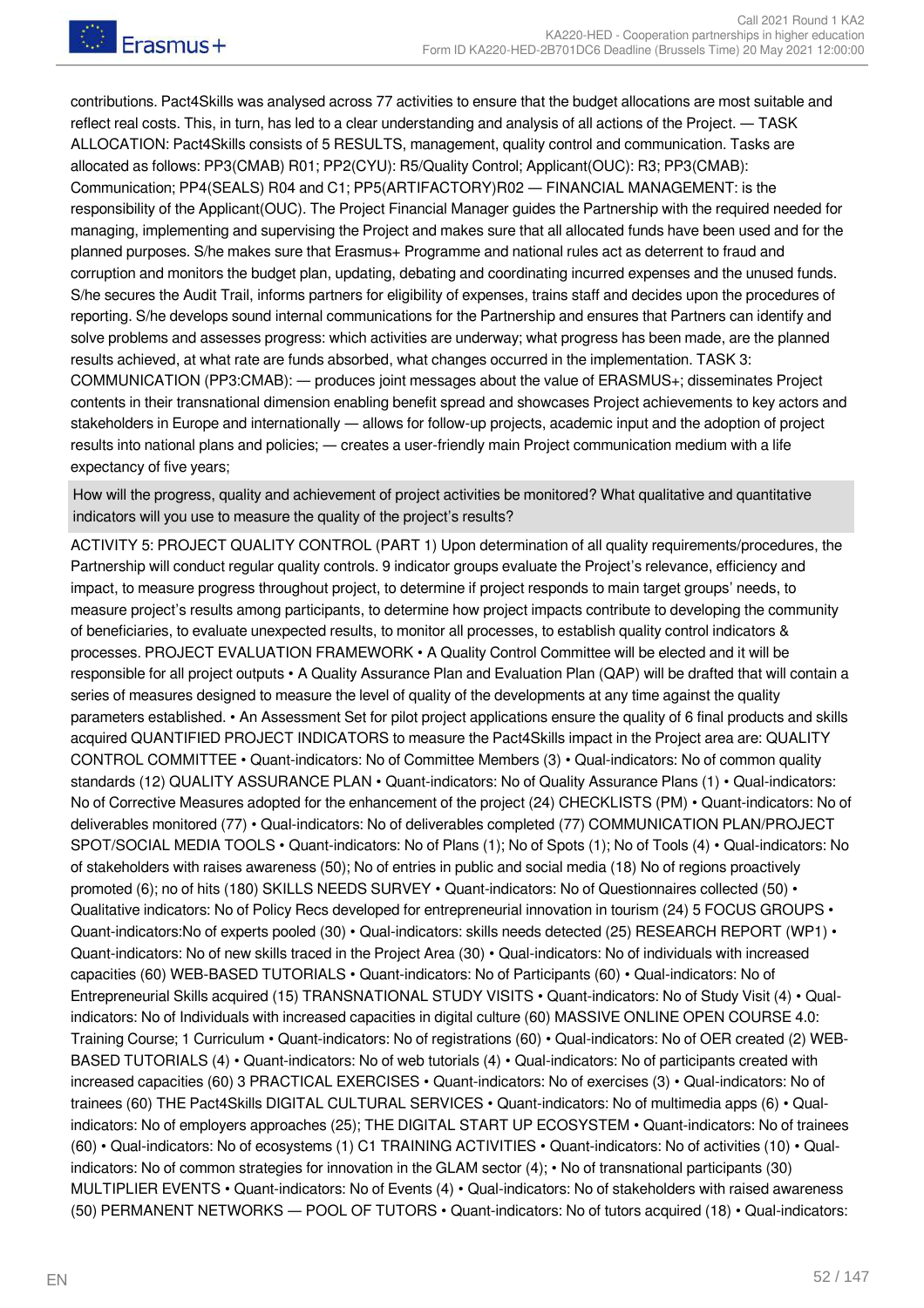No of trainees with increased skills (60) — POOL OF TRAINEES • Quant-indicators: No of training activities implemented (35) • Qual-indicators: No of enrolled (60) RESULT VIABILITY PLAN (1) • Quant-indicators: No of plans 1 • Qual-indicators: No of common standards adopted (1)

Please give information about the involved staff, as well as the timing and frequency of the monitoring activities.

ACTIVITY 5: PROJECT QUALITY CONTROL (PART 2) Quality assurance, evaluation and monitoring aim to define the quality requirements, internal characteristics and activities of the project in accordance with whether or not they have satisfied the specific quality requirements and measurements that must be achieved to define the level of quality that has been realized. Upon determination of all quality requirements and procedures, the Partnership will conduct regular monitoring and quality controls in which all partner institutions, target groups, stakeholders and potential beneficiaries will contribute to through activities, which will be developed. A QUALITY CHECKLIST will be issued for each milestone. Mechanisms to ensure Quality, monitoring and evaluation are: TASK 1: QUALITY ASSURANCE AND EVALUATION PLAN (PP2: CYU) The QAP collects systematically Project data to measure & monitor progress made in achieving expected results. It highlights mechanisms/modalities for monitoring the Project contributions incorporating outputs/results. It contains the rationale for indicator selection, sources of information/means of verification, baselines/targets, methods/tools to collect data, milestones to demonstrate progress and suggests corrective measures to be adopted by the Transnational Partnership. It consists of 5 steps: 1. EXPERIENCE: Partners selected according to their experience with the ERASMUS+ and other EU Programs and initiatives. The capitalization of previous experiences of the Partnership in the specific field has impacts positively budget and procedures within Pact4Skills once each Partner Project Team has the opportunity to immediately produce results without a cost of adaptation. As a result, Partners will be using their know-how and will be applying it to the activities of Pact4Skills. 2. MULTILATERAL WORKING BASIS: adopted from the start to ensure quality of Project contents. Pact4Skills was analyzed across 77 activities to ensure that the budget allocations are most suitable and reflect real costs. This, in turn, leads to a clear understanding and analysis of all actions of the Project. 3. BUDGET ALLOCATION: Pact4Skills consists of 5 RESULTS, 77 Activities in total. The deliverable participation rate per partner shows a balanced task distribution reflected in the allocated working time and has been decided on a fairness approach basis and according to complementarities, expertise, institutional/technical capacity and spatial-level distribution so that "settling in" costs are minimised. RESULT leadership spreads among Partners as follows: R01:PP2(TESAU); R02:PP6(ARTIFACTORY); R03: the Applicant(OUC); R04(PP5:SEALS); RO5: PP2(CYU); Project Management to help competence with cost-effectiveness: the Applicant (OUC); Communication: PP3(CMAB); Quality Control: PP2(CYU) 4. FINANCIAL MANAGEMENT: is the responsibility of the Applicant(OUC), who: >supervises the SGC on the basis of the budget management, payments, reporting and certification following project approval; >secures the Audit Trail, informs partners for eligibility of expenses, to train staff and exchange experiences, to decide upon the procedures of reporting. The PM Toolkit provides information by which PMTs can identify and solve implementation problems and assess progress, which activities are underway and what progress has been, if the desired results that have been achieved, at what rate are means being used and cost incurred in relation to progress in implementation, what changes in the Project environment occur. 5. INNOVATION, DISSEMINATION, DIRECT FEEDBACK: the need for software and system development is minimised through open-source software and "cloud"-based providers. The Web 4.0 Integrated Communication, Dissemination and Visibility Tool includes FB; Instagram; VIMEO; Twitter; MIRO; ZOOM; MURAL; G-SUITE; SLACK etc.

What are your plans for handling risks which could happen during the project (e.g. delays, budget, conflicts, etc.)?

The Pact4Skills will draft a RISK MANAGEMENT PLAN considering the issues already discussed during the preparation of the Project: DIFFERENT WORKING MENTALITIES, DIFFERENT RULES/PROCEDURES/REGULATIONS: 1.The Partnership includes 5 countries at EU NUTS II level: CY01 (Cyprus); FR(Île de France); ITF5 (Basilicata); NL326(Metropolitan Amsterdam) and EL413 (North Aegean). It is expected that different working mentalities prevail, while different national and institutional regulations and procedures govern each organization, which might cause delays in the implementation. 2.There is a risk to delay implementation, if objectives, contents and tasks are not clear for everyone. There is a threat to back out of staff/experts; (objectives, scope, time, quality, cost): a failure to keep in within budget, deliver outputs and tasks within the time plan, achieve performance objectives; In other words, there is a risk for lesser productivity and poor quality. UNINFORMED/INDIFFERENT STAKEHOLDERS: 3.There is a risk for low attendance at 36 scheduled training activities, because lack of timely communication and/or different perceptions, lack of skills and fear; 4. There is a risk that local communities interpret project contents in a different way and misunderstand goals and aspirations. COPYRIGHT THREAT 5. There exists a threat to harm copyrighted final products, most especially the 6 multimedia services envisaged by IO5. RISK MANAGEMENT PLAN 1. To overcome the constraints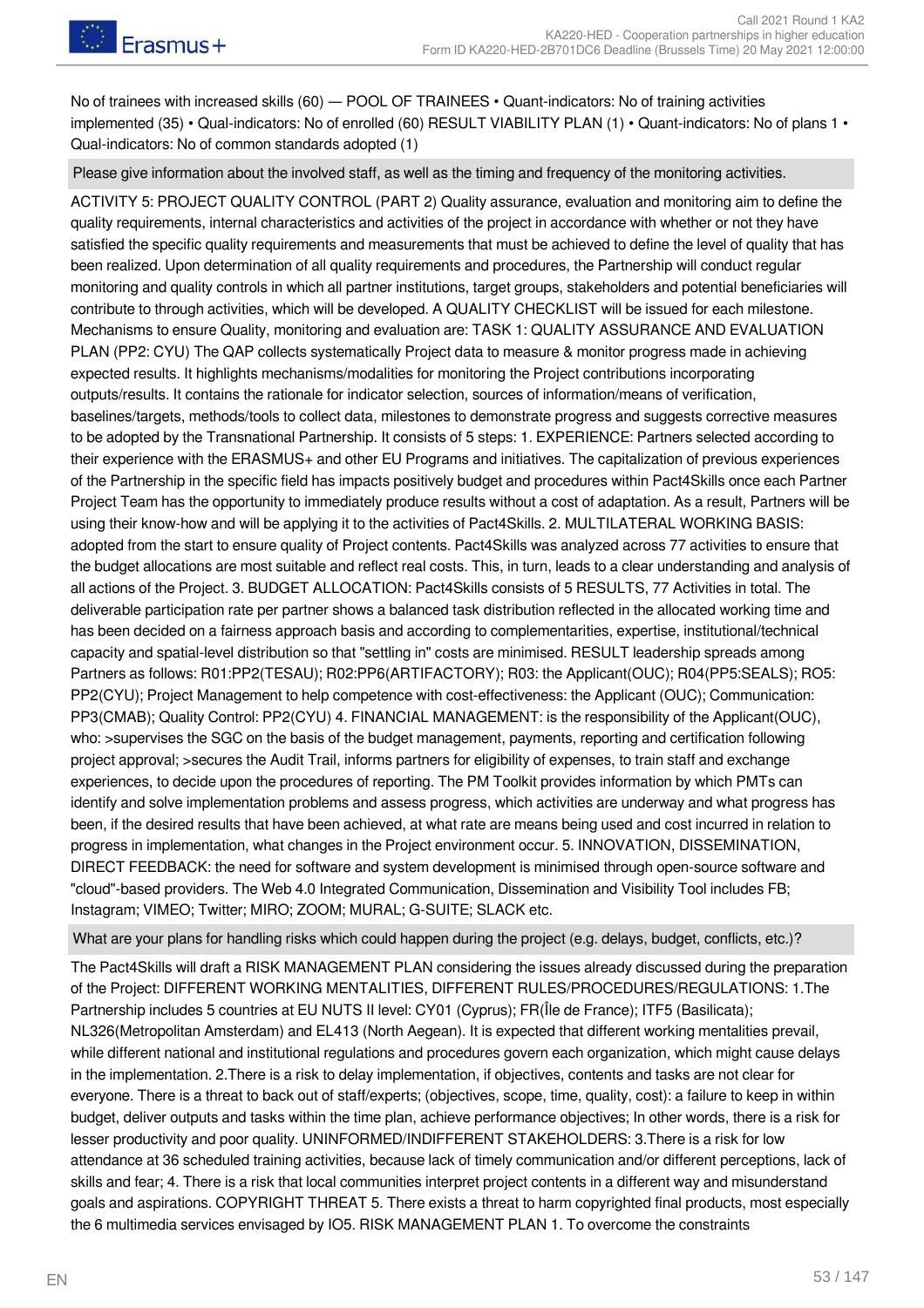aforementioned Project Partners have been selected according to their complementarities/skills/capacities implementing the tasks in their fields of expertise: The Partners build a node of multilevel actors consisting of - HED institutions (Applicant: OUC/CY: PP2:CYU/FR) - Public Authorities (PP3:CMAB/IT), who have by definition an interest in the development of HR and the territory - business mentors (PP4:SEALS/NL) - museum planners (PP5:ARTIFACTORY/GR); who interact highly with the academic and research sector and the employers. This Partnership is supported by CONFINDUSTRIA ITALIA and the ENTERPISE EUROPE NETWORK. The Project Committees supervise all implementation: A)The Steering Group Committee (SGC) with 6 members, where the PC holds the majority vote in all procedures. B)The Technical Committee (TC) consists of the Technical Coordinator and the Web Administrator, who ensure project implementation procedures; C)The Quality Control Committee (QCC), sets up the standards & procedures for the quality of outputs according to time schedule; skills of human resources; deliverables; communication needs; the ERASMUS+framework/rules; estimated risks; 2. The Project Manual, the PM Toolkit with 10 PM Tools; 6 PM Meetings in M2/6/11/15/2024 and 24 teleconferences with the PC Team/PPs and the Communication Plan eliminate the risks. THE QUALITY ASSURANCE PLAN will be drafted that will contain a series of measures designed to measure the level of quality of the developments at any time against the quality parameters established; THE QUALITY CHECKLIST will monitor each one of the project's milestones proposing corrective measure for the quality implementation of the project's physical object. The QUALITY CONTROL COMMITTEE sets up criteria for the evaluation of human resources and in case of loss invests in new staff/experts and constantly updates the Project's ORGANIZATIONAL CHART. 3. Project Managers working in national languages clear ambiguities. 4. Interpreting cultural assets requires social consensus. Assisted by sound academic tools false valuations are eliminated and by directly involving multilevel actors from the administration, economic and social sphere required attendance rate is secured. 5. Attempts to harm copyrighted final Products are eliminated: The publications of 5 digital cultural services/WEB APP secure the Intellectual Property Rights and the dissemination of copy-righted final products.

#### **Implementation**

Please explain how will the project activities lead to the achievement of the project objectives and delivery of the planned results?

Pact4Skills has been designed as per the SMART Objective method. The roles and responsibilities are clearly defined in the ORGANIZATIONAL CHART and the Project MANUAL involving the right skilled workers in the right tasks. Pact4Skills will be monitored and controlled on a stage-by-stage basis which will be connected with the implementation of all quantified focusing on them as far as the delivery and quality requirements. For the day-to-day management, Pact4Skills will apply 10 core principles: ―The STEERING COMMITTEE is the decision-making body, chaired by the Applicant(OUC), that will look into all issue related to the project risk and arbitrate on any disputes and resolve possible conflicts. ―6 FINANCIAL MANAGERS are responsible for tracking incomes and expenditures related to Pact4Skills. Expenditures must be approved and will have appropriate project codes listed so that they can easily be traced. To control the budget, six month reports will be submitted by partners to the Applicant(OUC) for review. To avoid any misinterpretations, the Applicant(OUC) will disseminate guidelines for planning and reporting all different types of costs in the project to enable the partners identify any issues, such as when amounts spent are significantly greater or below what was planned. When problems are identified, the Applicant(OUC) will consult directly with the NA(CY01). —CONSTANT ADMINISTRATIVE AND FINANCIAL MANAGEMENT AND TRANSNATIONAL COORDINATION. It will be ensured by the Applicant(OUC) with the contribution of each PP, through the organization/participation to the 4 PM Meetings/Coordination Workshops in: Nicosia/M2; Amsterdam/M11; Lagopesole/M20; Cergy/M24; 2Teleconferences:M6/M15 fully in accordance with the PROJECT MANUAL and TIMEPLANNER, drafted by the Applicant(OUC)and agreed by all Partners. ― PROJECT GOALS/OBJECTIVES: since the preparation of the proposal, each partner has been highly committed to the project topic and to the goals and objectives to be achieved, as they are strictly connected with each organization's main activities and aims. Achieved results will be assessed during and after the project implementation as they are quantified in outputs and results; ― PROJECT ACTIVITIES and of how they should be realized, as detailed described in the PROJECT MANUAL: since the preparation of the proposal, all PPs shared and agreed a detailed GANT CHART, the adjustable TIMEPLANNER and the WORKPLAN describing all the activities to be carried out, including roles and responsibilities detailed in the ORGANIZATIONAL CHART. These documents constitute the main reference for smooth implementation, defining in detail the activities to be implemented, how, where, when and by whom and, if needed, apply corrective measured; — ROLES AND RESPONSIBILITIES of all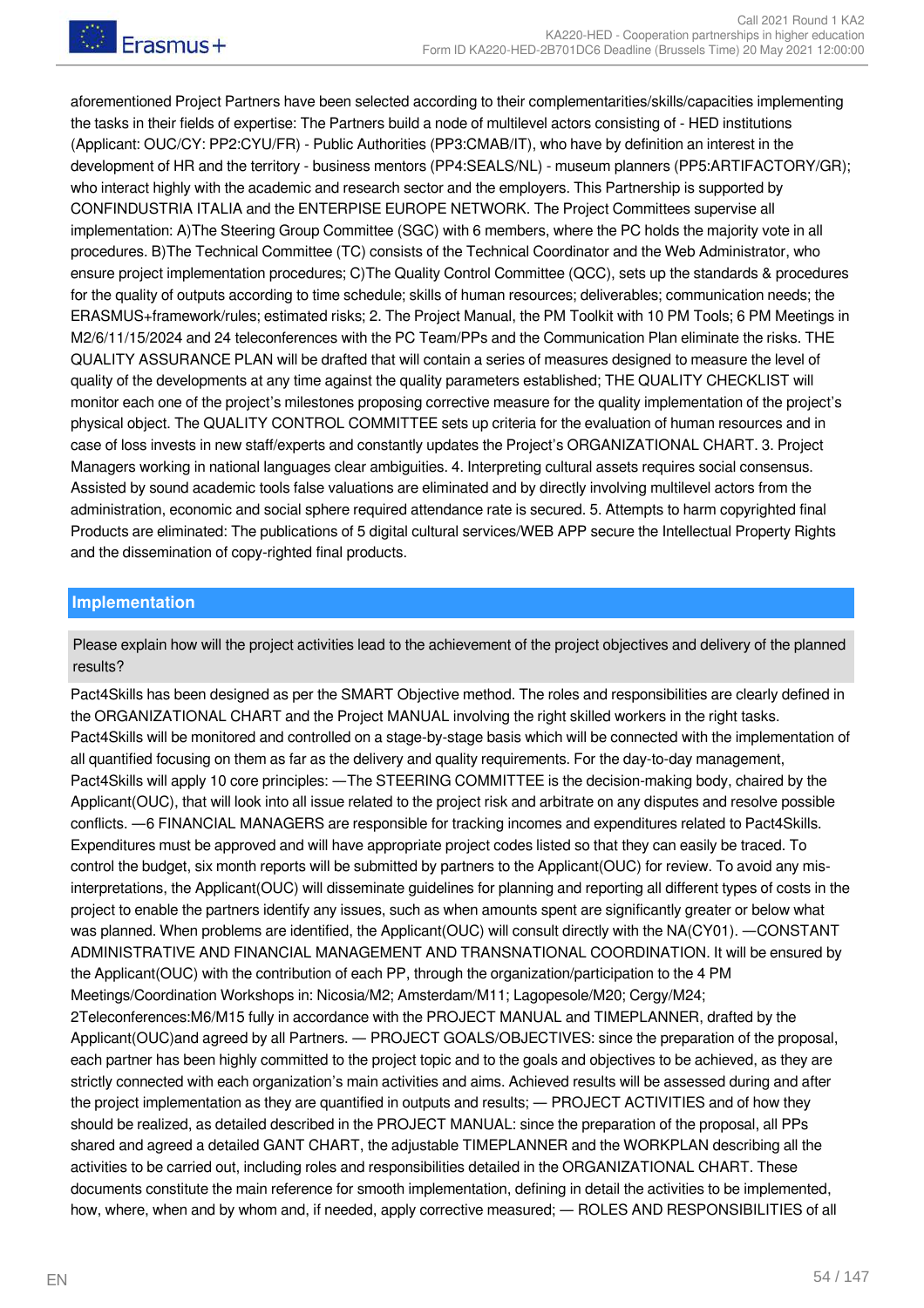the actors involved, including target groups and stakeholders essential for successful implementation. As foreseen by the WORKPLAN, the roles and responsibilities of Partners and of the target groups involved will be clearly defined and monitored during the project implementation; — PROJECT RESULTS: The 3Member-QQC bear the responsibility to apply the QUALITY ASSURANCE & EVALUATION PLAN to monitor the quality of outputs, which will be assessed with specifically designed CHECKLISTS. In this way, each PP can modify/ revise their strategy in case the results are not achieved as foreseen by the WORKPLAN; ― RISK MANAGEMENT PLAN and, if needed, apply corrective measures: in case any problem or critical situation may occur, all the project partners will cooperate in order to find the best solution to achieve the goal and the results as expected. PP2(CYU) is responsible to implement the QUALITY ASSURANCE & EVALUATION PLAN: Clear definition of planned activities and results linked to the dissemination and exploitation of Project contents. In particular those activities, objectives and expected results will be defined in the COMMUNICATION AND EXPLOITATION PLAN delivered by PP3 (CMAB).

#### How will you communicate and cooperate with your partners?

6 Partners in 5 EU regions and a cooperating country (CY/FR10/GE/NL329/EL42) cover a major part of the EU territory and part of the Black Sea. This spatial synthesis allows PPs to use their competencies to detect problems, imbalances and inequalities in HED education and cope with challenges in the European Education Area. Having identified a series of shortcomings in HED curricula, the Partnership has adopted a multilateral working basis to ensure Project impacts and avoid isolated initiatives, as they produce barriers in terms of synergies. To successfully implement 77 planned deliverables, the Partnership is composed of 3 ACTORS: ACTOR A: Higher Education Institutions directly involved in digital education and heritage research: the Applicant (OUC/CY), PP2(CYU/GR) and PP3(TESAU/GE) focus by definition in HED and research and influence directly educational policies. Experienced in project implementation they will exchange know-how on the development of the CURRICULUM (IO2) with ACTORS B and C in order ensure excellent results and Project impacts. ACTOR A will further develop appropriate methodologies and assessment processes to evaluate HE Curricula and disseminate quality practice ACTOR B: Communita Montana Alto Basento is a Local Authority with a proven record on territorial development through the Cultural and Creative Industries, which will transfer know how and internationalize achieved results ACTOR C: represent the 3rd Sector with domain specific expertise in entrepreneurship education PP4(SEALS) and the Cultural and Creative Industries PP6(ARTIFACTORY) Thus the Partnership through the planned activities, will stimulate cross-sector synergies and tackle tourism innovation at HE level inputting tourism businesses with achieved results. The Partnership's added value resides in the: a) wide spatial distribution; b) capitalization of previous successful experiences; c) the coherent of the planned activities; d) the transferability of systematized knowledge to improve capacities of human capital; e) the entrepreneurial innovation, which promotes the diversification of economic activities related to cultural production and consumption; f) the political innovation, which promotes community empowerment employing women and youth in participatory practices; g) the activation of strategic partnerships in Europe, Asia and Australia via the Associated Network of the Partnership. The Partnership will benefit on the long term by research conducted, experience exchange and know-how transfer, creating among staff and experts a significant number of individuals with increased capacity. By using cultural values as an agent to challenge the value-driven deficits in tourism supply chains, stakeholders and social partners are stepping towards economic stability, greater social cohesion and civic pride. Cooperation and communication among partners and relevant stakeholders will be ensured since the beginning and throughout the duration of 24M as per methodologies adopted. Partners will report to the Applicant, which will officially represent partnership to the Portuguese National Agency. WORKING LANGUAGE: Communication and all working documents will be in English. Representatives of each partner organization that will be responsible for communication shall have proven ability to read, speak and write English. PARTNER-TASK-DISTRIBUTION: tasks and responsibilities, are based on each partner's experience and institutionaltechnical capacity and domain specific expertise. The common basis of the effective communication has been already established and tested during the preparation phase, being the best assumption for the continuation of successes. ACTIVE PARTICIPATION: all PPs have contributed to the preparation of Pact4Skills and the distinctive responsibilities of each Partner ensure a smooth cooperation throughout the duration of the Project implementation and thus minimize confrontation possibilities.

Have you used or do you plan to use eTwinning, School Education Gateway, EPALE or the Erasmus+ Project Results Platform for preparation, implementation or follow-up of your project? If yes, please describe how.

Education cannot tackle socio-economic disparities per se, thus, synergies with complementary social and employment policies are a prerequisite for a sustainable solution. The 2019/World Economic Forum Report and the 2020 UN Report "The next frontier. Human development and the Anthropocene" emphasize that disruptive technological and socio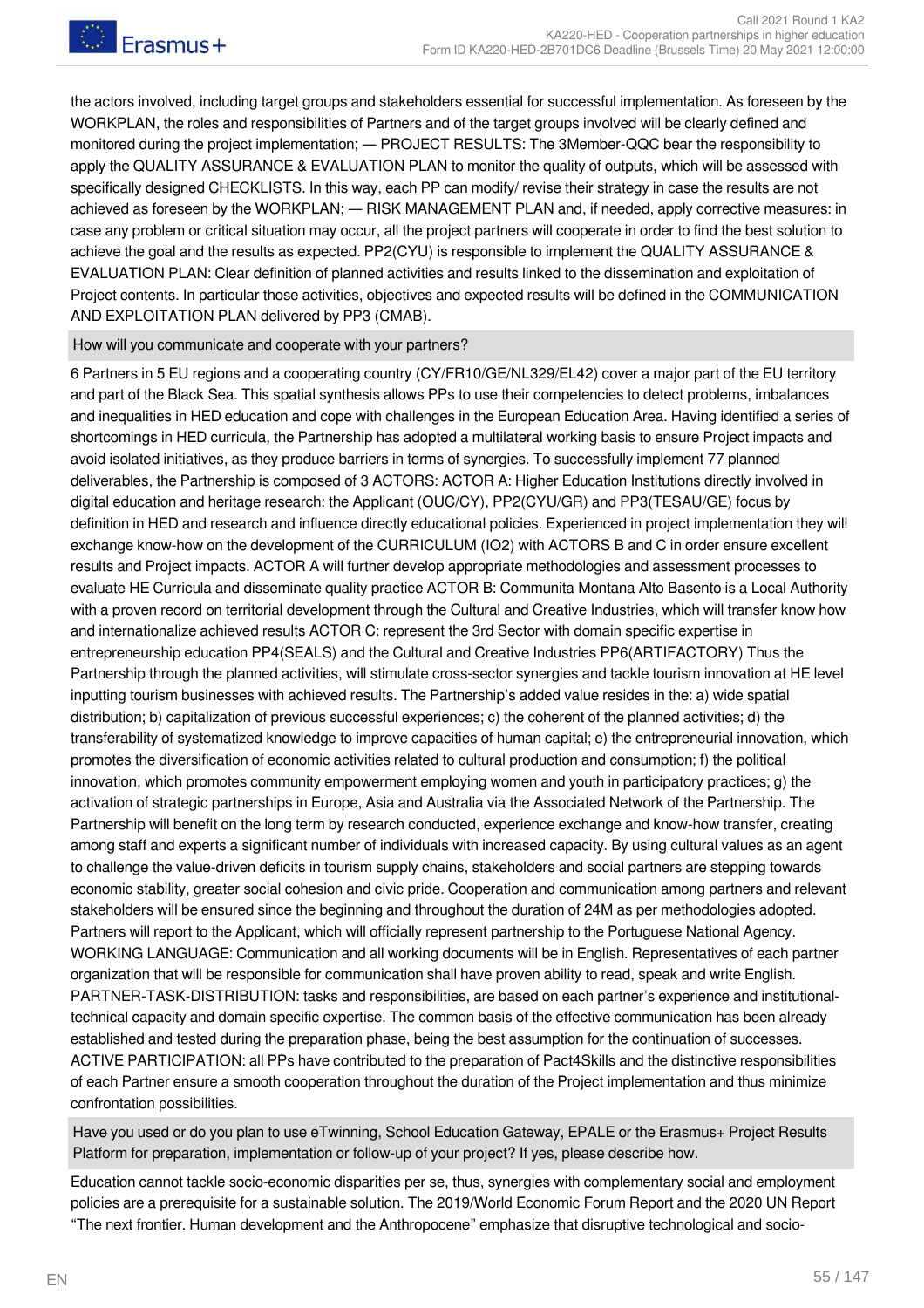economic forces swiftly outdate the shelf life of people's skillsets and the relevance of what they thought they knew about the path to social mobility and rewarding employment. The rise of artificial intelligence is upending the primacy of human expertise in the economy. To succeed, future skilled workers shall complement the work done by mechanical or algorithmic technologies, and 'work with the machines. However, ageing workforce, extension of working life, technological, organizational and market changes become barriers to career paths and social equity. The COVID-19 pandemic made clear that the audience is looking for services, participatory experiences and contextual co-creation in real time. Information asymmetries in supply-demand result in unsustainable uses of tourism assets and substantial revenues losses: while major fame museums are overused, the lesser known are neglected. In this way the selection and consumption of quality and highly customized cultural products and services is disabled. Thus, there is a need to apply the technology-intense-experience in heritage tourism and establish the Skills Portfolio for the design and delivery of outstanding experiences at heritage places. Pact4Skills pioneers a new form of cooperation among businesses and research institutions to deliver smart skills, professional qualifications, innovation services and products with commercialization potential. The Pact4Skills upskilling efforts helps HED students become responsive to market demands and identify a new generation of smart services following a product-process innovation. Pact4Skills facilitates access to upskilling pathways through the exploration of new cultural consumption in the creative economy and how these changes are affecting the skills supply and demand. In order to reduce the gap in basic skills, holistic educational approaches that seek a proper balance between the mental, emotional and physical dimensions of education should be promoted. The Partnership is aware of the recent economic recession in the EU due to COVID-19 and the dispute over the European identity are urgently calling for a combination of productivity and innovation, both capabilities increasingly dependent upon the art and practice of connectedness. Developments in ICT/ mobile telephony have produced a new market, the connected consumers, who are moving towards an engaged and authentic experience. On the other hand, the supply side stagnates in front of the fossilization of professions with outdated skills and the use of outdated mindsets/technologies that cause loss of audiences. Pointing to weak areas, groups of people with insufficient learning opportunities, and barriers and obstacles to learning, the joint and adopted approach is directly relevant to lifelong learning policy-making in the EU Member States and the cooperating countries and, in particular, to social partners. Thus, Pact4Skills is particularly interested in the development of follow up projects and initiatives, that will ensure the continuation of the works in the research topic addressed. It will therefore utilize the EPALE Platform to inspire new Partnerships and projects.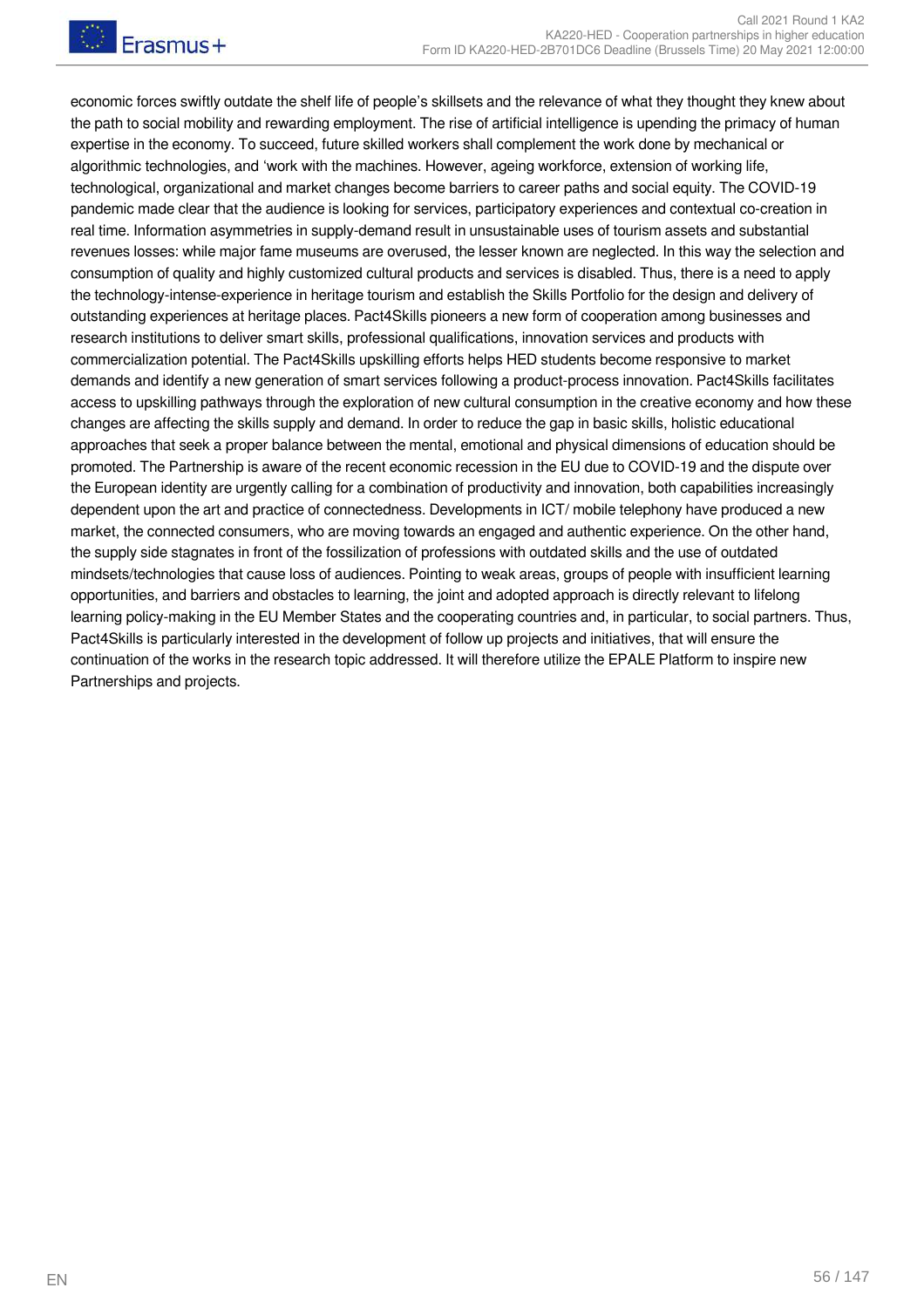

# **Production of Project Results**

Do you plan to produce project results in your project? The state of the state of the Yes

| <b>Project Results Summary</b> |                                                                                       |                                                                                                                     |                        |                      |       |
|--------------------------------|---------------------------------------------------------------------------------------|---------------------------------------------------------------------------------------------------------------------|------------------------|----------------------|-------|
| Result ID                      | Leading Organisation                                                                  | <b>Result Title</b>                                                                                                 | <b>Starting Period</b> | <b>Ending Period</b> | Grant |
|                                | <b>IAKOB GOGEBASHVILI TELAVI STATE</b><br>UNIVERSITY (E10182392 - Georgia)            | THE BLUPRINT FOR TRANSVERSAL AND<br>RESILIENT SKILLS IN DIGITAL CULTURE                                             | 01-11-2021             | 30-09-2022           | 37990 |
| 2                              | ARTIFACTORY (E10016056 - Greece)                                                      | THE Pact4Skills PEDAGOGY TO SUPPORT THE<br><b>GENERATION OF DIGITAL CULTURE IN</b><br>MUSEUMS AND COLLECTIONS       | 01-02-2022             | 31-12-2022           | 39110 |
| 3                              | ANOIKTO PANEPISTIMIO KYPROU (OPEN<br>UNIVERSITY OF CYPRUS) (E10180075 - Cyprus)       | CO-CREATING TRANSVERSAL KEY<br>COMPETENCES TO MOTIVATE HED STUDENTS 01-04-2022<br><b>VENTURE IN DIGITAL CULTURE</b> |                        | 31-03-2023           | 67350 |
| 4                              | Stichting for Education on Agility Liberating<br>Structures (E10057522 - Netherlands) | LEADING HED STUDENTS TO REWIND THE<br>MUSEUM SUPPLY EXPLOITING THE POWERS<br>OF DIGITAL CULTURE                     | 01-11-2021             | 31-10-2023           | 56570 |
| 5                              | CY Cergy Paris Université (E10222810 - France)                                        | THE JOINT RECOGNITION OF SKILLS TO<br>ATTRACT EMPLOYERS AND NETWORKS                                                | 01-04-2023             | 31-10-2023           | 69240 |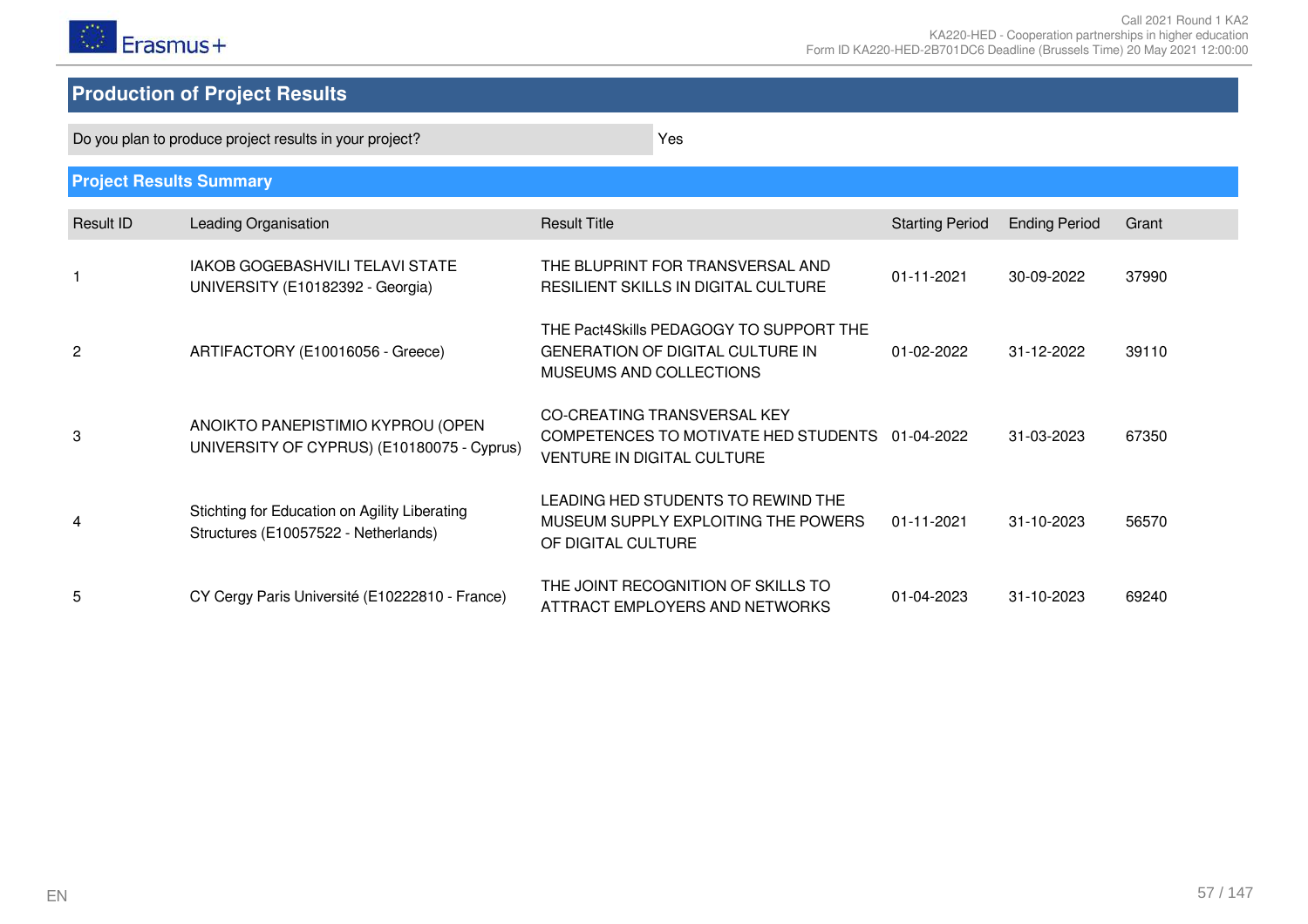| <b>Project Results Details (1)</b>                                                                                                         |                                                                                                                                                                                                                                                                                                                                                                                                                                                                                                                                                                                                                                                                                                                                                                                                                                                                                                                                                                                                                                                                                                                                                                                                                                                                                                                                                                                                                                                                                                                                                                                                                                                                                                                                                                                                                                                                                                                                                                                                                                                                                                                                                                                                                                                                                                                                                                                                                                                                                                                                                                                                                                                                                                                                                                                                                                               |
|--------------------------------------------------------------------------------------------------------------------------------------------|-----------------------------------------------------------------------------------------------------------------------------------------------------------------------------------------------------------------------------------------------------------------------------------------------------------------------------------------------------------------------------------------------------------------------------------------------------------------------------------------------------------------------------------------------------------------------------------------------------------------------------------------------------------------------------------------------------------------------------------------------------------------------------------------------------------------------------------------------------------------------------------------------------------------------------------------------------------------------------------------------------------------------------------------------------------------------------------------------------------------------------------------------------------------------------------------------------------------------------------------------------------------------------------------------------------------------------------------------------------------------------------------------------------------------------------------------------------------------------------------------------------------------------------------------------------------------------------------------------------------------------------------------------------------------------------------------------------------------------------------------------------------------------------------------------------------------------------------------------------------------------------------------------------------------------------------------------------------------------------------------------------------------------------------------------------------------------------------------------------------------------------------------------------------------------------------------------------------------------------------------------------------------------------------------------------------------------------------------------------------------------------------------------------------------------------------------------------------------------------------------------------------------------------------------------------------------------------------------------------------------------------------------------------------------------------------------------------------------------------------------------------------------------------------------------------------------------------------------|
| <b>Result ID</b>                                                                                                                           | 1                                                                                                                                                                                                                                                                                                                                                                                                                                                                                                                                                                                                                                                                                                                                                                                                                                                                                                                                                                                                                                                                                                                                                                                                                                                                                                                                                                                                                                                                                                                                                                                                                                                                                                                                                                                                                                                                                                                                                                                                                                                                                                                                                                                                                                                                                                                                                                                                                                                                                                                                                                                                                                                                                                                                                                                                                                             |
| <b>Result Title</b>                                                                                                                        | THE BLUPRINT FOR TRANSVERSAL AND RESILIENT SKILLS<br>IN DIGITAL CULTURE                                                                                                                                                                                                                                                                                                                                                                                                                                                                                                                                                                                                                                                                                                                                                                                                                                                                                                                                                                                                                                                                                                                                                                                                                                                                                                                                                                                                                                                                                                                                                                                                                                                                                                                                                                                                                                                                                                                                                                                                                                                                                                                                                                                                                                                                                                                                                                                                                                                                                                                                                                                                                                                                                                                                                                       |
| <b>Result Leading Organisation</b>                                                                                                         | IAKOB GOGEBASHVILI TELAVI STATE UNIVERSITY<br>(E10182392 - Georgia)                                                                                                                                                                                                                                                                                                                                                                                                                                                                                                                                                                                                                                                                                                                                                                                                                                                                                                                                                                                                                                                                                                                                                                                                                                                                                                                                                                                                                                                                                                                                                                                                                                                                                                                                                                                                                                                                                                                                                                                                                                                                                                                                                                                                                                                                                                                                                                                                                                                                                                                                                                                                                                                                                                                                                                           |
| Result Description (including: needs analysis, target<br>groups, elements of innovation, expected impact and<br>transferability potential) | NEEDS ANALYSIS: The economic lockdown imposed by COVID-<br>19 is calling for a combination of productivity (doing things better)<br>and innovation (doing better things). Both productivity and<br>innovation are capabilities increasingly dependent upon the art<br>and practice of access to intangible ideas and the knowledge<br>economy and further of technology. The CEDEFOP Report<br>"Understanding technological change and skills needs" (2021)<br>underlines that all jobs in developed economies are being at<br>potential risk of substitution by machine learning algorithms. To<br>meet this challenge the cultural sector needs to reach its<br>audiences by exploiting the multifaceted nature of digital culture<br>and its capabilities for integrated cultural experiences and raise<br>the awareness of employers in the creative economy about the<br>value of those skills. OBJECTIVE: to unlock the challenges the<br>GLAM (galleries, libraries, archives and museums) sector is<br>facing with existing services matching new skills for new jobs by<br>addressing the new world order of the 4th Industrial Revolution; to<br>respond to the socio-technological challenges with better informed<br>choices and benefit spread in the Project Area and beyond.<br>SYNERGIES: World Economic Forum Report, 2018: The 4th<br>Industrial Revolution; 2020 UN Report "The next frontier. Human<br>development and the Anthropocene"; EU ENTRECOMP, 2016;<br>EU DIGICOMP 2018 METHODOLOGICAL APPROACH &<br>TARGET GROUPS: A joint Methodology will be applied to detect<br>the skills needs in the museum sector including the Agile;<br>Liberating Structure; Design Thinking, Project-Based-Learning,<br>LSP methodologies. TASK1: 6 FOCUS GROUPS: Each partner<br>shall design and deliver a FOCUS GROUP in order to define the<br>digital and entrepreneurial needs and detail describe the most<br>relevant skills and competencies for the sector to remain<br>competitive. TASK 2: JOINT SURVEY ON SKILLS NEEDS IN<br>THE MUSEUM SECTOR. The SURVEY will capitalize on EU<br>ENTRECOMP (2016)/DIGICOMP (2018) to explore both<br>entrepreneurial needs and skill needs in the cultural sector and<br>trace a new generation of resilient skills tailored to the<br>entrepreneurial mindsets. The SURVEY will focus on the Project<br>Area to identify demand side trends, needs for products/services<br>and help connect new skills and new jobs better matching job<br>seekers' and labor markets' needs in the cultural sector. TASK 3:<br>The RESEARCH REPORT shall analyze the data obtained by<br>TASK 1 and TASK 2 and more particularly will focus on the skills<br>sets defined by each Partner. These shall be compiled in order to<br>compose the Pact4Skills Portfolio. INNOVATION: R01 shall help |

58 / 147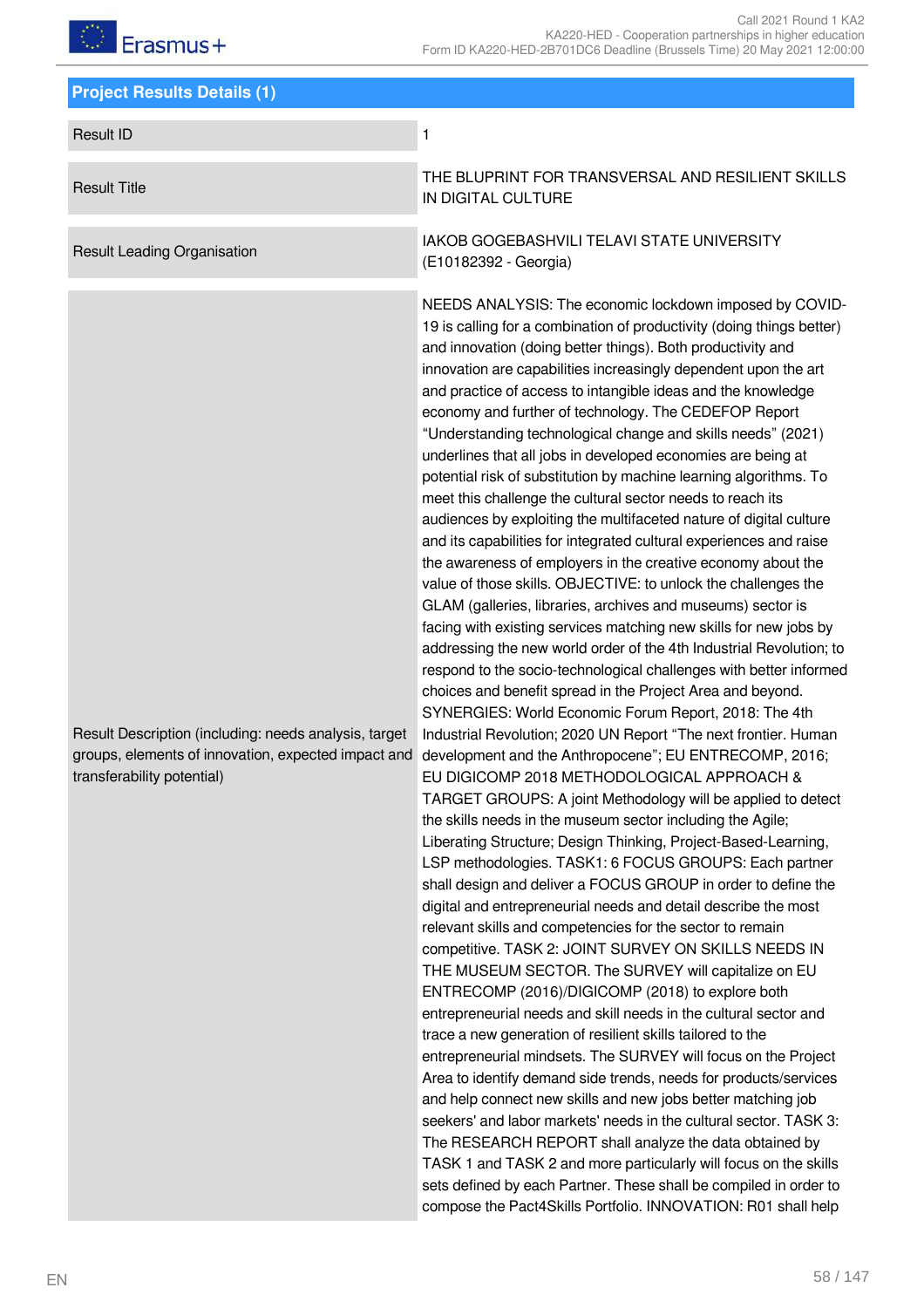improve standards in the design and production of digital artworks and encourage the inclusion of cultural education in the leisure time of the different audiences. It will also inaugurate entrepreneurship as a transversal key identify a new generation of experience-based cultural products and the required skills to generate them. Thus, R01 will increase foresight, innovation and agility in the way cultural agencies adapt to a constantly changing knowledge ecosystem and will enable those to connect cultural consumption to advanced digital, entrepreneurial and intercultural skills in the sector. IMPACT: 60 key stakeholders build bridges between education and training providers, enterprises and other employers and actively involve the youth in a co-design process. R01 enables 60 sector representatives in

CY/FR10/GE/ITF5/NL329/EL42 to identify and determine needed skills, which are not yet put in place, becoming instrumental for the uptake of entrepreneurship and digital skills needs and reforming the Key Competences for Lifelong Learning. TRANSFERABILITY: R01 formulates novel skills for new jobs in the GLAM sector in the Project Area and beyond. 60 public, private and third sector actors deliver an interconnected network in

CY/FR10/GE/ITF5/NL329/EL42, to revise the skills museums need and improve the way assets, infrastructure, and people link in the digital age.

Result Type Studies / analysis – Questionnaire development and survey implementation

> TASK 1: 6 FOCUS GROUPS: are going to be organized in Nicosia (CY); Cergy (FR); Telavi (GE); Potenza (IT); Amsterdam (NL), and Chios (GR). PP5(SEALS) defines the methodological framework and shares it with all the Partners. The Applicant (OUC) prepares guidelines and instructions for the organization of the FOCUS GROUPS, which are going to be organized by each Partner with total of 60 participants. Participants in each country shall cover the GLAM sector (Galleries, Libraries, Archives and Museums) and the Cultural and Creative Industries (CCI). Cultural agencies need to develop both a digital and an entrepreneurial mindset: entrepreneurship is not only about money-making, but should be values as the principal ability to turn ideas into action. It is a holistic competence which can be learnt. Each FOCUS GROUP will meet virtually to distil the relevance of skills needed in the partner countries, possible adaptations that have to be made and which skills are considered to be the most important and therefore they must be prioritized in the framework of the Pact4Skills Portfolio. The 6 FOCUS GROUPS will explore the views of experts and key stakeholders in museums and collections assisted by the training framework LIBERATING STRUCTURES and more particularly the "Wicked Questions" Methodology to replace conventional practices, so as to unveil the relevance of the Pact4Skills Portfolio. Upon conclusion, each partner is responsible for drafting a report on the FOCUS GROUP results. PP6(ARTIFACTORY) will receive the reports from all 6 Partners

Please describe the division of work, the tasks leading to the production of the result and the applied methodology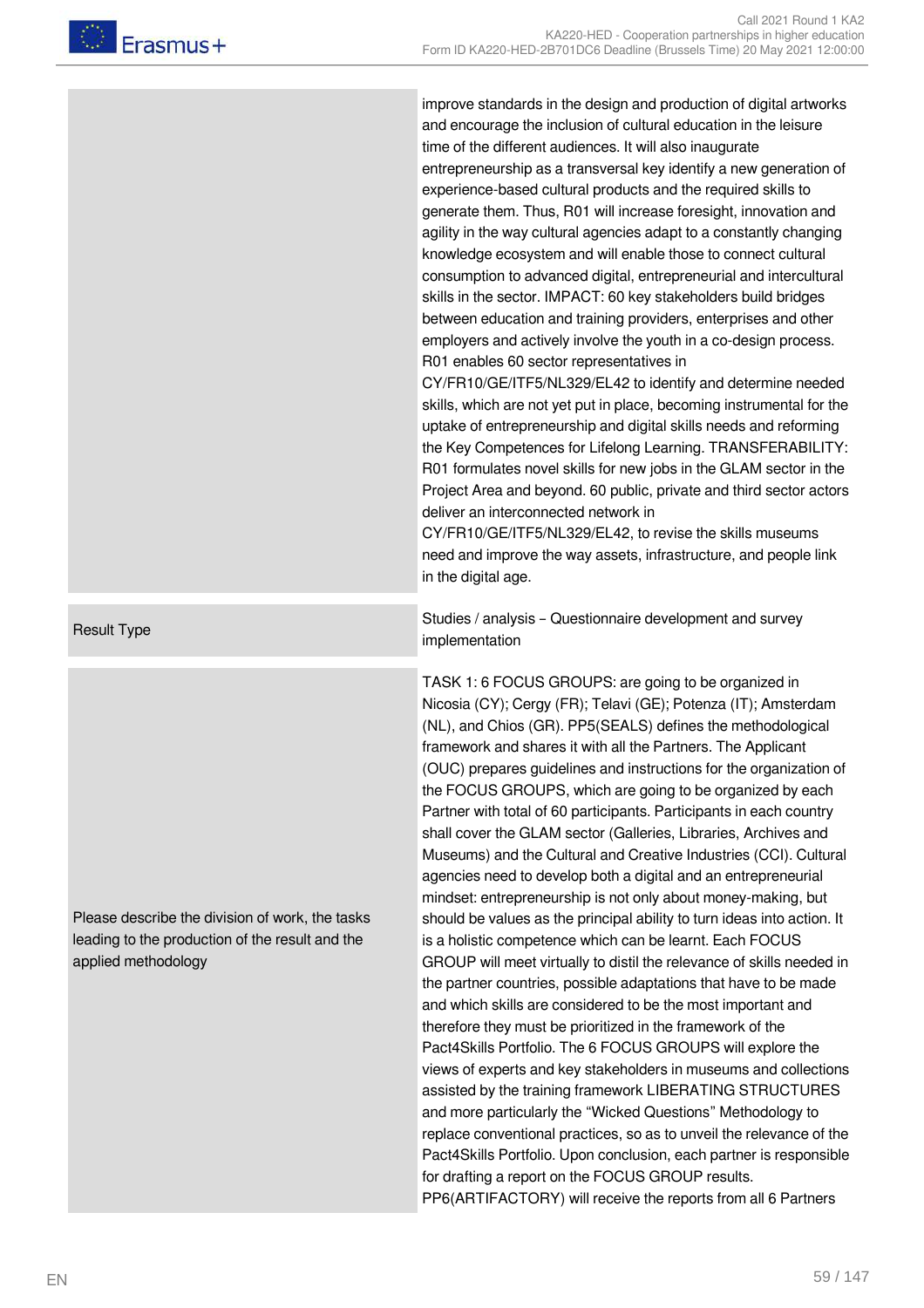and focus on the common points. PP3 (TESAU), the Applicant (OUC) and PP2 CYU) will draft a common qualification profile and formulate the learning outcomes envisaged for the Pact4Skills Portfolio. TASK 2: The JOINT SURVEY ON SKILLS NEEDS IN THE MUSEUM SECTOR shall map the need for the skills diversification required in present-day, which is closely interlinked with global level changes like advances in ICT, the rise of digital skills, the emergence of collaborative consumption, the rise of social media, the mobile telephony and the 4th Industrial Revolution. These changes are closely interlinked with the skills deficit in museum education, which will also be disclosed by the "Panarchy" Methodology, part of the training framework LIBERATING STRUCTURES. The SURVEY shall identify the skills set required in the sector to deliver high added value products and services and enable HED graduates cope with the challenges of the 4th Industrial Revolution and succeed in the market. The SURVEY helps establish the evidence to reform policies in the Project Area. TASK 3: The REPORT captures the added value of the respondents' input as distilled by the LIBERATING STRUCTURES. It is about creating value, for the stakeholders, employers, training institutions and HED students by exploiting an validated composite skills set that allows the reorientation of isolated skills into a transversal competence framework. The REPORT shall clearly present the mismatch in skills supply as captured by the SURVEY, to address the challenges museum and collections faces in the global competition. It will be used for the design of HED CURRICULA in the Project Area and can also support the development of competences in the informal learning context and establish a bridge between the worlds of education and the world of work. IMPLEMENTATION: PP3(TESAU), the Applicant (OUC) and PP2(CYU) collaborate to develop the SURVEY Questionnaire. Respondents will be confronted by LIBERATING STRUCTURES mentors in a digital dialogue in real time (outdated/obsolete yes-no Google Forms will NOT BE APPLIED, as such answers are of no value). PP3(TESAU) shall collect all SURVEY data and identifies those skills required to succeed in the sector and formulate those new competences need to be cultivated transversal competencies. PP5(SEALS) delivers the SURVEY Methodology. All Partners engage key respondents to complete the SURVEY. Result Production Start Date (dd-mm-yyyy) 01-11-2021 Result Production End Date (dd-mm-yyyy) 30-09-2022 Result Languages **English** 

Result Media **Internet , Event , Database , Publications** Internet , Event , Database , Publications

ANOIKTO PANEPISTIMIO KYPROU (OPEN UNIVERSITY OF CYPRUS) (E10180075 - Cyprus) , CY Cergy Paris Université (E10222810 - France) , Stichting for Education on Agility

Result Participating Organisations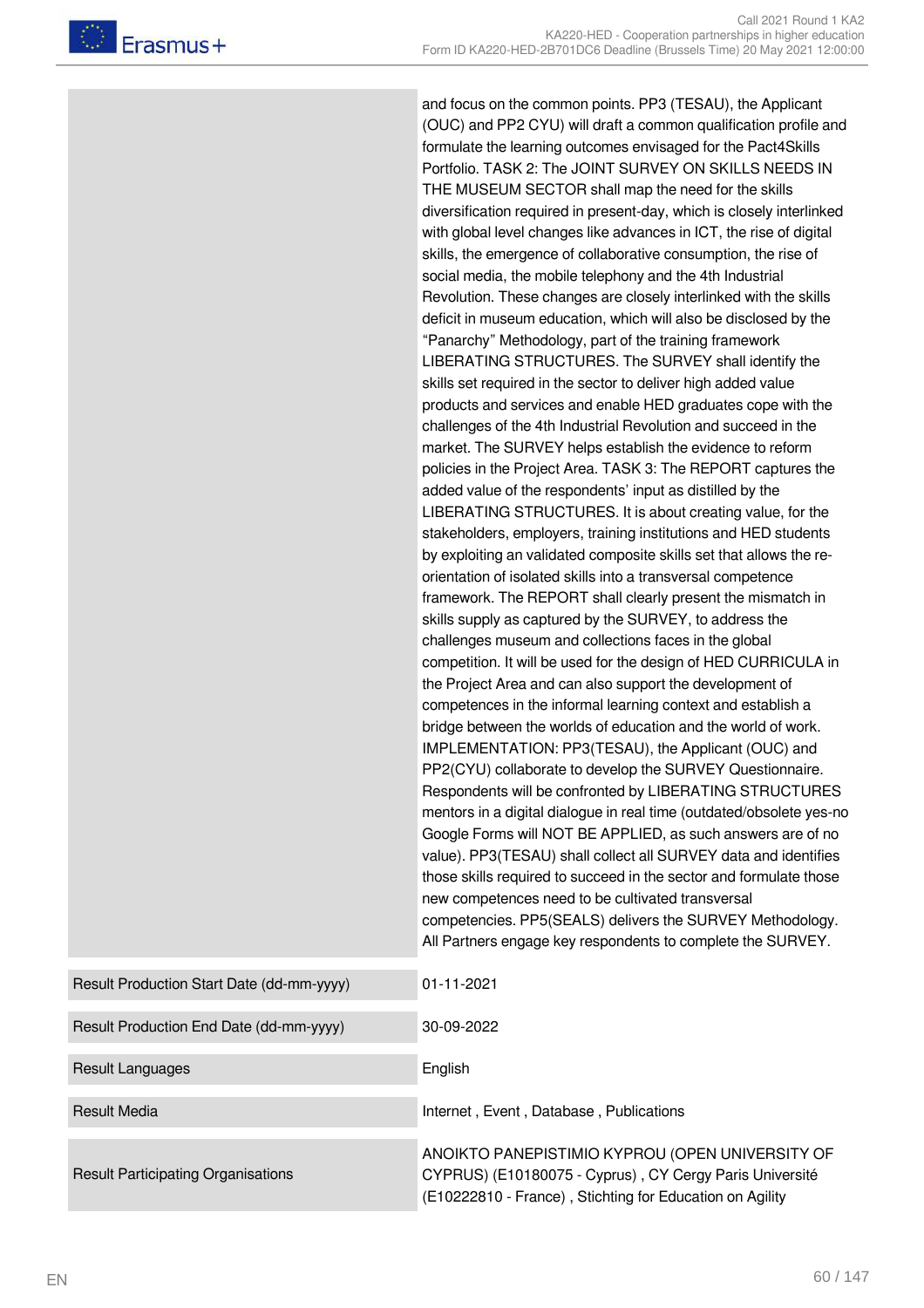

Liberating Structures (E10057522 - Netherlands) , ARTIFACTORY (E10016056 - Greece) , Comunità Montana Alto Basento (E10270938 - Italy)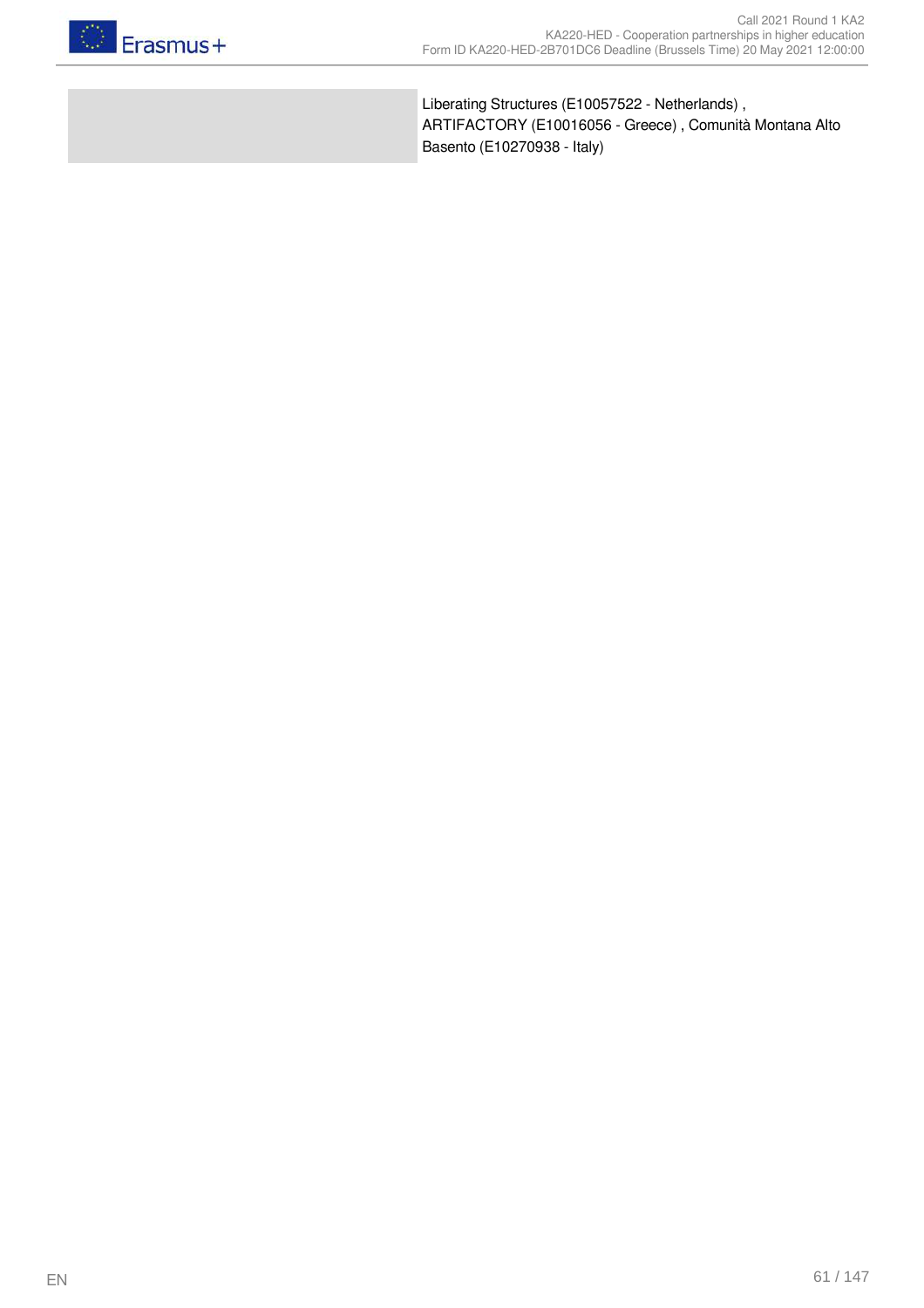

**Project Results Budget**

| Result ID      | Organisation                                                                       | Managers    | Teachers /<br>Trainers /<br>Researchers /<br>Youth workers | <b>Technicians</b> | Administrative<br>staff $/$<br>Volunteers | Grant |
|----------------|------------------------------------------------------------------------------------|-------------|------------------------------------------------------------|--------------------|-------------------------------------------|-------|
|                | IAKOB GOGEBASHVILI TELAVI STATE UNIVERSITY (E10182392 - Georgia)                   | $\mathbf 0$ | 6660                                                       | 0                  | 0                                         | 6660  |
| $\overline{c}$ | ANOIKTO PANEPISTIMIO KYPROU (OPEN UNIVERSITY OF CYPRUS)<br>(E10180075 - Cyprus)    | $\mathbf 0$ | 8220                                                       | $\mathbf{0}$       | $\mathbf{0}$                              | 8220  |
| 3              | CY Cergy Paris Université (E10222810 - France)                                     | $\mathbf 0$ | 8560                                                       | $\mathbf{0}$       | $\mathbf{0}$                              | 8560  |
| 4              | Stichting for Education on Agility Liberating Structures (E10057522 - Netherlands) | $\mathbf 0$ | 7230                                                       | $\Omega$           | $\mathbf{0}$                              | 7230  |
| 5              | ARTIFACTORY (E10016056 - Greece)                                                   | $\mathbf 0$ | 4110                                                       | $\mathbf 0$        | $\mathbf{0}$                              | 4110  |
| 6              | Comunità Montana Alto Basento (E10270938 - Italy)                                  | $\mathbf 0$ | 3210                                                       | $\Omega$           | $\mathbf{0}$                              | 3210  |
| <b>Total</b>   |                                                                                    | $\mathbf 0$ | 37990                                                      | $\mathbf{0}$       | $\bf{0}$                                  | 37990 |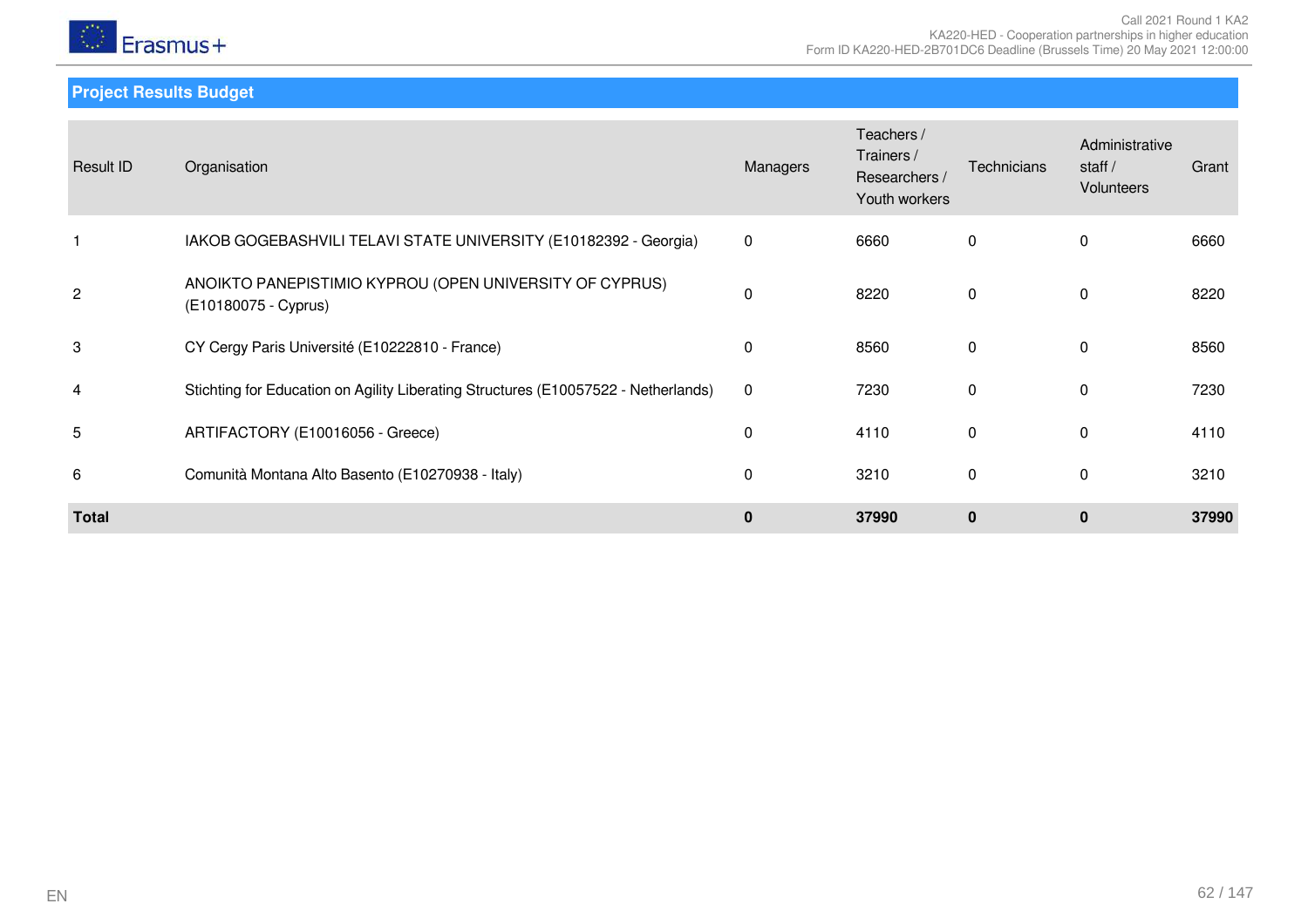

| Result ID    | Organisation                                                                  | Country of the Organisation | Category Of Staff             | N° of Working<br>Days | Grant per Day | Grant |
|--------------|-------------------------------------------------------------------------------|-----------------------------|-------------------------------|-----------------------|---------------|-------|
|              | IAKOB GOGEBASHVILI TELAVI<br><b>STATE UNIVERSITY</b><br>(E10182392 - Georgia) | Georgia                     | Teachers/Trainers/Researchers | 90                    | 74            | 6660  |
| <b>Total</b> |                                                                               |                             |                               | 90                    |               |       |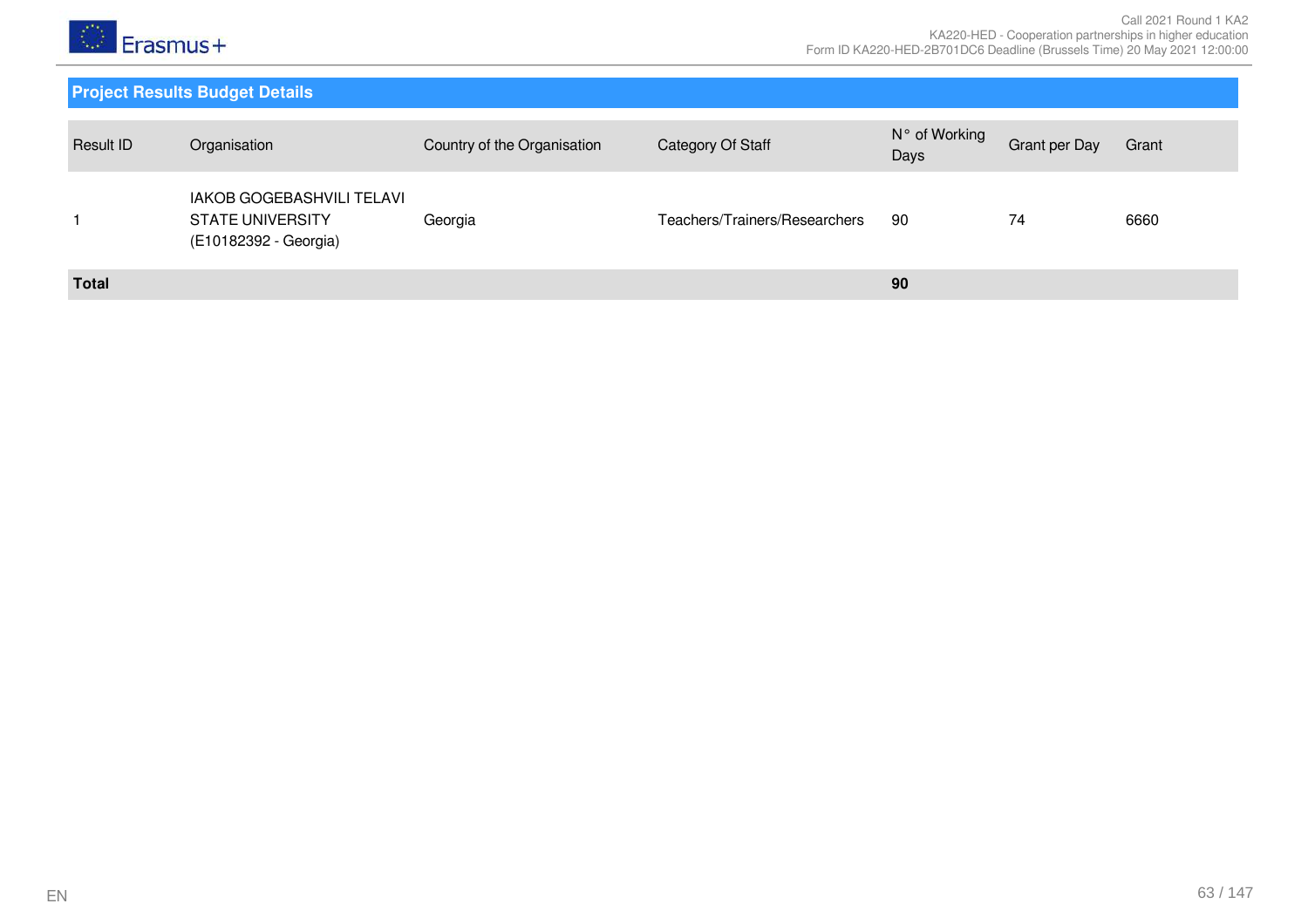

| Result ID    | Organisation                                                                          | Country of the Organisation | Category Of Staff             | N° of Working<br>Days | <b>Grant per Day</b> | Grant |
|--------------|---------------------------------------------------------------------------------------|-----------------------------|-------------------------------|-----------------------|----------------------|-------|
|              | ANOIKTO PANEPISTIMIO<br>KYPROU (OPEN UNIVERSITY<br>OF CYPRUS) (E10180075 -<br>Cyprus) | Cyprus                      | Teachers/Trainers/Researchers | 60                    | 137                  | 8220  |
| <b>Total</b> |                                                                                       |                             |                               | 60                    |                      |       |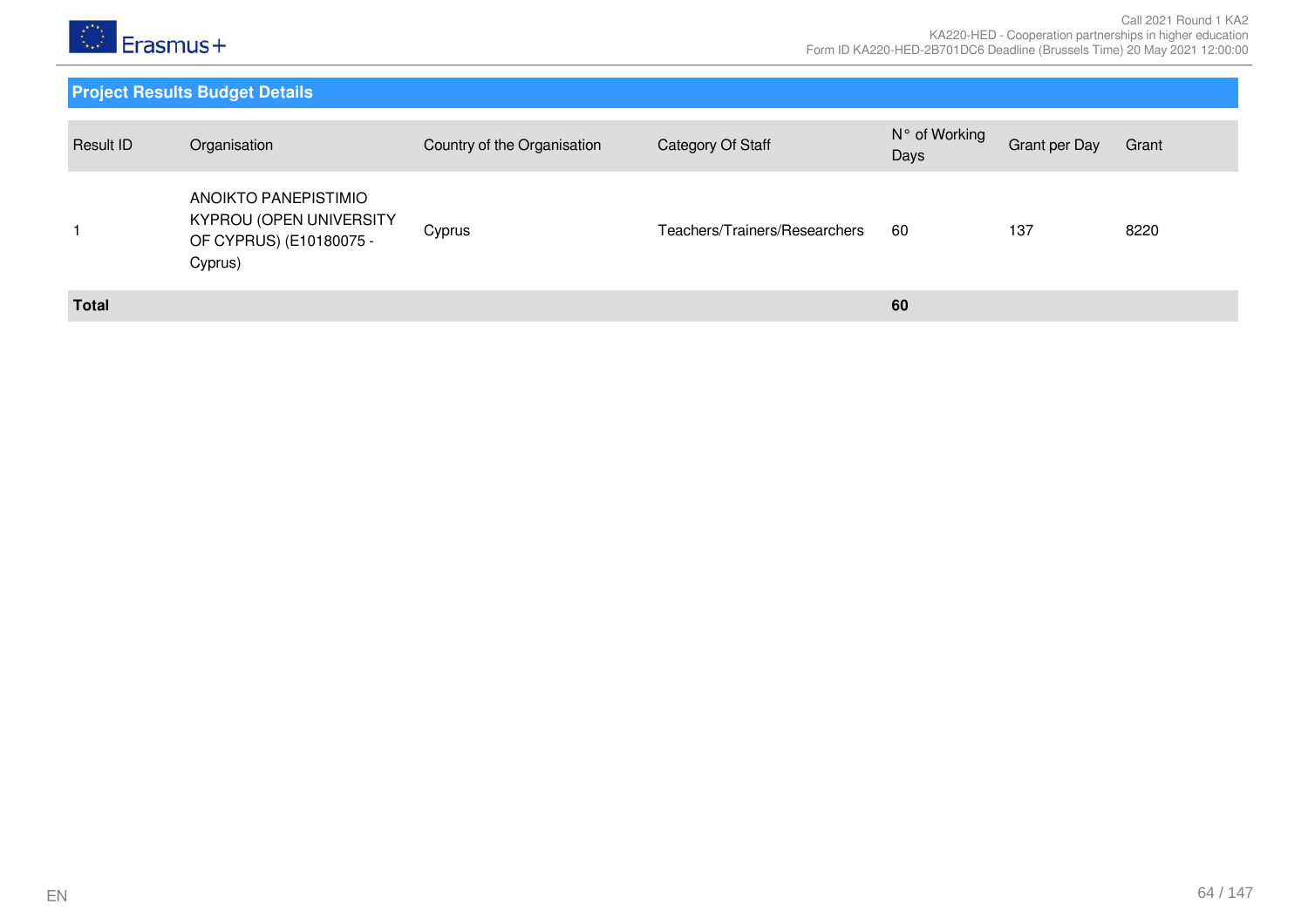

| Result ID    | Organisation                                      | Country of the Organisation | Category Of Staff             | N° of Working<br>Days | Grant per Day | Grant |
|--------------|---------------------------------------------------|-----------------------------|-------------------------------|-----------------------|---------------|-------|
|              | CY Cergy Paris Université<br>(E10222810 - France) | France                      | Teachers/Trainers/Researchers | -40                   | 214           | 8560  |
| <b>Total</b> |                                                   |                             |                               | 40                    |               |       |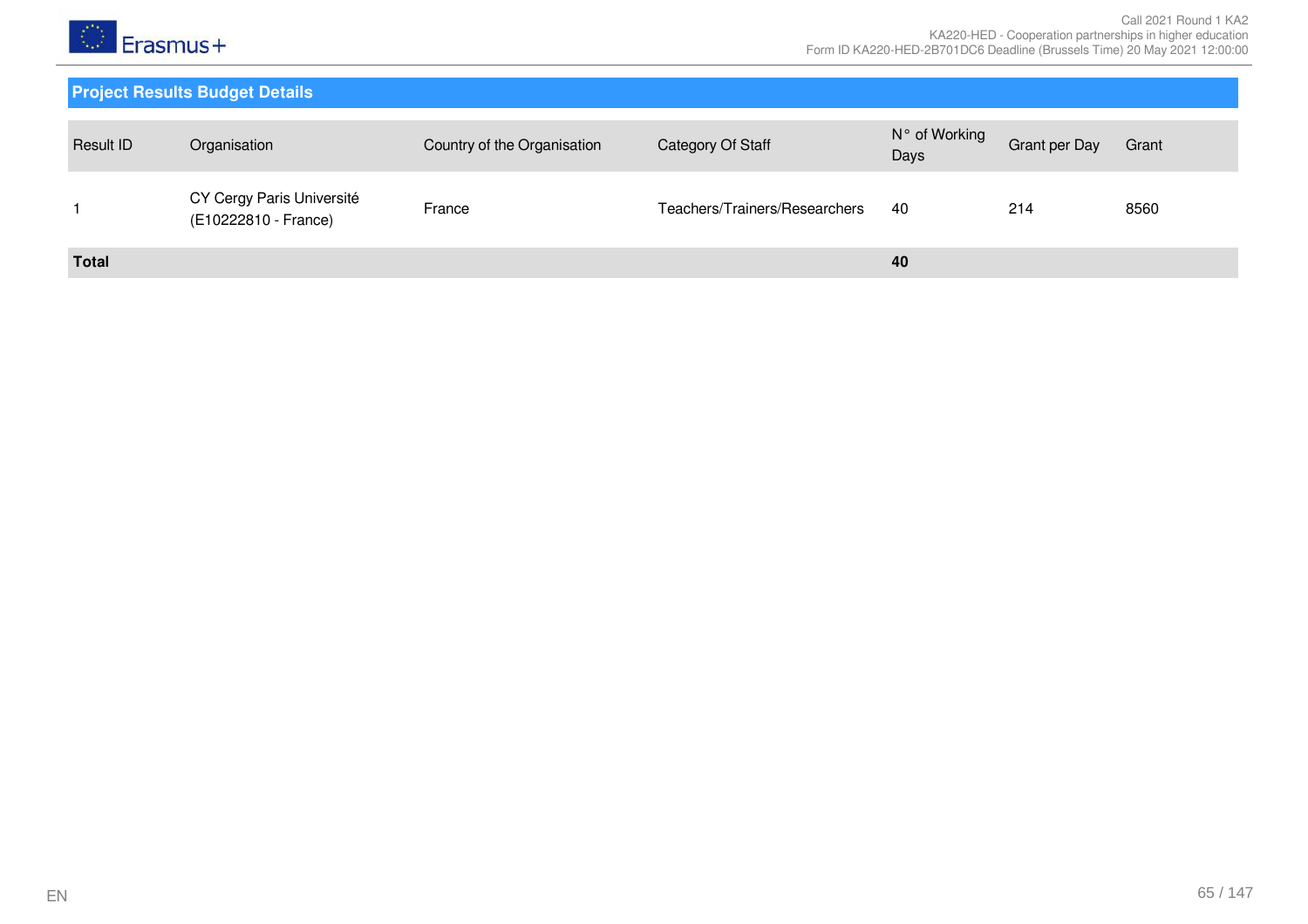

| Result ID    | Organisation                                                                                         | Country of the Organisation | Category Of Staff             | N° of Working<br>Days | Grant per Day | Grant |
|--------------|------------------------------------------------------------------------------------------------------|-----------------------------|-------------------------------|-----------------------|---------------|-------|
|              | Stichting for Education on Agility<br>Liberating Structures (E10057522 Netherlands<br>- Netherlands) |                             | Teachers/Trainers/Researchers | 30                    | 241           | 7230  |
| <b>Total</b> |                                                                                                      |                             |                               | 30                    |               |       |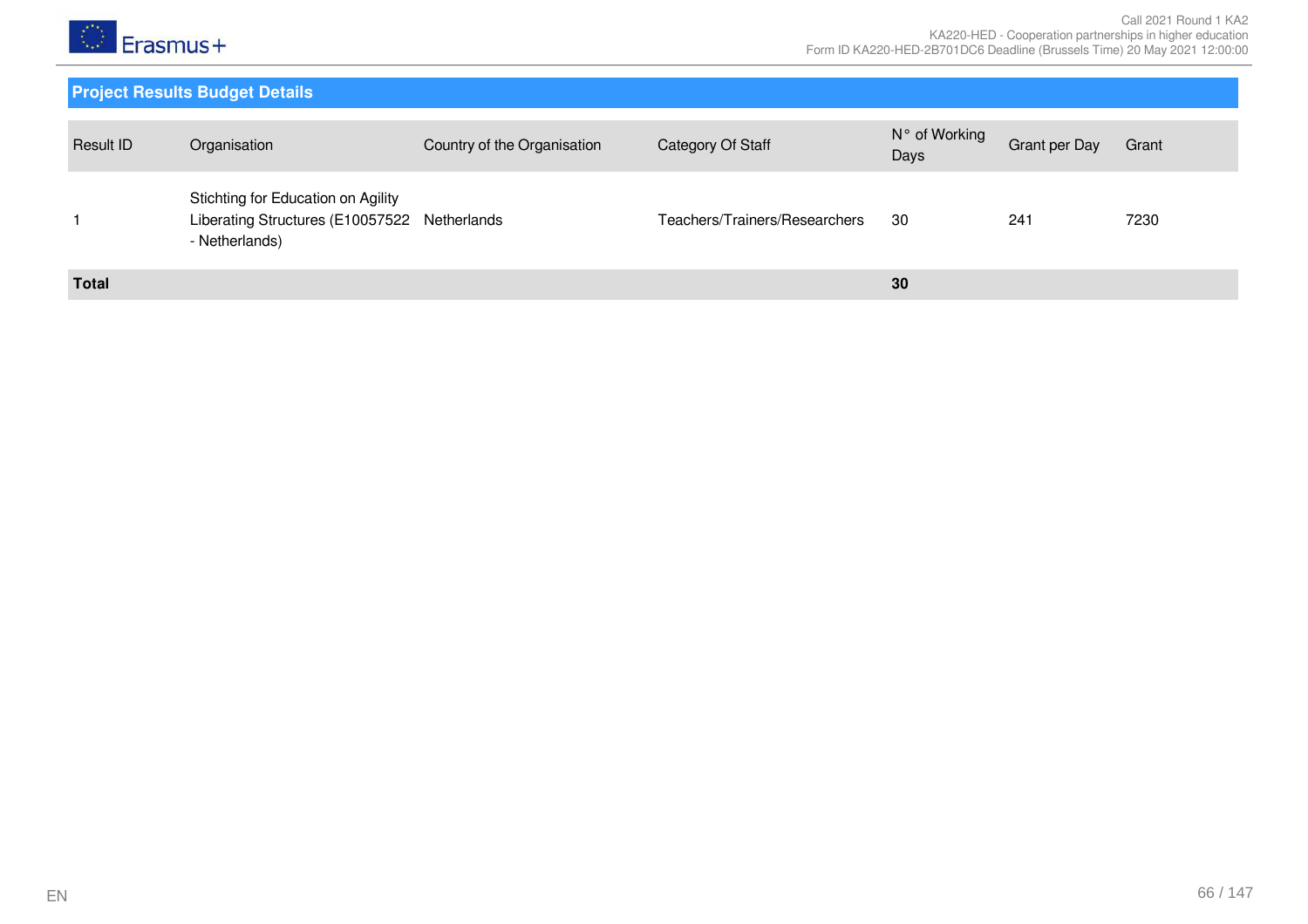

| Result ID    | Organisation                        | Country of the Organisation | Category Of Staff             | N° of Working<br>Days | Grant per Day | Grant |
|--------------|-------------------------------------|-----------------------------|-------------------------------|-----------------------|---------------|-------|
|              | ARTIFACTORY (E10016056 -<br>Greece) | Greece                      | Teachers/Trainers/Researchers | 30                    | 137           | 4110  |
| <b>Total</b> |                                     |                             |                               | 30                    |               |       |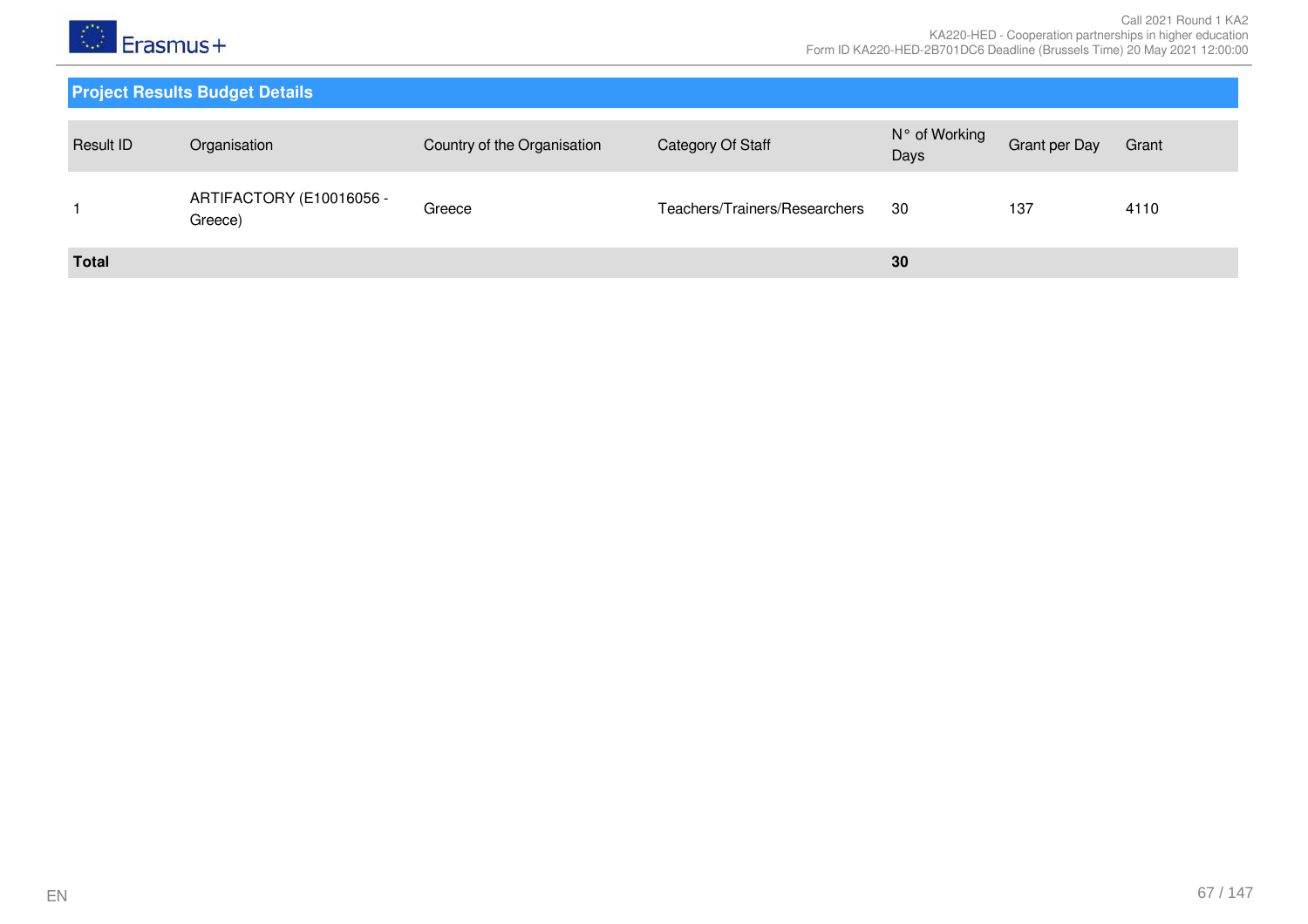

| <b>Result ID</b> | Organisation                                         | Country of the Organisation | Category Of Staff             | N° of Working<br>Days | <b>Grant per Day</b> | Grant |
|------------------|------------------------------------------------------|-----------------------------|-------------------------------|-----------------------|----------------------|-------|
|                  | Comunità Montana Alto Basento<br>(E10270938 - Italy) | Italy                       | Teachers/Trainers/Researchers | 15                    | 214                  | 3210  |
| <b>Total</b>     |                                                      |                             |                               | 15                    |                      |       |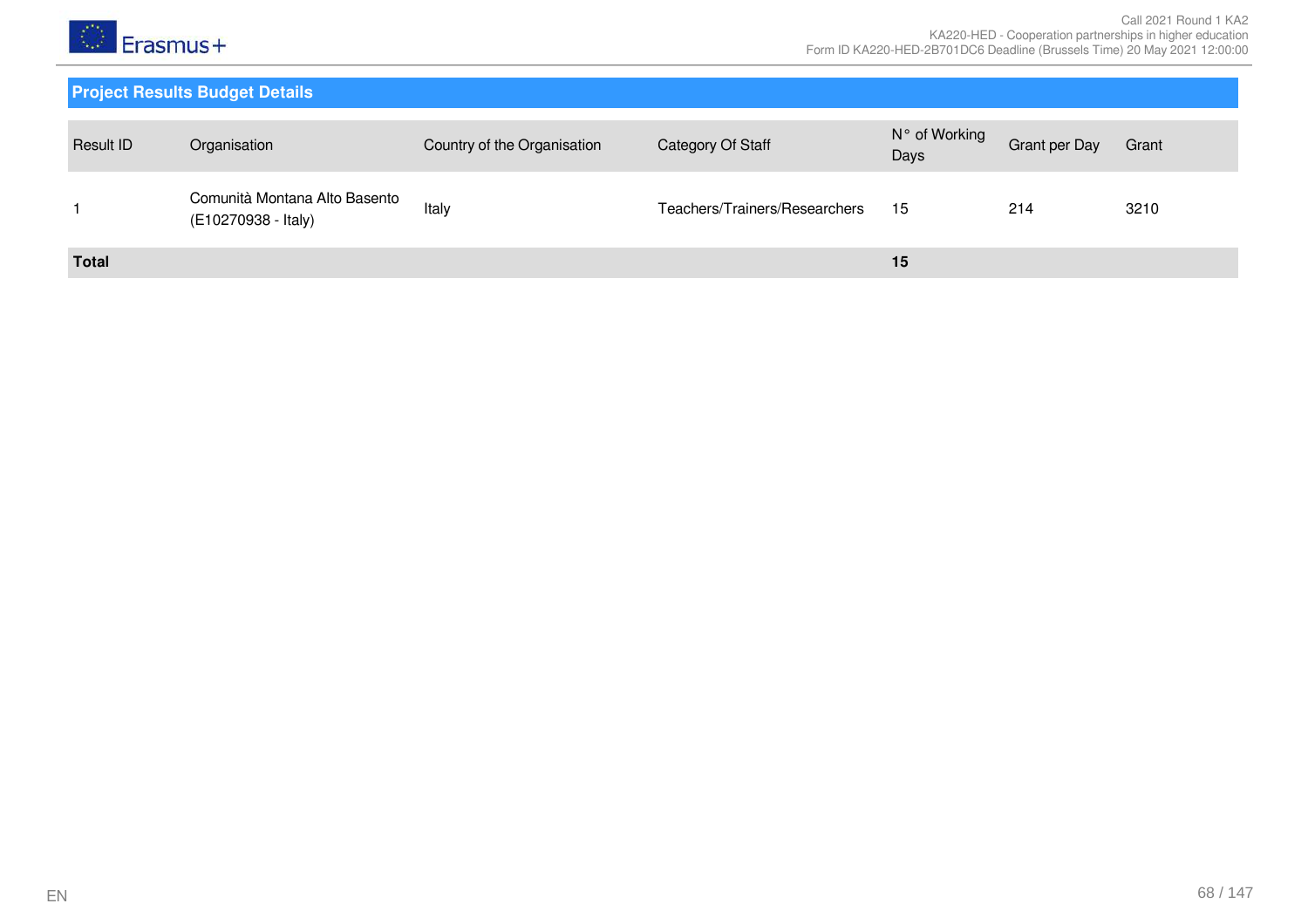| <b>Project Results Details (2)</b>                                                                                                         |                                                                                                                                                                                                                                                                                                                                                                                                                                                                                                                                                                                                                                                                                                                                                                                                                                                                                                                                                                                                                                                                                                                                                                                                                                                                                                                                                                                                                                                                                                                                                                                                                                                                                                                                                                                                                                                                                                                                                                                                                                                                                                                                                                                                                                                                                                                                                                                                                                                                                                                                                                                                                                                                                                                                                                                                                                            |
|--------------------------------------------------------------------------------------------------------------------------------------------|--------------------------------------------------------------------------------------------------------------------------------------------------------------------------------------------------------------------------------------------------------------------------------------------------------------------------------------------------------------------------------------------------------------------------------------------------------------------------------------------------------------------------------------------------------------------------------------------------------------------------------------------------------------------------------------------------------------------------------------------------------------------------------------------------------------------------------------------------------------------------------------------------------------------------------------------------------------------------------------------------------------------------------------------------------------------------------------------------------------------------------------------------------------------------------------------------------------------------------------------------------------------------------------------------------------------------------------------------------------------------------------------------------------------------------------------------------------------------------------------------------------------------------------------------------------------------------------------------------------------------------------------------------------------------------------------------------------------------------------------------------------------------------------------------------------------------------------------------------------------------------------------------------------------------------------------------------------------------------------------------------------------------------------------------------------------------------------------------------------------------------------------------------------------------------------------------------------------------------------------------------------------------------------------------------------------------------------------------------------------------------------------------------------------------------------------------------------------------------------------------------------------------------------------------------------------------------------------------------------------------------------------------------------------------------------------------------------------------------------------------------------------------------------------------------------------------------------------|
| <b>Result ID</b>                                                                                                                           | $\overline{c}$                                                                                                                                                                                                                                                                                                                                                                                                                                                                                                                                                                                                                                                                                                                                                                                                                                                                                                                                                                                                                                                                                                                                                                                                                                                                                                                                                                                                                                                                                                                                                                                                                                                                                                                                                                                                                                                                                                                                                                                                                                                                                                                                                                                                                                                                                                                                                                                                                                                                                                                                                                                                                                                                                                                                                                                                                             |
| <b>Result Title</b>                                                                                                                        | THE Pact4Skills PEDAGOGY TO SUPPORT THE<br>GENERATION OF DIGITAL CULTURE IN MUSEUMS AND<br><b>COLLECTIONS</b>                                                                                                                                                                                                                                                                                                                                                                                                                                                                                                                                                                                                                                                                                                                                                                                                                                                                                                                                                                                                                                                                                                                                                                                                                                                                                                                                                                                                                                                                                                                                                                                                                                                                                                                                                                                                                                                                                                                                                                                                                                                                                                                                                                                                                                                                                                                                                                                                                                                                                                                                                                                                                                                                                                                              |
| <b>Result Leading Organisation</b>                                                                                                         | ARTIFACTORY (E10016056 - Greece)                                                                                                                                                                                                                                                                                                                                                                                                                                                                                                                                                                                                                                                                                                                                                                                                                                                                                                                                                                                                                                                                                                                                                                                                                                                                                                                                                                                                                                                                                                                                                                                                                                                                                                                                                                                                                                                                                                                                                                                                                                                                                                                                                                                                                                                                                                                                                                                                                                                                                                                                                                                                                                                                                                                                                                                                           |
| Result Description (including: needs analysis, target<br>groups, elements of innovation, expected impact and<br>transferability potential) | NEEDS ANALYSIS: In a digital information space where new<br>media and social media play a crucial role, HED students need to<br>be empowered with the necessary and adequate skills to<br>participate the workforce in a rewarding and meaningful way. R02<br>elucidates the role that media literacy plays to effectively address<br>the challenges posed by the 4th Industrial Revolution e.g., the<br>fusion of advances in artificial intelligence (AI), robotics, the<br>Internet of Things (IoT), 3D printing, genetic engineering,<br>quantum/cloud computing, and other technologies. OBJECTIVE:<br>to help HED students acquire a resilient skill set to cope with<br>radical changes the 4th Industrial Revolution has caused to<br>society; to reshape the value chain of cultural consumption in the<br>post-COVID-19 era. SYNERGIES: EU ENTRECOMP/DIGICOMP<br>FRAMEWORKS; EU Digital Education Action Plan 2021-2027<br>IMPLEMENTATION METHODOLOGY & TARGET GROUPS:<br>R02 is tailored to the competences needed for the generation of<br>competitive skills in the post-COVID-19 era, and which will lead to<br>the formation of creative mindsets. Adopted is a multidisciplinary<br>planning process, which fosters learning resilience: Project Based<br>Learning (PBL); Design Thinking; Gamification; Agile/Scrum and<br>Liberating Structures. TASK 2.1: 4 COLLABORATIVE WEB-<br>BASED TUTORIALS will introduce teachers and learners into the<br>concept of the Open Space Technology. A combination of web<br>tools shall facilitate the insight that each service/product is<br>connected into an ecosystem and that only by addressing the<br>transformations which can generate value in the market. TASK<br>2.1.1: 1st COLLABORATIVE WEB TUTORIAL (CULTURAL<br>RESOURCES): to identify a new generation of experienced based<br>products/services enabling to formulate those, new competences<br>need such as judgment, negotiation, appropriation, play, trans-<br>media navigation, simulation, cooperative intelligence,<br>performance, distributed cognition, visualization & multitasking to<br>be cultivated. TASK 2.1.2: 2nd COLLABORATIVE WEB<br>TUTORIAL(DIGITAL PRODUCTS AND SERVICES): participants<br>will to jointly design digital services that are providing the correct<br>mix of infrastructure elements and investigate distribution<br>channels and empower customer satisfaction. TASK 2.1.3: 3rd<br>COLLABORATIVE WEB TUTORIAL (QUALITY<br>EXPERIENCES): several supply-side related factors such as<br>quality, resources, environment, infrastructure, fame, and a range<br>of values attached to cultural assets can influence the intention to<br>opt for a museum. Participants will explore visitor motivations and<br>the dependency of the cultural experience from a cognitive, |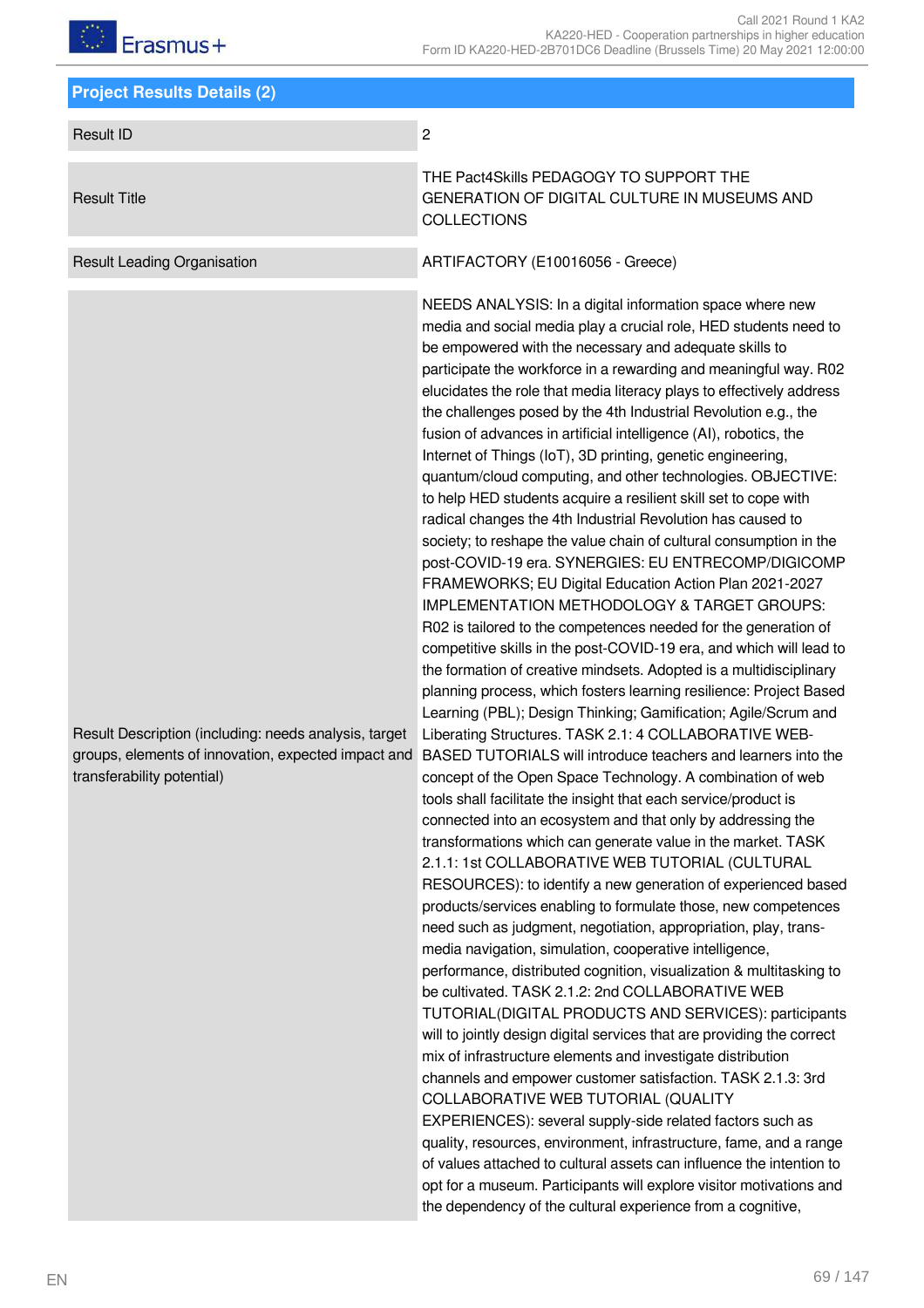emotional and technological viewpoint. TASK 2.1.4: 4th COLLABORATIVE WEB TUTORIAL(SERVICE DESIGN): customer service is critical; the higher level of a service, the more likely a local museum will create added value. Participants will learn how to plan to deliver outstanding experiences from the first moment visitors click on a web site, up to when they leave the museum. TASK 2.2: The Pact4Skills PORTFOLIO: 4 TRANSNATIONALSTUDY VISITS in the Nicosia/ Amsterdam/Lagopesole/Cergy) put theory into practice TASK 2.3: The DIGITAL COWORKING SPACE FOR MUSEUM MENTORS will become a constantly evolving reference framework to determine a range of desirable cultural experiences INNOVATION: R02 ignites cooperation among HED students in CY/FR10/GE/ITF5/NL329/EL42 and helps to develop an entrepreneurial spirit and the ability of spotting and pursuing opportunities. IMPACT: R02 trains 90 HED students, that they meet the challenges the museum/CCI/GLAM sector faces with existing services and respond to the new world order of pervasive media through a renewed focus on skills development. TRANSFERABILITY: R02 builds the prototype for the inclusion of the EU Digital Education Action Plan 2021-2027 in the generation of rich skills for the design of high added value cultural products and services

Please describe the division of work, the tasks leading to the production of the result and the applied methodology

Result Type **Methodologies / guidelines – Pedagogical strategy** Methodologies / guidelines – Pedagogical strategy

In today's dynamic world, understanding job requirements and being able to react fast to emerging skills needs is key to addressing skills mismatches in the labor market. R02 responds to digital and entrepreneurial challenges on the cusp of the 4th Industrial Revolution. Under this challenge, R02 aims at improving productivity working both remotely and in teams and assist 90 HED students in the Project Area apply wide-spread teleworking as keen users of high-tech digital technologies. T2.1.1: 1st COLLABORATIVE WEB TUTORIAL: CULTURAL RESOURCES: While Trainees understand cultural resources, they exercise in the digital environment with a series entrepreneurial skills, which will allow them to plan ahead {1.1.1 Tracing Opportunities; 1.1.2 Deploying Creativity; 1.1.3 Crystallizing the Vision; 1.1.4 Performing Assessments; 1.1.5 Assuming Responsibilities}. T2.1.2: 2nd COLLABORATIVE WEB TUTORIAL: DIGITAL PRODUCTS AND SERVICES. While Trainees understand the global generation of digital culture and the changes it experiences, they develop skills in order to realize their own vision to work in the cultural sector {2.2.1 Building self-awareness; 2.2.2 Developing Motivation & Perseverance 2.2.3 Mobilizing Resources; 2.2.4 Accumulating Financial and Economic Literacy; 2.2.5 Attracting Partners and Networks} T2.1.3: 3rd COLLABORATIVE WEB TUTORIAL: QUALITY EXPERIENCES. Trainees learn that they design of products and services for museums/collections cannot be in isolation. Thus, they learn to cope with others and develop resilient skills: {3.3.1 Taking Initiatives; 3.3.2 Working with Others;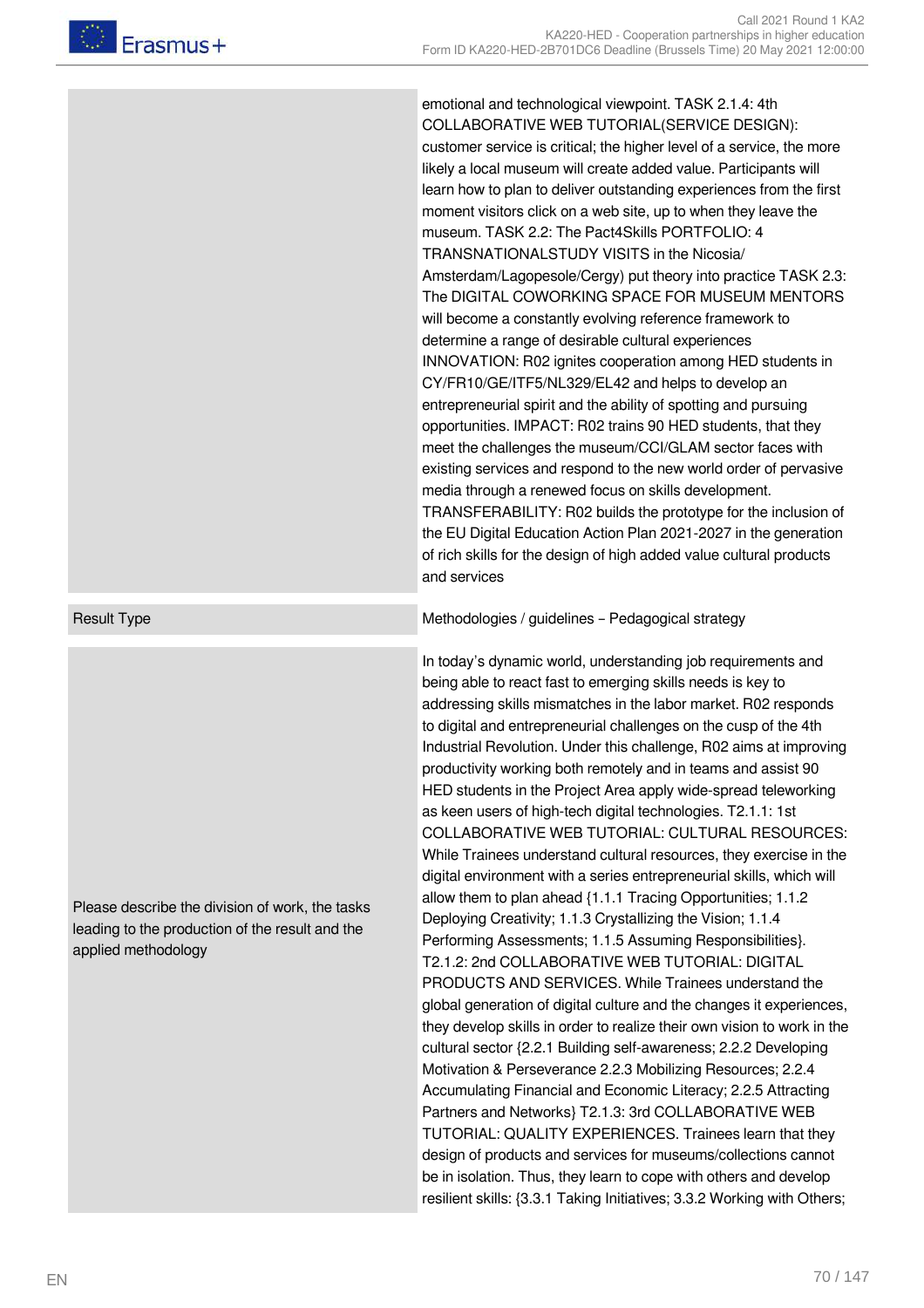3.3.3 Coping with Ambiguity, Uncertainty and Risks}. T2.1.4: 4th COLLABORATIVE WEB TUTORIAL: SERVICE DESIGN. Trainees learn that the quality of services is critical in museums/collection, and that creativity and ethics are essential to their sustainability and that the COVID19 experience has clearly demonstrated who fragile the sector is. Thus, skills towards ethical development and real sustainability are the renewed values: {4.4.1 Inspiring and Mobilizing Others; 4.4.2 Learning Ethical and Sustainable Thinking; 4.4.3 Valuing Ideas} T2.2: The Pact4Skills PORTFOLIO: The European Digital Competence Framework (DIGICOMP, 2018) defines eight proficiency levels for each competence through learning outcomes and is inspired by the structure and vocabulary of the European Qualification Framework (EQF). The aim is to apply the EU DIGICOMP in the museum design and foster the development and assessment of digital competences. The Pact4Skills PORTFOLIO includes: 1. Information and data literacy; 2. Communication and collaboration; 3. Digital content creation; 3.4 Programming; 4. Safety; 5. Problem solving T2.3: The DIGITAL COWORKING SPACE FOR MUSEUM MENTORS is a collaborative constantly evolving digital community aiming to creatively restructure the cultural value chain guiding trainees to a holistic cultural planning. It defines the learning path by putting theory into practice and fosters a real time and dynamic exchange of experiences among transnational tutors and learners leading the latter to mastery and autonomy. RESPONSIBLE PARTNERS: PP5 (SEALS), will coordinate the 4 TUTORIALS in M4:T1/M5:T2/M6:T3/M7:T4. 4 Transnational Study Visits will be organized in Nicosia/Amsterdam/Lagopesole/Cergy by the Applicant(OUC); PP5(SEALS); PP4(CMAB); PP2(CYU) respectively. 90 HED students will attracted by the Applicant(OUC) [30 trainees]; PP3(TESAU) [30 trainees]; PP2(CYU) [30 trainees] to attend the 4 COLLABORATIVE WEB TUTORIALS get together in the digital environment with actors along the entire tourism value chain and get an overview of fields of businesses, innovative activities and marketing strategies and benefit from the international experience. PP5(SEALS) and PP5(ARTIFACTORY) set up the DIGITAL COWORKING SPACE FOR MUSEUM MENTORS. PP5(SEALS) and PP5(ARTIFACTORY) set up the Pact4Skills PORTFOLIO, where all Partners contribute to.

| Result Production Start Date (dd-mm-yyyy) | 01-02-2022                                                                                                                                                          |
|-------------------------------------------|---------------------------------------------------------------------------------------------------------------------------------------------------------------------|
| Result Production End Date (dd-mm-yyyy)   | 31-12-2022                                                                                                                                                          |
| Result Languages                          | English                                                                                                                                                             |
| <b>Result Media</b>                       | Internet, Event                                                                                                                                                     |
| <b>Result Participating Organisations</b> | ANOIKTO PANEPISTIMIO KYPROU (OPEN UNIVERSITY OF<br>CYPRUS) (E10180075 - Cyprus), CY Cergy Paris Université<br>(E10222810 - France), IAKOB GOGEBASHVILI TELAVI STATE |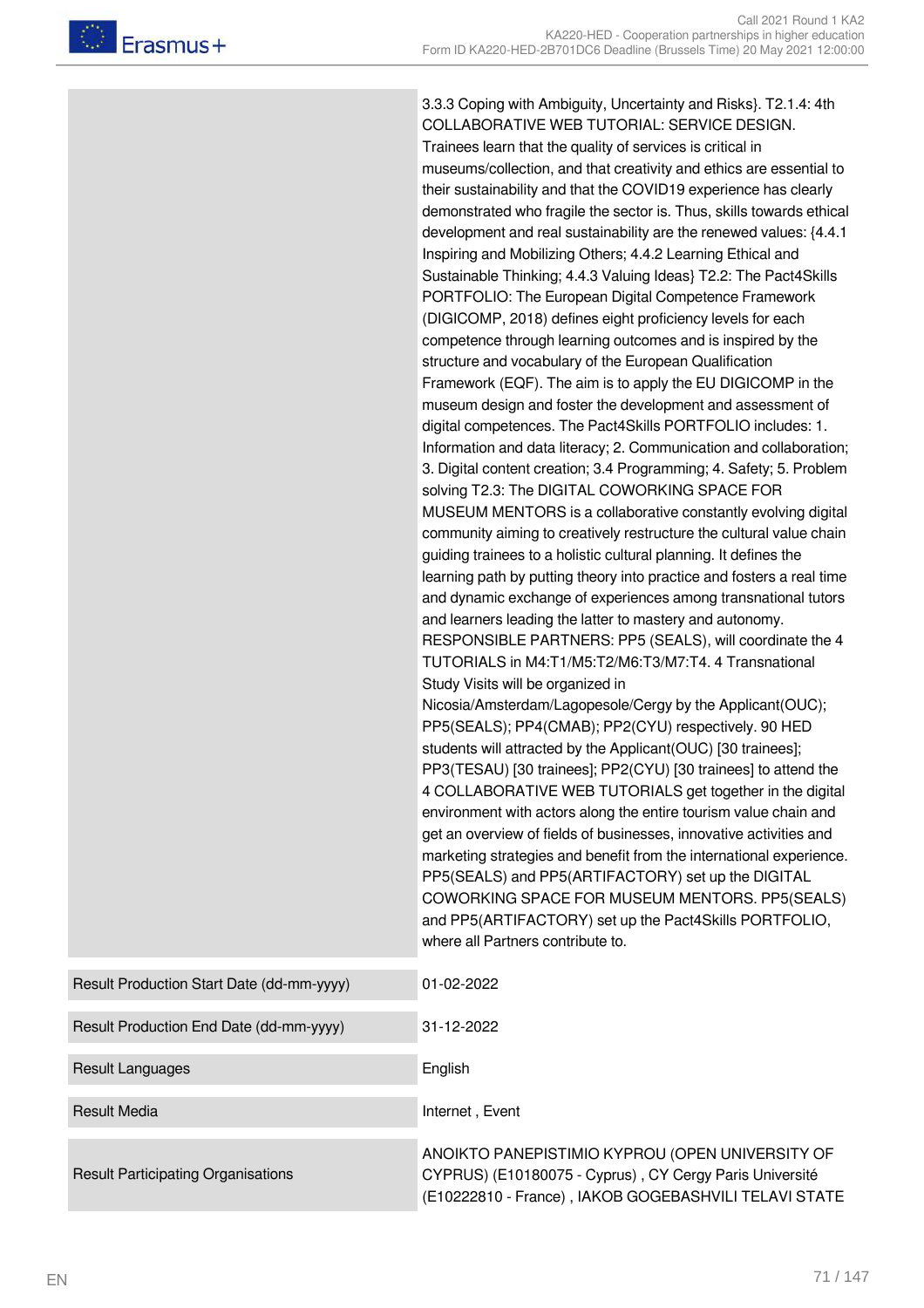

UNIVERSITY (E10182392 - Georgia) , Comunità Montana Alto Basento (E10270938 - Italy) , Stichting for Education on Agility Liberating Structures (E10057522 - Netherlands)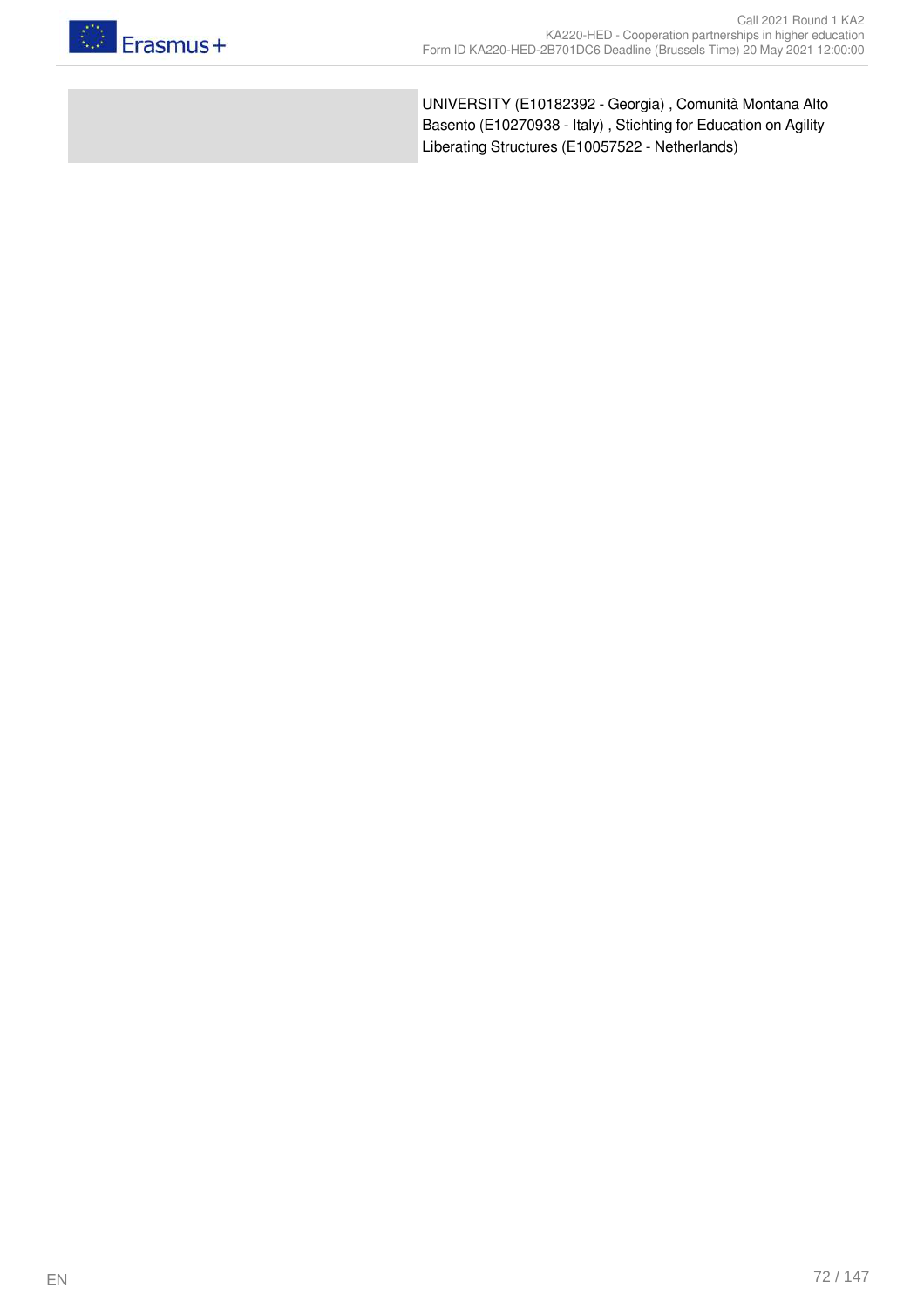

**Project Results Budget**

| Result ID      | Organisation                                                                       | Managers     | Teachers /<br>Trainers /<br>Researchers /<br>Youth workers | Technicians  | Administrative<br>staff $/$<br><b>Volunteers</b> | Grant |
|----------------|------------------------------------------------------------------------------------|--------------|------------------------------------------------------------|--------------|--------------------------------------------------|-------|
|                | ANOIKTO PANEPISTIMIO KYPROU (OPEN UNIVERSITY OF CYPRUS)<br>(E10180075 - Cyprus)    | 0            | 5480                                                       | $\mathbf{0}$ | $\Omega$                                         | 5480  |
| $\overline{c}$ | CY Cergy Paris Université (E10222810 - France)                                     | $\mathbf{0}$ | 6420                                                       | $\mathbf{0}$ | $\Omega$                                         | 6420  |
| 3              | Comunità Montana Alto Basento (E10270938 - Italy)                                  | 0            | 3210                                                       | $\mathbf 0$  | $\Omega$                                         | 3210  |
| 4              | Stichting for Education on Agility Liberating Structures (E10057522 - Netherlands) | $\mathbf 0$  | 7230                                                       | 0            | $\Omega$                                         | 7230  |
| 5              | ARTIFACTORY (E10016056 - Greece)                                                   | 0            | 12330                                                      | 0            | $\mathbf 0$                                      | 12330 |
| 6              | IAKOB GOGEBASHVILI TELAVI STATE UNIVERSITY (E10182392 - Georgia)                   | $\mathbf 0$  | 4440                                                       | 0            | $\Omega$                                         | 4440  |
| <b>Total</b>   |                                                                                    | $\mathbf 0$  | 39110                                                      | $\mathbf{0}$ | $\mathbf{0}$                                     | 39110 |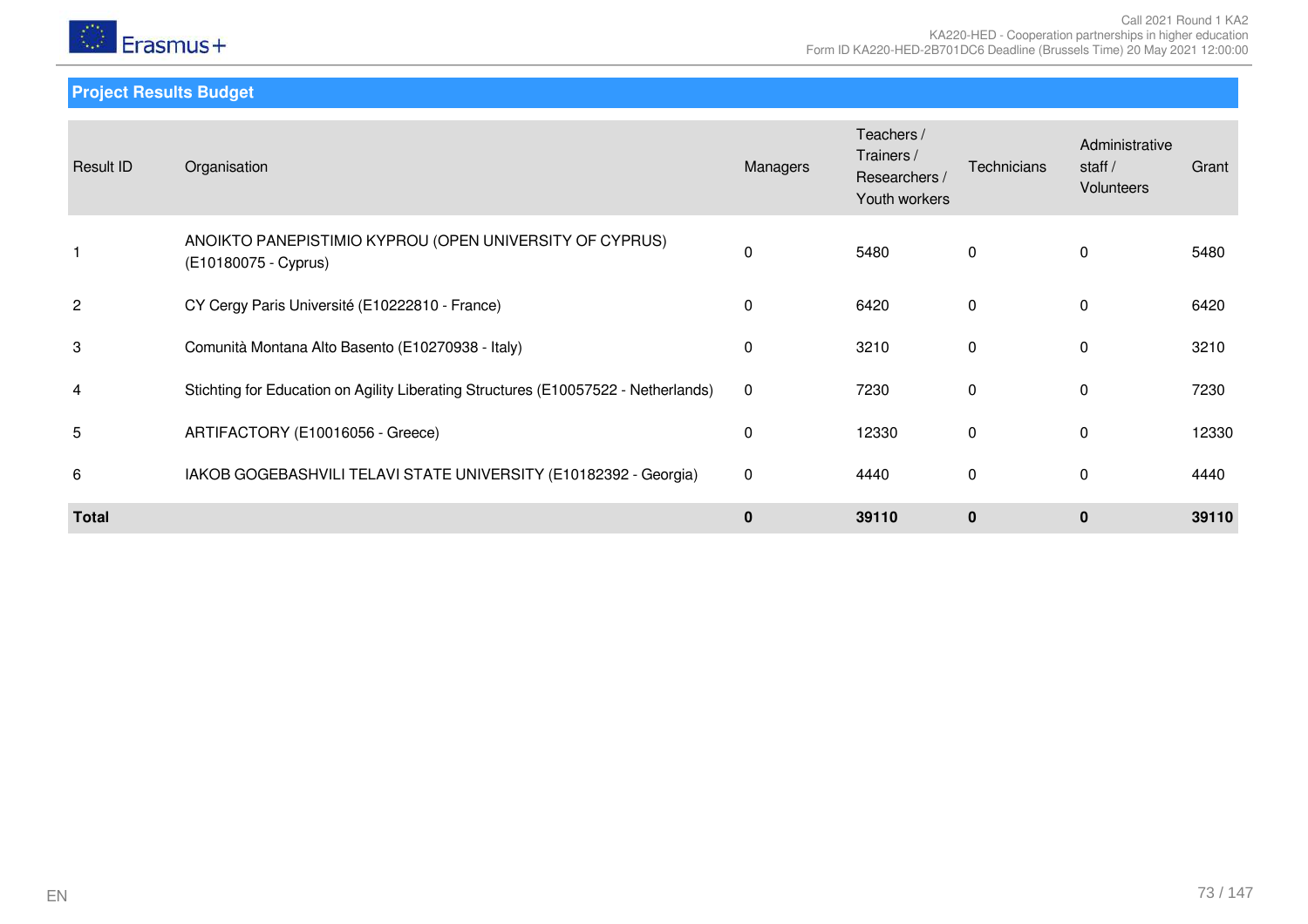

| Result ID    | Organisation                                                                          | Country of the Organisation | Category Of Staff             | N° of Working<br>Days | Grant per Day | Grant |
|--------------|---------------------------------------------------------------------------------------|-----------------------------|-------------------------------|-----------------------|---------------|-------|
|              | ANOIKTO PANEPISTIMIO<br>KYPROU (OPEN UNIVERSITY<br>OF CYPRUS) (E10180075 -<br>Cyprus) | Cyprus                      | Teachers/Trainers/Researchers | 40                    | 137           | 5480  |
| <b>Total</b> |                                                                                       |                             |                               | 40                    |               |       |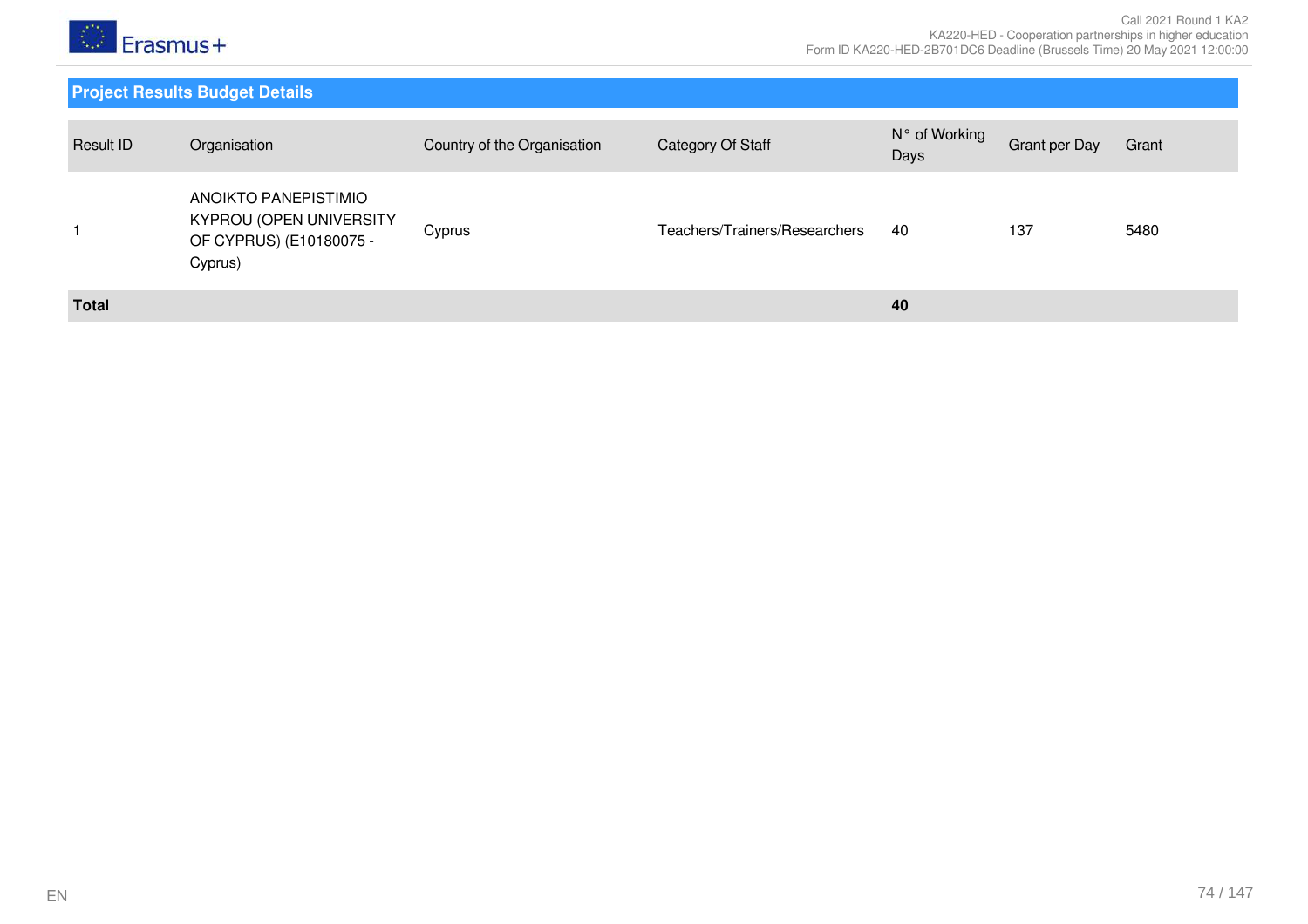

| Result ID    | Organisation                                      | Country of the Organisation | Category Of Staff             | N° of Working<br>Days | Grant per Day | Grant |
|--------------|---------------------------------------------------|-----------------------------|-------------------------------|-----------------------|---------------|-------|
|              | CY Cergy Paris Université<br>(E10222810 - France) | France                      | Teachers/Trainers/Researchers | 30                    | 214           | 6420  |
| <b>Total</b> |                                                   |                             |                               | 30                    |               |       |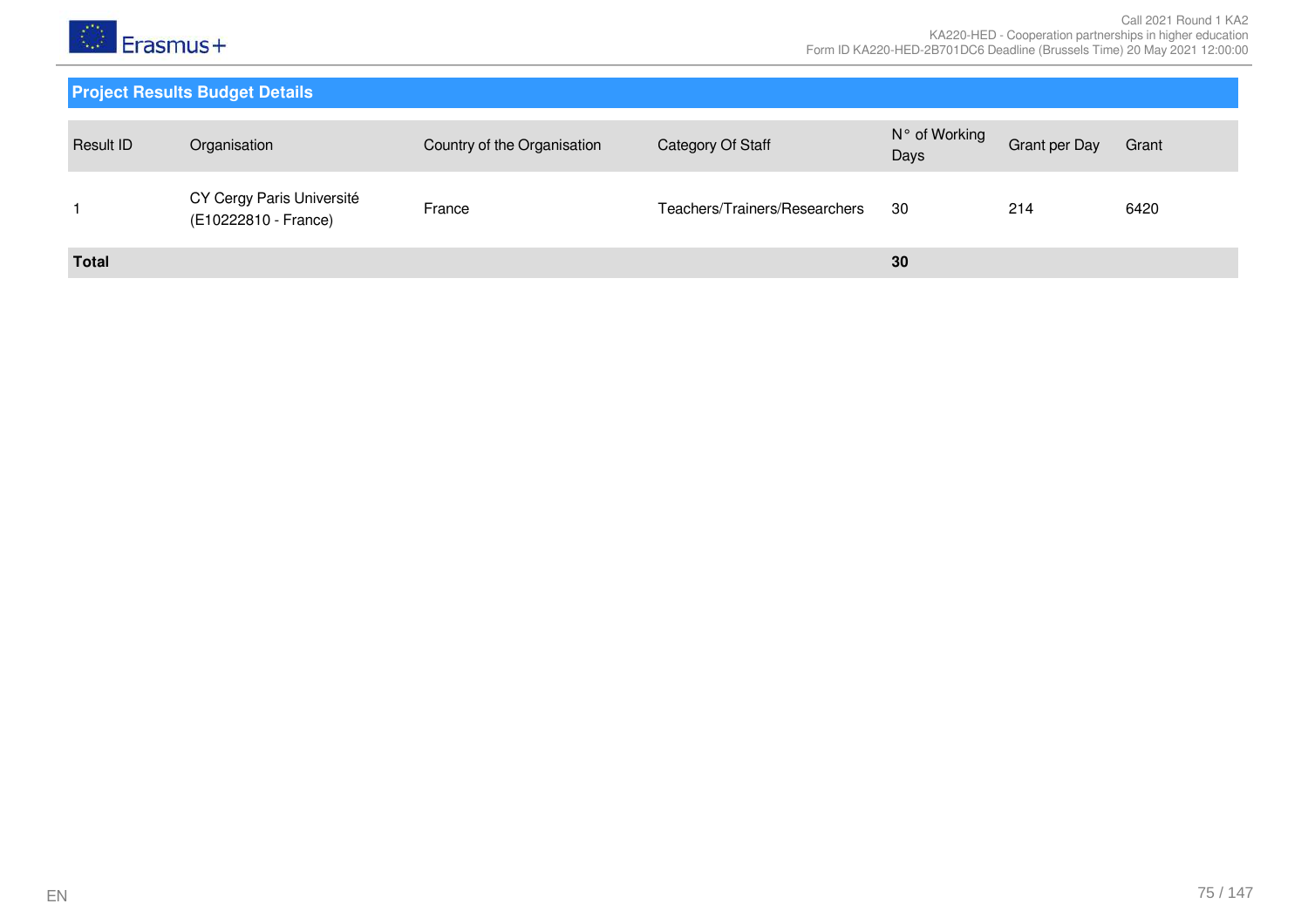

| <b>Result ID</b> | Organisation                                         | Country of the Organisation | Category Of Staff             | N° of Working<br>Days | <b>Grant per Day</b> | Grant |
|------------------|------------------------------------------------------|-----------------------------|-------------------------------|-----------------------|----------------------|-------|
|                  | Comunità Montana Alto Basento<br>(E10270938 - Italy) | Italy                       | Teachers/Trainers/Researchers | 15                    | 214                  | 3210  |
| <b>Total</b>     |                                                      |                             |                               | 15                    |                      |       |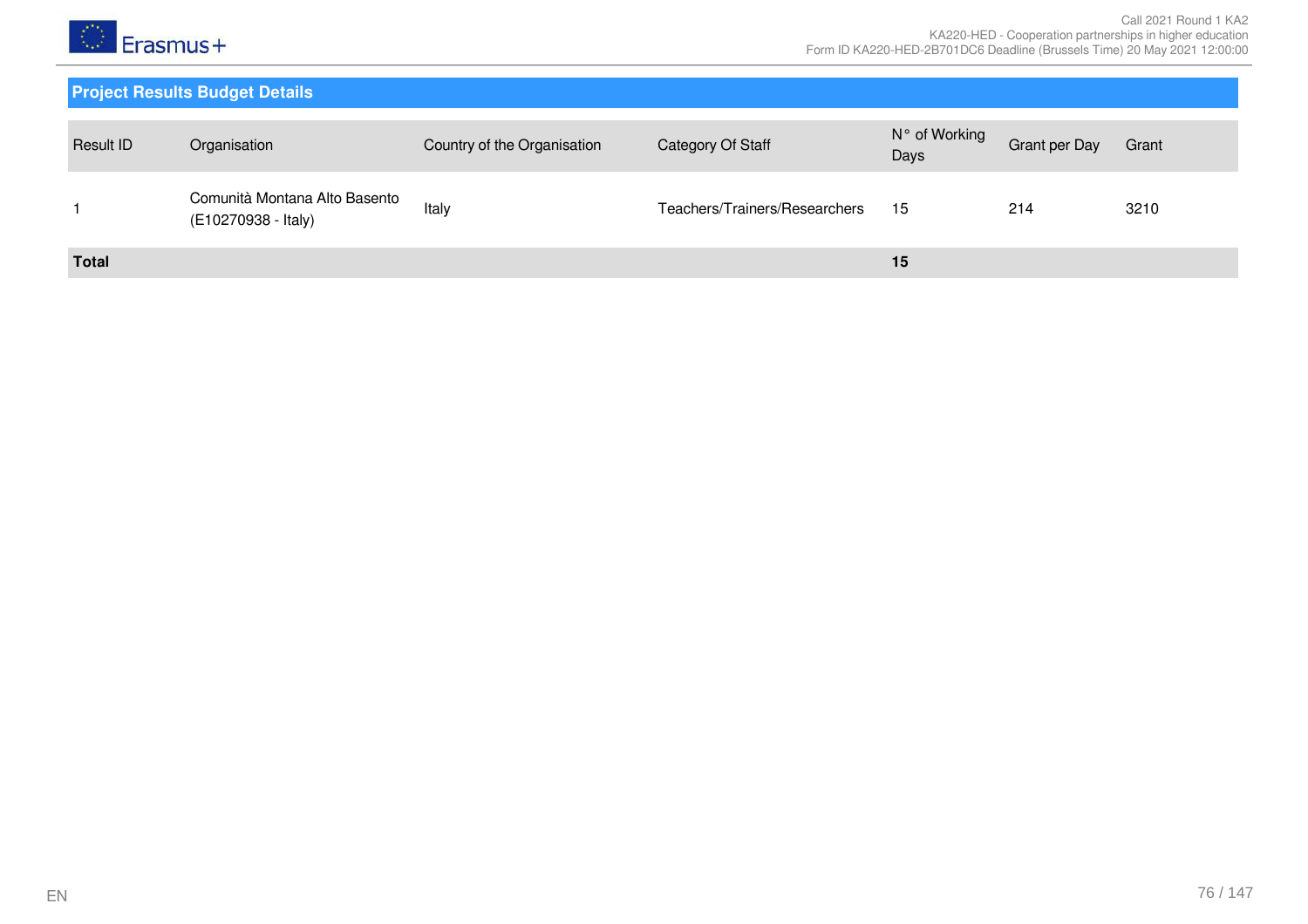

| Result ID    | Organisation                                                                                         | Country of the Organisation | Category Of Staff             | N° of Working<br>Days | Grant per Day | Grant |
|--------------|------------------------------------------------------------------------------------------------------|-----------------------------|-------------------------------|-----------------------|---------------|-------|
|              | Stichting for Education on Agility<br>Liberating Structures (E10057522 Netherlands<br>- Netherlands) |                             | Teachers/Trainers/Researchers | 30                    | 241           | 7230  |
| <b>Total</b> |                                                                                                      |                             |                               | 30                    |               |       |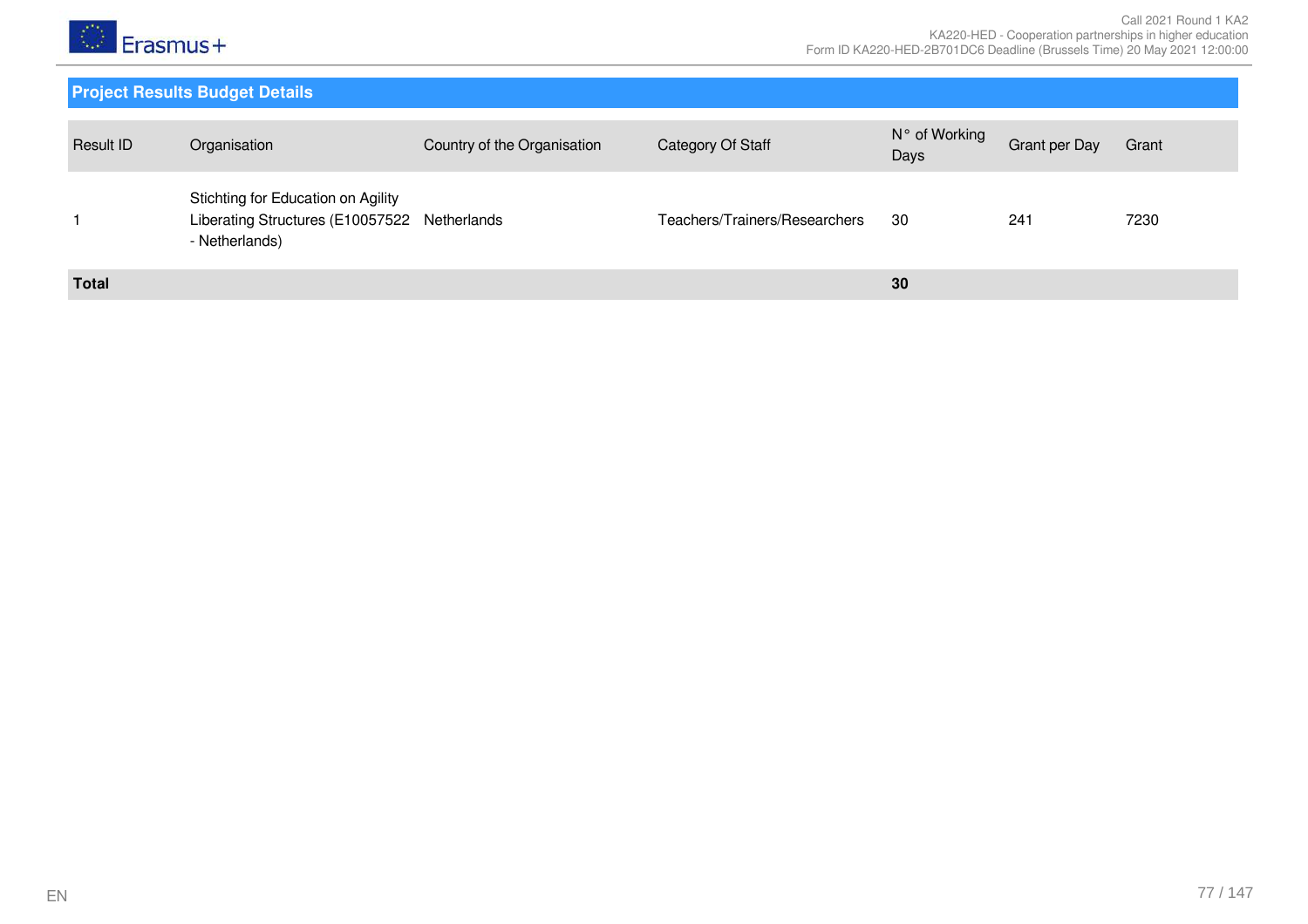

| Result ID    | Organisation                        | Country of the Organisation | Category Of Staff             | N° of Working<br>Days | Grant per Day | Grant |
|--------------|-------------------------------------|-----------------------------|-------------------------------|-----------------------|---------------|-------|
|              | ARTIFACTORY (E10016056 -<br>Greece) | Greece                      | Teachers/Trainers/Researchers | -90                   | 137           | 12330 |
| <b>Total</b> |                                     |                             |                               | 90                    |               |       |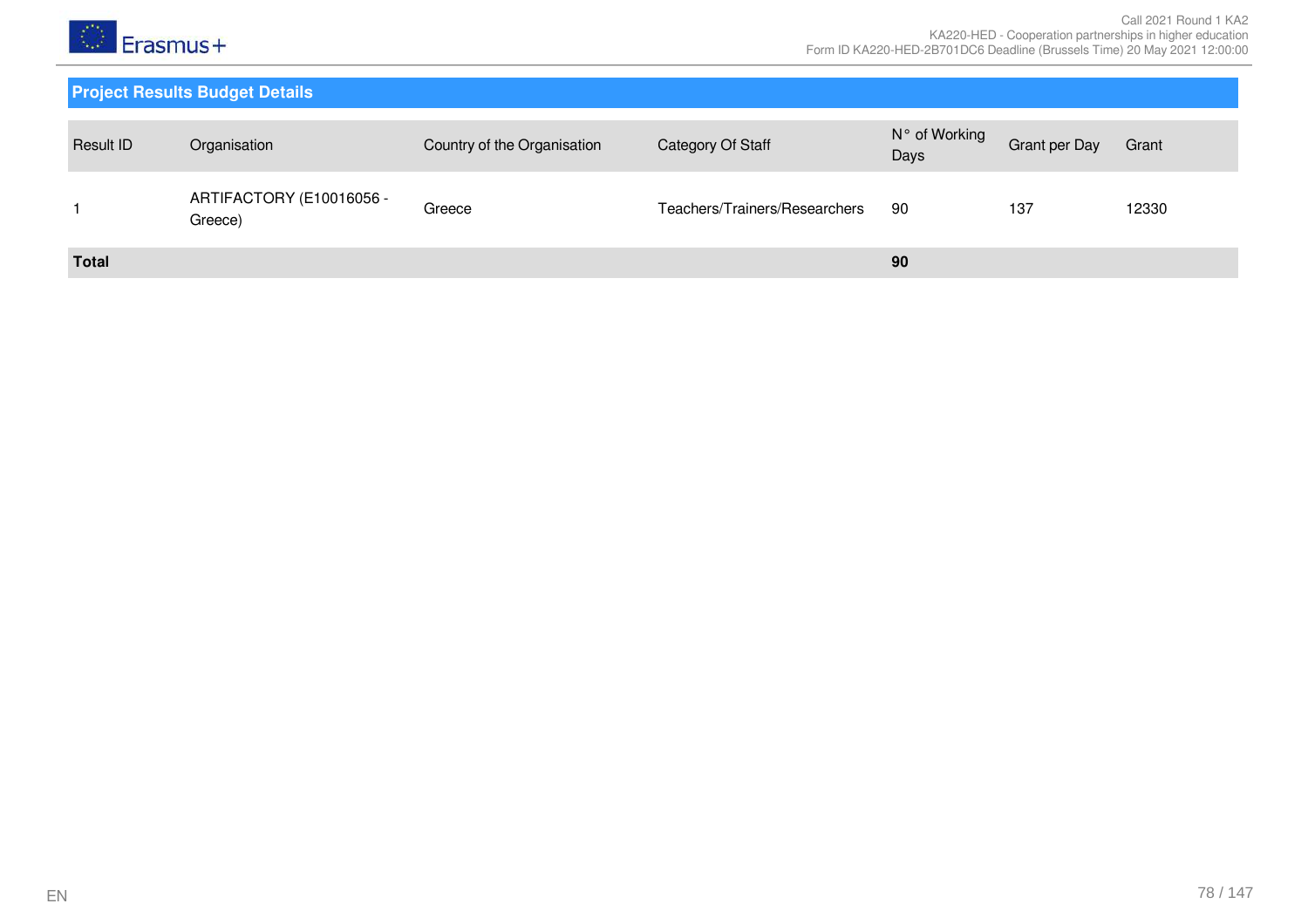

| Result ID    | Organisation                                                                  | Country of the Organisation | Category Of Staff             | N° of Working<br>Days | <b>Grant per Day</b> | Grant |
|--------------|-------------------------------------------------------------------------------|-----------------------------|-------------------------------|-----------------------|----------------------|-------|
|              | IAKOB GOGEBASHVILI TELAVI<br><b>STATE UNIVERSITY</b><br>(E10182392 - Georgia) | Georgia                     | Teachers/Trainers/Researchers | 60                    | 74                   | 4440  |
| <b>Total</b> |                                                                               |                             |                               | 60                    |                      |       |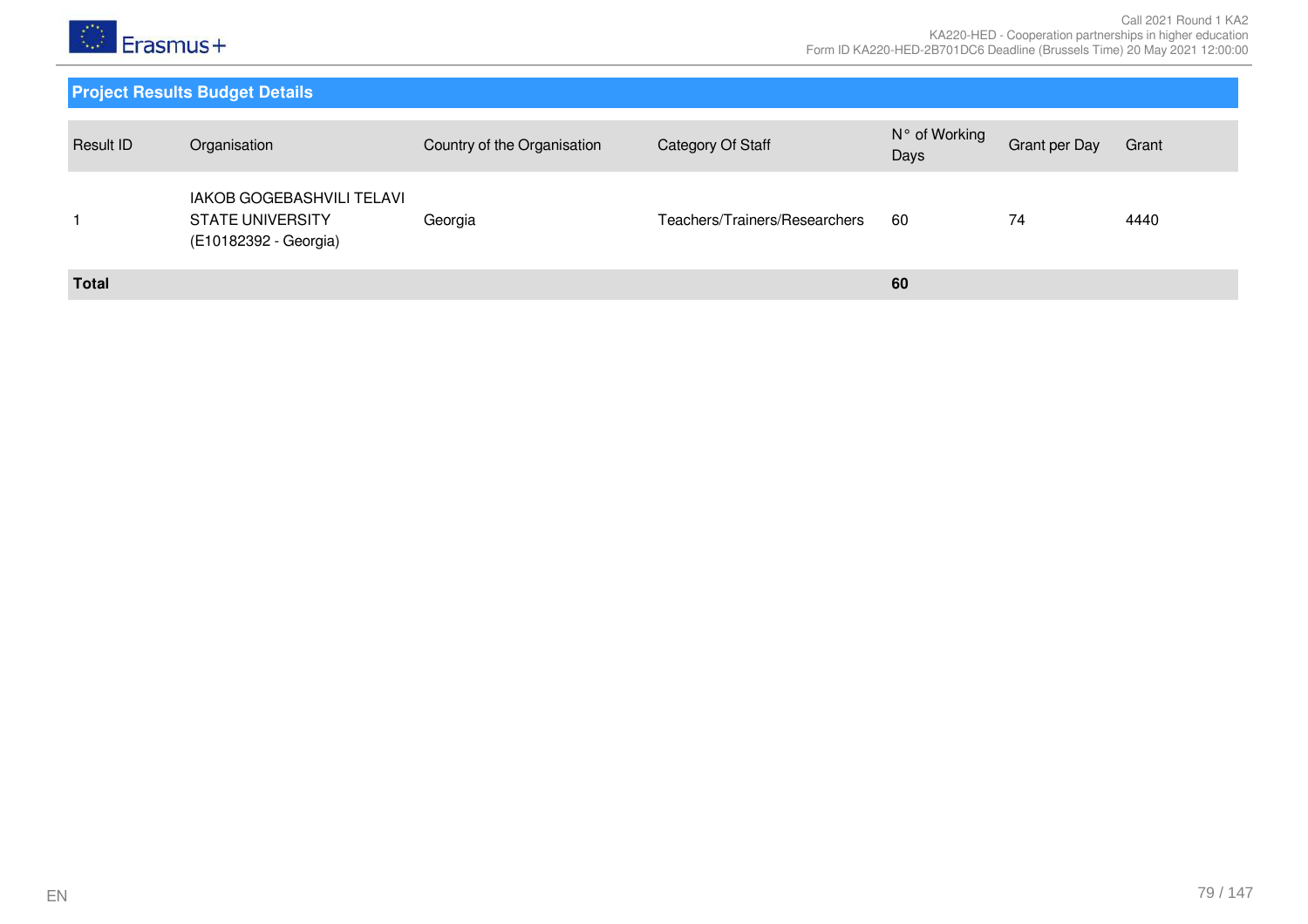| <b>Project Results Details (3)</b>                                                                                                         |                                                                                                                                                                                                                                                                                                                                                                                                                                                                                                                                                                                                                                                                                                                                                                                                                                                                                                                                                                                                                                                                                                                                                                                                                                                                                                                                                                                                                                                                                                                                                                                                                                                                                                                                                                                                                                                                                                                                                                                                                                                                                                                                                                                                                                                                                                                                                                                                                                                                                                                                                                                                                                                                                                                                                                                                                      |
|--------------------------------------------------------------------------------------------------------------------------------------------|----------------------------------------------------------------------------------------------------------------------------------------------------------------------------------------------------------------------------------------------------------------------------------------------------------------------------------------------------------------------------------------------------------------------------------------------------------------------------------------------------------------------------------------------------------------------------------------------------------------------------------------------------------------------------------------------------------------------------------------------------------------------------------------------------------------------------------------------------------------------------------------------------------------------------------------------------------------------------------------------------------------------------------------------------------------------------------------------------------------------------------------------------------------------------------------------------------------------------------------------------------------------------------------------------------------------------------------------------------------------------------------------------------------------------------------------------------------------------------------------------------------------------------------------------------------------------------------------------------------------------------------------------------------------------------------------------------------------------------------------------------------------------------------------------------------------------------------------------------------------------------------------------------------------------------------------------------------------------------------------------------------------------------------------------------------------------------------------------------------------------------------------------------------------------------------------------------------------------------------------------------------------------------------------------------------------------------------------------------------------------------------------------------------------------------------------------------------------------------------------------------------------------------------------------------------------------------------------------------------------------------------------------------------------------------------------------------------------------------------------------------------------------------------------------------------------|
| <b>Result ID</b>                                                                                                                           | 3                                                                                                                                                                                                                                                                                                                                                                                                                                                                                                                                                                                                                                                                                                                                                                                                                                                                                                                                                                                                                                                                                                                                                                                                                                                                                                                                                                                                                                                                                                                                                                                                                                                                                                                                                                                                                                                                                                                                                                                                                                                                                                                                                                                                                                                                                                                                                                                                                                                                                                                                                                                                                                                                                                                                                                                                                    |
| <b>Result Title</b>                                                                                                                        | CO-CREATING TRANSVERSAL KEY COMPETENCES TO<br>MOTIVATE HED STUDENTS VENTURE IN DIGITAL CULTURE                                                                                                                                                                                                                                                                                                                                                                                                                                                                                                                                                                                                                                                                                                                                                                                                                                                                                                                                                                                                                                                                                                                                                                                                                                                                                                                                                                                                                                                                                                                                                                                                                                                                                                                                                                                                                                                                                                                                                                                                                                                                                                                                                                                                                                                                                                                                                                                                                                                                                                                                                                                                                                                                                                                       |
| <b>Result Leading Organisation</b>                                                                                                         | ANOIKTO PANEPISTIMIO KYPROU (OPEN UNIVERSITY OF<br>CYPRUS) (E10180075 - Cyprus)                                                                                                                                                                                                                                                                                                                                                                                                                                                                                                                                                                                                                                                                                                                                                                                                                                                                                                                                                                                                                                                                                                                                                                                                                                                                                                                                                                                                                                                                                                                                                                                                                                                                                                                                                                                                                                                                                                                                                                                                                                                                                                                                                                                                                                                                                                                                                                                                                                                                                                                                                                                                                                                                                                                                      |
| Result Description (including: needs analysis, target<br>groups, elements of innovation, expected impact and<br>transferability potential) | NEEDS ANALYSIS: Cultural and Creative Industries (CCIs), the<br>Audiovisual (AV) and the GLAM sector (Galleries, Libraries,<br>Archives and Museums) are at the heart of the creative economy:<br>knowledge-intensive, based on individual creativity and talent,<br>they generate huge economic wealth and preserve European<br>identity, culture and values. However, as skills in the labor market<br>change rapidly, the workforce has to engage in constant re-<br>training to remain employable (EU Industrial Strategy 2020).<br>OBJECTIVE: to offer HED students an inclusive practical<br>experience in cultural design; to enhance employment<br>opportunities and their professional careers; to help them acquire<br>a resilient skills set to cope with radical changes the 4th Industrial<br>Revolution has caused to society; to reshape the cultural value<br>chain in the post-COVID-19 era; to guide them to understand the<br>cultural experience as a novel type of autonomous<br>product/service; to identify experience-based product/services in<br>digital culture and connect their skills to jobs better matching the<br>needs of the CC/GLAM/AV sector SYNERGIES:<br>ERASMUS+/European Education Area objectives; the EU<br>Industrial Strategy 2020; the EU Blueprint on Sectoral<br>Cooperation on Skills; the EU Pact for Skills Charter 2020; EU<br>Digital Education Action Plan 2021-2027 METHODOLOGICAL<br>APPROACH & TARGET GROUPS: R03 delivers a multicultural<br>HED student community - undergraduates/graduates/post-<br>graduates- in CY/FR10/GE/NL329/EL42 a highly replicable<br>TRAINING INFRASTRUCTURE to create high added value<br>cultural services, which are industry related and connect skills<br>supply and demand. The Pact4Skills MOOC it is designed within<br>a multidisciplinary framework of: $-$ A) the PBL (Project Based<br>Learning Methodology) to encourage autonomous learner<br>activities and optimize intellectual performance and knowledge<br>transfer; - B) the cognitive-driven INSTRUCTIONAL DESIGN<br>(ID) pedagogical framework to design an effective curriculum, and<br>predicting effective learning with formats that decrease<br>extraneous cognitive loads and working memory fatigue; - D)<br>DESIGN THINKING to lead HED students to promote the uptake<br>of digital technologies and connect the workforce to the digital<br>world. 5 tasks are envisaged to achieves the goals set TASKI 3.1:<br>MOOC (Massive Online Training Course): HED students need to<br>embrace the digital world in order to survive. This poses<br>opportunities and challenges for the careers, since they are often<br>less equipped to deal with the increased sophistication of new<br>societal and technological disruptions. TASK 3.2: THE 4- |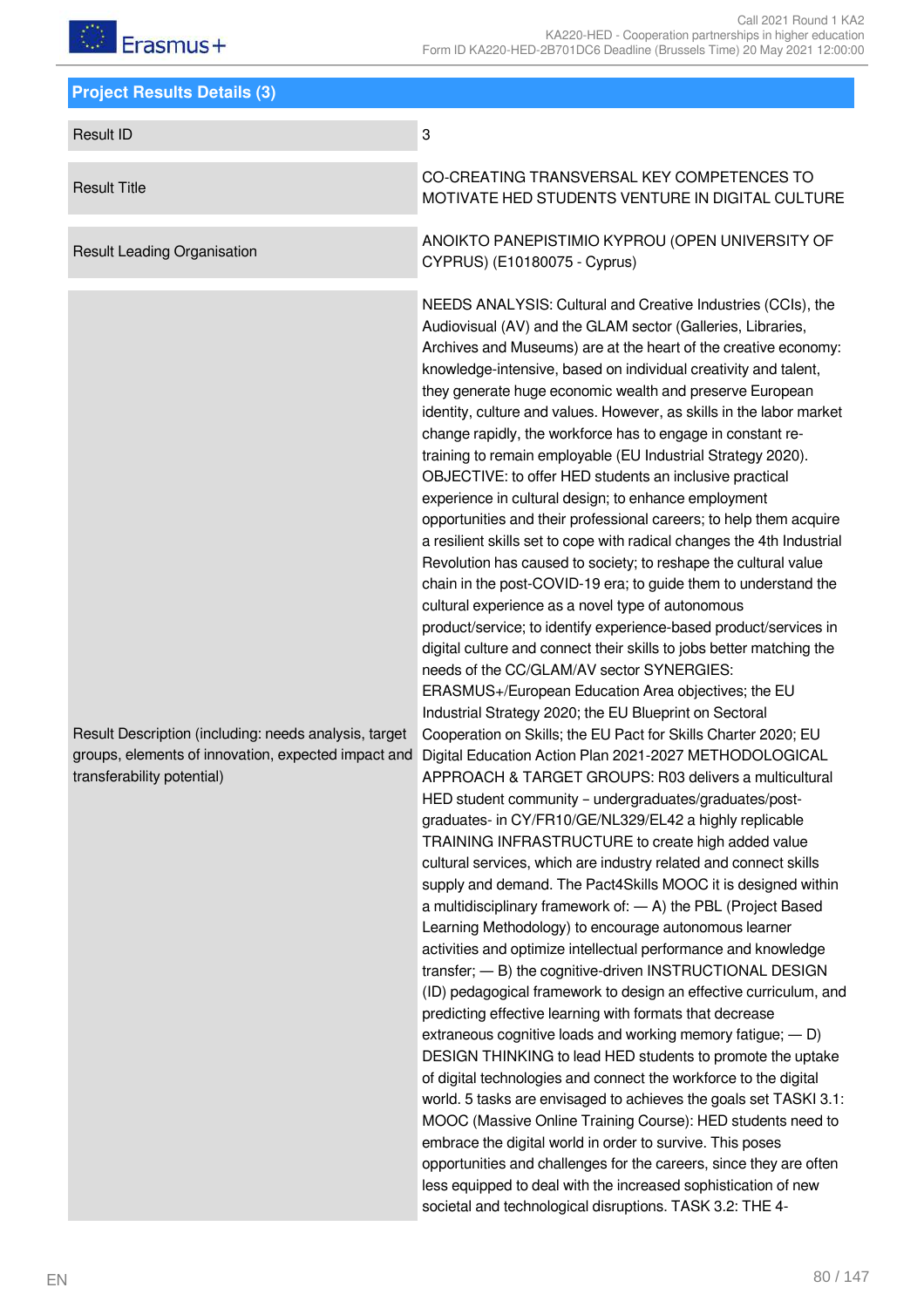MODULE CURRICULUM shapes entrepreneurial and digital skills that allow HED students fully exploit digital products and services, including "cloud computing", and enhance their competitiveness in the labor market. TASK 3.3: The EXPERIENCE DESIGNER SKILLS SET detailing the skills required for the new Professional Profile of the "MUSEUM MENTOR" TASK 3.4: The CULTURAL RESOURCE KIT is a downloadable multimodal e-LIBRARY with updated materials, tools, methodologies and plans from verified sources that will facilitate self-directed learning and support the design of high added value digital experiences in sites, museums and collections. TASK 3.5: The Pact4Skills MEDIATHEK, a compilation of media evolving all across the Project Life to be utilized in the training process combined with a selection of academic documents for the design and implementation of digital culture. INNOVATION: The MOOC strengthens personal competences and skills by intensifying its e-Skills actions to improve e-Leadership, scientific, creative and managerial competences. TRANSFERABILITY: R03 remains an OPEN EDUCATIONAL RESOURCE across and beyond the Project life.

Result Type **Open / online / digital education – Massive Open On-line Course** (MOOC)

> TASK 3.1: The Pact4Skills MOOC Features include: 1. MASSIVE: an unlimited number of trainees can participate the MOOC to be further utilized by the Transnational Partnership beyond the Project life. 2. OPEN: anyone, regardless of age/gender/nationality, the academic achievement/grade/level can attend without any economic cost/fess the MOOC 3. ONLINE: both tutors and students from anywhere can collaborate online, exchange experience and learn from each other 4. COURSE IDENTITY: The MOOC is designed for a multi-level and multivariate learning experience, which is free and open to all interested parties. The instructional design, is interlinked with C1 and RESULTS 02/04/05. The e-Course has a teaching duration of 20 weeks and is connected to: 5. C1(LTTA); 4 TRANSNATIONAL STUDY VISITS; 4 Web-based TUTORIALS; 6 DIGITAL CULTURAL SERVICES; The DIGITAL STARTUP ECOSYSTEM; The OPEN DIGITAL BADGE 6. PROPERTY: The Pact4Skills MOOC is the property of the Pact4Skills Partnership and trainees agree to the terms of use. 7. COURSE STRUCTURE: a. In the MEDIATHEK are available small chunks of videos, which relate to the Project's Intellectual Outputs, the C1 Component and the insitu training activities. b. Reading Materials are structured and selected to serve the needs of each module and each training experience. They may be downloaded from the platform for free. c. Disruptive Learning activities: in form of questions; discussion's; fora; small scale projects (T5.1: 6 Novel Digital Cultural Services/Web-based App)) and the re-directing to outside sources of information and knowledge networks. d. Weekly Organization for 20 Weeks is a feature of the Pact4Skills MOOC e. Different and effective tests and self-evaluation tests check the learning

Please describe the division of work, the tasks leading to the production of the result and the applied methodology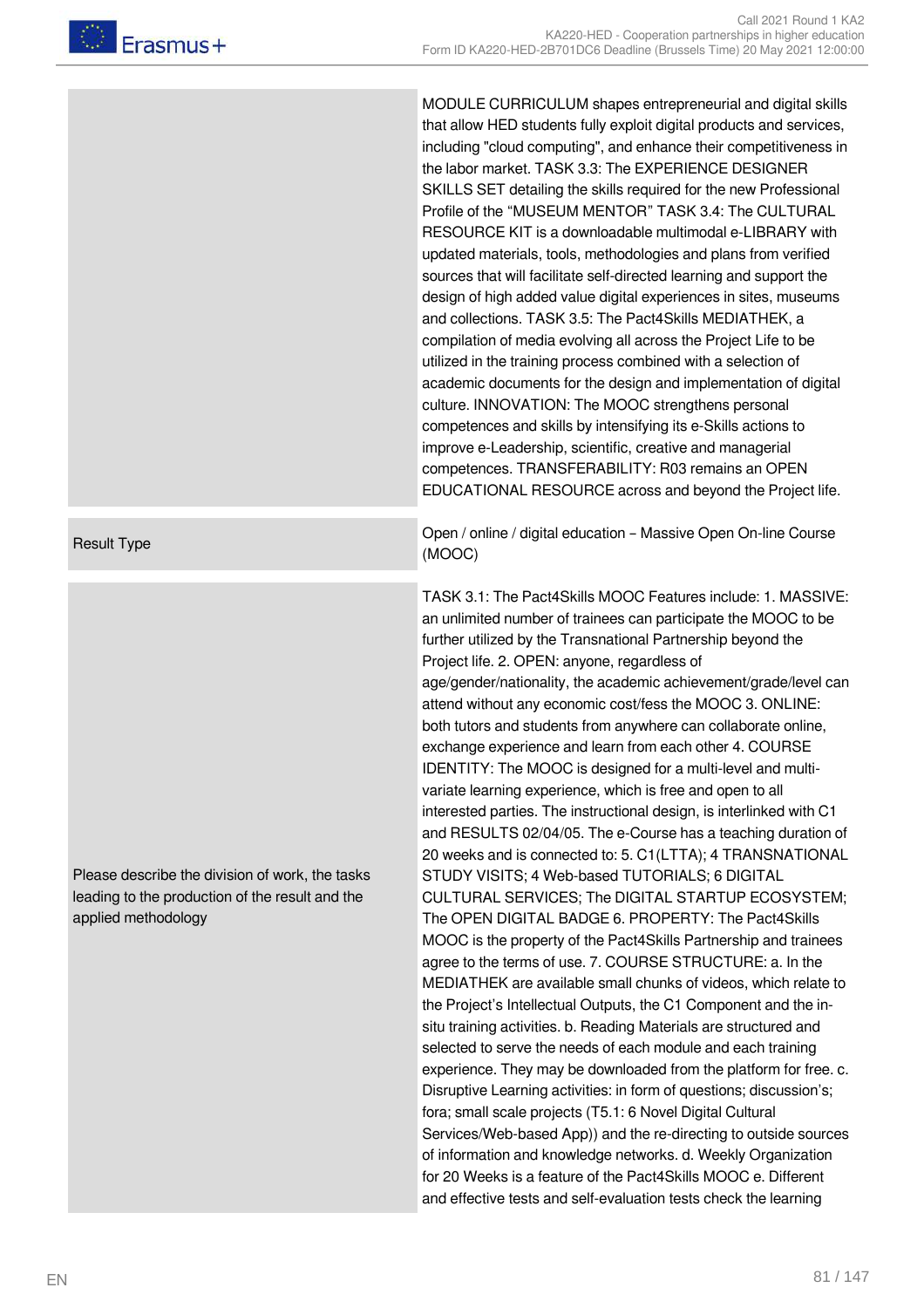progress during the 20 weeks of the Course's life. f. Final Exam: it is connected with the delivery of T5.1: 6 novel DIGITAL CULTURAL SERVICES and is graded with pass/fail. 8. LEARNING COMMUNITY FORUM: The Pact4Skills MOOC operates a teaching-learning community forum, where tutors and learners meet and exchange questions and opinions TASK 3.2: 4- MODULE CURRICULUM: The e-Course Curriculum includes 4 Modules: M01: The Museum Competence Area; M02: Ideas and Opportunities; M03: Assets in Museums and Collections; M04: The Experience Design TASK 3.3: The EXPERIENCE DESIGNER SKILLS SET formulates concrete recommendations for an optimal and effective transfer of novel skills into various realities and contexts of the CCI/GLAM sector. TASK 3.4: The CULTURAL RESOURCE KIT facilitates domain specific knowledge acquisition and transfer in disruptive learner settings. It works as an indicator of trends, problems, solutions, deviations, new potential services and products since media materials can be generated and uploaded in almost real-time using the local ICT access points provided by the Project. TASK 3.5: OPEN ACCESS MEDIATHEK: a collection of media material produced across the Project life, which works as an indicator of trends, problems, solutions and deviations. It detects new potential services/products since media materials can be generated and uploaded in real-time using the local ICT access points the learners utilize. IMPLEMENTATION: PP5(SEALS) designs the Training Platform for the MOOC and PP2(OUC) hosts and operates the Training Platform. The Partnership is attracting an unlimited number of young learners, students and stakeholders with good command of English language, aiming to at least arrive to 90 learners in total. The Applicant (OUC) and PP2(CYU) collaborate to deliver Module 1/2/3 respectively. PP3(CMAB) and PP6(ARTIFACTORY) deliver Module 4. The Applicant (OUC); PP2(CYU) make each available 3 persons staff/experts to tutor the 20Week Course and cooperate closely to fine tune tasks and questions. All PPs collect AV materials from the 36 Project activities (COMM/R1-5/C1) and feedback the MEDIATHEK which stays accessible across the Project life.

| Result Production Start Date (dd-mm-yyyy) | 01-04-2022                                                                                                                                                                                                                                                                                            |
|-------------------------------------------|-------------------------------------------------------------------------------------------------------------------------------------------------------------------------------------------------------------------------------------------------------------------------------------------------------|
| Result Production End Date (dd-mm-yyyy)   | 31-03-2023                                                                                                                                                                                                                                                                                            |
| Result Languages                          | English                                                                                                                                                                                                                                                                                               |
| <b>Result Media</b>                       | Internet                                                                                                                                                                                                                                                                                              |
| <b>Result Participating Organisations</b> | Comunità Montana Alto Basento (E10270938 - Italy), IAKOB<br>GOGEBASHVILI TELAVI STATE UNIVERSITY (E10182392 -<br>Georgia), Stichting for Education on Agility Liberating Structures<br>(E10057522 - Netherlands), ARTIFACTORY (E10016056 -<br>Greece), CY Cergy Paris Université (E10222810 - France) |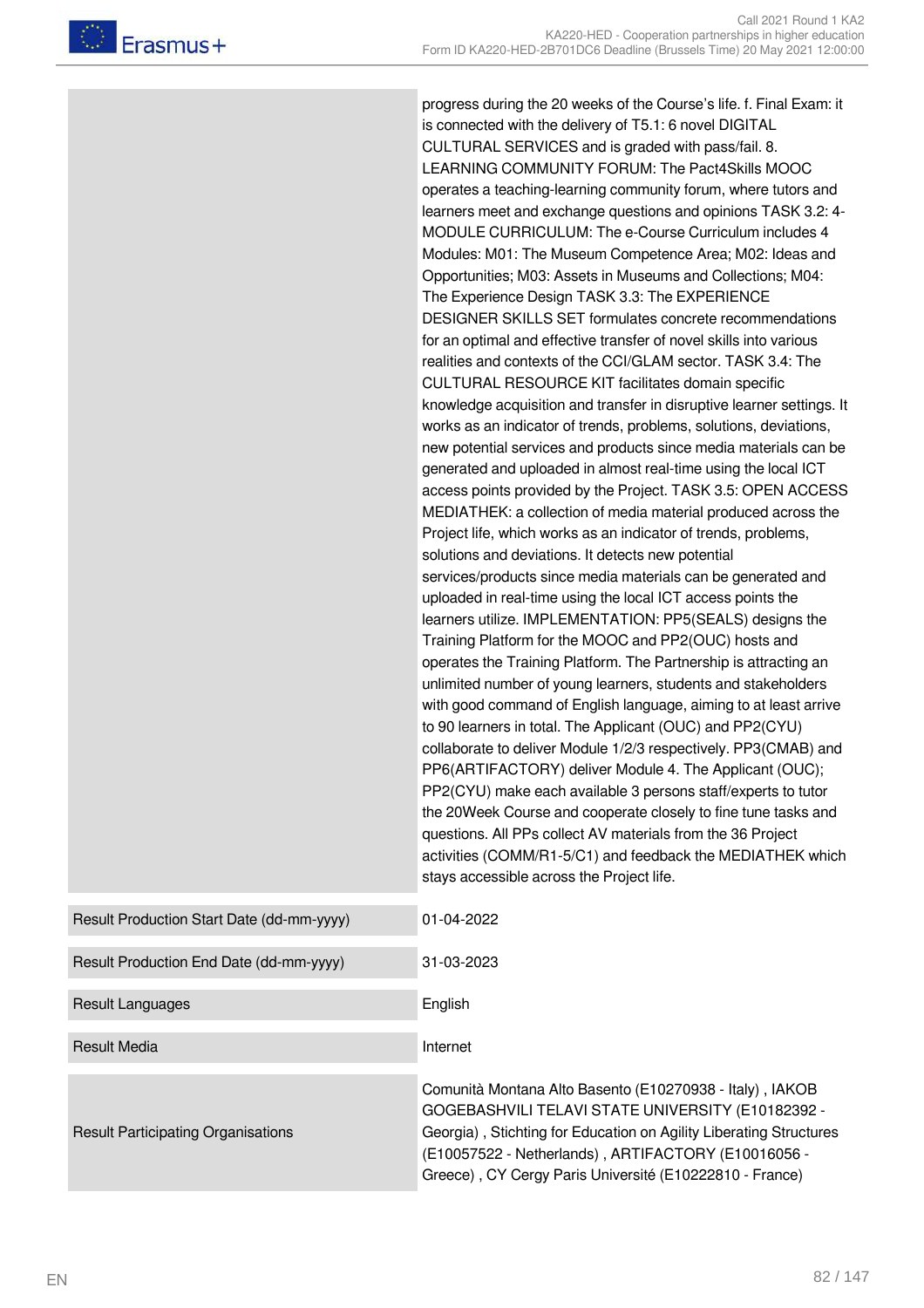

**Project Results Budget**

| Result ID      | Organisation                                                                       | Managers     | Teachers /<br>Trainers /<br>Researchers /<br>Youth workers | Technicians  | Administrative<br>staff $/$<br><b>Volunteers</b> | Grant |
|----------------|------------------------------------------------------------------------------------|--------------|------------------------------------------------------------|--------------|--------------------------------------------------|-------|
|                | ANOIKTO PANEPISTIMIO KYPROU (OPEN UNIVERSITY OF CYPRUS)<br>(E10180075 - Cyprus)    | 0            | 12330                                                      | 0            | $\Omega$                                         | 12330 |
| $\overline{c}$ | Comunità Montana Alto Basento (E10270938 - Italy)                                  | $\mathbf{0}$ | 12840                                                      | $\mathbf{0}$ | $\Omega$                                         | 12840 |
| 3              | CY Cergy Paris Université (E10222810 - France)                                     | 0            | 12840                                                      | 0            | $\Omega$                                         | 12840 |
| 4              | Stichting for Education on Agility Liberating Structures (E10057522 - Netherlands) | $\mathbf 0$  | 14460                                                      | 0            | $\Omega$                                         | 14460 |
| 5              | ARTIFACTORY (E10016056 - Greece)                                                   | 0            | 8220                                                       | 0            | $\mathbf{0}$                                     | 8220  |
| 6              | IAKOB GOGEBASHVILI TELAVI STATE UNIVERSITY (E10182392 - Georgia)                   | $\mathbf 0$  | 6660                                                       | 0            | $\Omega$                                         | 6660  |
| <b>Total</b>   |                                                                                    | $\mathbf 0$  | 67350                                                      | $\mathbf{0}$ | $\mathbf{0}$                                     | 67350 |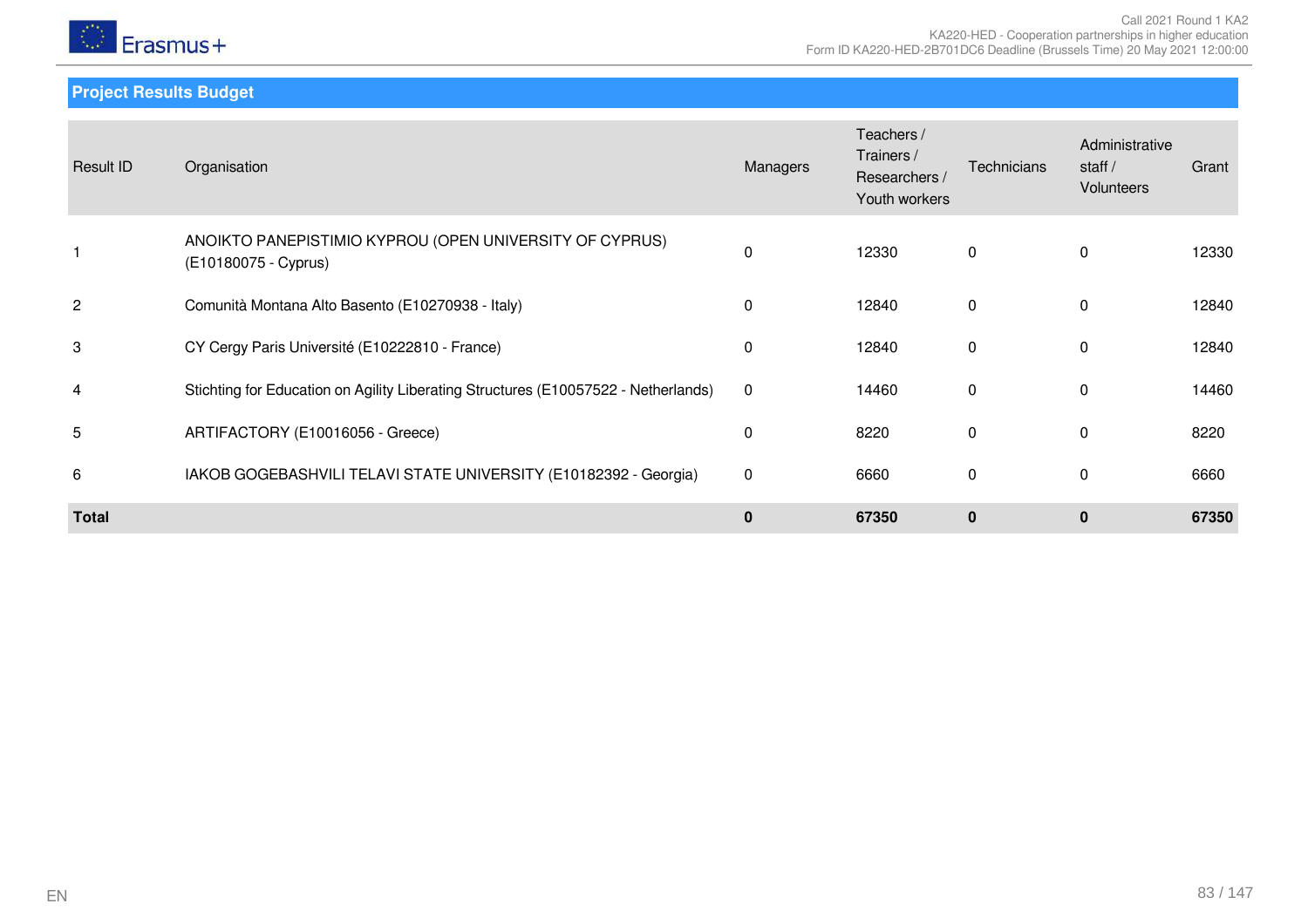

| Result ID    | Organisation                                                                          | Country of the Organisation | Category Of Staff             | N° of Working<br>Days | Grant per Day | Grant |
|--------------|---------------------------------------------------------------------------------------|-----------------------------|-------------------------------|-----------------------|---------------|-------|
|              | ANOIKTO PANEPISTIMIO<br>KYPROU (OPEN UNIVERSITY<br>OF CYPRUS) (E10180075 -<br>Cyprus) | Cyprus                      | Teachers/Trainers/Researchers | 90                    | 137           | 12330 |
| <b>Total</b> |                                                                                       |                             |                               | 90                    |               |       |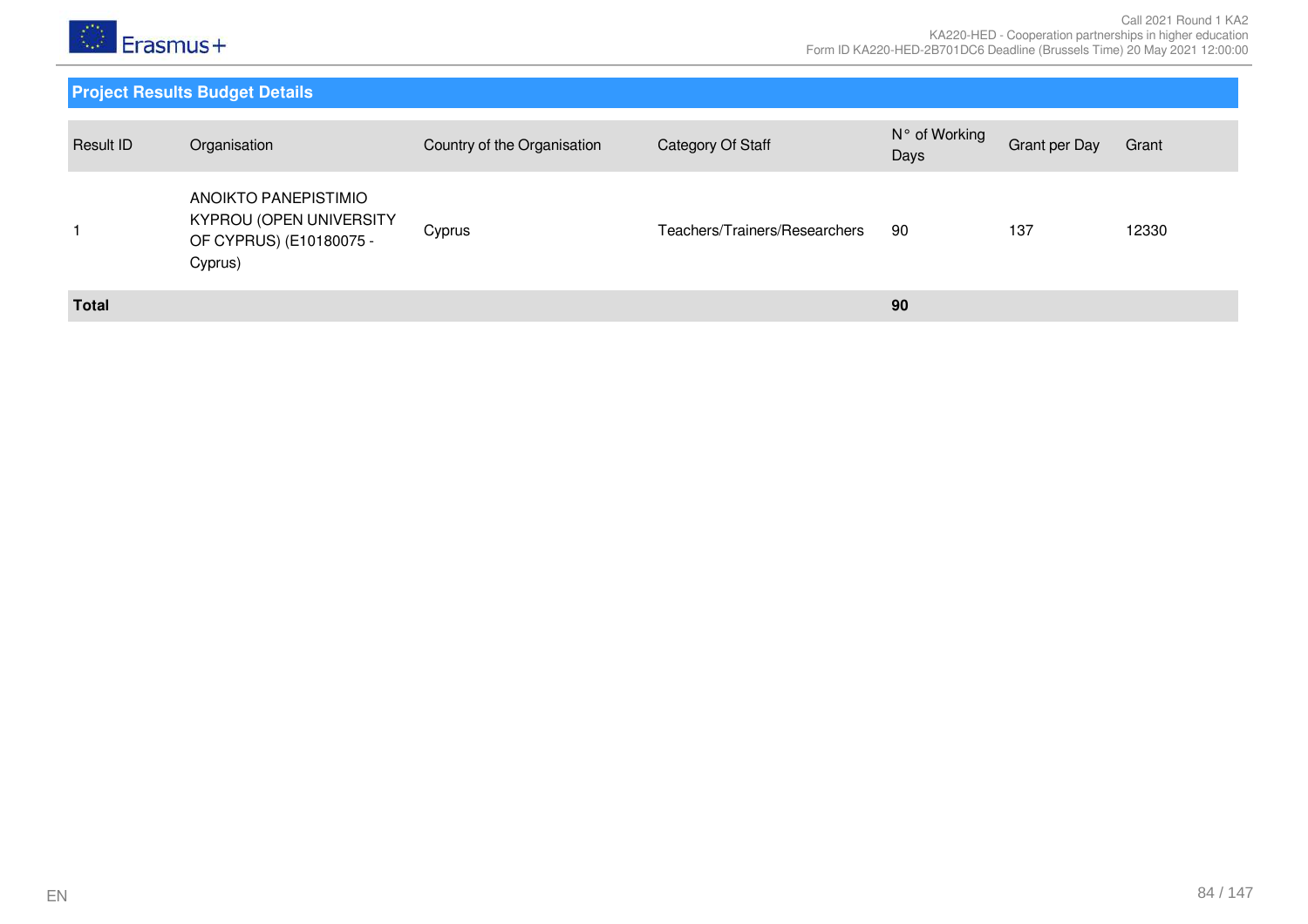

| <b>Result ID</b> | Organisation                                         | Country of the Organisation | Category Of Staff             | N° of Working<br>Days | <b>Grant per Day</b> | Grant |
|------------------|------------------------------------------------------|-----------------------------|-------------------------------|-----------------------|----------------------|-------|
|                  | Comunità Montana Alto Basento<br>(E10270938 - Italy) | Italy                       | Teachers/Trainers/Researchers | -60                   | 214                  | 12840 |
| <b>Total</b>     |                                                      |                             |                               | 60                    |                      |       |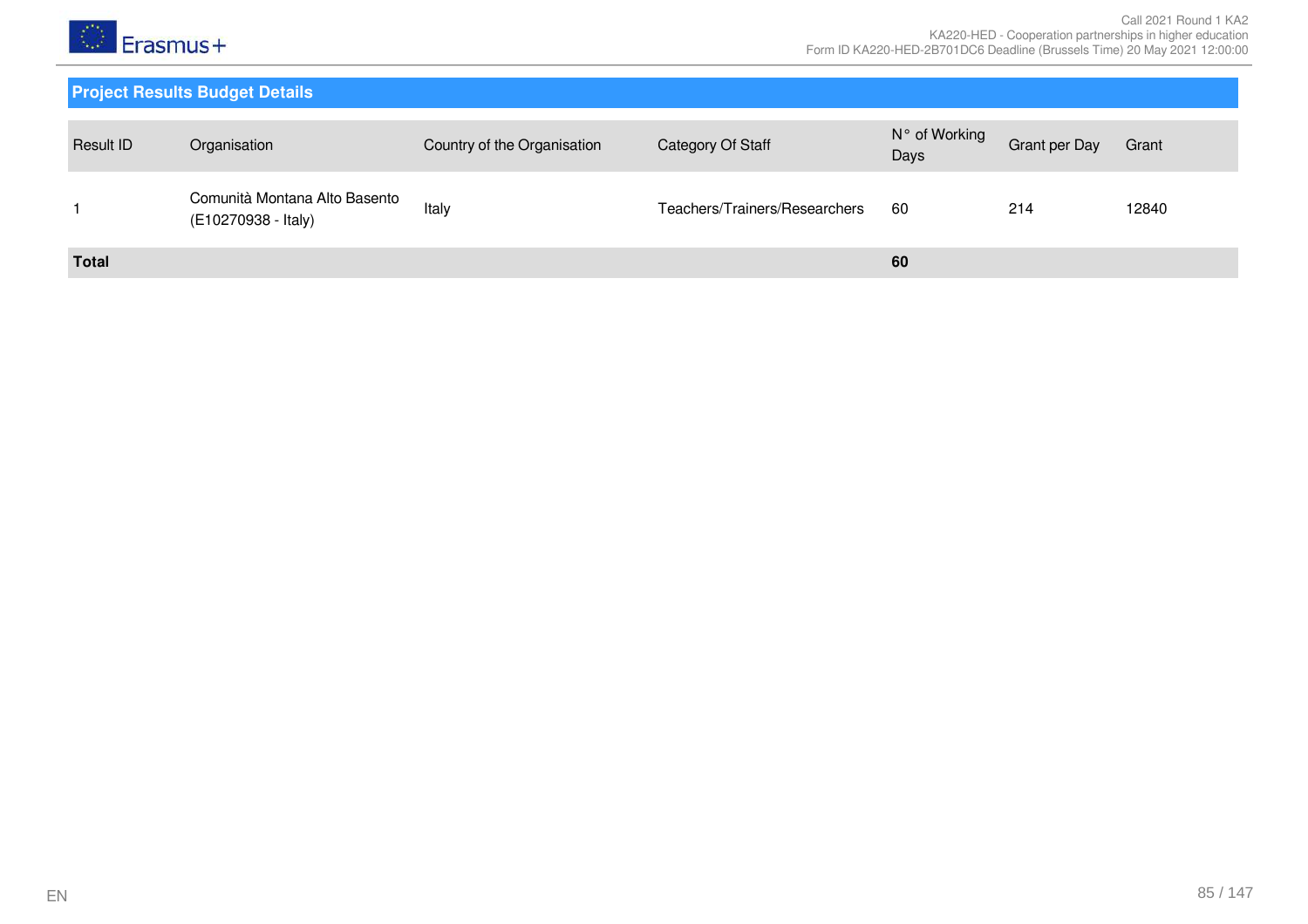

| Result ID    | Organisation                                      | Country of the Organisation | Category Of Staff             | N° of Working<br>Days | <b>Grant per Day</b> | Grant |
|--------------|---------------------------------------------------|-----------------------------|-------------------------------|-----------------------|----------------------|-------|
|              | CY Cergy Paris Université<br>(E10222810 - France) | France                      | Teachers/Trainers/Researchers | -60                   | 214                  | 12840 |
| <b>Total</b> |                                                   |                             |                               | 60                    |                      |       |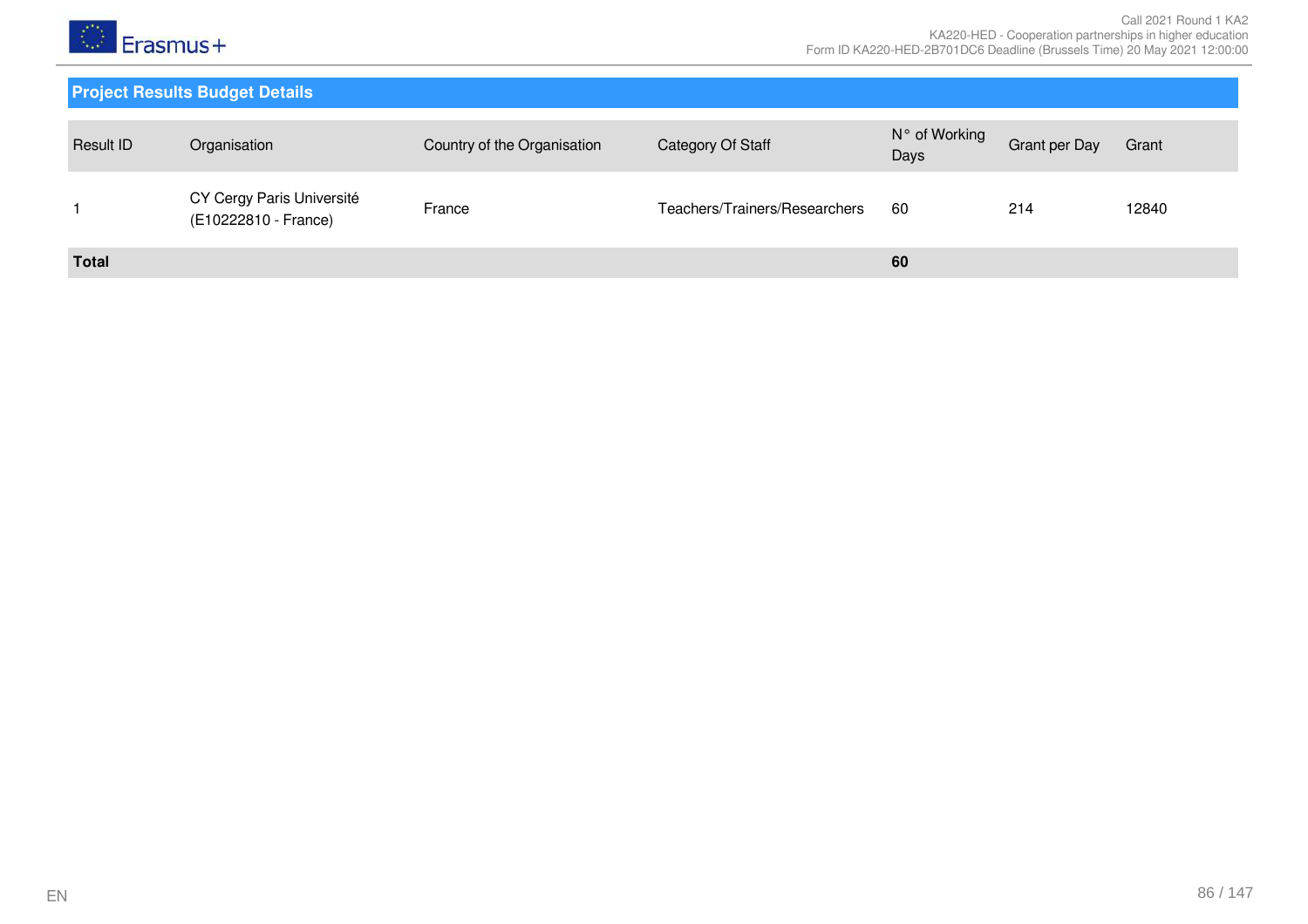

| Result ID    | Organisation                                                                                         | Country of the Organisation | Category Of Staff             | N° of Working<br>Days | Grant per Day | Grant |
|--------------|------------------------------------------------------------------------------------------------------|-----------------------------|-------------------------------|-----------------------|---------------|-------|
|              | Stichting for Education on Agility<br>Liberating Structures (E10057522 Netherlands<br>- Netherlands) |                             | Teachers/Trainers/Researchers | 60                    | 241           | 14460 |
| <b>Total</b> |                                                                                                      |                             |                               | 60                    |               |       |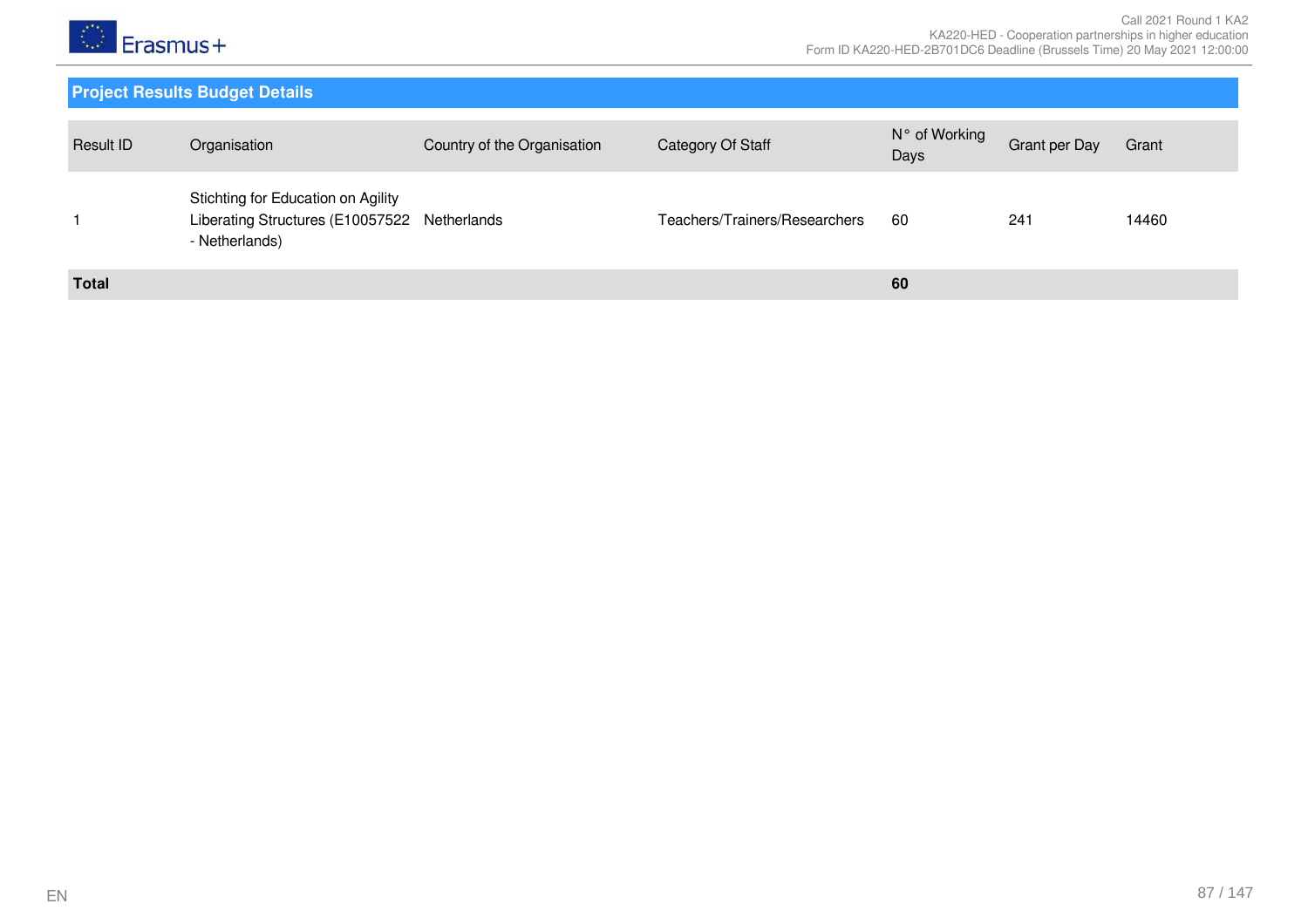

| Result ID    | Organisation                        | Country of the Organisation | Category Of Staff             | N° of Working<br>Days | Grant per Day | Grant |
|--------------|-------------------------------------|-----------------------------|-------------------------------|-----------------------|---------------|-------|
|              | ARTIFACTORY (E10016056 -<br>Greece) | Greece                      | Teachers/Trainers/Researchers | 60                    | 137           | 8220  |
| <b>Total</b> |                                     |                             |                               | 60                    |               |       |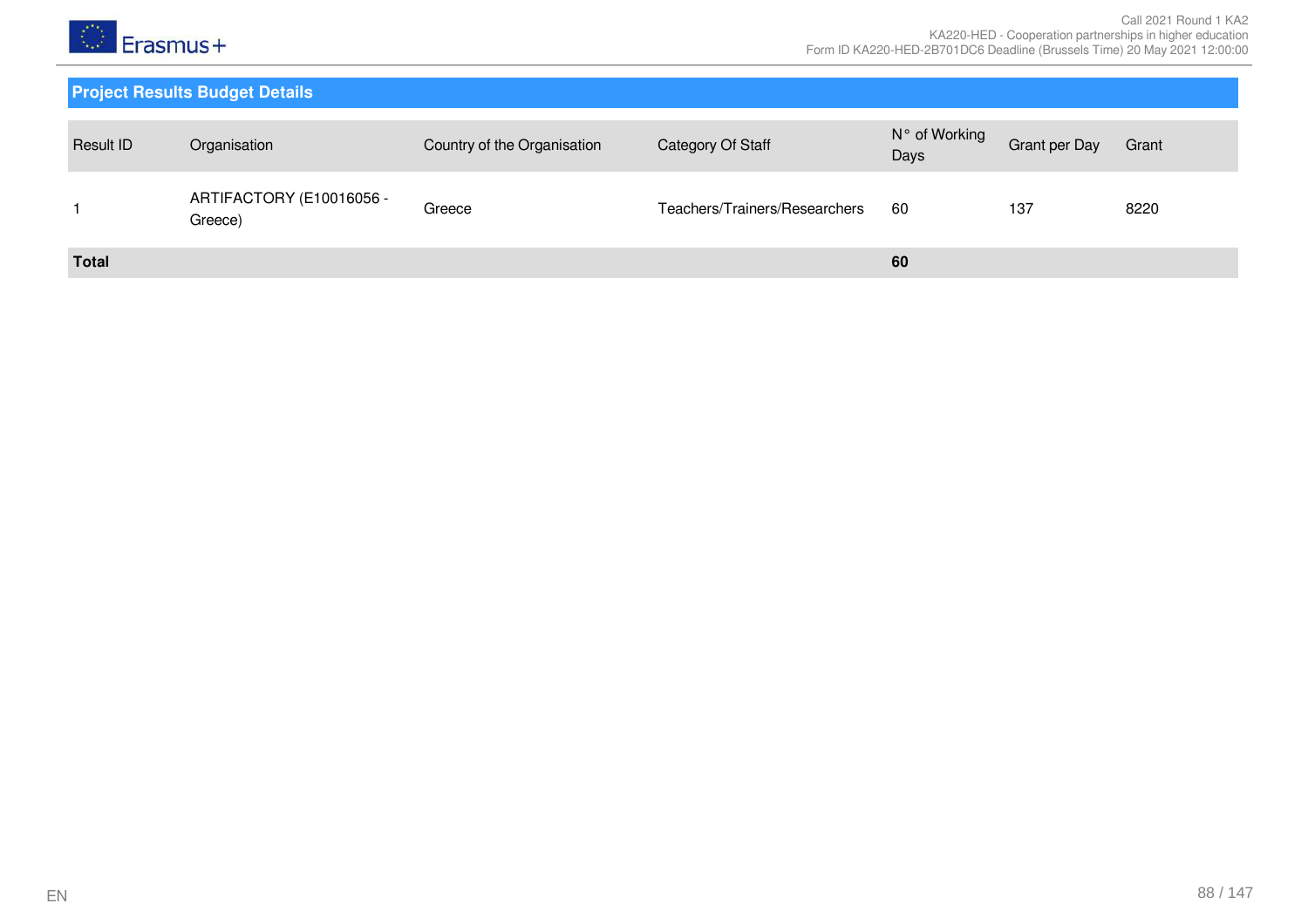

| Result ID    | Organisation                                                                         | Country of the Organisation | Category Of Staff             | N° of Working<br>Days | Grant per Day | Grant |
|--------------|--------------------------------------------------------------------------------------|-----------------------------|-------------------------------|-----------------------|---------------|-------|
|              | <b>IAKOB GOGEBASHVILI TELAVI</b><br><b>STATE UNIVERSITY</b><br>(E10182392 - Georgia) | Georgia                     | Teachers/Trainers/Researchers | 90                    | 74            | 6660  |
| <b>Total</b> |                                                                                      |                             |                               | 90                    |               |       |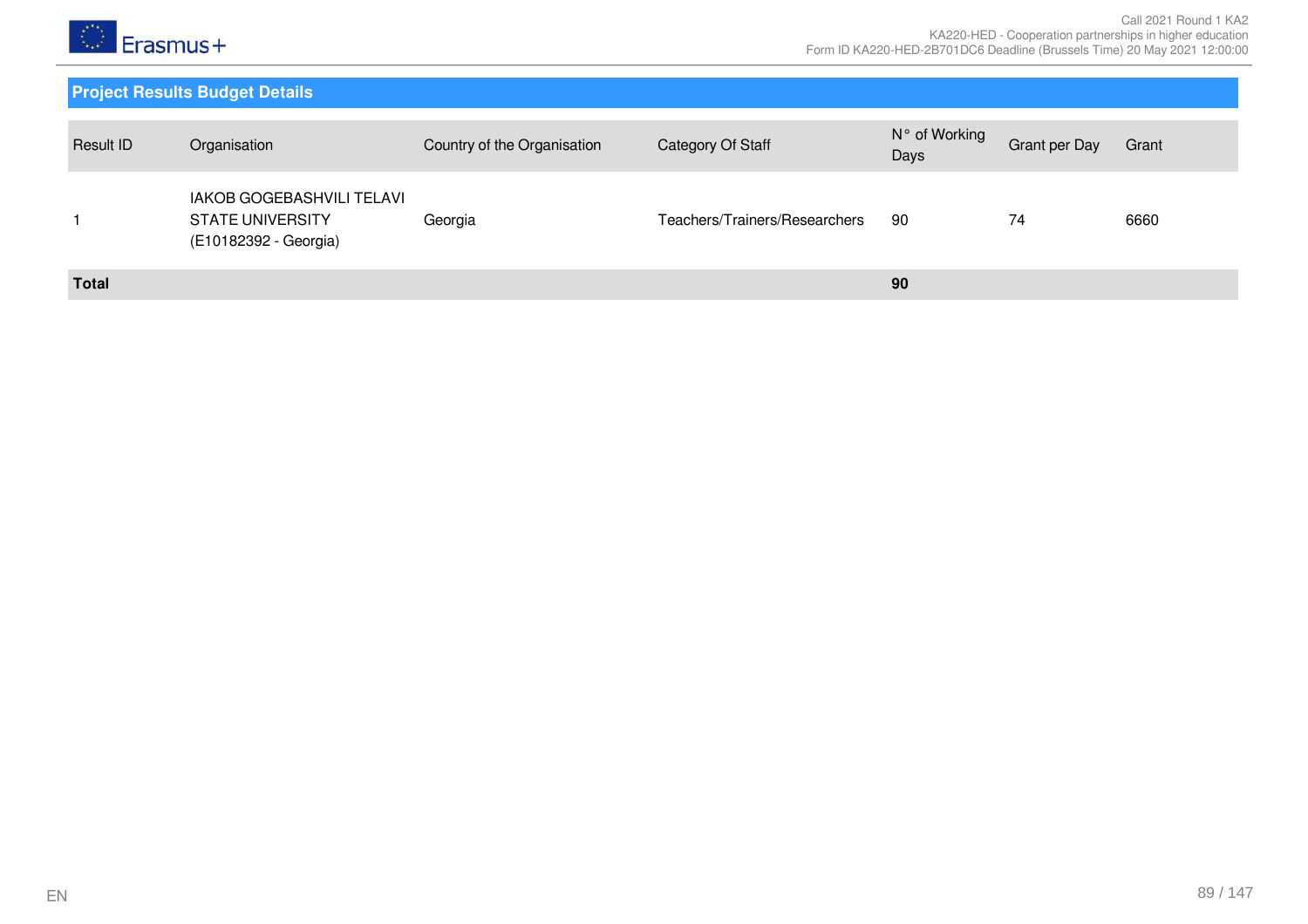| <b>Project Results Details (4)</b>                                                                                                         |                                                                                                                                                                                                                                                                                                                                                                                                                                                                                                                                                                                                                                                                                                                                                                                                                                                                                                                                                                                                                                                                                                                                                                                                                                                                                                                                                                                                                                                                                                                                                                                                                                                                                                                                                                                                                                                                                                                                                                                                                                                                                                                                                                                                                                                                                                                                                                                                                                                                                                                                                                                                                                                                                                                                                                                                                                                                                                |
|--------------------------------------------------------------------------------------------------------------------------------------------|------------------------------------------------------------------------------------------------------------------------------------------------------------------------------------------------------------------------------------------------------------------------------------------------------------------------------------------------------------------------------------------------------------------------------------------------------------------------------------------------------------------------------------------------------------------------------------------------------------------------------------------------------------------------------------------------------------------------------------------------------------------------------------------------------------------------------------------------------------------------------------------------------------------------------------------------------------------------------------------------------------------------------------------------------------------------------------------------------------------------------------------------------------------------------------------------------------------------------------------------------------------------------------------------------------------------------------------------------------------------------------------------------------------------------------------------------------------------------------------------------------------------------------------------------------------------------------------------------------------------------------------------------------------------------------------------------------------------------------------------------------------------------------------------------------------------------------------------------------------------------------------------------------------------------------------------------------------------------------------------------------------------------------------------------------------------------------------------------------------------------------------------------------------------------------------------------------------------------------------------------------------------------------------------------------------------------------------------------------------------------------------------------------------------------------------------------------------------------------------------------------------------------------------------------------------------------------------------------------------------------------------------------------------------------------------------------------------------------------------------------------------------------------------------------------------------------------------------------------------------------------------------|
| <b>Result ID</b>                                                                                                                           | $\overline{\mathbf{4}}$                                                                                                                                                                                                                                                                                                                                                                                                                                                                                                                                                                                                                                                                                                                                                                                                                                                                                                                                                                                                                                                                                                                                                                                                                                                                                                                                                                                                                                                                                                                                                                                                                                                                                                                                                                                                                                                                                                                                                                                                                                                                                                                                                                                                                                                                                                                                                                                                                                                                                                                                                                                                                                                                                                                                                                                                                                                                        |
| <b>Result Title</b>                                                                                                                        | LEADING HED STUDENTS TO REWIND THE MUSEUM<br>SUPPLY EXPLOITING THE POWERS OF DIGITAL CULTURE                                                                                                                                                                                                                                                                                                                                                                                                                                                                                                                                                                                                                                                                                                                                                                                                                                                                                                                                                                                                                                                                                                                                                                                                                                                                                                                                                                                                                                                                                                                                                                                                                                                                                                                                                                                                                                                                                                                                                                                                                                                                                                                                                                                                                                                                                                                                                                                                                                                                                                                                                                                                                                                                                                                                                                                                   |
| <b>Result Leading Organisation</b>                                                                                                         | Stichting for Education on Agility Liberating Structures<br>(E10057522 - Netherlands)                                                                                                                                                                                                                                                                                                                                                                                                                                                                                                                                                                                                                                                                                                                                                                                                                                                                                                                                                                                                                                                                                                                                                                                                                                                                                                                                                                                                                                                                                                                                                                                                                                                                                                                                                                                                                                                                                                                                                                                                                                                                                                                                                                                                                                                                                                                                                                                                                                                                                                                                                                                                                                                                                                                                                                                                          |
| Result Description (including: needs analysis, target<br>groups, elements of innovation, expected impact and<br>transferability potential) | NEEDS ANALYSIS: Culture has been identified by the EC as a<br>driver for growth and jobs, an enabler of social inclusion, and an<br>asset for strengthening the EU's international relations. According<br>to EUROSTAT, the culture sector employed 8.7 million people in<br>the EU in 2018: 3.8 % of total employment. During the COVID-19<br>lockdown, digital interaction and remote work gained the<br>protagonist role, affecting also the cultural domain: the demand for<br>streaming and e-culture rose at a light speed velocity. However, it<br>would be naïve to believe that alone the digitalization of cultural<br>assets is delivering the powerful and meaningful experience to the<br>audience. Scholarly research demonstrates that it is the power of<br>storytelling and gamification that engage the different audiences,<br>with Iliad and Odyssey the best example ever. OBJECTIVE: to<br>guide trainees to understand both the intangible and the digital<br>part of cultural services as a strategic innovation and lead them to<br>cultivate new skills to match the requirements of the demand side<br>for authenticity and emotional impact. SYNERGIES: EU, 2018:<br>Digital Competence Framework; EUROFOUND, 2018:<br>Automation, digitization and platforms: Implications for work and<br>employment METHODOLOGICAL APPROACH & TARGET<br>GROUPS: R04 relies heavily on the gamification, a term referring<br>to the use of game elements in non-game contexts. Banking,<br>booking and e-commerce make extensive use of gamification,<br>where game elements such as points, rewards, feedback, scarcity<br>are applied. To meet the innovation demands 4 tasks are<br>envisaged: TASK 4.1: The AUDIENCE DEVELOPMENT<br>EXERCISE: each Partner and HED student community will select<br>the Local Museum and the target audience(s). TASK 4.2: The<br>EXPERIENCE EXERCISE will rely on the principles of<br>gamification and storytelling. HED students identify a range of<br>desirable cultural experiences and uses in each museum, or<br>collection. By providing a diversity of uses for each experience<br>that builds a product or service in the CCI/GLAM sector, so that<br>users/visitors may select products and services close to their<br>motives. TASK 4.3: The DIGITAL GAME PROTOTYPE: Each<br>HED Community received practical co-Working training in<br>gamification. 5 key tasks leading to the game are: 1. Develop the<br>service digital storytelling concept (point of view, dramatic<br>question, emotional content, economy, pacing, etc.); 2.Define the<br>hero's journey (implementing the 12 steps, call for adventure,<br>refuse of the call, crossing the threshold, etc.); 3. Define the game<br>play over social media networks (rules, reward, clues, levels,<br>scenarios); 4. Define the game mechanics all resources you need |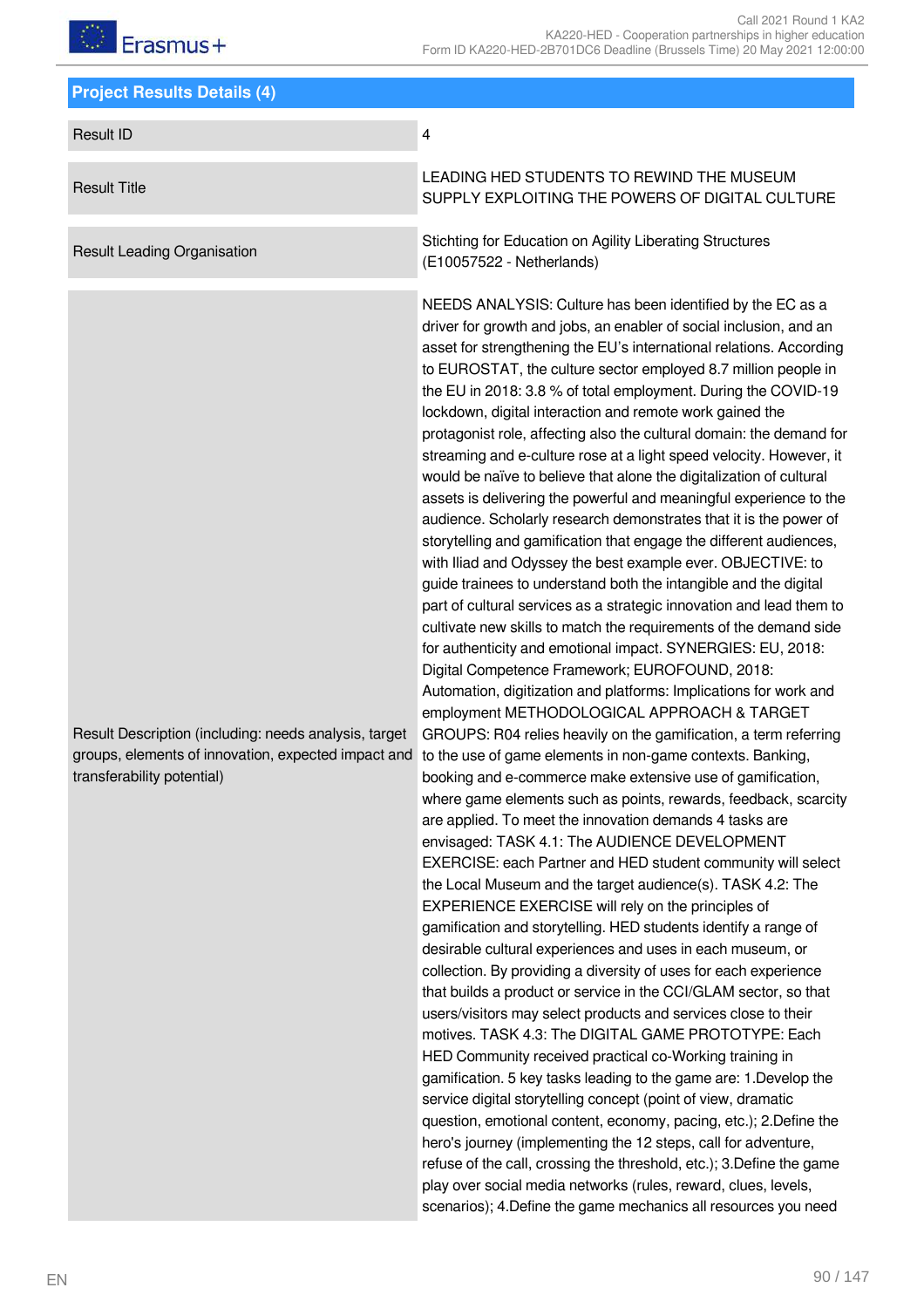to do the service; 5.Develop the Pitch Game including:-Game level definition;-Key narratives -Storytelling virtual and real; -Challenges faced by the players; -Stakeholder map -Players interaction; -Key resources for game implementation; -Social Media how to host /deliver data virtual and real world; -Rewards definitions; Benefits and engagement; -List of media objects; Costs TASK 4.4 The DIGITAL STARTUP ECOSYSTEM includes all co-creators from the participating countries as a means to sustain project achieved results and inspire further similar activities and projects INNOVATION: R03 enables HED students through a structured set of tasks develop a new set of skills and game knowledge literacies, which, in turn, can be applied to any cultural service. TRANSFERABILITY: New skills and literacies such as: Judgement; Negotiation; Appropriation; Play; Transmedia navigation; Simulation; Cooperative Intelligence; Performance; Distributed Cognition; Visualization are acquired by the Pact4Skills HED Student Community. IMPACT: R03 delivers 90 higher skilled individuals and 5 new DIGITAL CULTURAL SERVICES in the Project Area. In this way it unlocks the challenges museums face with existing services matching new skills for new jobs and pioneers the development of quality experiences through a renewed focus on skills development.

Please describe the division of work, the tasks leading to the production of the result and the applied methodology

Result Type **Methodologies / guidelines – Non-formal learning methods** 

According to the "Blueprint for Sectoral Cooperation on Skills" (2017) "businesses in the industry, in particular SMEs, struggle to find and retain skilled employees and several challenges have been identified". At the same time, the European Court of Auditors (2020) demonstrates that there is a policy and educational gap to be bridged, as the indicators for success in the cultural sector do not include skills required for the management of sites, museums and collections. TASK 4.1: The AUDIENCE DEVELOPMENT EXERCISE: PP6(ARTIFACTORY) mentors the 6 HED Student Communities to develop their audiences for each game prototype. TASK 4.2: The EXPERIENCE EXERCISE: PP6(SEALS) and PP6(ARTIFACTORY) guide HED students to understand heritage significance and the game design methodology, who apply remedial evaluation on their games based on knowledge acquired during the assessment process. Storytelling is created through the values and narratives of each heritage place. To put in place a feasible stakeholder map, local actors will be involved via transgenerational activities and thus enable the creation and contextual information. Quintessential element in the Game Design is the Hero's Journey map. It is an oriented graph that describes the journey of a museum/site user by representing the different touch points that characterize his interaction with the service. This EXERCISE identifies the touch points and analyses their interaction to improve the final result in CY/FR10/GE/ITF5/NL329/EL42. TASK 4.3: The DIGITAL GAME PROTOTYPE: The Game Design Process goes through 4 different phases: prototyping, testing, iterating, implementing. At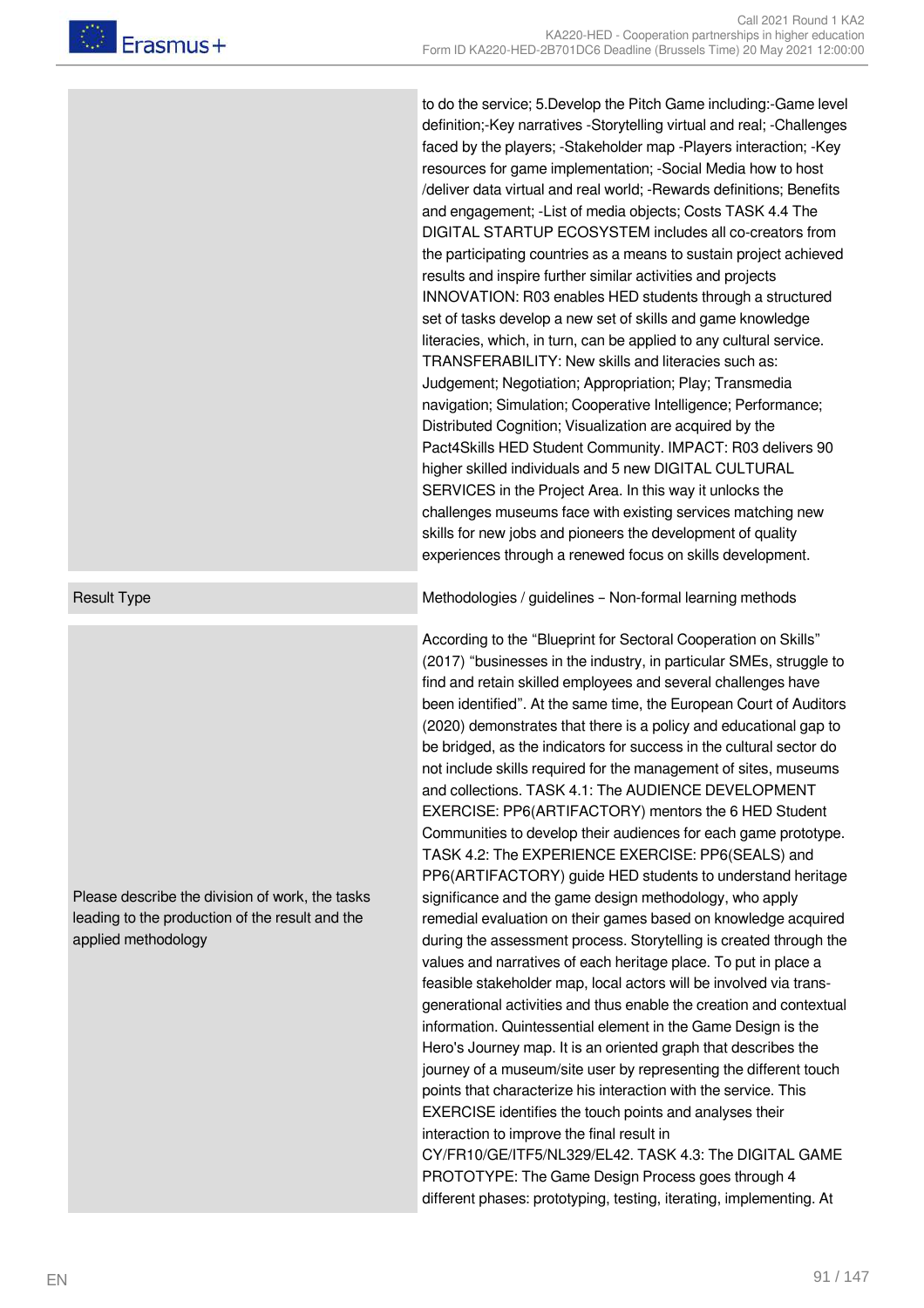the core of this process are embedded 3 main actors: The Puppet Masters, who design the Games; service providers, who apply the game scenario; visitors play the Game. The Gaming Process uses subject-specific methods and tools: Games & Social Media applications, particularly immersive environments and mediasharing services to create innovative ways for acquiring subjectspecific skills. The Game offers players the opportunity to derive from their visit emotions and impressions, meanings and values, gain knowledge, modify attitudes, forge relationships, or provide for enjoyment and relaxation. TASK 4.4 The DIGITAL STARTUP ECOSYSTEM is activated at the Multiplier Event 04 in Cergy/FR. The ECOSYSTEM shall extend over the Project life being specific to the digital culture, the value-driven, artistic multi-media narrative that impacts the mental process to create abstractions, leading to the cognitive reconstruction of an appropriate context and visitor satisfaction. 90 HED Students establish the ECOSYSTEM at the Project's International Conference in Cergy (M24) with the aim to sustain achieved results and the continuation of the 6 DIGITAL CULTURAL SERVICES created. As the continuation of the Pact4Skills collective voice, the ECOSYSTEM is transferring know-how to employers, heritage authorities/operators and businesses to rewind the cultural design and support the youth accepting the new skills required for new jobs. With seat at the University of Cergy-Paris (PP2:CYU), the ECOSYSTEM will inherit the PROJECT LEGACY with the entire Pact4Skills TRAINING INFRASTRUCTURE and will continue to generate digital culture attracting newcomers and multilevel actors, becoming a carrier of creative ideas and a platform to exercise participatory culture. RESPONSIBLE PARTNERS: PP5(SEALS) and PP5(ARTIFACTORY) guide and mentor the 6 HED Students Communities to complete the 3 EXERCISES. PP5(ARTIFACTORY) delivers the Game Design Template to all Partners to fill in: considering: goals and objectives of cultural operators; target markets; social consensus; subject matter knowledge; asset significance. Each Partner drafts the Game Design Plan to be evaluated by the Quality Control Committee and prototypes the 5 Museum Games in the Project Area. PP2(CYU) is responsible for the set-up of the DIGITAL STARTUP ECOSYSTEM.

| Result Production Start Date (dd-mm-yyyy) | $01 - 11 - 2021$                                                                                                                                                                                                    |
|-------------------------------------------|---------------------------------------------------------------------------------------------------------------------------------------------------------------------------------------------------------------------|
| Result Production End Date (dd-mm-yyyy)   | 31-10-2023                                                                                                                                                                                                          |
| Result Languages                          | English                                                                                                                                                                                                             |
| <b>Result Media</b>                       |                                                                                                                                                                                                                     |
| <b>Result Participating Organisations</b> | ANOIKTO PANEPISTIMIO KYPROU (OPEN UNIVERSITY OF<br>CYPRUS) (E10180075 - Cyprus), CY Cergy Paris Université<br>(E10222810 - France), IAKOB GOGEBASHVILI TELAVI STAT<br>UNIVERSITY (E10182392 - Georgia), ARTIFACTORY |

**TELAVI STATE**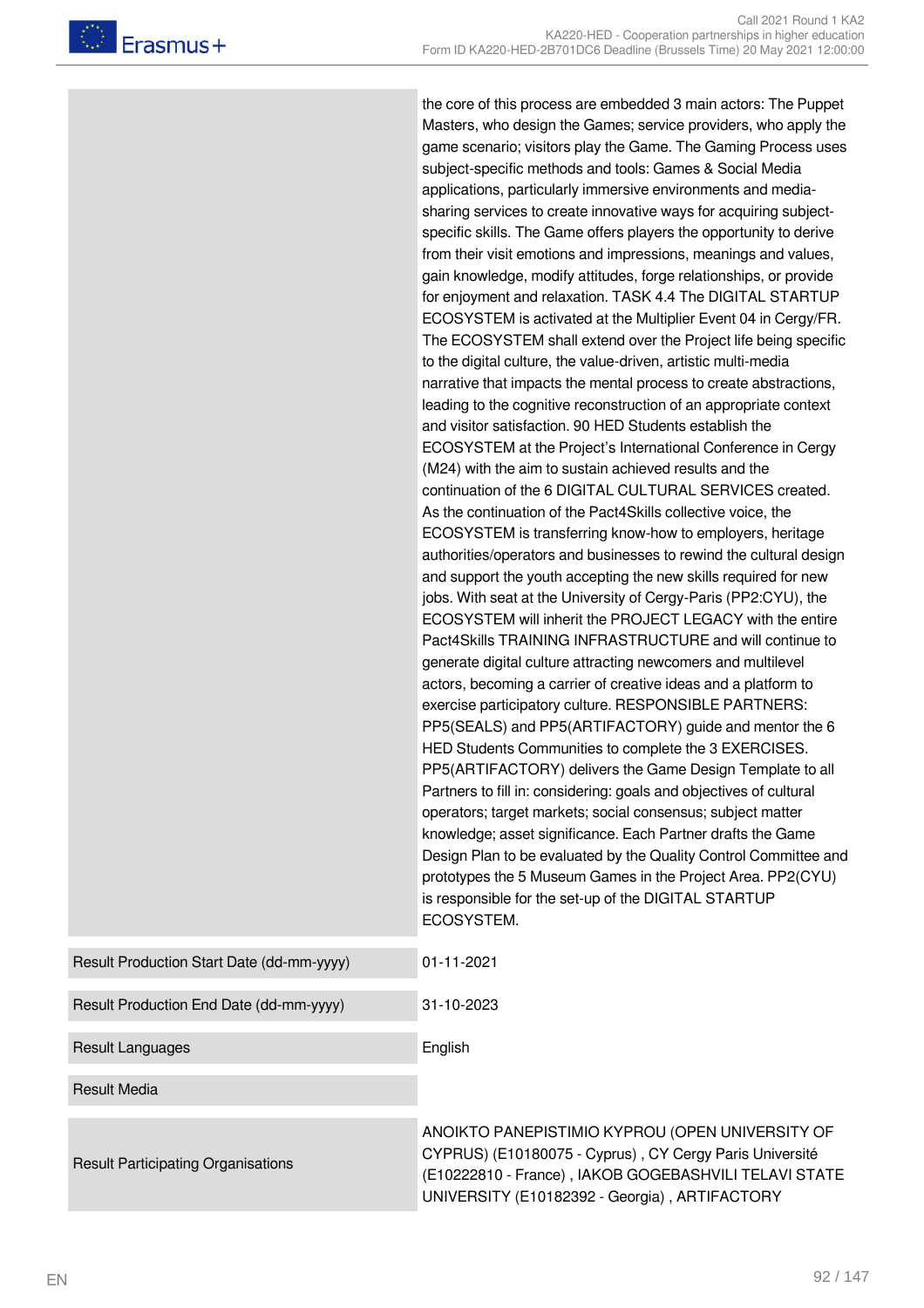

(E10016056 - Greece) , Comunità Montana Alto Basento (E10270938 - Italy)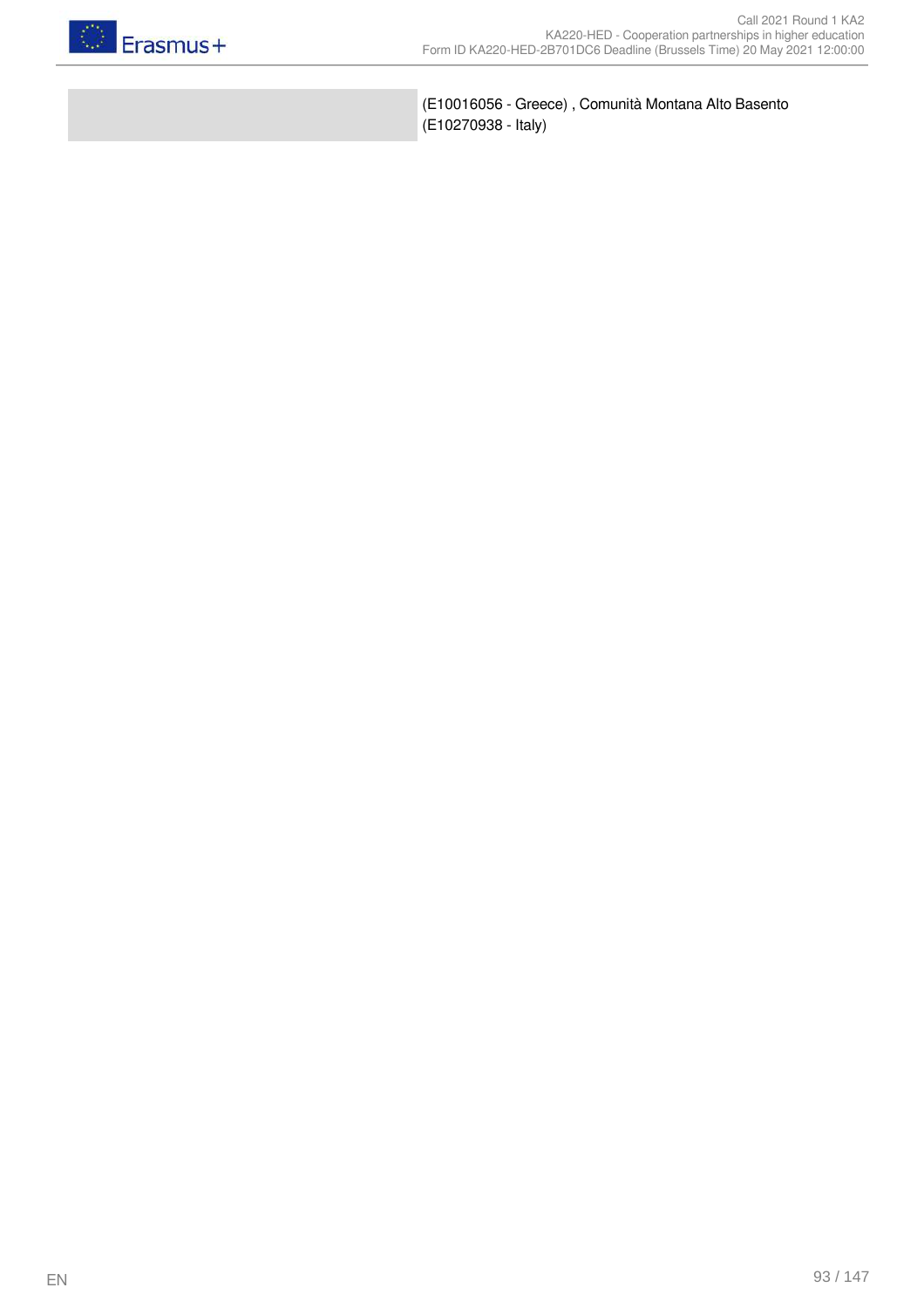

**Project Results Budget**

| Result ID      | Organisation                                                                       | Managers     | Teachers /<br>Trainers /<br>Researchers /<br>Youth workers | Technicians  | Administrative<br>staff $/$<br><b>Volunteers</b> | Grant |
|----------------|------------------------------------------------------------------------------------|--------------|------------------------------------------------------------|--------------|--------------------------------------------------|-------|
|                | ANOIKTO PANEPISTIMIO KYPROU (OPEN UNIVERSITY OF CYPRUS)<br>(E10180075 - Cyprus)    | 0            | 12330                                                      | 0            | $\Omega$                                         | 12330 |
| $\overline{c}$ | CY Cergy Paris Université (E10222810 - France)                                     | $\mathbf{0}$ | 8560                                                       | $\mathbf{0}$ | $\Omega$                                         | 8560  |
| 3              | Comunità Montana Alto Basento (E10270938 - Italy)                                  | 0            | 8560                                                       | 0            | $\Omega$                                         | 8560  |
| 4              | Stichting for Education on Agility Liberating Structures (E10057522 - Netherlands) | $\mathbf 0$  | 14460                                                      | 0            | $\Omega$                                         | 14460 |
| 5              | ARTIFACTORY (E10016056 - Greece)                                                   | 0            | 8220                                                       | 0            | $\mathbf{0}$                                     | 8220  |
| 6              | IAKOB GOGEBASHVILI TELAVI STATE UNIVERSITY (E10182392 - Georgia)                   | $\mathbf 0$  | 4440                                                       | 0            | $\Omega$                                         | 4440  |
| <b>Total</b>   |                                                                                    | $\mathbf 0$  | 56570                                                      | $\mathbf{0}$ | $\mathbf{0}$                                     | 56570 |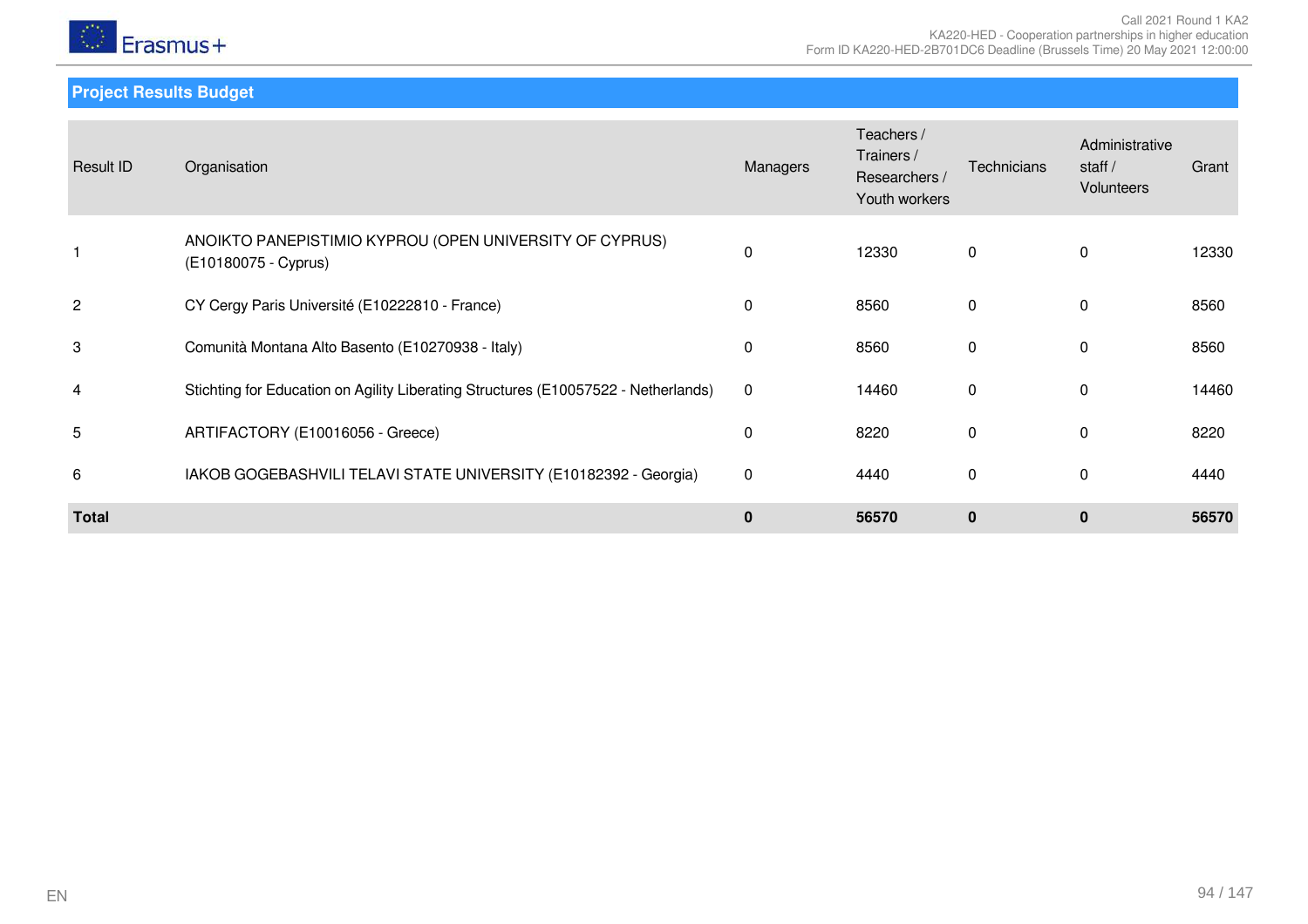

| Result ID    | Organisation                                                                          | Country of the Organisation | Category Of Staff             | N° of Working<br>Days | Grant per Day | Grant |
|--------------|---------------------------------------------------------------------------------------|-----------------------------|-------------------------------|-----------------------|---------------|-------|
|              | ANOIKTO PANEPISTIMIO<br>KYPROU (OPEN UNIVERSITY<br>OF CYPRUS) (E10180075 -<br>Cyprus) | Cyprus                      | Teachers/Trainers/Researchers | 90                    | 137           | 12330 |
| <b>Total</b> |                                                                                       |                             |                               | 90                    |               |       |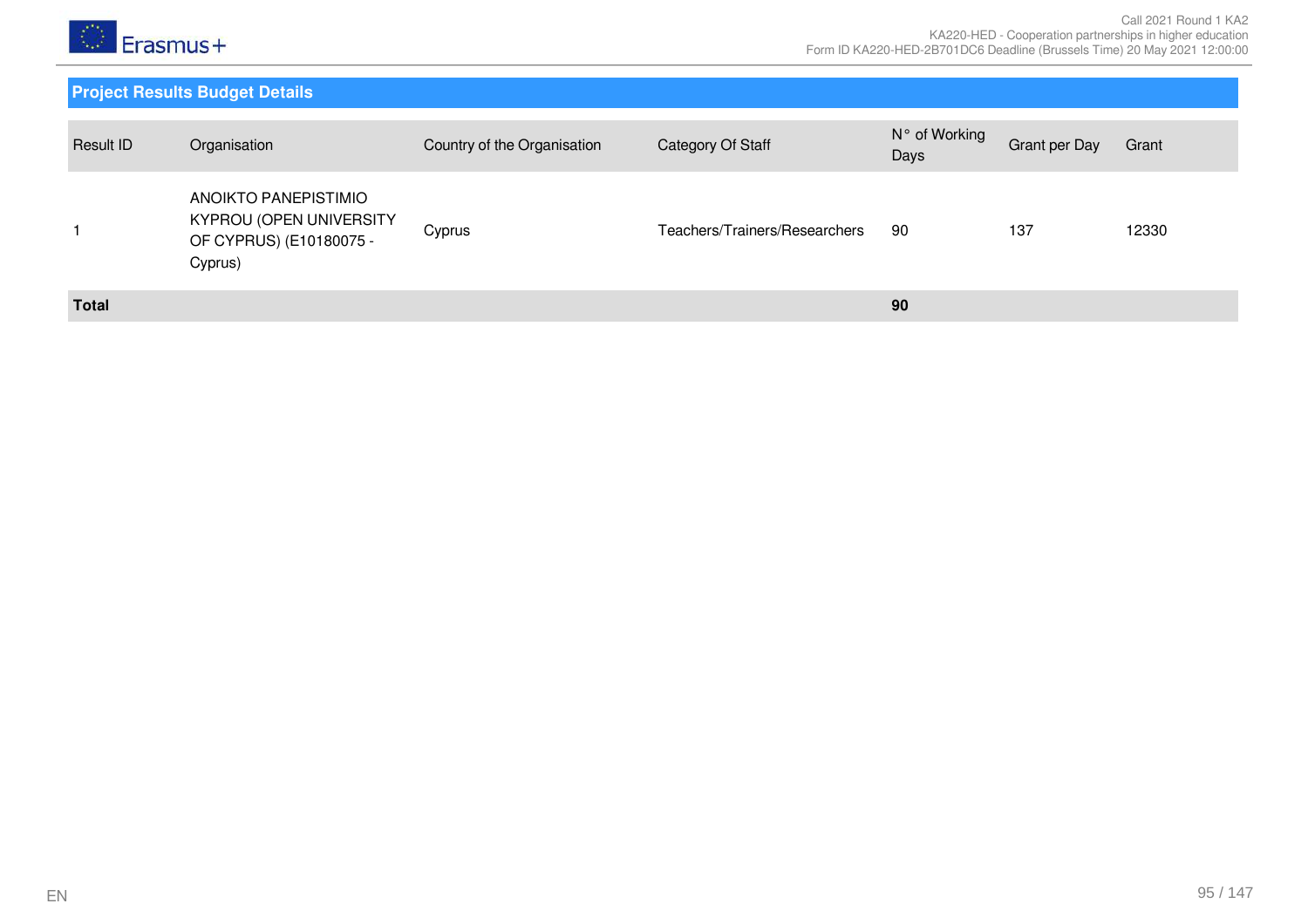

| Result ID    | Organisation                                      | Country of the Organisation | Category Of Staff             | N° of Working<br>Days | Grant per Day | Grant |
|--------------|---------------------------------------------------|-----------------------------|-------------------------------|-----------------------|---------------|-------|
|              | CY Cergy Paris Université<br>(E10222810 - France) | France                      | Teachers/Trainers/Researchers | -40                   | 214           | 8560  |
| <b>Total</b> |                                                   |                             |                               | 40                    |               |       |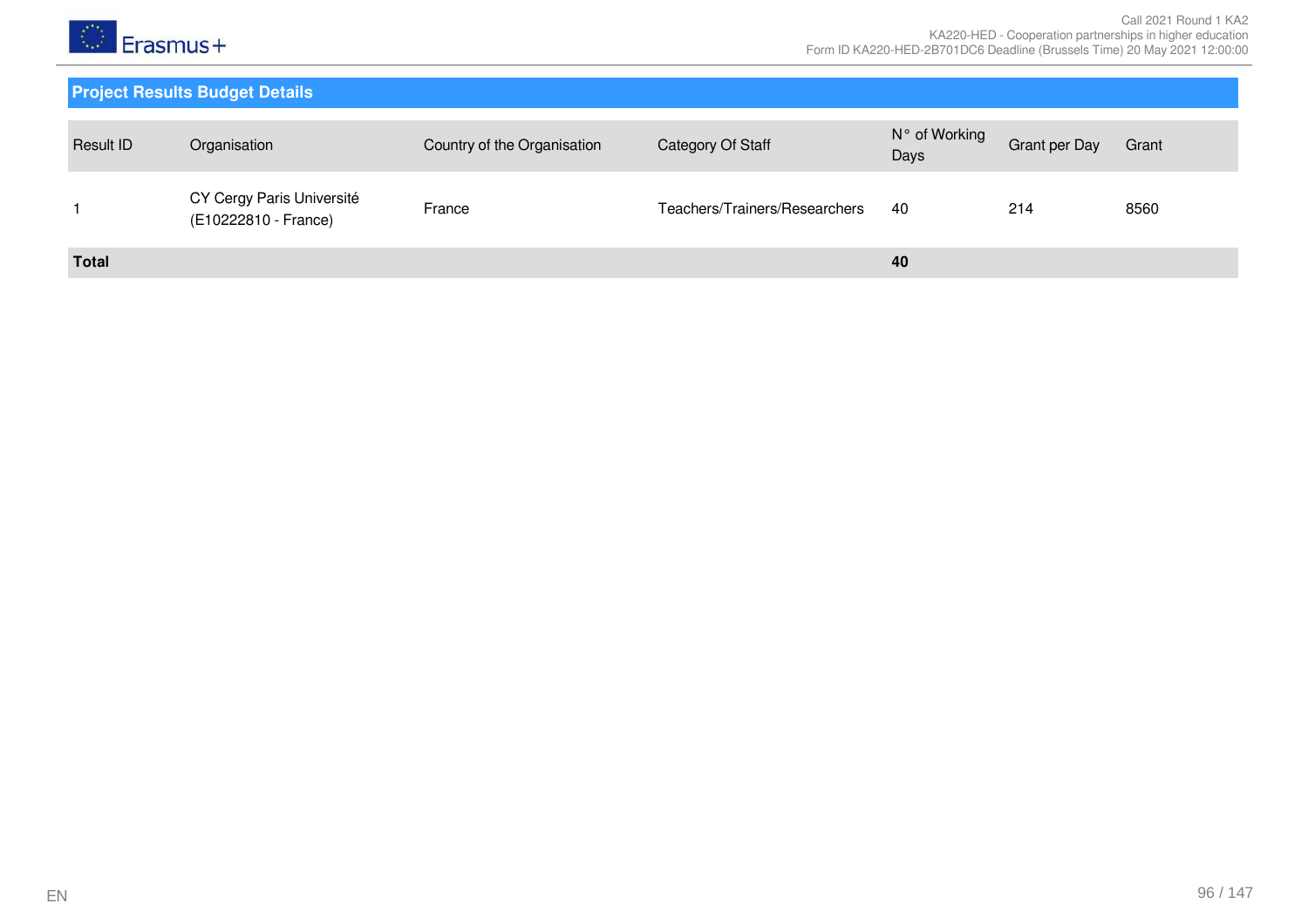

| <b>Result ID</b> | Organisation                                         | Country of the Organisation | Category Of Staff             | N° of Working<br>Days | <b>Grant per Day</b> | Grant |
|------------------|------------------------------------------------------|-----------------------------|-------------------------------|-----------------------|----------------------|-------|
|                  | Comunità Montana Alto Basento<br>(E10270938 - Italy) | Italy                       | Teachers/Trainers/Researchers | -40                   | 214                  | 8560  |
| <b>Total</b>     |                                                      |                             |                               | 40                    |                      |       |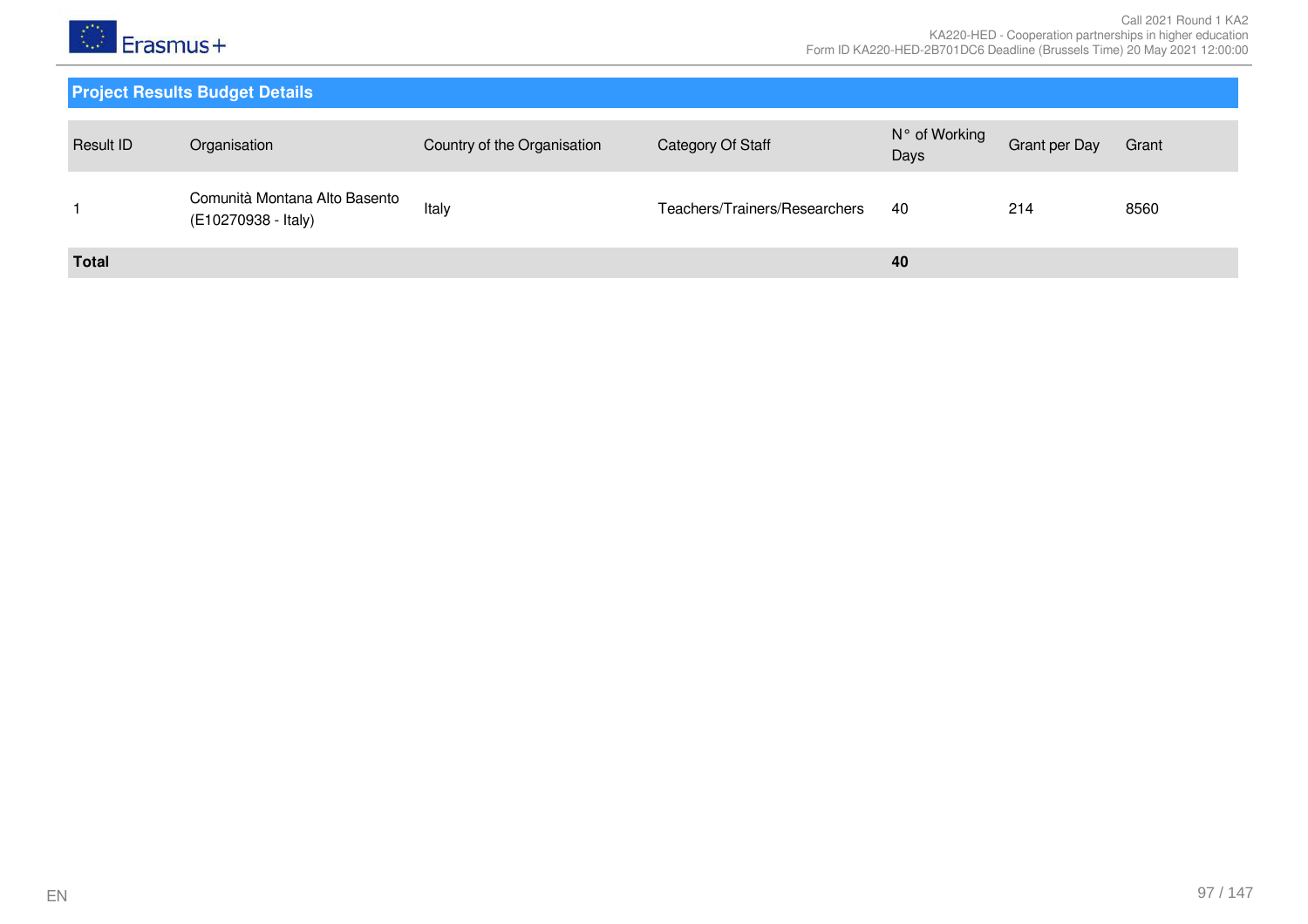

| Result ID    | Organisation                                                                                         | Country of the Organisation | Category Of Staff             | N° of Working<br>Days | Grant per Day | Grant |
|--------------|------------------------------------------------------------------------------------------------------|-----------------------------|-------------------------------|-----------------------|---------------|-------|
|              | Stichting for Education on Agility<br>Liberating Structures (E10057522 Netherlands<br>- Netherlands) |                             | Teachers/Trainers/Researchers | 60                    | 241           | 14460 |
| <b>Total</b> |                                                                                                      |                             |                               | 60                    |               |       |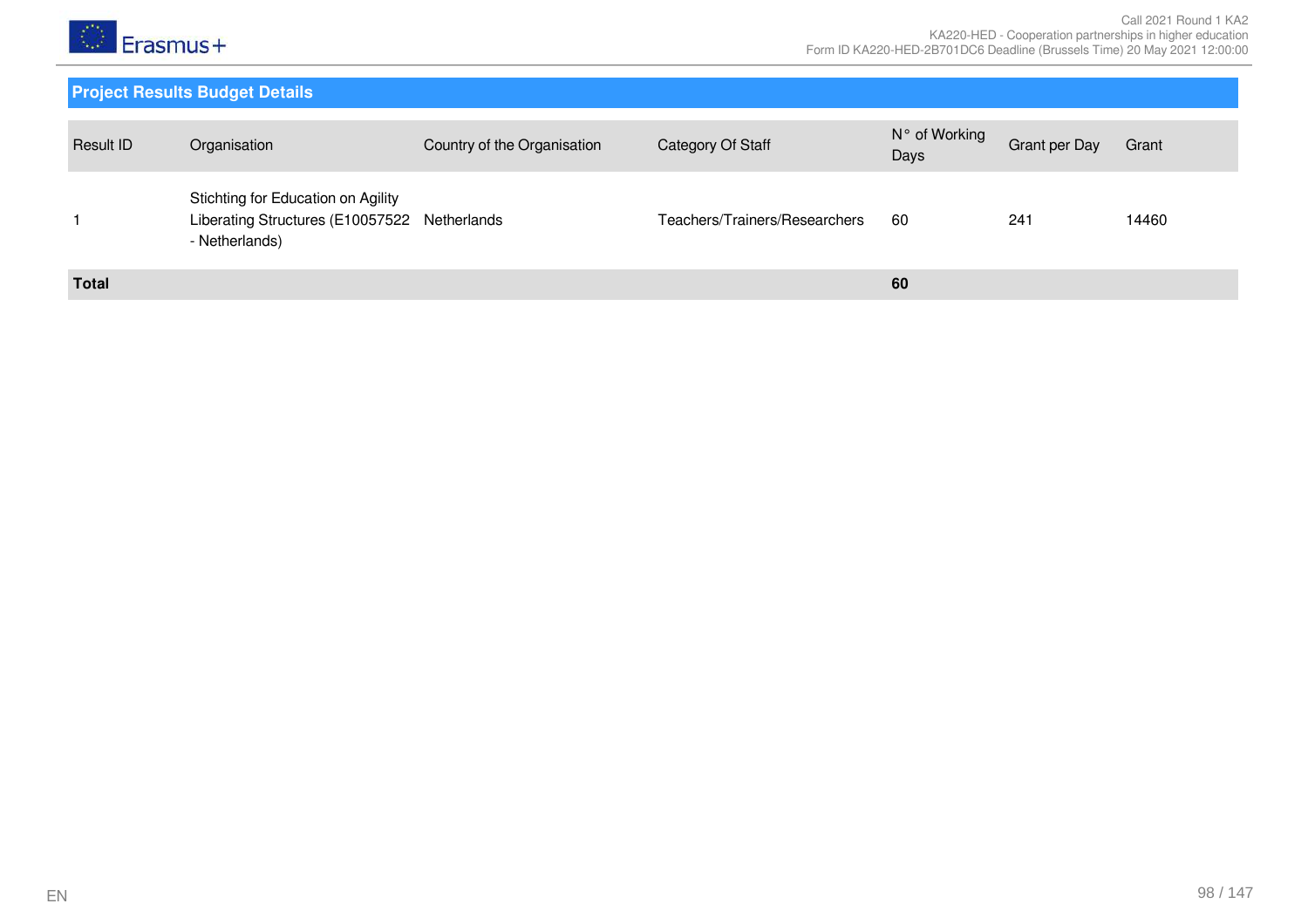

| <b>Result ID</b> | Organisation                        | Country of the Organisation | Category Of Staff             | N° of Working<br>Days | Grant per Day | Grant |
|------------------|-------------------------------------|-----------------------------|-------------------------------|-----------------------|---------------|-------|
|                  | ARTIFACTORY (E10016056 -<br>Greece) | Greece                      | Teachers/Trainers/Researchers | 60                    | 137           | 8220  |
| <b>Total</b>     |                                     |                             |                               | 60                    |               |       |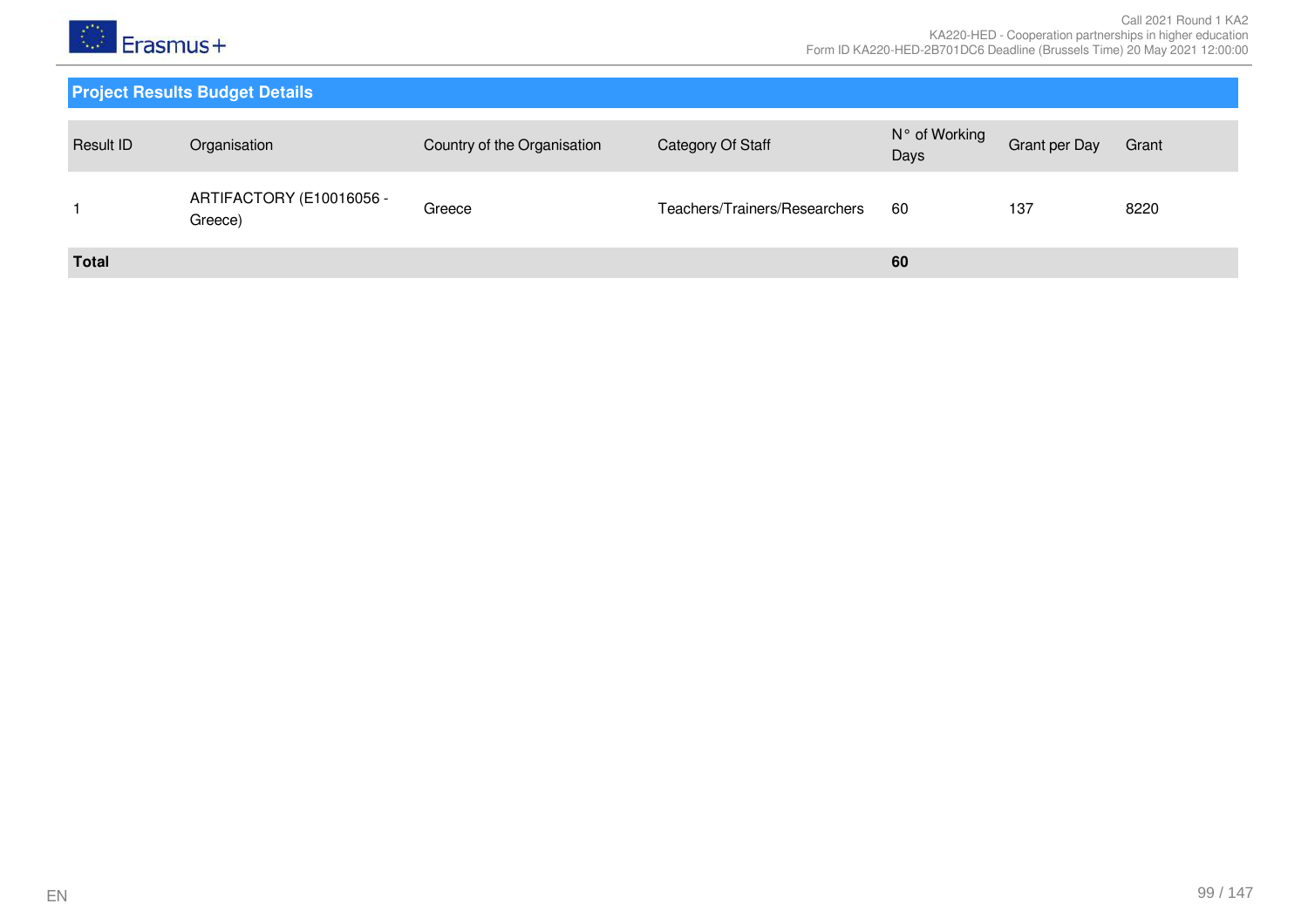

| Result ID    | Organisation                                                                         | Country of the Organisation | Category Of Staff             | N° of Working<br>Days | <b>Grant per Day</b> | Grant |
|--------------|--------------------------------------------------------------------------------------|-----------------------------|-------------------------------|-----------------------|----------------------|-------|
|              | <b>IAKOB GOGEBASHVILI TELAVI</b><br><b>STATE UNIVERSITY</b><br>(E10182392 - Georgia) | Georgia                     | Teachers/Trainers/Researchers | 60                    | 74                   | 4440  |
| <b>Total</b> |                                                                                      |                             |                               | 60                    |                      |       |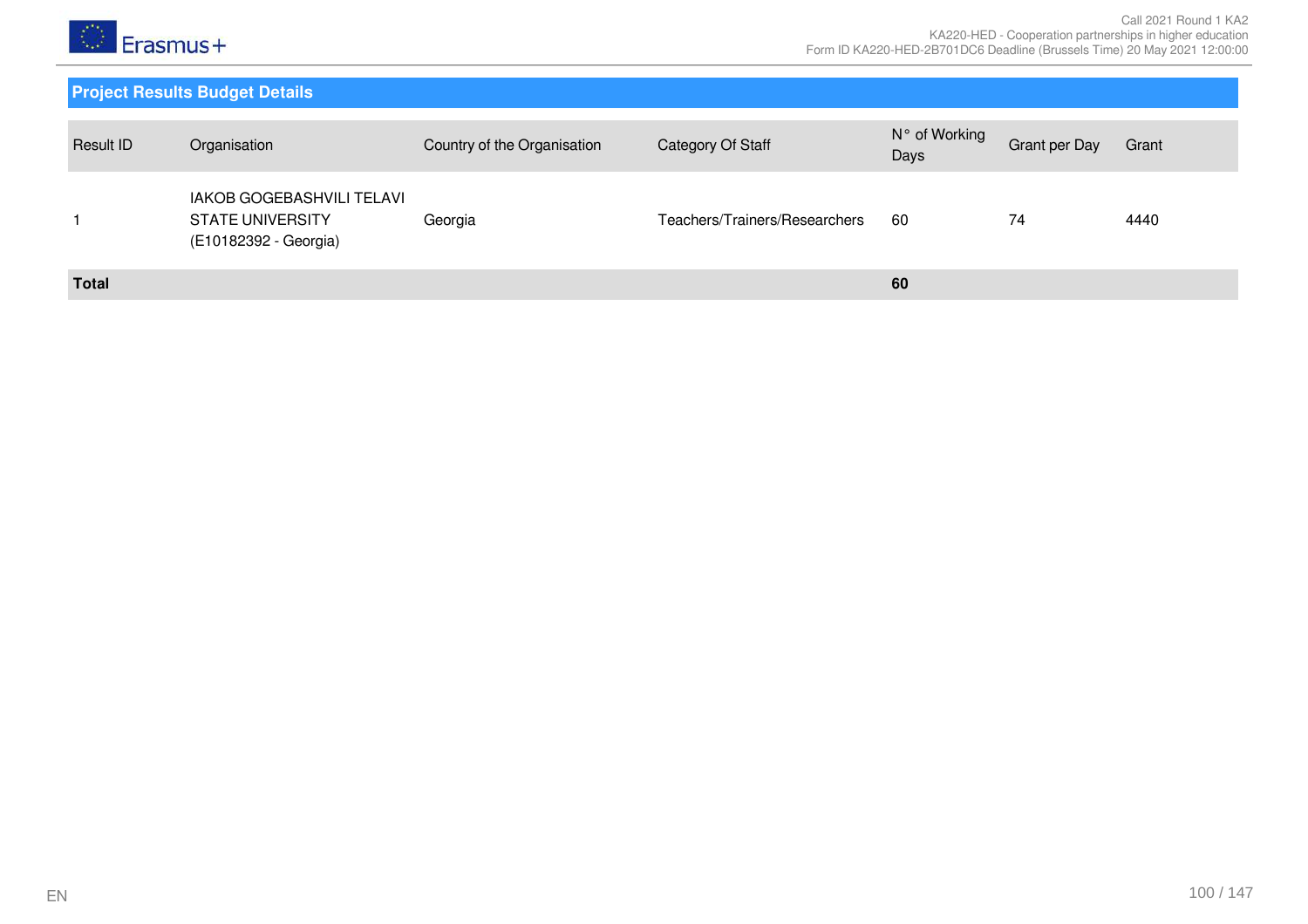# $F$ rasmus+

| <b>Project Results Details (5)</b>                                                                                                         |                                                                                                                                                                                                                                                                                                                                                                                                                                                                                                                                                                                                                                                                                                                                                                                                                                                                                                                                                                                                                                                                                                                                                                                                                                                                                                                                                                                                                                                                                                                                                                                                                                                                                                                                                                                                                                                                                                                                                                                                                                                                                                                                                                                                                                                                                                                                                                                                                                                                                                                                                                                                                                                                                                                                                                                                                                                                                                                                                           |  |  |  |  |  |
|--------------------------------------------------------------------------------------------------------------------------------------------|-----------------------------------------------------------------------------------------------------------------------------------------------------------------------------------------------------------------------------------------------------------------------------------------------------------------------------------------------------------------------------------------------------------------------------------------------------------------------------------------------------------------------------------------------------------------------------------------------------------------------------------------------------------------------------------------------------------------------------------------------------------------------------------------------------------------------------------------------------------------------------------------------------------------------------------------------------------------------------------------------------------------------------------------------------------------------------------------------------------------------------------------------------------------------------------------------------------------------------------------------------------------------------------------------------------------------------------------------------------------------------------------------------------------------------------------------------------------------------------------------------------------------------------------------------------------------------------------------------------------------------------------------------------------------------------------------------------------------------------------------------------------------------------------------------------------------------------------------------------------------------------------------------------------------------------------------------------------------------------------------------------------------------------------------------------------------------------------------------------------------------------------------------------------------------------------------------------------------------------------------------------------------------------------------------------------------------------------------------------------------------------------------------------------------------------------------------------------------------------------------------------------------------------------------------------------------------------------------------------------------------------------------------------------------------------------------------------------------------------------------------------------------------------------------------------------------------------------------------------------------------------------------------------------------------------------------------------|--|--|--|--|--|
| <b>Result ID</b>                                                                                                                           | 5                                                                                                                                                                                                                                                                                                                                                                                                                                                                                                                                                                                                                                                                                                                                                                                                                                                                                                                                                                                                                                                                                                                                                                                                                                                                                                                                                                                                                                                                                                                                                                                                                                                                                                                                                                                                                                                                                                                                                                                                                                                                                                                                                                                                                                                                                                                                                                                                                                                                                                                                                                                                                                                                                                                                                                                                                                                                                                                                                         |  |  |  |  |  |
| <b>Result Title</b>                                                                                                                        | THE JOINT RECOGNITION OF SKILLS TO ATTRACT<br><b>EMPLOYERS AND NETWORKS</b>                                                                                                                                                                                                                                                                                                                                                                                                                                                                                                                                                                                                                                                                                                                                                                                                                                                                                                                                                                                                                                                                                                                                                                                                                                                                                                                                                                                                                                                                                                                                                                                                                                                                                                                                                                                                                                                                                                                                                                                                                                                                                                                                                                                                                                                                                                                                                                                                                                                                                                                                                                                                                                                                                                                                                                                                                                                                               |  |  |  |  |  |
| <b>Result Leading Organisation</b>                                                                                                         | CY Cergy Paris Université (E10222810 - France)                                                                                                                                                                                                                                                                                                                                                                                                                                                                                                                                                                                                                                                                                                                                                                                                                                                                                                                                                                                                                                                                                                                                                                                                                                                                                                                                                                                                                                                                                                                                                                                                                                                                                                                                                                                                                                                                                                                                                                                                                                                                                                                                                                                                                                                                                                                                                                                                                                                                                                                                                                                                                                                                                                                                                                                                                                                                                                            |  |  |  |  |  |
| Result Description (including: needs analysis, target<br>groups, elements of innovation, expected impact and<br>transferability potential) | NEEDS ANALYSIS: Experiencing the impacts, the COVID-19<br>pandemic has brought to both work and life, the future of<br>employment will require adaptation to unprecedented changes.<br>Only those with an orientation at lifelong and self-directed<br>learning, and the learning from the experience of others will be at<br>advantage. Pact4Skills investigates the future of skills in the<br>museum sector in order to propose, adopt and apply<br>contemporary strategies to improve sector skills alignment,<br>employability with demonstrable proof of transversal skills, micro-<br>credentials, and validation methods in the envisaged community<br>of practice. OBJECTIVE: to invest in HED students by training<br>them and certifying the new skills in the planning and<br>implementation of digital culture SYNERGIES: Towards an<br>upskilling Revolution (WEF:2018); Nonstandard employment<br>(International Labor Office: 2016); EU investments in cultural sites<br>(European Court of Auditors, 2020); EC: A European Approach to<br>Micro-Credentials (2020) IMPLEMENTATION METHODOLOGY:<br>to achieve the objective above 3 tasks are envisaged: TASK 5.1:<br>6 DIGITAL CULTURAL SERVICES AND THE JOINT APP: The<br>4th Industrial Revolution has altered the production of various<br>industrial sectors, mostly due to the fusion of technologies blurring<br>the line between digital and physical, - the cultural market<br>included-, while the constant use of e-devices in daily life impacts<br>the common sense through the interpretation of visual codes. This<br>is an opportunity to impact on the skills set of HED students to<br>produce meaning beyond the technical aspect and generate a<br>new cultural narrative based on authentic experiences and<br>interaction in real time. The JOINT WEB-BASED APP shall<br>ensure unprecedented level of visitor interaction with content<br>through smartphones/e-readers/tablets, as well as an equally<br>engaging experience through computers. TASK 5.2: THE OPEN<br>DIGITAL BADGE gives HED students the possibility to accredit<br>their competencies with micro-credentials, which can complement<br>the curriculum for students at all levels. Micro-credentials can also<br>facilitate inclusion in lifelong learning by reaching new learners,<br>including those from disadvantaged backgrounds, like migrants<br>and refugees. Pact4Skills develops a process of certification by<br>using the OPEN DIGITAL BADGE system as an instrument and<br>correlate to the descriptors of the EUROPEAN QUALIFICATION<br>FRAMEWORK. TASK 5.3: The Pact4Skills POLICY BOOKLET<br>will generate policy recommendations for the career paths in the<br>cultural sector and further ways to integrate results into the daily<br>activities of heritage authorities. It will further disseminate lessons<br>learnt to policy-makers and professionals across the EU and |  |  |  |  |  |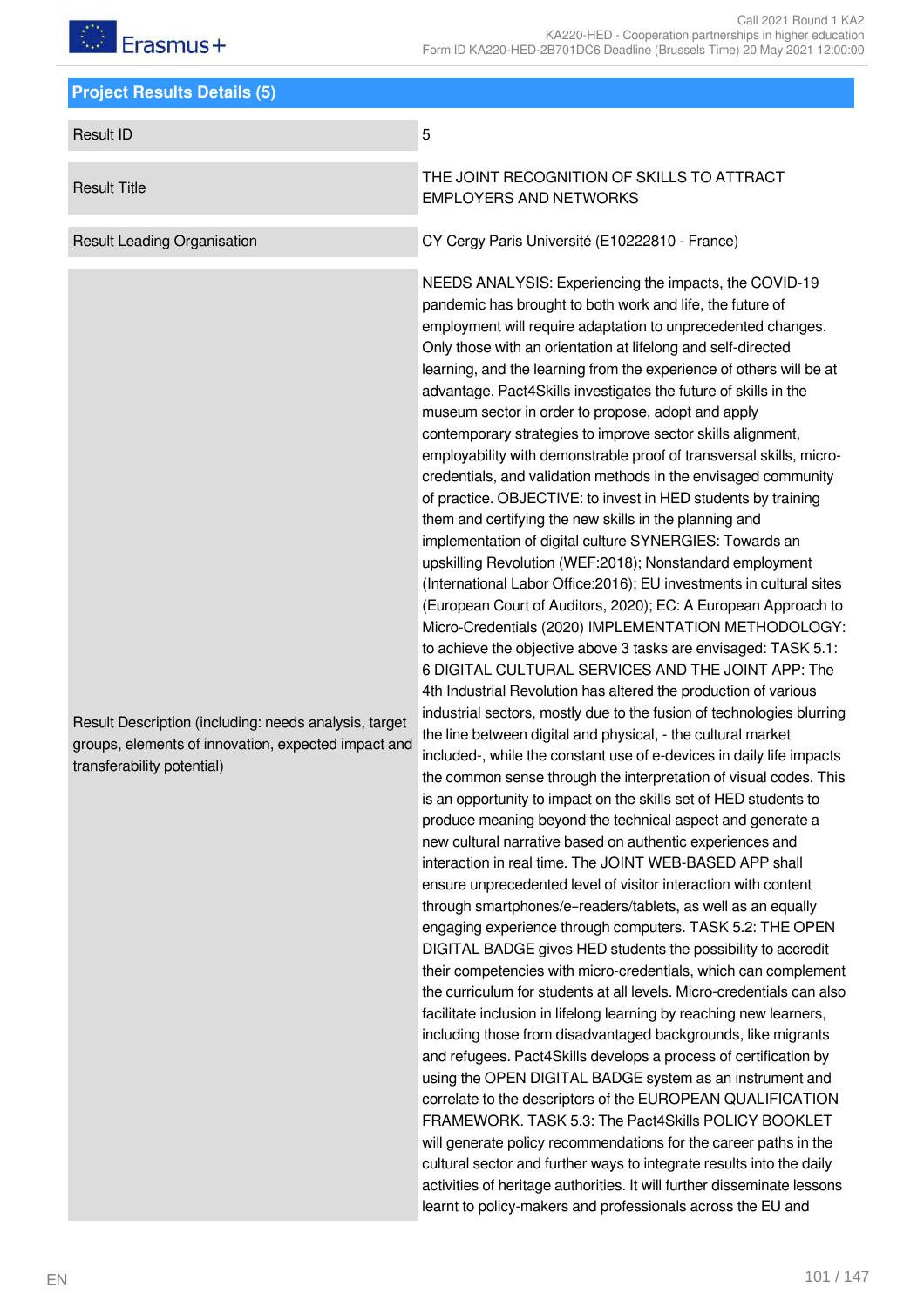generate knowledge from the Project practice for cultural institutions. INNOVATION: Only a few EUMS with formal HED programs focus on recognized skills for cultural communication and the understanding of the audience. RESULT 5 trains HED students both towards the gamified cultural narrative based on a number of themed topics (love, passion, betrayal, inclusion, group dynamic's, social inequalities, mythology, history, politics, religion etc.) and the involvement in the user experience interface. Thus, R05 is dedicated to develop micro-credentials to validate and certify these learning outcomes and informal qualifications gained. TRANSFERABILITY: R05 changes the HED landscape by actively involving learners in a cognitive and inquiry learning process utilizing pervasive media and digital literacies hand-inhand with rich contents and critical thinking. IMPACT: R05 introduces a new approach to identifying reskilling and job transition opportunities, including those that might not be immediately apparent: as skills needed in the labor market change rapidly, the workforce has to engage in LLL to remain employable. The Pact4Skills certification enables the cultural sector to find the needed talents and to contribute to socially responsible approaches to the future work.

Result Type **Methodologies / guidelines – Certification system** Methodologies / guidelines – Certification system

TASK 5.1: 6 DIGITAL CULTURAL SERVICES/JOINT WEB-BASED MUSEUM APP shall exemplify a new cultural communication pattern needed by museums to reconfigure storytelling and directly engaging visitors. If a story is compelling, it increases interest and curiosity and encourages integration which in turn supports the cognitive approach. Storytelling reconditioned in a digital language specific to cultural goods, helps to decode the symbolism behind with which the artists hide reality and bring with them emotion, and the emotion helps the audience to navigate within the own wealth of ideas to search for and rebuild the meaning of the work of art. The awareness of having understood, strongly influences audience satisfaction, strengthening the attention in all future processing, releasing new energies for learning. Information, the raw material of a narrative structure, comes from the specific study of the work of specialists, but it cannot build an experience per se. Narrations on the contrary derive from a creative approach to that information, and are articulated in an artistic language according to the advanced ways and consolidated in the public. In this vein, each Partner delivers a DIGITAL CULTURAL SERVICE in the format of a mobile application (APP), which includes: the gamified story telling part of the APP using 3 objects in each selected Museum, so that 18 objects in the Project Area build the prototype of the SKILLS SET envisaged, with 90 HED students committed to the process. PP5(SEALS) will deliver the technical application (DIGITAL CULTURAL APP) incorporating the 6 DIGITAL CULTURAL SERVICES in it. TASK 5.2: THE OPEN DIGITAL BADGE is an industry-related, verifiable and portable source packed with

Please describe the division of work, the tasks leading to the production of the result and the applied methodology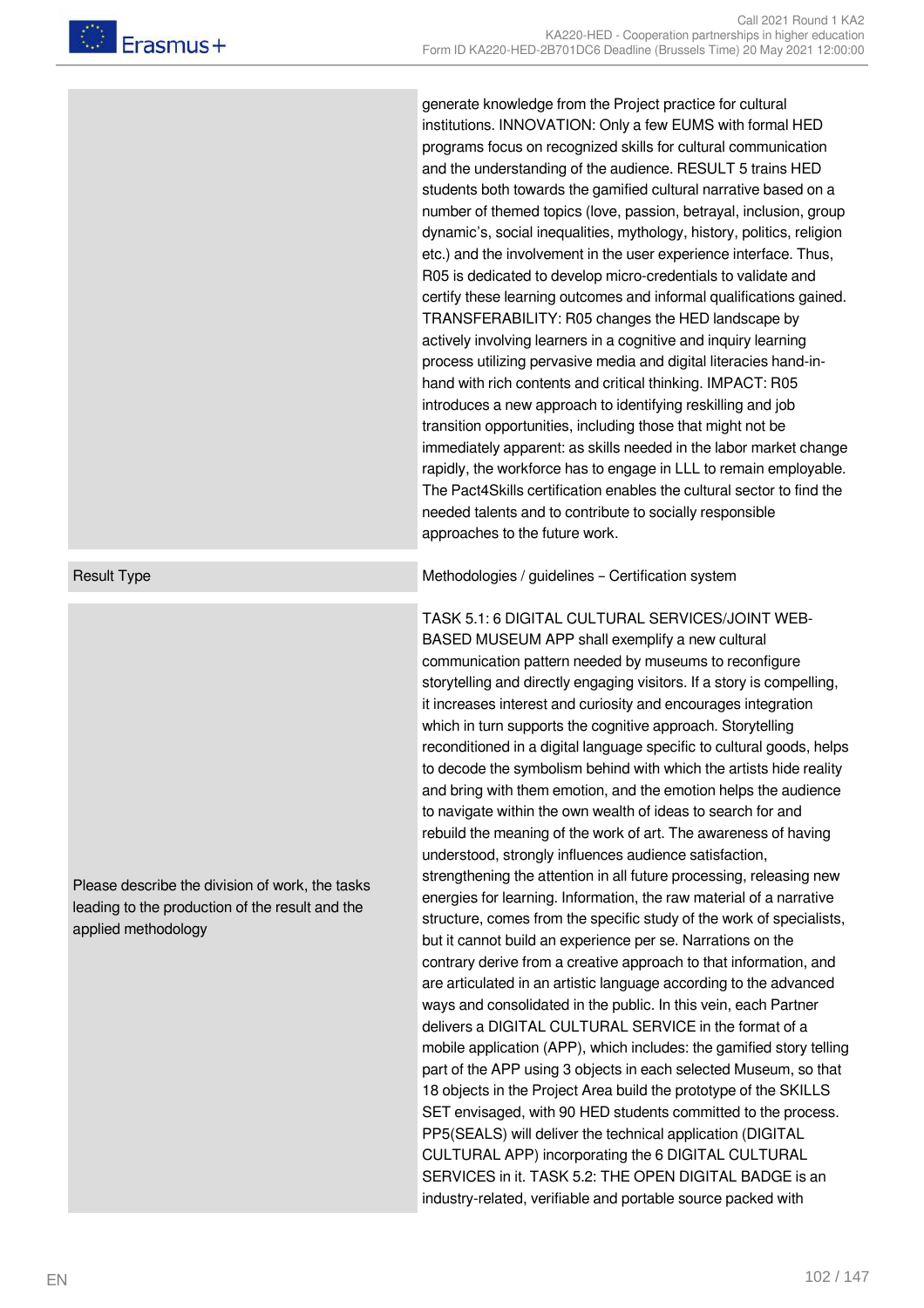information about skills and achievements. Micro-credentials are just one element in a broader system of qualifications and credentials for LLL in collaboration within the EU and the Bologna Process. Such verifiable micro-credentials are an increasingly important means for educational institutions, employers, and other learning organizations to recognize a learner's skills, competencies, and achievements. The OPEN DIGITAL BADGE will put learners in control of their credentials by enabling them to claim and display the badge on any platform. The BADGE contains rich metadata that provides information about the issuing organization, the recipient, and evidence that substantiates the earning of the badge. Optional extensions to the standards allow the BADGES to include detailed information about assessments and additional information about an issuer's accreditations relating to the credential. These elements help validate the rigor of the BADGE to audiences who review the credential, which may include instructors, academic advisors, and other professionals, as well as potential employers and peer networks. In these ways, badge owners can own, display, store, and share their OPEN DIGITAL BADGES across an open digital credentialing ecosystem. Each Partner HED Student Community can acquire the Pact4Skills OPEN DIGITAL BADGE, given that it has implemented the DIGITAL CULTURAL SERVICE and the APP part with at min. of 3 museum objects. TASK 5.3 The Pact4Skills POLICY BOOKLET raises the awareness of the heritage sector to exploit the powers of digital culture, storytelling, direct audience engagement as an exciting opportunity for the development of knowledge connected to heritage places, site museums and collections, as it is the only process that can support values and meanings. RESPONSIBLE PARTNERS: PP3(CYU) is responsible for the generation of the OPEN DIGITAL BADGE and works closely with the Applicant (OUC), and PP4(SEALS) to achieve this goal. PP2(CYU) is responsible the POLICY BOOKLET while getting input from all Partners. Each HED student community delivers the DIGITAL CULTURAL SERVICE to PP5(SEALS) who develops a JOINT APP for the 6 DIGITAL CULTURAL SERVICES. PP6 (ARTIFACTORY) is responsible for the quality of the contents.

| Result Production Start Date (dd-mm-yyyy) | 01-04-2023                                                                                                                                                                                                                                                                            |
|-------------------------------------------|---------------------------------------------------------------------------------------------------------------------------------------------------------------------------------------------------------------------------------------------------------------------------------------|
| Result Production End Date (dd-mm-yyyy)   | 31-10-2023                                                                                                                                                                                                                                                                            |
| Result Languages                          | English                                                                                                                                                                                                                                                                               |
| <b>Result Media</b>                       | Service, Event, Network, Interactive Resource                                                                                                                                                                                                                                         |
| <b>Result Participating Organisations</b> | ANOIKTO PANEPISTIMIO KYPROU (OPEN UNIVERSITY OF<br>CYPRUS) (E10180075 - Cyprus), Comunità Montana Alto<br>Basento (E10270938 - Italy), Stichting for Education on Agility<br>Liberating Structures (E10057522 - Netherlands),<br>ARTIFACTORY (E10016056 - Greece), IAKOB GOGEBASHVILI |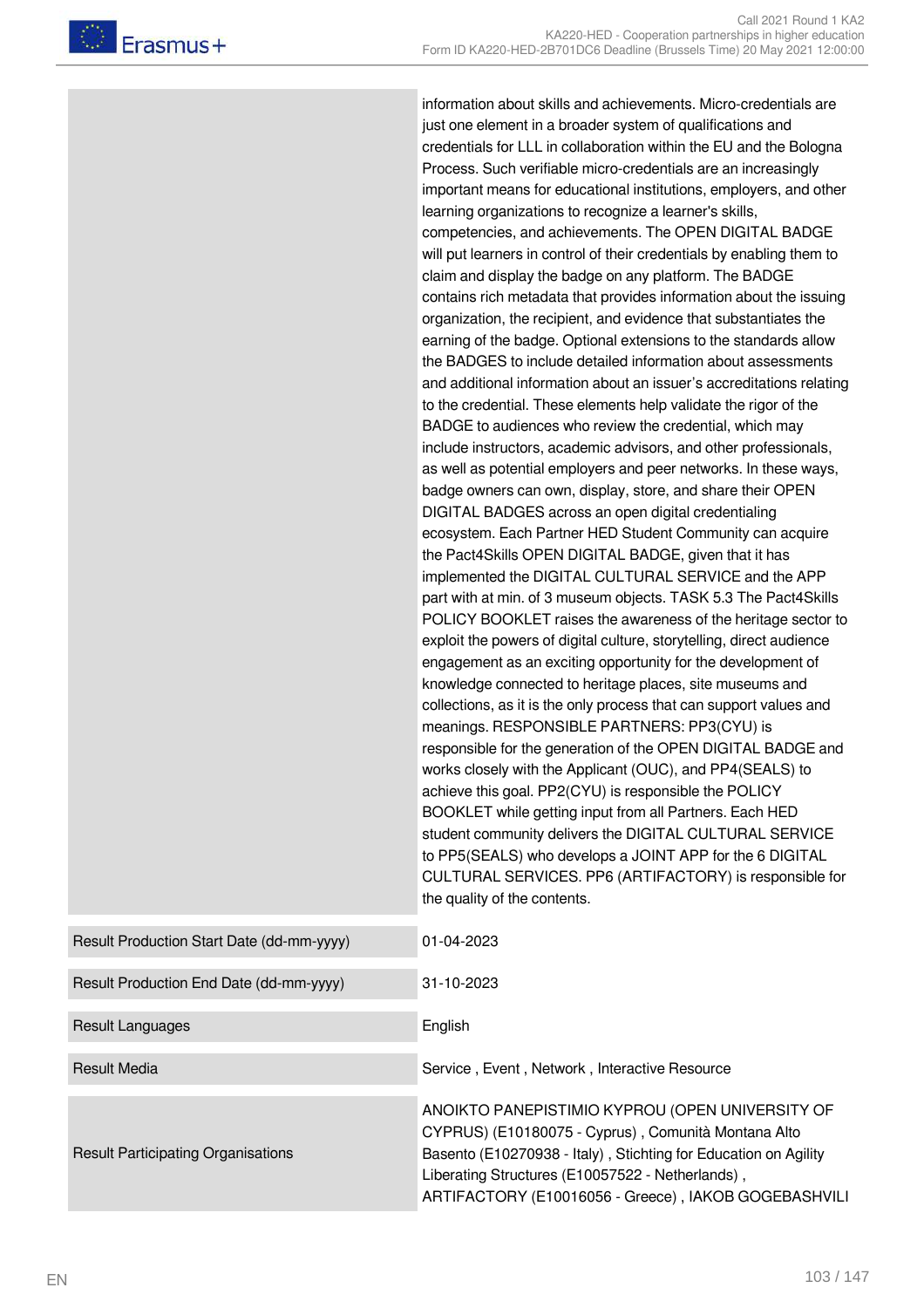

TELAVI STATE UNIVERSITY (E10182392 - Georgia)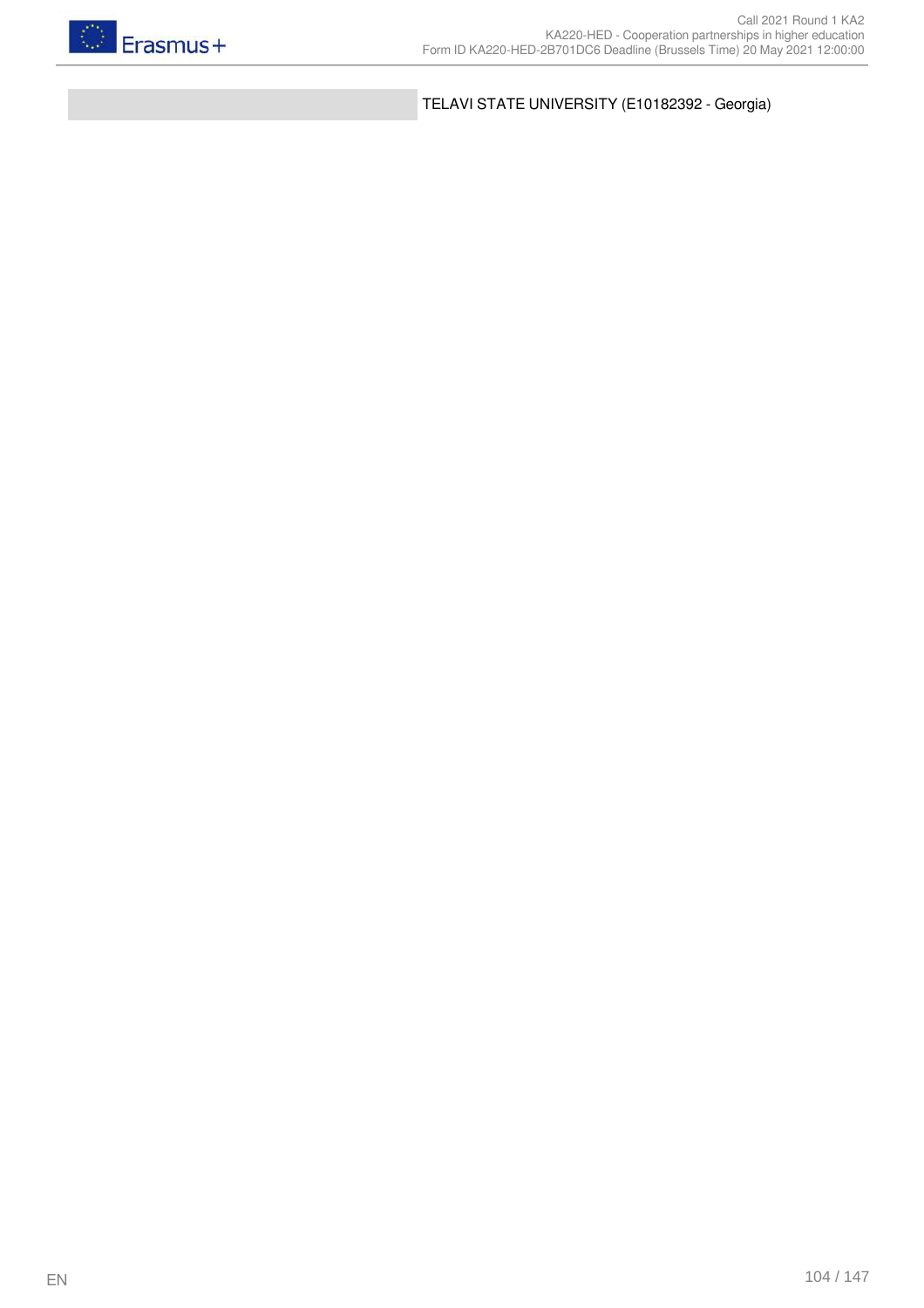

**Project Results Budget**

| Result ID      | Organisation                                                                       | Managers | Teachers /<br>Trainers /<br>Researchers /<br>Youth workers | Technicians  | Administrative<br>staff $/$<br>Volunteers | Grant |
|----------------|------------------------------------------------------------------------------------|----------|------------------------------------------------------------|--------------|-------------------------------------------|-------|
|                | CY Cergy Paris Université (E10222810 - France)                                     | 0        | 17120                                                      | 0            | 0                                         | 17120 |
| $\overline{c}$ | ANOIKTO PANEPISTIMIO KYPROU (OPEN UNIVERSITY OF CYPRUS)<br>(E10180075 - Cyprus)    | 0        | 12330                                                      | 0            | $\Omega$                                  | 12330 |
| 3              | Comunità Montana Alto Basento (E10270938 - Italy)                                  | 0        | 8560                                                       | 0            | $\Omega$                                  | 8560  |
| 4              | Stichting for Education on Agility Liberating Structures (E10057522 - Netherlands) | 0        | 14460                                                      | $\mathbf 0$  | $\Omega$                                  | 14460 |
| 5              | ARTIFACTORY (E10016056 - Greece)                                                   | 0        | 12330                                                      | 0            | $\mathbf{0}$                              | 12330 |
| 6              | IAKOB GOGEBASHVILI TELAVI STATE UNIVERSITY (E10182392 - Georgia)                   | 0        | 4440                                                       | 0            | $\mathbf{0}$                              | 4440  |
| <b>Total</b>   |                                                                                    | 0        | 69240                                                      | $\mathbf{0}$ | $\mathbf{0}$                              | 69240 |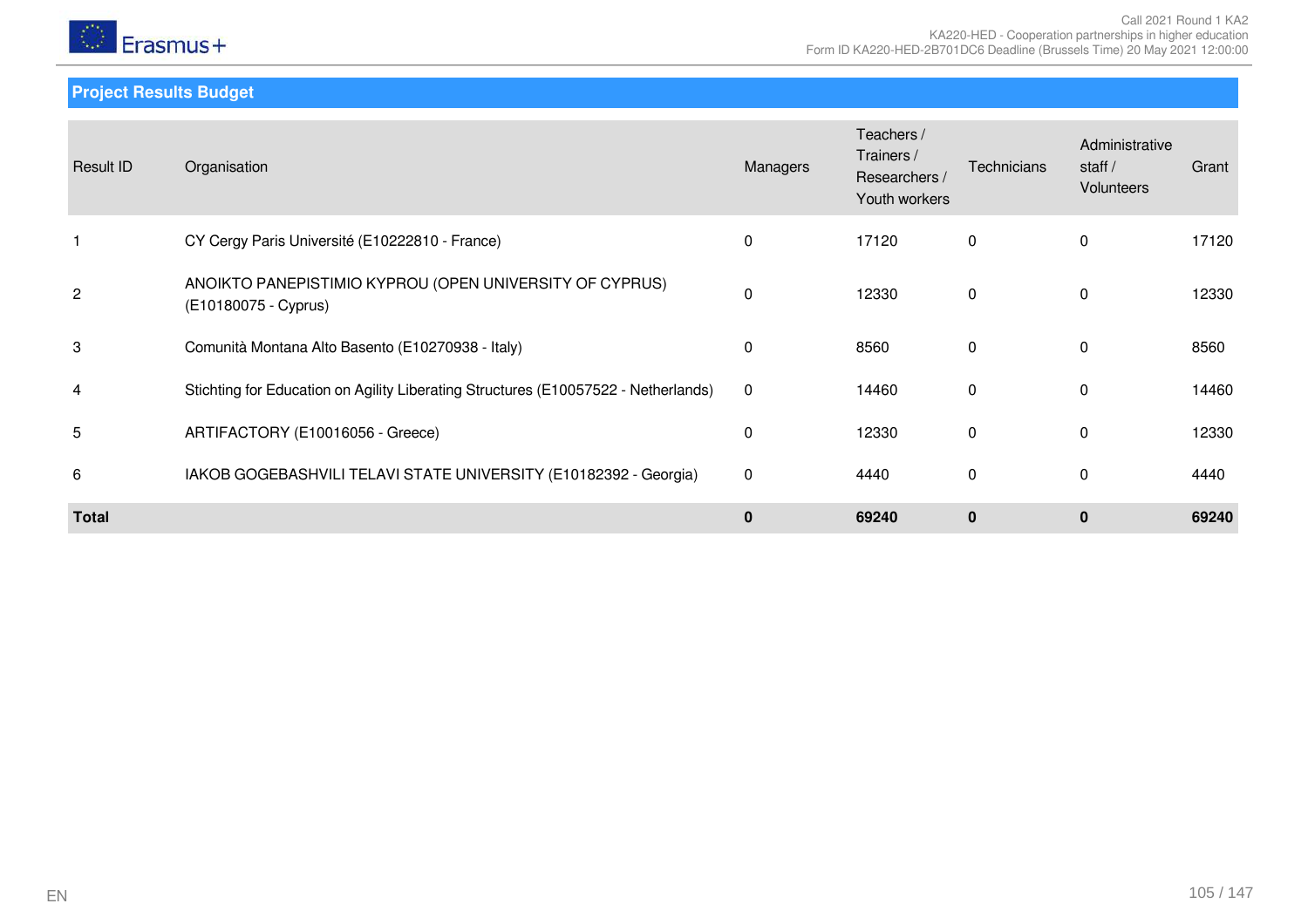

| Result ID    | Organisation                                      | Country of the Organisation | Category Of Staff             | N° of Working<br>Days | Grant per Day | Grant |
|--------------|---------------------------------------------------|-----------------------------|-------------------------------|-----------------------|---------------|-------|
|              | CY Cergy Paris Université<br>(E10222810 - France) | France                      | Teachers/Trainers/Researchers | 80                    | 214           | 17120 |
| <b>Total</b> |                                                   |                             |                               | 80                    |               |       |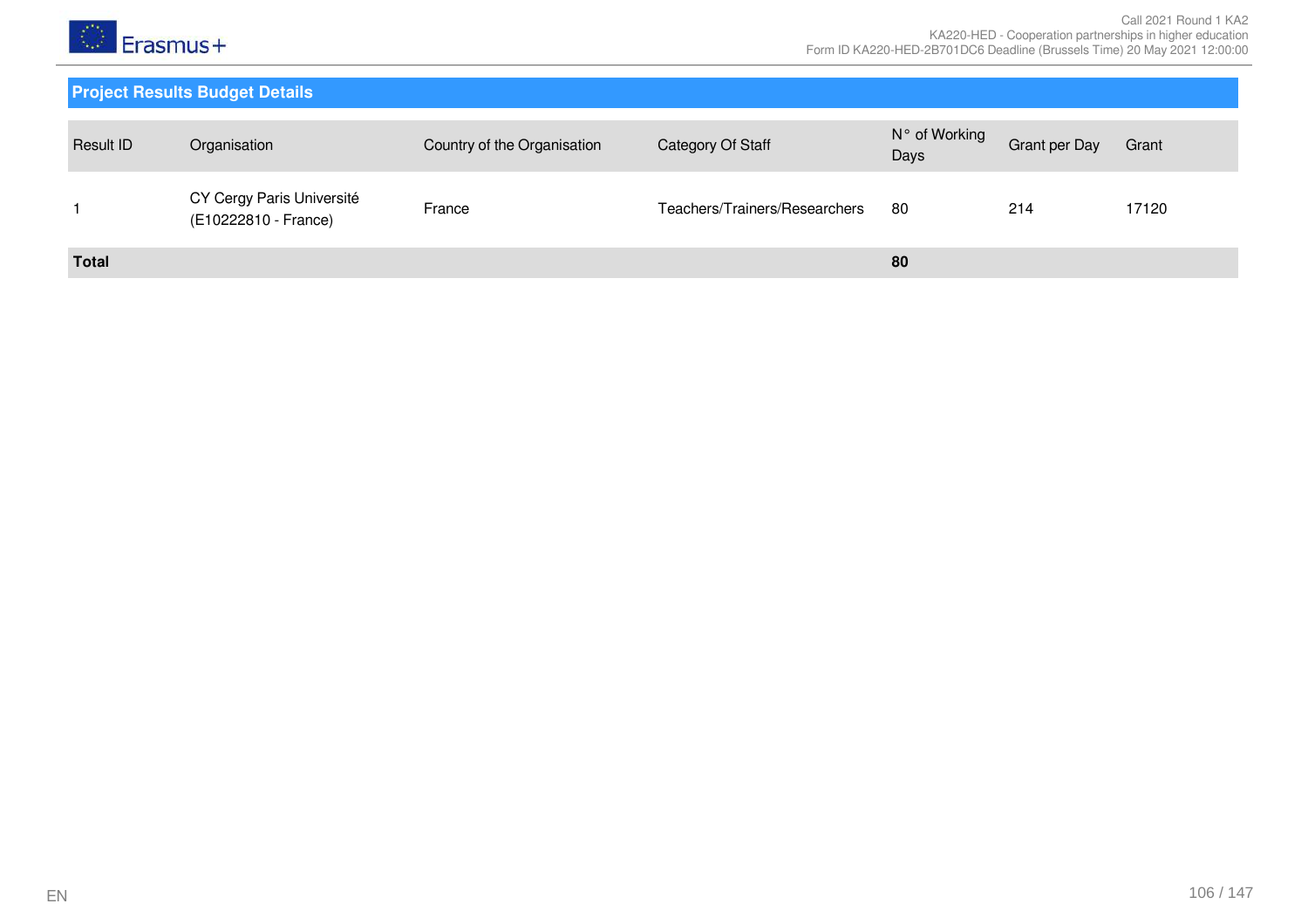

| Result ID    | Organisation                                                                          | Country of the Organisation | Category Of Staff             | N° of Working<br>Days | Grant per Day | Grant |
|--------------|---------------------------------------------------------------------------------------|-----------------------------|-------------------------------|-----------------------|---------------|-------|
|              | ANOIKTO PANEPISTIMIO<br>KYPROU (OPEN UNIVERSITY<br>OF CYPRUS) (E10180075 -<br>Cyprus) | Cyprus                      | Teachers/Trainers/Researchers | 90                    | 137           | 12330 |
| <b>Total</b> |                                                                                       |                             |                               | 90                    |               |       |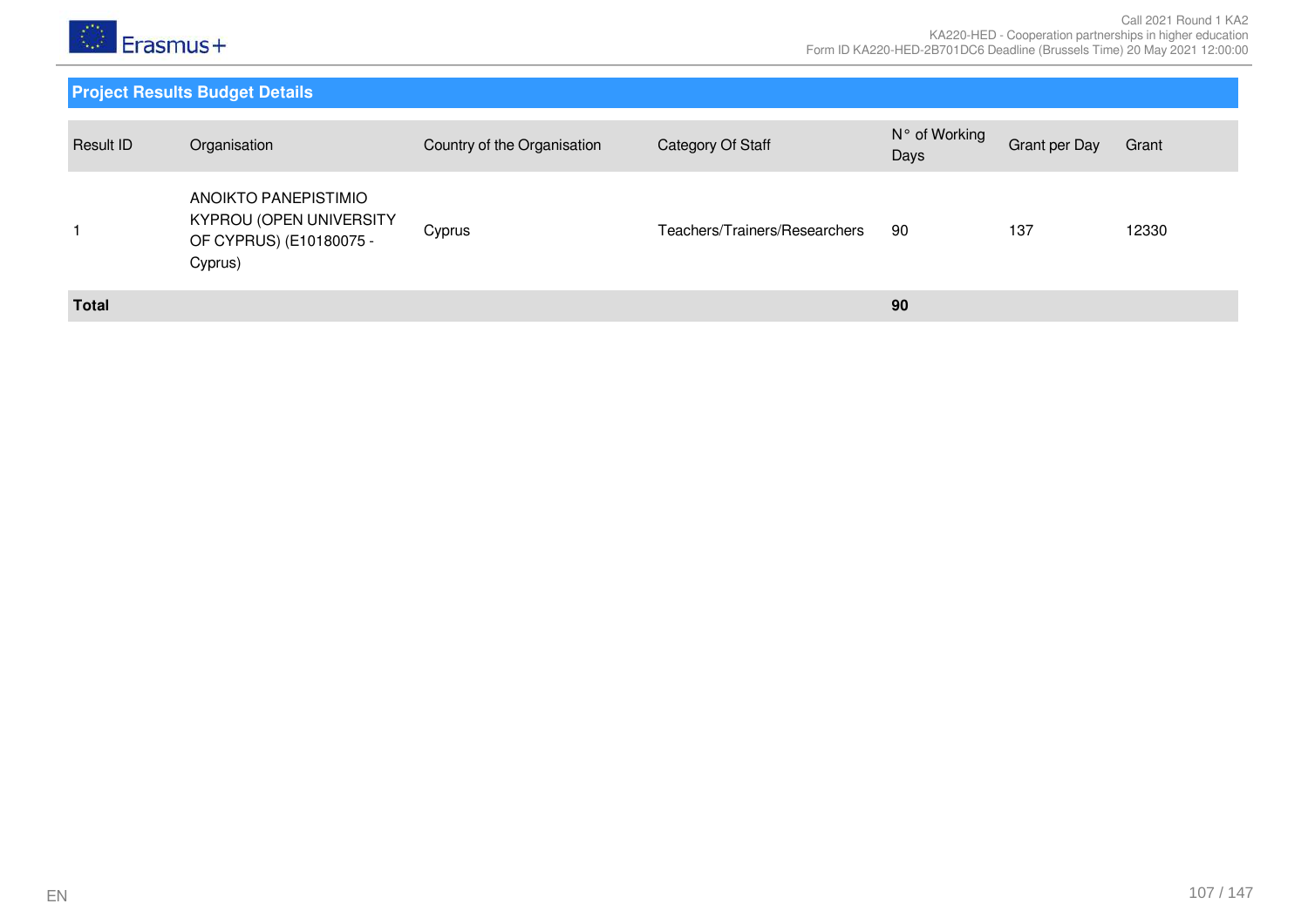

| <b>Result ID</b> | Organisation                                         | Country of the Organisation | Category Of Staff             | N° of Working<br>Days | <b>Grant per Day</b> | Grant |
|------------------|------------------------------------------------------|-----------------------------|-------------------------------|-----------------------|----------------------|-------|
|                  | Comunità Montana Alto Basento<br>(E10270938 - Italy) | Italy                       | Teachers/Trainers/Researchers | -40                   | 214                  | 8560  |
| <b>Total</b>     |                                                      |                             |                               | 40                    |                      |       |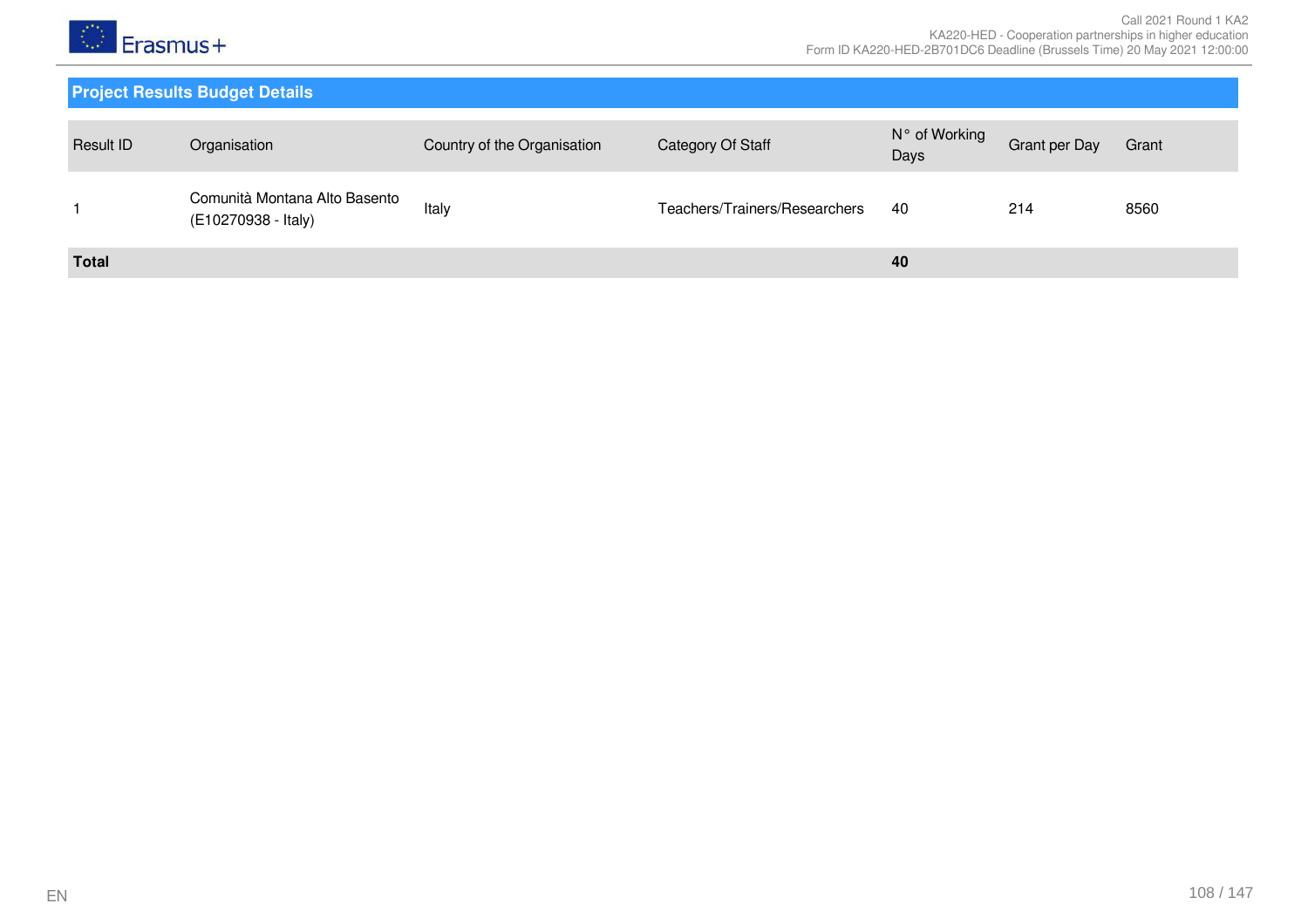

# **Project Results Budget Details**

| Result ID    | Organisation                                                                                         | Country of the Organisation | Category Of Staff             | N° of Working<br>Days | Grant per Day | Grant |
|--------------|------------------------------------------------------------------------------------------------------|-----------------------------|-------------------------------|-----------------------|---------------|-------|
|              | Stichting for Education on Agility<br>Liberating Structures (E10057522 Netherlands<br>- Netherlands) |                             | Teachers/Trainers/Researchers | 60                    | $24 -$        | 14460 |
| <b>Total</b> |                                                                                                      |                             |                               | 60                    |               |       |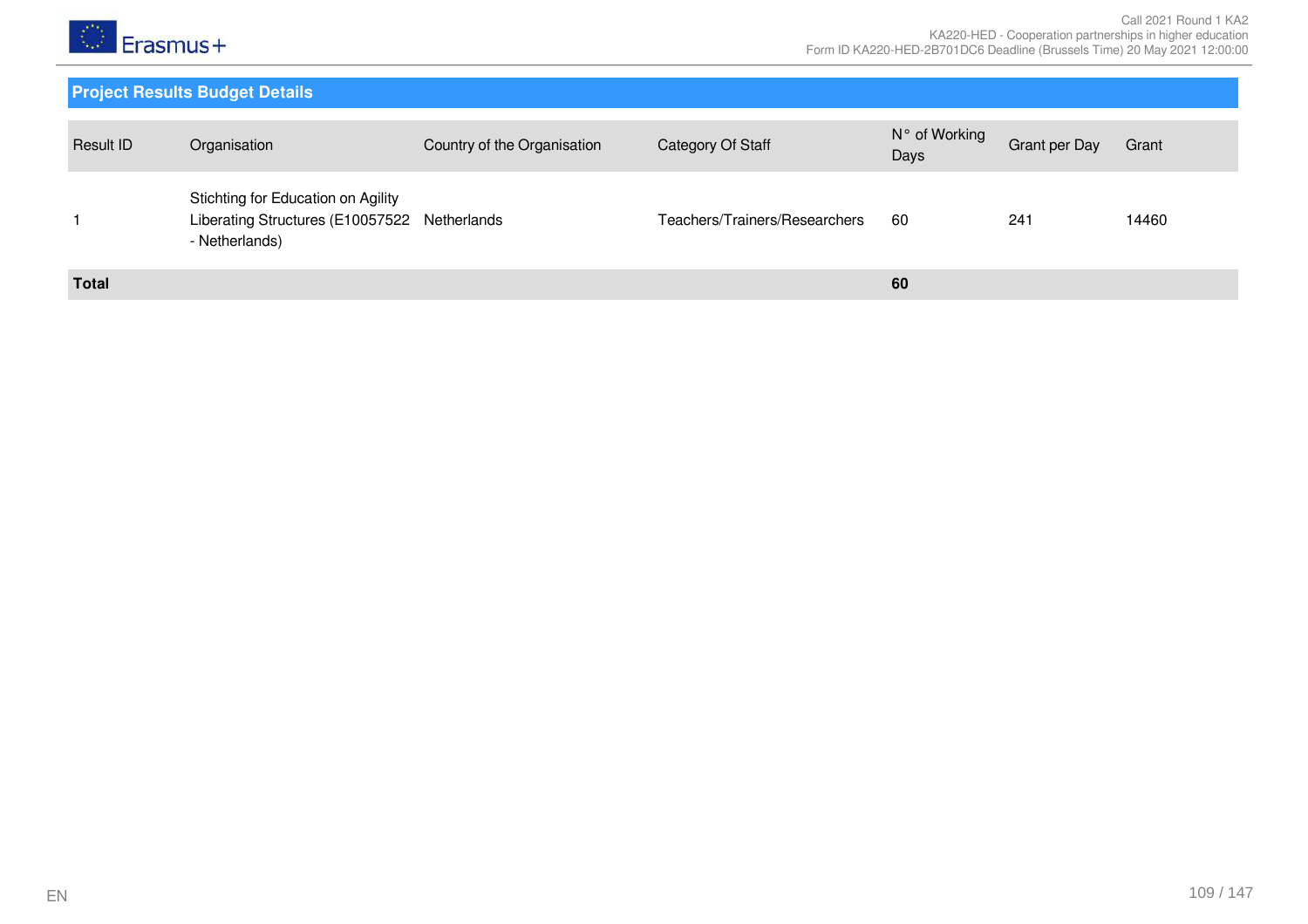

# **Project Results Budget Details**

| Result ID    | Organisation                        | Country of the Organisation | Category Of Staff             | N° of Working<br>Days | Grant per Day | Grant |
|--------------|-------------------------------------|-----------------------------|-------------------------------|-----------------------|---------------|-------|
|              | ARTIFACTORY (E10016056 -<br>Greece) | Greece                      | Teachers/Trainers/Researchers | -90                   | 137           | 12330 |
| <b>Total</b> |                                     |                             |                               | 90                    |               |       |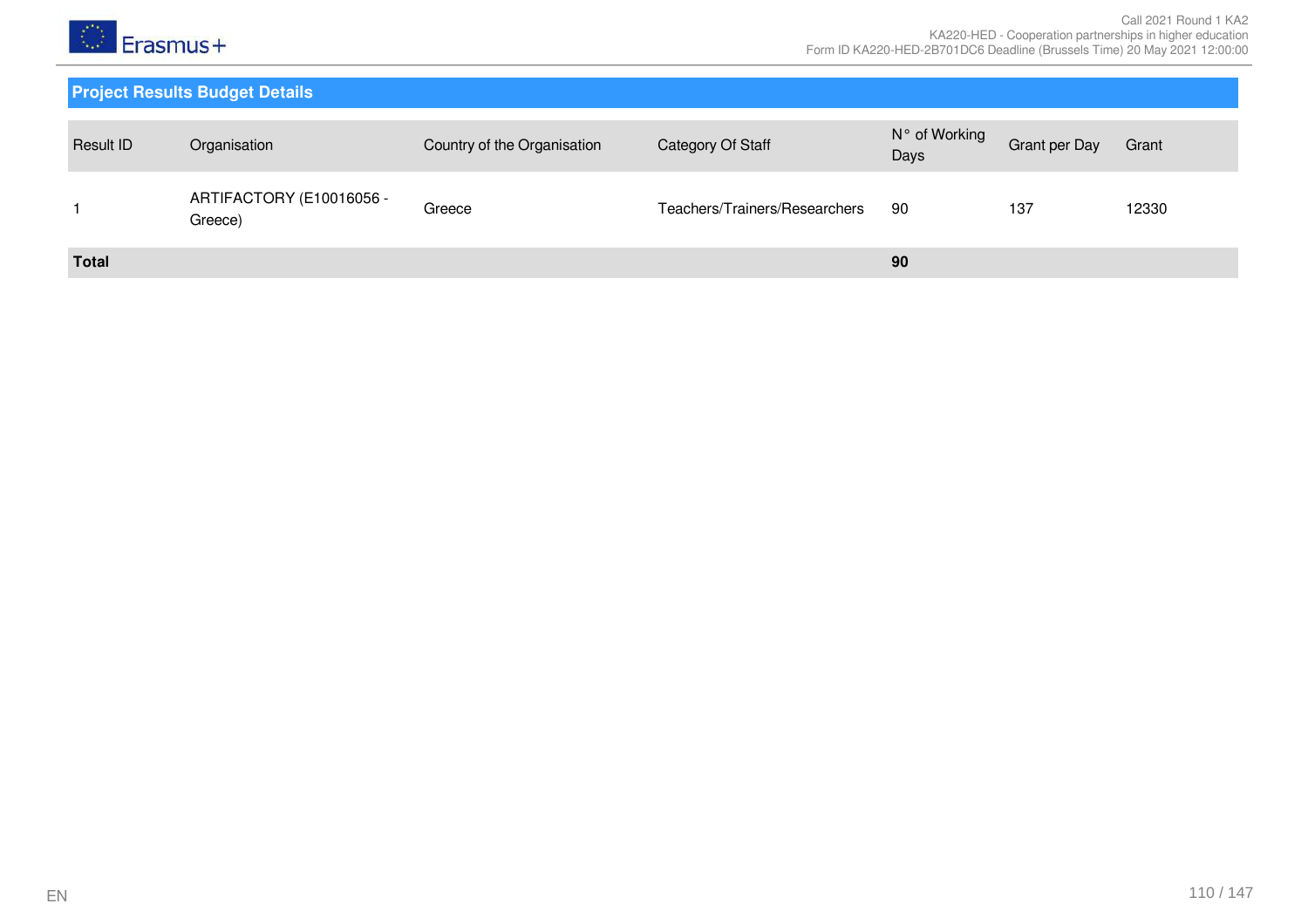

# **Project Results Budget Details**

| Result ID    | Organisation                                                                         | Country of the Organisation | Category Of Staff             | N° of Working<br>Days | <b>Grant per Day</b> | Grant |
|--------------|--------------------------------------------------------------------------------------|-----------------------------|-------------------------------|-----------------------|----------------------|-------|
|              | <b>IAKOB GOGEBASHVILI TELAVI</b><br><b>STATE UNIVERSITY</b><br>(E10182392 - Georgia) | Georgia                     | Teachers/Trainers/Researchers | 60                    | 74                   | 4440  |
| <b>Total</b> |                                                                                      |                             |                               | 60                    |                      |       |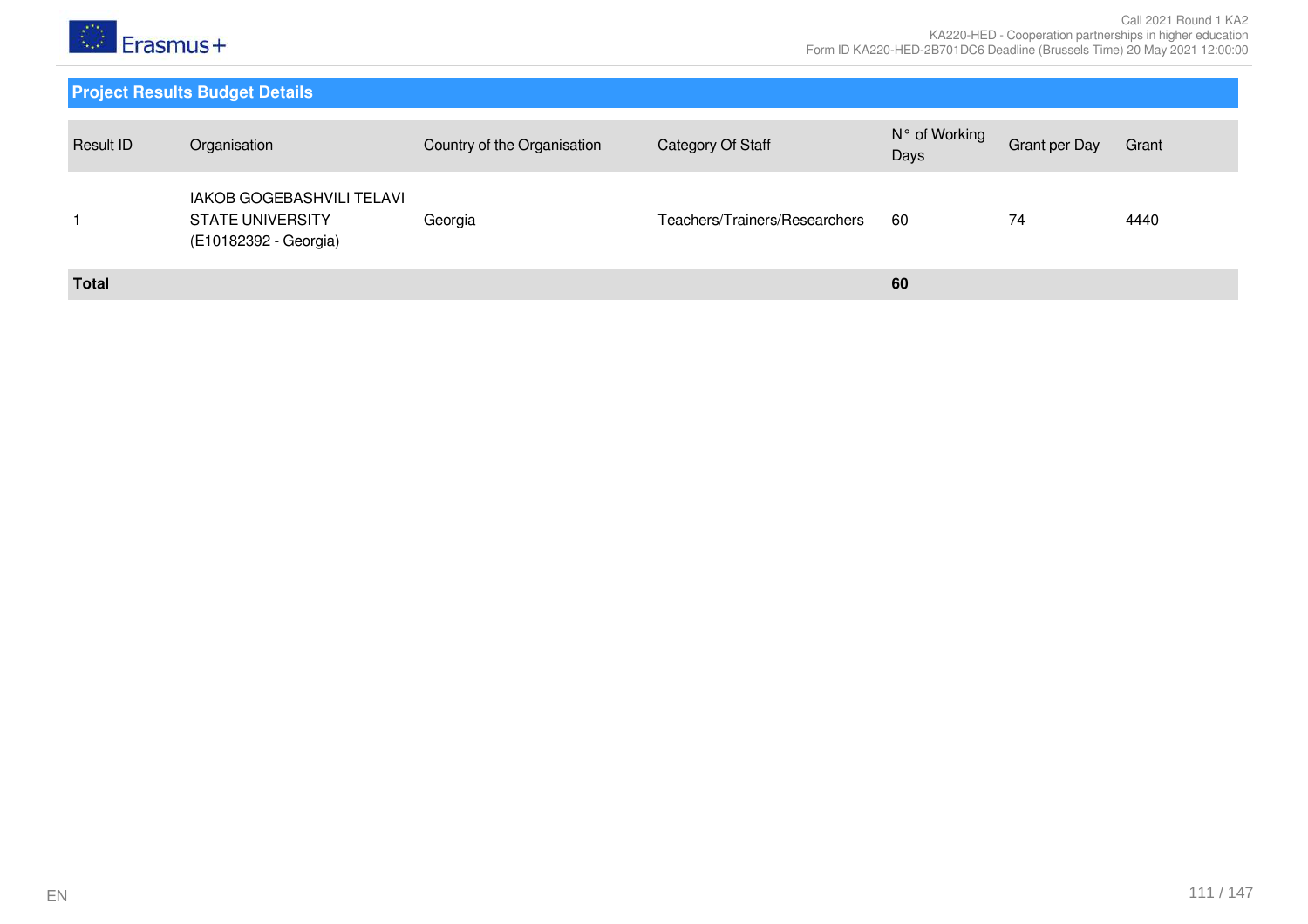# **Multiplier Events**

Do you plan to include multiplier events in your project?

Yes

# **Multiplier Events Summary**

| Event<br>ID    | Leading organisation                                                               | <b>Event Title</b>                                                          | Starting<br>period  | Ending<br>period    | Grant   |
|----------------|------------------------------------------------------------------------------------|-----------------------------------------------------------------------------|---------------------|---------------------|---------|
| 1              | ANOIKTO PANEPISTIMIO KYPROU<br>(OPEN UNIVERSITY OF CYPRUS)<br>(E10180075 - Cyprus) | MULTIPLIER EVENT 1 in Nicosia,<br>Cyprus                                    | $2023 - 04$<br>01   | 2023-09-<br>30      | 4050.0  |
| 2              | Comunità Montana Alto Basento<br>(E10270938 - Italy)                               | MULTIPLIERR EVENT 2 in<br>Lagopesole, Italy                                 | 2023-06-<br>01      | 2023-06-<br>30      | 4450.0  |
| 3              | IAKOB GOGEBASHVILI TELAVI STATE<br>UNIVERSITY (E10182392 - Georgia)                | <b>MULTIPLIER EVENT 3</b><br>"INTERNATIONAL CONFERENCE"<br>in Cergy, France | $2023 - 04 -$<br>01 | 2023-09-<br>30      | 4750.0  |
| $\overline{4}$ | CY Cergy Paris Université (E10222810 -<br>France)                                  | <b>MULTIPLIER EVENT 3</b><br>"INTERNATIONAL CONFERENCE"<br>in Cergy, France | $2023 - 10 -$<br>01 | $2023 - 10 -$<br>31 | 4750.0  |
|                |                                                                                    |                                                                             |                     |                     | 18000.0 |
|                |                                                                                    |                                                                             |                     |                     |         |

Grant support for multiplier events can only be asked for if the project intends to produce substantial project results. Other sharing and promotion activities will be supported via the Project Management and Implementation grant.

#### **Multiplier Events Details**

| Event ID                                                                           | 1                                                                                                                                                                                                                                                                                                                                                                                                                                                                                                                                                                                                                                                                                                                                                                                                                                                                                                                                                                                                                                                                                                                                                                                                                                                                                                                                                                                                                                                                                                                                                                                                                                                                                                    |
|------------------------------------------------------------------------------------|------------------------------------------------------------------------------------------------------------------------------------------------------------------------------------------------------------------------------------------------------------------------------------------------------------------------------------------------------------------------------------------------------------------------------------------------------------------------------------------------------------------------------------------------------------------------------------------------------------------------------------------------------------------------------------------------------------------------------------------------------------------------------------------------------------------------------------------------------------------------------------------------------------------------------------------------------------------------------------------------------------------------------------------------------------------------------------------------------------------------------------------------------------------------------------------------------------------------------------------------------------------------------------------------------------------------------------------------------------------------------------------------------------------------------------------------------------------------------------------------------------------------------------------------------------------------------------------------------------------------------------------------------------------------------------------------------|
| <b>Event Title</b>                                                                 | MULTIPLIER EVENT 1 in Nicosia, Cyprus                                                                                                                                                                                                                                                                                                                                                                                                                                                                                                                                                                                                                                                                                                                                                                                                                                                                                                                                                                                                                                                                                                                                                                                                                                                                                                                                                                                                                                                                                                                                                                                                                                                                |
| Event Leading<br>Organisation                                                      | ANOIKTO PANEPISTIMIO KYPROU (OPEN UNIVERSITY OF CYPRUS) (E10180075 - Cyprus)                                                                                                                                                                                                                                                                                                                                                                                                                                                                                                                                                                                                                                                                                                                                                                                                                                                                                                                                                                                                                                                                                                                                                                                                                                                                                                                                                                                                                                                                                                                                                                                                                         |
| Country of<br>Venue                                                                | Cyprus                                                                                                                                                                                                                                                                                                                                                                                                                                                                                                                                                                                                                                                                                                                                                                                                                                                                                                                                                                                                                                                                                                                                                                                                                                                                                                                                                                                                                                                                                                                                                                                                                                                                                               |
| Event<br>Description<br>(Including:<br><b>Targets</b><br>groups and<br>objectives) | Given the fact that the Applicant (OUC) is the Open University in Cyprus, devoted to innovation, and<br>digital education, a multi-stakeholder event is required to demonstrate Project achievements. The<br>MULTIPLIER EVENT shall address the Press aiming to replicate information for stakeholders, media<br>and the general public including 3 spheres of governance, economy and society and economy, attracting<br>educational policy makers and private sector actors, the Ministry of Culture in the Republic of Cyprus, the<br>academic community, the media and press, youth and life-long learning organizations, public and private<br>training institutions and the general public. The Event, organized by the Applicant (OUC) takes place in<br>Nicosia/CY between M18-23. The Applicant (OUC) presents Pact4Skills and its value creation to<br>selected target publics, raising the awareness for Project specific contents with special focus on the<br>development of the entrepreneurial mindset as a driver for employment and self-employment in tourism.<br>- THE PUBLIC SECTOR realizes Project results and adopt Project contents as a basis to enhance<br>educational planning policies in Cyprus - THE PRIVATE SECTOR accepts the Project contributions for<br>its further economic development and entrepreneurial innovation and therefore supports Project<br>aspirations. — THE THIRD SECTOR views the Project as a driving force for collaborative actions in<br>entrepreneurship education. - LOCAL COMMUNITIES embrace results to enhance local planning<br>capacities and produce skilled individuals. - THE YOUTH find in Pact4Skills a platform for expressing |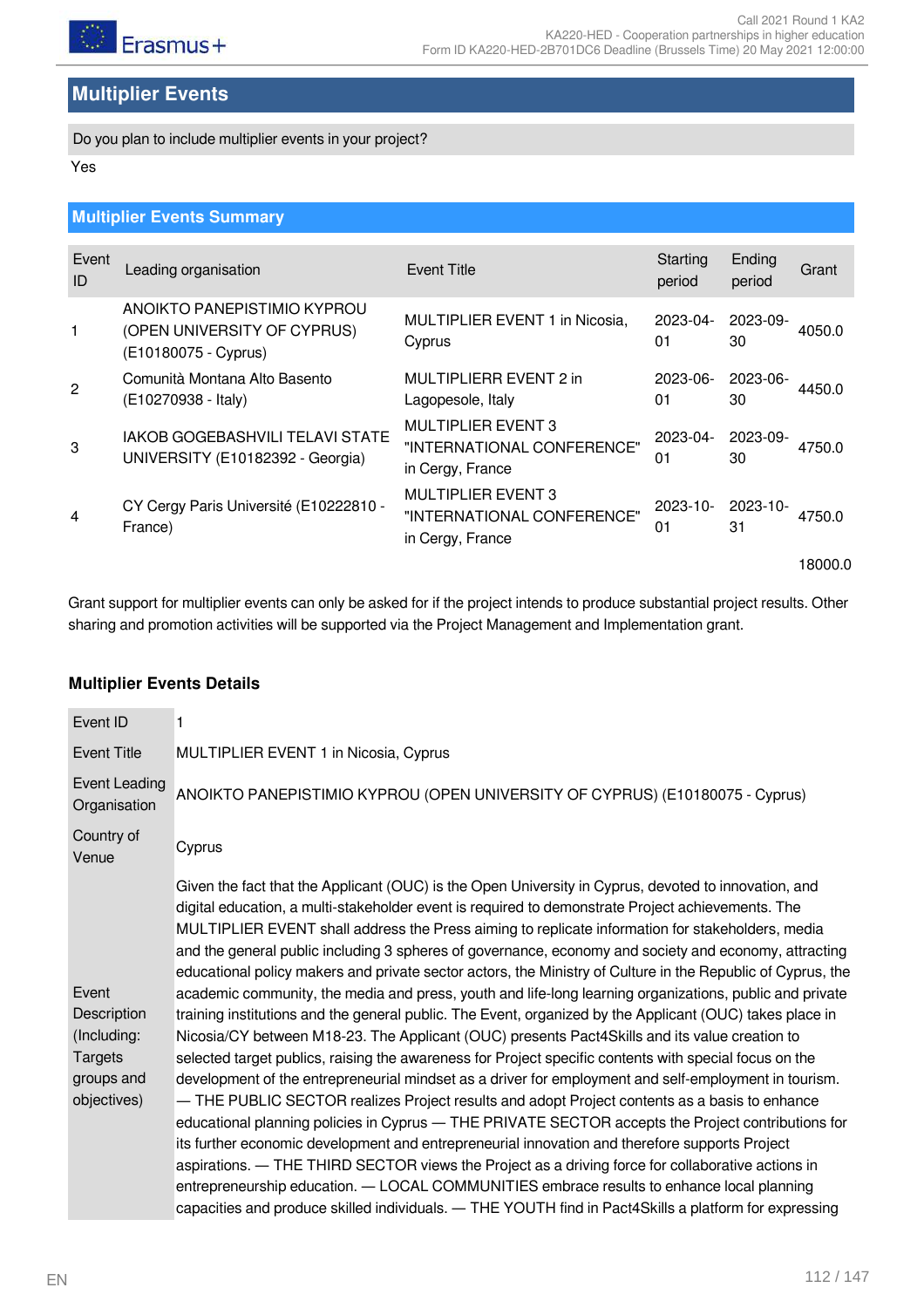their voices in entrepreneurial education. The Applicant (OUC) communicates the achieved results to different target publics and produces joint messages about the value of the ERASMUS+ Programme. Through the implementation of the Event the Applicant (OUC) envisages to: • foster follow-up projects, academic contributions and the adoption the ENTRECOMP/DIGICOMP into the respective educational policies in the Republic of Cyprus; • to communicate Project contents in its transnational dimension fostering the diffusion of common, demonstrating the achievements in the Republic of Cyprus, while networking key actors in a transparent way. • to disseminate the Pact4Skills Set in the Republic of Cyprus and attract the interest of employers and by presenting the results achieved by the Project's HED student community at the Project's International Conference The MULTIPLIER EVENT 01 envisages the involvement of the target groups as listed below: PUBLIC SECTOR: national/regional/local authorities and bodies along with policy/decision makers and public sector representatives. PRIVATE SECTOR: The Chamber of Commerce of Nicosia, economic organizations, SMEs, the Nicosia Development Agency, Local Action Groups, and CCI-related businesses are informed about the Project innovations and the new digital cultural services achieved by the Pool of HED students in the Republic of Cyprus. LOCAL YOUTH GROUPS AND ORGANIZATIONS: HED students from in the Republic of Cyprus are primarily targeted Pact4Skills in order to be given the chance to acquire and demonstrate new entrepreneurial skills in tourism finding in Pact4Skills a platform for their skills. MUSEUM VISITORS: may consume an enriched digital cultural service created by the Pool of Trainees in Cyprus THE GENERAL PUBLIC in the Republic of Cyprus is informed via the Project Website, the open access digital cultural service created by the HED student community, a series of 34 organized events and 14 outreach tools. THE ACADEMIC COMMUNITY in Nicosia in inviting 6 Universities in the Republic of Cyprus to actively participate the development of Pact4Skills and contribute via publications, opinion forum, experience exchange, and follow up activities proposals. THE MEDIA AND PRESS in the Republic of Cyprus is informed through a series of events has the task to diffuse results to experts and the general public.

Event Start Date (dd-mmyyyy) 2023-04-01 Event End Date (dd-mmyyyy) 2023-09-30 Project **Results** Covered Project Results Details (1) Project Results Details (2) Project Results Details (3) Project Results Details (4) Project Results Details (5) Event other **Participating Organisations** 

#### **Multiplier Events Budget**

| Event ID                       |                                                                                 |
|--------------------------------|---------------------------------------------------------------------------------|
| Organisation                   | ANOIKTO PANEPISTIMIO KYPROU (OPEN UNIVERSITY OF CYPRUS)<br>(E10180075 - Cyprus) |
| Country of the Organisation    | Cyprus                                                                          |
| <b>Local Participants</b>      | 30                                                                              |
| <b>Foreign Participants</b>    | 3                                                                               |
| Participants in virtual events | 30                                                                              |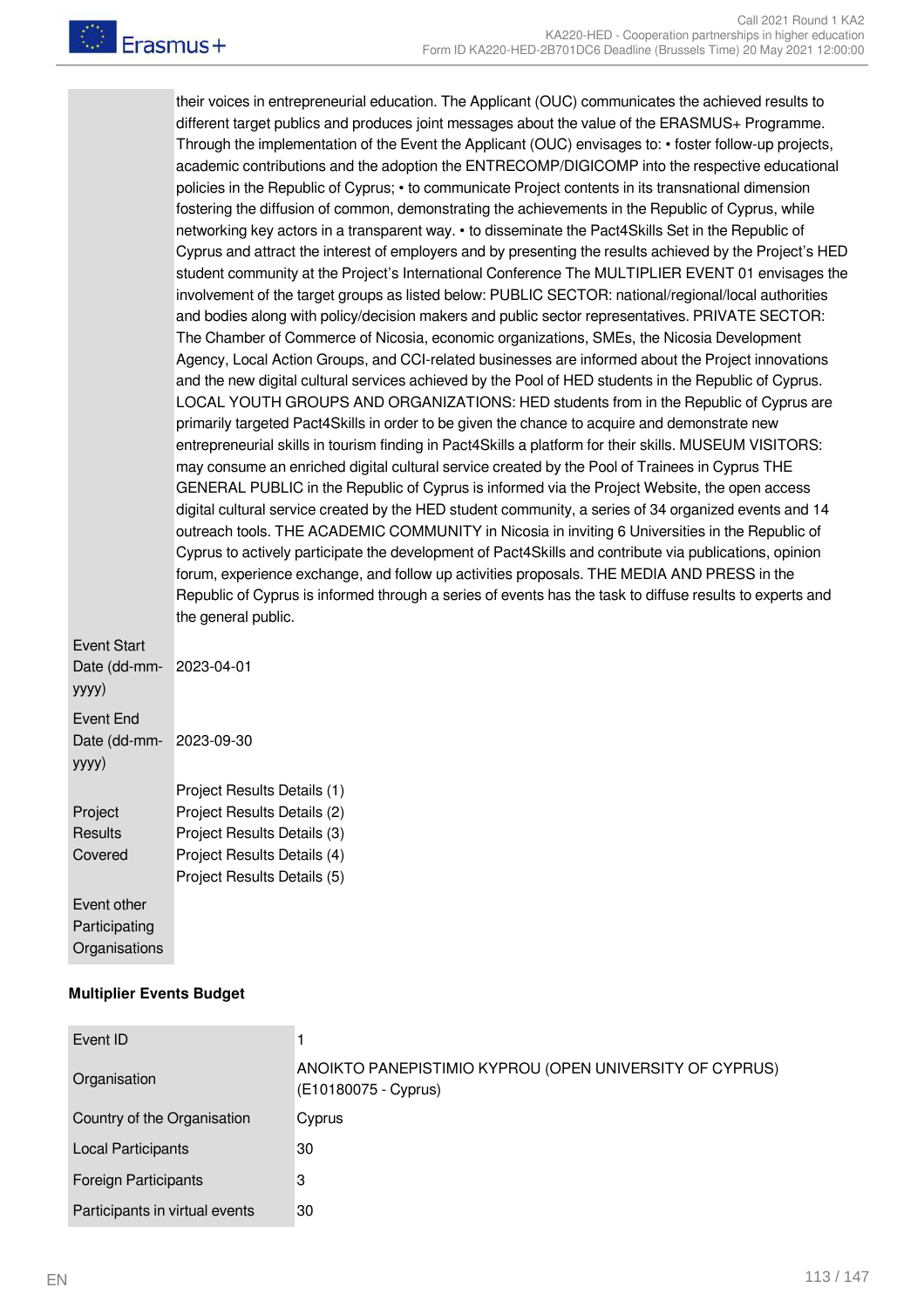| Grant per Local Participant                | 100.0  |
|--------------------------------------------|--------|
| Grant per Foreign Participant              | 200.0  |
| Grant per Participant in virtual<br>events | 15     |
| Grant                                      | 4050.0 |

# **Multiplier Events Details**

| Event ID                                                                           | 2                                                                                                                                                                                                                                                                                                                                                                                                                                                                                                                                                                                                                                                                                                                                                                                                                                                                                                                                                                                                                                                                                                                                                                                                                                                                                                                                                                                                                                                                                                                                                                                                                                                                                                                                                                                                                                                                                                                                                                                                                                                                                                                                                                                                   |
|------------------------------------------------------------------------------------|-----------------------------------------------------------------------------------------------------------------------------------------------------------------------------------------------------------------------------------------------------------------------------------------------------------------------------------------------------------------------------------------------------------------------------------------------------------------------------------------------------------------------------------------------------------------------------------------------------------------------------------------------------------------------------------------------------------------------------------------------------------------------------------------------------------------------------------------------------------------------------------------------------------------------------------------------------------------------------------------------------------------------------------------------------------------------------------------------------------------------------------------------------------------------------------------------------------------------------------------------------------------------------------------------------------------------------------------------------------------------------------------------------------------------------------------------------------------------------------------------------------------------------------------------------------------------------------------------------------------------------------------------------------------------------------------------------------------------------------------------------------------------------------------------------------------------------------------------------------------------------------------------------------------------------------------------------------------------------------------------------------------------------------------------------------------------------------------------------------------------------------------------------------------------------------------------------|
| <b>Event Title</b>                                                                 | MULTIPLIERR EVENT 2 in Lagopesole, Italy                                                                                                                                                                                                                                                                                                                                                                                                                                                                                                                                                                                                                                                                                                                                                                                                                                                                                                                                                                                                                                                                                                                                                                                                                                                                                                                                                                                                                                                                                                                                                                                                                                                                                                                                                                                                                                                                                                                                                                                                                                                                                                                                                            |
| <b>Event Leading</b><br>Organisation                                               | Comunità Montana Alto Basento (E10270938 - Italy)                                                                                                                                                                                                                                                                                                                                                                                                                                                                                                                                                                                                                                                                                                                                                                                                                                                                                                                                                                                                                                                                                                                                                                                                                                                                                                                                                                                                                                                                                                                                                                                                                                                                                                                                                                                                                                                                                                                                                                                                                                                                                                                                                   |
| Country of<br>Venue                                                                | Italy                                                                                                                                                                                                                                                                                                                                                                                                                                                                                                                                                                                                                                                                                                                                                                                                                                                                                                                                                                                                                                                                                                                                                                                                                                                                                                                                                                                                                                                                                                                                                                                                                                                                                                                                                                                                                                                                                                                                                                                                                                                                                                                                                                                               |
|                                                                                    | It is worth noting that currently the Region of Basilicata, despite the richness in oil resources and an<br>unspoiled nature, due to a lack of investments in technology suffers brain drain and depopulation. Thus, it<br>is of crucial importance to wisely use EU funded project for the further development of the workforce,<br>most notably HED graduates. The MULTIPLIER EVENT 03 in Lagopesole (ITF51) shall address the<br>Press aiming to replicate information for stakeholders, media and the general public including 3 spheres<br>of governance, economy and society and economy at local/regional/national level. Special focus will be<br>delegated to the educational policy makers and private sector actors like the Chambers of Industry &<br>Commerce, SMEs, Local Action Groups including tourism generators, tourism SMEs, and the<br>representatives of ENTERPISE EUROPE NETWORK (EEN) in Italy, CONFINDUSTRIA ITALIA and<br>CONFINDUSTRIA Basilicata, the academic community from the University of Basilicata, the media and<br>press, youth and life-long learning organizations, public and private training institutions and the general<br>public. The Event, organized by PP4(CMABB) takes place in Lagopesole (ITF513) in June 2023<br>focusing on: - THE PUBLIC SECTOR realizes Project results and adopt Project contents as a basis to<br>enhance educational planning policies in ITF5(Basilicata). - THE PRIVATE SECTOR accepts the<br>Project contributions for its further economic development and entrepreneurial innovation and therefore                                                                                                                                                                                                                                                                                                                                                                                                                                                                                                                                                                                                                 |
| Event<br>Description<br>(Including:<br><b>Targets</b><br>groups and<br>objectives) | supports Project aspirations. - THE THIRD SECTOR views the Project as a driving force for<br>collaborative actions in entrepreneurship education. - LOCAL COMMUNITIES embrace results to<br>enhance local planning capacities and produce skilled individuals. - THE YOUTH finds in Pact4Skills a<br>platform for expressing their voices in digital culture. PP4(CMAB) communicates the achieved results to<br>different target publics and produces joint messages about the value of the ERASMUS+ Programme.<br>Through the implementation of the Event the PP4(CMAB) envisages to: • foster follow-up projects,<br>academic contributions and the adoption the ENTRECOMP/DIGICOMP into the respective educational<br>policies in ITF51; • to communicate Project contents in its transnational dimension fostering the diffusion<br>of common, demonstrating the achievements in ITF51 and beyond, while networking key actors in a<br>transparent way. • to disseminate the Pact4Skills Set in ITF51 and attract the interest of employers and<br>by presenting the results achieved by HED community in Basilicata The MULTIPLIER EVENT 02<br>envisages the involvement of the target groups as listed below: PUBLIC SECTOR: national/regional/local<br>authorities and bodies along with policy/decision makers and public sector representatives. PRIVATE<br>SECTOR: The Chamber of Commerce of Potenza, economic organizations, SMEs, Local Action Groups,<br>and tourism related businesses are informed about the Project innovations and the new tourism service<br>achieved by the Pool of HED students in Basilicata LOCAL YOUTH GROUPS AND ORGANIZATIONS:<br>Young people from Basilicata are primarily targeted by the Pact4Skills in order to be given the chance to<br>acquire and demonstrate new digital skills in the CCI/GLAM MUSEUM VISITORS: may consume an<br>enriched tourism service created by the Pool of Trainees in ITF51 (Potenza). THE GENERAL PUBLIC in<br>ITF51 (Potenza) is informed via the Project Website, the open access digital service for Lagopesole, a<br>series of 32 organized events and 14 outreach tools. THE ACADEMIC COMMUNITY in Basilicata is |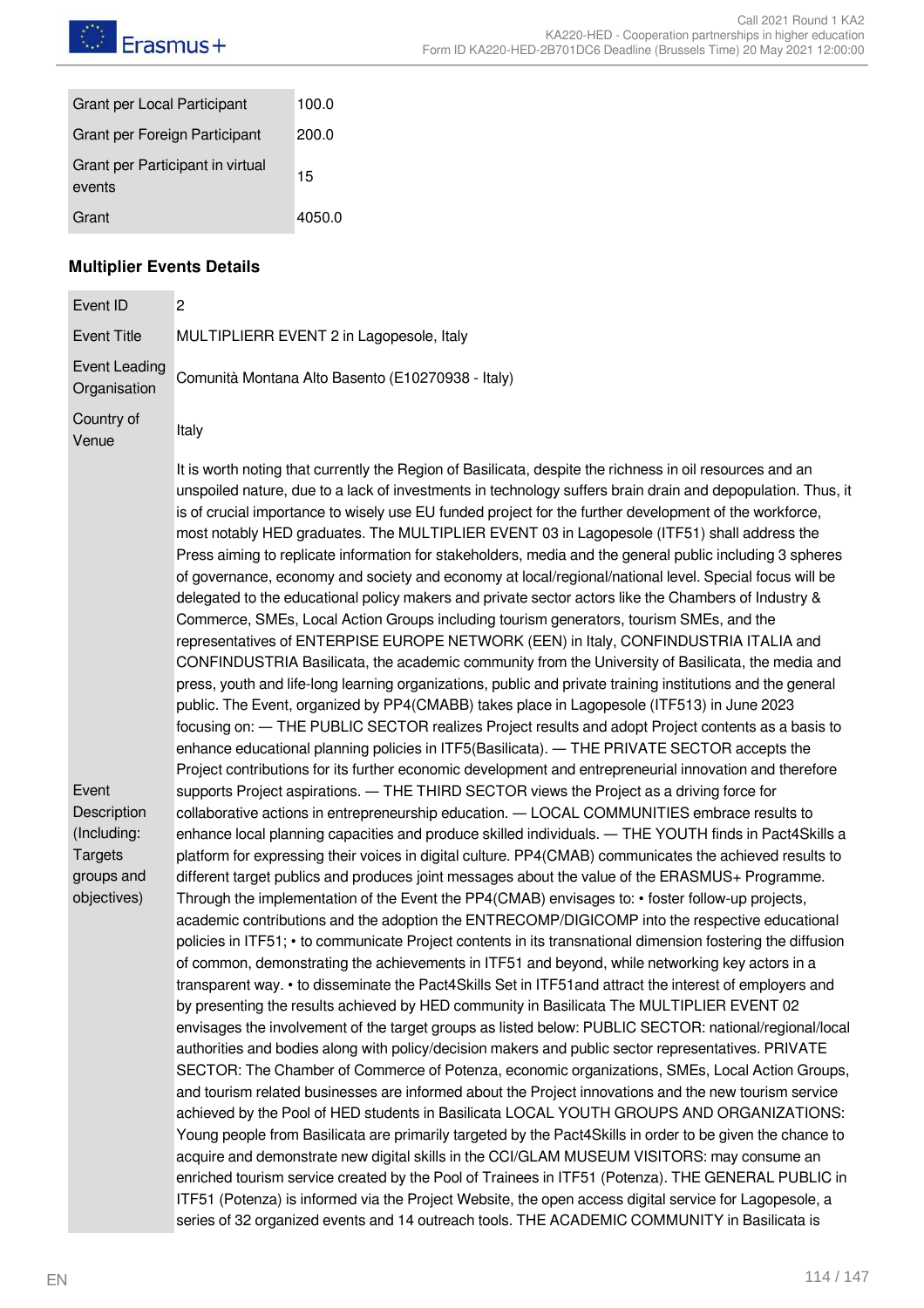

invited to actively participate the development of Pact4Skills and contribute via publications, opinion forum, experience exchange, and follow up activities proposals. THE MEDIA AND PRESS in Basilicata (ITF51) is informed through a series of events has the task to diffuse results to experts and the general public.

| Event Start<br>Date (dd-mm-<br>yyyy)                 | 2023-06-01                  |
|------------------------------------------------------|-----------------------------|
| <b>Fvent Fnd</b><br>Date (dd-mm-<br>yyyy)            | 2023-06-30                  |
|                                                      | Project Results Details (1) |
| Project                                              | Project Results Details (2) |
| Results                                              | Project Results Details (3) |
| Covered                                              | Project Results Details (4) |
|                                                      | Project Results Details (5) |
| <b>Fvent other</b><br>Participating<br>Organisations |                             |

#### **Multiplier Events Budget**

| Event ID                                | $\overline{c}$                                    |
|-----------------------------------------|---------------------------------------------------|
| Organisation                            | Comunità Montana Alto Basento (E10270938 - Italy) |
| Country of the Organisation             | Italy                                             |
| <b>Local Participants</b>               | 30                                                |
| <b>Foreign Participants</b>             | 5                                                 |
| Participants in virtual events          | 30                                                |
| Grant per Local Participant             | 100.0                                             |
| Grant per Foreign Participant           | 200.0                                             |
| Grant per Participant in virtual events | 15                                                |
| Grant                                   | 4450.0                                            |

#### **Multiplier Events Details**

| Event ID                                                     | 3                                                                                                                                                                                                                                                                                                                                                                                                                                                                                                                                                                                                                                                         |
|--------------------------------------------------------------|-----------------------------------------------------------------------------------------------------------------------------------------------------------------------------------------------------------------------------------------------------------------------------------------------------------------------------------------------------------------------------------------------------------------------------------------------------------------------------------------------------------------------------------------------------------------------------------------------------------------------------------------------------------|
| Event Title                                                  | MULTIPLIER EVENT 3 "INTERNATIONAL CONFERENCE" in Cergy, France                                                                                                                                                                                                                                                                                                                                                                                                                                                                                                                                                                                            |
| Event Leading<br>Organisation                                | IAKOB GOGEBASHVILI TELAVI STATE UNIVERSITY (E10182392 - Georgia)                                                                                                                                                                                                                                                                                                                                                                                                                                                                                                                                                                                          |
| Country of<br>Venue                                          | Georgia                                                                                                                                                                                                                                                                                                                                                                                                                                                                                                                                                                                                                                                   |
| Event<br>Description<br>(Including:<br>Targets<br>groups and | The Multiplier Event 03 is Telavi Georgia is devoted to DED-driven innovation in digital education and<br>digital culture. It envisages to attract a multi-stakeholder audience required to demonstrate Project<br>achievements. The Event shall address the press aiming to replicate information for stakeholders, media<br>and the general public including 3 spheres of governance, economy and society and economy, attracting<br>educational policy makers and private sector actors, the Ministry of Culture, the academic community,<br>the media and press, youth and life-long learning organizations, public and private training institutions |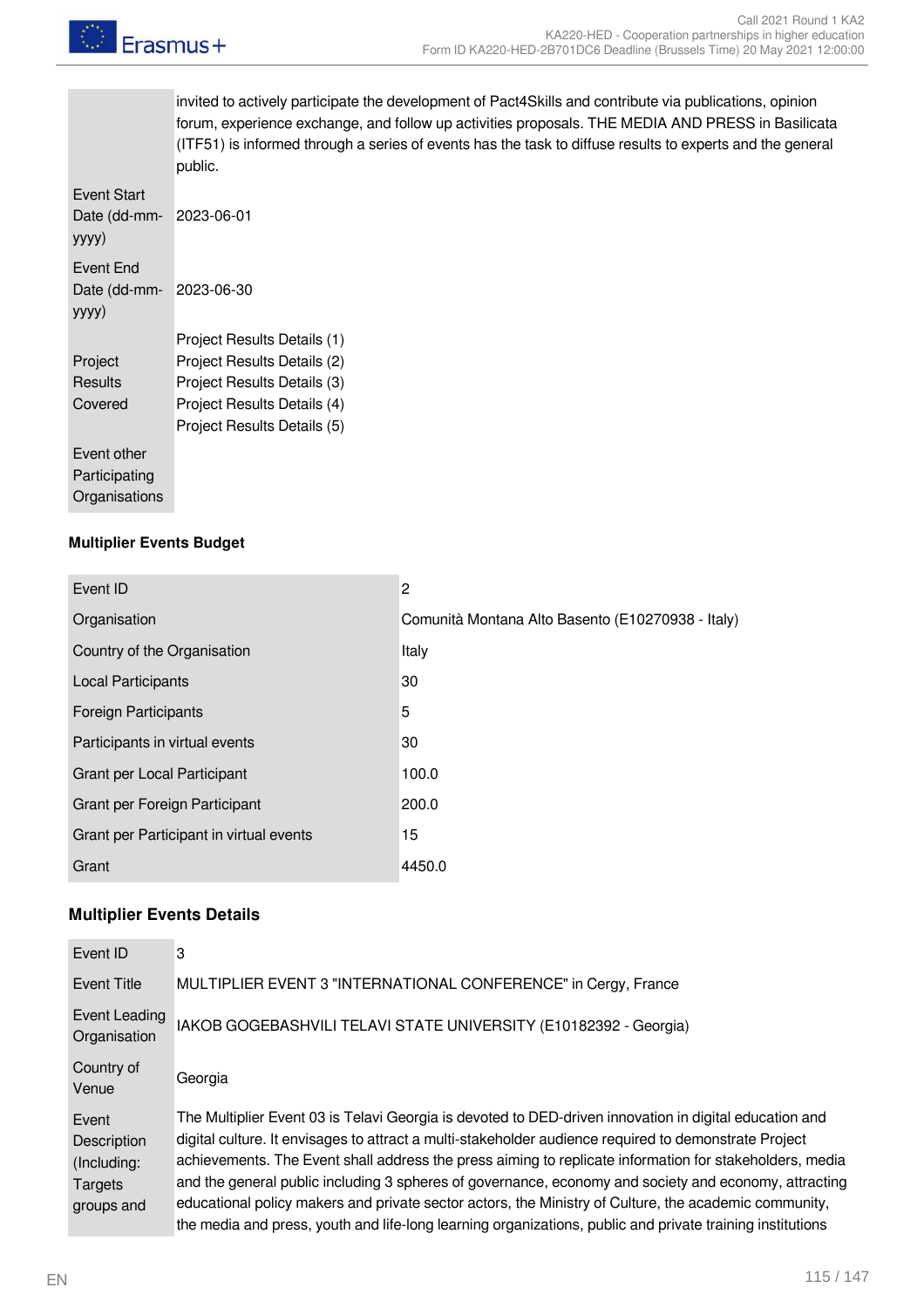objectives) and the general public. The Event, organized by the PP3 (TESAU) takes place in Telavi, Region of Kakheti/Georgia between M18-M23. PP3 (TESAU) presents Pact4Skills and its value creation to selected target publics, raising the awareness for Project specific contents with special focus on the development of the entrepreneurial mindset as a driver for employment and self-employment in tourism. THE PUBLIC SECTOR realizes Project results and adopt Project contents as a basis to enhance educational planning policies in Georgia ― THE PRIVATE SECTOR accepts the Project contributions for its further economic development and entrepreneurial innovation and therefore supports Project aspirations. ― THE THIRD SECTOR views the Project as a driving force for collaborative actions in entrepreneurship education. ― LOCAL COMMUNITIES embrace results to enhance local planning capacities and produce skilled individuals. ― THE YOUTH find in Pact4Skills a platform for expressing their voices in digital culture. PP3 (TESAU) communicates the achieved results to different target publics and produces joint messages about the value of the ERASMUS+ Programme. Through the implementation of the Event PP3 (TESAU) envisages to: • foster follow-up projects, academic contributions and the adoption the ENTRECOMP/DIGICOMP into the respective educational policies in Georgia; • to communicate Project contents in its transnational dimension fostering the diffusion of common, demonstrating the achievements in Georgi, while networking key actors in a transparent way. • to disseminate the Pact4Skills Set in Gerogia and attract the interest of employers and by presenting the results achieved by the Project's HED student community at the Project's International Conference The Event envisages the involvement of the target groups as listed below: PUBLIC SECTOR: national/regional/local authorities and bodies along with policy/decision makers and public sector representatives. PRIVATE SECTOR: The Chamber of Commerce of Telavi, economic organizations, SMEs, the Nicosia Development Agency, Local Action Groups, and CCI-related businesses are informed about the Project innovations and the new digital cultural services achieved by the Pool of HED students in Georgia LOCAL YOUTH GROUPS AND ORGANIZATIONS: HED students from in Georgia are primarily targeted Pact4Skills in order to be given the chance to acquire and demonstrate new entrepreneurial skills in tourism finding in Pact4Skills a platform for their skills. MUSEUM VISITORS: may consume an enriched digital cultural service created by the Pool of HED students in Georgia THE GENERAL PUBLIC in Georgia is informed via the Project Website, the open access digital cultural service created by the HED student community, a series of 34 organized events and 14 outreach tools. THE ACADEMIC COMMUNITY in Telavi is inviting other Georgian universities to actively participate the development of Pact4Skills and contribute via publications, opinion forum, experience exchange, and follow up activities proposals. THE MEDIA AND PRESS in Kakheti is informed through a series of events has the task to diffuse results to experts and the general public. Event Start Date (dd-mmyyyy) 2023-04-01 Event End Date (dd-mmyyyy) 2023-09-30 Project Results Details (1)

Project **Results** Covered Project Results Details (3) Project Results Details (2) Project Results Details (4) Project Results Details (5) Event other **Participating Organisations** 

#### **Multiplier Events Budget**

Event ID 3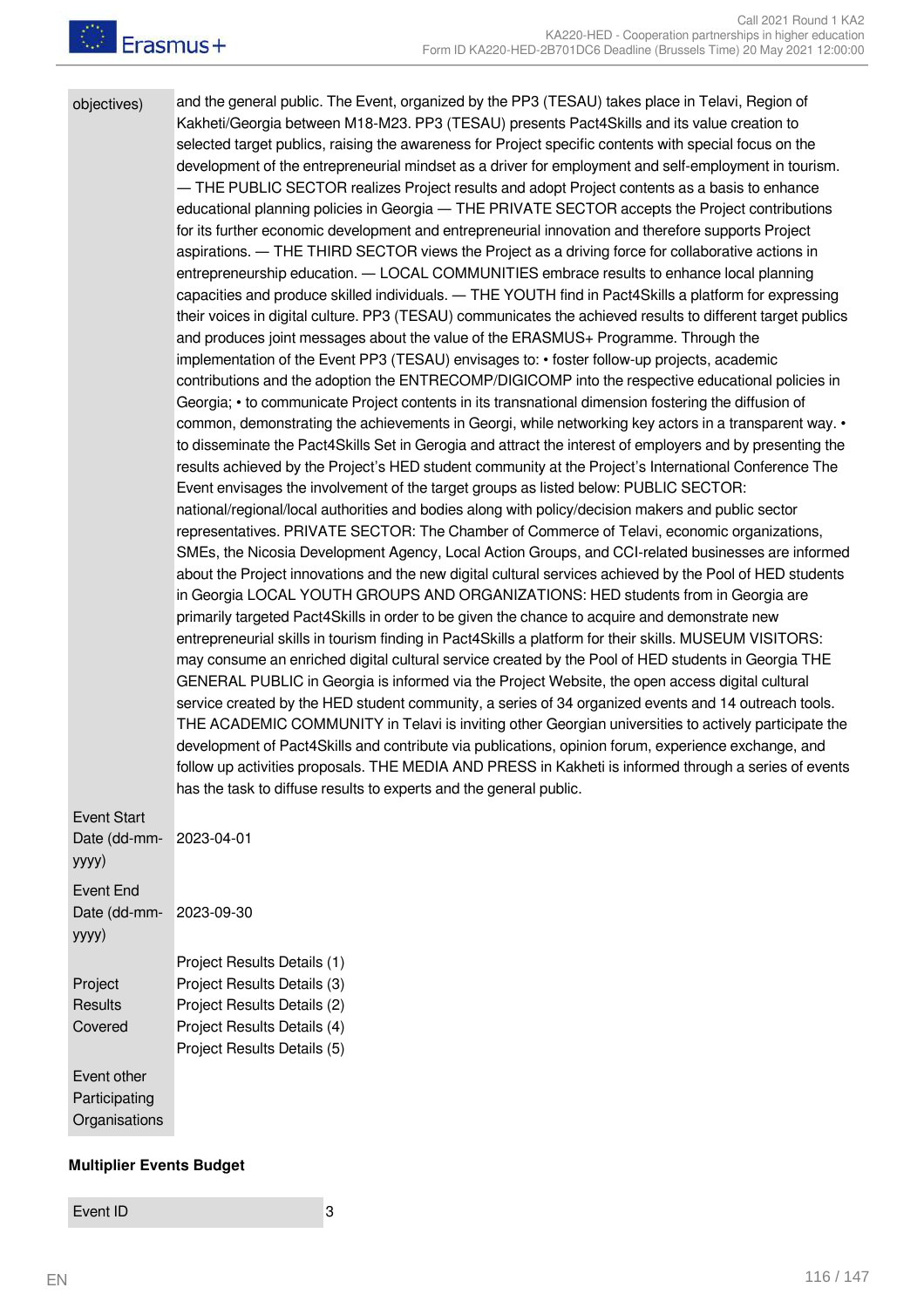| Organisation                            | IAKOB GOGEBASHVILI TELAVI STATE UNIVERSITY (E10182392 - Georgia) |
|-----------------------------------------|------------------------------------------------------------------|
| Country of the Organisation             | Georgia                                                          |
| <b>Local Participants</b>               | 30                                                               |
| <b>Foreign Participants</b>             | 5                                                                |
| Participants in virtual events          | 50                                                               |
| Grant per Local Participant             | 100.0                                                            |
| Grant per Foreign Participant           | 200.0                                                            |
| Grant per Participant in virtual events | 15                                                               |
| Grant                                   | 4750.0                                                           |
|                                         |                                                                  |

## **Multiplier Events Details**

| Event ID                             | 4                                                                                                                                                                                                                                                                                                                                                                                                                                                                                                                                                                                                                                                                                                                                                                                                                                                                                                                                                                                                                                                                                                                                                                                                                                                                                                                                                                                                              |
|--------------------------------------|----------------------------------------------------------------------------------------------------------------------------------------------------------------------------------------------------------------------------------------------------------------------------------------------------------------------------------------------------------------------------------------------------------------------------------------------------------------------------------------------------------------------------------------------------------------------------------------------------------------------------------------------------------------------------------------------------------------------------------------------------------------------------------------------------------------------------------------------------------------------------------------------------------------------------------------------------------------------------------------------------------------------------------------------------------------------------------------------------------------------------------------------------------------------------------------------------------------------------------------------------------------------------------------------------------------------------------------------------------------------------------------------------------------|
| <b>Event Title</b>                   | MULTIPLIER EVENT 3 "INTERNATIONAL CONFERENCE" in Cergy, France                                                                                                                                                                                                                                                                                                                                                                                                                                                                                                                                                                                                                                                                                                                                                                                                                                                                                                                                                                                                                                                                                                                                                                                                                                                                                                                                                 |
| <b>Event Leading</b><br>Organisation | CY Cergy Paris Université (E10222810 - France)                                                                                                                                                                                                                                                                                                                                                                                                                                                                                                                                                                                                                                                                                                                                                                                                                                                                                                                                                                                                                                                                                                                                                                                                                                                                                                                                                                 |
| Country of<br>Venue                  | France                                                                                                                                                                                                                                                                                                                                                                                                                                                                                                                                                                                                                                                                                                                                                                                                                                                                                                                                                                                                                                                                                                                                                                                                                                                                                                                                                                                                         |
| Event                                | The Multiplier Event 4 is dedicated to promote the Project achieved results at both local and international<br>level. It is focused on the development of new skills for new jobs in digital culture generated by HED on<br>the cusp of the 4th Industrial Revolution. Inspired by the latest developments in the CCI, most notably the<br>APPLE (https://www.youtube.com/watch?v=TZmBoMZFC8g), an International Conference Day<br>"STORYTELLING REINVENTED" is envisaged to alert the heritage sector for both missed and emerging<br>opportunities in regards to the employability of young people in the cultural domains with new media and<br>technologies. The Event, organized by PP2 (CYU) takes place in Cergy, France in M24. PP2 (CYU)<br>communicates Project values to selected target publics, acting as Project ambassador. Local, regional<br>and national policy makers realize Project achievements and accept the Project as a basis to enhance<br>educational planning policies, assuring thus their active support. The Private Sector recognizes Project<br>contributions for its further economic development and entrepreneurial innovation and therefore supports<br>Project aspirations. The Third Sector views the Project as a driving force for collaborative actions in<br>heritage issues. Communities trust Project offerings to enhance local planning capacities and produce |
| Description<br>(Including:           | skilled individuals. Young audiences find in Pact4Skills a platform for expressing their voices in digital<br>culture. To communicate Project achievements to different target publics; to produce joint messages                                                                                                                                                                                                                                                                                                                                                                                                                                                                                                                                                                                                                                                                                                                                                                                                                                                                                                                                                                                                                                                                                                                                                                                              |
| <b>Targets</b><br>groups and         | about the value of the value of transnational cooperation within ERASMUS+ and demonstrate the works<br>done within the framework of the EU 2020 Strategic Priority for the Cultural and Creative Industries                                                                                                                                                                                                                                                                                                                                                                                                                                                                                                                                                                                                                                                                                                                                                                                                                                                                                                                                                                                                                                                                                                                                                                                                    |
| objectives)                          | (AVMS Directive 2018/Article 16: "Promotion and Distribution of European Heritage Works" to the<br>international audience invited, most notably EUROPEANA and the ENTERPRISE EUROPE NETWORK.<br>Through the implementation of the Event PP2 (CYU) envisages to: • create the enabling environment and<br>allow for follow-up projects, academic input and the adoption heritage policies into the respective<br>Regional Operational Programme in FR1 (Île-de-France) • to communicate Project contents in its<br>transnational dimension enabling benefit spread, showcasing Project achievements in FR1(Île-de-<br>France) and beyond networking key actors within the philosophy of transparency and public benefit. • to<br>disseminate the digital cultural services in FR1 and create followers among consumers, who access 6<br>cultural services developed by the Pact4Skills HED student community The Multiplier Event in Cergy<br>ensures also tangible impacts for: PUBLIC SECTOR national, regional and local authorities along with<br>policy/decision makers and public sector representatives are co-involved at all 3 administration levels.<br>PRIVATE SECTOR: Chambers of Commerce, Economic Organizations, SMEs, Local Action Groups,<br>and businesses are informed about the Pact4Skills product-process innovation and the new tourism                                                  |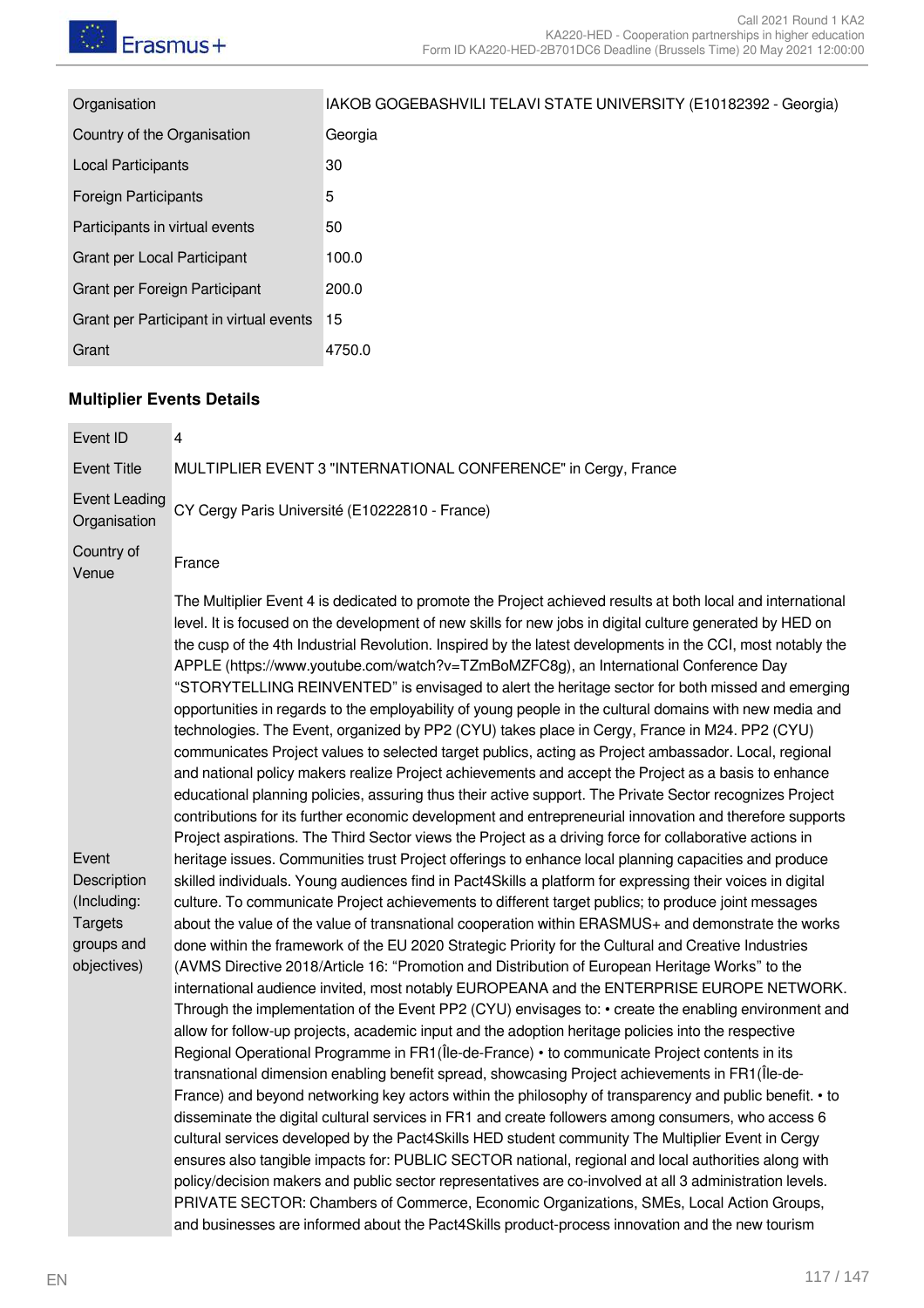cultural service in Cergy. LOCAL COMMUNITIES: have access outstanding heritage experiences in FR1(Île-de-France) and thus enhance civic pride HED STUDENTS: Young people are being involved in a way that gives them a voice and a platform for their skills. CONSUMER GROUPS: interested target groups are offered an enriched cultural heritage consumption mix via the digital cultural service in FR1(Île-de-France) in particular, accessible as a free download at the Project Website THE GENERAL PUBLIC is being addressed and informed via a series of organized events and outreach tools. THE ACADEMIC COMMUNITY (seat of the Université de Cergy-Paris and part of MICEFA a consortium of 15 member universities in Île-de-France and over 60 partner universities &top-notch HED institutions in US/Canada that value international education and exchange) is invited to actively participate development and contribute via publications, opinion forum, experience exchange, innovation proposals. THE PRESS in Cergy is informed through a series of events has the task to diffuse results to experts and the general public.

| Event Start<br>Date (dd-mm- 2023-10-01<br>yyyy) |                                                                                    |
|-------------------------------------------------|------------------------------------------------------------------------------------|
| Event End                                       |                                                                                    |
| Date (dd-mm- 2023-10-31                         |                                                                                    |
| yyyy)                                           |                                                                                    |
|                                                 | Project Results Details (1)                                                        |
| Project                                         | Project Results Details (2)                                                        |
| <b>Results</b>                                  | Project Results Details (3)                                                        |
| Covered                                         | Project Results Details (4)                                                        |
|                                                 | Project Results Details (5)                                                        |
|                                                 | ANOIKTO PANEPISTIMIO KYPROU (OPEN UNIVERSITY OF CYPRUS) (E10180075 - Cyprus)       |
| Event other                                     | IAKOB GOGEBASHVILI TELAVI STATE UNIVERSITY (E10182392 - Georgia)                   |
| Participating                                   | Comunità Montana Alto Basento (E10270938 - Italy)                                  |
| Organisations                                   | Stichting for Education on Agility Liberating Structures (E10057522 - Netherlands) |
|                                                 | ARTIFACTORY (E10016056 - Greece)                                                   |

#### **Multiplier Events Budget**

| Event ID                                | $\overline{4}$                                 |
|-----------------------------------------|------------------------------------------------|
| Organisation                            | CY Cergy Paris Université (E10222810 - France) |
| Country of the Organisation             | France                                         |
| <b>Local Participants</b>               | 30                                             |
| <b>Foreign Participants</b>             | 5                                              |
| Participants in virtual events          | 50                                             |
| Grant per Local Participant             | 100.0                                          |
| Grant per Foreign Participant           | 200.0                                          |
| Grant per Participant in virtual events | 15                                             |
| Grant                                   | 4750.0                                         |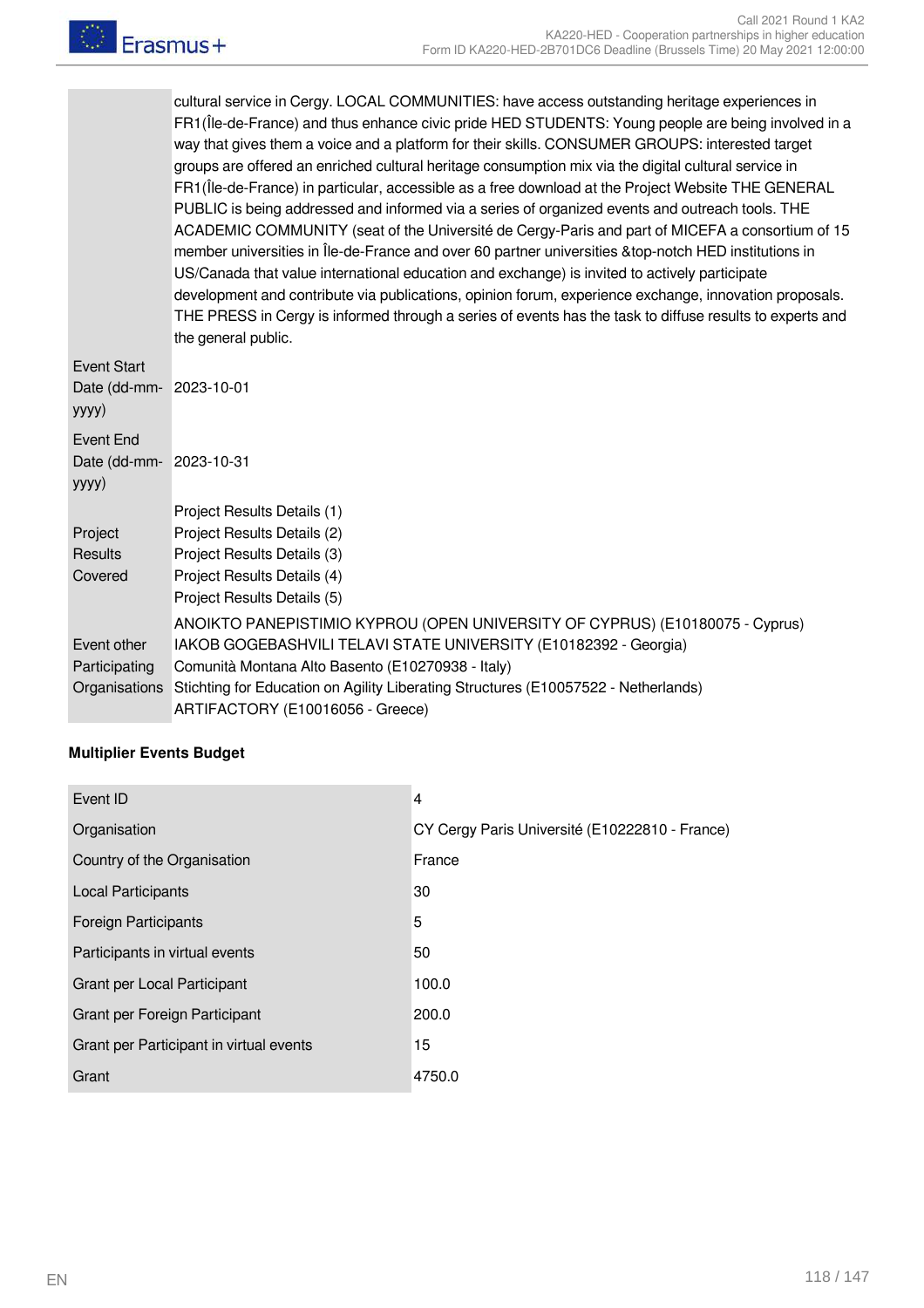

# **Learning, Teaching, Training Activities**

Do you plan to include learning, teaching or training activities in your project? Yes

**Activities Summary**

In case you plan to include learning, teaching or training activities please encode them here.

| ID             | <b>Activity Title</b>                                                                                                              | Leading Organisation                                                                               | Country of<br>venue | Start period | $N^{\circ}$ of<br>Participants | $N^{\circ}$ of<br>Accompanying<br>Persons | <b>Total Grant</b> |
|----------------|------------------------------------------------------------------------------------------------------------------------------------|----------------------------------------------------------------------------------------------------|---------------------|--------------|--------------------------------|-------------------------------------------|--------------------|
| C <sub>1</sub> | <b>INTENSIVE TRAINING</b><br>PROGRAMME (ITP) FOR<br>DIGITAL AND<br>ENTREPRENEURIAL KEY<br>COMPETENCES IN CULTURAL<br><b>DESIGN</b> | Stichting for Education on Agility<br>Liberating Structures (E10057522 Netherlands<br>Netherlands) |                     | 2022-09      | 38                             | 0                                         | 29504              |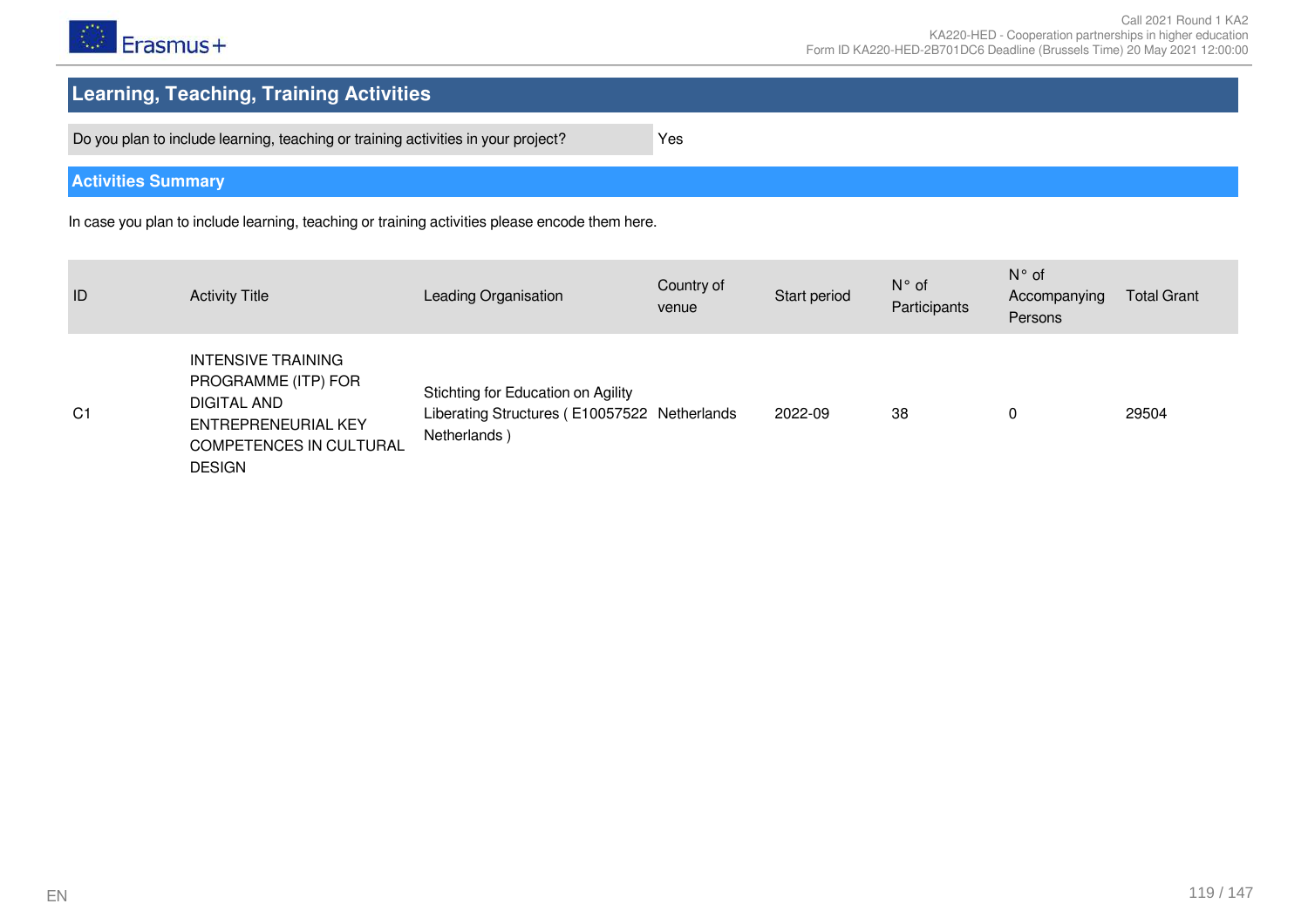#### **Background Information**

How will these learning, teaching or training activities help achieving your project objectives?

OBJECTIVE: to support HED students acquire the skills needed to a) transform a silent cultural asset into a physical, cognitive and emotional experience and to b) transform this experience into a saleable service. THE TRAINING PROGRAM: C1, organised during 5 days with 4 onsite Study Visits and 6 Training Workshops, will be essential in testing the Pact4Skills digital and entrepreneurial skills obtained by the HED student community. It is a unique and transformative experience where invited people gather in a setting dedicated to creativity, entrepreneurship, trends and technology. Through a varied program of chats, round tables, workshops, networking and shows Pact4Skills brings together national and international tutors so that they may share their experience, knowledge and time with the participants in a meeting where MUSEUM EDUCATION and DIGI-PRENEURSHIP will be the center of attention. The main aim of the Pact4Skills is to produce high-quality and adapted training materials to foster cultural entrepreneurship amongst HED student and recent graduates. The international testing of these outputs within the project timeframe will enable the Partnership to detect anything missing or any improvement needed. TRAINING METHODOLOGY: The Project Based Learning Methodology (PBL) is the result of two important developments over the last 25 years and constitutes a revolution in learning theory. The primary aim of PBL is the self-directed and collaborative learning, through the completion of collaborative projects. C1 encourages independent and interdependent learning and a deeper understanding of the material rather than superficial coverage. Pact4Skills trainees will exploit C1 to complete their digital cultural designs (RO4): AV narratives, particularly immersive environments and media-sharing services, will be used to create innovative ways for acquiring subject-specific skills. The goal is to unlock the challenges learners face in their localities with existing services and learn how to enrich the visitor experience with mobile tourism services. ACCESSIBILITY: facilitate physical and intellectual access to tourism natural and cultural assets and unlock their values for the economy and society; VALIDATED INFORMATION: based on evidence gathered through accepted scientific and scholarly methods as well as from living traditions; CONTEXT and SETTING: relate cultural attractions to their wider social, cultural, historical and natural contexts and settings; AUTHENTICITY: respect basic tenets of authenticity in natural and cultural destinations; SUSTANABILITY: be sensitive to the environment, with social, financial and environmental sustainability among its central goals DIGITAL FORMATS/4th INDUSTRIAL REVOLUTION: be aware of diffused technologies and apply them in an appropriate way. The 4th Industrial Revolution has altered the production of various industrial sectors, mostly due to the fusion of technologies blurring the line between digital and physical, - the cultural market included. New communication patterns define new markets and preferences, while the constant use of e-devices in daily life impacts the common sense through the interpretation of visual codes. ICT allows manipulating and animating the images repurposing the context in a composite process unthinkable just a few years ago. YOUTH INVOLVEMENT: by including HED students into the process of implementation, their content literacy is enhanced with transversal key competences, integrating acquired skills and media formats into the labor market through the creation of a new value-driven tourism narrative with commercialization potential. RESEARCHING/TRAINING/EVALUATION: continuing research, training, and evaluation are essential components for the development of competitive services RESULTS:6 DIGITAL CULTURAL SERVICES will be completed in CY/FR10/GE/NL329/EL42 attracting employers from the CCI/GLAM sector.

How will you select, prepare and support participants and ensure their safety? Please describe the practical arrangements including training, teaching or learning agreements, if applicable.

●HORIZONTAL POLICIES Pact4Skills follows EU Horizontal Polices on equality/non-discrimination to: promote selfemployment of women; increase participation of chronic unemployed young people; reconcile work- family; eliminate sexage stereotyping in job descriptions; break down pay inequalities & horizontal segregation, encourage equal distribution of paid work between young women-men. This policy will be adopted during student selection. ●PREPARATION C1 builds a unique and transformative experience where invited people gather in a setting dedicated to creativity, entrepreneurship, trends and technology. Participants will be selected via an open call with agreed criteria 6 months prior to the C1Event, whereas intrinsic motivation, adaptability and openness play a role. The prerequisite is the good command of English language, whereas participants with fewer opportunities will be given priority. Upon selection participants will be informed about the LLTA scope and content and receive prior to their arrival in Amsterdam a GUIDANCE PACK which includes:1. Information on the 4 Study Visits and 6 Training Workshops; 2. Templates; 3.Worksheets 4. Open Educational Resources 5. Access to Joint Digital Co-Working Spaces ●TUTORS Pact4Skills brings together international experts so that they may share their experience, knowledge and time with the participants in a meeting where MUSEUM EDUCATION, and DIGI-PRENEURSHIP will be at the focus the of attention. The main aim of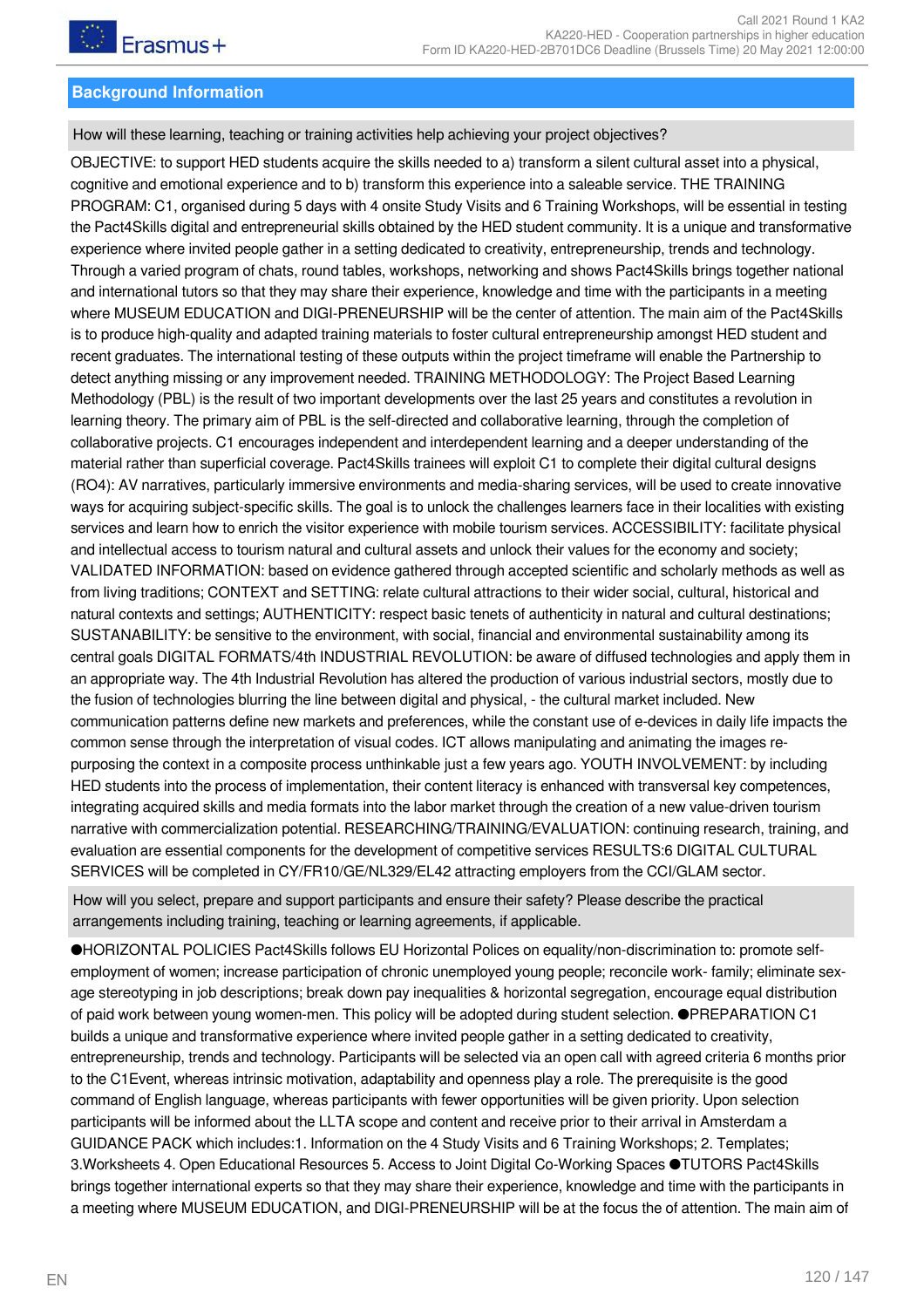the C1 is to produce high-quality and adapted training materials to foster (self)employment amongst HED students and graduates. The international testing of these outputs within the project timeframe will enable the Pool of Tutors to detect any improvement needed. Even though national piloting will provide valuable information, they are lacking the international perspective. So, in order to avoid this, C1 is needed to ensure that the Pact4Skills outputs are 100% ready for the European market. ●TRAINING PLAN AND LEARNING OUTCOMES It is planned that 35 HED students participate the 5-Day Intensive Training organized to ensure that they acquire the skills, knowledge and competences required for entrepreneurial and museum education. C1 will prepare trainees for the labor market. Upon completion of C1 students, teachers and experts will provide their feedback, essential for the 6 DIGITAL CULTURAL SERVICES, which will be implemented in R05. The C1 experience is essential to obtain a high-quality outcome in a proxy labor environment. Through C1 35 trainees from CY/FR/GE/IT/GE will develop their creative and entrepreneurial ideas for the completion of the DIGITAL CULTURAL SERVICE in CY/FR10/GE11ΚΗ/ITF5/NL329/EL42: from generating the idea to the proper creation of businesses models. During 5 days, students will work in groups to generate different business models and learn about the process of implementing them by actually doing it. During the morning sessions, students will attend the field activities, the STUDY VISITS at selected museums and during the evening sessions will attend the TRAINING WORKSHOPS, where they learn how to develop their digital and entrepreneur skills, how to develop and use their creativity to generate business ideas, and how to create and design saleable museum experiences. These sessions will be conducted by tutors and the experts participating C1, namely PC(OUC); PP2(CYU); PP3(TESAU); PP4 (CMAB); PP5 (SEALS) and PP6(ARTIFACTORY). During the afternoon sessions, students will collaborate being mentored by the invited tutors. ●LOGISTICS PP6 (SEALS) will facilitate accommodation, transport, catering and logistics so that that trainees will not face any kind of barriers across C1 activities. 35 young professionals from Cyprus, Italy, France and Georgia participate the C1 Training co-organized by PP5(SEALS) in Amsterdam. C1 will be hosted by PP5(SEALS) (Workshop Sessions), while all field exercises will take place at 4 selected Museums.

Please also describe the arrangements for recognition or validation of the learning outcomes of the participants in learning, teaching or training activities. Will your project make use of European instruments like Europass, ECVET, Youthpass, ECTS etc. or any national instruments/certificates?

The 4th Industrial Revolution has generated disruptive technological and socio-economic forces, which swiftly out date the shelf life of people's skill-sets and the relevance of what they thought they knew about the path to social mobility and rewarding employment. The rise of artificial intelligence is upending the primacy of human expertise in the economy. To succeed, future skilled workers shall complement the work done by mechanical or algorithmic technologies, and work with the machines. However ageing workforce, the extension of working life, technological, organizational and market changes become barriers to career paths and social equity. Accordingly there is a need to apply the technology-intenseexperience and establish a novel Skills Set for the design and delivery of outstanding experiences at sites, museum and collections. Pact4Skills will follow an industry related recognition path, the Open Digital Badges with micro-credentials. These are information-rich visual records of verifiable achievements earned by recipients and easily shared on the web and via social media. The standard describes a method for packaging information about accomplishments, embedding it into portable image files as digital badges, and includes resources for web-based validation and verification. Open Badges describe who earned it, who issued it, the criteria required, and in many cases even the evidence and demonstrations of the relevant skills. Open Badges put learners in control of their credentials by enabling them to claim and display the badge on any platform. Open Badges are also portable rather than tied to one specific system (e.g. badging platform, learning management system, social media site). Open Badges contain rich metadata that provides information about the issuing organization, the recipient, and evidence that substantiates the earning of the badge. These outcomes will be linked to the European Qualification Framework methodologies (EQF)

(https://ec.europa.eu/ploteus/el/node/1440). C1 will lay the ground towards the development of certification using five steps: CV Evaluation; On-line test; MOOC Participation; 4-Modules Attest; Service Prototype (R04); Digital Cultural Service (R05). Trainees will be tested on their knowledge, skills and competencies which they have acquired informally through their work, through the delivery of the 6 Digital Services. The validation of acquired knowledge will establish trust between Project Partners on the assessment procedures and the learning outcomes among trainees. The e-learning platform in R03 (MOOC) will support information and materials for all interested parties. The 6 Digital Cultural Services are presented to the Project Quality Control Committee which evaluates the digital services generated by the HED students and suggests corrective measures if needed. The final products in the form of a mobile app iBook forwarded for presentation to EUROPEANA at the International Conference. RESULTS: C1 will use the EU ENTERPRENEURSHIP COMPETENCE FRAMEWORK (ENTRECOMP, 2016) adopting 15 major transversal skills and the EU DIGITAL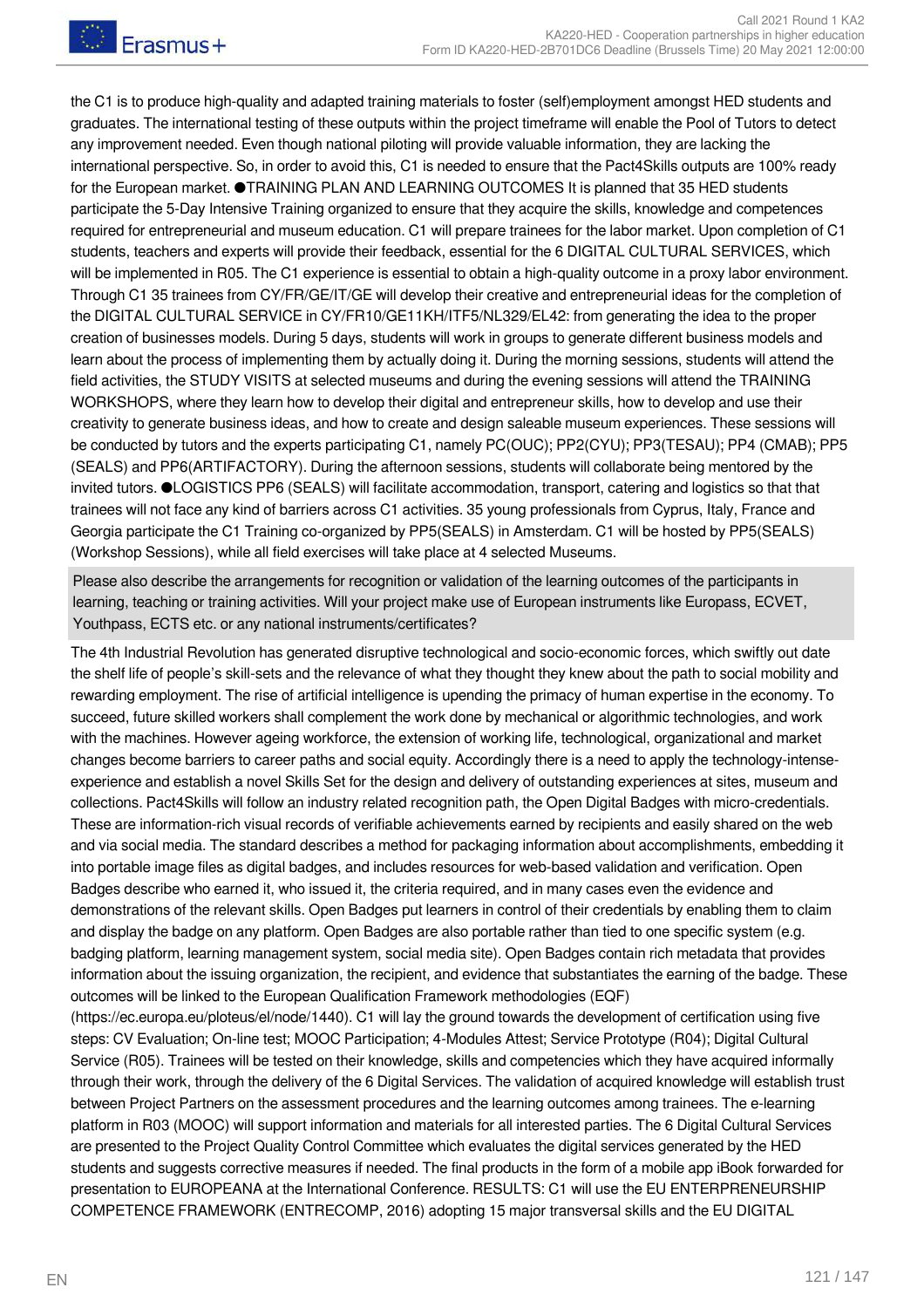COMPETENCE FRAMEWORK (DIGICOMP, 2018) adopting 18 digital skills to develop a competence profile with the necessary qualifications that tourism professionals should have and learning outcomes supposed to achieve for/while working for an organization and in the sector in general. 35 individuals with increased skills in the experience design are fully capable to design mobile tourism services and ensure the diversity of experiences for multi-national and multigenerational audience. The profile remains available to interested individuals and organizations across CY/FR10/GE11ΚΗ/NL329/EL42. INNOVATION: C1 introduces a new form of co-operation among trainers, trainees and the world work through the launch of trainees into the museum sector, recognizable by employers through the OPEN DIGITAL BADGE.

**Activity Details (INTENSIVE TRAINING PROGRAMME (ITP) FOR DIGITAL AND ENTREPRENEURIAL KEY COMPETENCES IN CULTURAL DESIGN)**

In this section, you are asked to provide details about this specific activity. The section consists of two parts: Activity Details and Groups of Participants.

In the first part (Activity Details) you are asked to provide information about the planned activity as a whole, to define the activity's lead organisation, and to list the other participating organisations. The lead organisation is typically the one hosting the activity in its premises. In case you decide to organise the activity outside of the lead organisation's premises, you must respect the detailed rules provided in the Programme Guide and you need to provide an explanation for this choice as part of the activity description. The other participating organisations are all project partners who will send their participants to take part in the activity. Adding a partner organisation to the list of participating organisations will allow you to ask funding for their participants in the second part of this section.

In the second part (Groups of Participants) you are asked to provide some details about the participants who will take part in this activity. The main purpose of this section is to calculate the budget that the project will receive for the participants' travel, individual support and other expenses. The participants are organised in groups for easier calculation. Each group and its budget are linked to their sending organisation.

| <b>LTTID</b>                                                                                                    | C <sub>1</sub>                                                                                                                                                                                                                                                                                                                                                                                                                                                                                                                                                                                                                                                                                                                                                                                                                                                                                                                                                                                                                                                                                                                                                                                                               |
|-----------------------------------------------------------------------------------------------------------------|------------------------------------------------------------------------------------------------------------------------------------------------------------------------------------------------------------------------------------------------------------------------------------------------------------------------------------------------------------------------------------------------------------------------------------------------------------------------------------------------------------------------------------------------------------------------------------------------------------------------------------------------------------------------------------------------------------------------------------------------------------------------------------------------------------------------------------------------------------------------------------------------------------------------------------------------------------------------------------------------------------------------------------------------------------------------------------------------------------------------------------------------------------------------------------------------------------------------------|
| <b>Activity Title</b>                                                                                           | INTENSIVE TRAINING PROGRAMME (ITP) FOR DIGITAL AND<br>ENTREPRENEURIAL KEY COMPETENCES IN CULTURAL<br><b>DESIGN</b>                                                                                                                                                                                                                                                                                                                                                                                                                                                                                                                                                                                                                                                                                                                                                                                                                                                                                                                                                                                                                                                                                                           |
| Activity Description (including profile of participants<br>per organisation, goals and results of the activity) | GENERAL AIM: C1 will develop new skills in the design of<br>museum experiences hand in hand with entrepreneurial education<br>exploiting the powers of informal learning with a prototype jointly<br>developed in situ with the Transnational Partnership and the<br>trainees. 4 Study Visits and 6 Training Workshops shall help<br>understand the travel motive & apply the know-how in the design<br>of their DIGITAL CULTURAL SERVICES in R04 and R05.<br>PARTICIPANT PROFILE: 35 students with a profile in the<br>humanities/tourism/geography/cultural planning/theater/AV media<br>from may participate the C1 Training co-organized by<br>PP5(SEALS). LOGISTICS: The Training will take place in<br>Amsterdam/NL in M11 and has the mission to complement the 6<br>DIGITAL CULTURAL SERVICES envisaged by R04 and R05.<br>PP5 (SEALS) will facilitate accommodation, transport, catering<br>and logistics so that C1 will be smoothly implemented and that<br>trainees will not face any kind of barriers through the<br>implementation. TRAINING PLAN: C1 Training consists of 4<br>Study Visits in 4 Museums and 6 Training Workshops. They are to<br>be organized by PP5 (SEALS) in close collaboration with the |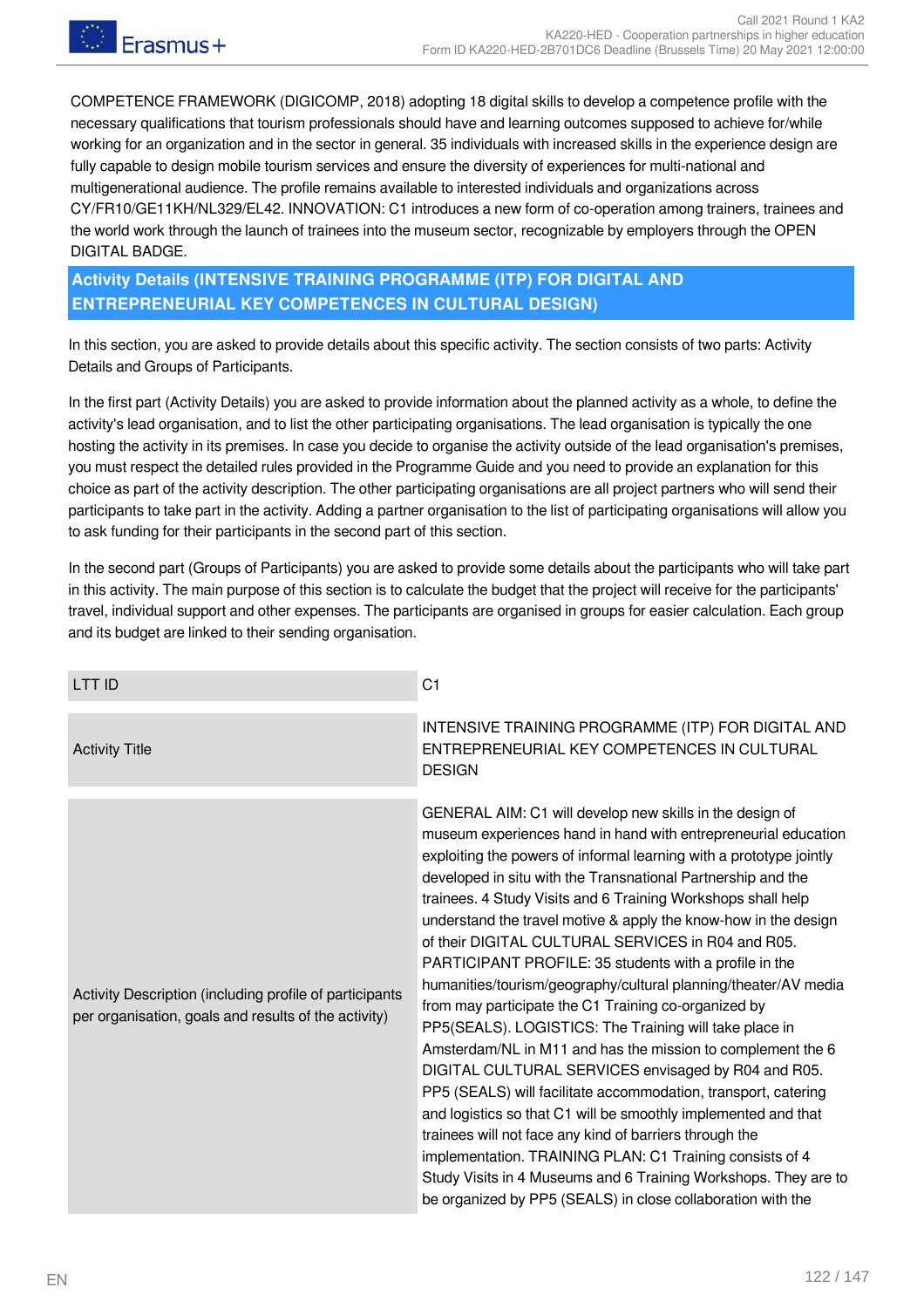PC(OUC); PP2(CYU); PP3(TELAVI); PP4(CMAB) and PP6(ARTIFACTORY) in the Rijksmuseum, Hermitage Museum, NEMO Science Museum and MOCO Museum in Amsterdam/NL in M11 (2022). DAY C1.1: THEMATIC TRAINING ACTIVITY "ASSET SIGNIFICANCE AND ACCESSIBILITY" STUDY VISIT 1/TRAINING WORKSHOP 1 in the Rijksmuseum: Visitors want to be engaged and discover what is unique in a museum are willing to pay a premium price for the right experience. Participants will be trained to satisfy the needs & expectations of experienceseeking visitors with the production of meaningful communication. DAY C1.2: THEMATIC TRAINING ACTIVITY "EXPERIENCE GENERATION" STUDY VISIT 2/TRAINING WORKSHOP 2 in the Hermitage Museum. The Workshop will demonstrate that successful experiences convey a message that has personal relevance & meaning to the audience. Participants will be trained to present the meaning behind each selected asset, in order to create value and significance for visitors and learn how to establish the background information and conduct related research. DAY C1.3: THEMATIC TRAINING ACTIVITY "AUDIENCE DEVELOPMENT" STUDY VISIT 3/ TRAINING WORKSHOP 3 in the NEO Science Museum: Accessibility to tourism resources are critical considerations for visitors. Nowadays apps and social media generate validated information for the supply side. However, the dimension of the cognitive and emotional accessibility in sites, museums, collections, parks etc. is given much lesser attention by the tourism supply side. DAY C1.4: THEMATIC TRAINING ACTIVITY "BUSINESS MODELS" STUDY VISIT 3/ TRAINING WORKSHOP 3 in the MOCO Museum: Participants will evaluate the MOCO Museum offers: if they are providing the correct mix of elements to satisfy visitors and at the same time provide residents with facilities and experiences that without tourism, they would not be able to enjoy to the same extent. TRAINING WORKSHOP 4: The Workshop will focus on the Business Model of the MOCO Museum will be discussed and analyzed and assist trainees to select good practices that demonstrate direct links with C1. DAY C1.5: WRAP UP WORKSHOP I "DEVELOPING THE DIGITAL EXPERIENCE PROTOTYPE" Experiences are created through memorable occasions and/or interactions that engage people in a personal way and connect them with a place. The Workshop will focus to create a bridge between museum assets and their transformation into a quality experience. DAY C1.5: WRAP UP WORKSHOP II "DEVELOPING THE MUSEUM BUSINESS MODEL" The Workshop will instruct participants to business models, e.g. to the rationale of how an organization creates, delivers, and captures value. It will discuss customer segments; value propositions; channels; customer relationships. The Workshop will lead participants to develop 6 Business Models and transform an experience into a saleable service

Country of Venue Netherlands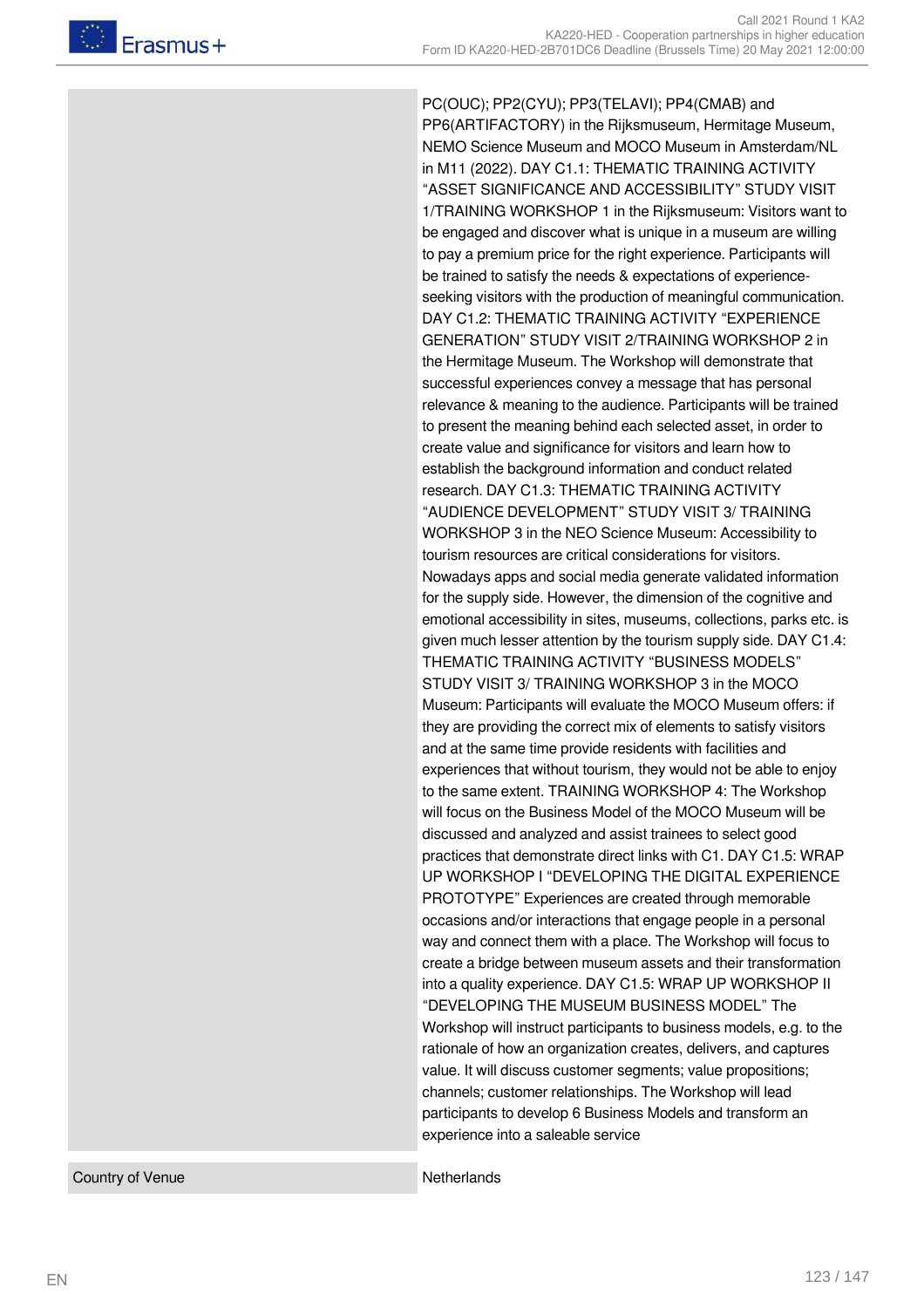# $\bigcirc$  Erasmus+

| Start period                | 2022-09                                               |
|-----------------------------|-------------------------------------------------------|
|                             |                                                       |
| End period                  | 2022-09                                               |
|                             |                                                       |
| Duration (days)             | 5                                                     |
|                             |                                                       |
| Participating Organisations | E10180075, E10222810, E10182392, E10270938, E10016056 |

# **Activity Budget**

| <b>Budget Items</b>                           | Grant  |
|-----------------------------------------------|--------|
| <b>Travel Support</b>                         | 11780  |
| <b>Green Travel Support</b>                   | 2 100  |
| <b>Exceptional Costs for Expensive Travel</b> | 0      |
| <b>Individual Support</b>                     | 15 624 |
| <b>Inclusion Support</b>                      | 0      |
| Linguistic Support                            | 0      |
| <b>Total Activity Grant</b>                   | 29 504 |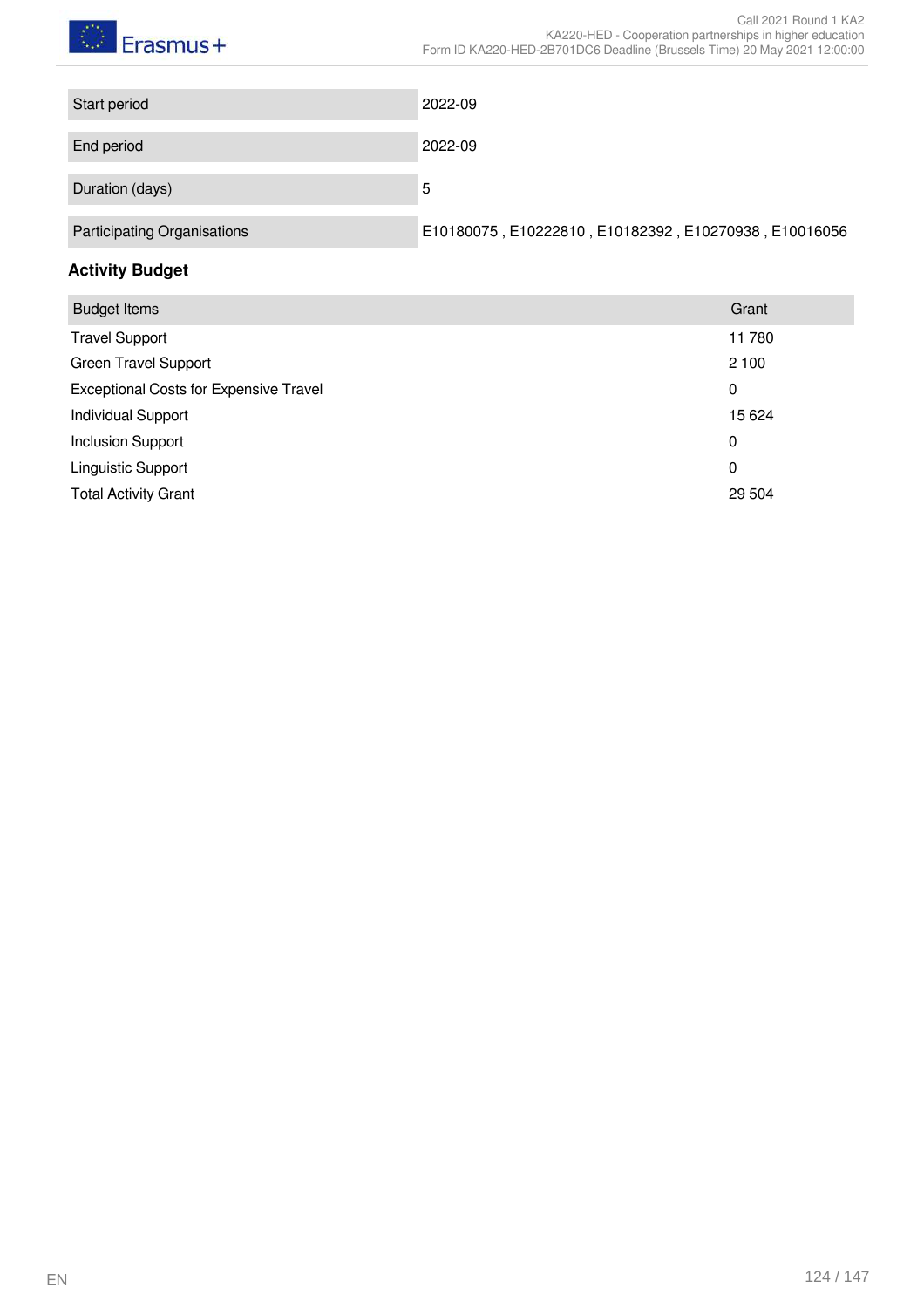

#### **Summary of Groups of Participants**

In the following table, please define the groups of participants who will require funding to participate in this activity. Participants who do not require funding (for example local participants) do not need to be specified in this part.

To request funds for participants in this group, please complete the information below.

Please note that there are two categories of persons who can be funded: people directly taking part in the planned activity (always referred to as participants) and accompanying persons. Accompanying persons include teachers or other staff travelling together with pupils, as well as assistants supporting participants with special needs.

Grant rates for Individual Support are different for participants and accompanying persons. Therefore, you need to specify the requested duration for Individual Support separately for the two categories of persons. At the same time, grants for travel are the same for participants and accompanying persons. Therefore, for travel you should add together all persons requiring a grant.

Finally, please be aware that in case later on you decide to modify the information about the activity (e.g. its duration or number of participants), the modification will not be automatically reflected for the different groups of participants and different budget items. Therefore, please make sure that all budget requests are correct before submitting your application.

| Group<br>ID    | Sending<br>organisation                                                                                                | Type of<br>participant | Number of<br>participants | Number of<br>accompanying<br>persons | Duration of<br>activity<br>excluding travel | Green travel                 | Distance bands   | Travel days    | Total duration | Grant  |
|----------------|------------------------------------------------------------------------------------------------------------------------|------------------------|---------------------------|--------------------------------------|---------------------------------------------|------------------------------|------------------|----------------|----------------|--------|
|                | <b>ANOIKTO</b><br>PANEPISTIMIO<br><b>KYPROU</b><br>(OPEN<br><b>UNIVERSITY</b><br>OF CYPRUS)<br>(E10180075 -<br>Cyprus) | Learners               | 10                        | $\mathbf 0$                          | 5                                           | $\Box$                       | 2000 - 2999 km 2 |                | 7              | 7660.0 |
| $\overline{c}$ | CY Cergy Paris<br>Université<br>(E10222810 -<br>France)                                                                | Learners               | 10                        | $\mathbf 0$                          | 5                                           | $\boxed{\blacktriangledown}$ | 100 - 499 km     | $\overline{2}$ | $\overline{7}$ | 6160.0 |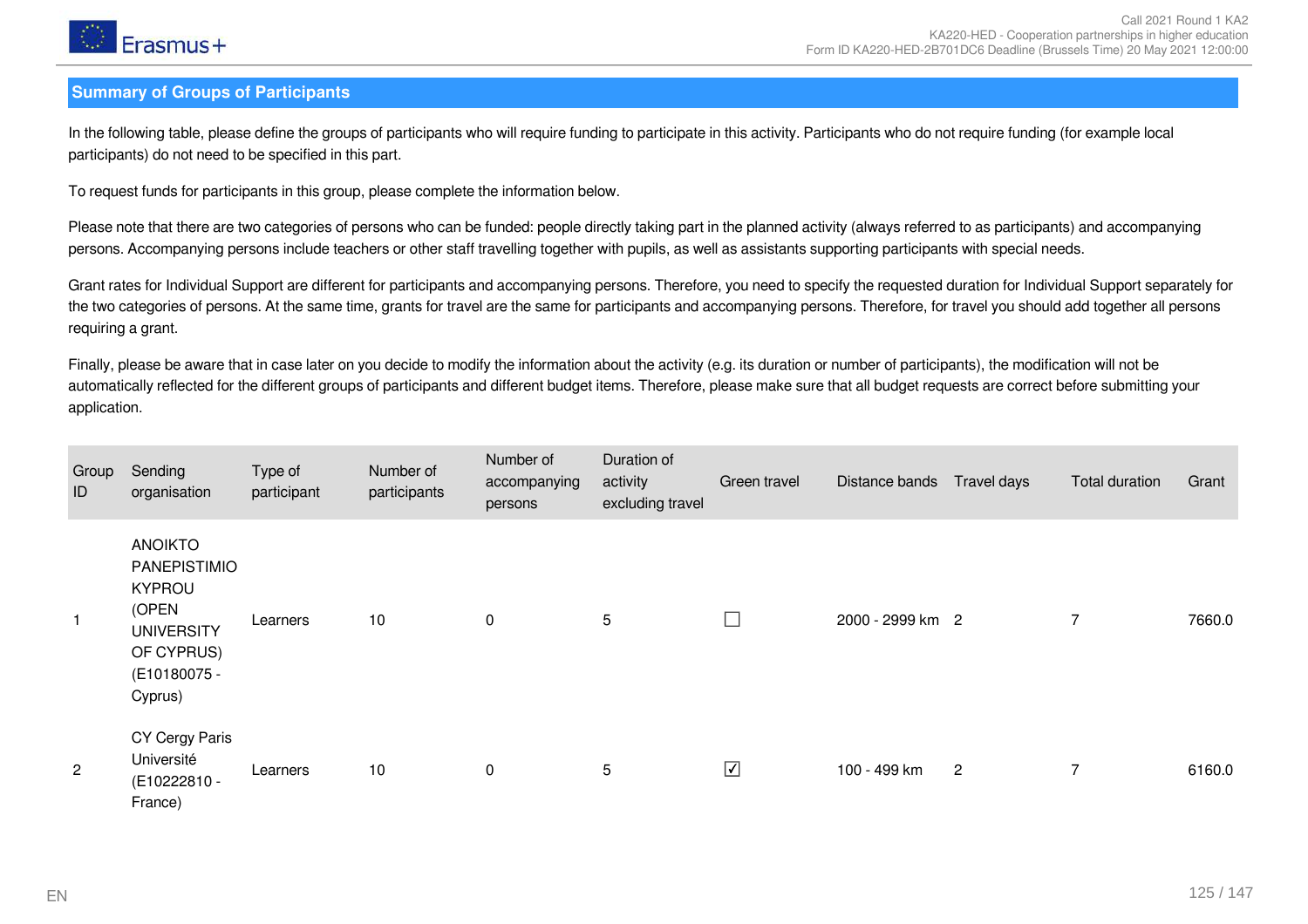|  | $E$ Frasmus+ |
|--|--------------|
|--|--------------|

| $\sqrt{3}$     | <b>IAKOB</b><br><b>GOGEBASHVILI</b><br><b>TELAVI STATE</b><br><b>UNIVERSITY</b><br>(E10182392 -<br>Georgia) | Learners | 10         | $\mathbf 0$ | 5 | L            | 3000 - 3999 km 2 | $\overline{7}$ | 9360.0 |
|----------------|-------------------------------------------------------------------------------------------------------------|----------|------------|-------------|---|--------------|------------------|----------------|--------|
| $\overline{4}$ | Comunità<br>Montana Alto<br>Basento<br>(E10270938 -<br>Italy)                                               | Staff    | $\sqrt{5}$ | $\mathbf 0$ | 5 | L            | 2000 - 2999 km 2 | $\overline{ }$ | 4026   |
| 5              | ARTIFACTORY<br>(E10016056 -<br>Greece)                                                                      | Learners | 3          | $\mathbf 0$ | 5 | $\mathbf{L}$ | 2000 - 2999 km 2 | $\overline{7}$ | 2298   |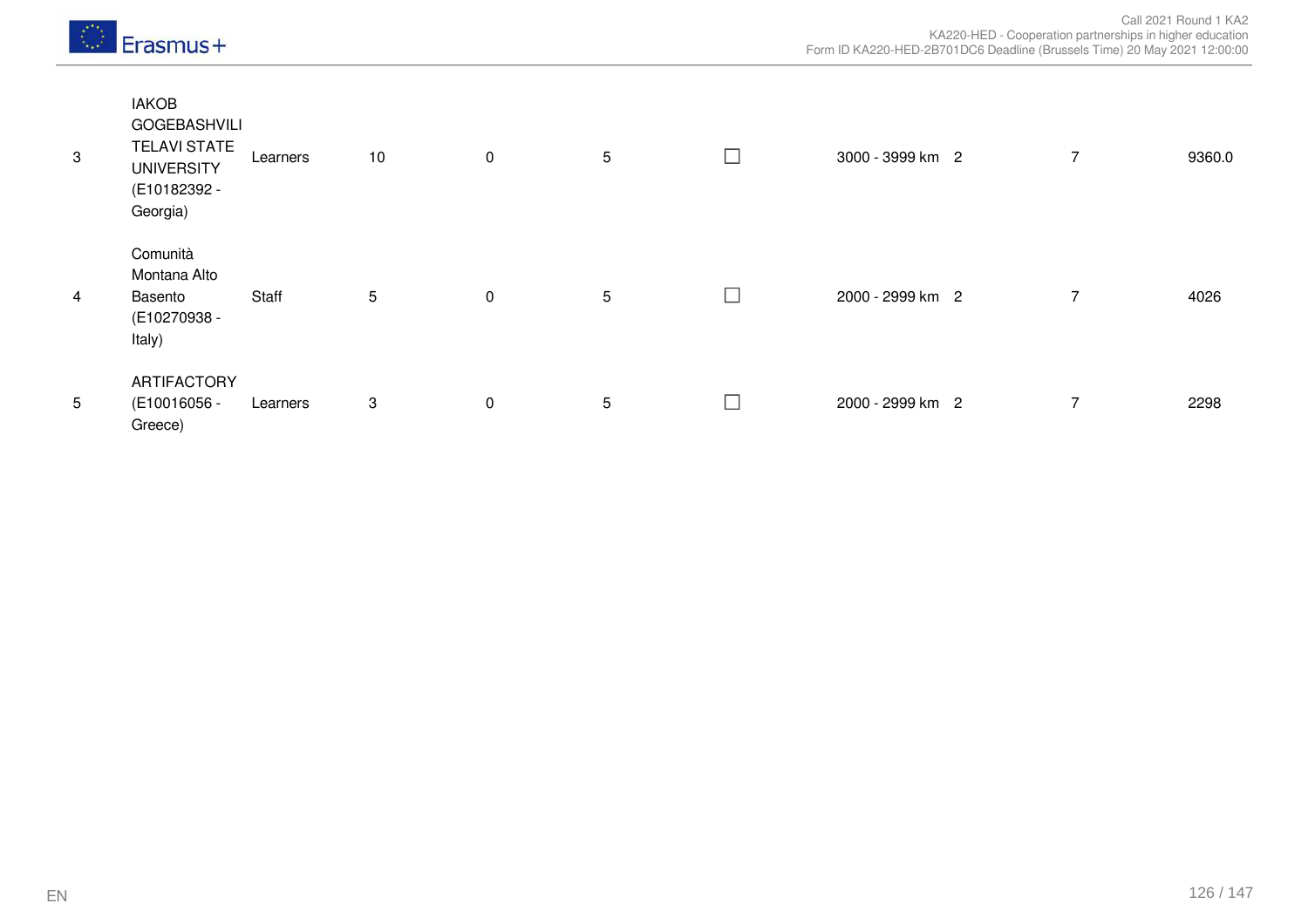

#### **Group 1**

#### **Group Budget Summary**

| <b>Budget Items</b>                           | Grant       |
|-----------------------------------------------|-------------|
| <b>Travel Support</b>                         | 3600        |
| <b>Green Travel Support</b>                   | 0           |
| <b>Exceptional Costs for Expensive Travel</b> | $\mathbf 0$ |
| <b>Individual Support</b>                     | 4 0 6 0     |
| <b>Inclusion Support</b>                      | 0           |
| <b>Total Activity Grant</b>                   | 7660        |

To estimate the distances between places, please use the European Commission's distance calculator: [https://ec.europa.eu/programmes/erasmus-plus/resources/distance-calculator\\_en](https://ec.europa.eu/programmes/erasmus-plus/resources/distance-calculator_en)

#### **Travel support**

| Green travel                           |                |
|----------------------------------------|----------------|
| Distance Band                          | 2000 - 2999 km |
| Exceptional costs for expensive travel | 0              |
| N° of Participants                     | 10             |
| Grant per Participant                  | 360            |
| <b>Total Travel Grant</b>              | 3600           |

#### **Individual support**

Please note that additional individual support for up to two travel days may be requested if the participants are required to travel on the day before or after the activity and three days in case of green travel.

| Type of participant                     | Learners |
|-----------------------------------------|----------|
| $N^{\circ}$ of Participants             | 10       |
| Duration per Participant (days)         | 7        |
| <b>Grant per Participant</b>            | 406,000  |
| Total (for Participants)                | 4 060,00 |
| N° of Accompanying Persons              | 0        |
| Duration per Accompanying Person (days) | 0        |
| Grant per Accompanying Person           | 0        |
| Total (for Accompanying Persons)        | 0        |
| <b>Total Individual Support Grant</b>   | 4 060    |

#### **Inclusion Support**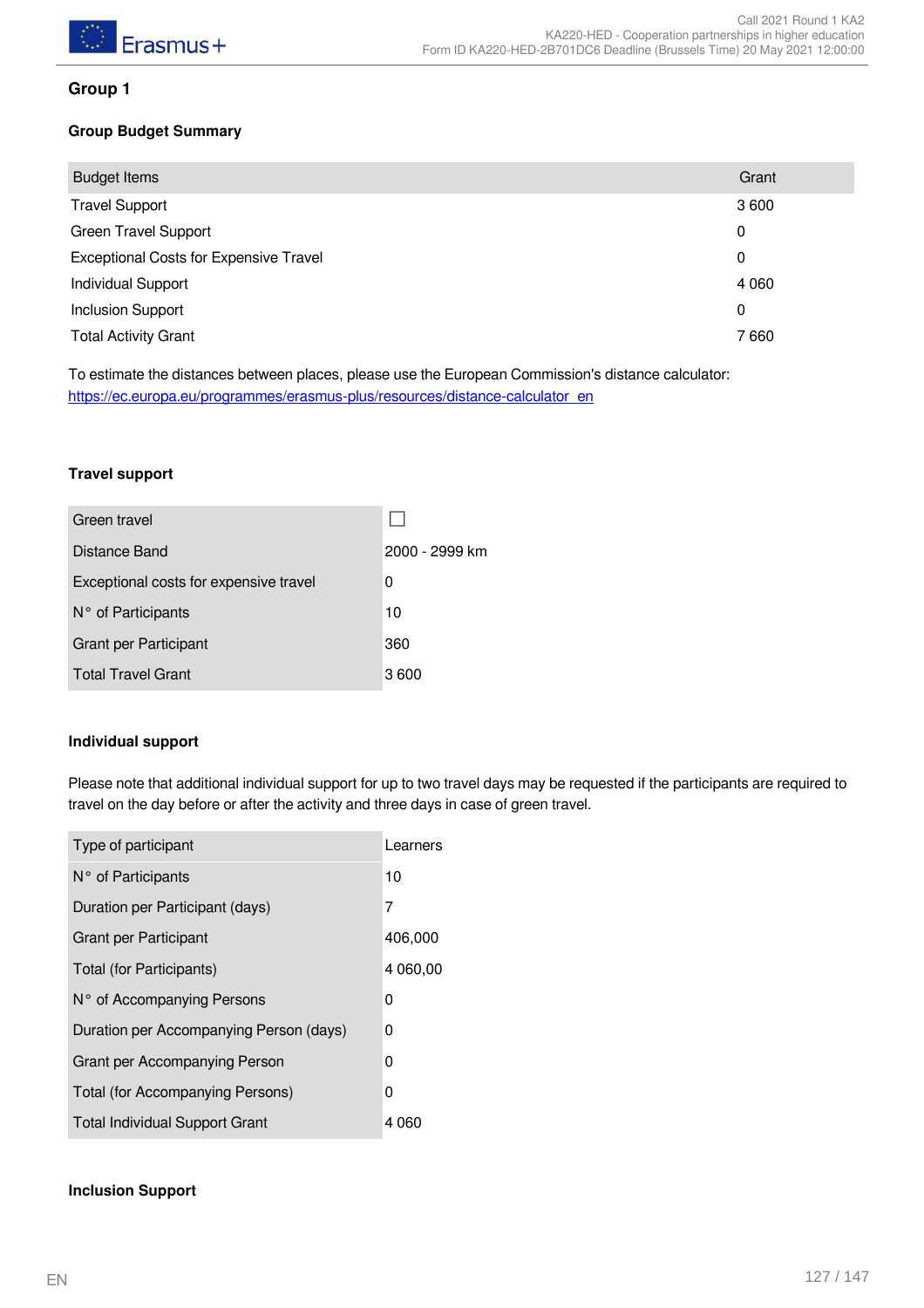

| Number of participants                       |   |
|----------------------------------------------|---|
| Number of participants for inclusion support | 0 |
| Inclusion support for organisations          |   |

#### **Group 2**

#### **Group Budget Summary**

| <b>Budget Items</b>                           | Grant   |
|-----------------------------------------------|---------|
| <b>Travel Support</b>                         | 0       |
| <b>Green Travel Support</b>                   | 2 100   |
| <b>Exceptional Costs for Expensive Travel</b> | 0       |
| <b>Individual Support</b>                     | 4 0 6 0 |
| <b>Inclusion Support</b>                      | 0       |
| <b>Total Activity Grant</b>                   | 6 1 6 0 |
|                                               |         |

To estimate the distances between places, please use the European Commission's distance calculator: [https://ec.europa.eu/programmes/erasmus-plus/resources/distance-calculator\\_en](https://ec.europa.eu/programmes/erasmus-plus/resources/distance-calculator_en)

#### **Travel support**

| Green travel                           |              |
|----------------------------------------|--------------|
| Distance Band                          | 100 - 499 km |
| Exceptional costs for expensive travel | 0            |
| N° of Participants                     | 10           |
| <b>Grant per Participant</b>           | 210          |
| <b>Total Travel Grant</b>              | 2 100        |

#### **Individual support**

Please note that additional individual support for up to two travel days may be requested if the participants are required to travel on the day before or after the activity and three days in case of green travel.

| Type of participant                     | Learners |
|-----------------------------------------|----------|
| $N^{\circ}$ of Participants             | 10       |
| Duration per Participant (days)         | 7        |
| Grant per Participant                   | 406,000  |
| Total (for Participants)                | 4 060,00 |
| N° of Accompanying Persons              | 0        |
| Duration per Accompanying Person (days) | 0        |
| Grant per Accompanying Person           | 0        |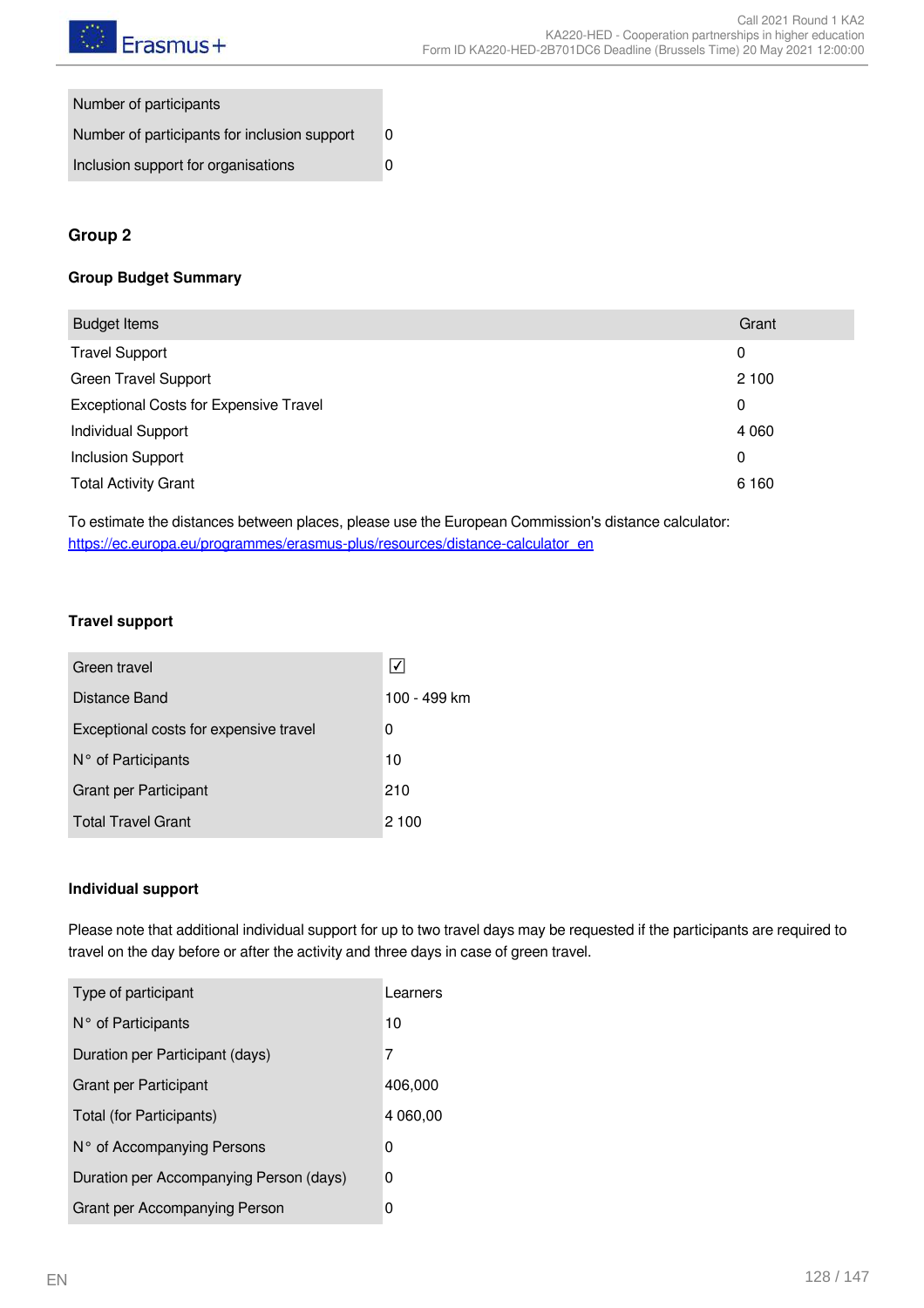| Total (for Accompanying Persons)      | 0       |
|---------------------------------------|---------|
| <b>Total Individual Support Grant</b> | 4 0 6 0 |

#### **Inclusion Support**

| Number of participants                       |   |
|----------------------------------------------|---|
| Number of participants for inclusion support | 0 |
| Inclusion support for organisations          |   |

#### **Group 3**

#### **Group Budget Summary**

| <b>Budget Items</b>                           | Grant   |
|-----------------------------------------------|---------|
| <b>Travel Support</b>                         | 5 3 0 0 |
| <b>Green Travel Support</b>                   | 0       |
| <b>Exceptional Costs for Expensive Travel</b> | 0       |
| <b>Individual Support</b>                     | 4 0 6 0 |
| <b>Inclusion Support</b>                      | 0       |
| <b>Total Activity Grant</b>                   | 9 3 6 0 |

To estimate the distances between places, please use the European Commission's distance calculator: [https://ec.europa.eu/programmes/erasmus-plus/resources/distance-calculator\\_en](https://ec.europa.eu/programmes/erasmus-plus/resources/distance-calculator_en)

#### **Travel support**

| Green travel                           |                |
|----------------------------------------|----------------|
| Distance Band                          | 3000 - 3999 km |
| Exceptional costs for expensive travel | 0              |
| N° of Participants                     | 10             |
| Grant per Participant                  | 530            |
| <b>Total Travel Grant</b>              | 5 300          |

#### **Individual support**

Please note that additional individual support for up to two travel days may be requested if the participants are required to travel on the day before or after the activity and three days in case of green travel.

| Type of participant             | Learners |
|---------------------------------|----------|
| $N^{\circ}$ of Participants     | 10       |
| Duration per Participant (days) |          |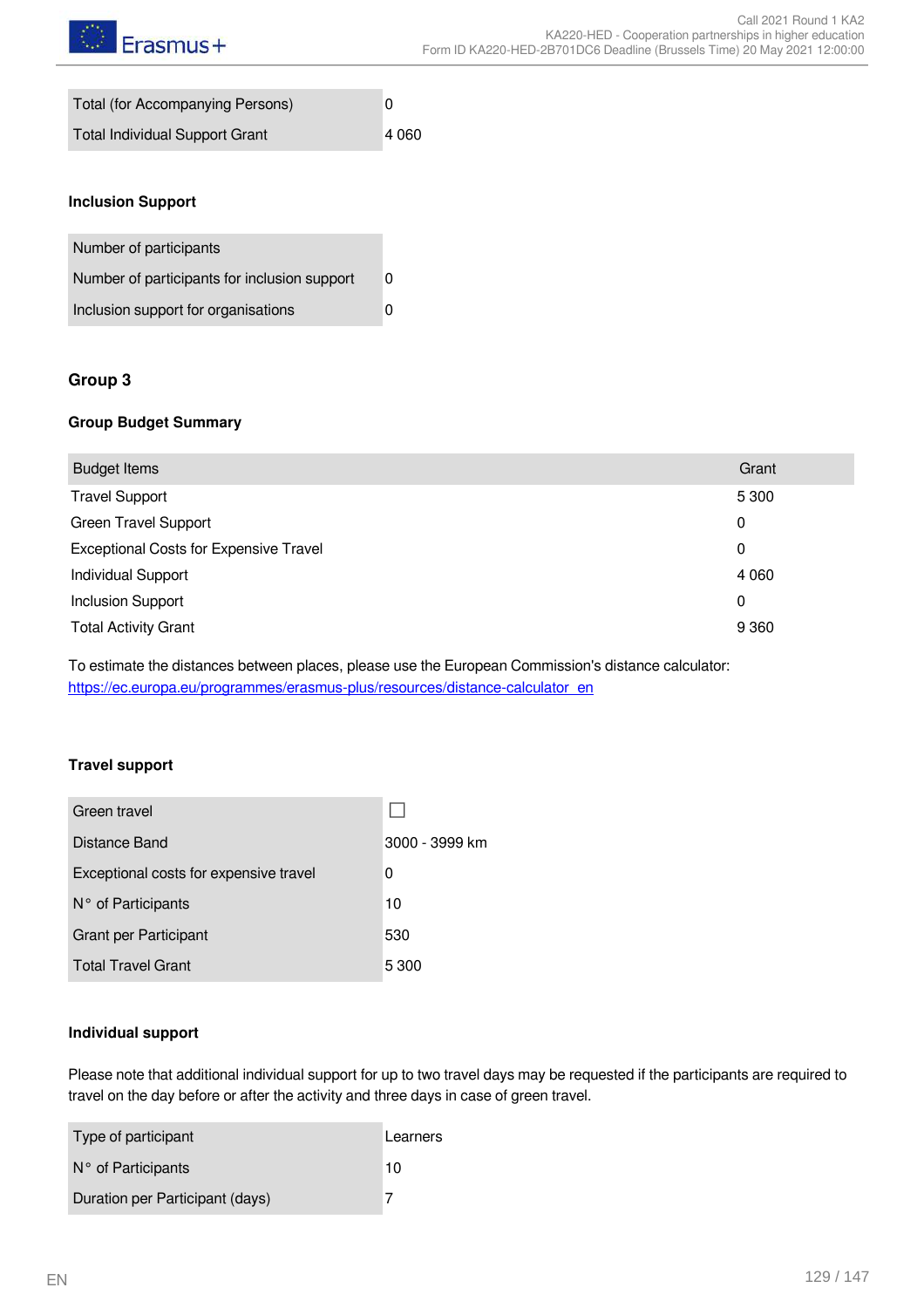| <b>Grant per Participant</b>            | 406,000  |
|-----------------------------------------|----------|
| Total (for Participants)                | 4 060,00 |
| N° of Accompanying Persons              | 0        |
| Duration per Accompanying Person (days) | 0        |
| Grant per Accompanying Person           | 0        |
| Total (for Accompanying Persons)        | 0        |
| <b>Total Individual Support Grant</b>   | 4 060    |

#### **Inclusion Support**

| Number of participants                       |  |
|----------------------------------------------|--|
| Number of participants for inclusion support |  |
| Inclusion support for organisations          |  |

#### **Group 4**

#### **Group Budget Summary**

| <b>Budget Items</b>                           | Grant   |
|-----------------------------------------------|---------|
| <b>Travel Support</b>                         | 1800    |
| <b>Green Travel Support</b>                   | 0       |
| <b>Exceptional Costs for Expensive Travel</b> | 0       |
| <b>Individual Support</b>                     | 2 2 2 6 |
| <b>Inclusion Support</b>                      | 0       |
| <b>Total Activity Grant</b>                   | 4 0 2 6 |
|                                               |         |

To estimate the distances between places, please use the European Commission's distance calculator: [https://ec.europa.eu/programmes/erasmus-plus/resources/distance-calculator\\_en](https://ec.europa.eu/programmes/erasmus-plus/resources/distance-calculator_en)

#### **Travel support**

| Green travel                           |                |
|----------------------------------------|----------------|
| Distance Band                          | 2000 - 2999 km |
| Exceptional costs for expensive travel | 0              |
| N° of Participants                     | 5              |
| <b>Grant per Participant</b>           | 360            |
| <b>Total Travel Grant</b>              | 1 800          |

#### **Individual support**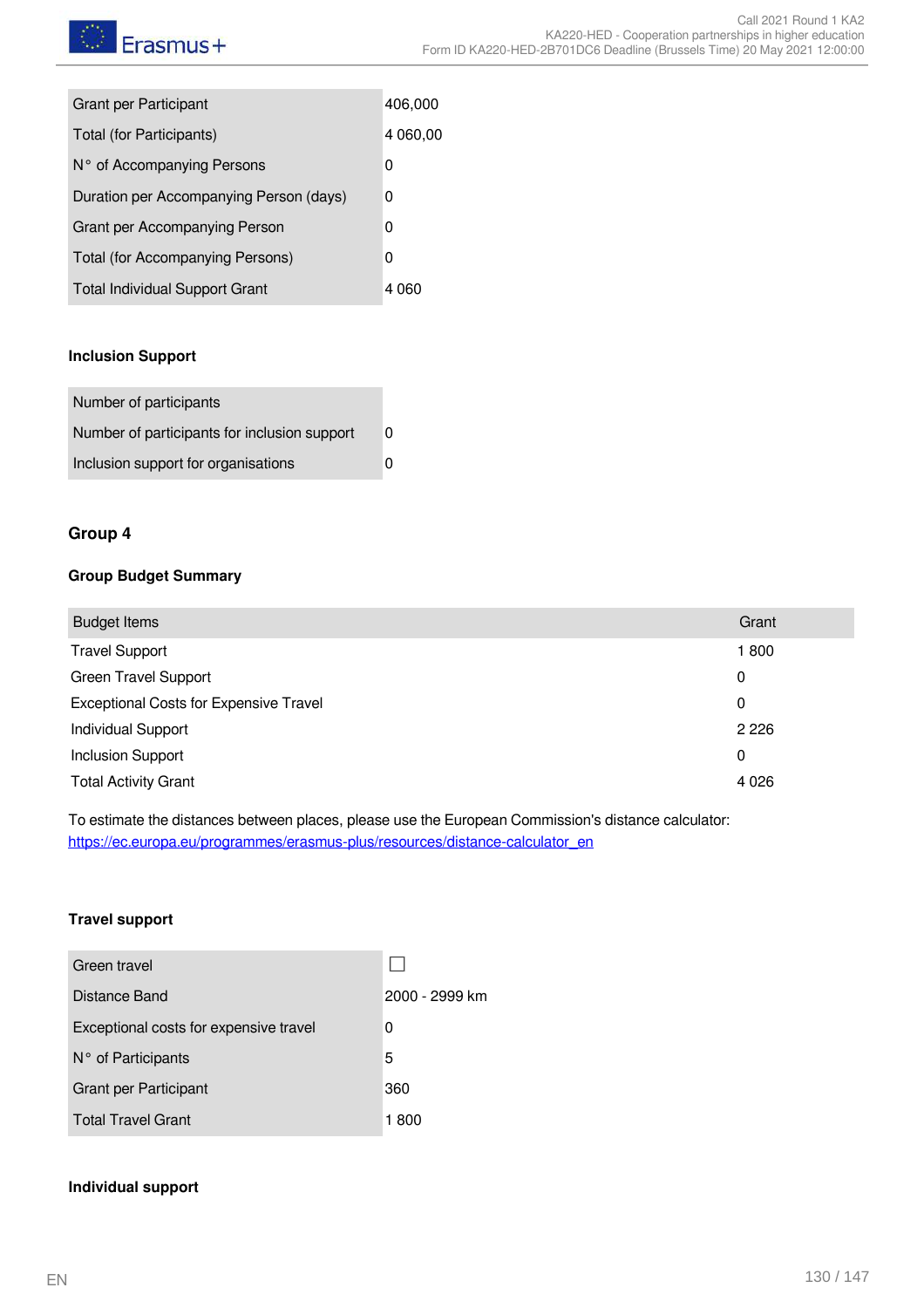Please note that additional individual support for up to two travel days may be requested if the participants are required to travel on the day before or after the activity and three days in case of green travel.

| Type of participant                     | Staff       |
|-----------------------------------------|-------------|
| $N^{\circ}$ of Participants             | 3           |
| Duration per Participant (days)         | 7           |
| Grant per Participant                   | 742,000     |
| Total (for Participants)                | 2 2 2 6 ,00 |
| N° of Accompanying Persons              | 0           |
| Duration per Accompanying Person (days) | 0           |
| Grant per Accompanying Person           | 0           |
| Total (for Accompanying Persons)        | 0           |
| <b>Total Individual Support Grant</b>   | 2 2 2 6     |

#### **Inclusion Support**

| Number of participants                       |   |
|----------------------------------------------|---|
| Number of participants for inclusion support | 0 |
| Inclusion support for organisations          | ŋ |

#### **Group 5**

#### **Group Budget Summary**

| <b>Budget Items</b>                           | Grant   |
|-----------------------------------------------|---------|
| <b>Travel Support</b>                         | 1 0 8 0 |
| <b>Green Travel Support</b>                   | 0       |
| <b>Exceptional Costs for Expensive Travel</b> | 0       |
| <b>Individual Support</b>                     | 1 2 1 8 |
| <b>Inclusion Support</b>                      | 0       |
| <b>Total Activity Grant</b>                   | 2 2 9 8 |

To estimate the distances between places, please use the European Commission's distance calculator: [https://ec.europa.eu/programmes/erasmus-plus/resources/distance-calculator\\_en](https://ec.europa.eu/programmes/erasmus-plus/resources/distance-calculator_en)

#### **Travel support**

Green travel  $\Box$ Distance Band 2000 - 2999 km Exceptional costs for expensive travel 0 N° of Participants 3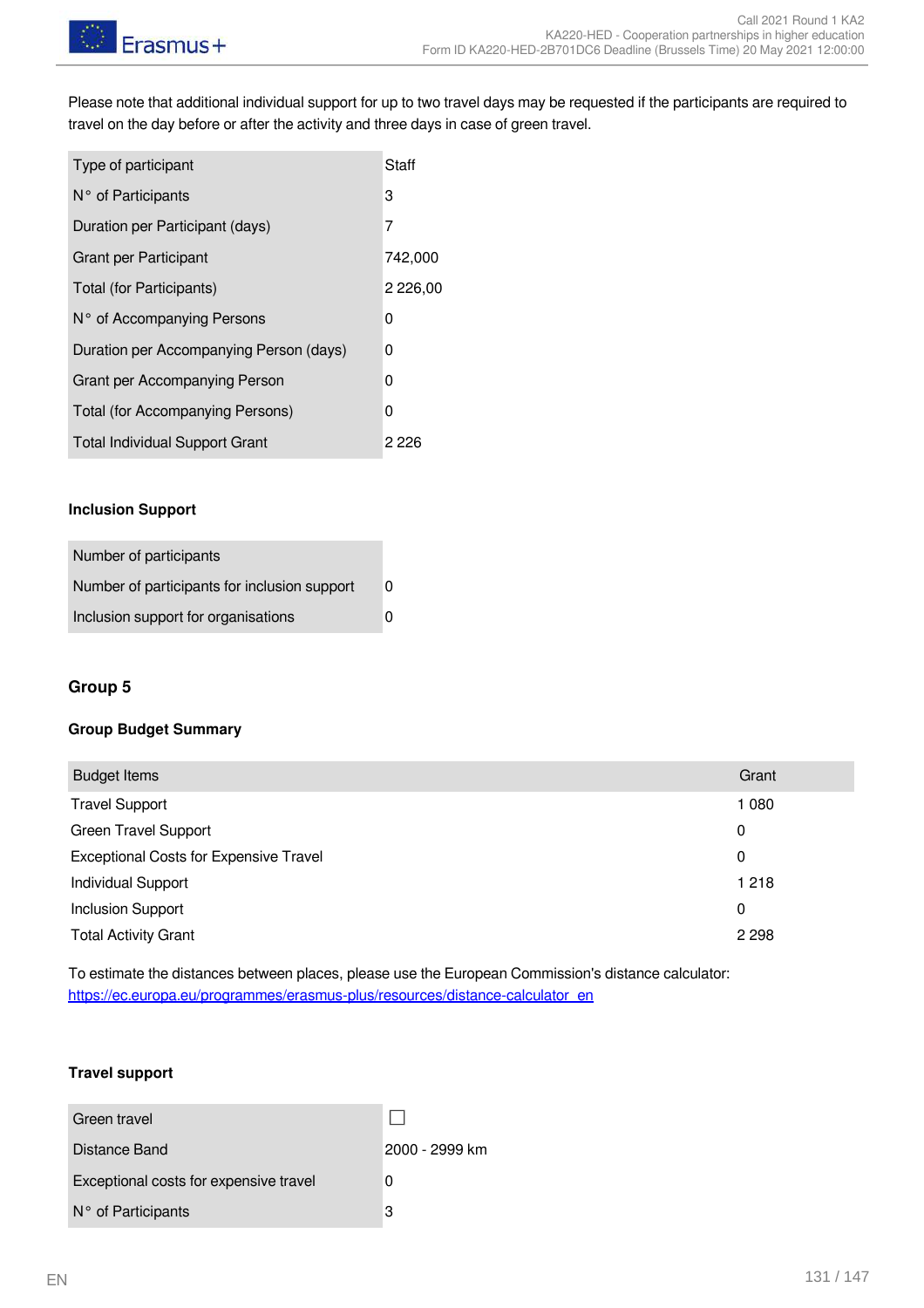

| <b>Grant per Participant</b> | 360     |
|------------------------------|---------|
| Total Travel Grant           | 1 0 8 0 |

#### **Individual support**

Please note that additional individual support for up to two travel days may be requested if the participants are required to travel on the day before or after the activity and three days in case of green travel.

| Type of participant                     | Learners |
|-----------------------------------------|----------|
| $N^{\circ}$ of Participants             | 3        |
| Duration per Participant (days)         | 7        |
| <b>Grant per Participant</b>            | 406,000  |
| Total (for Participants)                | 1 218,00 |
| N° of Accompanying Persons              | 0        |
| Duration per Accompanying Person (days) | 0        |
| Grant per Accompanying Person           | 0        |
| Total (for Accompanying Persons)        | 0        |
| <b>Total Individual Support Grant</b>   | 1 218    |

#### **Inclusion Support**

| Number of participants                       |   |
|----------------------------------------------|---|
| Number of participants for inclusion support | 0 |
| Inclusion support for organisations          | U |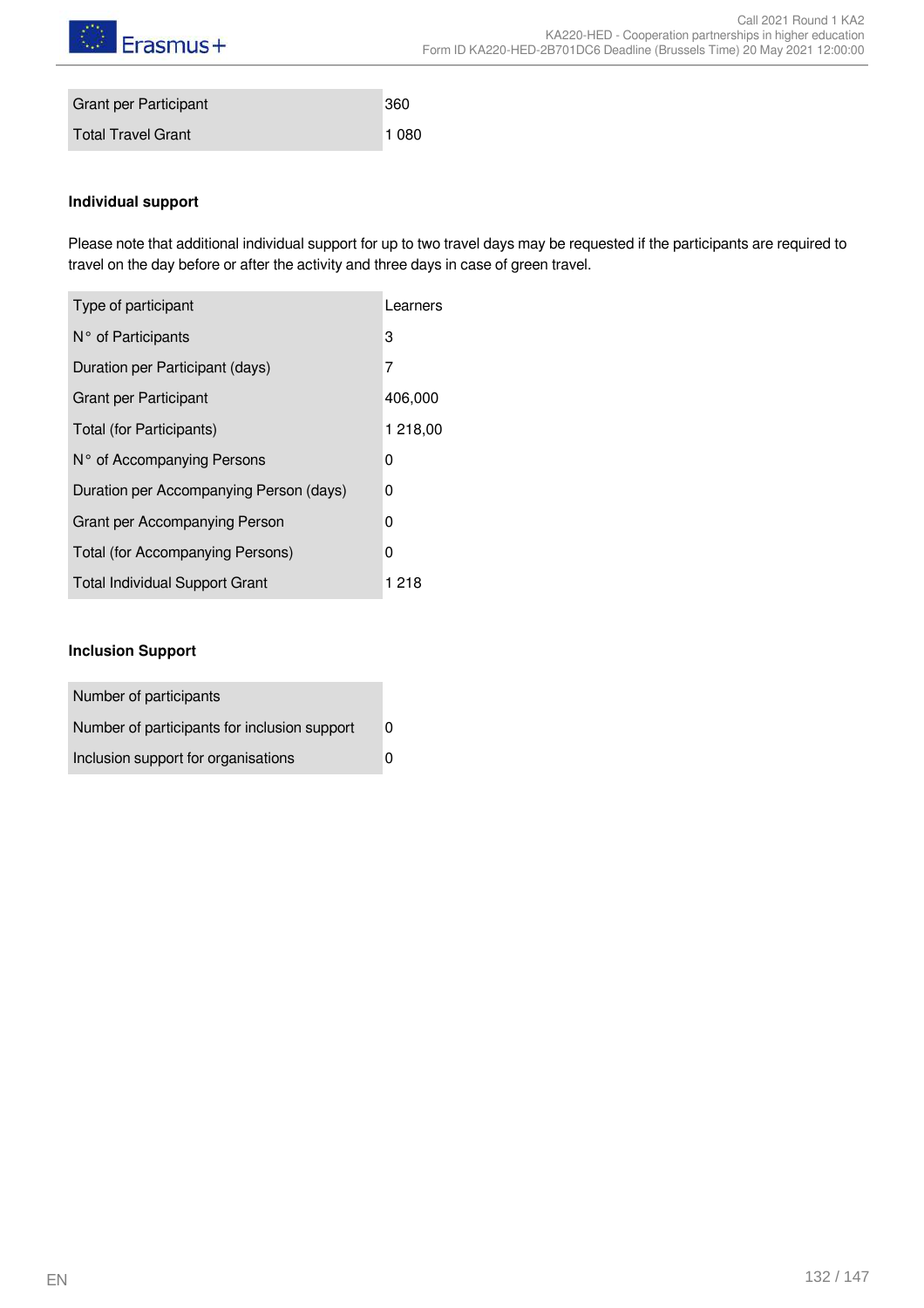

# **Special Costs**

In this section, you may request budget for types of expenses that are funded based on their actual cost. For more detailed information on what can be supported, please consult the Programme Guide or request advice from your National Agency.

#### **Inclusion Support**

| ID    | Organisation | Country of the<br>Organisation | $N^{\circ}$ of Participants eligible for real<br>costs under inclusion | Description and<br>Justification | <b>Requested Grant</b><br>(EUR) |
|-------|--------------|--------------------------------|------------------------------------------------------------------------|----------------------------------|---------------------------------|
| Total |              |                                |                                                                        |                                  | .00                             |

#### **Exceptional Costs**

| ID | Organisation                                                                                                | Country of<br>the<br>Organisation | Description and Justification                                                                                                                                                                                                                                                                                                                                                                                                                                                                                                                                                                                                                                                                                                                                                                                                                                                                                                                                                                                                                                                                                                                                                                                                                                                                                                                                                                                                                                                                                                                                                                                                                                                                                                                                                                                                                                                                                                                                                                                                                                                                                                                                                                                                                                                                                      | real cost<br>$(100\%)$ | Expected Requested<br>Grant<br>(80%) |
|----|-------------------------------------------------------------------------------------------------------------|-----------------------------------|--------------------------------------------------------------------------------------------------------------------------------------------------------------------------------------------------------------------------------------------------------------------------------------------------------------------------------------------------------------------------------------------------------------------------------------------------------------------------------------------------------------------------------------------------------------------------------------------------------------------------------------------------------------------------------------------------------------------------------------------------------------------------------------------------------------------------------------------------------------------------------------------------------------------------------------------------------------------------------------------------------------------------------------------------------------------------------------------------------------------------------------------------------------------------------------------------------------------------------------------------------------------------------------------------------------------------------------------------------------------------------------------------------------------------------------------------------------------------------------------------------------------------------------------------------------------------------------------------------------------------------------------------------------------------------------------------------------------------------------------------------------------------------------------------------------------------------------------------------------------------------------------------------------------------------------------------------------------------------------------------------------------------------------------------------------------------------------------------------------------------------------------------------------------------------------------------------------------------------------------------------------------------------------------------------------------|------------------------|--------------------------------------|
| 1  | Stichting for<br>Education on<br>Agility<br>Liberating<br><b>Structures</b><br>(E10057522 -<br>Netherlands) | Netherlands                       | NEEDS ANALYSIS: The digital transformation has already<br>begun before the advent of COVID-19 and entails a<br>fundamental questioning of central foundations of the cultural<br>sphere: from contents to forms of use and hierarchies of<br>values. According to the European Audiovisual Media<br>Services Directive/2018, it is necessary to develop immersive<br>and pervasive solutions for AV, platforms, games, films and<br>communication media and thus bring the quality of cultural<br>content to unprecedented new levels. The focus is clearly put<br>on cultural content aiming also and to protect the youth from<br>violence contamination, which is deeply diffused in the digital<br>world. In this respect generation of culture using new<br>technologies is opening opportunities and perspectives,<br>declaring war to uncontrolled platforms and games that give<br>rise to a horror insensitive youth, hostage to bullying, war<br>games, and contrived reality. As the cognitive and emotional<br>accessibility to cultural heritage is alarmingly low, especially<br>among the digitally innate youth, it is imperative to develop<br>critical skills among audiences in cultural heritage and raise<br>its awareness for semiotic codes. SYNERGIES: EU<br>AVMSD/2018/ Article 16: "Production and Distribution of<br>European Heritage Works" OBJECTIVE With the WEB APP<br>for Museum-Visitor Interaction, PactSkills raises digital<br>culture as an exciting opportunity for the development of<br>knowledge connected to heritage places, sites, museums<br>and collections, as it is the only process that can support<br>values and meanings. IMPLEMENTATION<br>METHODOLOGY: RESULT 04 and 05 define the WEB APP<br>content and the design process: storytelling, Plot, Narratives<br>in short information chunks allow the player receives to<br>trigger the interaction with the collections and not to be<br>measure on velocity of empty responses per clicking. A.<br>TECHNICAL ASPECTS: The WEB APP defines two<br>technical aspects named here features (what the App does<br>define UX and UI interfaces). There is a registration part;<br>each player is registered. The registration is required to<br>create a community of players for the project's sustainability. | 12 000,00 9 600,00     |                                      |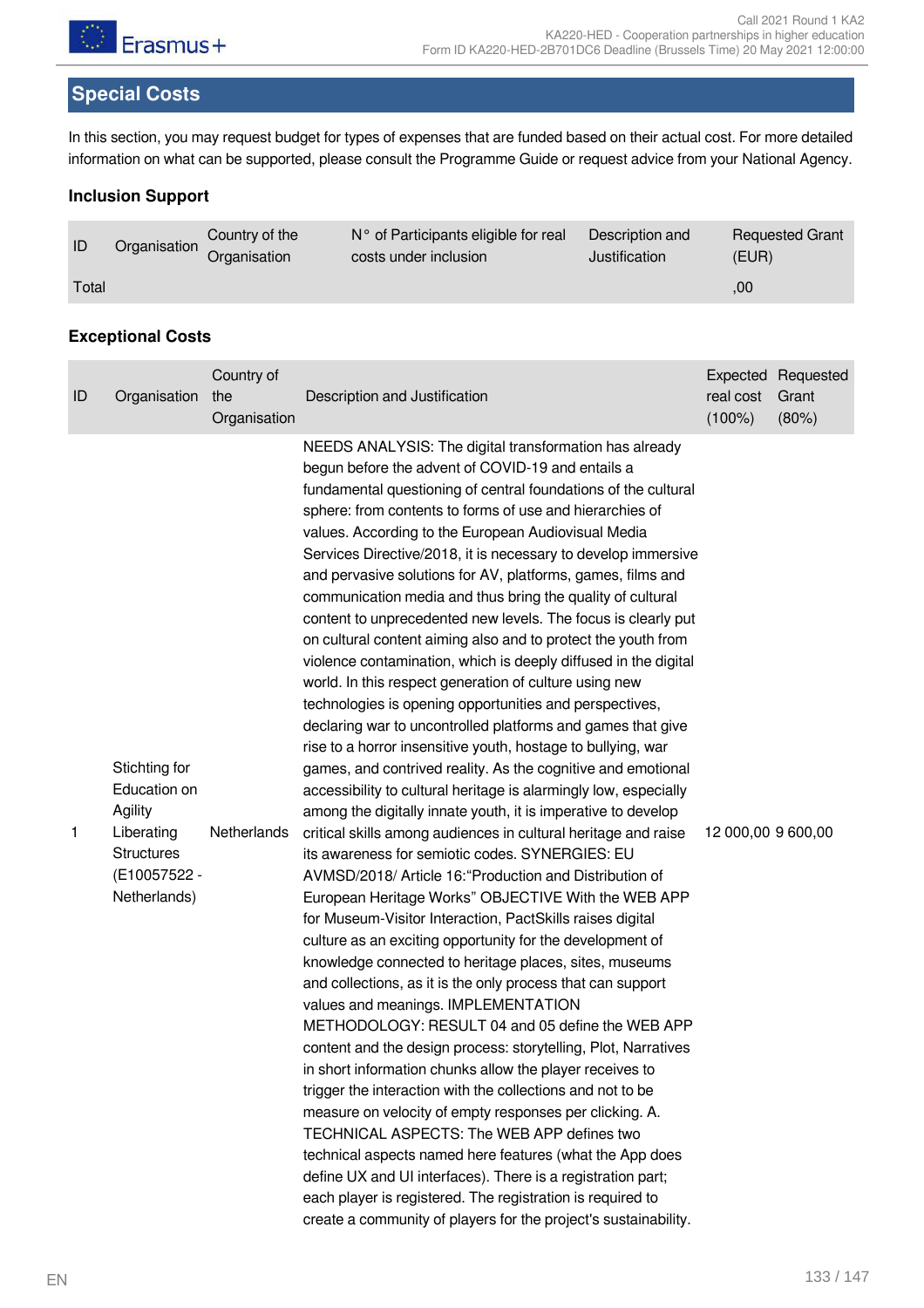New artefacts are added regularly, creating new game levels attracting more players and paving the way to Online Games based on cultural heritage. Terms of use, Cookies Policy, Privacy Policy and Gamer profile are compulsory to accept. The WEB APP interface is multilingual, enabling to play the game in the local language and English. The App Interface is coded to accept any language; the only requirement is to translate the Interface. That opens the door to escalate the game to a global level. B. WEB APP content FEATURES include 1. Self-managed Interface giving the possibility to any institution to add their collections as far they follow the criteria of Micro-Certification defined in R05. 2.Text, Images, Video, Hashtag uploading 3.Geo locations and interactions live in the territory. 4. Player interactions with the CULTURAL HERITAGE objects selected by the institutions posting comments, likes, adding to favorites and enabling sharing on social media channels. 5. Playful on Android devices and iOS. 6. Web browser interface in both ends content creator and player. 7.Emotional thematic maps based on data mining concept. 8. Filtering search options based on predefined classification. 9. Game data extraction to understand gamer sentiments. 10.Educational tool to define new user experiences. SOCIAL USE/CULTURAL INNOVATION: Being designed as an OPEN EDUCATIONAL RESOURCE the WEB APP allows European museums a) to launch competitive offers in the global market and b) enrich with endless artworks the contents inviting an unlimited number of players to develop empathy while playing, as winning is conditioned not by fast clicking or similar dexterities but by critical thinking and mature content published about the artworks. The WEB APP will launch its first global game competition at the Multiplier 04 in Cergy/FR at the Project's International Conference.

Total 9 600,00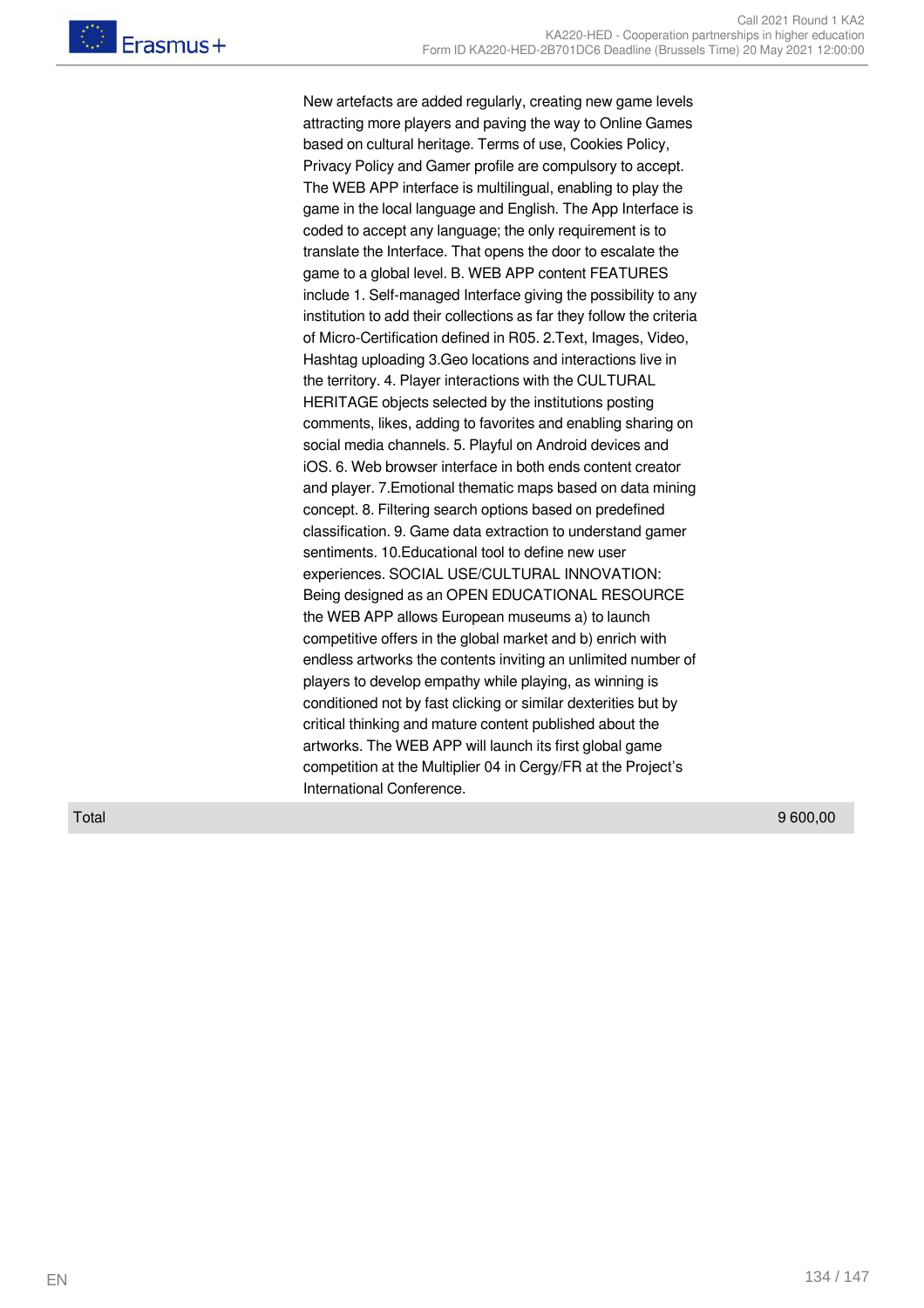

# **Follow-up**

#### **Impact**

What is the expected impact of the project on the participants, participating organisations, target groups and other relevant stakeholders?

By the delivery date the Project Area (CY/FR10/GE/NL329/ITF5/EL42) will have been provided with complex digital, social, intercultural and entrepreneurial competences and will have actively supported HED students and selected target publics and key stakeholders to tackle strategic innovation in the Cultural and Creative Industries (CCI) and the GLAM Sector (Galleries, Libraries, Archives and Collections) through a novel SKILLS SET in both entrepreneurship and ICT. Scheduled benefits are foreseen for: (1) THE PARTNERSHIP who are the direct beneficiaries of the achieved results. Pact4Skills engages Partners with very different academic, institutional operational backgrounds and motives, spatial and administrative levels, who create synergies within the foreseen time table and benefit from the Project training infrastructure (8 skills-based innovations; 36 training activities; 24 novel training practice events virtual and in situ; 27 tools/methodologies/reports/academic pubs; 61 recommendations/common positions; 3LLL Communities). (2) THE PUBLIC SECTOR enhances museum policies adopting the achieved results (30 standards on heritage communication and entrepreneurial innovation; 1 permanent training program; 6 digital cultural service prototypes, 1 web-based app to replicate more and better offers in museums, sites and collections: a. National/Regional/local public authorities b. National/regional/ local public institutions involved in the GLAM Sector (archaeological authorities, museums, sites, galleries, libraries, archives and collections) c. Regional/Local Development Agencies who realize the achievements of Pact4Skills and accept its recommendations to enhance educational policies and the reform of study programs to defend employability. (3) PRIVATE ACTORS/EMPLOYERS in the domain of CCI/GLAM: (Unions of employers; chambers of commerce and industry) who will profit from the employment of young people with increased capacities. More specifically this group includes: a. SMEs directly involved in CCI/GLAM; event and exhibition organizers; accommodation, transport, facilities, tour operators, souvenir shop owners; catering companies and restaurants b. Companies/economic actors/institutions requiring cultural innovation c. Private Museums, Collection and Galleries requiring novel experiences for visitors d. Software and app developers who promote cultural consumption all profit from the skills of 90 HED students in the Project Area, recognizing their skills via the OPEN DIGITAL BADGE and participating the Pact4Skills DIGITAL ECOSYSTEM (4) THIRD SECTOR ACTORS (NGOs and other 3Sector actors): they profit from 6 digital cultural services created by the Pool of HED Students and profit form the application of the new cultural business model applied in the Project Area (5) EMPLOYERS in the Cultural and Creatives Industries (CCI); Galleries, Libraries, Archives and Museums (GLAM), but also in tourism and the performance industries. (6) The Pact4Skills DIGITAL STARTUP ECOSYSTEM with 60 multilevel actors attracted in CY/FR10/GE/ITF5/NL329/EL42 who promote the recognition of skills and the Pact4Skills OPEN DIGITAL BADGE (7) The POOL OF 90 HED STUDENTS, trained via 36 training activities in CY/FR10/GE/ITF5/NL329/EL42, upgrade their skills in heritage communication and develop an entrepreneurial mind set. Especially devoted to bridge the gender gap in digital skills, Pact4Skills directly upskills 45 young women with transversal skills and novel digital competences. (8) THE ACADEMIC COMMUNITY exploits of benefits created and directly participates 36 training events and the International Conference and contributes by building the Transnational TUTOR COMMUNITY. (9) THE GENERAL PUBLIC is informed via 6 novel digital cultural services, the Web-App, the Project Website and Project Spot. (10) THE PRESS is informed about project activities through 32 organized events and 4 sophisticated outreach tools, enhances the Pact4Skills publicity.

What is the desired impact of the project at the local, regional, national, European and/or international levels?

Pre-planning findings in 2020 demonstrate that a number of local authorities in remote, peripheral and deindustrialized areas are unaware of the dynamics of digital culture. With the advent of the COVID-19 pandemic and the temporary halt of global tourism the digital upskilling of the European workforce in the sector became an urgency. Therefore, Pact4Skills creates a project legacy with and OPEN ACCESS TEACHING AND TRAINING INFRASTRUCTURE OF 65 highly replicable tools. Benefits are ensured for: LOCAL LEVEL IMPACT ― Local Public-Private Cultural Operators ― Local SMEs are directly involved in 36 research/training activities (RESULTS 1-5/C1) and 4 Multiplier Events. By exemplifying 6 complex digital cultural services created with cutting edge technologies delivered by 90 upskilled HED students, local SMEs offer an enhance cultural consumption mix to the global market. Local SMEs benefit directly from the transversal skills in CCI/GLAM/Entrepreneurship education that create the enabling environment to cultivate an entrepreneurial mindset, self-employment and boost startups and spin off enterprises. ― Education/Training Centers/Schools/Life Long Learning Institutions Pact4Skills pioneers a new form of co-operation among VET Schools and Life Long Learning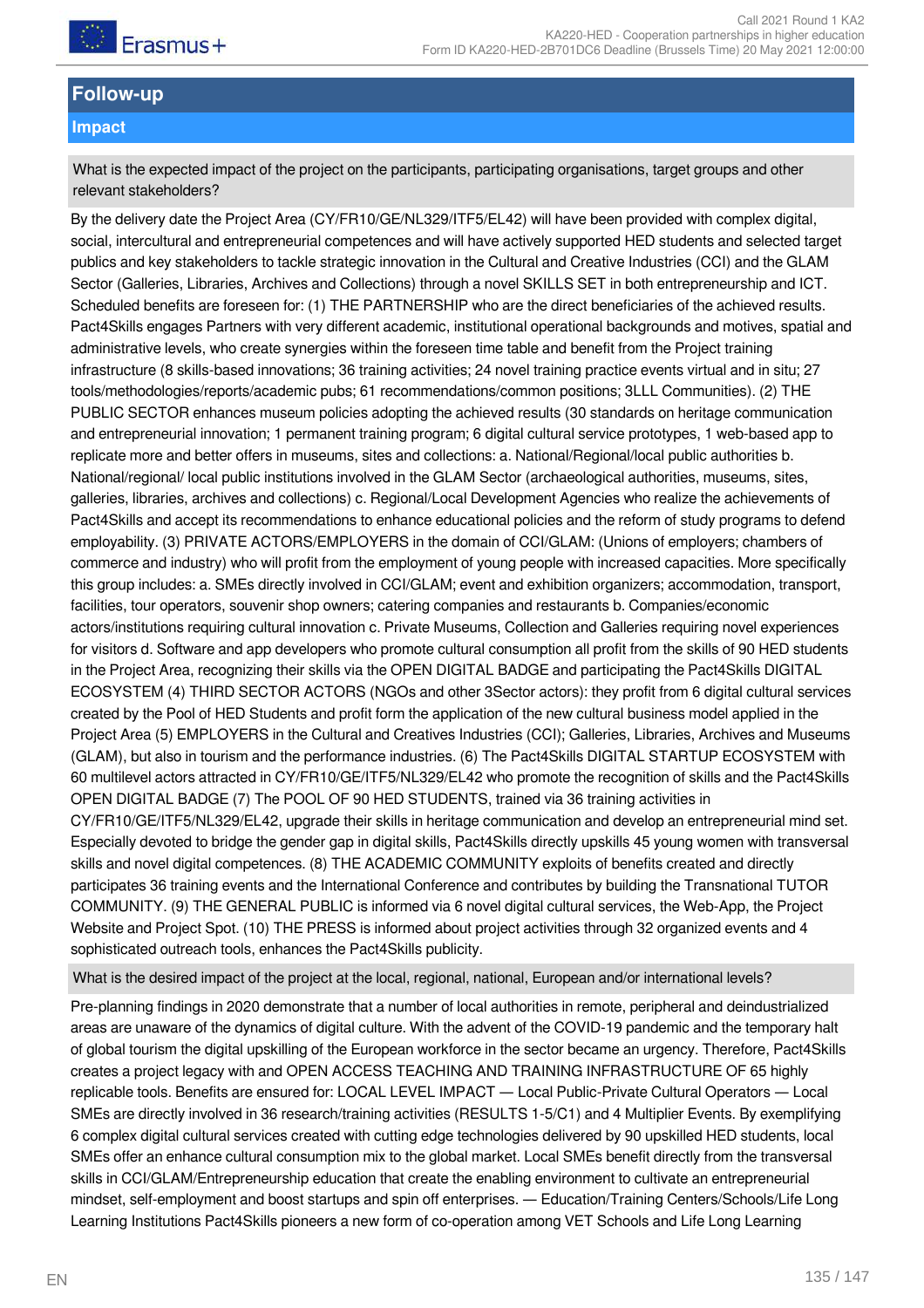Institutions who profit from the novel training practices and competences developed by Pact4Skills REGIONAL LEVEL IMPACT ― Regional Authorities ― Regional Cultural Organizations ― Unions of Chambers of Commerce and Industry ― Unions of Employers ― Professional Unions ― Business Umbrella Organizations Pact4Skills is addressing the rising demand for higher skilled workers in CCI/GLAM, aiming to prepare the uptake of self-employed professionals and prevent brain drain. Regional Authorities benefit directly with 24 policy recs and 22 standards for digital culture that allow them to enhance public procurements. The preparation of Pact4Skills has brought the Partnership into contact with ENTERPRISE EUROPE NETWORK, which is invited to attend 4 Multiplier Events in Nicosia/CY, Telavi/GE; Potenza/IT; and Cergy/FR NATIONAL LEVEL IMPACT — National Public Authorities — Accreditors and Certifiers The training criteria adopted by Pact4Skills follow the guidelines and the descriptor levels of the European Qualification Framework. This approach will help the Partnership to improve the transparency and recognition of skills, employability, job mobility in the Project Area and disseminate the OPEN DIGITAL BADGE. ― Higher Education & Research Institutions The innovation of Pact4Skills lies in the integration of entrepreneurship education as a holistic key competence as suggested by the EU ENTRECOMP/DIGICOMP. Pact4Skills will share the OPEN ACCESS TRAINING INFRASTRUCTURE with Higher Education and Research Institutions for which are of special interest: (8 skills-based innovations; 36 training activities; 24 novel training practice events virtual and in situ; 27 tools/methodologies/reports/academic pubs; 61 recommendations/common positions; 3LLL Communities). The academic community will be invited to contribute with peer-review publications and attend the academic part of the Pact4Skills International Conference in Cergy/FR (M24). INTERNATIONAL LEVEL IMPACT ― Pact4Skills offers a new skill supply for an international demand for digital services and audiovisual productions related to digital integrators; event and movie operators; Digital/Web/Satellite Thematic TV; TV Educational Programs & Documentaries; Enterprises offering On Demand Video Streaming Services. GENERAL PUBLIC To follow the developments, Pact4Skills trains the HED Student Pools to offer the general public an enriched cultural experience via the 6 Pact4Skills Digital Cultural Services to be presented at the Project's International Conference in M24 in Cergy/FR (Multiplier Event 04).

#### How will you measure the previously mentioned impacts?

Pact4Skills generates the skills standards required to compose 6 digital cultural service innovations with shifting the digital cultural production modus into intangible experiences to respond to the challenges in the 4th Industrial Revolution poses to the sector and impact visitor preferences. The 6 digital cultural services developed by 90 HED students in CY/GR/GE/IT/NL/GR link the technology-intense experience with onsite authenticity creating thus HED innovation in CY/FR10/GE/NL329/EL42. 4 Intellectual Outputs; 10-C1 and 16 Communication activities generate a highly replicable Project Legacy with 65 milestones to be inherited to the Pact4Skills Partnership and the cooperating organizations upon Project delivery. Pact4Skills is quantified as follows: 8 SKILLS-BASED INNOVATIONS ― 6 Digital Cultural Services with Commercialization Potential ― The Open Digital Badge ― The Pact4Skils Network 36 TRAINING TOOLS & SKILLS BUIDING ACTIVITIES ― 4 Web-based Tutorials ― 4 Transnational Study Visits ― 4 Evaluation Workshops ― 1 Massive Online Open Course 4.0; — 4 Modules — The Open Access MEDIATHEK — 10 C1 Activities in situ — The Experience Designer Skills Set ― The eLib ― 4 Collaborative Working Spaces (MIRO, ZOOM, MURAL, G-SUITE) ― The Audience Development Exercise ― The Experience Design Exercise ― The Service Prototype (Practical Co-Working Training in Technology) ― The Digital Startup Ecosystem (90 co-creators) 21 STRATEGIES, METHODOLOGIES, & RESEARCH REPORTS ― 18 Focus Groups Guidelines ― Skills Assessment Survey ― Research Report ― The Pact4Skills Portfolio for Museum Mentors 61 RECOMMENDATIONS & COMMON POSITIONS ― 30 Recommendations for the skills updates ― 30 Skills Needs detected ― The Pact4Skills Policy Handbook for the GLAM Sector 4 EVALUATION & QUALITY ASSURANCE TOOLS ― Quality Assurance Plan 26 PUBLICATIONS ― 10 peer-reviewed academic publications ― 8 project-driven publications ― 8 digital tech-pubs 14 COMMUNICATION TOOLS ― Project Website ― Social Media Campaign ― Communication, Dissemination and Visibility Plan ― Project Advertisement Spot ― 6 Factsheets ― 2 Press Conferences ― The Pact4Skills Visual Identity Kit ― Project Brochure 12 PM TOOLS — Steering Group Committee — Quality Control Committee — 6 PM Meetings — PM Toolkit — Risk Plan — Interim Report — Final Report 32 PROJECT DRIVEN EVENTS — 6 Focus Groups — 4 Web-based Tutorials — 4 Transnational Training Events ― 2 Press Events ― 4 Multiplier Events ― 10 LLTA(C1) Training Activities 4 PERMANENT NETWORKS ― HED Student Pool (90) ― Tutor Pool (20) ― Stakeholder Pool (60) ― Employer Pool (30) In order to measure and verify the impact envisaged, Pact4Skills will use: - CHECKLISTS: signed by the Quality Control Committee each Project Milestone is subjected to a CHECKLIST with suggested corrective measures if needed. - INTERVIEWS: All selected target groups will be interviewed at different project stages in regards to RESULTS 1/2/3/4/5. Interviews provide more complete information about the questions asked, and it enables that through conversation,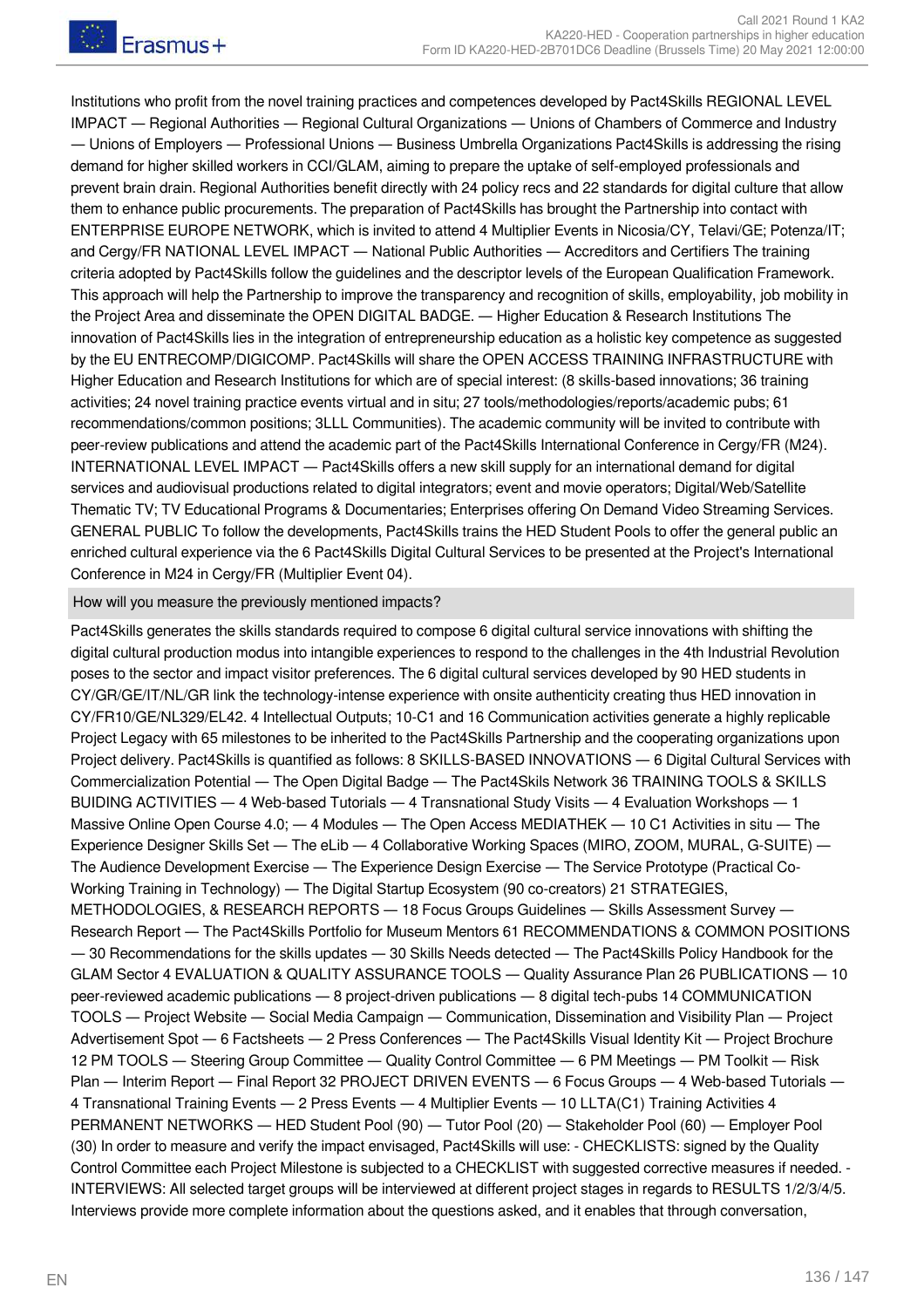relevant information arises. The Pool of Learners, experts and tutors participating the in-situ Training Program, C1 and the MOOC will be also interviewed, with the aim of collecting information about Work Packages, so that they can be improved within the project lifetime. - ASSESSMENT FORMS: will be used to collect information about the multiplier events (1/2/3) and Transnational Training in CY/FR10/GE/ITF5/NL329 and C1 as well as of the 4 Web-based Tutorials to assess participants' satisfaction and the effectiveness of the Training offered by Pact4Skills. - TESTS: will be used to measure the impact of the Web-based Tutorials (R02), & MOOC (R03). Acquisition of skills will be tested as per 77 planned activities. - WEBMETRICS: Website traffic data will be captured in order to analyze the impact of the Project. Watchers of training videos attached to the MOOC will also provide data on the impact generated by

#### **Sharing, Promotion and Use of the Project's Results**

You are requested to make plans for the sharing and promotion of your project results. Please provide answers to the questions below.

What will be the target groups of your sharing and promotion activities inside and outside your partnership? Please define in particular your target audience(s) at local/regional/national/European/international level and motivate your choice.

Pact4Skills is striving to upskill HED students, engage those in product-process innovation in the CCI/GLAM sector and ensure employability through the recognition of skills. To meet the demands Pact4Skills has selected 8 main target publics: (1) THE PUBLIC SECTOR trusts Project achievements and enhances local educational policies adopting the achieved results (21 strategies, methodologies, 61 policy recommendations and common positions to reform the local and regional educational policies and replicate training for their staff/experts. a. National like ministries (of culture, economy, tourism) b. Regional and local public authorities and smaller communities: c. National, regional and local public organizations and institutes involved in tourism d. National, regional and local public organizations involved in cultural heritage (ephorates of antiquities, museums, archaeological sites, galleries and collections, libraries and archives) e. Regional and local development agencies f. Public-private partnerships (2) THE PRIVATE SECTOR: Pact4Skills establishes a critical mass for their support with a new supply for a new international demand for experienced-based products and services addressing SMEs: a. directly involved in tourism covering the spectrum of accommodation, transport, facilities, tour operators, souvenir shop owners; catering companies and restaurants b. event and exhibition organizers c. unions of tourist guides; animators; interpretation and communication experts; artists and craftsmen d. actors involved directly in the production of digital culture The Private Sector is invited to participate all training (34) and dissemination activities (16) recognizes Project contributions for its further economic development and entrepreneurial innovation and therefore supports Project aspirations. (3) LOCAL COMMUNITIES: involving communities, young people and women entrepreneurs at a grassroots level in their local heritage can be a vital medium in the valorization of heritage tourism. The economic valorization of the Pact4Skills SKILLS SET leads to creative employment opportunities, a locally led heritage strategy, accessible cultural products and services. (4) THE DIGITAL STARTUP ECOSYSTEM (Partners, HED Students, Associates, Transnational Stakeholders) trained by Pact4Skills in CY/FR10/GE/NL329/EL42 inherit the OPEN ACCESS TRAINING INFRASTRUCTURE with 65 milestones, operated and maintained by the Pact4Skills DIGITAL STARTUP ECOSYSTEM upon the completion of the Project. By facilitating long-term synergies among PPT actors beyond the project life, Pact4Skills defines a new stakeholder force to make HED responsive to labor market needs with better informed choices and benefit spread across the EU and the cooperating countries. (5) THE ACADEMIC COMMUNITY: Despite the large number of HE institutions in the Project Area the CCI/GLAM sector faces a skills-jobs mismatch. Pact4Skills integrates transversal key competences available to HE institutions via the Open Access Edu and Training Tools and invites interested HE institutions to attend to teaching and training. They have full access to the Pact4Skills Teaching and Learning Infrastructure with 77 highly replicable tools and contribute to the Project merit via publications, opinion fora, experience exchange and innovation proposals. (6) The GENERAL PUBLIC is informed via the Project Website; the Project Spot and the 6 digital tourism services created by the Pool of the Pact4Skills Trainees in the Project Area. (7) MEDIA AND PRESS, informed about project activities through 34 events and the Project Website, the 6 Factsheets and the Spot, disseminate Project results to experts and the general public. The Communication and Exploitation Plan foresees a special strategy tailored to professional travel journalists with a history of reporting on the cultural domains.

Which activities will you and your partner carry out in order to share the results of your project beyond your partnership?

Pact4Skills needs effective mechanisms to realize communication goals in the context of the 4th Industrial Revolution, so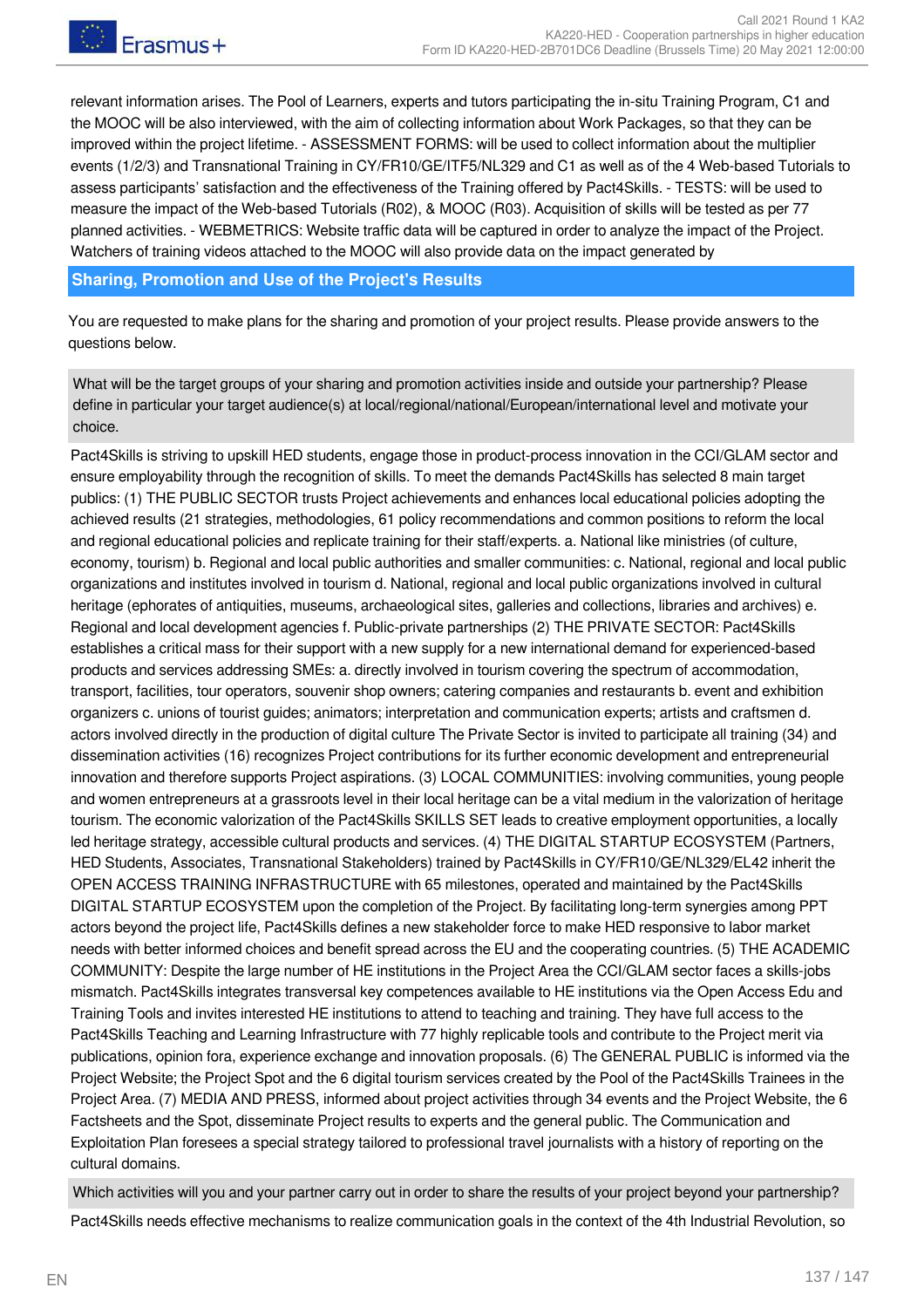as to convincingly pass the message to the selected target groups. Pact4Skills will use infographics, slideshows, social media content, user generated content, data visualizations to deliver persuasive communication. To achieve objectives set, communication activities include 10 tasks: TASK1: THE Pact4Skills COMMUNICATION-RESULT EXPLOITATION PLAN is a goal driven communication tool to inform Central and National Agencies, Stakeholders and Multilevel Actors from the 3 spheres of state/civil society/ economy leading decision makers about Project contents and inspire them to reconsider relevant policy measures for heritage communication with the public and re-assess existing development barriers for businesses in the CCI/GLAM sector. TASK2: VISUAL ID KIT includes the Project Logo/Stand with Banner/Mousepad Calendar/Pen/Cotton Bag and eBrochure have the mission develop a Project visual ID and support the identity and dissemination of the 5 Digital Cultural Services to be created in the Project Area by the Pool of HED Students (R05). TASK3: THE Pact4Skills WEBSITE is the Project's info hub and transparency source with the EU logo and ERASMUS+ logotype visible in a prominent place. TASK4: THE 6 PROJECT FACTSHEETS: will present Project data in a succinct and effective way following a format which emphasizes key points. They will report on Project progress and they will have the format of videoflyers. TASK5: SOCIAL MEDIA TOOLS will address 4 social media tools: Facebook Timeline; Historypin; Findery; Linkedin TASK6: THE PROJECT SPOT shall raise the awareness of stakeholders and young trainees on project contents and also inform the general public in the Project Area on the novel tourism services created. The mission of the Project is to communicates the achievements of Pact4Skills to different target groups in less than 3 minutes. TASK7: 6 PRESS and MEDIA EVENTS are foreseen at the Kick-off Meeting in Nicosia/CY (M2); the International Conference in Cergy/FR in M24 and at the 2 Local Multiplier Events in Nicosia/CY and Lagopesole/IT (M20), where press and media are invited. The 6 Events are the Project's outreach tactics aim at realizing a goal-driven strategy to inform the press and media, employers, in eth CCI/GLAM sector, stakeholders, the international academic community and the general public media and stakeholders equally representing the 3 spheres of governance, civil society and economy in the Project Area. TASK8: 10 ACADEMIC PUBLICATIONS: The academic community discusses project topics, focusing on the novel digital services and the cultural experience. The peer review publications build the extra muros strategy to present the Project main outcomes to the international academic community and especially targeting the International Conference Euro-Asia Tourism Studies Association and peer-reviewed journals for more publicity. TASK9: 8 TRANSNATIONAL STUDY VISITS are realized by the Partnership, the Pool of HEAD Students and Stakeholders and the Press (R04 and C1). The Events are exploited also as the Project's networking strategy with the cultural/CCI market and the press and media in the partner countries. TASK10: The Multiplier Event in Cergy/FR is dedicated to promote the development of new skills for new jobs among the youth on the cusp of the 4th Industrial Revolution. An International Conference Day "NEW SKIILS FOR NEW JOBS IN MUSEUMS AND COLLECTIONS" is envisaged to alert cultural operators, unions of employers and entrepreneurs for both missed and emerging opportunities in regards to the employability of HED graduates in the CCI/GLAM sector with new media, content and technologies. 6 digital cultural services developed by HED Students competed under the EUROPEANA auspices and demonstrate to employers the OPEN DIGITAL BADGE, the industry-related recognition of their skills.

Who will be responsible for the sharing and promotion activities within your partnership and which specific expertise do they have in this area? What resources will you make available to allow for the proper implementation of your sharing and promotion plans?

The Project communication has been designed to be a collaborative process with all Partners to contribute according to their expertise and the EU main reference documents for EU funded project communication: >ERASMUS+ 2021-2027 Communication Guidelines; >EC: Communicating Cohesion Policy 2021-2027 >Communication and Visibility Manual for European Union External Actions, 2009, RESPONSIBLE PARTNERS: -The Applicant(OUC): organizes a Press Conference at the Project's Kick off Meeting in Nicosia/CY in M2 and conducts the Multiplier Event in Nicosia/CY (M21) >PP2(CYU): is responsible for the Multiplier Event and the International Conference in M24 in Cergy/FR and organizes a Press Conference for the aforementioned Event. >PP3(TESAU) is responsible for the Multiplier Event in Telavi and the communication of the achieved results in Georgia demonstrating the added values of the Erasmus+ cooperation. >PP4(CMAB): drafts the COMMUNICATION AND RESULT EXPLOITATION PLAN in order guides the Partnership to: communicate Project specific contributions and develop a joint communication strategy to communicate Project goals to specific target publics; The Plan shall be adopted by the Partnership at the Kick-off Meeting in Nicosia/CY in M2. PP3 (CMAB): is responsible for the implementation of the strategy. PP4(CMAB) creates the e-Visibility Kit (Logo; eBrochure; e-Templates; Banner; the Cotton Bag; the Mousepad Calendar). All Partners use the Visibility Kit to: -announce the Project at their websites; -inform Associate Partners and cooperating organizations about project contents; -publish all project documents in the correct templates following the EU visibility rules; - inform Project Stakeholders across 26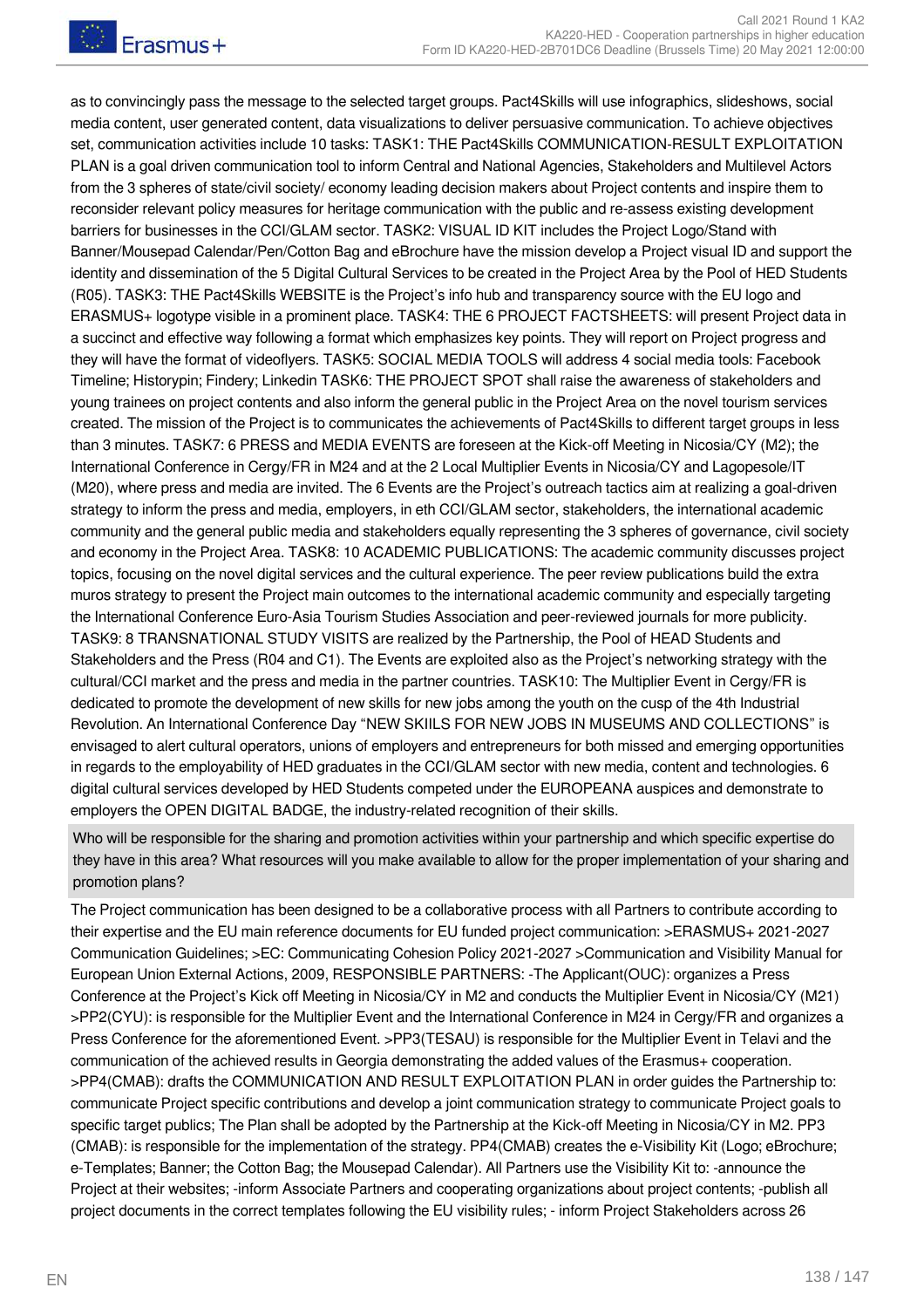scheduled communication events and 34 training events, using the banner with the stand. PP4(CMAB) will deliver 6 PROJECT FACTSHEETS in a succinct and effective way following a format which emphasizes key points. They will report on Project progress and they will have the format of flyers/videoflyers. PP4(CMAB): conducts a Multiplier Event in Lagopesole/IT (M20). PP4(CMAB): is responsible for the development of the Social Media Tools and Communities. The Project Website will link the Partnership and the HED Student Community to the Social Media, which intends to let supply and demand converge and create the enabling environments for the stakeholder activation. Upon Project completion the Pact3Skills DIGITAL STARTUP ECOSYSTEM will take over the communication activities. >PP5(SEALS): will create, feedback and maintain the Project's Website. The Website Menu is tailored to serve Project needs and requirements such of the Project Structure, the Partner Section; the Event Calendar the target groups and the Project progress, attested via meetings, events, outputs and factsheets. All Partners cooperate closely with each other providing PP5(SEALS) with project related information for the website. The Website will be available as mobile app too. The MOOC Training Course, the Media Library and the Social Media Communities will be linked to the Project's Website. The Website shall be also created in the form of a mobile application. PP5(SEALS): is responsible for the design and delivery of the Project Spot: PP5(SEALS) guides the Partnership how to collect audiovisual materials generated across the Project life and define the specifications. All Partners document audio-visually their activities, the Stakeholder and Multiplier and Training Events and hand them over to PP5(SEALS), who delivers the final version in M20.

Erasmus+ has an open access requirement for all materials developed through its projects. If your project is producing tangible project results, please describe how you intend to ensure free access for the public to a digital form of this material. If you intend to put any limitation on the use of the open licence, please specify the reasons, extent and nature of this limitation.

Pact4Skills is designed according to the ERASMUS+ Programme 2021-2017 objectives and follows the EU Horizontal Polices on equality/non-discrimination to: promote self-employment of women; increase participation of chronic unemployed women; reconcile work- family; eliminate sex-age stereotyping in job descriptions; break down pay inequalities & horizontal segregation, encourage equal distribution of paid work between women-men. This policy will be adopted during all project activities, facilitating free access to individuals suffering chronic unemployment and physical disabilities. Gender equality, under the view point "free access" will be further and more strongly promoted at a local society level and through the implementation of the project in partner areas. Academia has shown that women have a tendency to be involved in industries that are related to the service sector due to their character and social skills. This is particularly evident in the sector of the Cultural and Creative industries and the GLAM, the sectors to be heavily exploited through project activities. In that respect, partners shall focus in attracting female entrepreneurs or existing female cooperatives and networks in the business networks that will be built in an effort to enhance their social mission and service provision. Fully accessible project outcomes include the following groups: TRAINING — The Massive Online Open Course 4.0: Stakeholder Intensive Training Course ― Free access via the MOOC on line platform. The MOOC contains all 36 training activities documented in audiovisual form and in other needed formats. ― Creative common license OER and MOOC access from different web pages. ― The 36Training Activities incl. minutes and generated videos; the Transnational Composite Training Programme with 4 onsite thematic exercises/filed trips and evaluation workshops incl. minutes and audio-visual content. Pact4Skills DIGITAL CULTURAL SERVICES Through the five digital tourism services a novel tourism mobility model is launched in the Project Area impacting consumer choices. It is connecting the technology-intense experience with onsite authenticity to let supply-demand converge and combat seasonality. It is a collection of memorable tourism experiences designed to attract onsite and dislocated audiences. THE DIGITAL PROJECT RECORD includes: T1.1: Focus Groups T1.2: Skills Assessment Survey T1.3: Research Report T2.1: 1st Tutorial/Cultural Resources T2.2: 2nd Tutorial/Digital Products and Services T2.3 3rd Tutorial/Quality Experiences T2.4: 4th Tutorial/Service Evaluation T2.5: The Pact4Skills Portfolio for Museum Mentors T2.6: The Digital Handbook for Museum Mentors (Digital Co-Working) T3.1: Massive Online Open Course T.3.2: 4 Modules T.3.3: The Experience Designer Skills Set T3.4: The eLib T3.5: The Pact4Skills Mediathek T4.1: The Audience Development Exercise T4.2: The Technology Exercise T4.3: The Experience Design Exercise T4.4: The 6 Service Prototypes T.4.5: The Digital Startup Ecosystem (co-creators) T5.1: 6 Novel Digital Cultural Services and 1 web-based app for museums with an unlimited number of visitors and assets T5.2: The Open Digital Badge T5.3: The Pact4Skills Policy Handbook for the GLAM Sector MULTIPLIER EVENT (Nicosia) MULTIPLIER EVENT (Lagopesole) MULTIPLIER EVENT (Telavi) MULTIPLIER EVENTS (Cergy) C1.1: Study Visit 1: Asset Selection and Significance; Evaluation Workshop 1 C1.2: Study Visit 2: Experience Generation; Evaluation Workshop 2 C1.3: Study Visit 3: Audience Development; Evaluation Workshop 3 C1.4: Study Visit 4: Business Models; Evaluation Workshop 4 C1.5: Wrap up Workshop I: Digital Cultural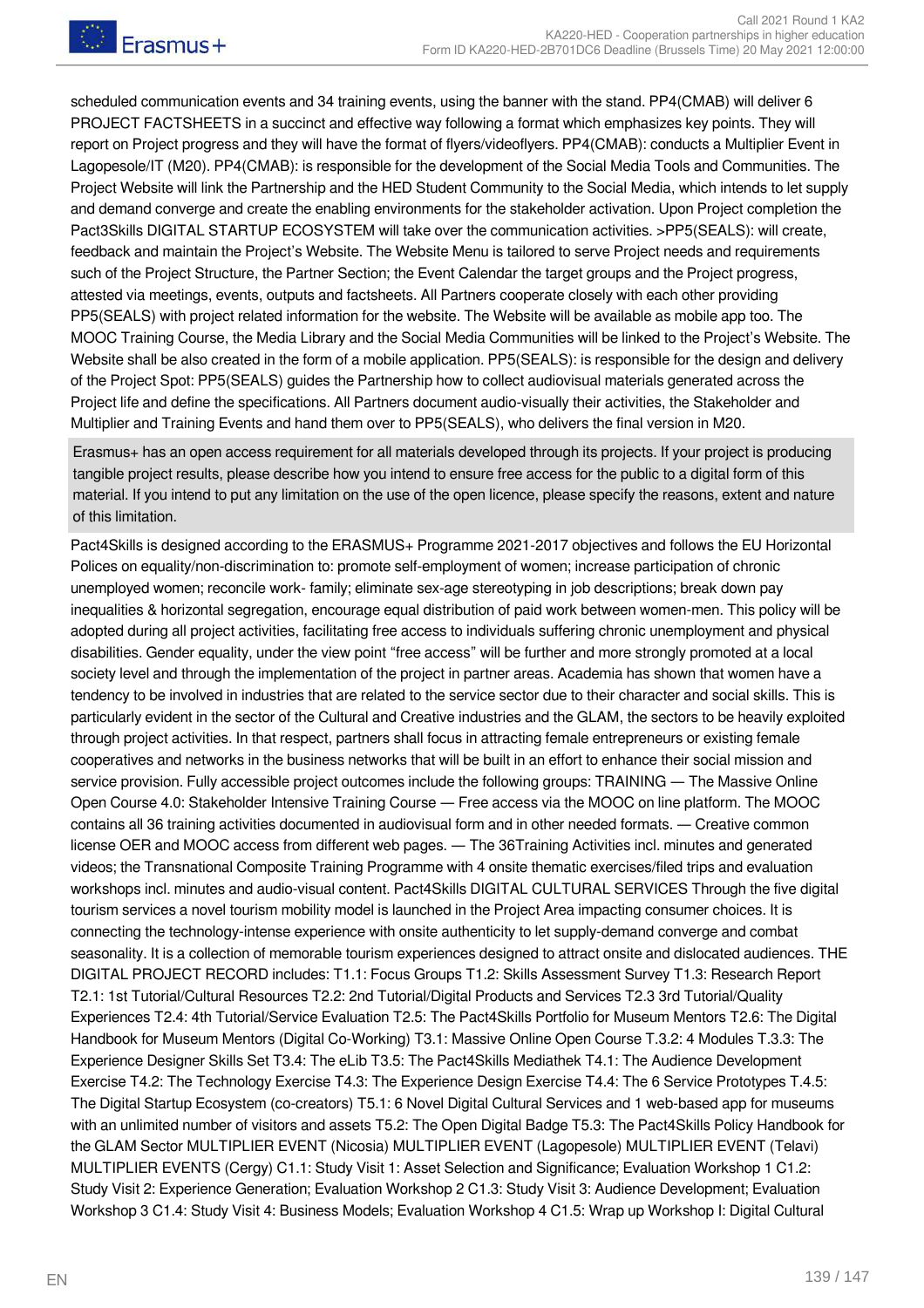Services; Wrap Up Workshop II: Business Models The Project Record is offering free access to all interested parties and qualified professionals at EU and cooperating countries level aiming to promote the OPEN DIGITAL BADGE and attract newcomers to the DIGITAL STARTUP ECOSYSTEM.

How will you ensure that the project results will remain available and will be used by others?

The COMMUNICATION AND EXPLOITATION PLAN will detail how the project results will be available in order to ensure the maximum beneficiaries from the activities and experiences of made during the Project life. During the Project preparation phase, the following means have been identified to ensure that the achieved results will remain available for Pact4Skills target groups: ― PROJECT WEBSITE, it is expected operational in M2. It will be accessible to the public and will remain alive after the project is concluded for a minimum of 5 years. In addition to informing users about the partnership and the development of the project, it will also provide worldwide access to the valuable OPEN ACCESS EDUCATONAL RESOURCES (OER) ― PARTNER WEBSITES AND PLATFORMS: The training information and methodologies will be linked to the partners' website and any learning platform they are related. ― STAKEHOLDERS' PLATFORMS AND WEBSITES: Partners will request national and regional educational authorities and any other school networks to share the Pact4Skills. For example, the Applicant (OUC) will request the National Ministry of Education to include the reports obtained in their library and download areas. — ERASMUS+ DISSEMINATION PLATFORM: where all results and projects under the frame of Erasmus+ will be available. Moreover during 24 months Pact4Skills will have created already specific networks with strong links to the Project and the Transnational Partnership: ― STAKEHOLDER POOL: Pact4Skills will use the communication channels planned during the dissemination activity to get people informed of the project existence and its evolutions, sharing information and deliverables on: Website of the participating partners and other organizations dealing with cultural heritage topics; Social media; Newsletters; Face-to-face meetings organized specifically to illustrate Pact4Skills and its benefits and to motivate them to be project supporters; Direct emailing: stakeholders will be informed and asked for evaluation and feedback; Media and Multiplier Events, will address also chambers of commerce, employment centres, women associations, women entrepreneurial associations, national cultural operators GLAM institutes ― HED STUDENT POOL: The Partnership aims to foster self-employment of HED students; to increase the participation of long-term unemployed graduates; to reconcile work and family life; to lift stereotyping and guarantee equal distribution of the participation of young women and men in learner settings. This policy will be adopted during all 77 project activities, facilitating free access to less advantaged young people whatever the reason. Pact4Skills provides HED students with all the digital and entrepreneurial skills needed to enter the cultural market and/or to succeed as self-employed, thus all outputs/milestones/deliverables and the Project activities are implemented under the OPEN ACCESS principle. By empowering HED students to create and develop innovative creations, highly sought by the labor market, such as the 6 DIGITAL CULTURAL SERVICES, 90 HED students an other interested young people are led toward mastery, autonomy and the realization of a self-employment status. ― DIGITAL STARTUP ECOSYSTEM: Assisted by stakeholders he Pact4Skills 90 HED Students establish the ECOSYSTEM with the aim to sustain achieved results and the continuation of the 6 DIGITAL CULTURAL SERVICES created in CY/FR10/GE/ITF5/NL329/EL42. Being the continuation of the collective voice, the ECOSYSTEM is demonstrating to employers, heritage authorities/operators and businesses how-to rewind the cultural design and support the youth accepting the new skills required for new jobs. With seat at the University of Cergy-Paris (PP2), the ECOSYSTEM will inherit the PROJECT TRAINING INFRASTRUCTURE with 65 highly replicable milestones and will continue to generate digital culture attracting newcomers and multilevel actors.

If relevant, please provide any other information you consider appropriate to give a full understanding of your sharing and promotion plan and its expected impact (e.g. how you have identified which results are most relevant to share and promote; how you will ensure the involvement of all partners; how you see synergies with other stakeholders, etc.)

With the advent of the COVID pandemic a new cultural consumption model was made evident and it is a digital one. Following this trend Pact4Skills will have created a specialized community of highly skilled cultural agents from the HED community which together with stakeholders and mentors in the Project Area launches and operates the DIGITAL START UP ECOSYSTEM, which inherits the Project Legacy with 65 milestones that enable the continuation of future works in digital culture. After the completion of the Project the DIGITAL START UP ECOSYSTEM in CY/FR10/GE/ITF5/NL329/EL42 will be additionally supported (based on the complementarity principle) by other institutions or funding sources in order to continue their operation after project completion. The ECOSYSTEM may be partially funded by national or EU funds -other international funding as the non-EU countries receive also UNDP, USAID, Norway Grants, etc. financial support, and/or by the founding businesses of the networks. Business partners adhered will also be asked to contribute financially with own resources (up to a certain percent) and thus enhance the degree of the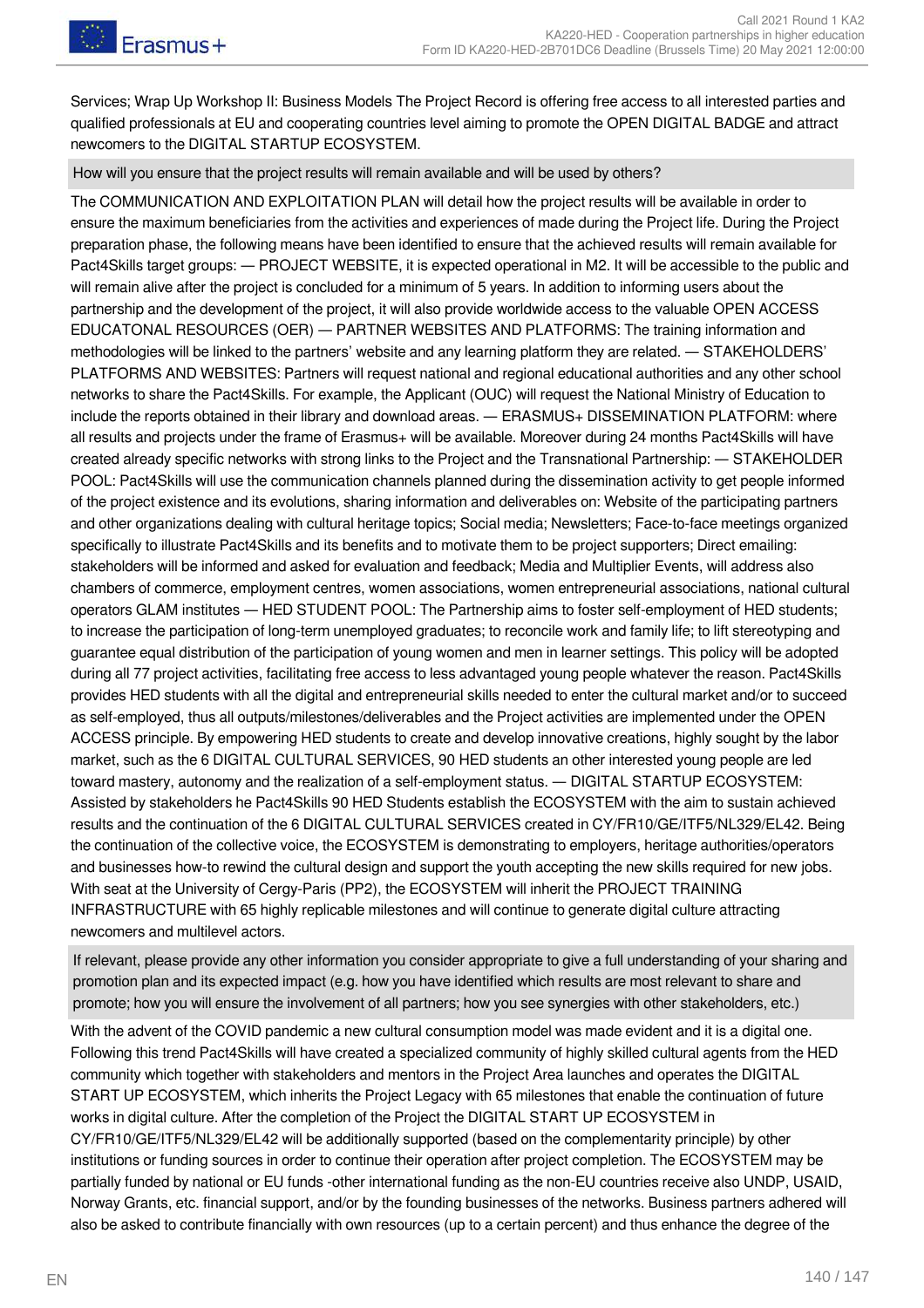ownership for the achieved results. The combination of funding from EU/national/private sources and the capacity built by Pact4Skills will create strong and sustainable business partnerships with focus on destination development and highquality service provisions with experience-based products and services across the EU and the cooperating countries with a unique new product: a digital experience that is creating a new cultural mobility model in situ acting a s travel motivation and income generation in the territory. ― DIGITAL STARTUP ECOSYSTEM Acknowledging the fact that young people need a different approach to engage their interest in heritage and culture, they are inspired by Pact4Skills to develop 6 Digital Cultural Services and create synergies in tourism for a new place-driven cultural experience. The Multiplier Event in Cergy/FR (M24) becomes a platform to express their voices and extrovert their businesses. HED students in the CCI (advertising, fashion, textiles, film/TV/AV/Radio, Photography & Graphic Design, Publishing, Animation/Interactive Media, Computer Games, Software, Corporate Production/Post Production &Visual Special Effects, Craft, Design, Literature, Music, Performing/Visual Arts and Architecture) are being involved in a way that gives them a voice and a platform for their skills. ― MEDIA AND PRESS Pact4Skills includes addresses both the local and the international press. 4 Multiplier Events inform press and media community and raise the visibility of Pact4Skills among press members, who are inspired to diffuse result to experts and the general public. 2 Press Events and 4 Multiplier Events are tailored to professional travel journalists, also invited at the 4 transnational training events in WP3/4/5 and C1, with a record of reporting in culture. ― GENERAL PUBLIC The final products are not exclusively reserved to professionals, but also open to the general public; visitors will be given clues at each stand to obtain information about the 6 quality experiences designed by the Pact4Skills HED students in CY/FR10/ITF5/NL329/EL42. ― EUROPEANA EUROPEANA is the initiative of the European Union to empowers the cultural heritage sector in its digital transformation with expertise, tools and policies to embrace digital change and encourage partnerships that foster innovation. EUROPEANA aims to for people to use cultural heritage for education, research, creation and recreation towards an open, knowledgeable and creative society. As EUROPENA works with thousands of European archives, libraries and museums to share cultural heritage for enjoyment, education and research, it will be invited to the International Conference in Cergy/FR to conduct a competition among the 6 digital cultural experiences generated by the HED Student Pool and award the best ones.

#### **Sustainability**

What are the activities and results that will be maintained after the end of the EU funding, and how will you ensure the resources needed to sustain them?

Pact4Skills creates new demand for training innovation attracts external investment connecting onsite experience in the territory through a heritage experience mix created in digital culture. EDUCATIONAL SUSTAINABILITY: An OPEN ACCESS TRAINING INFRASTRUCTURE with 2 highly replicable training programmes and 6 novel educational tools are created by The Pact4Skills Project. 90 HED students are trained in the Experience Design advance their capacity to cope with global challenges in the cultural market with new digital and social competences. ECONOMICAL SUSTAINABILITY: The uptake of 6 digital cultural services by the DIGITAL STARTUP ECOSYSTEM and the recognition of skills by the OPEN DIGITAL connects HED graduates to the museum market. A novel cultural consumption pattern is communicating cultural values to visitors and is thus impacting consumer choices. It is connecting the technology-intense experience with onsite authenticity to let supply-demand converge and combat seasonality. The 6 digital cultural services/products created by the HED students are inspired the international charters, treaties and convention by the COUNCIL OF EUROPE, the EU AUDIOVISUAL MEDIA OBSERVATORY; UNESCO and ICOMOS. Seamlessly connected with 6 cultural institutions/museums in CY/FR/GE/IT/GR they offer authentic/multicultural experiences along with needed heritage services. Upon Project completion the 6 digital cultural services will be presented at the International Conference in Cergy/FR(M24) inviting EUROPEANA for a competition. They will be distributed globally by the DIGITAL STARTUP ECOSYSTEM benefiting the GLAM sector in the Project Area. Through the Associate Partner Network and the diffusion in Social Media Channels, the commercialization potential of achieved results will be facilitated. ENVIRONMENTAL SUSTAINABILITY: Following the EU Biodiversity Strategy 2020, the COE/UNESCO/ICOMOS/NATURA Treaties/Conventions/Charters Pact4Skills demonstrates to cultural stakeholders and the CCI/GLAM sector that the historic environment (natural/cultural) suffers from unplanned tourism development/climate changes threats and raises their awareness towards corporate social responsibility. INSTITUTIONAL SUSTAINABILITY: The DIGITAL STARTUP ECOSYSTEM operates 6 branches in CY/FR10/GE/NL329/EL42. Ownership is ensured via the signed agreements and Statutes. The post-project operation is ensured by PP2(CYU) at its premises in Cergy/FR. Future income derives from the commercialization potential and the further development of similar services. SOCIO-CULTURAL SUSTAINABILITY: Access to culture is a universal right. The 6 digital cultural services/products developed by the HED students build an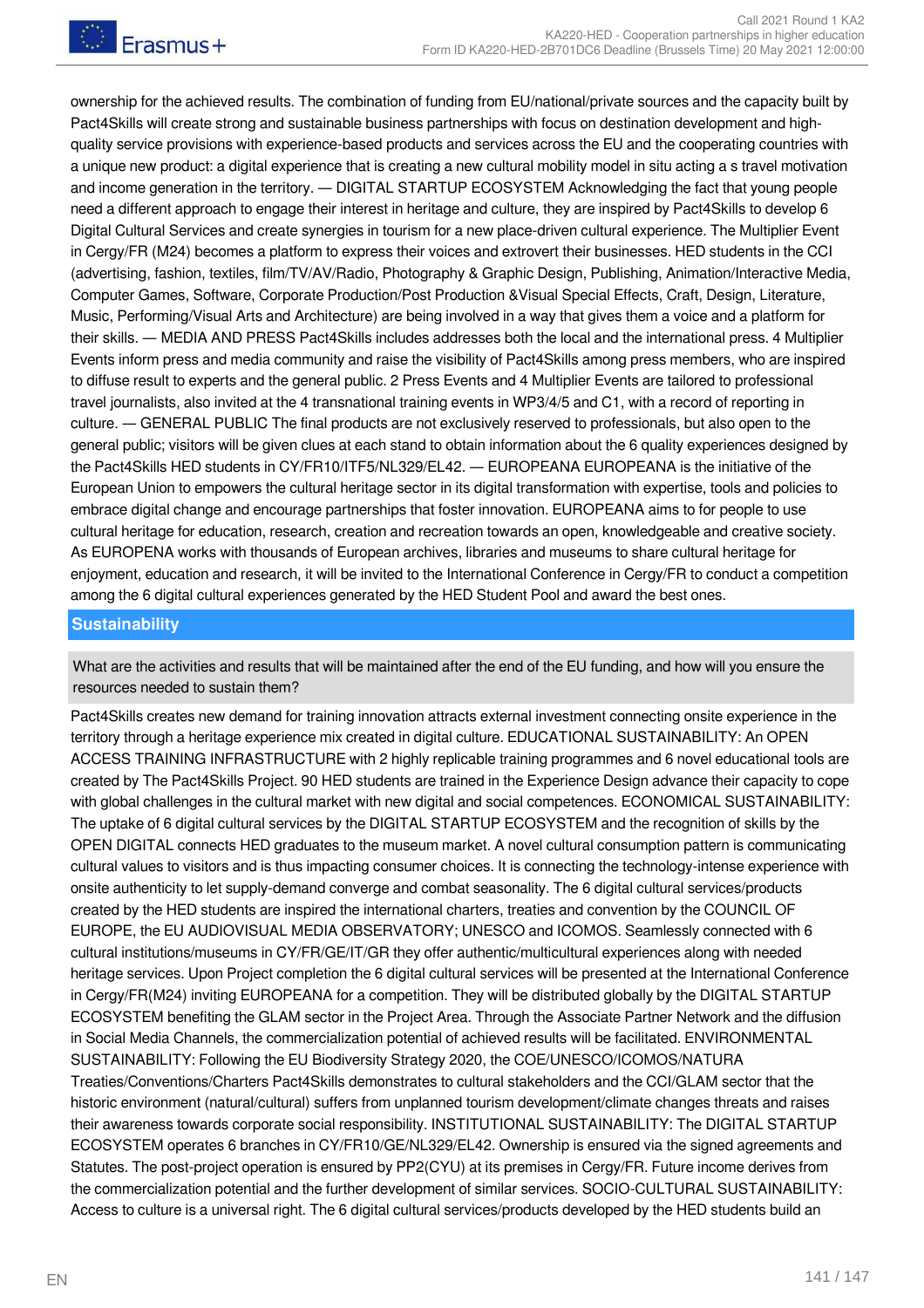open access corridor that develops critical skills and awareness for semiotic codes, particularly among the youth raising their cultural capital. The DIGITAL STARTUP ECOSYSTEM will enable further artwork supply to meet audiences and labor markets. A SIX-PILLAR RESULT VIABILITY PLAN, ensures the post project operation of achieved results. 1. PPROJECT LEGACY: a cultural heritage infrastructure with 65 milestones is inherited to the DIGITAL STARTUP ECOSYSTEM COMMUNITY with main seat with PP2 (CYU) at its premises in Cergy/FR. 2&3. PERMANENT NETWORKS, EU ADDED VALUE, TRANSFERABILITY & REPLICABILITY OF INNOVATION: 3 Permanent Networks ensure the post-project operation activity mix, transferability of innovation and seek further excellence in cultural management {The DIGITAL STARTUP ECOSYSTEM; The Pool HED Students; The Pool of Tutors} 3 &4: 6 CULTURE-BASED INNOVATIONS /APPLICATIONS WITH MARKET VALUE shall be introduced to the GLAM sector of the Partner countries to ensure the dissemination impact of the Project 5: GLOBAL UPTAKE POLICY: Pact4Skills delivers a cohesive digital cultural experience in an effort to impact the museum supply-demand pattern in the Project Area. It thus links the Project Area (museum supply) with organizations, audiences and talents with recognized skills.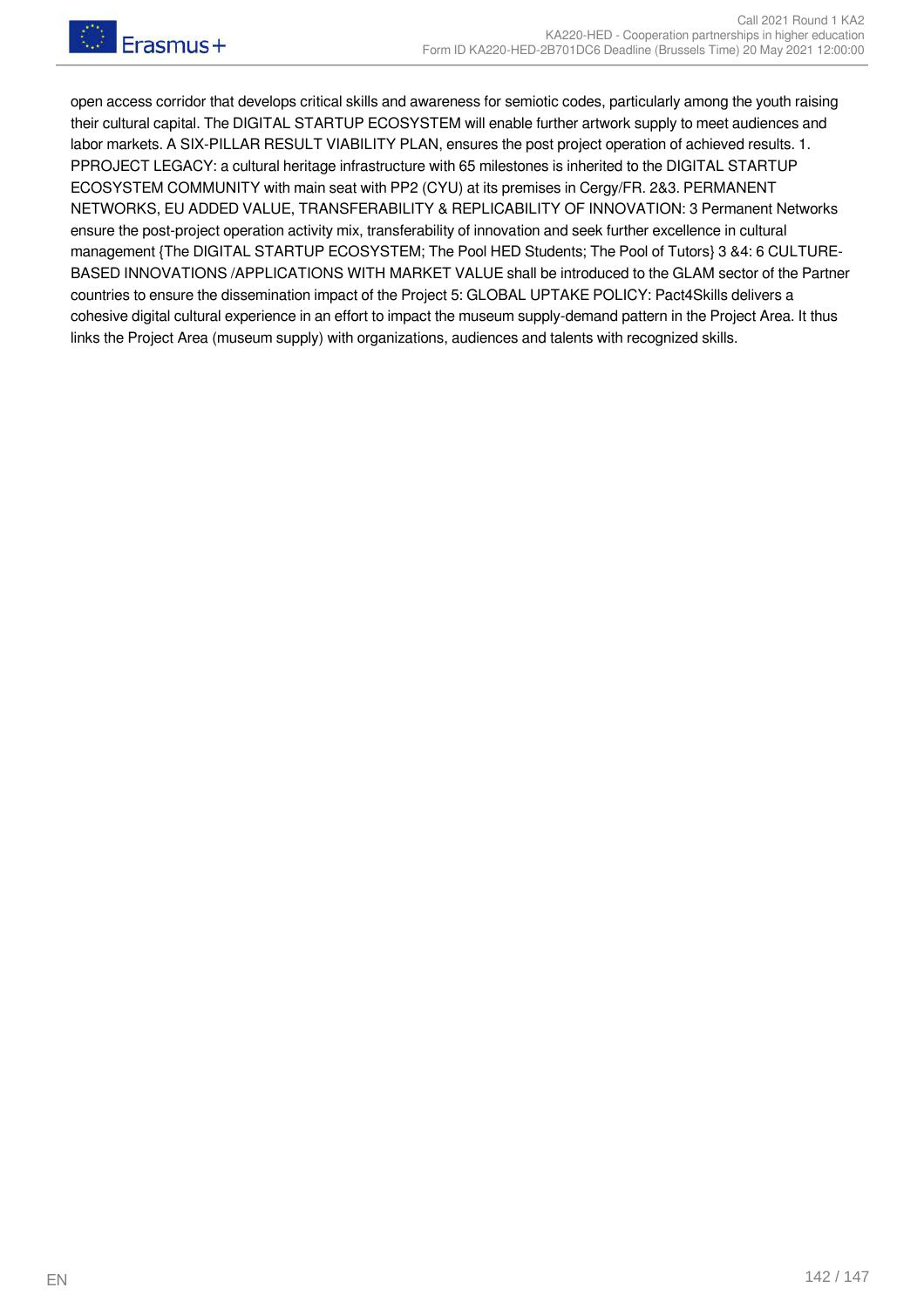

## **Annexes**

The maximum size of a file is 15 MB and the maximum total size is 100 MB. The maximum number of all attachments is 100.

#### **Declaration on Honour**

Please download the Declaration on Honour, print it, have it signed by the legal representative, and attach it here.

| <b>File Name</b>                                                                     | File Size (kB) |
|--------------------------------------------------------------------------------------|----------------|
| DOH-Pact4Skills DoH.pdf                                                              | 1448           |
| Total Size (kB)                                                                      | 1448           |
| .<br>the contract of the contract of the contract of the contract of the contract of |                |

#### **Mandates**

Please download the Mandates, have them signed by the legal representatives and attach them here. Please ensure that mandates are valid before submitting them to the National Agency. Mandates shall be provided at the latest before the signature of the grant agreement.

| <b>File Name</b>                       | File Size (kB) |
|----------------------------------------|----------------|
| MAN-Pact4Skills Mandates PP02-PP06.pdf | 2044           |
| Total Size (kB)                        | 2044           |

#### **Other Documents**

Please attach any other relevant documents. Please use clear file names.

If you have any additional questions, please contact your National Agency. You can find their contact details [here](https://ec.europa.eu/programmes/erasmus-plus/contact)

| <b>File Name</b>                      | File Size (kB) |
|---------------------------------------|----------------|
| OTH -Pact4Skills GANT CHART Final.xls | 67             |
| Total Size (kB)                       | 67             |
| Total Size (kB)                       | 3560           |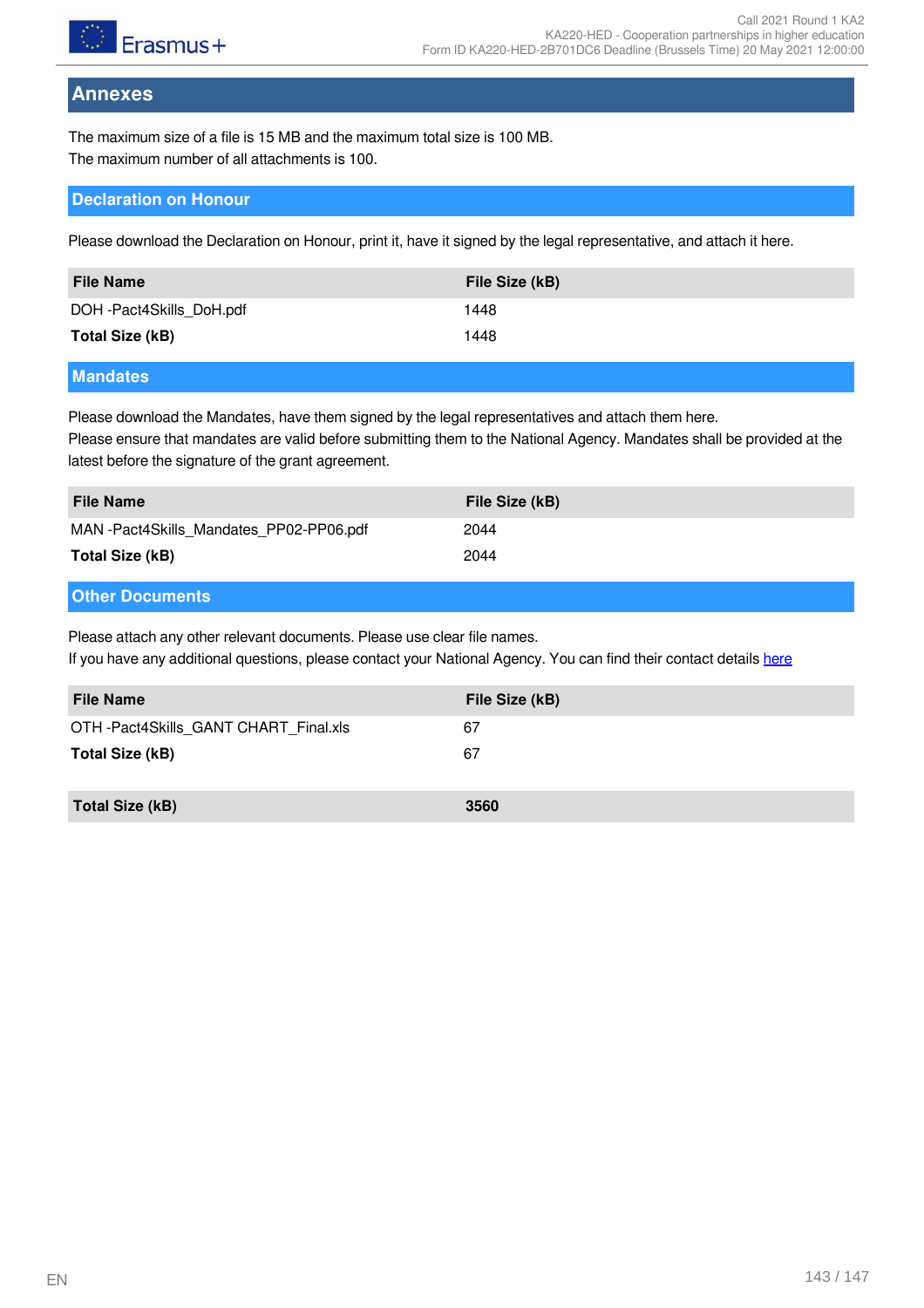

# **Checklist**

Before submitting your application form to the National Agency, please make sure that:

If fulfills the eligibility criteria listed in the Programme Guide.

 $\boxdot$  All relevant fields in the application form have been completed.

 $\boxed{\triangle}$  You have chosen the correct National Agency of the country in which your organisation is established. Currently selected NA is: CY01 - Foundation for the Management of European Lifelong Learning Programmes

Please also keep in mind the following:

Mandates of each partner to the applicant, signed by both parties, should be submitted latest before the signature of the grant agreement. If the application is approved for funding, signed mandates will be considered as a condition for signature of the grant agreement.

The documents proving the legal status of the applicant must be uploaded in the Organisation Registration System, here: [Organisation Registration System](https://webgate.ec.europa.eu/erasmus-esc/home/organisations/search-for-an-organisation)

The grant exceeds 60 000 EUR. If the applicant organisation is not a public body or an international organisation, please do not forget to upload the necessary documents to give proof of your financial capacity in the Participant Portal (for more details, see the section "Selection Criteria" in Part C of the Programme Guide).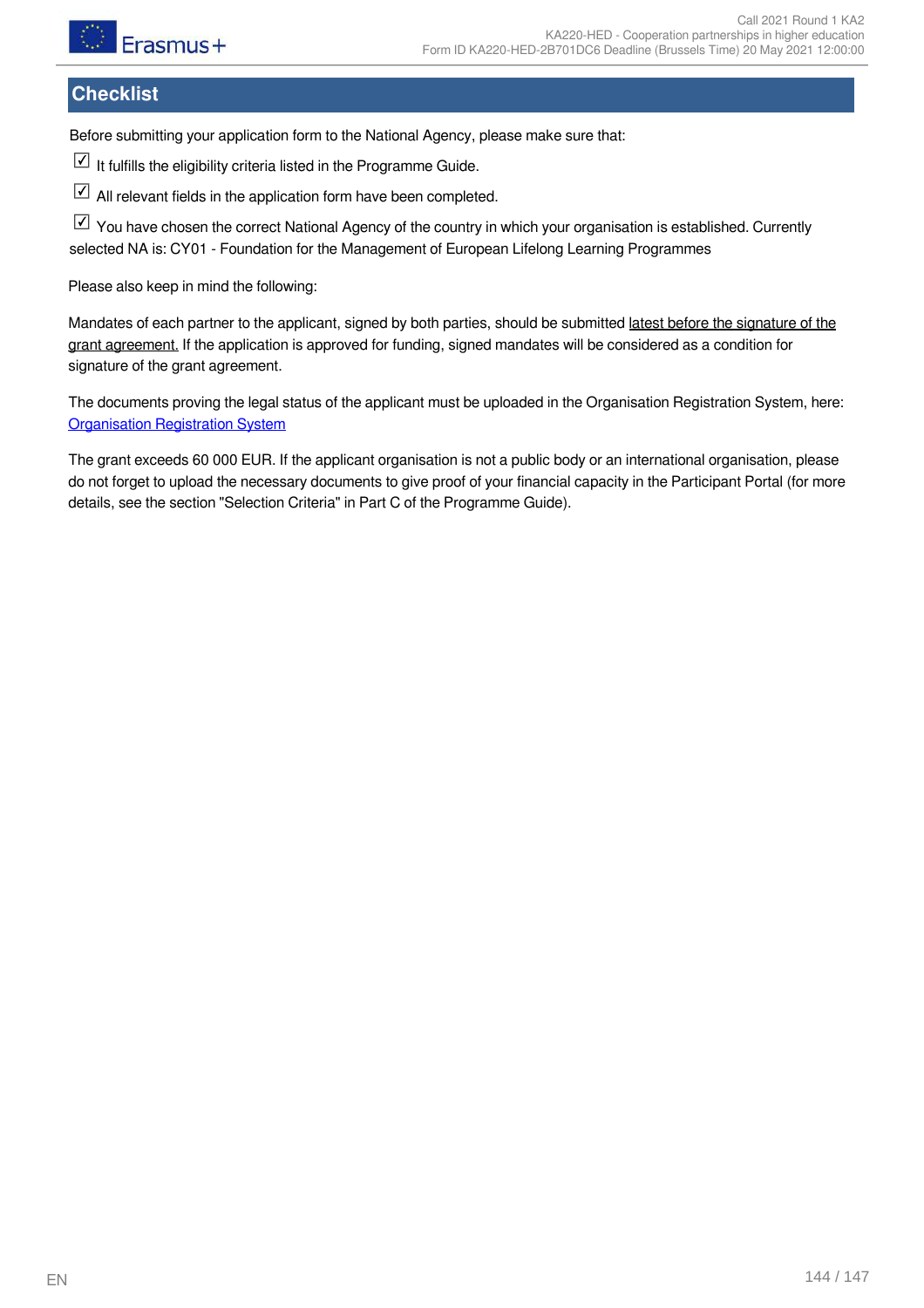

Call 2021 Round 1 KA2 KA220-HED - Cooperation partnerships in higher education Form ID KA220-HED-2B701DC6 Deadline (Brussels Time) 20 May 2021 12:00:00

## **History**

| Version        | Submission time (Brussels time) | Submitted by                        | ID      | Submission Submission<br>status |
|----------------|---------------------------------|-------------------------------------|---------|---------------------------------|
| 1              | 13/05/2021 20:21:29             | Papathanasiou<br>Tsourt<br>Dorothea | 1167857 | Failed                          |
| $\overline{c}$ | 13/05/2021 20:21:49             | Papathanasiou<br>Tsourt<br>Dorothea | 1167858 | Failed                          |
| 3              | 13/05/2021 20:35:08             | Papathanasiou<br>Tsourt<br>Dorothea | 1167884 | Failed                          |
| 4              | 13/05/2021 20:21:01             | Papathanasiou<br>Tsourt<br>Dorothea | 1167856 | Failed                          |
| 5              | 13/05/2021 20:39:32             | Papathanasiou<br>Tsourt<br>Dorothea | 1167891 | Failed                          |
| 6              | 14/05/2021 07:14:34             | Papathanasiou<br>Tsourt<br>Dorothea | 1168279 | Failed                          |
| 7              | 14/05/2021 07:14:58             | Papathanasiou<br>Tsourt<br>Dorothea | 1168280 | Failed                          |
| 8              | 14/05/2021 07:33:50             | Papathanasiou<br>Tsourt<br>Dorothea | 1168285 | Failed                          |
| 9              | 14/05/2021 07:49:00             | Papathanasiou<br>Tsourt<br>Dorothea | 1168297 | Failed                          |
| 10             | 14/05/2021 09:05:15             | Papathanasiou<br>Tsourt<br>Dorothea | 1168396 | Failed                          |
| 11             | 13/05/2021 20:25:50             | Papathanasiou<br>Tsourt<br>Dorothea | 1167866 | Failed                          |
| 12             | 14/05/2021 10:15:33             | Papathanasiou<br>Tsourt<br>Dorothea | 1168559 | Failed                          |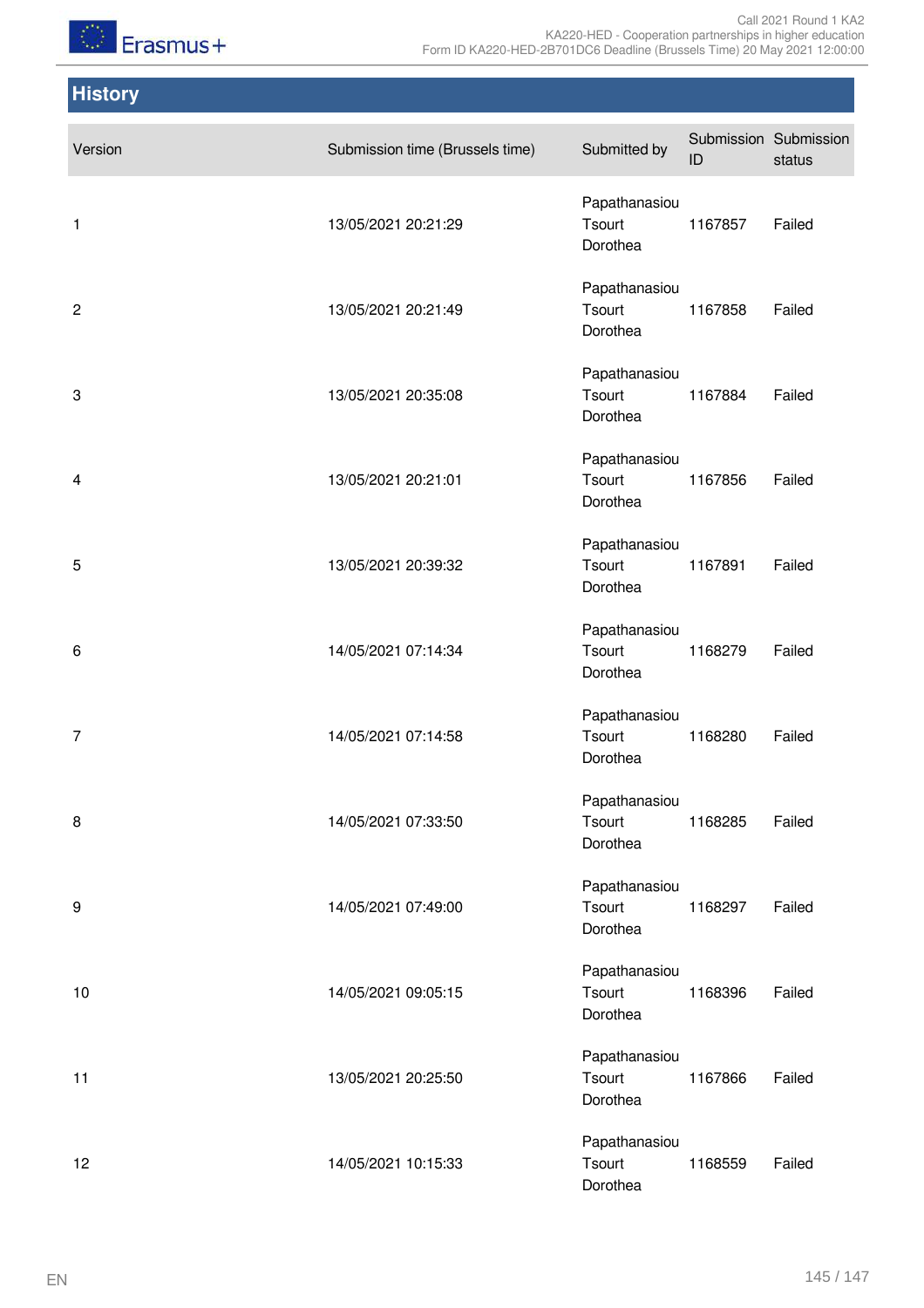| 13 | 14/05/2021 13:26:12 | Papathanasiou<br>Tsourt<br>Dorothea | 1169439 | Failed |
|----|---------------------|-------------------------------------|---------|--------|
| 14 | 14/05/2021 13:27:01 | Papathanasiou<br>Tsourt<br>Dorothea | 1169444 | Failed |
| 15 | 14/05/2021 13:50:48 | Papathanasiou<br>Tsourt<br>Dorothea | 1169572 | Failed |
| 16 | 14/05/2021 19:38:33 | Papathanasiou<br>Tsourt<br>Dorothea | 1170546 | Failed |
| 17 | 14/05/2021 13:42:44 | Papathanasiou<br>Tsourt<br>Dorothea | 1169525 | Failed |
| 18 | 14/05/2021 13:32:24 | Papathanasiou<br>Tsourt<br>Dorothea | 1169471 | Failed |
| 19 | 14/05/2021 13:25:48 | Papathanasiou<br>Tsourt<br>Dorothea | 1169436 | Failed |
| 20 | 15/05/2021 17:19:46 | Papathanasiou<br>Tsourt<br>Dorothea | 1171936 | Failed |
| 21 | 14/05/2021 14:15:37 | Papathanasiou<br>Tsourt<br>Dorothea | 1169685 | Failed |
| 22 | 14/05/2021 09:46:26 | Papathanasiou<br>Tsourt<br>Dorothea | 1168485 | Failed |
| 23 | 14/05/2021 13:52:38 | Papathanasiou<br>Tsourt<br>Dorothea | 1169574 | Failed |
| 24 | 14/05/2021 13:26:41 | Papathanasiou<br>Tsourt<br>Dorothea | 1169442 | Failed |
| 25 | 14/05/2021 19:18:05 | Papathanasiou<br>Tsourt<br>Dorothea | 1170509 | Failed |
| 26 | 14/05/2021 15:03:16 | Papathanasiou 1169867               |         | Failed |